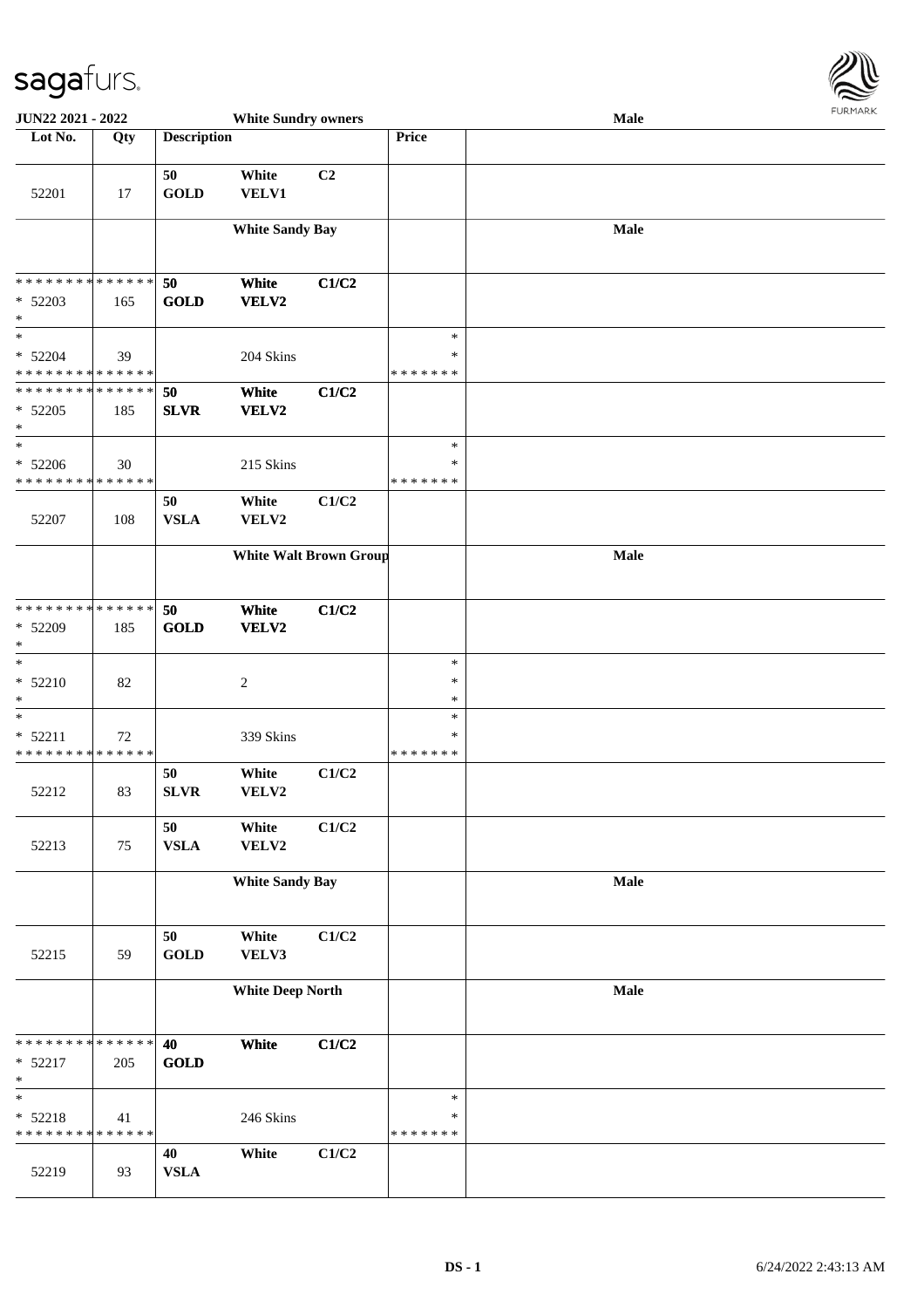

| JUN22 2021 - 2022                  |     |                    | <b>White Sundry owners</b>  |                |                  | Male |  |
|------------------------------------|-----|--------------------|-----------------------------|----------------|------------------|------|--|
| Lot No.                            | Qty | <b>Description</b> |                             |                | <b>Price</b>     |      |  |
|                                    |     |                    |                             |                |                  |      |  |
| 52221                              | 180 | 40<br><b>GOLD</b>  | White<br><b>VELV1</b>       | C1             |                  |      |  |
|                                    |     |                    | <b>White Baldwin-Jander</b> |                |                  | Male |  |
|                                    |     |                    |                             |                |                  |      |  |
| * * * * * * * * * * * * * *        |     | 40                 | White                       | C1/C2          |                  |      |  |
| * 52223                            | 205 | <b>SLVR</b>        | <b>VELV1</b>                |                |                  |      |  |
| $\ast$                             |     |                    |                             |                |                  |      |  |
| $\overline{\phantom{a}}$           |     |                    |                             |                | $\ast$           |      |  |
| $* 52224$                          | 101 |                    | 306 Skins                   |                | $\ast$           |      |  |
| * * * * * * * * * * * * * *        |     |                    |                             |                | * * * * * * *    |      |  |
|                                    |     | 40                 | White                       | C1/C2          |                  |      |  |
| 52225                              | 189 | <b>VSLA</b>        | <b>VELV1</b>                |                |                  |      |  |
|                                    |     |                    | <b>White Sundry owners</b>  |                |                  | Male |  |
|                                    |     |                    |                             |                |                  |      |  |
| **************                     |     |                    |                             |                |                  |      |  |
|                                    |     | 40                 | White<br>VELV2              | C <sub>2</sub> |                  |      |  |
| * 52227<br>$\ast$                  | 205 | GOLD               |                             |                |                  |      |  |
| $\ast$                             |     |                    |                             |                | $\ast$           |      |  |
| $* 52228$                          | 180 |                    | $\overline{c}$              |                | $\ast$           |      |  |
| $\ast$                             |     |                    |                             |                | $\ast$           |      |  |
| $\frac{1}{1}$                      |     |                    |                             |                | $\ast$           |      |  |
| * 52229                            | 180 |                    | $\mathfrak{Z}$              |                | $\ast$           |      |  |
| $\ast$<br>$\overline{\phantom{a}}$ |     |                    |                             |                | $\ast$<br>$\ast$ |      |  |
| $* 52230$                          | 180 |                    | $\overline{4}$              |                | $\ast$           |      |  |
| $\ast$                             |     |                    |                             |                | $\ast$           |      |  |
| $\ast$                             |     |                    |                             |                | $\ast$           |      |  |
| $* 52231$                          | 180 |                    | $\mathfrak{S}$              |                | $\ast$           |      |  |
| $\ast$                             |     |                    |                             |                | $\ast$           |      |  |
| $\ast$                             |     |                    |                             |                | $\ast$           |      |  |
| $* 52232$<br>$*$                   | 180 |                    | 6                           |                | $\ast$<br>$\ast$ |      |  |
| $\ast$                             |     |                    |                             |                | $\ast$           |      |  |
| $* 52233$                          | 180 |                    | $\boldsymbol{7}$            |                | $\ast$           |      |  |
| $\ast$                             |     |                    |                             |                | $\ast$           |      |  |
| $\ast$                             |     |                    |                             |                | $\ast$           |      |  |
| * 52234                            | 219 |                    | 1504 Skins                  |                | ∗                |      |  |
| * * * * * * * * * * * * * *        |     | 40                 | White                       | C3/C4          | * * * * * * *    |      |  |
| 52235                              | 113 | <b>GOLD</b>        | VELV2                       |                |                  |      |  |
|                                    |     |                    |                             |                |                  |      |  |
|                                    |     |                    | <b>White Sandy Bay</b>      |                |                  | Male |  |
|                                    |     |                    |                             |                |                  |      |  |
| * * * * * * * * * * * * * *        |     | 40                 | White                       | C1             |                  |      |  |
| $* 52237$                          | 205 | <b>GOLD</b>        | VELV2                       |                |                  |      |  |
| $\ast$                             |     |                    |                             |                |                  |      |  |
| $\ast$                             |     |                    |                             |                | $\ast$           |      |  |
| * 52238<br>$\ast$                  | 130 |                    | $\sqrt{2}$                  |                | $\ast$<br>$\ast$ |      |  |
| $\ast$                             |     |                    |                             |                | $\ast$           |      |  |
| * 52239                            | 180 |                    | 3                           |                | ∗                |      |  |
| $\ast$                             |     |                    |                             |                | $\ast$           |      |  |
| $\ast$                             |     |                    |                             |                | $\ast$           |      |  |
| $* 52240$                          | 180 |                    | 695 Skins                   |                | $\ast$           |      |  |
| * * * * * * * * * * * * * *        |     |                    |                             |                | * * * * * * *    |      |  |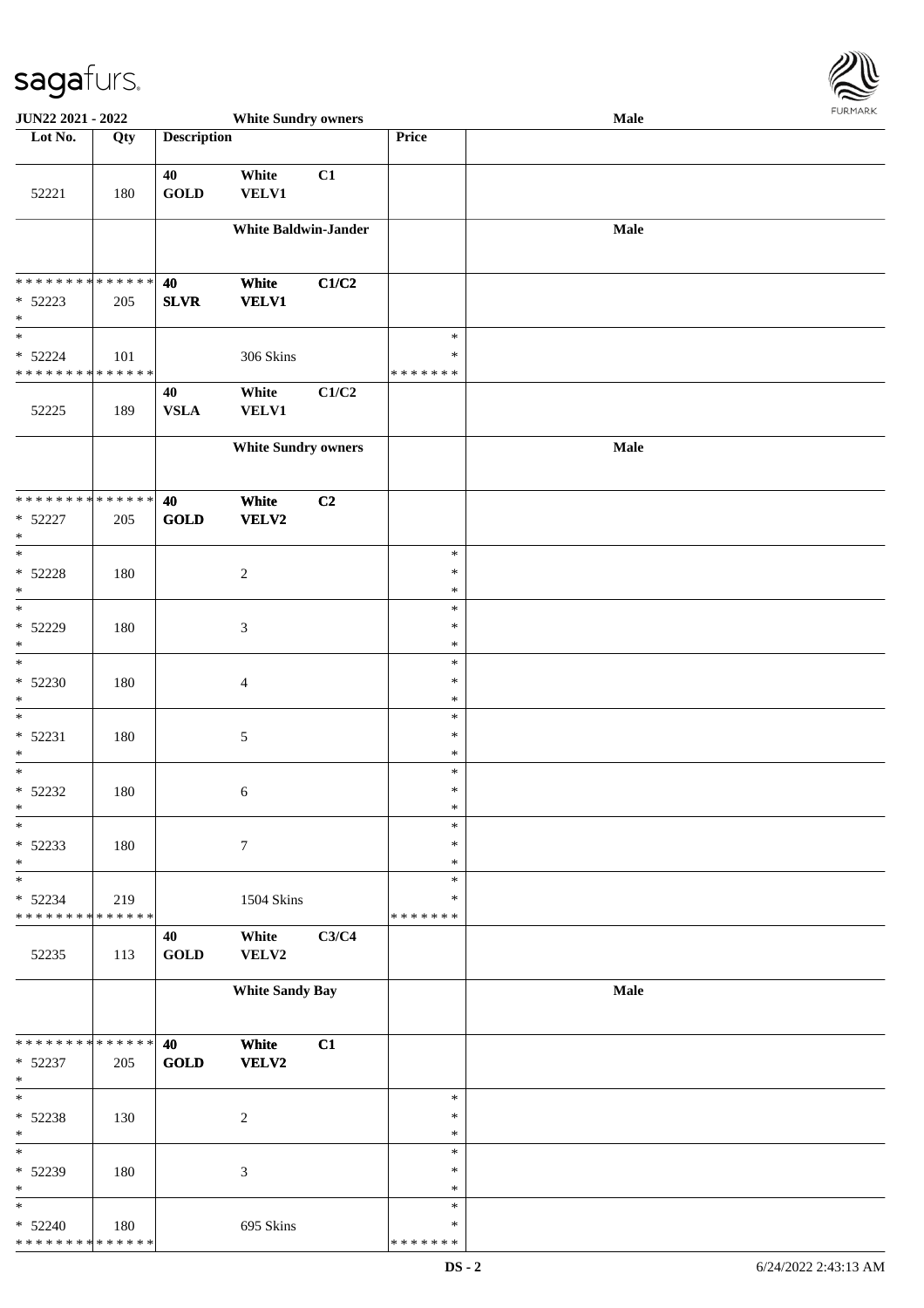\* \* \* \* \* \* \* \* \* \* \* \* \* \* \*

| <b>JUN22 2021 - 2022</b>                                                                 |     |                    | <b>White Sandy Bay</b> |                |                    | Male | <b>FURPIARA</b> |
|------------------------------------------------------------------------------------------|-----|--------------------|------------------------|----------------|--------------------|------|-----------------|
| Lot No.                                                                                  | Qty | <b>Description</b> |                        |                | Price              |      |                 |
|                                                                                          |     |                    |                        |                |                    |      |                 |
|                                                                                          |     | 40                 | White                  | C1             |                    |      |                 |
| $* 52241$                                                                                | 205 | <b>GOLD</b>        | <b>VELV2</b>           |                |                    |      |                 |
| $\ast$                                                                                   |     |                    |                        |                |                    |      |                 |
|                                                                                          |     |                    |                        |                | $\ast$             |      |                 |
| $* 52242$                                                                                | 185 |                    | $\overline{c}$         |                | $\ast$             |      |                 |
| $\ast$                                                                                   |     |                    |                        |                | $\ast$             |      |                 |
|                                                                                          |     |                    |                        |                | $\ast$             |      |                 |
| $* 52243$                                                                                | 180 |                    | 3                      |                | $\ast$             |      |                 |
| $*$                                                                                      |     |                    |                        |                | $\ast$             |      |                 |
| $\overline{\phantom{0}}$                                                                 |     |                    |                        |                | $\ast$             |      |                 |
| $* 52244$                                                                                | 180 |                    | $\overline{4}$         |                | ∗                  |      |                 |
| $\ast$                                                                                   |     |                    |                        |                | $\ast$             |      |                 |
| $\overline{\phantom{0}}$                                                                 |     |                    |                        |                | $\ast$             |      |                 |
| $* 52245$                                                                                | 180 |                    | $\sqrt{5}$             |                | $\ast$             |      |                 |
| $*$                                                                                      |     |                    |                        |                | $\ast$             |      |                 |
| $\overline{\phantom{0}}$                                                                 |     |                    |                        |                | $\ast$             |      |                 |
| $* 52246$                                                                                | 180 |                    | $\sqrt{6}$             |                | $\ast$             |      |                 |
| $*$                                                                                      |     |                    |                        |                | $\ast$             |      |                 |
| $*$                                                                                      |     |                    |                        |                | $\ast$             |      |                 |
| $* 52247$                                                                                | 180 |                    | $\tau$                 |                | $\ast$             |      |                 |
| $\ast$                                                                                   |     |                    |                        |                | $\ast$             |      |                 |
| $\overline{\ast}$                                                                        |     |                    |                        |                | $\ast$             |      |                 |
| $* 52248$                                                                                | 91  |                    | 1381 Skins             |                | ∗                  |      |                 |
| * * * * * * * * <mark>* * * * * * *</mark>                                               |     |                    |                        |                | * * * * * * *      |      |                 |
| * * * * * * * * <mark>* * * * * * *</mark>                                               |     | 40                 | White                  | C <sub>2</sub> |                    |      |                 |
| $* 52249$                                                                                | 205 | <b>GOLD</b>        | <b>VELV2</b>           |                |                    |      |                 |
| $*$                                                                                      |     |                    |                        |                |                    |      |                 |
| $*$                                                                                      |     |                    |                        |                | $\ast$             |      |                 |
| $* 52250$                                                                                | 95  |                    | 300 Skins              |                | ∗                  |      |                 |
| * * * * * * * * <mark>* * * * * *</mark>                                                 |     |                    |                        |                | * * * * * * *      |      |                 |
| * * * * * * * * <mark>* * * * * * *</mark>                                               |     | 40                 | White                  | C2             |                    |      |                 |
| $* 52251$                                                                                |     | GOLD               | <b>VELV2</b>           |                |                    |      |                 |
| $\ast$                                                                                   | 205 |                    |                        |                |                    |      |                 |
| $*$                                                                                      |     |                    |                        |                | $\ast$             |      |                 |
| $* 52252$                                                                                |     |                    |                        |                | $\ast$             |      |                 |
| $*$                                                                                      | 180 |                    | 2                      |                | $\star$            |      |                 |
| $\ast$                                                                                   |     |                    |                        |                | $\ast$             |      |                 |
|                                                                                          |     |                    |                        |                | $\ast$             |      |                 |
| $* 52253$                                                                                | 124 |                    | 3                      |                |                    |      |                 |
| $\ast$<br>$\overline{\ast}$                                                              |     |                    |                        |                | $\ast$<br>$\ast$   |      |                 |
|                                                                                          |     |                    |                        |                |                    |      |                 |
| $* 52254$                                                                                | 78  |                    | 587 Skins              |                | *<br>* * * * * * * |      |                 |
| * * * * * * * * <mark>* * * * * * *</mark><br>* * * * * * * * * * * * * * <mark>*</mark> |     |                    |                        |                |                    |      |                 |
|                                                                                          |     | 40                 | White                  | C1/C2          |                    |      |                 |
| $*52255$                                                                                 | 205 | <b>SLVR</b>        | <b>VELV2</b>           |                |                    |      |                 |
| $\ast$<br>$\overline{\ast}$                                                              |     |                    |                        |                |                    |      |                 |
|                                                                                          |     |                    |                        |                | $\ast$             |      |                 |
| $* 52256$                                                                                | 104 |                    | 309 Skins              |                | ∗                  |      |                 |
| * * * * * * * * <mark>* * * * * *</mark>                                                 |     |                    |                        |                | *******            |      |                 |
| * * * * * * * * * * * * * * <mark>*</mark>                                               |     | 40                 | White                  | C1/C2          |                    |      |                 |
| $* 52257$                                                                                | 205 | <b>SLVR</b>        | <b>VELV2</b>           |                |                    |      |                 |
| $\ast$                                                                                   |     |                    |                        |                |                    |      |                 |
| $\ast$                                                                                   |     |                    |                        |                | $\ast$             |      |                 |
| $* 52258$                                                                                | 193 |                    | 2                      |                | $\ast$             |      |                 |
| $*$                                                                                      |     |                    |                        |                | $\ast$             |      |                 |
| $\ast$                                                                                   |     |                    |                        |                | $\ast$             |      |                 |
| * 52259                                                                                  | 180 |                    | 3                      |                | $\ast$             |      |                 |
| $\ast$                                                                                   |     |                    |                        |                | $\ast$             |      |                 |
| $*$                                                                                      |     |                    |                        |                | $\ast$             |      |                 |
| $* 52260$                                                                                | 38  |                    | 616 Skins              |                | $\ast$             |      |                 |

\* \* \* \* \* \* \*

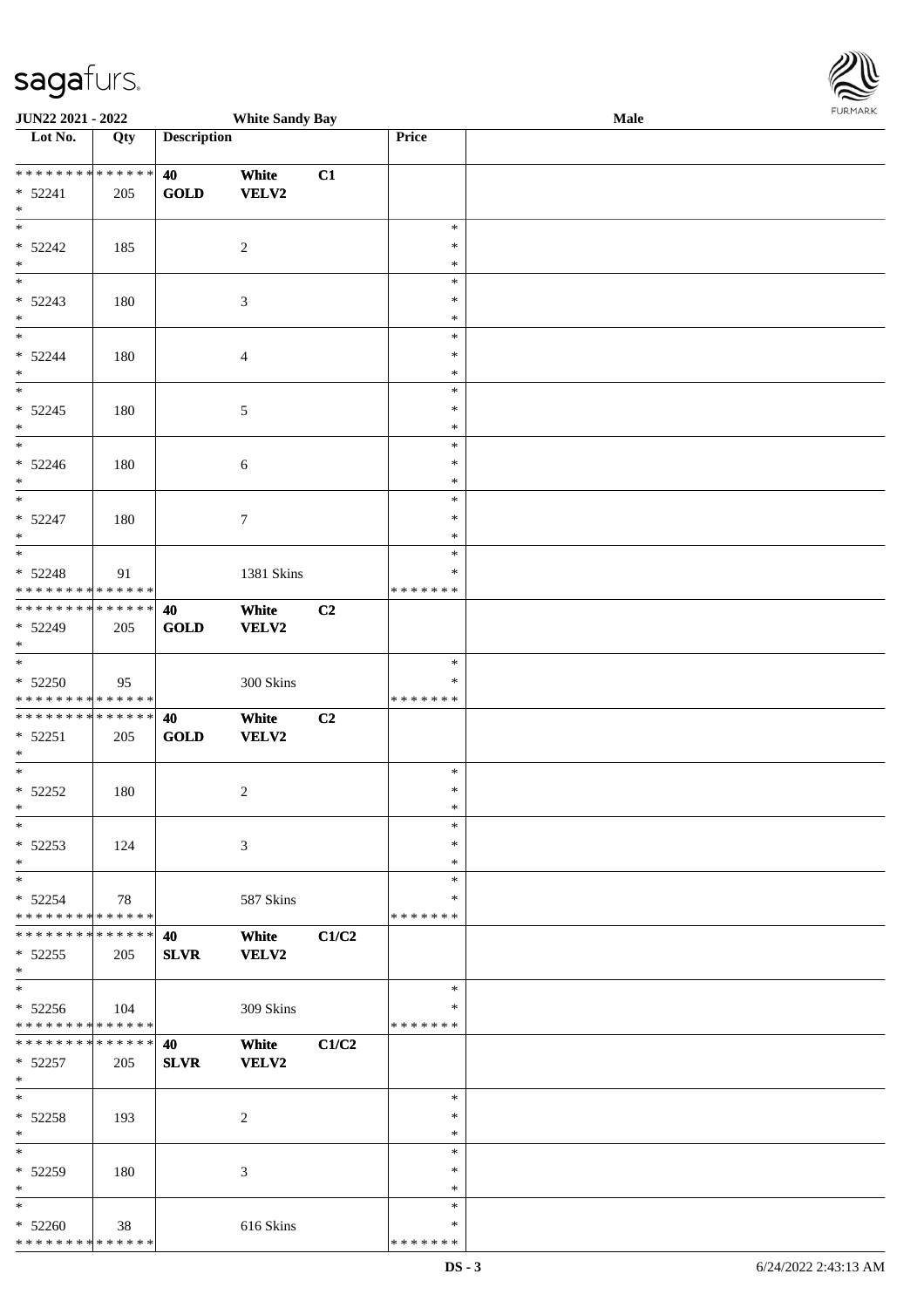

| JUN22 2021 - 2022             |                   |                    | <b>White Sandy Bay</b>        |             |               | Male |  |
|-------------------------------|-------------------|--------------------|-------------------------------|-------------|---------------|------|--|
| Lot No.                       | $\overline{Q}$ ty | <b>Description</b> |                               |             | Price         |      |  |
|                               |                   |                    |                               |             |               |      |  |
| ******** <mark>******</mark>  |                   | 40                 | White                         | C1/C2       |               |      |  |
| * 52261                       | 205               | <b>VSLA</b>        | VELV2                         |             |               |      |  |
| $\ast$                        |                   |                    |                               |             |               |      |  |
| $\ast$                        |                   |                    |                               |             | $\ast$        |      |  |
|                               |                   |                    |                               |             |               |      |  |
| $* 52262$                     | 63                |                    | 268 Skins                     |             | ∗             |      |  |
| * * * * * * * * * * * * * *   |                   |                    |                               |             | * * * * * * * |      |  |
|                               |                   | 40                 | White                         | C1/C2       |               |      |  |
| 52263                         | 143               | <b>VSLA</b>        | VELV2                         | <b>OPEN</b> |               |      |  |
|                               |                   |                    |                               |             |               |      |  |
|                               |                   |                    | <b>White Walt Brown Group</b> |             |               | Male |  |
|                               |                   |                    |                               |             |               |      |  |
|                               |                   |                    |                               |             |               |      |  |
| * * * * * * * * * * * * * *   |                   | 40                 | White                         | C1          |               |      |  |
|                               |                   |                    |                               |             |               |      |  |
| $* 52265$                     | 205               | <b>GOLD</b>        | VELV2                         |             |               |      |  |
| $\ast$                        |                   |                    |                               |             |               |      |  |
| $\ast$                        |                   |                    |                               |             | $\ast$        |      |  |
| $* 52266$                     | 180               |                    | $\boldsymbol{2}$              |             | $\ast$        |      |  |
| $\ast$                        |                   |                    |                               |             | $\ast$        |      |  |
| $\ast$                        |                   |                    |                               |             | $\ast$        |      |  |
| $* 52267$                     | 180               |                    | 3                             |             | $\ast$        |      |  |
| $\ast$                        |                   |                    |                               |             | $\ast$        |      |  |
| $\ast$                        |                   |                    |                               |             | $\ast$        |      |  |
| $* 52268$                     | 180               |                    | 4                             |             | $\ast$        |      |  |
| $\ast$                        |                   |                    |                               |             | $\ast$        |      |  |
| $\ast$                        |                   |                    |                               |             | $\ast$        |      |  |
|                               |                   |                    |                               |             |               |      |  |
| * 52269                       | 180               |                    | 5                             |             | $\ast$        |      |  |
| $\ast$                        |                   |                    |                               |             | $\ast$        |      |  |
| $\ast$                        |                   |                    |                               |             | $\ast$        |      |  |
| $* 52270$                     | 180               |                    | 6                             |             | $\ast$        |      |  |
| $\ast$                        |                   |                    |                               |             | $\ast$        |      |  |
| $\ast$                        |                   |                    |                               |             | $\ast$        |      |  |
| $* 52271$                     | 180               |                    | 7                             |             | $\ast$        |      |  |
| $\ast$                        |                   |                    |                               |             | $\ast$        |      |  |
| $\ast$                        |                   |                    |                               |             | $\ast$        |      |  |
| $* 52272$                     | 180               |                    | 8                             |             | $\ast$        |      |  |
| $*$                           |                   |                    |                               |             | $\ast$        |      |  |
| $\ast$                        |                   |                    |                               |             | $\ast$        |      |  |
|                               |                   |                    |                               |             |               |      |  |
| $* 52273$                     | 180               |                    | 9                             |             | $\ast$        |      |  |
| $\ast$                        |                   |                    |                               |             | $\ast$        |      |  |
| $\ast$                        |                   |                    |                               |             | $\ast$        |      |  |
| $* 52274$                     | 180               |                    | 10                            |             | $\ast$        |      |  |
| $*$                           |                   |                    |                               |             | $\ast$        |      |  |
| $\ast$                        |                   |                    |                               |             | $\ast$        |      |  |
| $* 52275$                     | 157               |                    | 1982 Skins                    |             | $\ast$        |      |  |
| * * * * * * * * * * * * * *   |                   |                    |                               |             | * * * * * * * |      |  |
| * * * * * * * * * * * * * * * |                   | 40                 | White                         | C1/C2       |               |      |  |
| $* 52276$                     | 205               | <b>SLVR</b>        | VELV2                         |             |               |      |  |
| $*$                           |                   |                    |                               |             |               |      |  |
| $\ast$                        |                   |                    |                               |             | $\ast$        |      |  |
|                               |                   |                    |                               |             |               |      |  |
| $* 52277$                     | 128               |                    | 333 Skins                     |             | $\ast$        |      |  |
| * * * * * * * * * * * * * *   |                   |                    |                               |             | *******       |      |  |
| * * * * * * * * * * * * * * * |                   | 40                 | White                         | C1/C2       |               |      |  |
| * 52278                       | 141               | <b>SLVR</b>        | VELV2                         |             |               |      |  |
| $*$                           |                   |                    |                               |             |               |      |  |
| $\ast$                        |                   |                    |                               |             | $\ast$        |      |  |
| $* 52279$                     | 190               |                    | 331 Skins                     |             | ∗             |      |  |
| * * * * * * * * * * * * * *   |                   |                    |                               |             | *******       |      |  |
| * * * * * * * * * * * * * *   |                   | 40                 | White                         | C1/C2       |               |      |  |
| * 52280                       | 205               | <b>VSLA</b>        | <b>VELV2</b>                  |             |               |      |  |
| $*$                           |                   |                    |                               |             |               |      |  |
|                               |                   |                    |                               |             |               |      |  |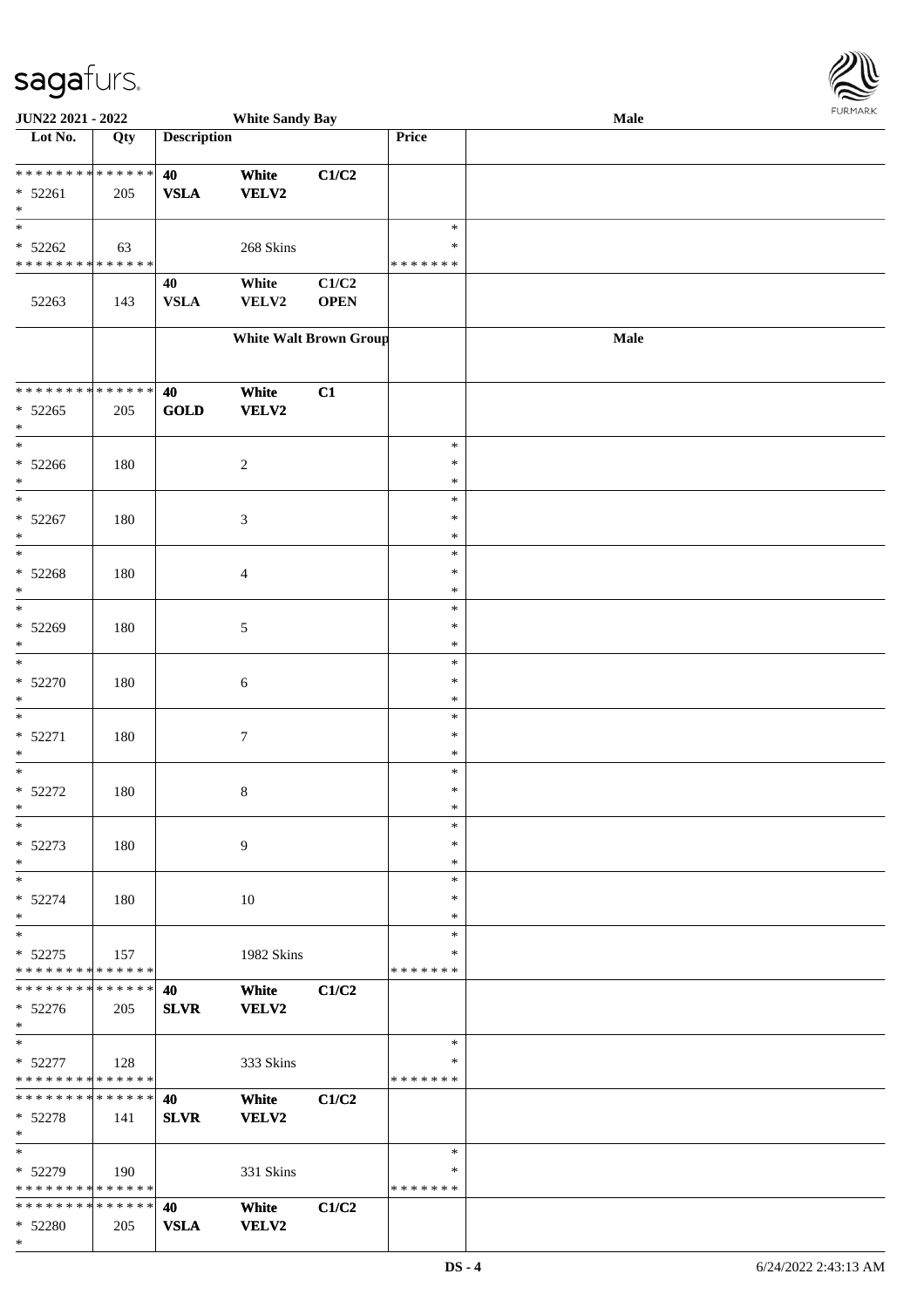

| <b>JUN22 2021 - 2022</b>                   |             |                    | <b>White Walt Brown Group</b> |       |               | Male |  |
|--------------------------------------------|-------------|--------------------|-------------------------------|-------|---------------|------|--|
| Lot No.                                    | Qty         | <b>Description</b> |                               |       | Price         |      |  |
|                                            |             |                    |                               |       |               |      |  |
| $*$                                        |             | 40                 | White                         | C1/C2 | $\ast$        |      |  |
| * 52281                                    | 166         | <b>VSLA</b>        | VELV2                         |       | $\ast$        |      |  |
| * * * * * * * * * * * * * *                |             |                    |                               |       | *******       |      |  |
| * * * * * * * * * * * * * * *              |             | 40                 | White                         | C1/C2 |               |      |  |
| $* 52282$                                  | 205         | <b>VSLA</b>        | VELV2                         |       |               |      |  |
| $\ast$                                     |             |                    |                               |       |               |      |  |
| $\overline{\phantom{0}}$                   |             |                    |                               |       | $\ast$        |      |  |
| * 52283                                    | 99          |                    | $\overline{c}$                |       | $\ast$        |      |  |
| $*$                                        |             |                    |                               |       | $\ast$        |      |  |
| $*$                                        |             |                    |                               |       | $\ast$        |      |  |
|                                            |             |                    |                               |       |               |      |  |
| $* 52284$                                  | 79          |                    | 383 Skins                     |       | $\ast$        |      |  |
| * * * * * * * * * * * * * *                |             |                    |                               |       | *******       |      |  |
|                                            |             |                    | <b>White Sandy Bay</b>        |       |               | Male |  |
|                                            |             |                    |                               |       |               |      |  |
|                                            |             |                    |                               |       |               |      |  |
| * * * * * * * * <mark>* * * * * * *</mark> |             | 40                 | White                         | C1/C2 |               |      |  |
| $* 52286$                                  | 205         | <b>GOLD</b>        | VELV3                         |       |               |      |  |
| $*$                                        |             |                    |                               |       |               |      |  |
| $*$                                        |             |                    |                               |       | $\ast$        |      |  |
| $* 52287$                                  | 124         |                    | 329 Skins                     |       | $\ast$        |      |  |
| * * * * * * * * * * * * * *                |             |                    |                               |       | *******       |      |  |
| * * * * * * * * * * * * * * *              |             | 40                 | White                         | C1/C2 |               |      |  |
| * 52288                                    | 205         | <b>GOLD</b>        | VELV3                         |       |               |      |  |
| $\ast$                                     |             |                    |                               |       |               |      |  |
| $*$                                        |             |                    |                               |       | $\ast$        |      |  |
| * 52289                                    | 188         |                    | $\overline{c}$                |       | $\ast$        |      |  |
| $\ast$                                     |             |                    |                               |       | $\ast$        |      |  |
| $*$                                        |             |                    |                               |       | $\ast$        |      |  |
|                                            |             |                    |                               |       | $\ast$        |      |  |
| * 52290                                    | 180         |                    | $\mathfrak{Z}$                |       |               |      |  |
| $*$                                        |             |                    |                               |       | $\ast$        |      |  |
| $*$                                        |             |                    |                               |       | $\ast$        |      |  |
| * 52291                                    | 180         |                    | 4                             |       | $\ast$        |      |  |
| *                                          |             |                    |                               |       | $\ast$        |      |  |
| $*$                                        |             |                    |                               |       | $\ast$        |      |  |
| * 52292                                    | 61          |                    | 814 Skins                     |       | $\ast$        |      |  |
| * * * * * * * * <mark>* * * * * * *</mark> |             |                    |                               |       | * * * * * * * |      |  |
|                                            |             |                    | <b>White Deep North</b>       |       |               | Male |  |
|                                            |             |                    |                               |       |               |      |  |
|                                            |             |                    |                               |       |               |      |  |
| * * * * * * * * <mark>* * * * * *</mark>   |             | 30                 | White                         | C1/C2 |               |      |  |
| * 52294                                    | 205         | <b>GOLD</b>        |                               |       |               |      |  |
| $\ast$                                     |             |                    |                               |       |               |      |  |
| $\ast$                                     |             |                    |                               |       | $\ast$        |      |  |
| * 52295                                    | 128         |                    | 333 Skins                     |       | $\ast$        |      |  |
| * * * * * * * *                            | * * * * * * |                    |                               |       | * * * * * * * |      |  |
|                                            |             | 30                 | White                         | C1/C2 |               |      |  |
| 52296                                      | 171         | ${\bf VSLA}$       |                               |       |               |      |  |
|                                            |             |                    |                               |       |               |      |  |
|                                            |             |                    | <b>White Sundry owners</b>    |       |               | Male |  |
|                                            |             |                    |                               |       |               |      |  |
|                                            |             |                    |                               |       |               |      |  |
| * * * * * * * * <mark>*</mark>             | * * * * * * | 30                 |                               |       |               |      |  |
|                                            |             |                    | White                         | C1    |               |      |  |
| * 52298                                    | 205         | <b>GOLD</b>        | <b>VELV1</b>                  |       |               |      |  |
| $\ast$                                     |             |                    |                               |       |               |      |  |
| $\ast$                                     |             |                    |                               |       | $\ast$        |      |  |
| * 52299                                    | 180         |                    | $\overline{c}$                |       | $\ast$        |      |  |
| $\ast$                                     |             |                    |                               |       | $\ast$        |      |  |
| $\ast$                                     |             |                    |                               |       | $\ast$        |      |  |
| $* 52300$                                  | 180         |                    | $\mathfrak{Z}$                |       | $\ast$        |      |  |
| $\ast$                                     |             |                    |                               |       | $\ast$        |      |  |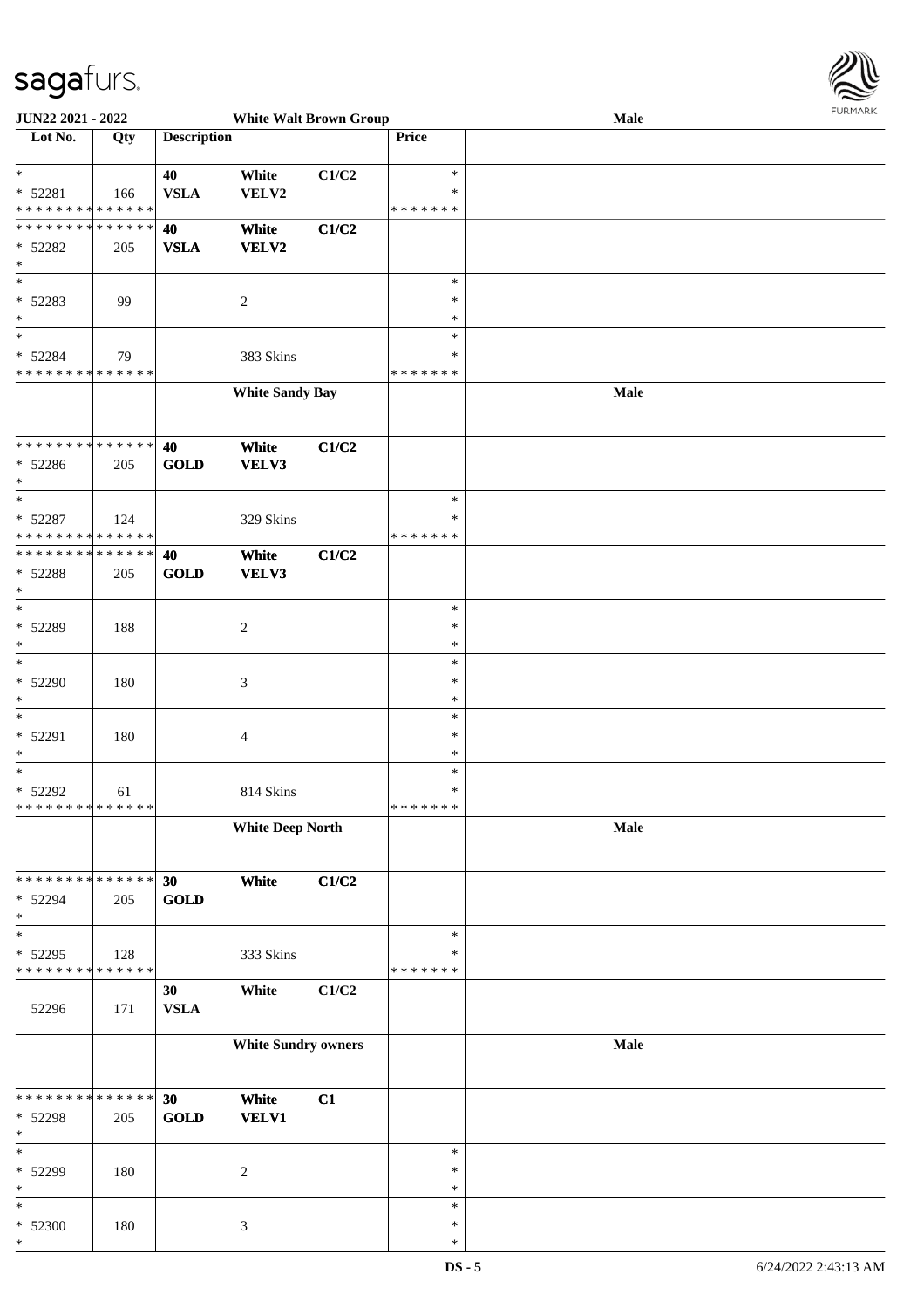

| JUN22 2021 - 2022                         |             |                    | <b>White Sundry owners</b>  |       |                  | Male |  |
|-------------------------------------------|-------------|--------------------|-----------------------------|-------|------------------|------|--|
| Lot No.                                   | Qty         | <b>Description</b> |                             |       | Price            |      |  |
|                                           |             |                    |                             |       |                  |      |  |
| $\ast$                                    |             | 30                 | White                       | C1    | $\ast$           |      |  |
| * 52301                                   | 180         | <b>GOLD</b>        | <b>VELV1</b>                |       | $\ast$           |      |  |
| $\ast$                                    |             |                    |                             |       | $\ast$           |      |  |
| $\overline{\phantom{a}^*}$                |             |                    |                             |       | $\ast$           |      |  |
| * 52302                                   | 180         |                    | $\mathfrak{S}$              |       | ∗                |      |  |
| $\ast$                                    |             |                    |                             |       | $\ast$           |      |  |
| $\overline{\phantom{a}^*}$                |             |                    |                             |       | $\ast$           |      |  |
| * 52303                                   | 180         |                    | 6                           |       | $\ast$           |      |  |
| $\ast$                                    |             |                    |                             |       | $\ast$           |      |  |
| $_{\ast}$                                 |             |                    |                             |       | $\ast$           |      |  |
| * 52304                                   | 121         |                    | 1226 Skins                  |       | *                |      |  |
| * * * * * * * * * * * * * *               |             |                    |                             |       | * * * * * * *    |      |  |
| **************                            |             | 30                 | White                       | C3/C4 |                  |      |  |
| $* 52305$                                 | 205         | <b>GOLD</b>        | <b>VELV1</b>                |       |                  |      |  |
| $\ast$                                    |             |                    |                             |       |                  |      |  |
| $\overline{\phantom{1}}$                  |             |                    |                             |       | $\ast$           |      |  |
| $* 52306$                                 | 180         |                    | $\overline{c}$              |       | $\ast$           |      |  |
| $\ast$                                    |             |                    |                             |       | $\ast$           |      |  |
| $\ast$                                    |             |                    |                             |       | $\ast$           |      |  |
| * 52307                                   | 84          |                    | 469 Skins                   |       | ∗                |      |  |
| * * * * * * * * * * * * * *               |             |                    |                             |       | * * * * * * *    |      |  |
|                                           |             |                    | <b>White Baldwin-Jander</b> |       |                  | Male |  |
|                                           |             |                    |                             |       |                  |      |  |
|                                           |             |                    |                             |       |                  |      |  |
| **************                            |             | 30                 | White                       | C1    |                  |      |  |
| * 52309                                   |             | <b>GOLD</b>        | <b>VELV1</b>                |       |                  |      |  |
| $\ast$                                    | 205         |                    |                             |       |                  |      |  |
| $\ast$                                    |             |                    |                             |       | $\ast$           |      |  |
|                                           |             |                    |                             |       | $\ast$           |      |  |
| $* 52310$                                 | 157         |                    | $\boldsymbol{2}$            |       |                  |      |  |
| $\ast$<br>$\ast$                          |             |                    |                             |       | $\ast$<br>$\ast$ |      |  |
|                                           |             |                    |                             |       | $\ast$           |      |  |
| $* 52311$<br>******** <mark>******</mark> | 180         |                    | 542 Skins                   |       | * * * * * * *    |      |  |
| ******** <mark>******</mark>              |             |                    |                             |       |                  |      |  |
|                                           |             | 30                 | White                       | C1    |                  |      |  |
| $* 52312$<br>$*$                          | 205         | <b>GOLD</b>        | <b>VELV1</b>                |       |                  |      |  |
| $\ast$                                    |             |                    |                             |       | $\ast$           |      |  |
|                                           |             |                    |                             |       |                  |      |  |
| $* 52313$                                 | 180         |                    | $\overline{c}$              |       | $\ast$           |      |  |
| $\ast$                                    |             |                    |                             |       | $\ast$           |      |  |
| $\ast$                                    |             |                    |                             |       | $\ast$           |      |  |
| $* 52314$                                 | 180         |                    | 3                           |       | *                |      |  |
| $*$                                       |             |                    |                             |       | *                |      |  |
| $\ast$                                    |             |                    |                             |       | $\ast$           |      |  |
| $* 52315$                                 | 180         |                    | 4                           |       | ∗                |      |  |
| $*$<br>$\overline{\phantom{a}^*}$         |             |                    |                             |       | $\ast$           |      |  |
|                                           |             |                    |                             |       | $\ast$           |      |  |
| $* 52316$                                 | 180         |                    | $\mathfrak{S}$              |       | *                |      |  |
| $*$                                       |             |                    |                             |       | $\ast$           |      |  |
| $\ast$                                    |             |                    |                             |       | $\ast$           |      |  |
| $* 52317$                                 | 148         |                    | $\sqrt{6}$                  |       | $\ast$           |      |  |
| $*$                                       |             |                    |                             |       | $\ast$           |      |  |
| $\ast$                                    |             |                    |                             |       | $\ast$           |      |  |
| $* 52318$                                 | 42          |                    | 1115 Skins                  |       | $\ast$           |      |  |
| ******** <mark>******</mark>              |             |                    |                             |       | * * * * * * *    |      |  |
| ******** <mark>******</mark>              |             | 30                 | White                       | C2    |                  |      |  |
| * 52319                                   | 205         | <b>GOLD</b>        | <b>VELV1</b>                |       |                  |      |  |
| $*$                                       |             |                    |                             |       |                  |      |  |
| $*$                                       |             |                    |                             |       | $\ast$           |      |  |
| $* 52320$                                 | $\vert$ 107 |                    | 312 Skins                   |       | ∗                |      |  |
| * * * * * * * * * * * * * *               |             |                    |                             |       | * * * * * * *    |      |  |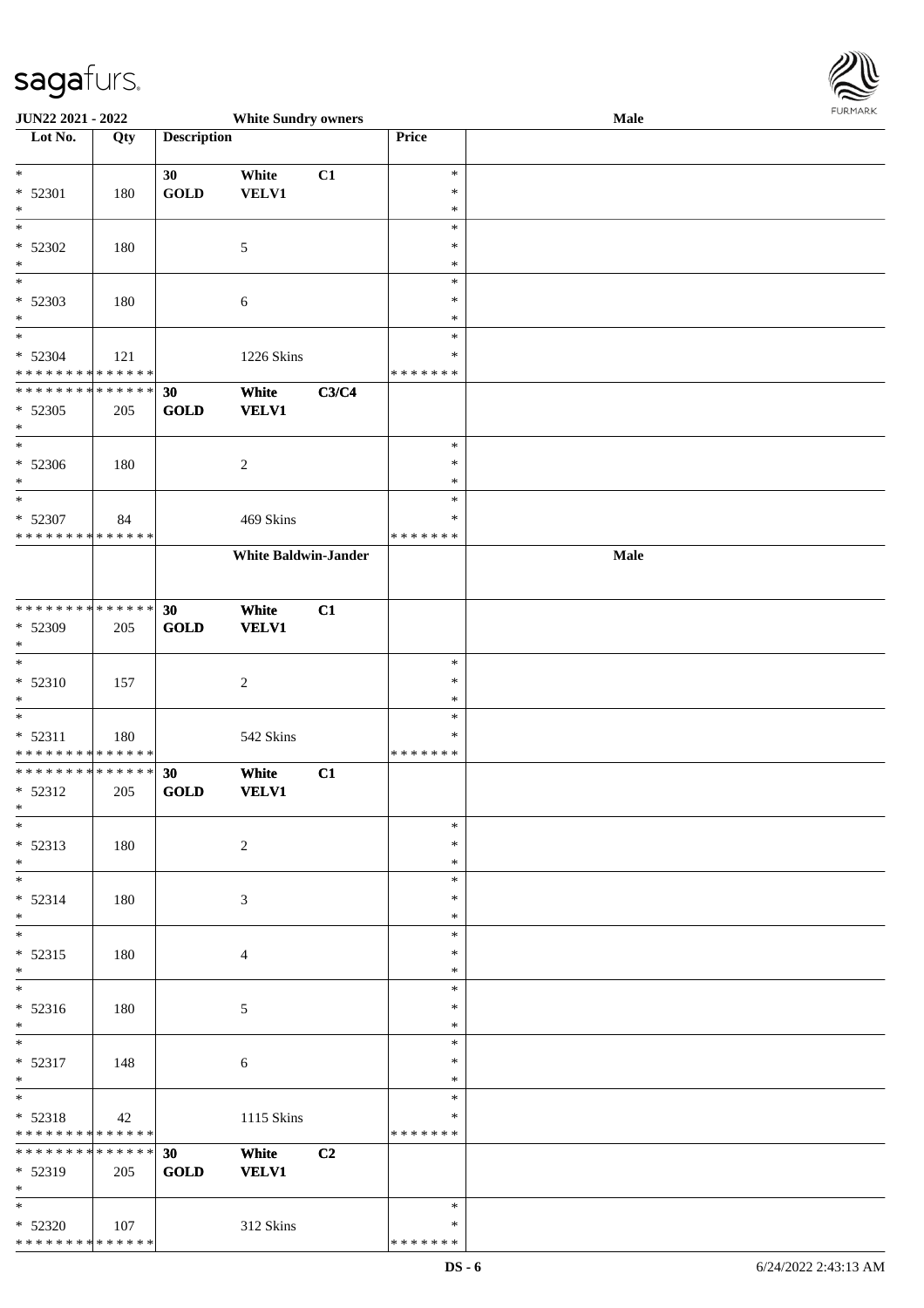

| <b>JUN22 2021 - 2022</b>                   |     |                    | <b>White Baldwin-Jander</b> |                |               | Male |  |
|--------------------------------------------|-----|--------------------|-----------------------------|----------------|---------------|------|--|
| Lot No.                                    | Qty | <b>Description</b> |                             |                | Price         |      |  |
|                                            |     |                    |                             |                |               |      |  |
| ******** <mark>******</mark>               |     |                    |                             |                |               |      |  |
|                                            |     | 30                 | White                       | C <sub>2</sub> |               |      |  |
| $* 52321$                                  | 205 | <b>GOLD</b>        | <b>VELV1</b>                |                |               |      |  |
| $*$                                        |     |                    |                             |                |               |      |  |
|                                            |     |                    |                             |                | $\ast$        |      |  |
| * 52322                                    | 44  |                    | 249 Skins                   |                | *             |      |  |
| * * * * * * * * * * * * * *                |     |                    |                             |                |               |      |  |
|                                            |     |                    |                             |                | * * * * * * * |      |  |
| * * * * * * * * <mark>* * * * * * *</mark> |     | 30                 | White                       | C1/C2          |               |      |  |
| $* 52323$                                  | 225 | <b>SLVR</b>        | <b>VELV1</b>                |                |               |      |  |
| $*$                                        |     |                    |                             |                |               |      |  |
| $*$                                        |     |                    |                             |                | $\ast$        |      |  |
|                                            |     |                    |                             |                | $\ast$        |      |  |
| $* 52324$                                  | 134 |                    | 359 Skins                   |                |               |      |  |
| * * * * * * * * * * * * * *                |     |                    |                             |                | * * * * * * * |      |  |
| * * * * * * * * <mark>* * * * * * *</mark> |     | 30                 | White                       | C1/C2          |               |      |  |
| $* 52325$                                  | 135 | <b>SLVR</b>        | <b>VELV1</b>                |                |               |      |  |
| $\ast$                                     |     |                    |                             |                |               |      |  |
| $*$                                        |     |                    |                             |                | $\ast$        |      |  |
|                                            |     |                    |                             |                |               |      |  |
| $* 52326$                                  | 106 |                    | 241 Skins                   |                | $\ast$        |      |  |
| * * * * * * * * <mark>* * * * * * *</mark> |     |                    |                             |                | * * * * * * * |      |  |
|                                            |     | 30                 | White                       | C1/C2          |               |      |  |
| 52327                                      | 227 | <b>VSLA</b>        | <b>VELV1</b>                |                |               |      |  |
|                                            |     |                    |                             |                |               |      |  |
|                                            |     |                    |                             |                |               |      |  |
|                                            |     |                    | <b>White Sundry owners</b>  |                |               | Male |  |
|                                            |     |                    |                             |                |               |      |  |
|                                            |     |                    |                             |                |               |      |  |
| * * * * * * * * * * * * * * *              |     | 30                 | White                       | C1             |               |      |  |
| * 52329                                    | 205 | <b>GOLD</b>        | VELV2                       |                |               |      |  |
|                                            |     |                    |                             |                |               |      |  |
| $*$                                        |     |                    |                             |                |               |      |  |
| $\ast$                                     |     |                    |                             |                | $\ast$        |      |  |
| * 52330                                    | 180 |                    | $\overline{c}$              |                | $\ast$        |      |  |
| $*$                                        |     |                    |                             |                | $\ast$        |      |  |
| $*$                                        |     |                    |                             |                | $\ast$        |      |  |
|                                            |     |                    |                             |                |               |      |  |
| * 52331                                    | 180 |                    | $\ensuremath{\mathfrak{Z}}$ |                | $\ast$        |      |  |
| $\ast$                                     |     |                    |                             |                | $\ast$        |      |  |
| $*$                                        |     |                    |                             |                | $\ast$        |      |  |
| $* 52332$                                  | 180 |                    | 4                           |                | $\ast$        |      |  |
| $*$                                        |     |                    |                             |                | $\ast$        |      |  |
|                                            |     |                    |                             |                | $\ast$        |      |  |
| $*$                                        |     |                    |                             |                |               |      |  |
| $* 52333$                                  | 60  |                    | 805 Skins                   |                | ∗             |      |  |
| * * * * * * * * <mark>* * * * * *</mark>   |     |                    |                             |                | *******       |      |  |
| * * * * * * * * <mark>* * * * * *</mark> * |     | 30                 | White                       | C2             |               |      |  |
| $* 52334$                                  | 205 | <b>GOLD</b>        | <b>VELV2</b>                |                |               |      |  |
| $\ast$                                     |     |                    |                             |                |               |      |  |
|                                            |     |                    |                             |                |               |      |  |
| $*$                                        |     |                    |                             |                | $\ast$        |      |  |
| $* 52335$                                  | 180 |                    | $\overline{c}$              |                | ∗             |      |  |
| $*$                                        |     |                    |                             |                | $\ast$        |      |  |
| $*$                                        |     |                    |                             |                | $\ast$        |      |  |
| $* 52336$                                  |     |                    |                             |                | ∗             |      |  |
|                                            | 180 |                    | 3                           |                |               |      |  |
| $*$                                        |     |                    |                             |                | $\ast$        |      |  |
| $*$ $-$                                    |     |                    |                             |                | $\ast$        |      |  |
| $* 52337$                                  | 156 |                    | 721 Skins                   |                | $\ast$        |      |  |
| * * * * * * * * <mark>* * * * * *</mark>   |     |                    |                             |                | *******       |      |  |
| * * * * * * * * * * * * * * <mark>*</mark> |     | 30 <sup>°</sup>    | White                       | C3/C4          |               |      |  |
|                                            |     |                    |                             |                |               |      |  |
| * 52338                                    | 205 | <b>GOLD</b>        | <b>VELV2</b>                |                |               |      |  |
| $*$                                        |     |                    |                             |                |               |      |  |
| $*$                                        |     |                    |                             |                | $\ast$        |      |  |
| * 52339                                    | 180 |                    | 2                           |                | $\ast$        |      |  |
| $*$                                        |     |                    |                             |                | $\ast$        |      |  |
| $*$                                        |     |                    |                             |                | $\ast$        |      |  |
|                                            |     |                    |                             |                |               |      |  |
| $* 52340$                                  | 180 |                    | 3                           |                | $\ast$        |      |  |
| $*$                                        |     |                    |                             |                | $\ast$        |      |  |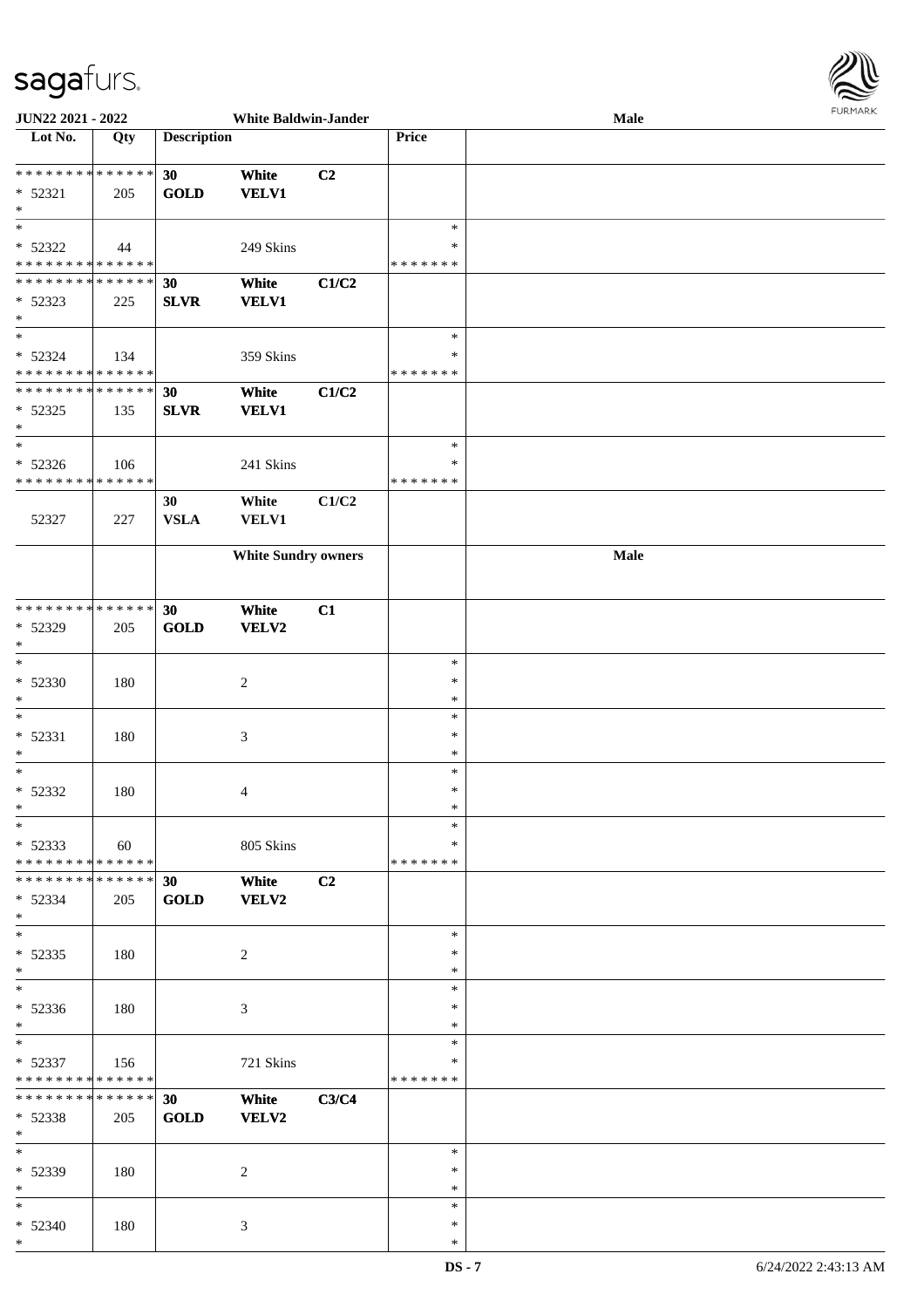

| JUN22 2021 - 2022               |     |                    | <b>White Sundry owners</b> |       |                  | <b>Male</b> |  |
|---------------------------------|-----|--------------------|----------------------------|-------|------------------|-------------|--|
| Lot No.                         | Qty | <b>Description</b> |                            |       | Price            |             |  |
|                                 |     |                    |                            |       |                  |             |  |
| $\ast$                          |     | 30                 | White                      | C3/C4 | $\ast$           |             |  |
| $* 52341$                       | 180 | <b>GOLD</b>        | VELV2                      |       | $\ast$           |             |  |
| $\ast$                          |     |                    |                            |       | $\ast$           |             |  |
| $_{\ast}$                       |     |                    |                            |       | $\ast$           |             |  |
| $* 52342$                       | 35  |                    | 780 Skins                  |       | $\ast$           |             |  |
| * * * * * * * * * * * * * *     |     |                    |                            |       | * * * * * * *    |             |  |
|                                 |     | 30                 | White                      | C1    |                  |             |  |
| 52343                           | 20  | SLVR               | ${\bf VELV2}$              |       |                  |             |  |
|                                 |     |                    |                            |       |                  |             |  |
|                                 |     |                    | <b>White Sandy Bay</b>     |       |                  | Male        |  |
|                                 |     |                    |                            |       |                  |             |  |
|                                 |     |                    |                            |       |                  |             |  |
| * * * * * * * * * * * * * *     |     | 30                 | White                      | C1    |                  |             |  |
| $* 52345$                       | 205 | <b>GOLD</b>        | <b>VELV2</b>               |       |                  |             |  |
| $\ast$                          |     |                    |                            |       |                  |             |  |
| $_{\ast}$                       |     |                    |                            |       | $\ast$           |             |  |
| $* 52346$                       | 180 |                    | $\overline{c}$             |       | $\ast$           |             |  |
| $\ast$                          |     |                    |                            |       | $\ast$           |             |  |
| $\overline{\phantom{a}^*}$      |     |                    |                            |       | $\ast$           |             |  |
| $* 52347$                       | 180 |                    | $\mathfrak{Z}$             |       | $\ast$           |             |  |
| $\ast$                          |     |                    |                            |       | $\ast$           |             |  |
| $\overline{\ast}$               |     |                    |                            |       | $\ast$           |             |  |
| $* 52348$                       | 180 |                    | $\overline{4}$             |       | $\ast$           |             |  |
| $\ast$                          |     |                    |                            |       | $\ast$           |             |  |
| $\overline{\phantom{a}^*}$      |     |                    |                            |       | $\ast$           |             |  |
| $* 52349$                       | 180 |                    | 5                          |       | $\ast$           |             |  |
| $\ast$                          |     |                    |                            |       | $\ast$           |             |  |
| $\overline{\phantom{a}^*}$      |     |                    |                            |       | $\ast$           |             |  |
| $* 52350$                       | 190 |                    | 1115 Skins                 |       | $\ast$           |             |  |
| * * * * * * * * * * * * * *     |     |                    |                            |       | * * * * * * *    |             |  |
| * * * * * * * * * * * * * * *   |     | 30                 | White                      | C1    |                  |             |  |
| $* 52351$                       | 205 | <b>GOLD</b>        | <b>VELV2</b>               |       |                  |             |  |
| $\ast$                          |     |                    |                            |       |                  |             |  |
| $\ast$                          |     |                    |                            |       | $\ast$           |             |  |
| $* 52352$                       | 181 |                    | $\overline{c}$             |       | $\ast$           |             |  |
| $*$                             |     |                    |                            |       | $\ast$           |             |  |
| $*$                             |     |                    |                            |       | $\ast$           |             |  |
| $* 52353$                       | 180 |                    | 3                          |       | $\ast$           |             |  |
| $*$                             |     |                    |                            |       | $\ast$           |             |  |
| $\overline{\phantom{0}}$        |     |                    |                            |       | $\ast$           |             |  |
| $* 52354$                       | 180 |                    | $\overline{4}$             |       | $\ast$           |             |  |
| $*$                             |     |                    |                            |       | $\ast$           |             |  |
| $\overline{\phantom{0}}$        |     |                    |                            |       | $\ast$           |             |  |
| $* 52355$                       | 180 |                    |                            |       | $\ast$           |             |  |
| $*$                             |     |                    | 5                          |       | $\ast$           |             |  |
|                                 |     |                    |                            |       | $\ast$           |             |  |
|                                 |     |                    |                            |       | $\ast$           |             |  |
| $* 52356$<br>$*$                | 180 |                    | $\sqrt{6}$                 |       | $\ast$           |             |  |
| $*$ $*$                         |     |                    |                            |       | $\ast$           |             |  |
|                                 |     |                    |                            |       | $\ast$           |             |  |
| $* 52357$                       | 180 |                    | $\tau$                     |       |                  |             |  |
| $*$<br>$\ast$                   |     |                    |                            |       | $\ast$<br>$\ast$ |             |  |
|                                 |     |                    |                            |       | $\ast$           |             |  |
| $* 52358$                       | 180 |                    | 8                          |       |                  |             |  |
| $*$<br>$\overline{\phantom{0}}$ |     |                    |                            |       | $\ast$           |             |  |
|                                 |     |                    |                            |       | $\ast$           |             |  |
| * 52359                         | 180 |                    | 9                          |       | $\ast$           |             |  |
| $*$<br>$\overline{\phantom{0}}$ |     |                    |                            |       | $\ast$           |             |  |
|                                 |     |                    |                            |       | $\ast$           |             |  |
| $* 52360$                       | 164 |                    | 1810 Skins                 |       | ∗                |             |  |
| * * * * * * * * * * * * * *     |     |                    |                            |       | * * * * * * *    |             |  |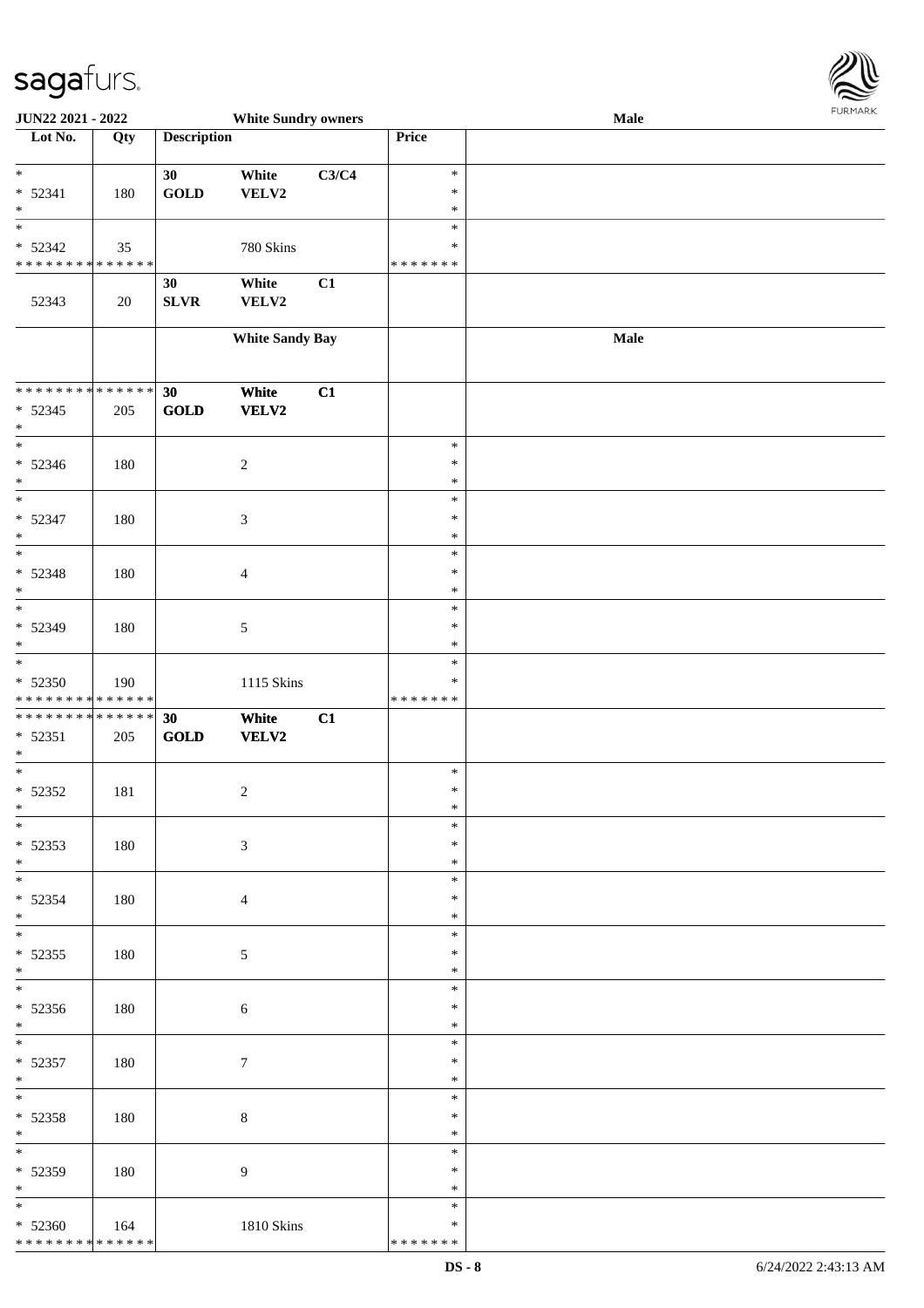| <b>JUN22 2021 - 2022</b>                   |     |                    | <b>White Sandy Bay</b> |             |               | Male | <b>FUNITANN</b> |
|--------------------------------------------|-----|--------------------|------------------------|-------------|---------------|------|-----------------|
| Lot No.                                    | Qty | <b>Description</b> |                        |             | Price         |      |                 |
|                                            |     |                    |                        |             |               |      |                 |
| ******** <mark>******</mark>               |     | 30 <sup>°</sup>    | White                  | C2          |               |      |                 |
| $* 52361$                                  | 205 | <b>GOLD</b>        | <b>VELV2</b>           |             |               |      |                 |
| $\ast$                                     |     |                    |                        |             |               |      |                 |
| $\ast$                                     |     |                    |                        |             | $\ast$        |      |                 |
| $* 52362$                                  | 180 |                    | 2                      |             | *             |      |                 |
| $*$                                        |     |                    |                        |             | *             |      |                 |
|                                            |     |                    |                        |             |               |      |                 |
| $\ast$                                     |     |                    |                        |             | $\ast$        |      |                 |
| $* 52363$                                  | 180 |                    | 3                      |             | ∗             |      |                 |
| $\ast$                                     |     |                    |                        |             | *             |      |                 |
| $*$                                        |     |                    |                        |             | $\ast$        |      |                 |
| $* 52364$                                  | 76  |                    | 641 Skins              |             | *             |      |                 |
| * * * * * * * * <mark>* * * * * *</mark>   |     |                    |                        |             | * * * * * * * |      |                 |
| * * * * * * * * <mark>* * * * * * *</mark> |     | 30                 | White                  | C2          |               |      |                 |
| $* 52365$                                  | 205 | <b>GOLD</b>        | VELV2                  |             |               |      |                 |
| $\ast$                                     |     |                    |                        |             |               |      |                 |
| $\overline{\ast}$                          |     |                    |                        |             | $\ast$        |      |                 |
| * 52366                                    | 180 |                    | $\overline{c}$         |             | $\ast$        |      |                 |
|                                            |     |                    |                        |             |               |      |                 |
| $\ast$<br>$*$                              |     |                    |                        |             | $\ast$        |      |                 |
|                                            |     |                    |                        |             | $\ast$        |      |                 |
| $* 52367$                                  | 176 |                    | 3                      |             | $\ast$        |      |                 |
| $\ast$                                     |     |                    |                        |             | $\ast$        |      |                 |
|                                            |     |                    |                        |             | $\ast$        |      |                 |
| $* 52368$                                  | 138 |                    | 699 Skins              |             | *             |      |                 |
| * * * * * * * * <mark>* * * * * * *</mark> |     |                    |                        |             | * * * * * * * |      |                 |
| * * * * * * * * * * * * * * *              |     | 30                 | White                  | C1/C2       |               |      |                 |
| * 52369                                    | 205 | <b>SLVR</b>        | <b>VELV2</b>           |             |               |      |                 |
| $\ast$                                     |     |                    |                        |             |               |      |                 |
|                                            |     |                    |                        |             | $\ast$        |      |                 |
|                                            |     |                    |                        |             |               |      |                 |
| * 52370                                    | 200 |                    | 405 Skins              |             | ∗             |      |                 |
| * * * * * * * * <mark>* * * * * *</mark>   |     |                    |                        |             | * * * * * * * |      |                 |
| * * * * * * * * <mark>* * * * * * *</mark> |     | 30                 | White                  | C1/C2       |               |      |                 |
| $* 52371$                                  | 225 | <b>SLVR</b>        | <b>VELV2</b>           |             |               |      |                 |
| $*$                                        |     |                    |                        |             |               |      |                 |
| $\ast$                                     |     |                    |                        |             | $\ast$        |      |                 |
| * 52372                                    | 200 |                    | 2                      |             | $\ast$        |      |                 |
| $\ast$                                     |     |                    |                        |             | $\ast$        |      |                 |
| $\ast$                                     |     |                    |                        |             | $\ast$        |      |                 |
| * 52373                                    | 128 |                    | 3                      |             | $\ast$        |      |                 |
| $\ast$                                     |     |                    |                        |             | $\ast$        |      |                 |
| $\ast$                                     |     |                    |                        |             | $\ast$        |      |                 |
|                                            |     |                    |                        |             |               |      |                 |
| $* 52374$                                  | 117 |                    | 670 Skins              |             | *             |      |                 |
| * * * * * * * * <mark>* * * * * * *</mark> |     |                    |                        |             | *******       |      |                 |
| * * * * * * * * * * * * * * <mark>*</mark> |     | 30                 | White                  | C1/C2       |               |      |                 |
| $*52375$                                   | 205 | <b>VSLA</b>        | <b>VELV2</b>           |             |               |      |                 |
| $\ast$                                     |     |                    |                        |             |               |      |                 |
|                                            |     |                    |                        |             | $\ast$        |      |                 |
| $* 52376$                                  | 190 |                    | 395 Skins              |             | ∗             |      |                 |
| * * * * * * * * <mark>* * * * * *</mark>   |     |                    |                        |             | * * * * * * * |      |                 |
| * * * * * * * * * * * * * * <mark>*</mark> |     | 30                 | White                  | C1/C2       |               |      |                 |
| * 52377                                    | 205 | <b>VSLA</b>        | <b>VELV2</b>           |             |               |      |                 |
| $\ast$                                     |     |                    |                        |             |               |      |                 |
| $*$                                        |     |                    |                        |             | $\ast$        |      |                 |
|                                            |     |                    |                        |             |               |      |                 |
| * 52378                                    | 204 |                    | 2                      |             | ∗             |      |                 |
| $\ast$                                     |     |                    |                        |             | $\ast$        |      |                 |
| $\ast$                                     |     |                    |                        |             | $\ast$        |      |                 |
| * 52379                                    | 127 |                    | 536 Skins              |             | ∗             |      |                 |
| * * * * * * * * * * * * * * *              |     |                    |                        |             | *******       |      |                 |
|                                            |     | 30 <sup>°</sup>    | White                  | C1/C2       |               |      |                 |
| 52380                                      | 193 | <b>VSLA</b>        | <b>VELV2</b>           | <b>OPEN</b> |               |      |                 |

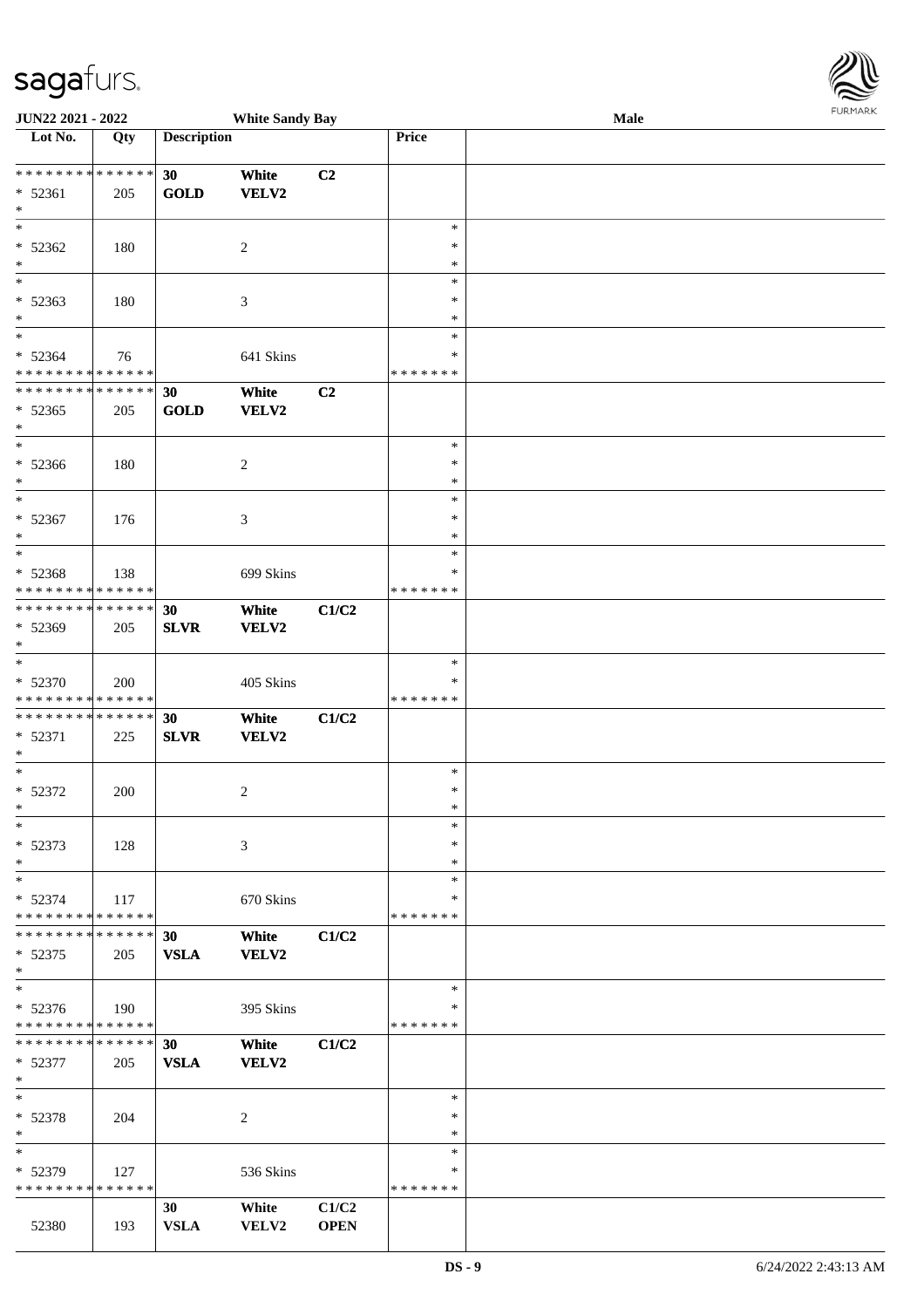

| JUN22 2021 - 2022                                                          |                    |                                      | <b>White Sandy Bay</b>        |                      |                                   | Male | <b>FURMARK</b> |
|----------------------------------------------------------------------------|--------------------|--------------------------------------|-------------------------------|----------------------|-----------------------------------|------|----------------|
| Lot No.                                                                    | Qty                | <b>Description</b>                   |                               |                      | Price                             |      |                |
| 52381                                                                      | 34                 | 40/30<br><b>VSLA</b>                 | White<br>VELV2                | C3/C4<br><b>OPEN</b> |                                   |      |                |
|                                                                            |                    |                                      | <b>White Walt Brown Group</b> |                      |                                   | Male |                |
| ******** <mark>******</mark><br>* 52383<br>$\ast$                          | 205                | 30<br><b>GOLD</b>                    | White<br>VELV2                | C1                   |                                   |      |                |
| $\ast$<br>* 52384<br>$\ast$                                                | $87\,$             |                                      | $\sqrt{2}$                    |                      | $\ast$<br>$\ast$<br>$\ast$        |      |                |
| $\ast$<br>$* 52385$<br>$\ast$                                              | 180                |                                      | $\mathfrak{Z}$                |                      | $\ast$<br>$\ast$<br>$\ast$        |      |                |
| $\overline{\phantom{a}^*}$<br>$* 52386$<br>$\ast$                          | 180                |                                      | $\overline{4}$                |                      | $\ast$<br>$\ast$<br>$\ast$        |      |                |
| $*$<br>* 52387<br>$\ast$                                                   | 180                |                                      | 5                             |                      | $\ast$<br>$\ast$<br>$\ast$        |      |                |
| $\overline{\phantom{a}^*}$<br>* 52388<br>$\ast$                            | 180                |                                      | 6                             |                      | $\ast$<br>$\ast$<br>$\ast$        |      |                |
| $\overline{\phantom{0}}$<br>* 52389<br>$\ast$                              | 180                |                                      | $\tau$                        |                      | $\ast$<br>$\ast$<br>$\ast$        |      |                |
| $\overline{\phantom{a}}$<br>* 52390<br>$\ast$                              | 180                |                                      | $\,8\,$                       |                      | $\ast$<br>$\ast$<br>$\ast$        |      |                |
| $\ast$<br>* 52391<br>$\ast$<br>$\overline{\phantom{0}}$                    | 180                |                                      | 9                             |                      | $\ast$<br>$\ast$<br>$\ast$        |      |                |
| * 52392<br>$\ast$<br>$\overline{\phantom{a}^*}$                            | 180                |                                      | 10                            |                      | $\ast$<br>$\ast$<br>$\ast$        |      |                |
| * 52393<br>$\ast$                                                          | 180                |                                      | $11\,$                        |                      | $\ast$<br>$\ast$<br>$\ast$        |      |                |
| $\overline{\phantom{0}}$<br>* 52394<br>$\ast$<br>$\overline{\phantom{0}}$  | 180                |                                      | 12                            |                      | $\ast$<br>$\ast$<br>$\ast$        |      |                |
| $* 52395$<br>$\ast$<br>$\overline{\phantom{0}}$                            | 180                |                                      | 13                            |                      | $\ast$<br>$\ast$<br>$\ast$        |      |                |
| $* 52396$<br>$*$                                                           | 180                |                                      | 14                            |                      | $\ast$<br>$\ast$<br>$\ast$        |      |                |
| $\overline{\ast}$<br>* 52397<br>* * * * * * * * <mark>* * * * * * *</mark> | 180                |                                      | 2632 Skins                    |                      | $\ast$<br>$\ast$<br>* * * * * * * |      |                |
| ********<br>* 52398<br>$*$                                                 | * * * * * *<br>205 | 30<br>$\operatorname{\mathbf{GOLD}}$ | White<br><b>VELV2</b>         | C1                   |                                   |      |                |
| $\overline{\phantom{a}^*}$<br>* 52399<br>$\ast$                            | 223                |                                      | $\overline{c}$                |                      | $\ast$<br>$\ast$<br>$\ast$        |      |                |
| $\ast$<br>$* 52400$<br>$*$                                                 | 193                |                                      | 3                             |                      | $\ast$<br>$\ast$<br>$\ast$        |      |                |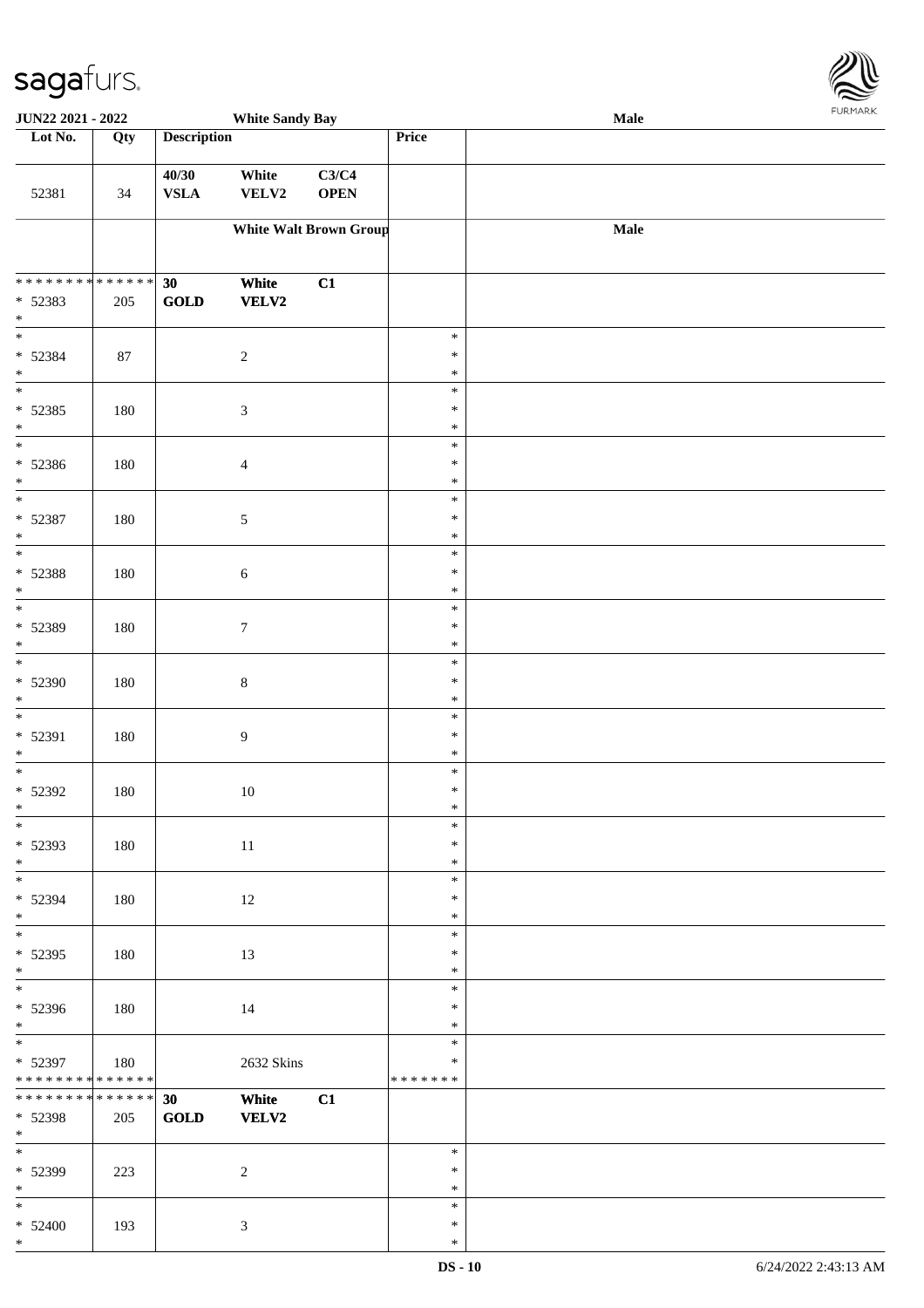

| JUN22 2021 - 2022             |     |                                | <b>White Walt Brown Group</b> |    |               | Male |
|-------------------------------|-----|--------------------------------|-------------------------------|----|---------------|------|
| Lot No.                       | Qty | <b>Description</b>             |                               |    | Price         |      |
|                               |     |                                |                               |    |               |      |
| $*$                           |     | 30                             | White                         | C1 | $\ast$        |      |
| $* 52401$                     | 180 | $\operatorname{GOLD}$          | ${\bf VELV2}$                 |    | $\ast$        |      |
| $\ast$                        |     |                                |                               |    | $\ast$        |      |
| $\overline{\phantom{0}}$      |     |                                |                               |    | $\ast$        |      |
| $* 52402$                     | 180 |                                | $\sqrt{5}$                    |    | $\ast$        |      |
| $\ast$                        |     |                                |                               |    | $\ast$        |      |
| $\overline{\phantom{0}}$      |     |                                |                               |    |               |      |
|                               |     |                                |                               |    | $\ast$        |      |
| $* 52403$                     | 180 |                                | $\sqrt{6}$                    |    | $\ast$        |      |
| $\ast$                        |     |                                |                               |    | $\ast$        |      |
| $\overline{\phantom{0}}$      |     |                                |                               |    | $\ast$        |      |
| $* 52404$                     | 180 |                                | $\tau$                        |    | $\ast$        |      |
| $\ast$                        |     |                                |                               |    | $\ast$        |      |
| $\overline{\phantom{1}}$      |     |                                |                               |    | $\ast$        |      |
| $* 52405$                     | 180 |                                | $8\,$                         |    | $\ast$        |      |
| $\ast$                        |     |                                |                               |    | $\ast$        |      |
| $\overline{\phantom{a}^*}$    |     |                                |                               |    | $\ast$        |      |
| $* 52406$                     | 180 |                                | $\overline{9}$                |    | $\ast$        |      |
| $\ast$                        |     |                                |                               |    | $\ast$        |      |
| $\frac{1}{\ast}$              |     |                                |                               |    | $\ast$        |      |
|                               |     |                                |                               |    |               |      |
| $* 52407$                     | 180 |                                | $10\,$                        |    | $\ast$        |      |
| $\ast$<br>$\overline{\ast}$   |     |                                |                               |    | $\ast$        |      |
|                               |     |                                |                               |    | $\ast$        |      |
| $* 52408$                     | 180 |                                | $11\,$                        |    | $\ast$        |      |
| $\ast$                        |     |                                |                               |    | $\ast$        |      |
| $\overline{\phantom{1}}$      |     |                                |                               |    | $\ast$        |      |
| $* 52409$                     | 180 |                                | 12                            |    | $\ast$        |      |
| $\ast$                        |     |                                |                               |    | $\ast$        |      |
| $\overline{\phantom{a}^*}$    |     |                                |                               |    | $\ast$        |      |
| $* 52410$                     | 180 |                                | 2421 Skins                    |    | $\ast$        |      |
| * * * * * * * * * * * * * *   |     |                                |                               |    | * * * * * * * |      |
| * * * * * * * * * * * * * * * |     | 30                             | White                         | C2 |               |      |
| $* 52411$                     | 205 | $\operatorname{\mathbf{GOLD}}$ | <b>VELV2</b>                  |    |               |      |
| $*$                           |     |                                |                               |    |               |      |
| $\ast$                        |     |                                |                               |    | $\ast$        |      |
|                               |     |                                |                               |    |               |      |
| $* 52412$                     | 180 |                                | $\boldsymbol{2}$              |    | $\ast$        |      |
| $*$                           |     |                                |                               |    | $\ast$        |      |
| $*$                           |     |                                |                               |    | $\ast$        |      |
| $* 52413$                     | 180 |                                | 3                             |    | $\ast$        |      |
| $\ast$                        |     |                                |                               |    | $\ast$        |      |
| $\overline{\phantom{0}}$      |     |                                |                               |    | $\ast$        |      |
| $* 52414$                     | 180 |                                | $\overline{4}$                |    | $\ast$        |      |
| $*$                           |     |                                |                               |    | $\ast$        |      |
| $\overline{\phantom{1}}$      |     |                                |                               |    | $\ast$        |      |
| $* 52415$                     | 211 |                                | 956 Skins                     |    | $\ast$        |      |
| * * * * * * * * * * * * * *   |     |                                |                               |    | *******       |      |
| ******** <mark>******</mark>  |     | 30                             | White                         | C2 |               |      |
|                               |     |                                | <b>VELV2</b>                  |    |               |      |
| $* 52416$<br>$*$              | 205 | $\operatorname{\mathbf{GOLD}}$ |                               |    |               |      |
| $*$                           |     |                                |                               |    |               |      |
|                               |     |                                |                               |    | $\ast$        |      |
| $* 52417$                     | 180 |                                | $\sqrt{2}$                    |    | $\ast$        |      |
| $*$                           |     |                                |                               |    | $\ast$        |      |
| $*$                           |     |                                |                               |    | $\ast$        |      |
| $* 52418$                     | 180 |                                | 3                             |    | $\ast$        |      |
| $\ast$                        |     |                                |                               |    | $\ast$        |      |
| $\overline{\phantom{a}^*}$    |     |                                |                               |    | $\ast$        |      |
| * 52419                       | 148 |                                | $\overline{4}$                |    | $\ast$        |      |
| $\ast$                        |     |                                |                               |    | $\ast$        |      |
| $\overline{\phantom{0}}$      |     |                                |                               |    | $\ast$        |      |
| $* 52420$                     | 79  |                                | 792 Skins                     |    | $\ast$        |      |
| * * * * * * * * * * * * * *   |     |                                |                               |    | * * * * * * * |      |
|                               |     |                                |                               |    |               |      |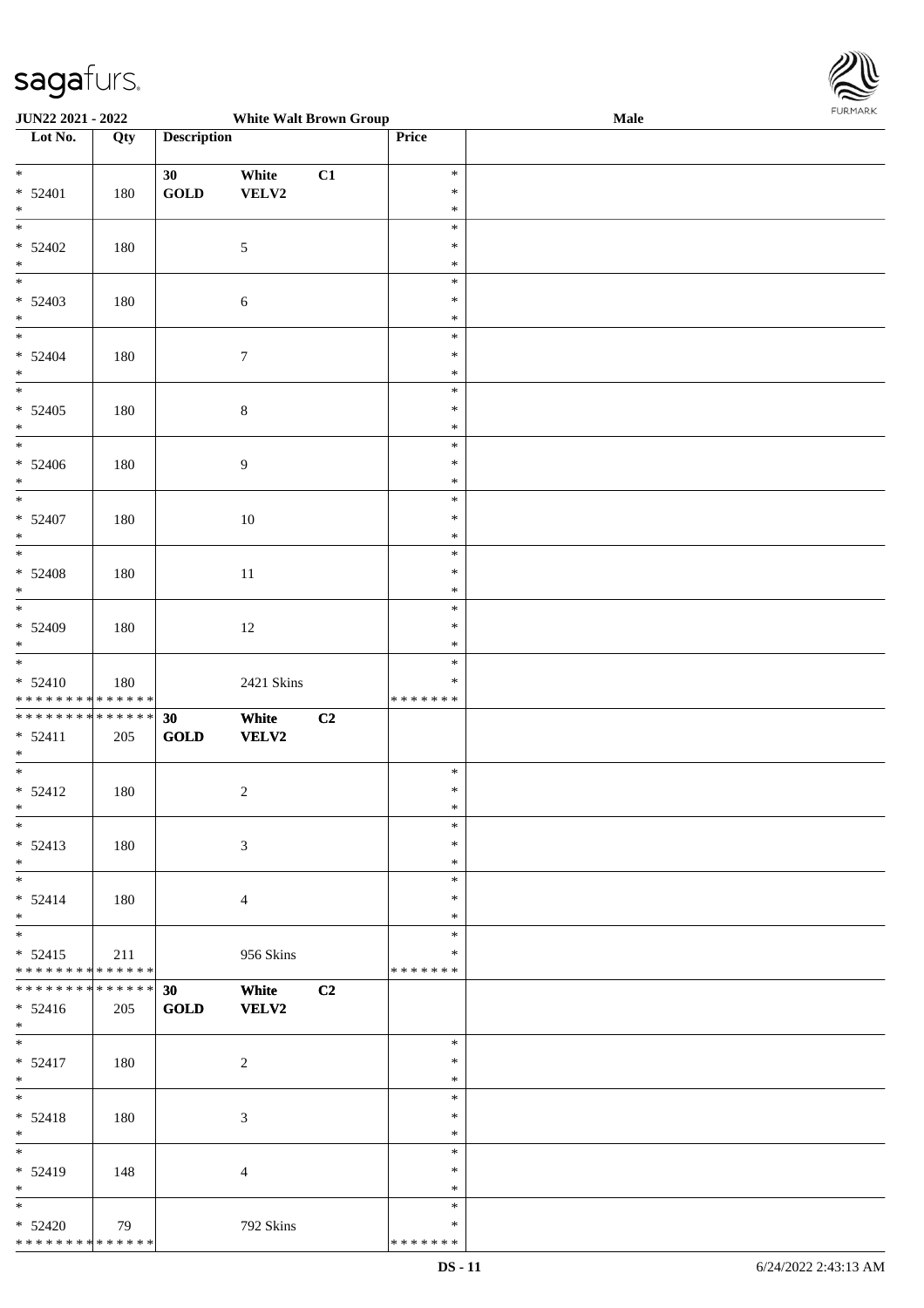

| <b>JUN22 2021 - 2022</b>                   |             |                    | <b>White Walt Brown Group</b> |       |               | Male |  |
|--------------------------------------------|-------------|--------------------|-------------------------------|-------|---------------|------|--|
| Lot No.                                    | Qty         | <b>Description</b> |                               |       | Price         |      |  |
|                                            |             |                    |                               |       |               |      |  |
| * * * * * * * * <mark>* * * * * *</mark>   |             | 30                 | White                         | C1/C2 |               |      |  |
| $* 52421$                                  | 225         | <b>SLVR</b>        | VELV2                         |       |               |      |  |
| $\ast$                                     |             |                    |                               |       |               |      |  |
|                                            |             |                    |                               |       | $\ast$        |      |  |
|                                            |             |                    |                               |       |               |      |  |
| $* 52422$                                  | 200         |                    | $\overline{c}$                |       | $\ast$        |      |  |
| $\ast$                                     |             |                    |                               |       | $\ast$        |      |  |
| $_{*}$                                     |             |                    |                               |       | $\ast$        |      |  |
| $* 52423$                                  | 57          |                    | 482 Skins                     |       | $\ast$        |      |  |
| * * * * * * * * * * * * * *                |             |                    |                               |       | * * * * * * * |      |  |
| * * * * * * * * <mark>* * * * * * *</mark> |             | 30                 | White                         | C1/C2 |               |      |  |
| $* 52424$                                  | 180         | <b>SLVR</b>        | VELV2                         |       |               |      |  |
| $\ast$                                     |             |                    |                               |       |               |      |  |
| $*$                                        |             |                    |                               |       | $\ast$        |      |  |
|                                            |             |                    |                               |       |               |      |  |
| $* 52425$                                  | 213         |                    | 393 Skins                     |       | $\ast$        |      |  |
| * * * * * * * * * * * * * *                |             |                    |                               |       | * * * * * * * |      |  |
| * * * * * * * * * * * * * * *              |             | 30                 | White                         | C1/C2 |               |      |  |
| $* 52426$                                  | 205         | <b>VSLA</b>        | VELV2                         |       |               |      |  |
| $*$                                        |             |                    |                               |       |               |      |  |
| $*$                                        |             |                    |                               |       | $\ast$        |      |  |
| $* 52427$                                  | 180         |                    | $\overline{c}$                |       | $\ast$        |      |  |
| $\ast$                                     |             |                    |                               |       | $\ast$        |      |  |
| $*$                                        |             |                    |                               |       | $\ast$        |      |  |
|                                            |             |                    |                               |       |               |      |  |
| $* 52428$                                  | 180         |                    | $\mathfrak{Z}$                |       | $\ast$        |      |  |
| $\ast$                                     |             |                    |                               |       | $\ast$        |      |  |
| $*$                                        |             |                    |                               |       | $\ast$        |      |  |
| $* 52429$                                  | 105         |                    | 670 Skins                     |       | $\ast$        |      |  |
| * * * * * * * *                            | * * * * * * |                    |                               |       | * * * * * * * |      |  |
|                                            |             |                    | <b>White Sundry owners</b>    |       |               | Male |  |
|                                            |             |                    |                               |       |               |      |  |
|                                            |             |                    |                               |       |               |      |  |
|                                            |             |                    |                               |       |               |      |  |
|                                            |             | 30                 | White                         | C1    |               |      |  |
| 52431                                      | 67          | <b>GOLD</b>        | VELV3                         |       |               |      |  |
|                                            |             |                    |                               |       |               |      |  |
|                                            |             | 30                 | White                         | C3/C4 |               |      |  |
| 52432                                      | 61          | <b>GOLD</b>        | VELV3                         |       |               |      |  |
|                                            |             |                    |                               |       |               |      |  |
|                                            |             |                    | <b>White Sandy Bay</b>        |       |               | Male |  |
|                                            |             |                    |                               |       |               |      |  |
|                                            |             |                    |                               |       |               |      |  |
| * * * * * * * * <mark>* * * * * *</mark> * |             | 30                 | White                         | C1/C2 |               |      |  |
|                                            |             |                    |                               |       |               |      |  |
| $* 52434$                                  | 205         | <b>GOLD</b>        | VELV3                         |       |               |      |  |
| $*$                                        |             |                    |                               |       |               |      |  |
| $\ast$                                     |             |                    |                               |       | $\ast$        |      |  |
| $* 52435$                                  | 180         |                    | $\boldsymbol{2}$              |       | $\ast$        |      |  |
| $*$                                        |             |                    |                               |       | $\ast$        |      |  |
| $*$                                        |             |                    |                               |       | $\ast$        |      |  |
| $* 52436$                                  | 129         |                    | 514 Skins                     |       | ∗             |      |  |
| * * * * * * * * * * * * * *                |             |                    |                               |       | *******       |      |  |
| * * * * * * * * * * * * * * *              |             | 30                 | White                         | C1/C2 |               |      |  |
| $* 52437$                                  | 205         | <b>GOLD</b>        | VELV3                         |       |               |      |  |
| $*$                                        |             |                    |                               |       |               |      |  |
| $*$                                        |             |                    |                               |       | $\ast$        |      |  |
|                                            |             |                    |                               |       |               |      |  |
| $* 52438$                                  | 194         |                    | $\overline{c}$                |       | $\ast$        |      |  |
| $*$                                        |             |                    |                               |       | $\ast$        |      |  |
| $*$                                        |             |                    |                               |       | $\ast$        |      |  |
| * 52439                                    | 180         |                    | 3                             |       | $\ast$        |      |  |
| $*$                                        |             |                    |                               |       | $\ast$        |      |  |
| $*$                                        |             |                    |                               |       | $\ast$        |      |  |
| $* 52440$                                  | 180         |                    | 4                             |       | $\ast$        |      |  |
| $\ast$                                     |             |                    |                               |       | $\ast$        |      |  |
|                                            |             |                    |                               |       |               |      |  |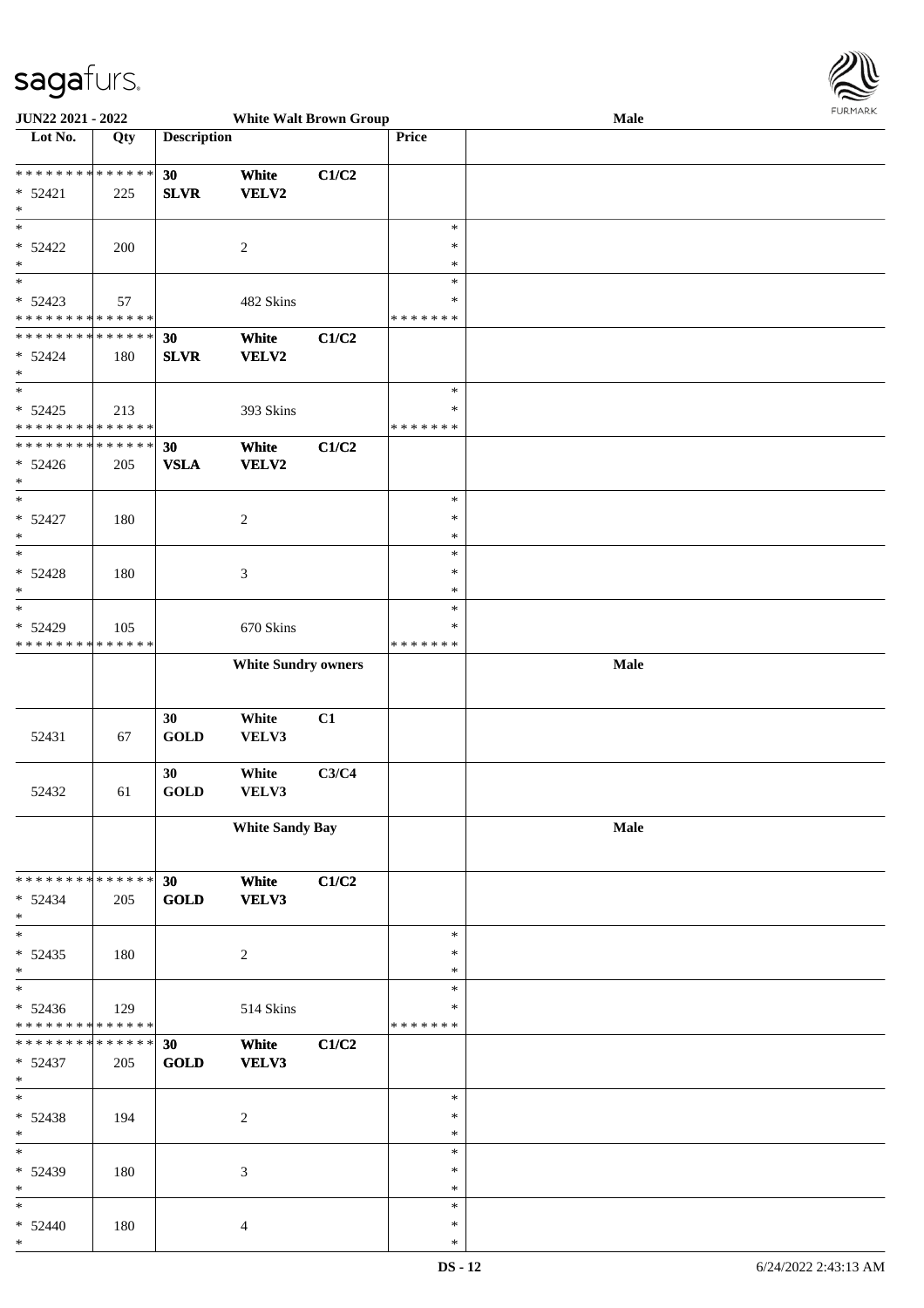\*

| JUN22 2021 - 2022             |     |                    | <b>White Sandy Bay</b>      |                |               | <b>Male</b> |  |
|-------------------------------|-----|--------------------|-----------------------------|----------------|---------------|-------------|--|
| Lot No.                       | Qty | <b>Description</b> |                             |                | Price         |             |  |
|                               |     |                    |                             |                |               |             |  |
| $\ast$                        |     | 30                 | White                       | C1/C2          | $\ast$        |             |  |
| $* 52441$                     | 180 | <b>GOLD</b>        | VELV3                       |                | $\ast$        |             |  |
| $\ast$                        |     |                    |                             |                | $\ast$        |             |  |
| $\ast$                        |     |                    |                             |                | $\ast$        |             |  |
| $* 52442$                     | 71  |                    | 1010 Skins                  |                | $\ast$        |             |  |
| * * * * * * * * * * * * * *   |     |                    |                             |                | * * * * * * * |             |  |
|                               |     |                    | <b>White Sundry owners</b>  |                |               | Male        |  |
|                               |     |                    |                             |                |               |             |  |
|                               |     |                    |                             |                |               |             |  |
|                               |     | 20                 | White                       | C3/C4          |               |             |  |
| 52444                         | 70  | <b>GOLD</b>        |                             |                |               |             |  |
|                               |     |                    |                             |                |               |             |  |
|                               |     | 20                 | White                       | C3/C4          |               |             |  |
| 52445                         | 87  | <b>SLVR</b>        |                             |                |               |             |  |
|                               |     |                    |                             |                |               |             |  |
|                               |     |                    | <b>White Deep North</b>     |                |               | Male        |  |
|                               |     |                    |                             |                |               |             |  |
|                               |     |                    |                             |                |               |             |  |
|                               |     | 20                 | White                       | C1/C2          |               |             |  |
| 52447                         | 172 | <b>GOLD</b>        |                             |                |               |             |  |
|                               |     |                    |                             |                |               |             |  |
|                               |     | 20                 | White                       | C1/C2          |               |             |  |
| 52448                         | 92  | <b>VSLA</b>        |                             |                |               |             |  |
|                               |     |                    |                             |                |               |             |  |
|                               |     |                    | <b>White Sundry owners</b>  |                |               | Male        |  |
|                               |     |                    |                             |                |               |             |  |
|                               |     |                    |                             |                |               |             |  |
| * * * * * * * * * * * * * * * |     | 20                 | White                       | C1             |               |             |  |
| * 52450                       | 245 | <b>GOLD</b>        | <b>VELV1</b>                |                |               |             |  |
| $\ast$                        |     |                    |                             |                |               |             |  |
| $\ast$                        |     |                    |                             |                | $\ast$        |             |  |
| $* 52451$                     | 116 |                    | 361 Skins                   |                | $\ast$        |             |  |
| * * * * * * * * * * * * * *   |     |                    |                             |                | *******       |             |  |
| ******** <mark>******</mark>  |     | 20                 | White                       | C <sub>2</sub> |               |             |  |
| $* 52452$                     | 245 | <b>GOLD</b>        | <b>VELV1</b>                |                |               |             |  |
| $\ast$                        |     |                    |                             |                |               |             |  |
| $\ast$                        |     |                    |                             |                | $\ast$        |             |  |
| $* 52453$                     | 111 |                    | 356 Skins                   |                | ∗             |             |  |
| * * * * * * * * * * * * * *   |     |                    |                             |                | * * * * * * * |             |  |
| * * * * * * * * * * * * * * * |     | 20                 | White                       | C3/C4          |               |             |  |
| $* 52454$                     | 245 | <b>GOLD</b>        | <b>VELV1</b>                |                |               |             |  |
| $\ast$                        |     |                    |                             |                |               |             |  |
| $\ast$                        |     |                    |                             |                | $\ast$        |             |  |
| $* 52455$                     | 131 |                    | 376 Skins                   |                | *             |             |  |
| * * * * * * * * * * * * * *   |     |                    |                             |                | * * * * * * * |             |  |
|                               |     | 20                 | White                       | C1/C2          |               |             |  |
| 52456                         | 36  | <b>SLVR</b>        | VELV1                       |                |               |             |  |
|                               |     |                    |                             |                |               |             |  |
|                               |     |                    | <b>White Baldwin-Jander</b> |                |               | Male        |  |
|                               |     |                    |                             |                |               |             |  |
|                               |     |                    |                             |                |               |             |  |
| * * * * * * * * * * * * * *   |     | <b>20</b>          | White                       | C1/C2          |               |             |  |
| $* 52458$                     | 245 | <b>GOLD</b>        | <b>VELV1</b>                |                |               |             |  |
| $\ast$                        |     |                    |                             |                |               |             |  |
| $\ast$                        |     |                    |                             |                | $\ast$        |             |  |
| $* 52459$                     | 171 |                    | 416 Skins                   |                | ∗             |             |  |
| * * * * * * * * * * * * * *   |     |                    |                             |                | * * * * * * * |             |  |
| * * * * * * * * * * * * * * * |     | 20                 | White                       | C1/C2          |               |             |  |
| $* 52460$                     | 245 | <b>GOLD</b>        | <b>VELV1</b>                |                |               |             |  |

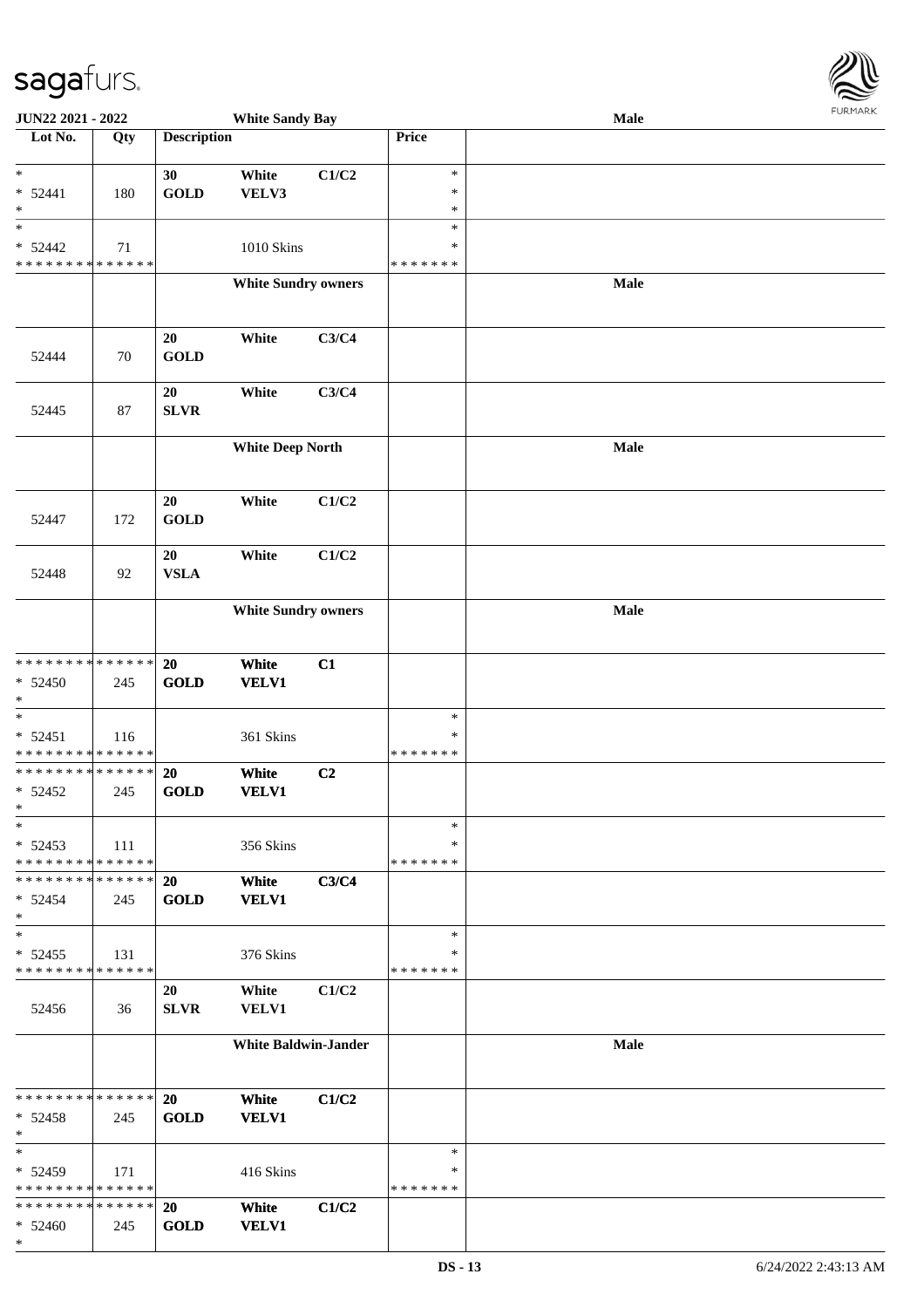

| <b>JUN22 2021 - 2022</b>                   |       |                    | <b>White Baldwin-Jander</b> |       |               | Male |  |
|--------------------------------------------|-------|--------------------|-----------------------------|-------|---------------|------|--|
| Lot No.                                    | Qty   | <b>Description</b> |                             |       | Price         |      |  |
|                                            |       |                    |                             |       |               |      |  |
| $*$                                        |       | 20                 | White                       | C1/C2 | $\ast$        |      |  |
| $* 52461$                                  | 140   | <b>GOLD</b>        | <b>VELV1</b>                |       | ∗             |      |  |
| * * * * * * * * * * * * * *                |       |                    |                             |       | * * * * * * * |      |  |
|                                            |       | 20                 | White                       | C1/C2 |               |      |  |
|                                            |       | <b>SLVR</b>        | <b>VELV1</b>                |       |               |      |  |
| 52462                                      | 152   |                    |                             |       |               |      |  |
|                                            |       |                    |                             |       |               |      |  |
|                                            |       | 20                 | White                       | C1/C2 |               |      |  |
| 52463                                      | 143   | <b>VSLA</b>        | <b>VELV1</b>                |       |               |      |  |
|                                            |       |                    |                             |       |               |      |  |
| * * * * * * * * <mark>* * * * * * *</mark> |       | 20                 | White                       | C1/C2 |               |      |  |
| $* 52464$                                  | 245   | <b>VSLA</b>        | <b>VELV1</b>                |       |               |      |  |
| $*$                                        |       |                    |                             |       |               |      |  |
| $\ast$                                     |       |                    |                             |       | $\ast$        |      |  |
| $* 52465$                                  | 57    |                    | 302 Skins                   |       | $\ast$        |      |  |
| * * * * * * * * * * * * * *                |       |                    |                             |       | * * * * * * * |      |  |
|                                            |       |                    | <b>White Sundry owners</b>  |       |               | Male |  |
|                                            |       |                    |                             |       |               |      |  |
|                                            |       |                    |                             |       |               |      |  |
| * * * * * * * * <mark>* * * * * * *</mark> |       | 20                 | White                       | C1    |               |      |  |
|                                            |       |                    |                             |       |               |      |  |
| $* 52467$<br>$\ast$                        | 245   | GOLD               | <b>VELV2</b>                |       |               |      |  |
|                                            |       |                    |                             |       |               |      |  |
| $*$                                        |       |                    |                             |       | $\ast$        |      |  |
| $* 52468$                                  | 220   |                    | $\overline{c}$              |       | ∗             |      |  |
| $\ast$                                     |       |                    |                             |       | $\ast$        |      |  |
|                                            |       |                    |                             |       | $\ast$        |      |  |
| * 52469                                    | 220   |                    | 3                           |       | $\ast$        |      |  |
| $\ast$                                     |       |                    |                             |       | $\ast$        |      |  |
| $*$                                        |       |                    |                             |       | $\ast$        |      |  |
| $* 52470$                                  | 220   |                    | $\overline{4}$              |       | $\ast$        |      |  |
| $\ast$                                     |       |                    |                             |       | $\ast$        |      |  |
| $*$                                        |       |                    |                             |       | $\ast$        |      |  |
| $* 52471$                                  | 220   |                    | $\sqrt{5}$                  |       | $\ast$        |      |  |
| $\ast$                                     |       |                    |                             |       | $\ast$        |      |  |
| $*$                                        |       |                    |                             |       | $\ast$        |      |  |
| $* 52472$                                  | 166   |                    | 1291 Skins                  |       | $\ast$        |      |  |
| * * * * * * * * <mark>* * * * * * *</mark> |       |                    |                             |       | *******       |      |  |
| * * * * * * * * <mark>* * * * * * *</mark> |       |                    |                             |       |               |      |  |
|                                            |       | 20                 | White                       | C3/C4 |               |      |  |
| $* 52473$                                  | 245   | GOLD               | VELV2                       |       |               |      |  |
| $*$                                        |       |                    |                             |       |               |      |  |
| $*$                                        |       |                    |                             |       | $\ast$        |      |  |
| $* 52474$                                  | 220   |                    | 2                           |       | ∗             |      |  |
| $*$                                        |       |                    |                             |       | ∗             |      |  |
| $*$                                        |       |                    |                             |       | $\ast$        |      |  |
| $* 52475$                                  | 220   |                    | 3                           |       | $\ast$        |      |  |
| $*$                                        |       |                    |                             |       | $\ast$        |      |  |
| $_{*}^{-}$                                 |       |                    |                             |       | $\ast$        |      |  |
| $* 52476$                                  | 84    |                    | 769 Skins                   |       | ∗             |      |  |
| * * * * * * * * * * * * * *                |       |                    |                             |       | *******       |      |  |
| * * * * * * * * <mark>* * * * * *</mark> * |       | 20                 | White                       | C3/C4 |               |      |  |
| $* 52477$                                  | 265   | <b>SLVR</b>        | <b>VELV2</b>                |       |               |      |  |
| $\ast$                                     |       |                    |                             |       |               |      |  |
| $*$                                        |       |                    |                             |       | $\ast$        |      |  |
| $* 52478$                                  |       |                    | 386 Skins                   |       | ∗             |      |  |
| * * * * * * * * * * * * * * *              | - 121 |                    |                             |       | * * * * * * * |      |  |
|                                            |       |                    |                             |       |               |      |  |
|                                            |       |                    | <b>White Sandy Bay</b>      |       |               | Male |  |
|                                            |       |                    |                             |       |               |      |  |
|                                            |       |                    |                             |       |               |      |  |
| * * * * * * * * <mark>* * * * * * *</mark> |       | 20                 | White                       | C1    |               |      |  |
| $* 52480$                                  | 245   | <b>GOLD</b>        | <b>VELV2</b>                |       |               |      |  |
| $\ast$                                     |       |                    |                             |       |               |      |  |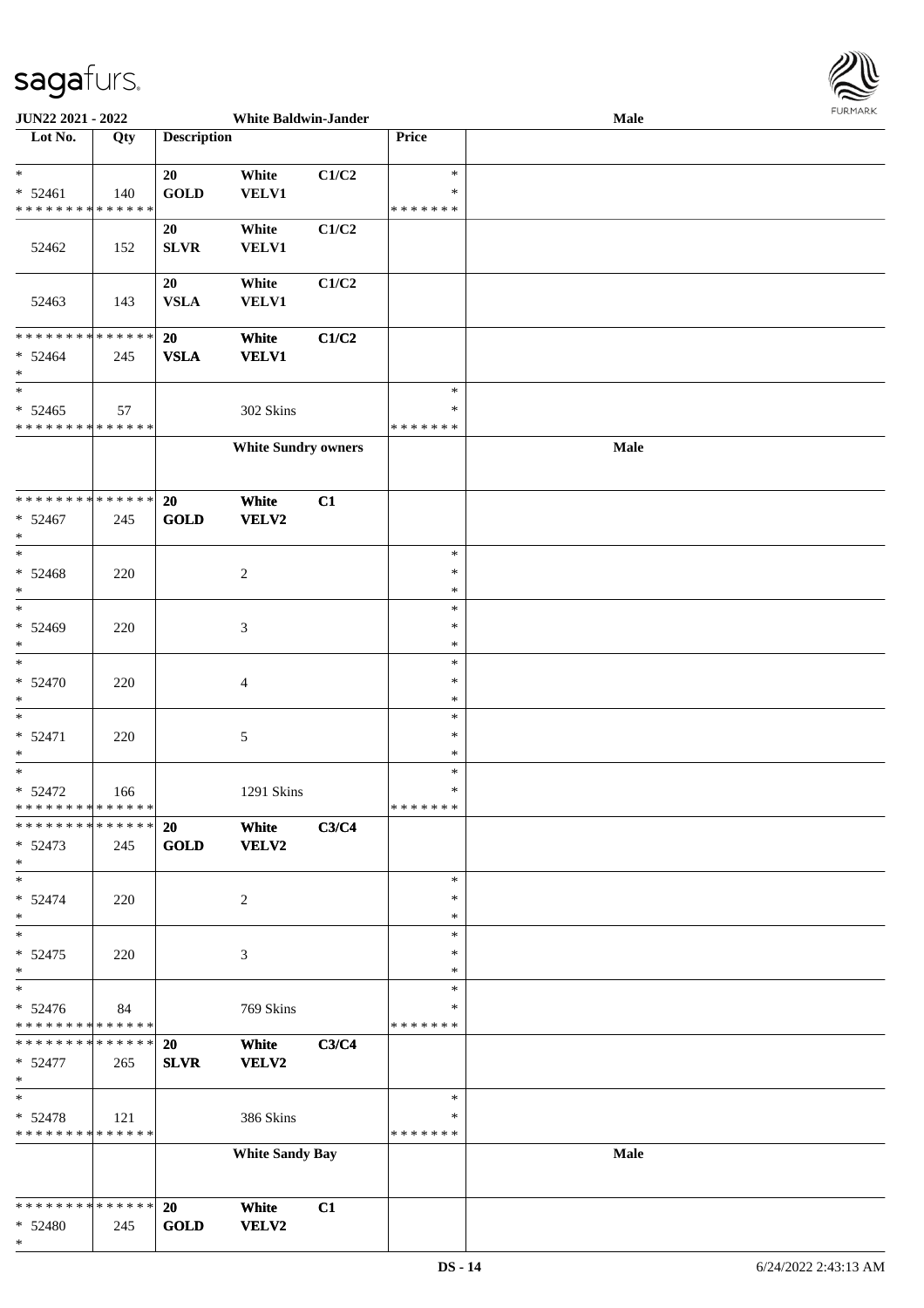\*

| <b>JUN22 2021 - 2022</b>                                                             |     |                          | <b>White Sandy Bay</b>        |                      |                                   | Male | FURMARK |
|--------------------------------------------------------------------------------------|-----|--------------------------|-------------------------------|----------------------|-----------------------------------|------|---------|
| Lot No.                                                                              | Qty | <b>Description</b>       |                               |                      | <b>Price</b>                      |      |         |
| $*$<br>$* 52481$<br>$\ast$                                                           | 220 | 20<br><b>GOLD</b>        | White<br>VELV2                | C1                   | $\ast$<br>$\ast$<br>$\ast$        |      |         |
| $\ast$<br>$* 52482$<br>* * * * * * * * <mark>* * * * * * *</mark>                    | 156 |                          | 621 Skins                     |                      | $\ast$<br>$\ast$<br>* * * * * * * |      |         |
| * * * * * * * * <mark>* * * * * * *</mark><br>* 52483<br>$\ast$<br>$\overline{\ast}$ | 207 | <b>20</b><br><b>GOLD</b> | White<br>VELV2                | C1/C2                |                                   |      |         |
| $* 52484$<br>* * * * * * * * <mark>* * * * * * *</mark>                              | 59  |                          | 266 Skins                     |                      | $\ast$<br>*<br>* * * * * * *      |      |         |
| * * * * * * * * <mark>* * * * * * *</mark><br>$* 52485$<br>$\ast$                    | 245 | <b>20</b><br><b>GOLD</b> | White<br>VELV2                | C2                   | $\ast$                            |      |         |
| * 52486<br>* * * * * * * * <mark>* * * * * * *</mark>                                | 33  |                          | 278 Skins                     |                      | ∗<br>* * * * * * *                |      |         |
| 52487                                                                                | 148 | 20<br><b>SLVR</b>        | White<br>VELV2                | C1/C2                |                                   |      |         |
| **************<br>$* 52488$<br>$\ast$                                                | 157 | <b>20</b><br><b>SLVR</b> | White<br>VELV2                | C1/C2                |                                   |      |         |
| $\ast$<br>* 52489<br>* * * * * * * * <mark>* * * * * * *</mark>                      | 64  |                          | 221 Skins                     |                      | $\ast$<br>$\ast$<br>* * * * * * * |      |         |
| 52490                                                                                | 194 | 20<br><b>VSLA</b>        | White<br>VELV2                | C1/C2                |                                   |      |         |
| 52491                                                                                | 120 | 20<br><b>VSLA</b>        | White<br>VELV2                | C1/C2<br><b>OPEN</b> |                                   |      |         |
|                                                                                      |     |                          | <b>White Walt Brown Group</b> |                      |                                   | Male |         |
| * * * * * * * * <mark>* * * * * * *</mark><br>$* 52493$<br>$*$                       | 245 | <b>20</b><br><b>GOLD</b> | White<br>VELV2                | C1                   |                                   |      |         |
| $\ast$<br>* 52494<br>$*$<br>$*$                                                      | 220 |                          | 2                             |                      | $\ast$<br>∗<br>$\ast$             |      |         |
| * 52495<br>$\ast$<br>$\overline{\ast}$                                               | 220 |                          | 3                             |                      | $\ast$<br>∗<br>$\ast$<br>$\ast$   |      |         |
| * 52496<br>$\ast$<br>$\ast$                                                          | 220 |                          | $\overline{4}$                |                      | $\ast$<br>$\ast$                  |      |         |
| * 52497<br>* * * * * * * * <mark>* * * * * *</mark> *                                | 195 |                          | 1100 Skins                    |                      | ∗<br>∗<br>* * * * * * *           |      |         |
| * * * * * * * * * * * * * * *<br>$* 52498$<br>$\ast$                                 | 245 | <b>20</b><br><b>GOLD</b> | White<br>VELV2                | C1/C2                |                                   |      |         |
| $\ast$<br>* 52499<br>$\ast$                                                          | 220 |                          | 2                             |                      | $\ast$<br>$\ast$<br>*             |      |         |
| $\ast$<br>$* 52500$<br>*                                                             | 166 |                          | 3                             |                      | $\ast$<br>$\ast$<br>$\ast$        |      |         |

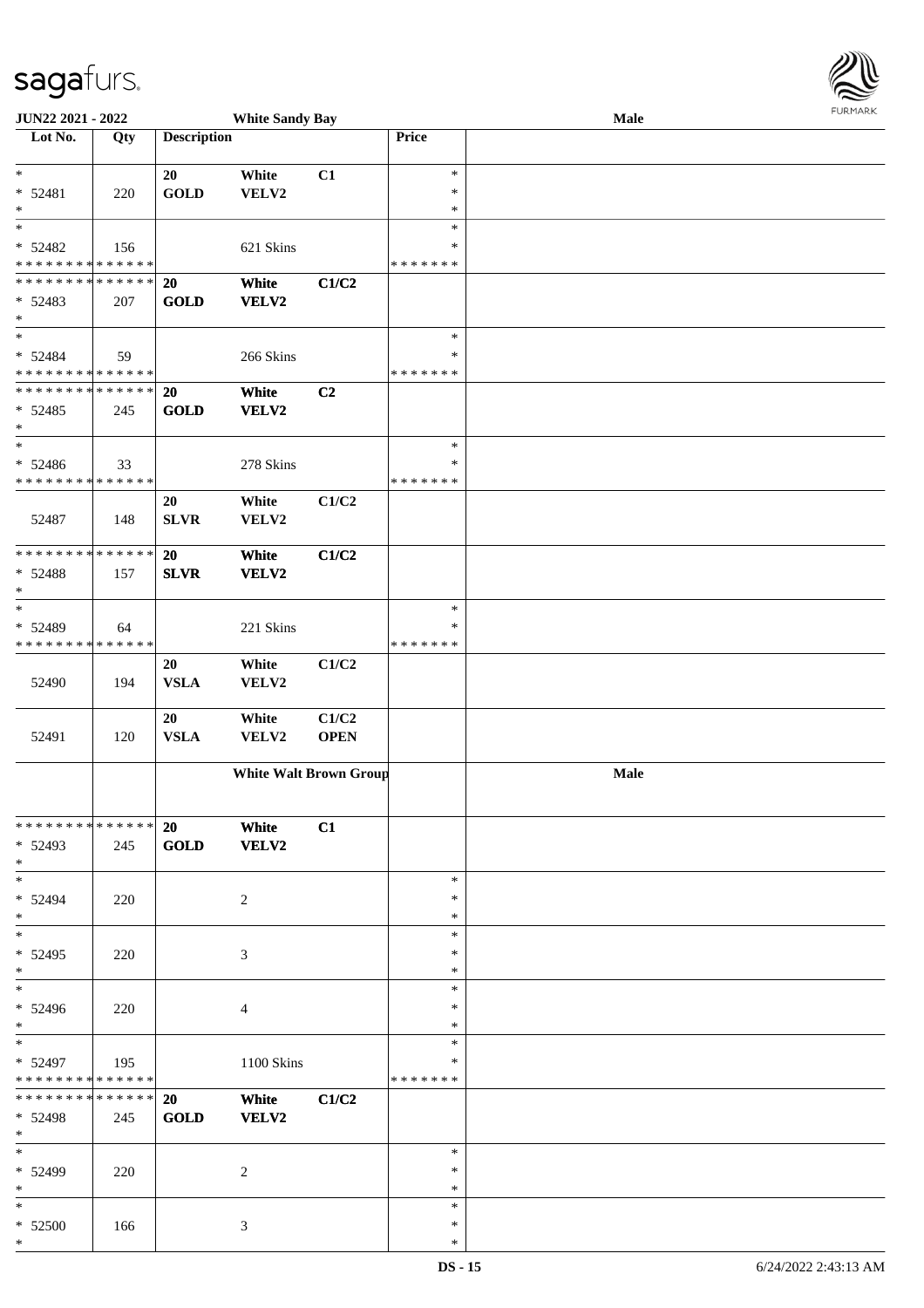

| <b>JUN22 2021 - 2022</b>                   |             |                    | <b>White Walt Brown Group</b> |                |               | Male |  |
|--------------------------------------------|-------------|--------------------|-------------------------------|----------------|---------------|------|--|
| Lot No.                                    | Qty         | <b>Description</b> |                               |                | Price         |      |  |
|                                            |             |                    |                               |                |               |      |  |
| $\ast$                                     |             | 20                 | White                         | C1/C2          | $\ast$        |      |  |
| $* 52501$                                  | 144         | <b>GOLD</b>        | VELV2                         |                | ∗             |      |  |
| * * * * * * * * <mark>* * * * * * *</mark> |             |                    |                               |                | * * * * * * * |      |  |
| * * * * * * * * * * * * * * *              |             | 20                 | White                         | C <sub>2</sub> |               |      |  |
|                                            |             |                    |                               |                |               |      |  |
| $* 52502$                                  | 245         | <b>GOLD</b>        | VELV2                         |                |               |      |  |
| $\ast$                                     |             |                    |                               |                |               |      |  |
| $_{*}^{-}$                                 |             |                    |                               |                | $\ast$        |      |  |
| * 52503                                    | 153         |                    | 398 Skins                     |                | $\ast$        |      |  |
| * * * * * * * *                            | * * * * * * |                    |                               |                | * * * * * * * |      |  |
|                                            |             | 20                 | White                         | C1/C2          |               |      |  |
| 52504                                      | 131         | <b>SLVR</b>        | VELV2                         |                |               |      |  |
|                                            |             |                    |                               |                |               |      |  |
| * * * * * * * * <mark>* * * * * * *</mark> |             | 20                 | White                         | C1/C2          |               |      |  |
| $* 52505$                                  | 245         | <b>VSLA</b>        | <b>VELV2</b>                  |                |               |      |  |
| $\ast$                                     |             |                    |                               |                |               |      |  |
| $\ast$                                     |             |                    |                               |                | $\ast$        |      |  |
|                                            |             |                    |                               |                |               |      |  |
| $* 52506$                                  | 88          |                    | 333 Skins                     |                | $\ast$        |      |  |
| * * * * * * * * * * * * * *                |             |                    |                               |                | * * * * * * * |      |  |
|                                            |             |                    | <b>White Sundry owners</b>    |                |               | Male |  |
|                                            |             |                    |                               |                |               |      |  |
|                                            |             |                    |                               |                |               |      |  |
|                                            |             | 20                 | White                         | C3/C4          |               |      |  |
| 52508                                      | 112         | <b>GOLD</b>        | VELV3                         |                |               |      |  |
|                                            |             |                    |                               |                |               |      |  |
|                                            |             |                    | <b>White Sandy Bay</b>        |                |               | Male |  |
|                                            |             |                    |                               |                |               |      |  |
|                                            |             |                    |                               |                |               |      |  |
|                                            |             | 20                 | White                         | C1/C2          |               |      |  |
|                                            |             |                    |                               |                |               |      |  |
| 52510                                      | 191         | <b>GOLD</b>        | VELV3                         |                |               |      |  |
|                                            |             |                    |                               |                |               |      |  |
| * * * * * * * * <mark>* * * * * *</mark>   |             | 20                 | White                         | C1/C2          |               |      |  |
| $* 52511$                                  | 245         | <b>GOLD</b>        | VELV3                         |                |               |      |  |
| *                                          |             |                    |                               |                |               |      |  |
| $*$                                        |             |                    |                               |                | $\ast$        |      |  |
| $* 52512$                                  | 87          |                    | 332 Skins                     |                | $\ast$        |      |  |
| * * * * * * * * <mark>* * * * * * *</mark> |             |                    |                               |                | *******       |      |  |
|                                            |             |                    | <b>White Deep North</b>       |                |               | Male |  |
|                                            |             |                    |                               |                |               |      |  |
|                                            |             |                    |                               |                |               |      |  |
|                                            |             | $\bf{0}$           | White                         | C1/C2          |               |      |  |
| 52514                                      | 112         | <b>GOLD</b>        |                               |                |               |      |  |
|                                            |             |                    |                               |                |               |      |  |
|                                            |             | $\boldsymbol{0}$   | White                         | C1/C2          |               |      |  |
|                                            |             |                    |                               |                |               |      |  |
| 52515                                      | 116         | ${\bf VSLA}$       |                               |                |               |      |  |
|                                            |             |                    |                               |                |               |      |  |
|                                            |             |                    | <b>White Sundry owners</b>    |                |               | Male |  |
|                                            |             |                    |                               |                |               |      |  |
|                                            |             |                    |                               |                |               |      |  |
|                                            |             | $\bf{0}$           | White                         | C1/C2          |               |      |  |
| 52517                                      | 82          | <b>GOLD</b>        | <b>VELV1</b>                  |                |               |      |  |
|                                            |             |                    |                               |                |               |      |  |
|                                            |             | $\mathbf{0}$       | White                         | C3/C4          |               |      |  |
| 52518                                      | 231         | <b>GOLD</b>        | <b>VELV1</b>                  |                |               |      |  |
|                                            |             |                    |                               |                |               |      |  |
|                                            |             | $\mathbf{0}$       | White                         | C3/C4          |               |      |  |
|                                            |             |                    |                               |                |               |      |  |
| 52519                                      | 105         | ${\bf SLVR}$       | <b>VELV1</b>                  |                |               |      |  |
|                                            |             |                    |                               |                |               |      |  |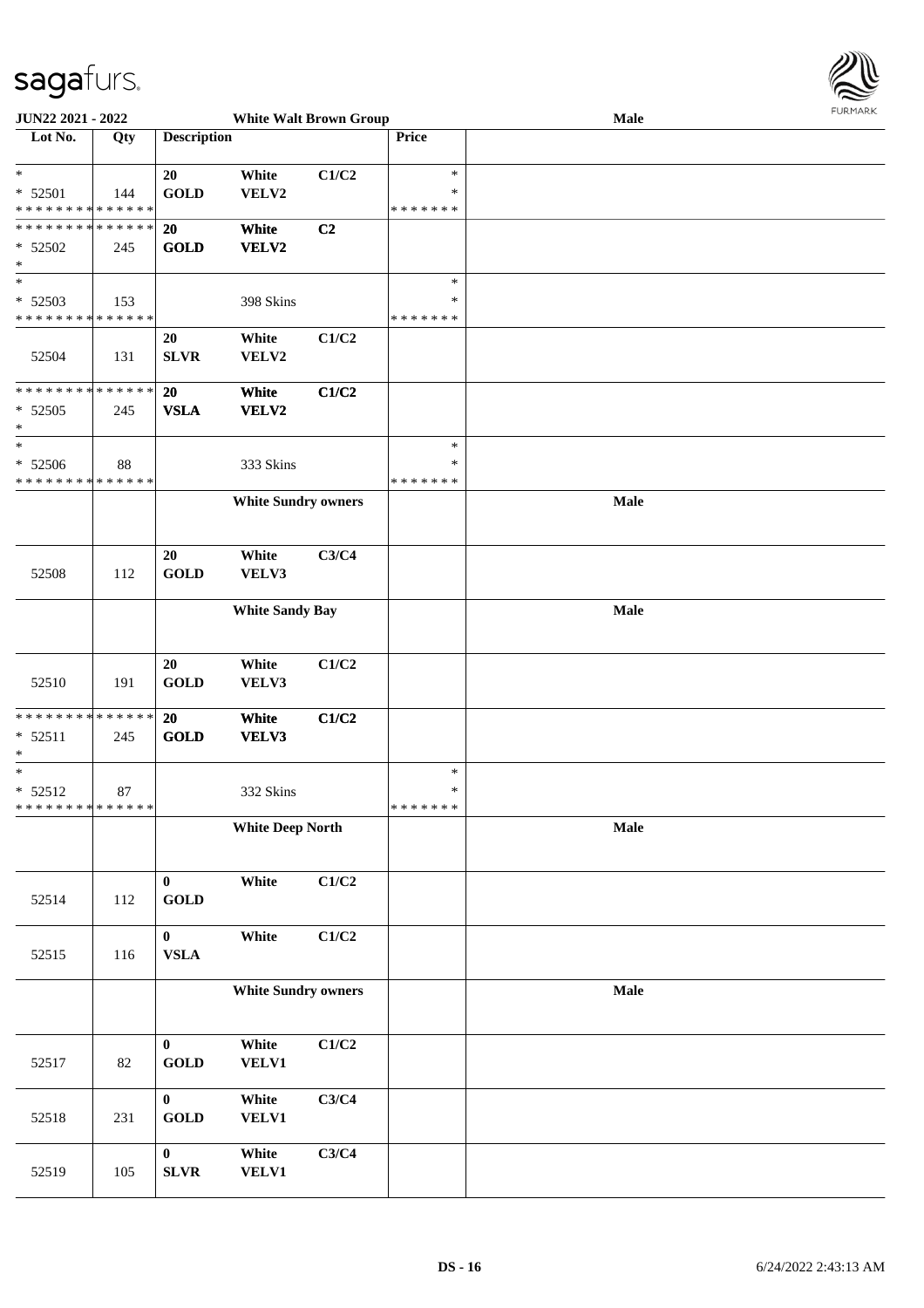

| JUN22 2021 - 2022                                                 |        |                                 | <b>White Baldwin-Jander</b> |                               |                                   | <b>FUNITANN</b><br>Male |  |  |  |  |
|-------------------------------------------------------------------|--------|---------------------------------|-----------------------------|-------------------------------|-----------------------------------|-------------------------|--|--|--|--|
| Lot No.                                                           | Qty    | <b>Description</b>              |                             |                               | Price                             |                         |  |  |  |  |
| 52521                                                             | 64     | $\mathbf{0}$<br><b>GOLD</b>     | White<br>VELV1              | C1/C2                         |                                   |                         |  |  |  |  |
| * * * * * * * * <mark>* * * * * * *</mark><br>$* 52522$<br>$\ast$ | 265    | $\mathbf{0}$<br><b>GOLD</b>     | White<br><b>VELV1</b>       | C1/C2                         |                                   |                         |  |  |  |  |
| $\ast$<br>$* 52523$<br>* * * * * * * * * * * * * *                | 41     |                                 | 306 Skins                   |                               | $\ast$<br>$\ast$<br>* * * * * * * |                         |  |  |  |  |
| 52524                                                             | 68     | $\bf{0}$<br><b>VSLA</b>         | White<br><b>VELV1</b>       | C1/C2                         |                                   |                         |  |  |  |  |
|                                                                   |        |                                 | <b>White Sundry owners</b>  |                               |                                   | Male                    |  |  |  |  |
| 52526                                                             | 231    | $\bf{0}$<br><b>GOLD</b>         | White<br>VELV2              | C3/C4                         |                                   |                         |  |  |  |  |
|                                                                   |        |                                 | <b>White Sandy Bay</b>      |                               |                                   | Male                    |  |  |  |  |
| 52528                                                             | 165    | $\bf{0}$<br><b>GOLD</b>         | White<br>VELV2              | C1/C2                         |                                   |                         |  |  |  |  |
| * * * * * * * * * * * * * * *<br>$* 52529$<br>$\ast$              | 265    | $\mathbf{0}$<br><b>GOLD</b>     | White<br>VELV2              | C1/C2                         |                                   |                         |  |  |  |  |
| $\ast$<br>* 52530<br>* * * * * * * * * * * * * *                  | 68     |                                 | 333 Skins                   |                               | $\ast$<br>∗<br>* * * * * * *      |                         |  |  |  |  |
| 52531                                                             | 173    | $\boldsymbol{0}$<br><b>SLVR</b> | White<br>VELV2              | C1/C2                         |                                   |                         |  |  |  |  |
| 52532                                                             | 119    | $\bf{0}$<br>${\bf VSLA}$        | White<br>VELV2              | C1/C2                         |                                   |                         |  |  |  |  |
| 52534                                                             | 57     | $\bf{0}$<br>${\bf VSLA}$        | White<br>VELV2              | C1/C2<br><b>OPEN</b>          |                                   |                         |  |  |  |  |
|                                                                   |        |                                 |                             | <b>White Walt Brown Group</b> |                                   | Male                    |  |  |  |  |
| 52536                                                             | 201    | $\bf{0}$<br><b>GOLD</b>         | White<br>VELV2              | C1/C2                         |                                   |                         |  |  |  |  |
|                                                                   |        |                                 | <b>White Baldwin-Jander</b> |                               |                                   | Male                    |  |  |  |  |
| 52538                                                             | 118    | $\mathbf{1}$<br><b>SLVR</b>     | White<br><b>VELV1</b>       | C1/C2                         |                                   |                         |  |  |  |  |
| 52539                                                             | $78\,$ | $\mathbf{1}$<br>${\bf VSLA}$    | White<br>VELV1              | C1/C2                         |                                   |                         |  |  |  |  |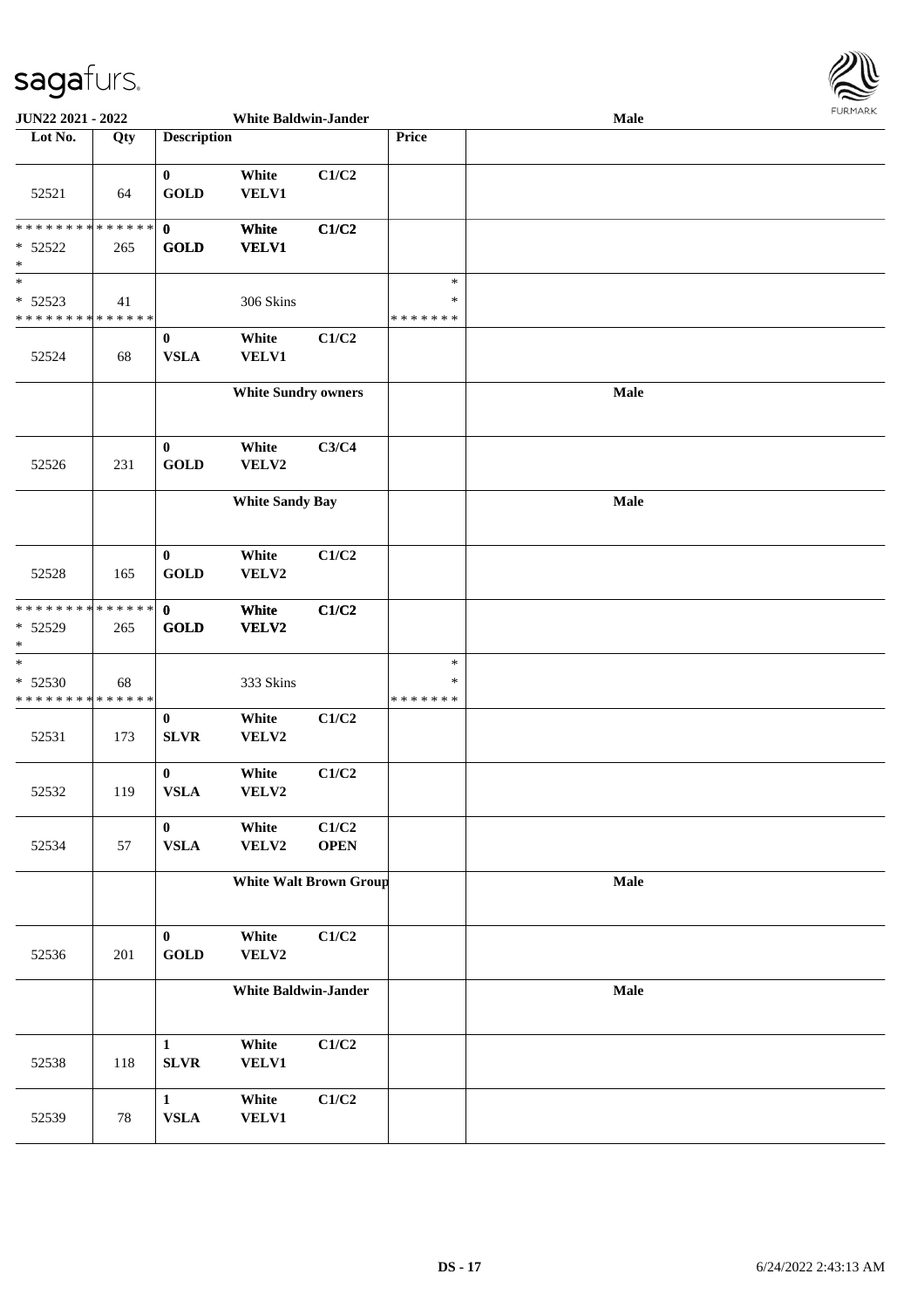

**JUN22 2021 - 2022 White Sandy Bay Male**

| JUR <i>ee E</i> Vel - <i>EVel</i> |     |                    | <b>THE DAIRY DAY</b>  |       |              | wan |  |  |
|-----------------------------------|-----|--------------------|-----------------------|-------|--------------|-----|--|--|
| Lot No.                           | Qty | <b>Description</b> |                       |       | <b>Price</b> |     |  |  |
| 52541                             | 64  | 0/1<br><b>SLVR</b> | White<br><b>VELV2</b> | C1/C2 |              |     |  |  |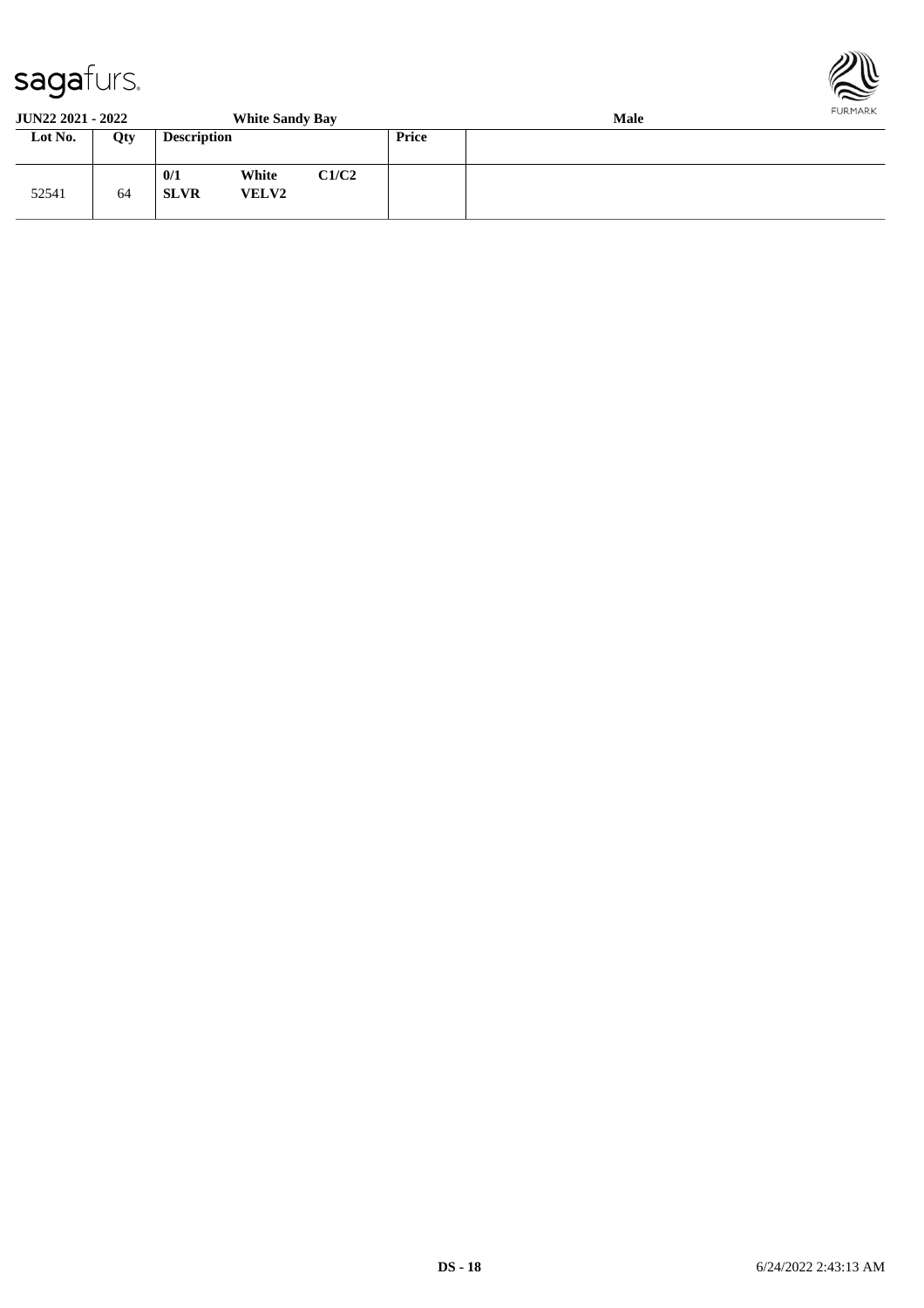

| JUN22 2021 - 2022                                    |                   |                             | <b>White Sundry owners</b>  |                               |                                   | Female |  |
|------------------------------------------------------|-------------------|-----------------------------|-----------------------------|-------------------------------|-----------------------------------|--------|--|
| Lot No.                                              | $\overline{Q}$ ty | <b>Description</b>          |                             |                               | <b>Price</b>                      |        |  |
| 62201                                                | 70                | 20<br><b>SLVR</b>           | White<br>VELV2              | C1/C2                         |                                   |        |  |
|                                                      |                   |                             | <b>White Sandy Bay</b>      |                               |                                   | Female |  |
| 62203                                                | 79                | 20<br><b>GOLD</b>           | White<br>VELV2              | C1/C2                         |                                   |        |  |
| 62204                                                | 191               | 20<br><b>GOLD</b>           | White<br>VELV2              | C1/C2                         |                                   |        |  |
|                                                      |                   |                             |                             | <b>White Walt Brown Group</b> |                                   | Female |  |
| 62206                                                | 154               | 20<br><b>GOLD</b>           | White<br>VELV2              | C1/C2                         |                                   |        |  |
| * * * * * * * * * * * * * *<br>$* 62207$<br>$\ast$   | 157               | 20<br>GOLD                  | White<br>VELV2              | C1/C2                         |                                   |        |  |
| $\ast$<br>$* 62208$<br>* * * * * * * * * * * * * *   | 64                |                             | 221 Skins                   |                               | $\ast$<br>$\ast$<br>* * * * * * * |        |  |
| 62209                                                | 66                | 20<br>${\bf SLVR}$          | White<br>VELV2              | C1/C2                         |                                   |        |  |
| 62210                                                | 60                | 20<br><b>VSLA</b>           | White<br>VELV2              | C1/C2                         |                                   |        |  |
|                                                      |                   |                             | <b>White Sandy Bay</b>      |                               |                                   | Female |  |
| 62212                                                | 80                | 20<br><b>GOLD</b>           | White<br>VELV3              | C1/C2                         |                                   |        |  |
|                                                      |                   |                             | <b>White Baldwin-Jander</b> |                               |                                   | Female |  |
| * * * * * * * * * * * * * * *<br>$* 62214$<br>$\ast$ | 179               | $\mathbf 0$<br><b>SLVR</b>  | White<br><b>VELV1</b>       | C1/C2                         |                                   |        |  |
| $\ast$<br>$* 62215$<br>* * * * * * * * * * * * * *   | 86                |                             | 265 Skins                   |                               | $\ast$<br>$\ast$<br>* * * * * * * |        |  |
| 62216                                                | 148               | $\bf{0}$<br><b>VSLA</b>     | White<br><b>VELV1</b>       | C1/C2                         |                                   |        |  |
|                                                      |                   |                             | <b>White Sundry owners</b>  |                               |                                   | Female |  |
| 62218                                                | 14                | $\bf{0}$<br>${\bf SLVR}$    | White<br>VELV2              | C1/C2                         |                                   |        |  |
|                                                      |                   |                             | <b>White Sandy Bay</b>      |                               |                                   | Female |  |
| * * * * * * * * * * * * * * *<br>$* 62220$<br>$\ast$ | 400               | $\mathbf{0}$<br><b>GOLD</b> | White<br>VELV2              | C1/C2                         |                                   |        |  |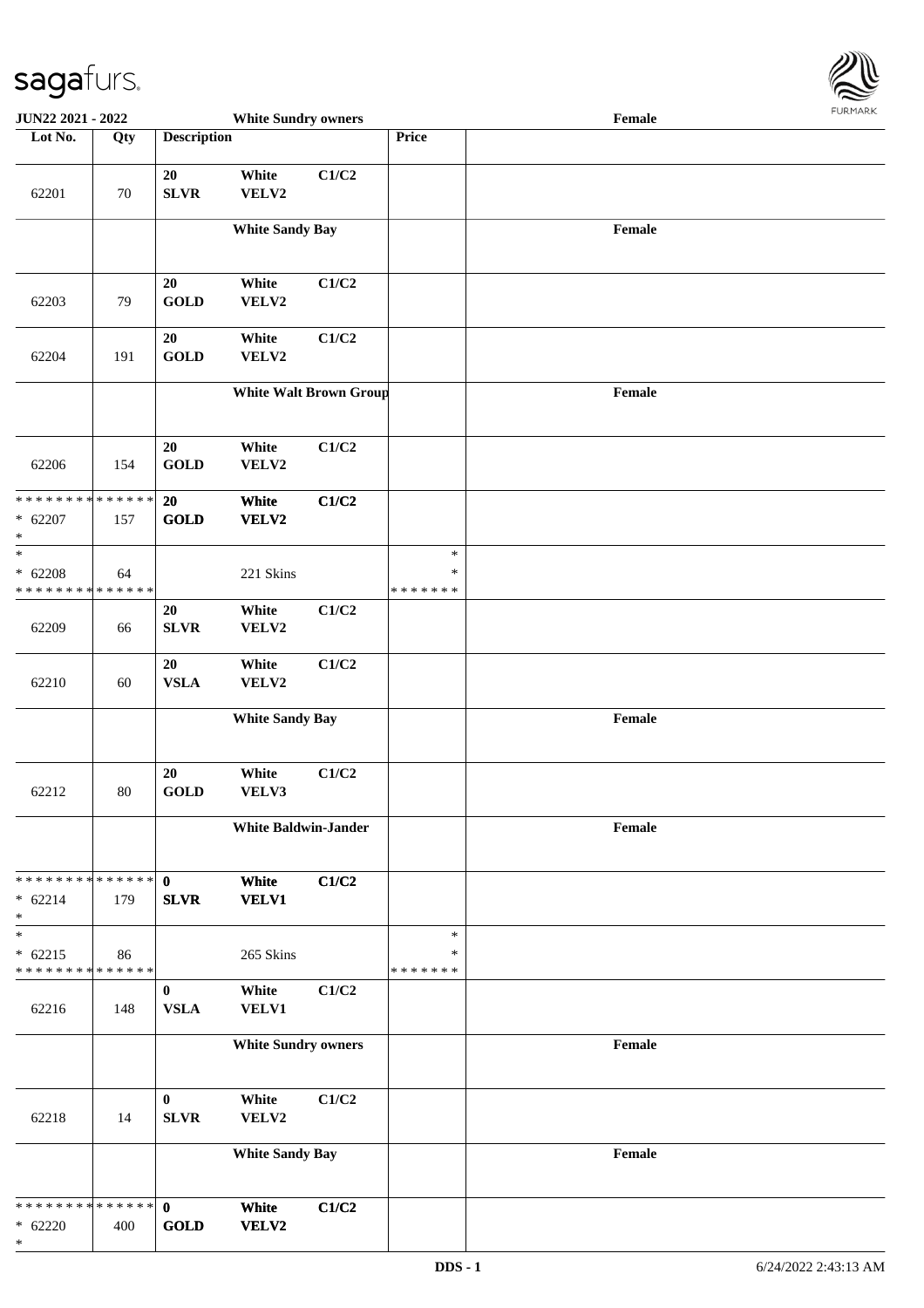| Lot No.                                  | Qty | <b>Description</b> |                               |       | <b>Price</b>            |        |
|------------------------------------------|-----|--------------------|-------------------------------|-------|-------------------------|--------|
|                                          |     |                    |                               |       |                         |        |
| $\ast$                                   |     | $\bf{0}$           | White                         | C1/C2 | $\ast$                  |        |
| $* 62221$                                | 286 | <b>GOLD</b>        | VELV2                         |       | $\ast$                  |        |
| $\ast$<br>$\ast$                         |     |                    |                               |       | $\ast$<br>$\ast$        |        |
| $* 62222$                                | 212 |                    | 898 Skins                     |       | ∗                       |        |
| * * * * * * * * * * * * * *              |     |                    |                               |       | * * * * * * *           |        |
|                                          |     | $\bf{0}$           | White                         | C1/C2 |                         |        |
| 62223                                    | 254 | <b>SLVR</b>        | VELV2                         |       |                         |        |
|                                          |     |                    |                               |       |                         |        |
|                                          |     | $\bf{0}$           | White                         | C1/C2 |                         |        |
| 62224                                    | 320 | <b>VSLA</b>        | VELV2                         |       |                         |        |
|                                          |     |                    | <b>White Walt Brown Group</b> |       |                         | Female |
|                                          |     |                    |                               |       |                         |        |
|                                          |     |                    |                               |       |                         |        |
| **************                           |     | $\mathbf{0}$       | White                         | C1    |                         |        |
| $* 62226$                                | 425 | <b>GOLD</b>        | VELV2                         |       |                         |        |
| $\ast$                                   |     |                    |                               |       |                         |        |
| $\ast$                                   |     |                    |                               |       | $\ast$                  |        |
| $* 62227$                                | 400 |                    | $\boldsymbol{2}$              |       | $\ast$                  |        |
| $\ast$                                   |     |                    |                               |       | $\ast$                  |        |
| $\ast$                                   |     |                    |                               |       | $\ast$                  |        |
| $* 62228$<br>* * * * * * * * * * * * * * | 342 |                    | 1167 Skins                    |       | $\ast$<br>* * * * * * * |        |
| **************                           |     | $\mathbf 0$        | White                         | C1    |                         |        |
| $* 62229$                                | 425 | <b>GOLD</b>        | <b>VELV2</b>                  |       |                         |        |
| $\ast$                                   |     |                    |                               |       |                         |        |
| $\ast$                                   |     |                    |                               |       | $\ast$                  |        |
| $* 62230$                                | 400 |                    | $\overline{c}$                |       | ∗                       |        |
| $\ast$                                   |     |                    |                               |       | $\ast$                  |        |
| $\ast$                                   |     |                    |                               |       | $\ast$                  |        |
| $* 62231$                                | 358 |                    | $\mathfrak{Z}$                |       | $\ast$                  |        |
| $\ast$                                   |     |                    |                               |       | $\ast$                  |        |
| $\ast$                                   |     |                    |                               |       | $\ast$                  |        |
| $* 62232$                                | 191 |                    | 1374 Skins                    |       | ∗                       |        |
| * * * * * * * * * * * * * * *            |     |                    |                               |       | * * * * * * *           |        |
|                                          |     |                    | White                         | C2    |                         |        |
| $* 62233$                                | 235 | GOLD               | <b>VELV2</b>                  |       |                         |        |
| $\ast$<br>$\ast$                         |     |                    |                               |       | $\ast$                  |        |
| $* 62234$                                | 54  |                    | 289 Skins                     |       | ∗                       |        |
| * * * * * * * * * * * * * * *            |     |                    |                               |       | * * * * * * *           |        |
|                                          |     | $\mathbf{0}$       | White                         | C1/C2 |                         |        |
| 62235                                    | 375 | <b>SLVR</b>        | VELV2                         |       |                         |        |
|                                          |     |                    |                               |       |                         |        |
| * * * * * * * * * * * * * * *            |     | $\mathbf{0}$       | White                         | C1/C2 |                         |        |
| $* 62236$                                | 168 | <b>SLVR</b>        | VELV2                         |       |                         |        |
| $\ast$                                   |     |                    |                               |       |                         |        |
| $\ast$                                   |     |                    |                               |       | $\ast$                  |        |
| $* 62237$                                | 101 |                    | 269 Skins                     |       | ∗                       |        |
| * * * * * * * * * * * * * *              |     |                    |                               |       | * * * * * * *           |        |
| * * * * * * * * * * * * * * *            |     | $\mathbf{0}$       | White                         | C1/C2 |                         |        |
| $* 62238$                                | 425 | <b>VSLA</b>        | VELV2                         |       |                         |        |
| $*$<br>$\ast$                            |     |                    |                               |       | $\ast$                  |        |
| $* 62239$                                | 39  |                    | 464 Skins                     |       | ∗                       |        |
| * * * * * * * * * * * * * * *            |     |                    |                               |       | * * * * * * *           |        |
|                                          |     |                    |                               |       |                         |        |

**JUN22 2021 - 2022 White Sandy Bay Female**

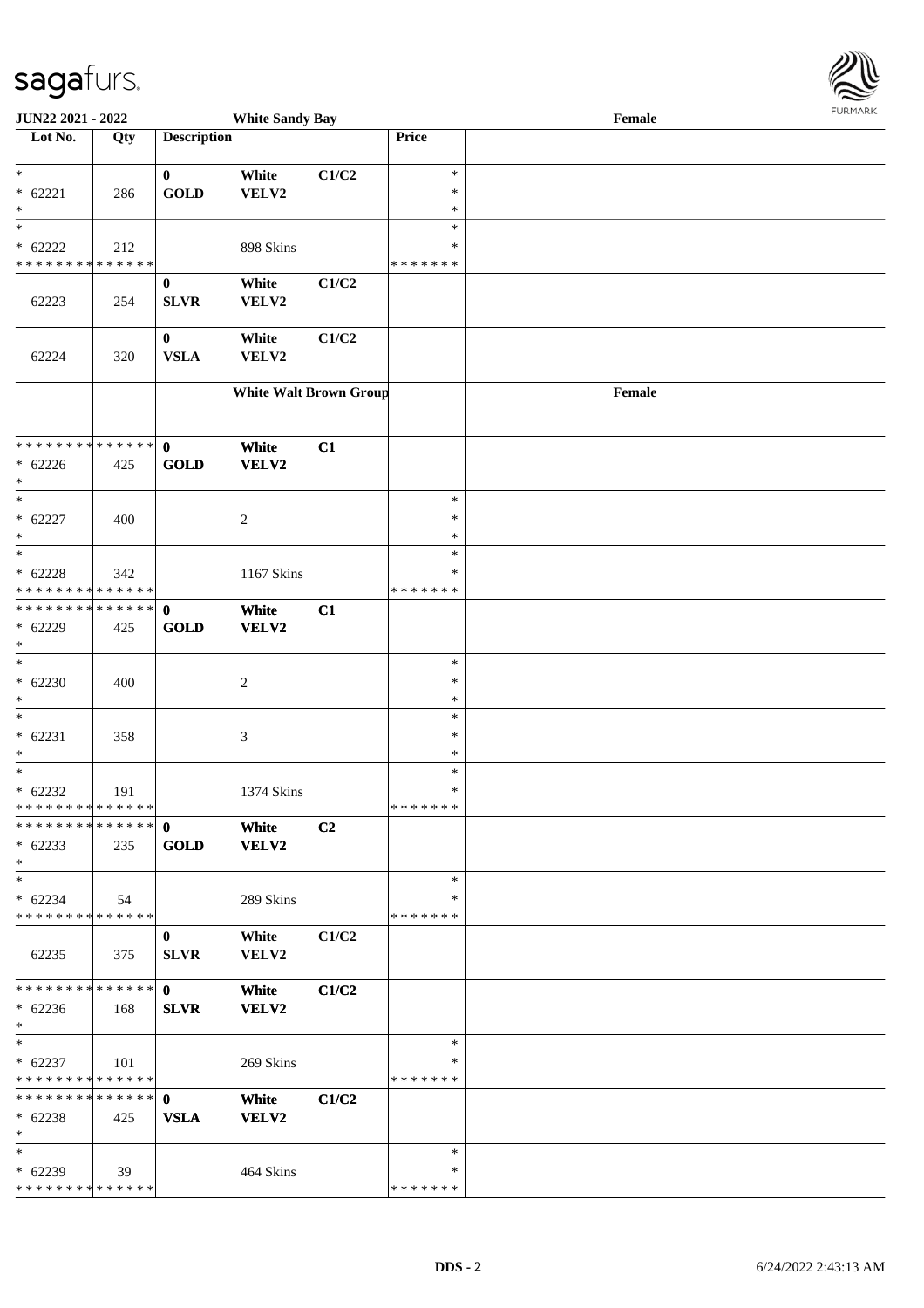

| JUN22 2021 - 2022                                    |     |                              | <b>White Sundry owners</b>  |       |                                      | $\ensuremath{\textnormal{\textbf{Female}}}$ | <b>FURPIARA</b> |  |  |
|------------------------------------------------------|-----|------------------------------|-----------------------------|-------|--------------------------------------|---------------------------------------------|-----------------|--|--|
| Lot No.                                              | Qty | <b>Description</b>           |                             |       | Price                                |                                             |                 |  |  |
| **************<br>$* 62241$<br>$\ast$                | 420 | $\mathbf{0}$<br><b>GOLD</b>  | White<br>VELV3              | C1    |                                      |                                             |                 |  |  |
| $\ast$<br>$* 62242$<br>* * * * * * * * * * * * * *   | 170 |                              | 590 Skins                   |       | $\ast$<br>*<br>* * * * * * *         |                                             |                 |  |  |
|                                                      |     |                              | <b>White Sandy Bay</b>      |       |                                      | Female                                      |                 |  |  |
| 62244                                                | 235 | $\bf{0}$<br><b>GOLD</b>      | White<br>VELV3              | C1/C2 |                                      |                                             |                 |  |  |
| * * * * * * * * * * * * * * *<br>$* 62245$<br>$\ast$ | 425 | $\mathbf{0}$<br><b>GOLD</b>  | White<br>VELV3              | C1/C2 |                                      |                                             |                 |  |  |
| $\ast$<br>$* 62246$<br>$\ast$<br>$\ast$              | 78  |                              | $\boldsymbol{2}$            |       | $\ast$<br>$\ast$<br>$\ast$<br>$\ast$ |                                             |                 |  |  |
| $* 62247$<br>* * * * * * * * * * * * * *             | 38  |                              | 541 Skins                   |       | $\ast$<br>* * * * * * *              |                                             |                 |  |  |
|                                                      |     |                              | <b>White Deep North</b>     |       |                                      | Female                                      |                 |  |  |
| ************** 1<br>$* 62249$<br>$\ast$              | 432 | <b>GOLD</b>                  | White                       | C1/C2 |                                      |                                             |                 |  |  |
| $\ast$<br>$* 62250$<br>* * * * * * * * * * * * * *   | 80  |                              | 512 Skins                   |       | $\ast$<br>∗<br>* * * * * * *         |                                             |                 |  |  |
| ************** 1<br>$* 62251$<br>$\ast$              | 128 | <b>VSLA</b>                  | White                       | C1/C2 |                                      |                                             |                 |  |  |
| $\ast$<br>$* 62252$<br>******** <mark>*****</mark> * | 59  |                              | 187 Skins                   |       | $\ast$<br>$\ast$<br>* * * * * * *    |                                             |                 |  |  |
|                                                      |     |                              | <b>White Sundry owners</b>  |       |                                      | Female                                      |                 |  |  |
| 62254                                                | 200 | $\mathbf{1}$<br><b>GOLD</b>  | White<br>VELV1              | C1    |                                      |                                             |                 |  |  |
|                                                      |     |                              | <b>White Baldwin-Jander</b> |       |                                      | Female                                      |                 |  |  |
| * * * * * * * * * * * * * * *<br>$* 62256$<br>$\ast$ | 271 | $\mathbf{1}$<br><b>SLVR</b>  | White<br><b>VELV1</b>       | C1/C2 |                                      |                                             |                 |  |  |
| $\ast$<br>$* 62257$<br>* * * * * * * * * * * * * *   | 164 |                              | 435 Skins                   |       | $\ast$<br>$\ast$<br>* * * * * * *    |                                             |                 |  |  |
| 62258                                                | 352 | $\mathbf{1}$<br>${\bf VSLA}$ | White<br>VELV1              | C1/C2 |                                      |                                             |                 |  |  |
|                                                      |     |                              | <b>White Sundry owners</b>  |       |                                      | Female                                      |                 |  |  |
| * * * * * * * * * * * * * * *<br>$* 62260$<br>$\ast$ | 465 | $\mathbf{1}$<br><b>GOLD</b>  | White<br>VELV2              | C1    |                                      |                                             |                 |  |  |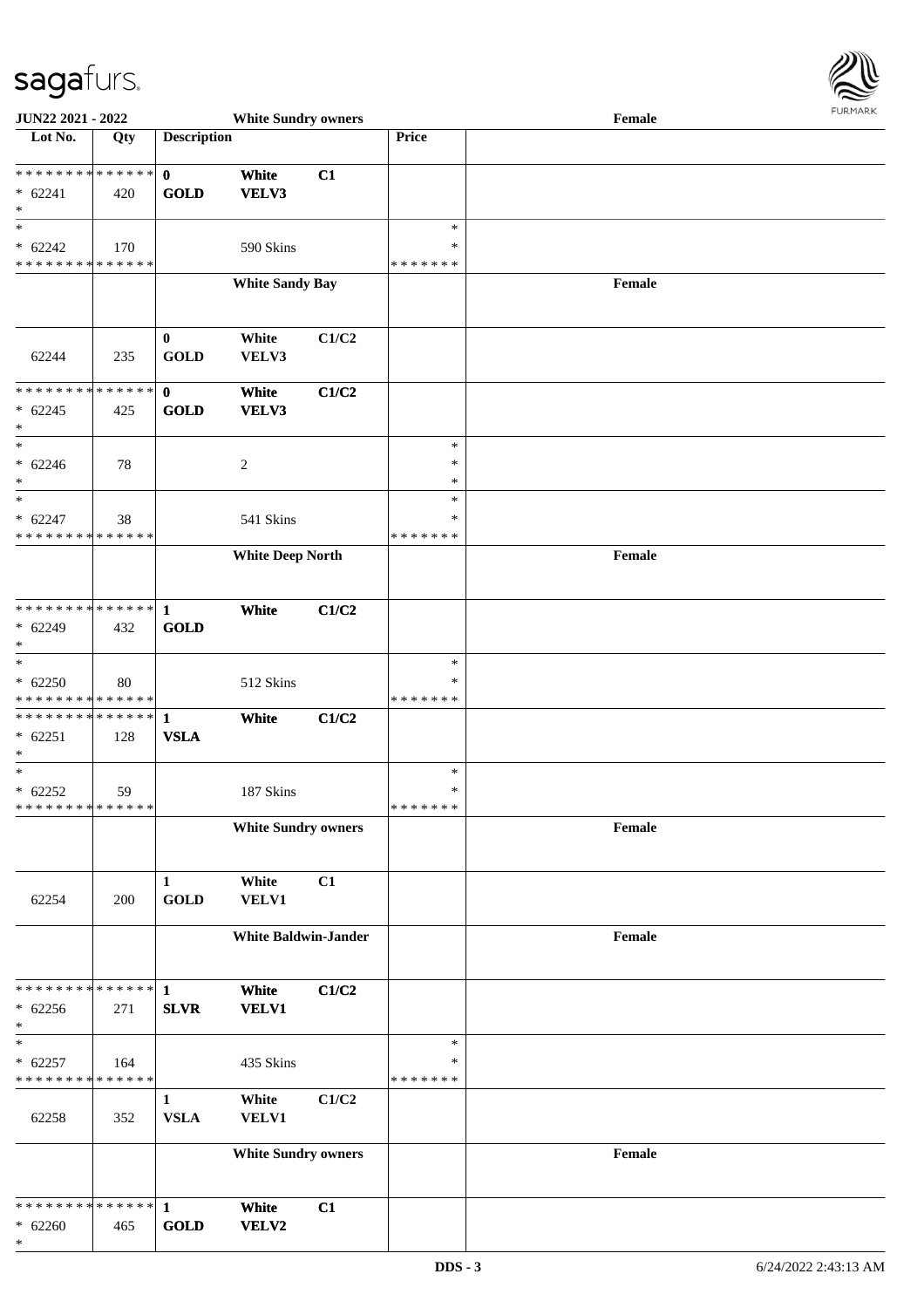

| JUN22 2021 - 2022             |                   |                                | <b>White Sundry owners</b> |                |               | Female                                      |
|-------------------------------|-------------------|--------------------------------|----------------------------|----------------|---------------|---------------------------------------------|
| Lot No.                       | $\overline{Q}$ ty | <b>Description</b>             |                            |                | Price         |                                             |
|                               |                   |                                |                            |                |               |                                             |
| $\ast$                        |                   | $\mathbf{1}$                   | White                      | C1             | $\ast$        |                                             |
| $* 62261$                     | 440               | GOLD                           | VELV2                      |                | $\ast$        |                                             |
| $\ast$                        |                   |                                |                            |                | $\ast$        |                                             |
| $\overline{\ast}$             |                   |                                |                            |                | $\ast$        |                                             |
| $* 62262$                     | 50                |                                | 955 Skins                  |                | ∗             |                                             |
|                               |                   |                                |                            |                |               |                                             |
| * * * * * * * * * * * * * *   |                   |                                |                            |                | * * * * * * * |                                             |
| * * * * * * * * * * * * * * * |                   | $\mathbf{1}$                   | White                      | C1             |               |                                             |
| $* 62263$                     | 460               | GOLD                           | VELV2                      |                |               |                                             |
| $\ast$                        |                   |                                |                            |                |               |                                             |
| $\overline{\phantom{a}^*}$    |                   |                                |                            |                | $\ast$        |                                             |
| $* 62264$                     | 440               |                                | $\boldsymbol{2}$           |                | $\ast$        |                                             |
| $\ast$                        |                   |                                |                            |                | $\ast$        |                                             |
| $\ast$                        |                   |                                |                            |                | $\ast$        |                                             |
| $* 62265$                     | 440               |                                | 3                          |                | $\ast$        |                                             |
| $\ast$                        |                   |                                |                            |                | $\ast$        |                                             |
| $\overline{\phantom{a}^*}$    |                   |                                |                            |                | $\ast$        |                                             |
|                               |                   |                                |                            |                | $\ast$        |                                             |
| $* 62266$                     | 440               |                                | $\overline{\mathcal{A}}$   |                |               |                                             |
| $\ast$                        |                   |                                |                            |                | $\ast$        |                                             |
| $\ast$                        |                   |                                |                            |                | $\ast$        |                                             |
| $* 62267$                     | 440               |                                | 5                          |                | $\ast$        |                                             |
| $\ast$                        |                   |                                |                            |                | $\ast$        |                                             |
| $\ast$                        |                   |                                |                            |                | $\ast$        |                                             |
| $* 62268$                     | 140               |                                | 2360 Skins                 |                | ∗             |                                             |
| * * * * * * * * * * * * * *   |                   |                                |                            |                | * * * * * * * |                                             |
|                               |                   |                                | <b>White Sandy Bay</b>     |                |               | $\ensuremath{\textnormal{\textbf{Female}}}$ |
|                               |                   |                                |                            |                |               |                                             |
|                               |                   |                                |                            |                |               |                                             |
| ******** <mark>******</mark>  |                   |                                |                            |                |               |                                             |
|                               |                   | $\mathbf{1}$                   | White                      | C1             |               |                                             |
| $* 62270$                     | 465               | $\operatorname{\mathbf{GOLD}}$ | VELV2                      |                |               |                                             |
| $\ast$                        |                   |                                |                            |                |               |                                             |
| $\ast$                        |                   |                                |                            |                | $\ast$        |                                             |
| $* 62271$                     | 440               |                                | $\boldsymbol{2}$           |                | $\ast$        |                                             |
| $\ast$                        |                   |                                |                            |                | $\ast$        |                                             |
| $\ast$                        |                   |                                |                            |                | $\ast$        |                                             |
| $* 62272$                     | 440               |                                | 3                          |                | $\ast$        |                                             |
| $\ast$                        |                   |                                |                            |                | $\ast$        |                                             |
| $\ast$                        |                   |                                |                            |                | $\ast$        |                                             |
|                               |                   |                                |                            |                | $\ast$        |                                             |
| $* 62273$                     | 440               |                                | $\overline{4}$             |                |               |                                             |
| $\ast$                        |                   |                                |                            |                | $\ast$        |                                             |
| $\ast$                        |                   |                                |                            |                | $\ast$        |                                             |
| $* 62274$                     | 426               |                                | 5                          |                | $\ast$        |                                             |
| $\ast$                        |                   |                                |                            |                | ∗             |                                             |
| $\ast$                        |                   |                                |                            |                | $\ast$        |                                             |
| $* 62275$                     | 364               |                                | 2575 Skins                 |                | ∗             |                                             |
| * * * * * * * * * * * * * *   |                   |                                |                            |                | * * * * * * * |                                             |
| ******** <mark>******</mark>  |                   | $\mathbf{1}$                   | White                      | C2             |               |                                             |
| $* 62276$                     | 465               | GOLD                           | <b>VELV2</b>               |                |               |                                             |
| $*$                           |                   |                                |                            |                |               |                                             |
| $*$                           |                   |                                |                            |                | $\ast$        |                                             |
|                               |                   |                                |                            |                | $\ast$        |                                             |
| $* 62277$                     | 440               |                                | $\sqrt{2}$                 |                |               |                                             |
| $\ast$                        |                   |                                |                            |                | $\ast$        |                                             |
| $\ast$                        |                   |                                |                            |                | $\ast$        |                                             |
| $* 62278$                     | 55                |                                | 960 Skins                  |                | $\ast$        |                                             |
| * * * * * * * * * * * * * *   |                   |                                |                            |                | * * * * * * * |                                             |
| ******** <mark>******</mark>  |                   | $\mathbf{1}$                   | White                      | C <sub>2</sub> |               |                                             |
| * 62279                       | 222               | <b>GOLD</b>                    | <b>VELV2</b>               |                |               |                                             |
| $\ast$                        |                   |                                |                            |                |               |                                             |
| $*$                           |                   |                                |                            |                | $\ast$        |                                             |
| $* 62280$                     |                   |                                |                            |                | ∗             |                                             |
|                               | $\vert$ 177       |                                | 399 Skins                  |                |               |                                             |
| * * * * * * * * * * * * * *   |                   |                                |                            |                | * * * * * * * |                                             |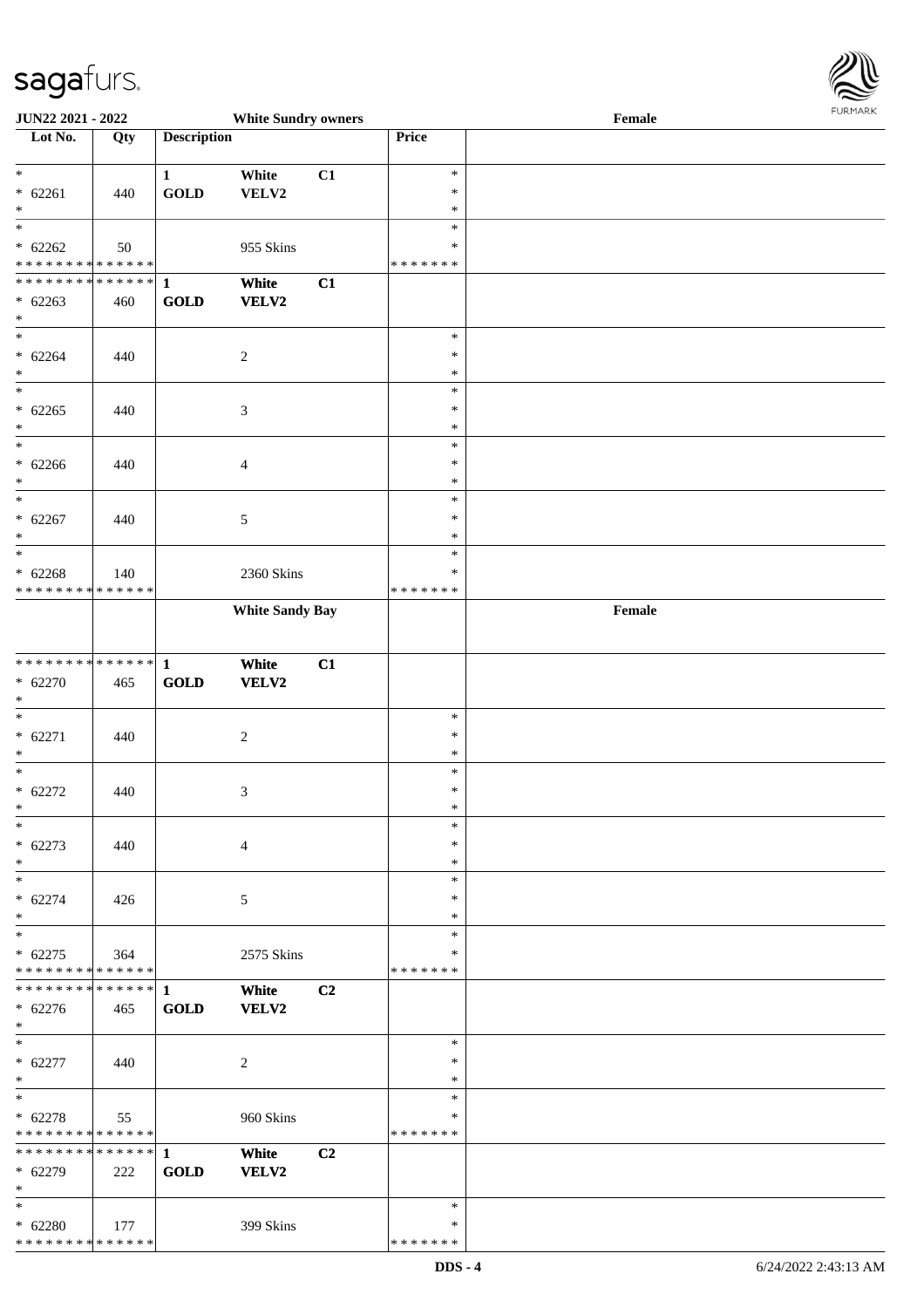\*

| <b>JUN22 2021 - 2022</b>                   |     |                    | <b>White Sandy Bay</b>        |       |                         | Female |  |
|--------------------------------------------|-----|--------------------|-------------------------------|-------|-------------------------|--------|--|
| Lot No.                                    | Qty | <b>Description</b> |                               |       | Price                   |        |  |
|                                            |     |                    |                               |       |                         |        |  |
| **************                             |     | $\mathbf{1}$       | White                         | C1/C2 |                         |        |  |
| $* 62281$<br>$*$                           | 485 | <b>SLVR</b>        | VELV2                         |       |                         |        |  |
|                                            |     |                    |                               |       | $\ast$                  |        |  |
| $* 62282$                                  | 460 |                    | 2                             |       | $\ast$                  |        |  |
| $\ast$                                     |     |                    |                               |       | $\ast$                  |        |  |
| $\overline{\phantom{0}}$                   |     |                    |                               |       | $\ast$                  |        |  |
| $* 62283$                                  | 117 |                    | 1062 Skins                    |       | $\ast$                  |        |  |
| * * * * * * * * * * * * * *                |     |                    |                               |       | * * * * * * *           |        |  |
| * * * * * * * * <mark>* * * * * * *</mark> |     | $\mathbf{1}$       | White                         | C1/C2 |                         |        |  |
| $* 62284$                                  | 426 | <b>SLVR</b>        | VELV2                         |       |                         |        |  |
| $*$                                        |     |                    |                               |       |                         |        |  |
| $_{*}$                                     |     |                    |                               |       | $\ast$                  |        |  |
| $* 62285$<br>* * * * * * * * * * * * * *   | 443 |                    | 869 Skins                     |       | $\ast$<br>* * * * * * * |        |  |
| * * * * * * * * <mark>* * * * * * *</mark> |     | $\mathbf{1}$       | White                         | C1/C2 |                         |        |  |
| $* 62286$                                  | 465 | <b>VSLA</b>        | <b>VELV2</b>                  |       |                         |        |  |
| $*$                                        |     |                    |                               |       |                         |        |  |
| $*$                                        |     |                    |                               |       | $\ast$                  |        |  |
| $* 62287$                                  | 280 |                    | 745 Skins                     |       | ∗                       |        |  |
| * * * * * * * * * * * * * *                |     |                    |                               |       | *******                 |        |  |
|                                            |     |                    | <b>White Walt Brown Group</b> |       |                         | Female |  |
|                                            |     |                    |                               |       |                         |        |  |
|                                            |     |                    |                               |       |                         |        |  |
| ******** <mark>******</mark>               |     | 1                  | White                         | C1    |                         |        |  |
| * 62289<br>$*$                             | 465 | <b>GOLD</b>        | VELV2                         |       |                         |        |  |
| $*$                                        |     |                    |                               |       | $\ast$                  |        |  |
| $* 62290$                                  | 440 |                    | 2                             |       | $\ast$                  |        |  |
| $*$                                        |     |                    |                               |       | $\ast$                  |        |  |
| $*$                                        |     |                    |                               |       | $\ast$                  |        |  |
| $* 62291$                                  | 440 |                    | 3                             |       | $\ast$                  |        |  |
| $*$                                        |     |                    |                               |       | $\ast$                  |        |  |
| $*$                                        |     |                    |                               |       | $\ast$                  |        |  |
| $* 62292$                                  | 440 |                    | 4                             |       | $\ast$                  |        |  |
| $*$<br>$*$                                 |     |                    |                               |       | $\ast$<br>$\ast$        |        |  |
| $* 62293$                                  | 440 |                    | 5                             |       | $\ast$                  |        |  |
| $*$                                        |     |                    |                               |       | $\ast$                  |        |  |
| $*$                                        |     |                    |                               |       | $\ast$                  |        |  |
| $* 62294$                                  | 466 |                    | 2691 Skins                    |       | ∗                       |        |  |
| * * * * * * * * <mark>* * * * * * *</mark> |     |                    |                               |       | *******                 |        |  |
| ******** <mark>******</mark>               |     | 1                  | White                         | C1    |                         |        |  |
| $* 62295$                                  | 440 | <b>GOLD</b>        | VELV2                         |       |                         |        |  |
| $*$                                        |     |                    |                               |       |                         |        |  |
| $_{*}$                                     |     |                    |                               |       | $\ast$                  |        |  |
| $* 62296$                                  | 440 |                    | 2                             |       | $\ast$                  |        |  |
| $*$<br>$*$ $*$                             |     |                    |                               |       | $\ast$<br>$\ast$        |        |  |
| $* 62297$                                  | 305 |                    | 3                             |       | $\ast$                  |        |  |
| $*$                                        |     |                    |                               |       | $\ast$                  |        |  |
| $*$                                        |     |                    |                               |       | $\ast$                  |        |  |
| $* 62298$                                  | 190 |                    | 1375 Skins                    |       | $\ast$                  |        |  |
| * * * * * * * * <mark>* * * * * * *</mark> |     |                    |                               |       | *******                 |        |  |
| * * * * * * * * <mark>* * * * * * *</mark> |     | $\mathbf{1}$       | White                         | C2    |                         |        |  |
| $* 62299$                                  | 465 | <b>GOLD</b>        | <b>VELV2</b>                  |       |                         |        |  |
| $*$                                        |     |                    |                               |       |                         |        |  |
| $*$                                        |     |                    |                               |       | $\ast$                  |        |  |
| $* 62300$                                  | 440 |                    | 2                             |       | $\ast$                  |        |  |

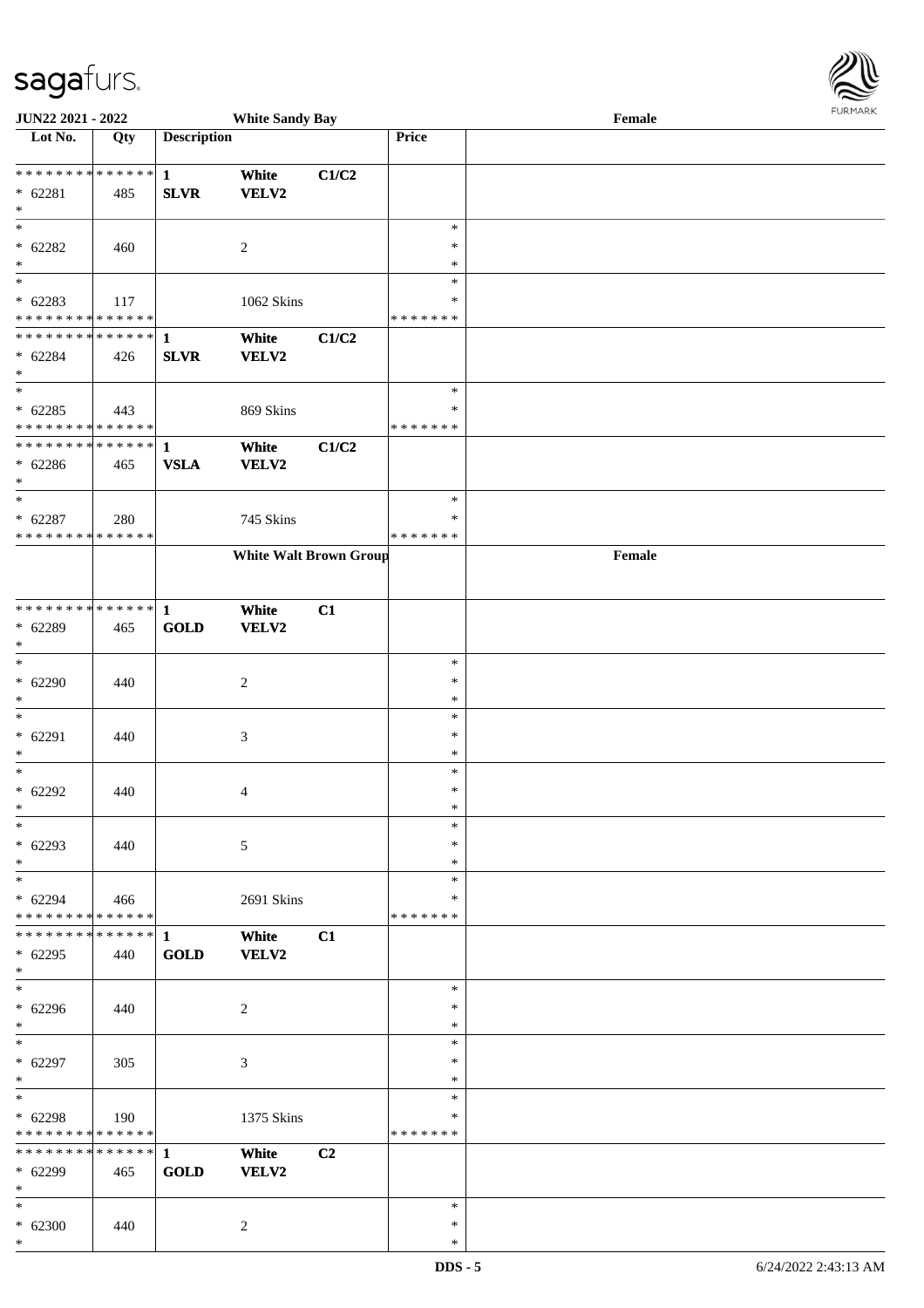

| <b>JUN22 2021 - 2022</b>                   |             |                    | <b>White Walt Brown Group</b> |       |               | Female | 101111111111 |
|--------------------------------------------|-------------|--------------------|-------------------------------|-------|---------------|--------|--------------|
| Lot No.                                    | Qty         | <b>Description</b> |                               |       | Price         |        |              |
|                                            |             |                    |                               |       |               |        |              |
| $*$                                        |             | $\mathbf{1}$       | White                         | C2    | $\ast$        |        |              |
| $* 62301$                                  | 218         | <b>GOLD</b>        | VELV2                         |       | $\ast$        |        |              |
| * * * * * * * * * * * * * *                |             |                    |                               |       | *******       |        |              |
| * * * * * * * * <mark>* * * * * * *</mark> |             | $\mathbf{1}$       | White                         | C2    |               |        |              |
|                                            |             |                    |                               |       |               |        |              |
| $* 62302$                                  | 465         | <b>GOLD</b>        | <b>VELV2</b>                  |       |               |        |              |
| $\ast$<br>$\overline{\phantom{0}}$         |             |                    |                               |       |               |        |              |
|                                            |             |                    |                               |       | $\ast$        |        |              |
| $* 62303$                                  | 222         |                    | 2                             |       | ∗             |        |              |
| $*$                                        |             |                    |                               |       | $\ast$        |        |              |
| $\overline{\ast}$                          |             |                    |                               |       | $\ast$        |        |              |
| $* 62304$                                  | 150         |                    | 837 Skins                     |       | ∗             |        |              |
| * * * * * * * * * * * * * *                |             |                    |                               |       | * * * * * * * |        |              |
|                                            |             |                    | White                         | C1/C2 |               |        |              |
| $* 62305$                                  | 485         | <b>SLVR</b>        | <b>VELV2</b>                  |       |               |        |              |
| $*$                                        |             |                    |                               |       |               |        |              |
| $\ast$                                     |             |                    |                               |       | $\ast$        |        |              |
|                                            |             |                    |                               |       | ∗             |        |              |
| $* 62306$<br>* * * * * * * * * * * * * * * | 261         |                    | 746 Skins                     |       | * * * * * * * |        |              |
|                                            |             |                    |                               |       |               |        |              |
| * * * * * * * * <mark>* * * * * * *</mark> |             | $\mathbf{1}$       | White                         | C1/C2 |               |        |              |
| $* 62307$                                  | 216         | <b>SLVR</b>        | VELV2                         |       |               |        |              |
| $*$                                        |             |                    |                               |       |               |        |              |
| $*$                                        |             |                    |                               |       | $\ast$        |        |              |
| $* 62308$                                  | 394         |                    | 610 Skins                     |       | ∗             |        |              |
| * * * * * * * * * * * * * *                |             |                    |                               |       | * * * * * * * |        |              |
|                                            |             |                    | White                         | C1/C2 |               |        |              |
| $* 62309$                                  | 465         | <b>VSLA</b>        | <b>VELV2</b>                  |       |               |        |              |
| $*$                                        |             |                    |                               |       |               |        |              |
| $\overline{\phantom{0}}$                   |             |                    |                               |       | $\ast$        |        |              |
| $* 62310$                                  | 420         |                    | 885 Skins                     |       | ∗             |        |              |
| * * * * * * * * * * * * * * *              |             |                    |                               |       | * * * * * * * |        |              |
| * * * * * * * * * * * * * * *              |             |                    |                               |       |               |        |              |
|                                            |             | 1                  | White                         | C1/C2 |               |        |              |
| $* 62311$                                  | 442         | <b>VSLA</b>        | <b>VELV2</b>                  |       |               |        |              |
| $\ast$                                     |             |                    |                               |       |               |        |              |
| $*$                                        |             |                    |                               |       | $\ast$        |        |              |
| $* 62312$                                  | 334         |                    | 776 Skins                     |       | $\ast$        |        |              |
| * * * * * * * * * * * * * * *              |             |                    |                               |       | *******       |        |              |
|                                            |             |                    | <b>White Sundry owners</b>    |       |               | Female |              |
|                                            |             |                    |                               |       |               |        |              |
|                                            |             |                    |                               |       |               |        |              |
|                                            |             | $\mathbf{1}$       | White                         | C1/C2 |               |        |              |
| 62314                                      | 49          | SLVR               | VELV3                         |       |               |        |              |
|                                            |             |                    |                               |       |               |        |              |
|                                            |             |                    | <b>White Sandy Bay</b>        |       |               | Female |              |
|                                            |             |                    |                               |       |               |        |              |
|                                            |             |                    |                               |       |               |        |              |
|                                            |             | $\mathbf{1}$       | White                         | C1/C2 |               |        |              |
|                                            |             |                    |                               |       |               |        |              |
| 62316                                      | 440         | <b>GOLD</b>        | VELV3                         |       |               |        |              |
|                                            |             |                    |                               |       |               |        |              |
| * * * * * * * *                            | * * * * * * | $\mathbf{1}$       | White                         | C1/C2 |               |        |              |
| $* 62317$                                  | 465         | <b>GOLD</b>        | VELV3                         |       |               |        |              |
| $\ast$                                     |             |                    |                               |       |               |        |              |
| $\ast$                                     |             |                    |                               |       | $\ast$        |        |              |
| $* 62318$                                  | 365         |                    | $\sqrt{2}$                    |       | $\ast$        |        |              |
| $\ast$                                     |             |                    |                               |       | $\ast$        |        |              |
| $\ast$                                     |             |                    |                               |       | $\ast$        |        |              |
| $* 62319$                                  | 134         |                    | 964 Skins                     |       | $\ast$        |        |              |
| * * * * * * * *                            | * * * * * * |                    |                               |       | * * * * * * * |        |              |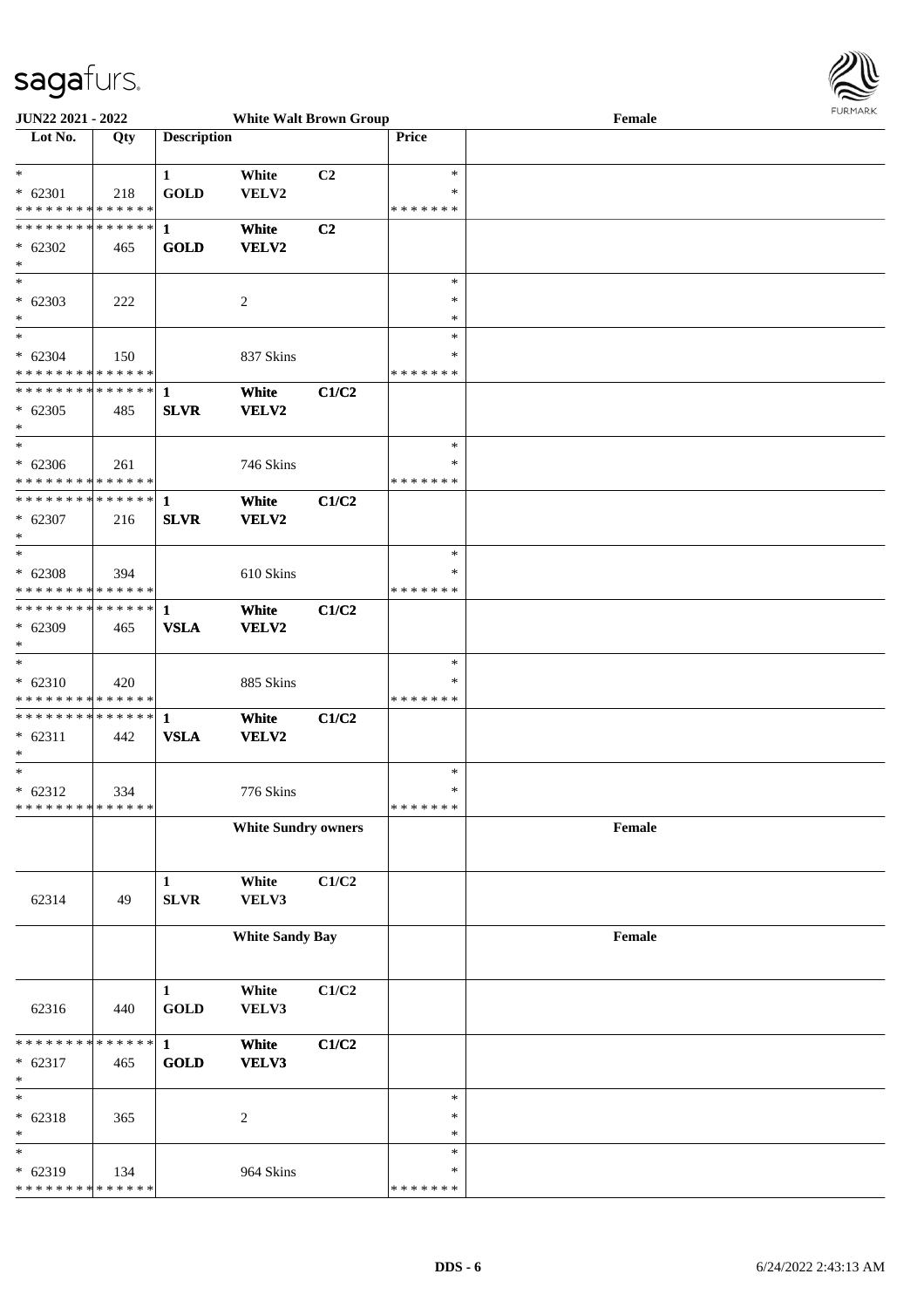| JUN22 2021 - 2022                                                      |     |                                 | <b>White Deep North</b>     |                |                                   | <b>FURMARK</b><br>Female                    |  |  |  |
|------------------------------------------------------------------------|-----|---------------------------------|-----------------------------|----------------|-----------------------------------|---------------------------------------------|--|--|--|
| Lot No.                                                                | Qty | <b>Description</b>              |                             |                | Price                             |                                             |  |  |  |
| 62321                                                                  | 280 | $\overline{2}$<br><b>GOLD</b>   | White                       | C1/C2          |                                   |                                             |  |  |  |
| 62322                                                                  | 103 | $\overline{2}$<br><b>VSLA</b>   | White                       | C1/C2          |                                   |                                             |  |  |  |
|                                                                        |     |                                 | <b>White Baldwin-Jander</b> |                |                                   | $\ensuremath{\textnormal{\textbf{Female}}}$ |  |  |  |
| * * * * * * * * * * * * * * *<br>$* 62324$<br>$\ast$                   | 465 | $\mathbf{2}$<br><b>GOLD</b>     | White<br><b>VELV1</b>       | C1/C2          |                                   |                                             |  |  |  |
| $\ast$<br>$* 62325$<br>$\ast$                                          | 248 |                                 | $\overline{c}$              |                | $\ast$<br>$\ast$<br>$\ast$        |                                             |  |  |  |
| $\overline{\phantom{a}^*}$<br>$* 62326$<br>* * * * * * * * * * * * * * | 185 |                                 | 898 Skins                   |                | $\ast$<br>∗<br>* * * * * * *      |                                             |  |  |  |
| * * * * * * * * * * * * * * *<br>$* 62327$<br>$\ast$                   | 119 | $\overline{2}$<br><b>SLVR</b>   | White<br><b>VELV1</b>       | C1/C2          |                                   |                                             |  |  |  |
| $\ast$<br>$* 62328$<br>* * * * * * * * * * * * * *                     | 50  |                                 | 169 Skins                   |                | $\ast$<br>$\ast$<br>* * * * * * * |                                             |  |  |  |
| 62329                                                                  | 184 | $\boldsymbol{2}$<br><b>VSLA</b> | White<br><b>VELV1</b>       | C1/C2          |                                   |                                             |  |  |  |
| **************<br>$* 62330$<br>$\ast$                                  | 210 | $\overline{2}$<br><b>VSLA</b>   | White<br><b>VELV1</b>       | C1/C2          |                                   |                                             |  |  |  |
| $\ast$<br>$* 62331$<br>* * * * * * * * * * * * * *                     | 78  |                                 | 288 Skins                   |                | $\ast$<br>∗<br>* * * * * * *      |                                             |  |  |  |
|                                                                        |     |                                 | <b>White Sandy Bay</b>      |                |                                   | Female                                      |  |  |  |
| * * * * * * * * * * * * * * *<br>$* 62333$<br>$*$                      | 465 | $\overline{2}$<br><b>GOLD</b>   | White<br><b>VELV2</b>       | C1             |                                   |                                             |  |  |  |
| $\ast$<br>$* 62334$<br>* * * * * * * * * * * * * *                     | 417 |                                 | 882 Skins                   |                | $\ast$<br>∗<br>* * * * * * *      |                                             |  |  |  |
| * * * * * * * * * * * * * * *<br>$* 62335$<br>$\ast$                   | 465 | 2 <sup>1</sup><br><b>GOLD</b>   | White<br><b>VELV2</b>       | C1/C2          |                                   |                                             |  |  |  |
| $\ast$<br>$* 62336$<br>$*$                                             | 440 |                                 | 2                           |                | $\ast$<br>$\ast$<br>$\ast$        |                                             |  |  |  |
| $\ast$<br>$* 62337$<br>$\ast$                                          | 351 |                                 | 3                           |                | $\ast$<br>∗<br>$\ast$             |                                             |  |  |  |
| $\ast$<br>$* 62338$<br>* * * * * * * * * * * * * *                     | 324 |                                 | 1580 Skins                  |                | $\ast$<br>$\ast$<br>* * * * * * * |                                             |  |  |  |
| 62339                                                                  | 476 | $\overline{2}$<br><b>GOLD</b>   | White<br>VELV2              | C <sub>2</sub> |                                   |                                             |  |  |  |
| 62340                                                                  | 298 | $\overline{2}$<br><b>SLVR</b>   | White<br>VELV2              | C1/C2          |                                   |                                             |  |  |  |

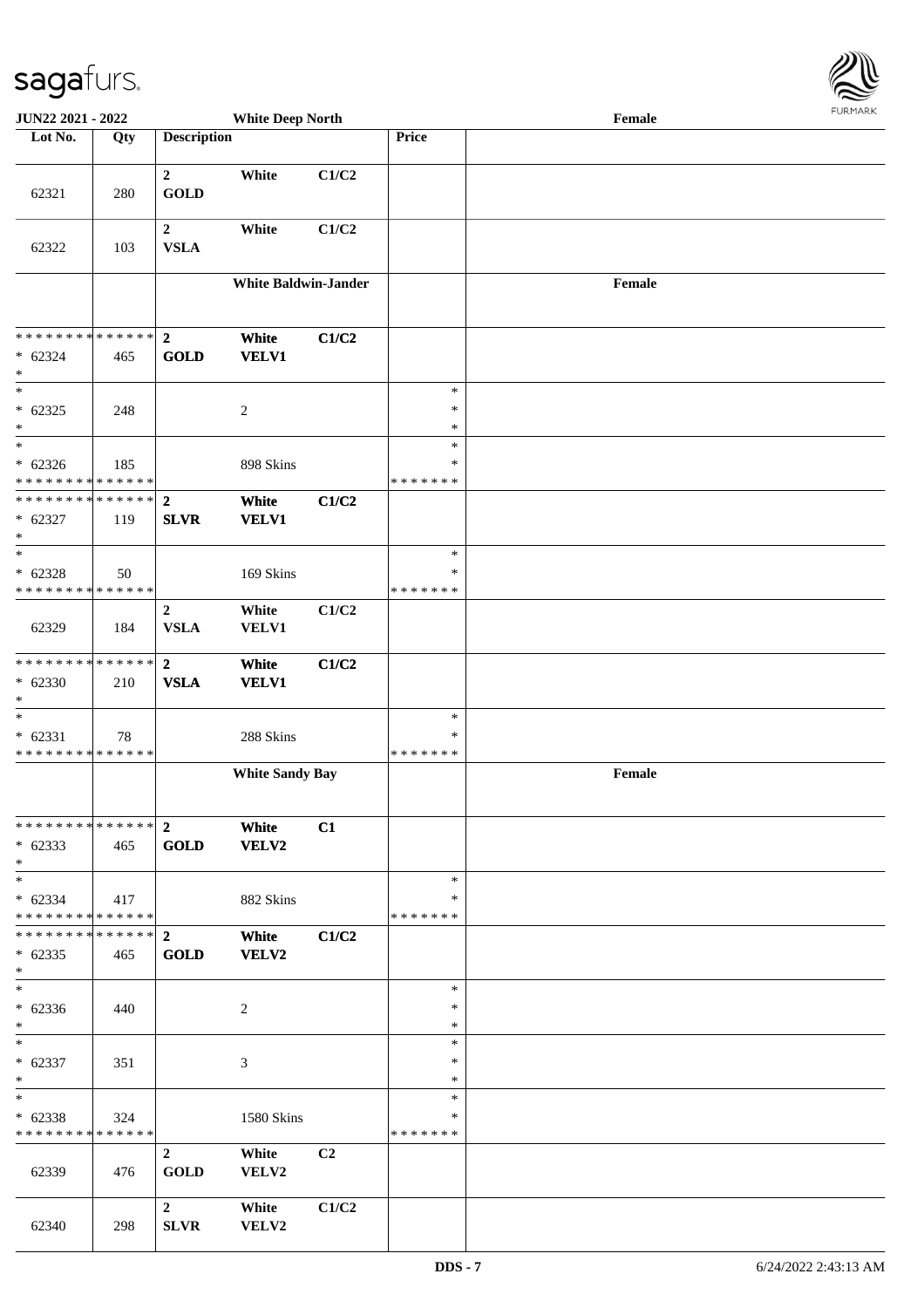

| JUN22 2021 - 2022                                            |     |                                 | <b>White Sandy Bay</b>        |       | $1$ $0.51$ <i>W</i> $0.51$<br>Female |        |  |  |  |  |
|--------------------------------------------------------------|-----|---------------------------------|-------------------------------|-------|--------------------------------------|--------|--|--|--|--|
| Lot No.                                                      | Qty | <b>Description</b>              |                               |       | Price                                |        |  |  |  |  |
| ******** <mark>******</mark><br>$* 62341$<br>$\ast$          | 152 | $\overline{2}$<br><b>SLVR</b>   | White<br>VELV2                | C1/C2 |                                      |        |  |  |  |  |
| $*$<br>$* 62342$<br>* * * * * * * * * * * * * *              | 349 |                                 | 501 Skins                     |       | $\ast$<br>$\ast$<br>* * * * * * *    |        |  |  |  |  |
| 62343                                                        | 379 | $\boldsymbol{2}$<br><b>VSLA</b> | White<br>VELV2                | C1/C2 |                                      |        |  |  |  |  |
| * * * * * * * * * * * * * *<br>$* 62344$<br>$\ast$<br>$\ast$ | 220 | $\mathbf{2}$<br><b>VSLA</b>     | White<br>VELV2                | C1/C2 | $\ast$                               |        |  |  |  |  |
| $* 62345$<br>* * * * * * * * * * * * * *                     | 156 |                                 | 376 Skins                     |       | $\ast$<br>* * * * * * *              |        |  |  |  |  |
|                                                              |     |                                 | <b>White Walt Brown Group</b> |       |                                      | Female |  |  |  |  |
| ******** <mark>******</mark><br>$* 62347$<br>$\ast$          | 465 | $\mathbf{2}$<br><b>GOLD</b>     | White<br>VELV2                | C1/C2 |                                      |        |  |  |  |  |
| $*$<br>$* 62348$<br>$\ast$<br>$\ast$                         | 440 |                                 | $\overline{c}$                |       | $\ast$<br>$\ast$<br>$\ast$<br>$\ast$ |        |  |  |  |  |
| $* 62349$<br>* * * * * * * * * * * * * *                     | 351 |                                 | 1256 Skins                    |       | ∗<br>* * * * * * *                   |        |  |  |  |  |
| * * * * * * * * * * * * * * *<br>$* 62350$<br>$\ast$         | 465 | $\overline{2}$<br><b>GOLD</b>   | White<br>VELV2                | C1/C2 |                                      |        |  |  |  |  |
| $\ast$<br>$* 62351$<br>$\ast$                                | 440 |                                 | $\overline{c}$                |       | $\ast$<br>$\ast$<br>$\ast$           |        |  |  |  |  |
| $*$<br>$* 62352$<br>$*$                                      | 183 |                                 | 3                             |       | $\ast$<br>$\ast$<br>$\ast$           |        |  |  |  |  |
| $\ast$<br>$* 62353$<br>* * * * * * * * * * * * * *           | 183 |                                 | 1271 Skins                    |       | $\ast$<br>*<br>* * * * * * *         |        |  |  |  |  |
| 62354                                                        | 133 | $\overline{2}$<br><b>SLVR</b>   | White<br>VELV2                | C1/C2 |                                      |        |  |  |  |  |
| 62355                                                        | 375 | $\boldsymbol{2}$<br><b>VSLA</b> | White<br>VELV2                | C1/C2 |                                      |        |  |  |  |  |
| * * * * * * * * * * * * * *<br>$* 62356$<br>$*$              | 155 | $\mathbf{2}$<br>${\bf VSLA}$    | White<br>VELV2                | C1/C2 |                                      |        |  |  |  |  |
| $\ast$<br>$* 62357$<br>* * * * * * * * * * * * * *           | 160 |                                 | 315 Skins                     |       | $\ast$<br>*<br>* * * * * * *         |        |  |  |  |  |
|                                                              |     |                                 | <b>White Sundry owners</b>    |       |                                      | Female |  |  |  |  |
| 62359                                                        | 102 | $\overline{2}$<br><b>GOLD</b>   | White<br>VELV3                | C1/C2 |                                      |        |  |  |  |  |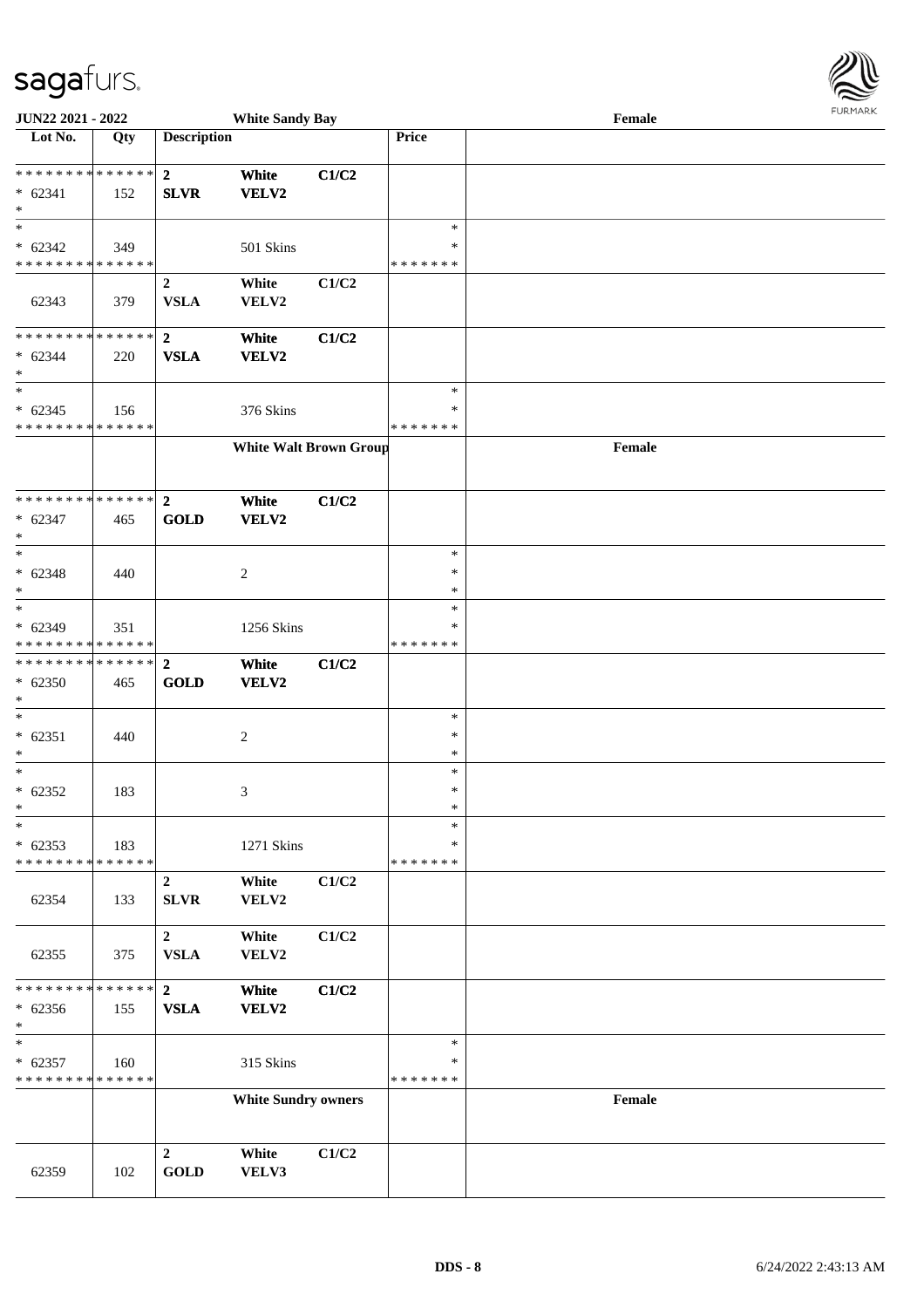

| JUN22 2021 - 2022                                                 |     |                                 | <b>White Sandy Bay</b>      |       |                              | $\ensuremath{\textnormal{\textbf{Female}}}$ | <b>LOKITAKV</b> |  |
|-------------------------------------------------------------------|-----|---------------------------------|-----------------------------|-------|------------------------------|---------------------------------------------|-----------------|--|
| Lot No.                                                           | Qty | <b>Description</b>              |                             |       | Price                        |                                             |                 |  |
| 62361                                                             | 114 | $\boldsymbol{2}$<br><b>GOLD</b> | White<br>VELV3              | C1/C2 |                              |                                             |                 |  |
| 62362                                                             | 256 | $\overline{2}$<br><b>GOLD</b>   | White<br>VELV3              | C1/C2 |                              |                                             |                 |  |
|                                                                   |     |                                 | <b>White Deep North</b>     |       |                              | Female                                      |                 |  |
| 62364                                                             | 97  | $\mathbf{3}$<br><b>VSLA</b>     | White                       | C1/C2 |                              |                                             |                 |  |
|                                                                   |     |                                 | <b>White Sundry owners</b>  |       |                              | Female                                      |                 |  |
| 62366                                                             | 19  | $\mathbf{3}$<br>GOLD            | White<br><b>VELV1</b>       | C1/C2 |                              |                                             |                 |  |
|                                                                   |     |                                 | <b>White Baldwin-Jander</b> |       |                              | $\ensuremath{\textnormal{\textbf{Female}}}$ |                 |  |
| 62368                                                             | 197 | 3 <sup>1</sup><br>GOLD          | White<br>VELV1              | C1/C2 |                              |                                             |                 |  |
| 62369                                                             | 123 | $\mathbf{3}$<br><b>VSLA</b>     | White<br>VELV1              | C1/C2 |                              |                                             |                 |  |
|                                                                   |     | <b>White Sandy Bay</b>          |                             |       |                              | $\ensuremath{\textnormal{\textbf{Female}}}$ |                 |  |
| * * * * * * * * <mark>* * * * * * *</mark><br>$* 62371$<br>$\ast$ | 281 | $\mathbf{3}$<br><b>GOLD</b>     | White<br>VELV2              | C1/C2 |                              |                                             |                 |  |
| $*$<br>$* 62372$<br>* * * * * * * * <mark>* * * * * * *</mark>    | 98  |                                 | 379 Skins                   |       | $\ast$<br>$\ast$<br>*******  |                                             |                 |  |
| 62373                                                             | 132 | 3 <sup>1</sup><br><b>VSLA</b>   | White<br>VELV2              | C1/C2 |                              |                                             |                 |  |
| ******** <mark>******</mark><br>$* 62374$<br>$\ast$               | 317 | $3^{\circ}$<br><b>VSLA</b>      | White<br>VELV2              | C1/C2 |                              |                                             |                 |  |
| $*$<br>$* 62375$<br>* * * * * * * * <mark>* * * * * * *</mark>    | 54  |                                 | 371 Skins                   |       | $\ast$<br>∗<br>* * * * * * * |                                             |                 |  |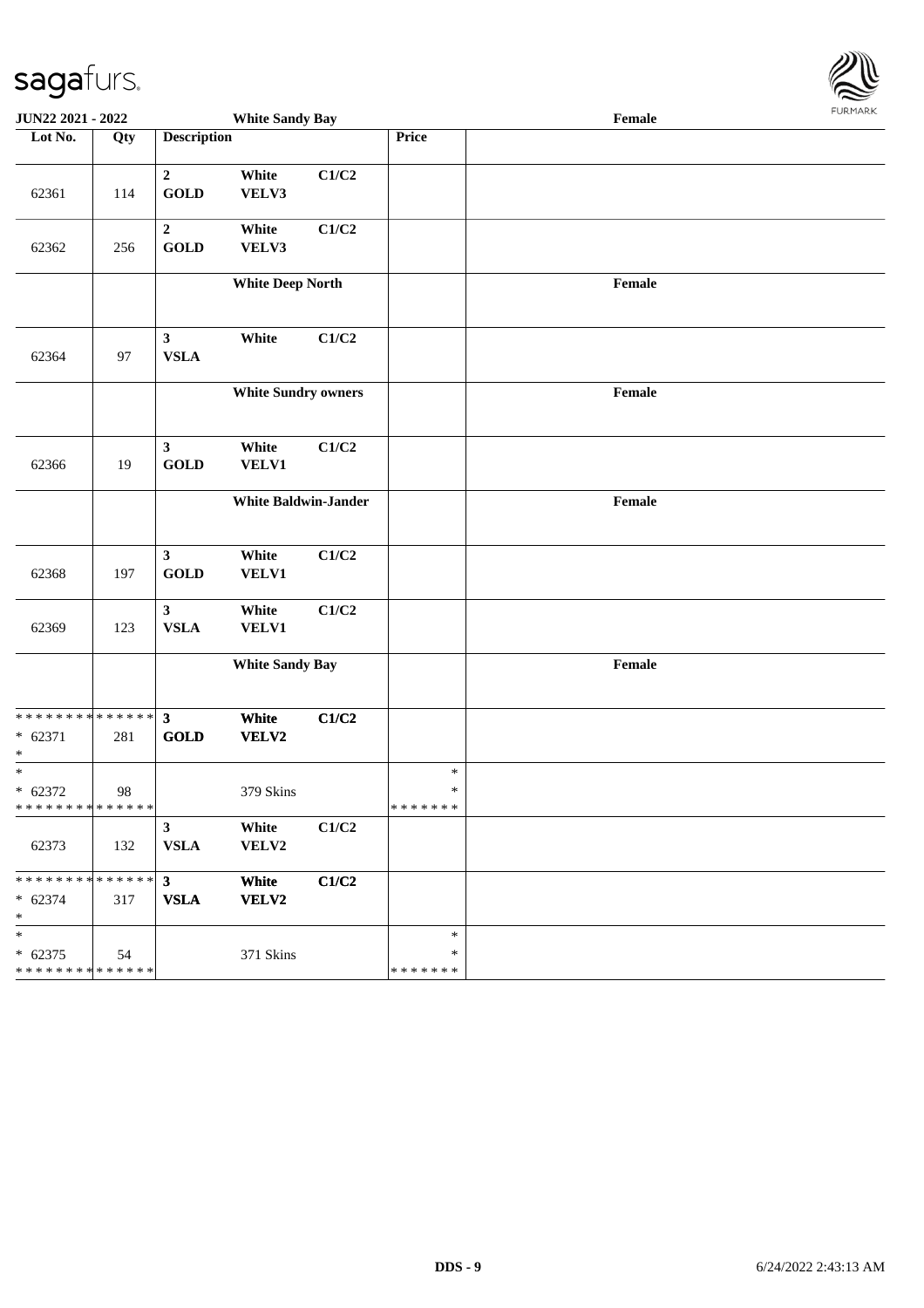

| JUN22 2021 - 2022  |     |                    | White     |                | Male         |  |  | <b>FURMARK</b> |
|--------------------|-----|--------------------|-----------|----------------|--------------|--|--|----------------|
| Lot No.            | Qty | <b>Description</b> |           |                | <b>Price</b> |  |  |                |
| 323001             | 176 | 60<br><b>SAGA</b>  | White     | C1             |              |  |  |                |
| *************** 60 |     |                    | White     | C <sub>2</sub> |              |  |  |                |
| * 323002           | 145 | <b>SAGA</b>        |           |                |              |  |  |                |
| $*$                |     |                    |           |                |              |  |  |                |
| $\ast$             | 39  |                    |           |                | $\ast$       |  |  |                |
| $*323003$          |     |                    | 184 Skins |                | $\ast$       |  |  |                |
| **************     |     |                    |           |                | *******      |  |  |                |
|                    |     | 60                 | White     | C3             |              |  |  |                |
| 323004             | 86  | <b>SAGA</b>        |           |                |              |  |  |                |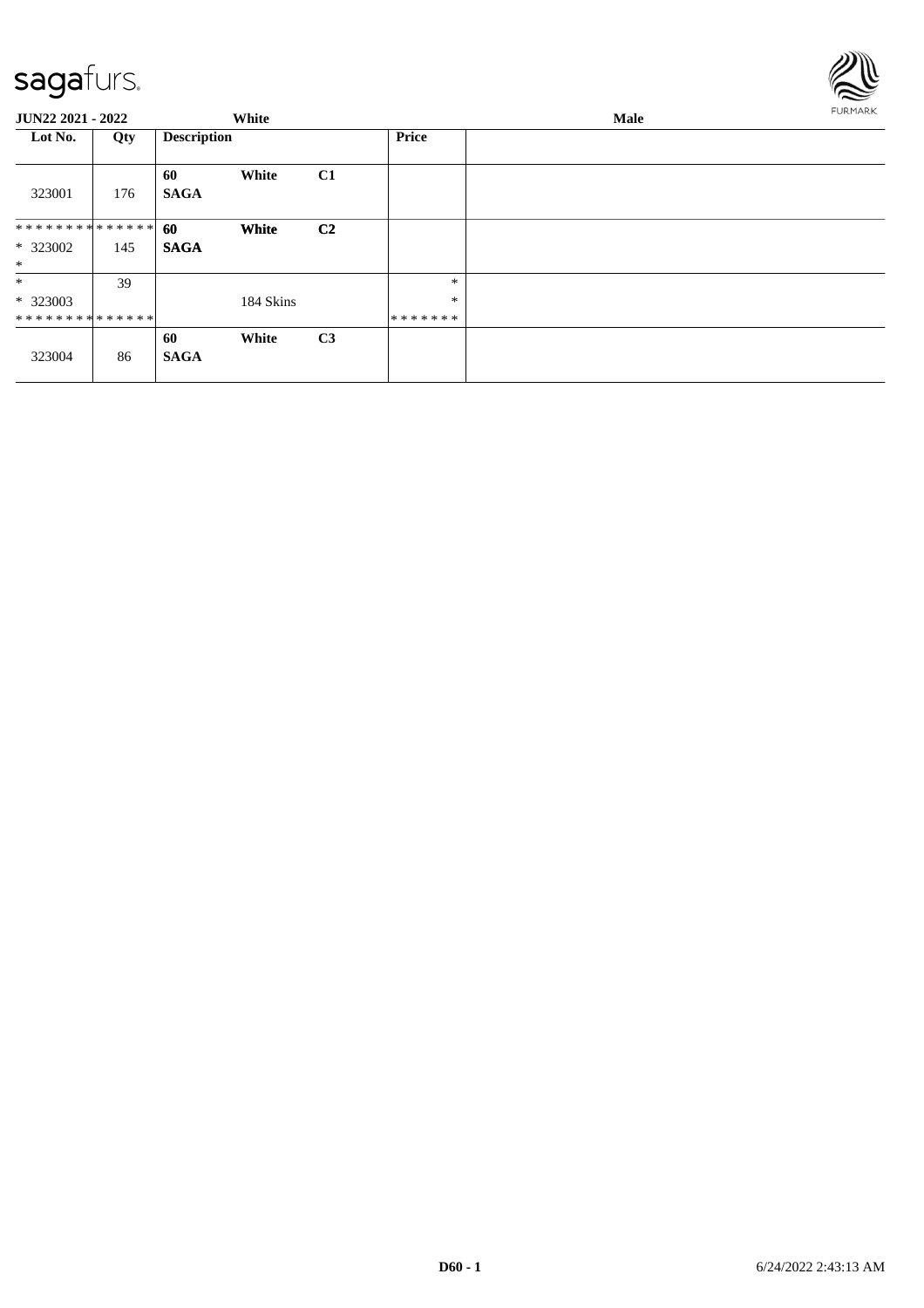\*

| JUN22 2021 - 2022             |     |                    | White           |       |                  | Male |  |
|-------------------------------|-----|--------------------|-----------------|-------|------------------|------|--|
| Lot No.                       | Qty | <b>Description</b> |                 |       | Price            |      |  |
|                               |     |                    |                 |       |                  |      |  |
|                               |     | 50                 | White           | C1    |                  |      |  |
| 323061                        | 149 | SI                 |                 |       |                  |      |  |
|                               |     |                    |                 |       |                  |      |  |
|                               |     | 50                 | White           | C1/C2 |                  |      |  |
| 323062                        | 205 | SI                 |                 |       |                  |      |  |
| ******** <mark>*****</mark> * |     |                    |                 |       |                  |      |  |
|                               |     | 50                 | White           | C2    |                  |      |  |
| * 323063<br>$\ast$            | 205 | SI                 |                 |       |                  |      |  |
| $\ast$                        | 40  |                    |                 |       | $\ast$           |      |  |
| * 323064                      |     |                    | 245 Skins       |       | $\ast$           |      |  |
| * * * * * * * * * * * * * *   |     |                    |                 |       | * * * * * * *    |      |  |
|                               |     | 50                 | White           | C3    |                  |      |  |
| 323065                        | 147 | ${\bf S}{\bf I}$   |                 |       |                  |      |  |
|                               |     |                    |                 |       |                  |      |  |
|                               |     | 60/50              | White           | C2    |                  |      |  |
| 323066                        | 191 | $\bf I\bf B$       | WB <sub>2</sub> |       |                  |      |  |
|                               |     |                    |                 |       |                  |      |  |
| ******** <mark>******</mark>  |     | 50                 | White           | C1    |                  |      |  |
| * 323067                      | 185 | <b>SAGA</b>        |                 |       |                  |      |  |
| $\ast$                        |     |                    |                 |       |                  |      |  |
| $\ast$                        |     |                    |                 |       | $\ast$           |      |  |
| * 323068                      | 160 |                    | $\sqrt{2}$      |       | $\ast$           |      |  |
| $\ast$                        |     |                    |                 |       | $\ast$           |      |  |
| $\ast$                        | 91  |                    |                 |       | $\ast$           |      |  |
| * 323069                      |     |                    | 436 Skins       |       | $\ast$           |      |  |
| **************                |     |                    |                 |       | * * * * * * *    |      |  |
| ******** <mark>******</mark>  |     | 50                 | White           | C2    |                  |      |  |
| * 323070                      | 185 | <b>SAGA</b>        |                 |       |                  |      |  |
| $\ast$<br>$\ast$              |     |                    |                 |       |                  |      |  |
|                               |     |                    |                 |       | $\ast$<br>$\ast$ |      |  |
| * 323071<br>$\ast$            | 160 |                    | $\sqrt{2}$      |       | $\ast$           |      |  |
| $\ast$                        |     |                    |                 |       | $\ast$           |      |  |
| * 323072                      | 175 |                    | 3               |       | $\ast$           |      |  |
| $\ast$                        |     |                    |                 |       | $\ast$           |      |  |
| $\ast$                        | 68  |                    |                 |       | $\ast$           |      |  |
| * 323073                      |     |                    | 588 Skins       |       | ∗                |      |  |
| * * * * * * * * * * * * * *   |     |                    |                 |       | * * * * * * *    |      |  |
| * * * * * * * * * * * * * *   |     | 50                 | White           | C3    |                  |      |  |
| * 323074                      | 185 | SR/S               |                 |       |                  |      |  |
| $\ast$                        |     |                    |                 |       |                  |      |  |
| $\ast$                        | 106 |                    |                 |       | $\ast$           |      |  |
| * 323075                      |     |                    | 291 Skins       |       | ∗                |      |  |
| **************                |     |                    |                 |       | * * * * * * *    |      |  |
| **************                |     | 60/50              | White           | C2    |                  |      |  |
| * 323076                      | 185 | IA                 | WB1             |       |                  |      |  |
| $\ast$                        |     |                    |                 |       |                  |      |  |
| $\ast$                        | 83  |                    |                 |       | $\ast$           |      |  |
| * 323077                      |     |                    | 268 Skins       |       | ∗                |      |  |
| **************                |     |                    |                 |       | * * * * * * *    |      |  |
| **************                |     | 60/50              | White           | C2    |                  |      |  |
| * 323078<br>$\ast$            | 185 | IA                 | <b>CHIP</b>     |       |                  |      |  |
| $\ast$                        | 94  |                    |                 |       | $\ast$           |      |  |
| * 323079                      |     |                    | 279 Skins       |       | ∗                |      |  |
| **************                |     |                    |                 |       | * * * * * * *    |      |  |
| **************                |     | 50                 | White           | C1/C2 |                  |      |  |
| * 323080                      | 185 | <b>SROY</b>        |                 |       |                  |      |  |
|                               |     |                    |                 |       |                  |      |  |

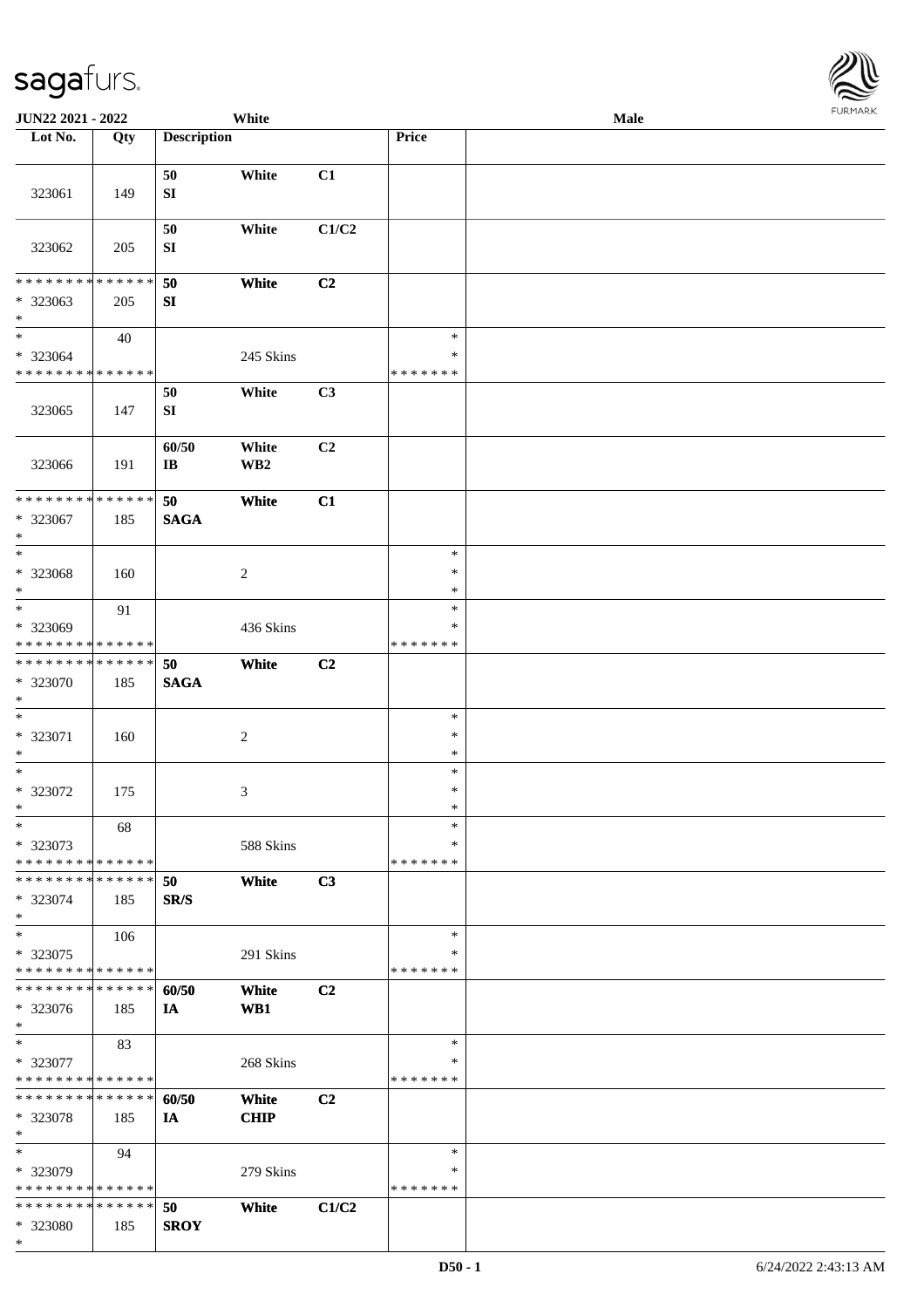

| <b>JUN22 2021 - 2022</b> |     |                    | White |       | <b>Male</b> |  |  |  |
|--------------------------|-----|--------------------|-------|-------|-------------|--|--|--|
| Lot No.                  | Qty | <b>Description</b> |       |       | Price       |  |  |  |
| ∗                        | 43  | 50                 | White | C1/C2 | ∗           |  |  |  |
| * 323081                 |     | <b>SROY</b>        |       |       | ∗           |  |  |  |
| **************           |     |                    |       |       | *******     |  |  |  |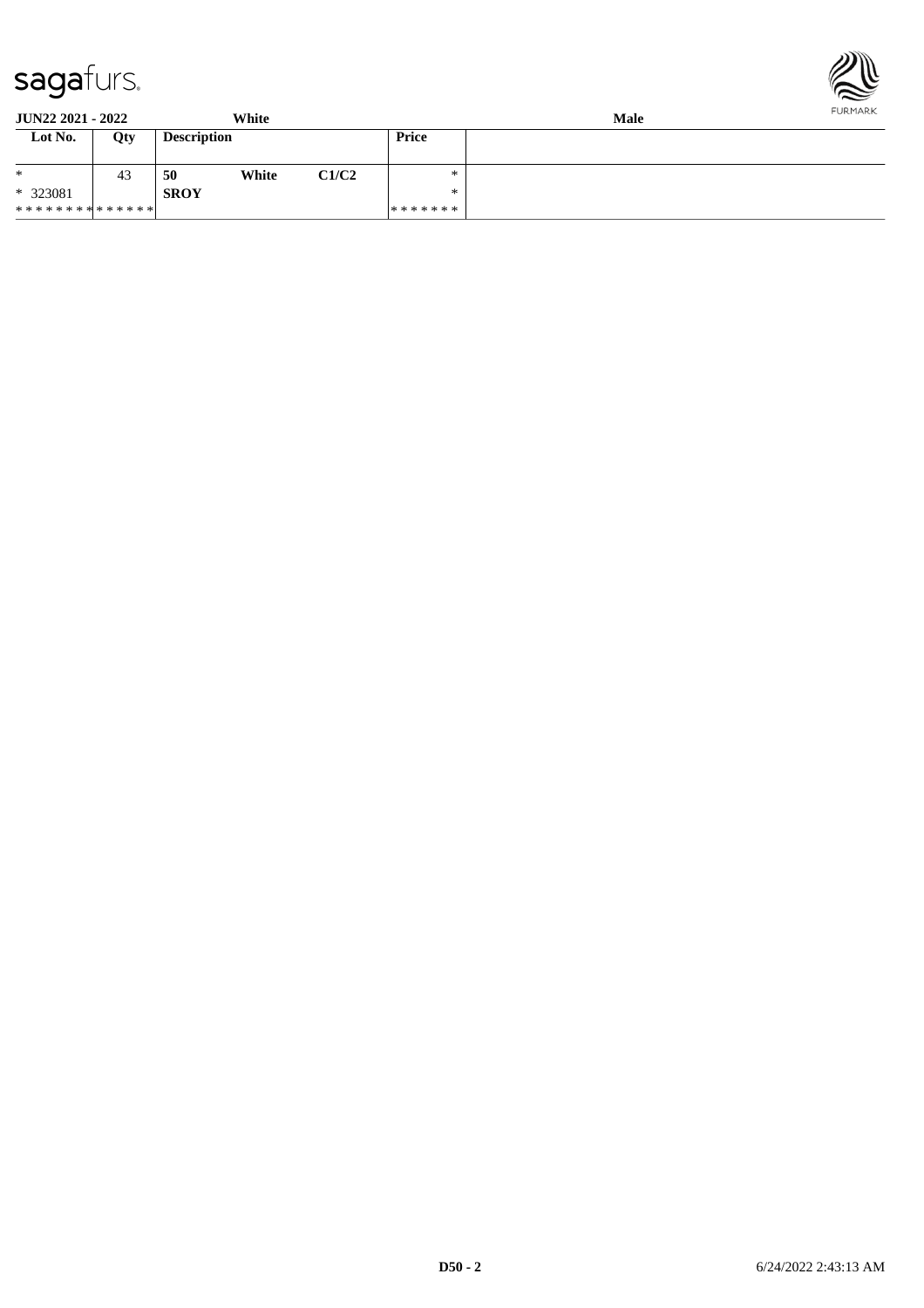\* \* \* \* \* \* \* \* \* \* \* \* \* \* \* 323141 225

\*

**Lot No. Qty Description** 

**SI**

**JUN22 2021 - 2022 White**<br> **Lot No.** Qty **Description** Price

**40 White C1**

| Male | <b>FURMARK</b> |
|------|----------------|
|      |                |
|      |                |
|      |                |
|      |                |
|      |                |
|      |                |
|      |                |
|      |                |
|      |                |

| $\ast$                                                      |     |                  |                |    | $\ast$        |  |
|-------------------------------------------------------------|-----|------------------|----------------|----|---------------|--|
| $* 323142$                                                  | 200 |                  | $\sqrt{2}$     |    | $\ast$        |  |
|                                                             |     |                  |                |    | $\ast$        |  |
| $*$ $*$                                                     |     |                  |                |    | $\ast$        |  |
| $* 323143$                                                  | 200 |                  | $\mathfrak{Z}$ |    | $\ast$        |  |
|                                                             |     |                  |                |    | $\ast$        |  |
| $\begin{array}{c}\n * \\  * \\  \hline\n * \\  \end{array}$ |     |                  |                |    | $\ast$        |  |
| * 323144                                                    | 200 |                  | $\overline{4}$ |    | $\ast$        |  |
| $*$                                                         |     |                  |                |    | $\ast$        |  |
| $\overline{\phantom{a}^*}$                                  |     |                  |                |    | $\ast$        |  |
|                                                             |     |                  |                |    | $\ast$        |  |
| $* 323145$                                                  | 200 |                  | 5              |    |               |  |
| $*$                                                         |     |                  |                |    | $\ast$        |  |
|                                                             | 153 |                  |                |    | $\ast$        |  |
| * 323146                                                    |     |                  | 1178 Skins     |    | $\ast$        |  |
| * * * * * * * * * * * * * *                                 |     |                  |                |    | * * * * * * * |  |
| ******** <mark>******</mark>                                |     | 40               | White          | C1 |               |  |
| * 323147                                                    | 200 | SI               |                |    |               |  |
| $*$                                                         |     |                  |                |    |               |  |
| $\overline{\ast}$                                           |     |                  |                |    | $\ast$        |  |
| * 323148                                                    | 200 |                  | $\sqrt{2}$     |    | $\ast$        |  |
| $*$                                                         |     |                  |                |    | $\ast$        |  |
| $\overline{\phantom{0}}$                                    |     |                  |                |    | $\ast$        |  |
| $* 323149$                                                  |     |                  |                |    | $\ast$        |  |
| $*$                                                         | 200 |                  | $\mathfrak{Z}$ |    | $\ast$        |  |
| $\overline{\phantom{0}}$                                    |     |                  |                |    |               |  |
|                                                             | 90  |                  |                |    | $\ast$        |  |
| $*323150$                                                   |     |                  | 690 Skins      |    | $\ast$        |  |
| * * * * * * * * * * * * * *                                 |     |                  |                |    | * * * * * * * |  |
| ******** <mark>******</mark>                                |     | 40               | White          | C2 |               |  |
| $* 323151$                                                  | 225 | ${\bf S}{\bf I}$ |                |    |               |  |
| $*$                                                         |     |                  |                |    |               |  |
| $\overline{\phantom{0}}$                                    |     |                  |                |    | $\ast$        |  |
| * 323152                                                    | 200 |                  | $\overline{c}$ |    | $\ast$        |  |
| $*$                                                         |     |                  |                |    | $\ast$        |  |
| $\overline{\phantom{0}}$                                    |     |                  |                |    | $\ast$        |  |
| * 323153                                                    | 200 |                  | $\mathfrak{Z}$ |    | $\ast$        |  |
| $*$                                                         |     |                  |                |    | $\ast$        |  |
| $*$                                                         |     |                  |                |    |               |  |
|                                                             |     |                  |                |    | $\ast$        |  |
| $* 323154$                                                  | 200 |                  | $\overline{4}$ |    | $\ast$        |  |
| $\star$                                                     |     |                  |                |    | $\star$       |  |
| $\ast$                                                      |     |                  |                |    | $\ast$        |  |
| $* 323155$                                                  | 200 |                  | $\mathfrak{S}$ |    | $\ast$        |  |
| $*$ $*$                                                     |     |                  |                |    | $\ast$        |  |
|                                                             |     |                  |                |    | $\ast$        |  |
| $* 323156$                                                  | 200 |                  | $\sqrt{6}$     |    | $\ast$        |  |
| $*$                                                         |     |                  |                |    | $\ast$        |  |
| $\overline{\phantom{0}}$                                    |     |                  |                |    | $\ast$        |  |
| * 323157                                                    | 200 |                  | $\overline{7}$ |    | $\ast$        |  |
| $*$                                                         |     |                  |                |    | $\ast$        |  |
| $\overline{\phantom{0}}$                                    |     |                  |                |    | $\ast$        |  |
|                                                             |     |                  |                |    |               |  |
| $* 323158$                                                  | 200 |                  | 8              |    | $\ast$        |  |
| $*$                                                         |     |                  |                |    | $\ast$        |  |
| $\overline{\phantom{0}}$                                    |     |                  |                |    | $\ast$        |  |
| * 323159                                                    | 200 |                  | 9              |    | $\ast$        |  |
| $*$                                                         |     |                  |                |    | $\ast$        |  |
| $\overline{\phantom{0}}$                                    |     |                  |                |    | $\ast$        |  |
| $* 323160$                                                  | 220 |                  | $10\,$         |    | $\ast$        |  |
|                                                             |     |                  |                |    | $\ast$        |  |
| $*$                                                         |     |                  |                |    |               |  |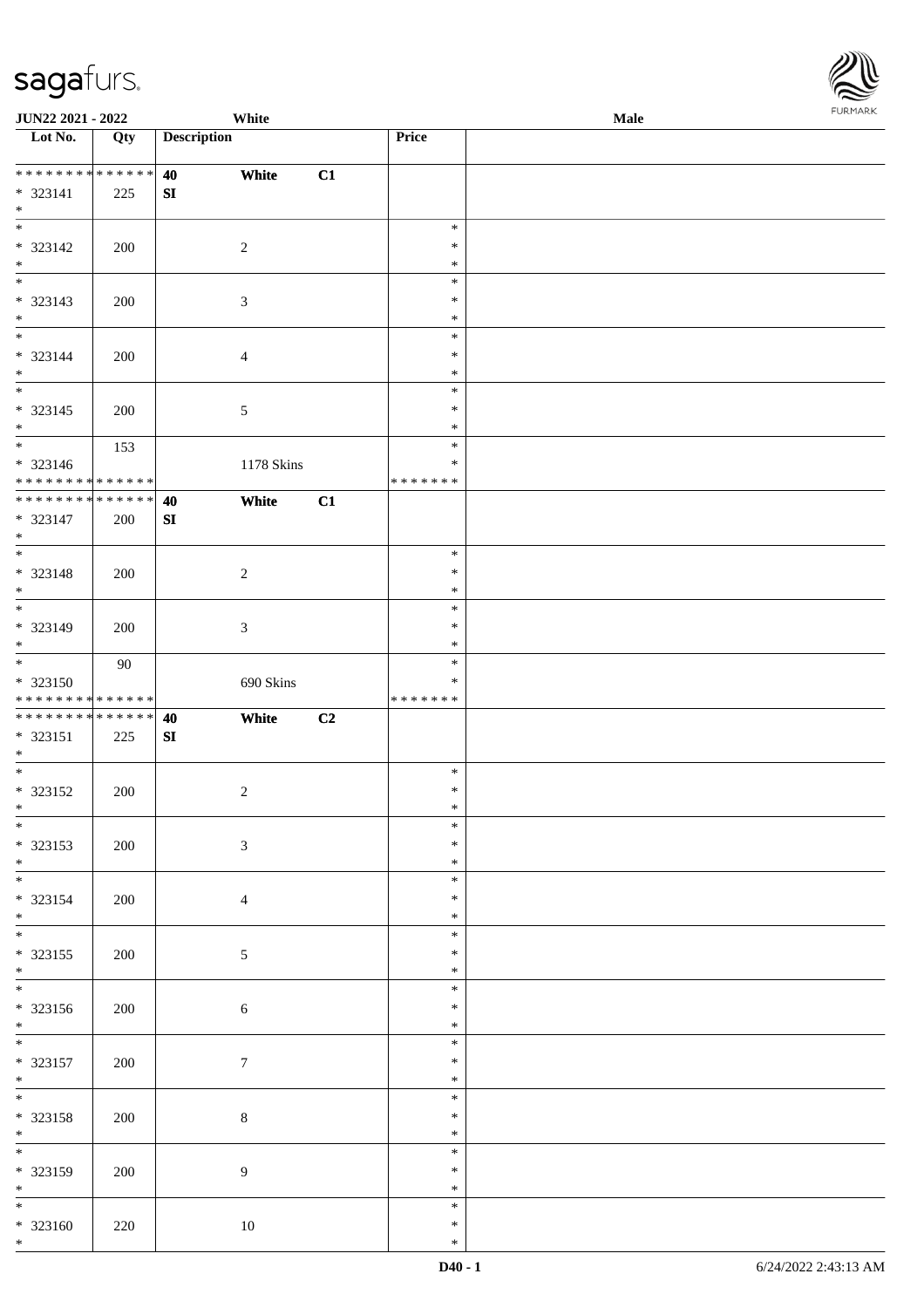| <b>JUN22 2021 - 2022</b>                                                                 |     |                        | White           |                |                  | Male |  |
|------------------------------------------------------------------------------------------|-----|------------------------|-----------------|----------------|------------------|------|--|
| Lot No.                                                                                  | Qty | <b>Description</b>     |                 |                | Price            |      |  |
|                                                                                          |     |                        |                 |                |                  |      |  |
| $*$                                                                                      | 216 | 40                     | White           | C2             | $\ast$           |      |  |
| * 323161                                                                                 |     | ${\bf SI}$             |                 |                | *                |      |  |
| * * * * * * * * <mark>* * * * * * *</mark><br>* * * * * * * * <mark>* * * * * * *</mark> |     |                        |                 |                | * * * * * * *    |      |  |
|                                                                                          |     | 40                     | White           | C2             |                  |      |  |
| * 323162<br>$*$                                                                          | 225 | SI                     |                 |                |                  |      |  |
| $\overline{\phantom{0}}$                                                                 |     |                        |                 |                | $\ast$           |      |  |
| * 323163                                                                                 | 200 |                        | $\overline{c}$  |                | $\ast$           |      |  |
| $*$                                                                                      |     |                        |                 |                | $\ast$           |      |  |
| $\overline{\ast}$                                                                        |     |                        |                 |                | $\ast$           |      |  |
| * 323164                                                                                 | 200 |                        | $\mathfrak{Z}$  |                | $\ast$           |      |  |
| $*$                                                                                      |     |                        |                 |                | $\ast$           |      |  |
| $\overline{\ast}$                                                                        | 175 |                        |                 |                | $\ast$           |      |  |
| * 323165                                                                                 |     |                        | 800 Skins       |                | $\ast$           |      |  |
| * * * * * * * * * * * * * *                                                              |     |                        |                 |                | * * * * * * *    |      |  |
| * * * * * * * * * * * * * *                                                              |     | 40                     | White           | C3             |                  |      |  |
| * 323166                                                                                 | 225 | SI                     |                 |                |                  |      |  |
| $*$                                                                                      |     |                        |                 |                |                  |      |  |
| $\ast$                                                                                   |     |                        |                 |                | $\ast$           |      |  |
| * 323167                                                                                 | 200 |                        | 2               |                | $\ast$           |      |  |
| $*$                                                                                      |     |                        |                 |                | $\ast$           |      |  |
| $*$                                                                                      |     |                        |                 |                | $\ast$           |      |  |
| * 323168                                                                                 | 200 |                        | $\mathfrak{Z}$  |                | $\ast$           |      |  |
| $*$                                                                                      |     |                        |                 |                | $\ast$           |      |  |
| $*$                                                                                      |     |                        |                 |                | $\ast$           |      |  |
| * 323169                                                                                 | 200 |                        | 4               |                | $\ast$           |      |  |
| $\ast$<br>$*$                                                                            |     |                        |                 |                | $\ast$           |      |  |
|                                                                                          |     |                        |                 |                | $\ast$           |      |  |
| * 323170<br>$*$                                                                          | 200 |                        | 5               |                | $\ast$<br>$\ast$ |      |  |
| $\ast$                                                                                   | 117 |                        |                 |                | $\ast$           |      |  |
| * 323171                                                                                 |     |                        | 1142 Skins      |                | $\ast$           |      |  |
| * * * * * * * * <mark>* * * * * * *</mark>                                               |     |                        |                 |                | * * * * * * *    |      |  |
| * * * * * * * * * * * * * * *                                                            |     | 50/40                  | White           | C1/C2          |                  |      |  |
| * 323172                                                                                 | 225 | SI                     | <b>LNAP</b>     |                |                  |      |  |
| $*$ $-$                                                                                  |     |                        |                 |                |                  |      |  |
| $*$                                                                                      | 205 |                        |                 |                | $\ast$           |      |  |
| * 323173                                                                                 |     |                        | 430 Skins       |                | *                |      |  |
| * * * * * * * * * * * * * *                                                              |     |                        |                 |                | * * * * * * *    |      |  |
|                                                                                          |     | 50/40                  | White           | C3             |                  |      |  |
| 323174                                                                                   | 161 | SI                     | <b>LNAP</b>     |                |                  |      |  |
|                                                                                          |     |                        |                 |                |                  |      |  |
| * * * * * * * * <mark>* * * * * *</mark>                                                 |     | 40                     | White           | C <sub>2</sub> |                  |      |  |
| * 323175                                                                                 | 225 | IB                     | WB <sub>2</sub> |                |                  |      |  |
| $*$                                                                                      |     |                        |                 |                |                  |      |  |
| $*$                                                                                      | 187 |                        |                 |                | $\ast$           |      |  |
| * 323176                                                                                 |     |                        | 412 Skins       |                | *                |      |  |
| * * * * * * * * * * * * * *                                                              |     |                        |                 |                | *******          |      |  |
|                                                                                          |     | 40                     | White           | C <sub>2</sub> |                  |      |  |
| 323177                                                                                   | 253 | $\mathbf{I}\mathbf{B}$ | <b>CHIP</b>     |                |                  |      |  |
| * * * * * * * * <mark>* * * * * * *</mark>                                               |     | 40                     | White           | C <sub>2</sub> |                  |      |  |
| * 323178                                                                                 | 225 | $\mathbf{I}$           |                 |                |                  |      |  |
| $*$                                                                                      |     |                        |                 |                |                  |      |  |
| $*$                                                                                      |     |                        |                 |                | $\ast$           |      |  |
| * 323179                                                                                 | 200 |                        | 2               |                | $\ast$           |      |  |
| $\ast$                                                                                   |     |                        |                 |                | $\ast$           |      |  |
| $*$                                                                                      |     |                        |                 |                | $\ast$           |      |  |
| * 323180                                                                                 | 220 |                        | 3               |                | $\ast$           |      |  |
| $*$                                                                                      |     |                        |                 |                | $\ast$           |      |  |

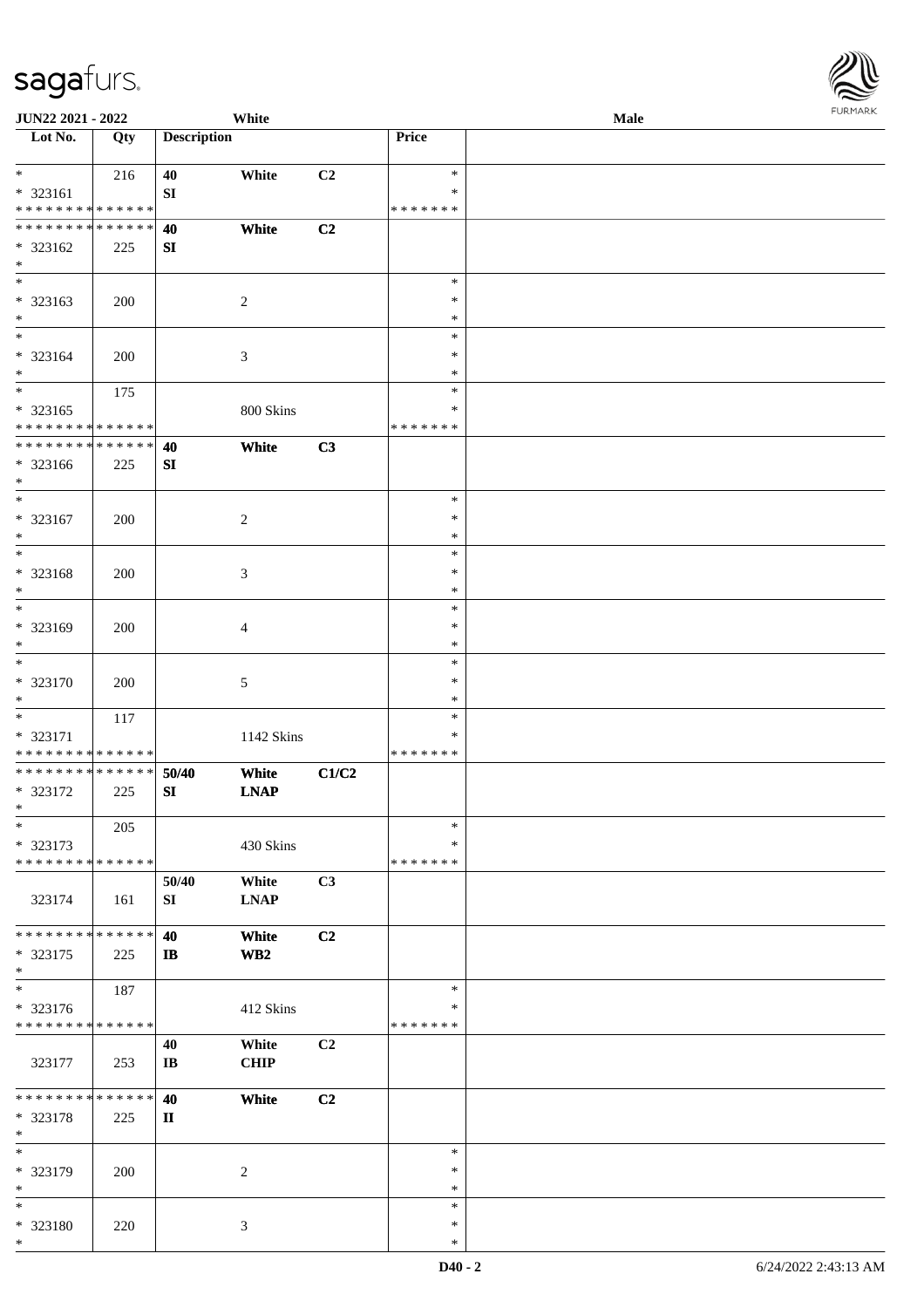| JUN22 2021 - 2022                                                          |     |                    | White          |    |                                      | <b>Male</b> |  |
|----------------------------------------------------------------------------|-----|--------------------|----------------|----|--------------------------------------|-------------|--|
| Lot No.                                                                    | Qty | <b>Description</b> |                |    | Price                                |             |  |
| $*$<br>* 323181<br>* * * * * * * * * * * * * *                             | 94  | 40<br>$\rm II$     | White          | C2 | $\ast$<br>$\ast$<br>* * * * * * *    |             |  |
| * * * * * * * * * * * * * *<br>* 323182<br>$*$                             | 205 | 40<br><b>SAGA</b>  | White          | C1 |                                      |             |  |
| * 323183<br>$*$                                                            | 180 |                    | $\overline{c}$ |    | $\ast$<br>$\ast$<br>$\ast$           |             |  |
| $\overline{\phantom{0}}$<br>* 323184<br>$*$                                | 180 |                    | $\mathfrak{Z}$ |    | $\ast$<br>$\ast$<br>$\ast$           |             |  |
| $\overline{\phantom{0}}$<br>* 323185<br>$*$                                | 180 |                    | $\overline{4}$ |    | $\ast$<br>$\ast$<br>$\ast$           |             |  |
| $\overline{\phantom{0}}$<br>* 323186<br>$*$<br>$\overline{\ast}$           | 180 |                    | $\sqrt{5}$     |    | $\ast$<br>$\ast$<br>$\ast$           |             |  |
| $* 323187$<br>$*$                                                          | 180 |                    | 6              |    | $\ast$<br>$\ast$<br>$\ast$           |             |  |
| * 323188<br>* * * * * * * * * * * * * *                                    | 83  |                    | 1188 Skins     |    | $\ast$<br>$\ast$<br>* * * * * * *    |             |  |
| * * * * * * * * * * * * * *<br>* 323189<br>$*$<br>$\overline{\phantom{0}}$ | 205 | 40<br><b>SAGA</b>  | White          | C2 |                                      |             |  |
| * 323190<br>$*$<br>$*$                                                     | 180 |                    | $\sqrt{2}$     |    | $\ast$<br>$\ast$<br>$\ast$           |             |  |
| * 323191<br>$*$<br>$*$                                                     | 180 |                    | $\sqrt{3}$     |    | $\ast$<br>$\ast$<br>$\ast$<br>$\ast$ |             |  |
| * 323192<br>$*$<br>$*$                                                     | 180 |                    | $\overline{4}$ |    | $\ast$<br>$*$                        |             |  |
| * 323193<br>$*$<br>$\overline{\phantom{0}}$                                | 180 |                    | $\sqrt{5}$     |    | $\ast$<br>$\ast$<br>$\ast$           |             |  |
| * 323194<br>$*$                                                            | 180 |                    | 6              |    | $\ast$<br>$\ast$<br>$\ast$<br>$\ast$ |             |  |
| * 323195<br>$*$                                                            | 180 |                    | $\tau$         |    | $\ast$<br>$\ast$<br>$\ast$           |             |  |
| * 323196<br>$*$                                                            | 180 |                    | $\,8\,$        |    | $\ast$<br>$\ast$                     |             |  |
| * 323197<br>$*$                                                            | 180 |                    | $\overline{9}$ |    | $\ast$<br>$\ast$<br>$\ast$           |             |  |
| $*$<br>* 323198<br>$*$<br>$\overline{\phantom{0}}$                         | 180 |                    | 10             |    | $\ast$<br>$\ast$<br>$\ast$           |             |  |
| * 323199<br>$*$                                                            | 180 |                    | 11             |    | $\ast$<br>$\ast$<br>$\ast$           |             |  |
| $\overline{\ast}$<br>* 323200<br>* * * * * * * * * * * * * *               | 159 |                    | 2164 Skins     |    | $\ast$<br>$\ast$<br>* * * * * * *    |             |  |

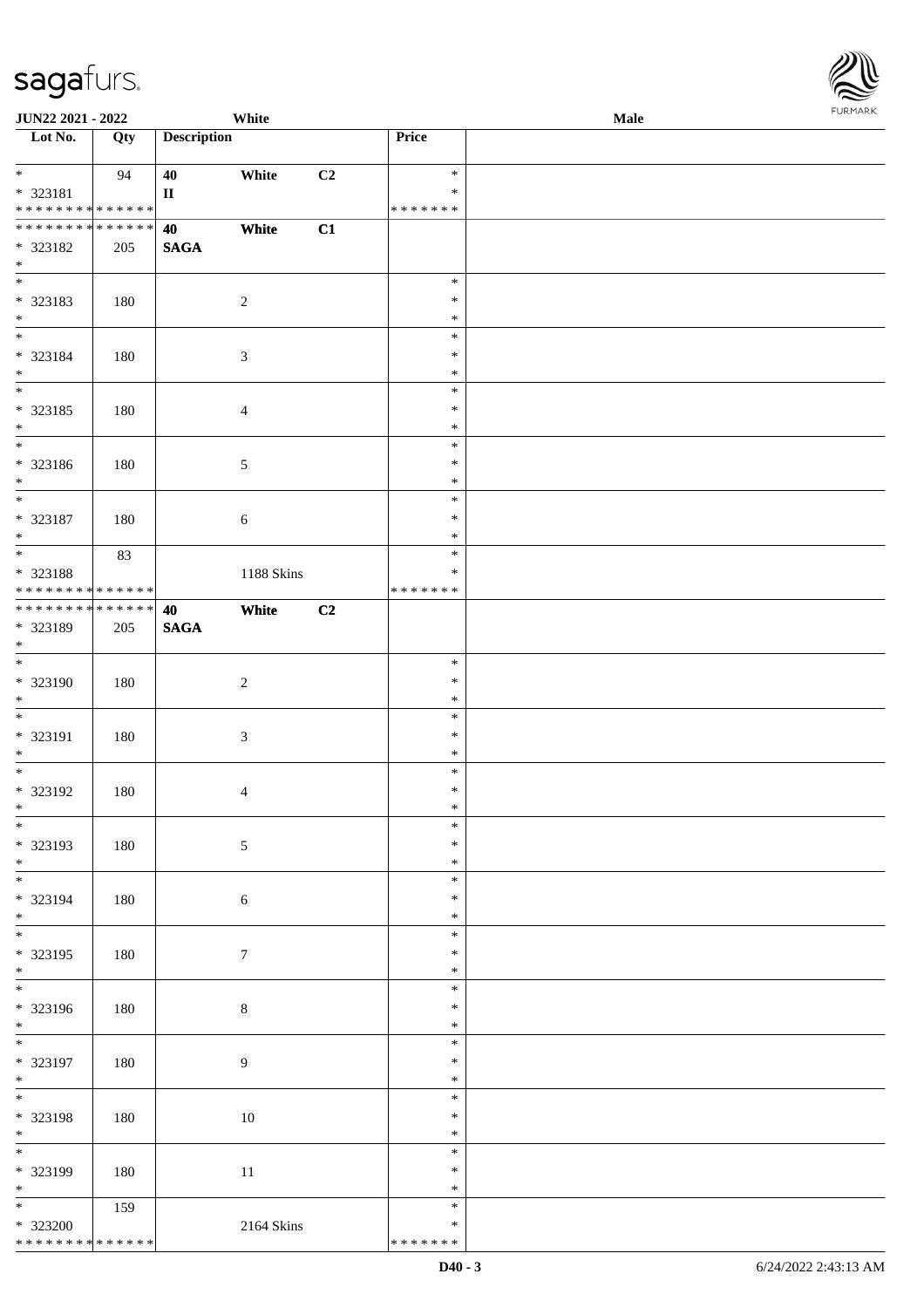\*

| <b>JUN22 2021 - 2022</b>                                           |                    |                      | White                |       |                                   | Male |  |
|--------------------------------------------------------------------|--------------------|----------------------|----------------------|-------|-----------------------------------|------|--|
| Lot No.                                                            | Qty                | <b>Description</b>   |                      |       | Price                             |      |  |
| ____<br>* * * * * * * *<br>* 323201<br>$*$                         | * * * * * *<br>205 | 40<br><b>SAGA</b>    | White                | C2    |                                   |      |  |
| $\overline{\ }$<br>* 323202<br>$\ast$                              | 180                |                      | $\sqrt{2}$           |       | $\ast$<br>$\ast$<br>$\ast$        |      |  |
| * 323203<br>$*$                                                    | 180                |                      | $\sqrt{3}$           |       | $\ast$<br>$\ast$<br>$\ast$        |      |  |
| $\overline{\ast}$<br>* 323204<br>$*$                               | 180                |                      | $\overline{4}$       |       | $\ast$<br>$\ast$<br>$\ast$        |      |  |
| $\overline{\phantom{0}}$<br>* 323205<br>$*$                        | 180                |                      | $\sqrt{5}$           |       | $\ast$<br>$\ast$<br>$\ast$        |      |  |
| * 323206<br>$\ddot{x}$                                             | 180                |                      | 6                    |       | $\ast$<br>$\ast$<br>$\ast$        |      |  |
| * 323207<br>$*$                                                    | 180                |                      | $\tau$               |       | $\ast$<br>$\ast$<br>$\ast$        |      |  |
| $\overline{\phantom{0}}$<br>* 323208<br>$\ast$                     | 180                |                      | $8\,$                |       | $\ast$<br>$\ast$<br>$\ast$        |      |  |
| $*$<br>* 323209<br>$\ast$                                          | 180                |                      | 9                    |       | $\ast$<br>$\ast$<br>$\ast$        |      |  |
| $\ast$<br>* 323210<br>$*$                                          | 180                |                      | 10                   |       | $\ast$<br>$\ast$<br>$\ast$        |      |  |
| * 323211<br>* * * * * * * * * * * * * *                            | $88\,$             |                      | 1913 Skins           |       | $\ast$<br>$\ast$<br>* * * * * * * |      |  |
| * * * * * * * * <mark>* * * * * * *</mark><br>* 323212<br>$*$ $-$  | 205                | 40<br><b>SAGA</b>    | White                | C3    |                                   |      |  |
| $\ast$<br>* 323213<br>$\ast$                                       | 180                |                      | 2                    |       | $\ast$<br>$\ast$<br>$\ast$        |      |  |
| $\ast$<br>* 323214<br>$\ast$                                       | 180                |                      | 3                    |       | $\ast$<br>$\ast$<br>$\ast$        |      |  |
| $*$<br>* 323215<br>$*$                                             | 180                |                      | $\overline{4}$       |       | $\ast$<br>$\ast$<br>$\ast$        |      |  |
| $\ddot{x}$<br>* 323216<br>* * * * * * * * <mark>* * * * * *</mark> | 176                |                      | 921 Skins            |       | $\ast$<br>*<br>* * * * * * *      |      |  |
| * * * * * * * *<br>* 323217<br>$*$                                 | * * * * * *<br>205 | 50/40<br><b>SAGA</b> | White<br><b>LNAP</b> | C1/C2 |                                   |      |  |
| $\ddot{x}$<br>* 323218<br>* * * * * * * * <mark>* * * * * *</mark> | 57                 |                      | 262 Skins            |       | $\ast$<br>$\ast$<br>* * * * * * * |      |  |
| 323219                                                             | 97                 | 50/40<br><b>SAGA</b> | White<br><b>LNAP</b> | C3    |                                   |      |  |
| * * * * * * * * <mark>* * * * * *</mark><br>* 323220               | 205                | 40<br>IA             | White<br>WB1         | C2    |                                   |      |  |

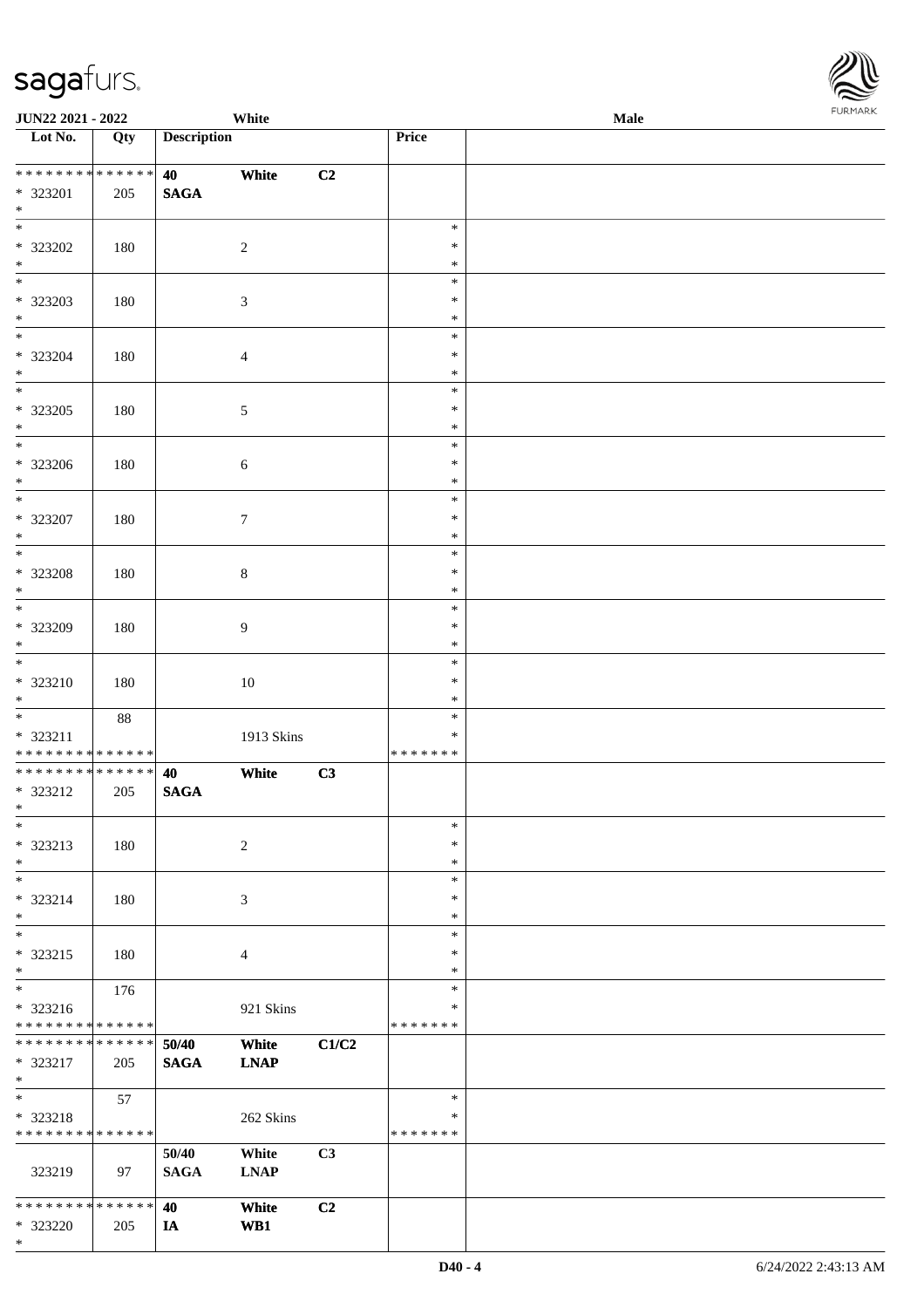| JUN22 2021 - 2022                          |     |                    | White                   |                |               | Male | FURMARK |
|--------------------------------------------|-----|--------------------|-------------------------|----------------|---------------|------|---------|
| Lot No.                                    | Qty | <b>Description</b> |                         |                | Price         |      |         |
| $*$ $-$                                    | 190 | 40                 | White                   | C <sub>2</sub> | $\ast$        |      |         |
| * 323221                                   |     | IA                 | $\mathbf{W}\mathbf{B1}$ |                | $\ast$        |      |         |
| * * * * * * * * <mark>* * * * * * *</mark> |     |                    |                         |                | * * * * * * * |      |         |
| * * * * * * * * * * * * * * *              |     | 40                 | White                   | C2             |               |      |         |
| * 323222                                   | 205 | IA                 | WB2                     |                |               |      |         |
| $*$                                        |     |                    |                         |                |               |      |         |
| $*$                                        |     |                    |                         |                | $\ast$        |      |         |
| * 323223                                   | 180 |                    | 2                       |                | $\ast$        |      |         |
| $\ast$                                     |     |                    |                         |                | $\ast$        |      |         |
| $*$                                        | 36  |                    |                         |                | $\ast$        |      |         |
| * 323224                                   |     |                    | 421 Skins               |                | $\ast$        |      |         |
| * * * * * * * * * * * * * *                |     |                    |                         |                | * * * * * * * |      |         |
| * * * * * * * * * * * * * * *              |     | 40                 | White                   | C2             |               |      |         |
| * 323225                                   | 205 | IA                 | <b>CHIP</b>             |                |               |      |         |
| $*$                                        |     |                    |                         |                |               |      |         |
| $*$                                        |     |                    |                         |                | $\ast$        |      |         |
| * 323226                                   | 180 |                    | 2                       |                | $\ast$        |      |         |
| $*$                                        |     |                    |                         |                | $\ast$        |      |         |
| $*$                                        | 47  |                    |                         |                | $\ast$        |      |         |
| $* 323227$                                 |     |                    | 432 Skins               |                | $\ast$        |      |         |
| * * * * * * * * * * * * * *                |     |                    |                         |                | * * * * * * * |      |         |
|                                            |     | 40                 | White                   | C1             |               |      |         |
| 323228                                     | 220 | <b>SROY</b>        |                         |                |               |      |         |
|                                            |     |                    |                         |                |               |      |         |
| * * * * * * * * * * * * * *                |     | 40                 | White                   | C <sub>2</sub> |               |      |         |
| * 323229                                   | 205 | <b>SROY</b>        |                         |                |               |      |         |
| $*$                                        |     |                    |                         |                |               |      |         |
| $*$                                        |     |                    |                         |                | $\ast$        |      |         |
| * 323230                                   | 180 |                    | 2                       |                | $\ast$        |      |         |
| $*$                                        |     |                    |                         |                | $\ast$        |      |         |
| $*$                                        | 153 |                    |                         |                | $\ast$        |      |         |
| * 323231                                   |     |                    | 538 Skins               |                | ∗             |      |         |
| * * * * * * * * * * * * * *                |     |                    |                         |                | * * * * * * * |      |         |
|                                            |     | 40                 | White                   | C <sub>3</sub> |               |      |         |
| 323232                                     | 115 | <b>SROY</b>        |                         |                |               |      |         |
|                                            |     |                    |                         |                |               |      |         |

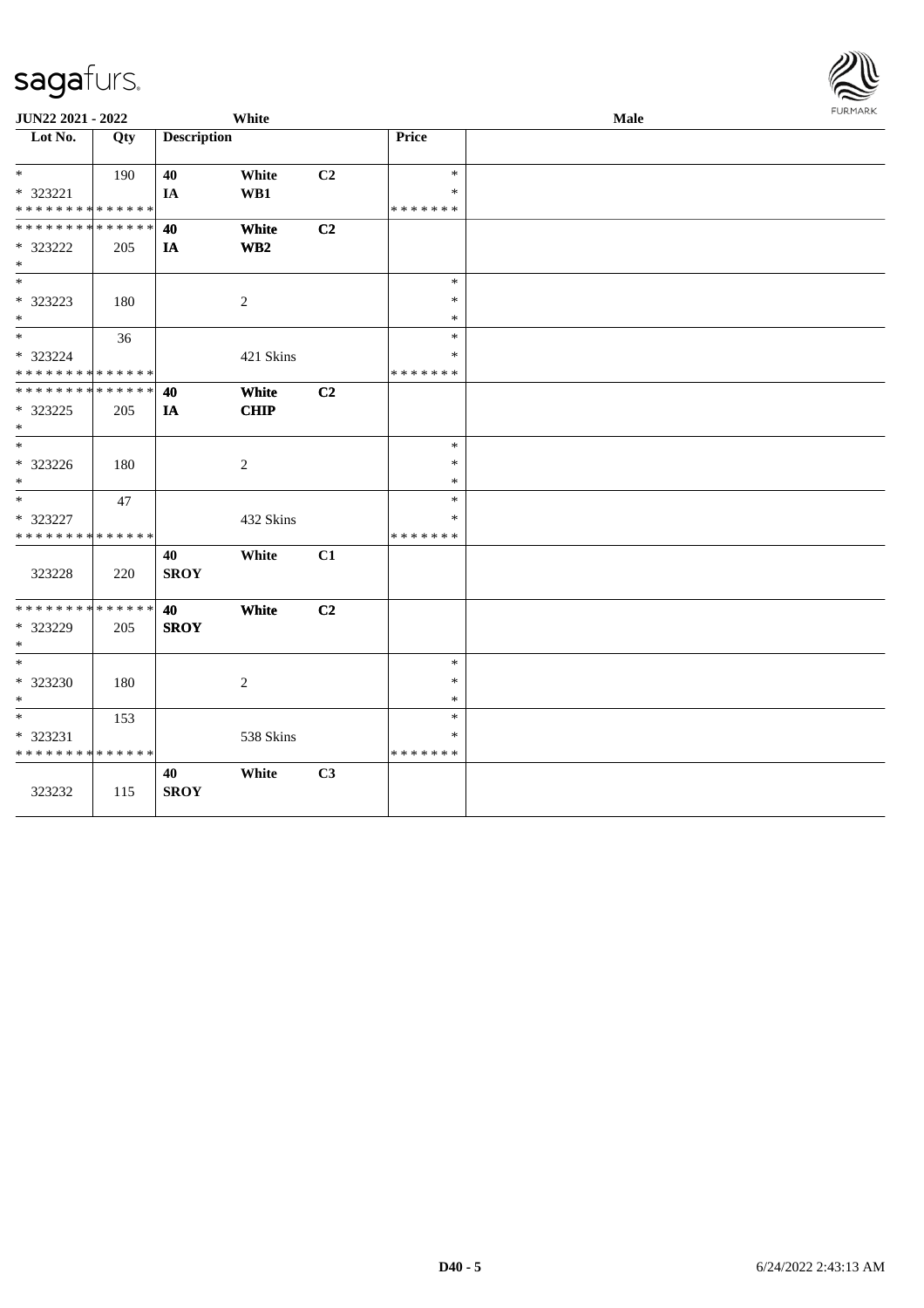| JUN22 2021 - 2022                          |     |                    | White          |       |               | Male | <b>I</b> OIN IMPOS |
|--------------------------------------------|-----|--------------------|----------------|-------|---------------|------|--------------------|
| Lot No.                                    | Qty | <b>Description</b> |                |       | Price         |      |                    |
|                                            |     |                    |                |       |               |      |                    |
| * * * * * * * * * * * * * *                |     | 30                 | White          | C1    |               |      |                    |
| * 323281                                   | 245 | SI                 |                |       |               |      |                    |
| $*$                                        |     |                    |                |       |               |      |                    |
| $\overline{\ast}$                          |     |                    |                |       | $\ast$        |      |                    |
| $* 323282$                                 | 220 |                    | $\overline{c}$ |       | $\ast$        |      |                    |
| $*$                                        |     |                    |                |       | $\ast$        |      |                    |
| $\overline{\phantom{0}}$                   |     |                    |                |       | $\ast$        |      |                    |
| * 323283                                   | 220 |                    | 3              |       | $\ast$        |      |                    |
| $*$                                        |     |                    |                |       | $\ast$        |      |                    |
|                                            |     |                    |                |       | $\ast$        |      |                    |
| * 323284                                   | 220 |                    | $\overline{4}$ |       | $\ast$        |      |                    |
| $*$                                        |     |                    |                |       | $\ast$        |      |                    |
|                                            | 53  |                    |                |       | $\ast$        |      |                    |
| * 323285                                   |     |                    | 958 Skins      |       | $\ast$        |      |                    |
| * * * * * * * * * * * * * *                |     |                    |                |       | * * * * * * * |      |                    |
| ******** <mark>******</mark>               |     | 30                 | White          | C1    |               |      |                    |
| * 323286                                   | 245 | SI                 |                |       |               |      |                    |
| $*$                                        |     |                    |                |       |               |      |                    |
| $*$                                        |     |                    |                |       | $\ast$        |      |                    |
| * 323287                                   | 220 |                    | $\sqrt{2}$     |       | $\ast$        |      |                    |
| $\ast$                                     |     |                    |                |       | $\ast$        |      |                    |
|                                            | 173 |                    |                |       | $\ast$        |      |                    |
| * 323288                                   |     |                    | 638 Skins      |       | $\ast$        |      |                    |
| * * * * * * * * * * * * * *                |     |                    |                |       | * * * * * * * |      |                    |
| * * * * * * * * * * * * * *                |     | 30                 | White          | C1/C2 |               |      |                    |
| * 323289                                   | 245 | SI                 |                |       |               |      |                    |
| $*$                                        |     |                    |                |       |               |      |                    |
|                                            | 192 |                    |                |       | $\ast$        |      |                    |
| * 323290                                   |     |                    | 437 Skins      |       | $\ast$        |      |                    |
| * * * * * * * * * * * * * *                |     |                    |                |       | * * * * * * * |      |                    |
| * * * * * * * * <mark>* * * * * * *</mark> |     | 30                 | White          | C2    |               |      |                    |
| * 323291                                   | 245 | SI                 |                |       |               |      |                    |
| $*$                                        |     |                    |                |       |               |      |                    |
| $*$                                        |     |                    |                |       | $\ast$        |      |                    |
| $* 323292$                                 | 220 |                    | $\sqrt{2}$     |       | $\ast$        |      |                    |
| $*$                                        |     |                    |                |       | $\ast$        |      |                    |
| $\ast$                                     |     |                    |                |       | $\ast$        |      |                    |
| * 323293                                   | 220 |                    | $\mathfrak{Z}$ |       | $\ast$        |      |                    |
| $*$                                        |     |                    |                |       | $\ast$        |      |                    |
|                                            |     |                    |                |       | $\ast$        |      |                    |
| * 323294                                   | 220 |                    | $\overline{4}$ |       | $\ast$        |      |                    |
| $*$                                        |     |                    |                |       | $\ast$        |      |                    |
| $*$                                        |     |                    |                |       | $\ast$        |      |                    |
| * 323295                                   | 220 |                    | 5              |       | $\ast$        |      |                    |
| $*$                                        |     |                    |                |       | $\ast$        |      |                    |
| $*$                                        |     |                    |                |       | $\ast$        |      |                    |
| * 323296                                   | 220 |                    | 6              |       | $\ast$        |      |                    |
| $*$                                        |     |                    |                |       | $\ast$        |      |                    |
|                                            |     |                    |                |       | $\ast$        |      |                    |
| * 323297                                   | 220 |                    | $\tau$         |       | $\ast$        |      |                    |
| $*$                                        |     |                    |                |       | $\ast$        |      |                    |
| $*$                                        |     |                    |                |       | $\ast$        |      |                    |
| * 323298                                   | 220 |                    | $\,8\,$        |       | $\ast$        |      |                    |
| $*$                                        |     |                    |                |       | $\ast$        |      |                    |
| $*$                                        |     |                    |                |       | $\ast$        |      |                    |
| * 323299                                   | 220 |                    | $\overline{9}$ |       | $\ast$        |      |                    |
| $*$                                        |     |                    |                |       | $\ast$        |      |                    |
| $\ast$                                     |     |                    |                |       | $\ast$        |      |                    |
| * 323300                                   | 220 |                    | 10             |       | $\ast$        |      |                    |
| $*$                                        |     |                    |                |       | $\ast$        |      |                    |

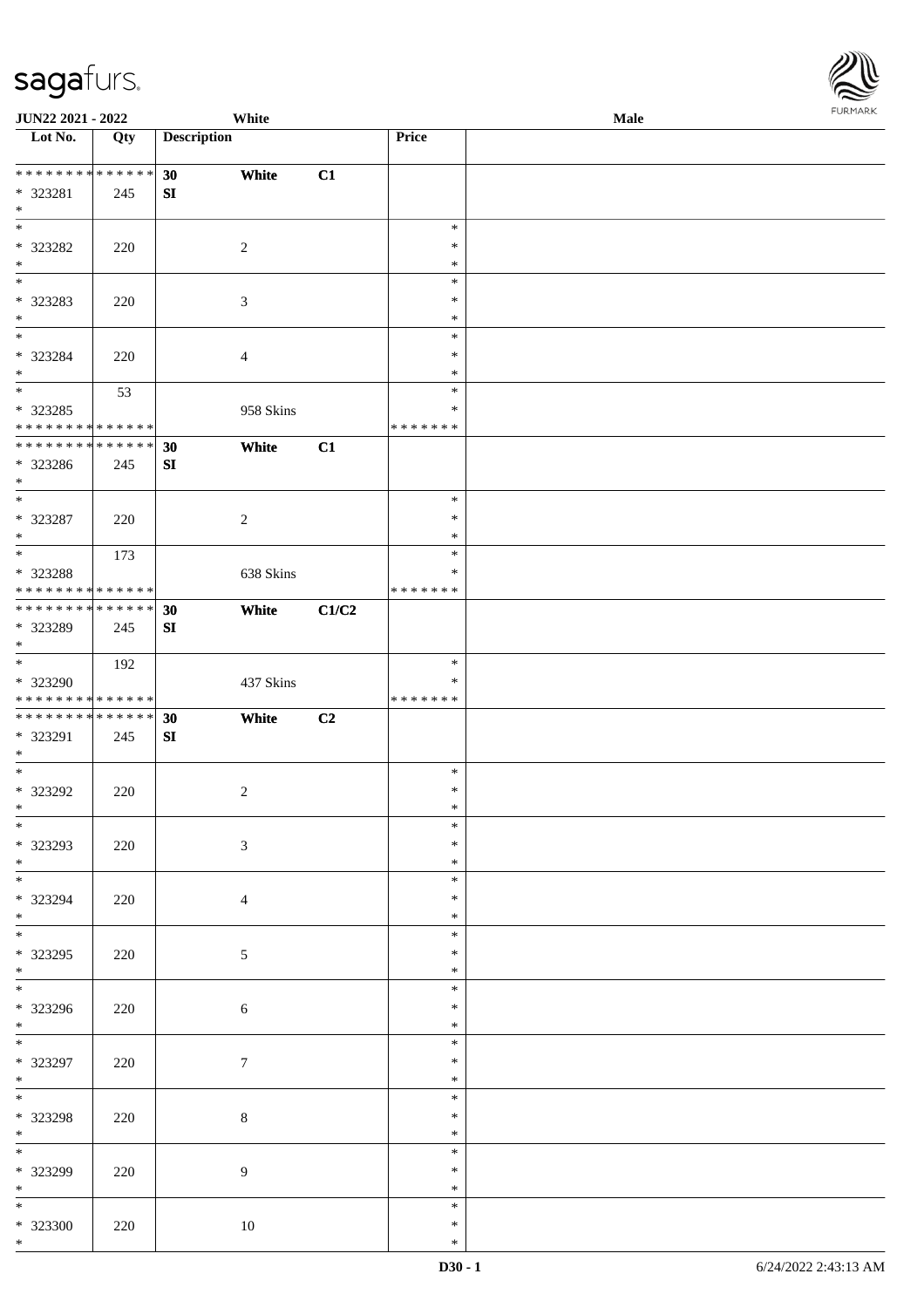| <b>JUN22 2021 - 2022</b>                                                                 |                      |                       | White          |    |                                      | Male | <b>I</b> ON PUNK |
|------------------------------------------------------------------------------------------|----------------------|-----------------------|----------------|----|--------------------------------------|------|------------------|
| Lot No.                                                                                  | Qty                  | <b>Description</b>    |                |    | Price                                |      |                  |
| $\ddot{x}$<br>* 323301                                                                   | 220                  | 30 <sup>1</sup><br>SI | White          | C2 | $\ast$<br>$\ast$                     |      |                  |
| $*$<br>$\overline{\ast}$<br>* 323302                                                     | 220                  |                       | 12             |    | $\ast$<br>$\ast$<br>$\ast$<br>$\ast$ |      |                  |
| $*$<br>$\overline{\mathbf{r}}$<br>* 323303<br>* * * * * * * * <mark>* * * * * * *</mark> | 41                   |                       | 2706 Skins     |    | $\ast$<br>$\ast$<br>* * * * * * *    |      |                  |
| ******** <mark>******</mark><br>* 323304<br>$\ast$                                       | 245                  | 30<br>SI              | White          | C2 |                                      |      |                  |
| * 323305<br>$*$                                                                          | 220                  |                       | $\overline{2}$ |    | $\ast$<br>$\ast$<br>$\ast$           |      |                  |
| $\overline{\phantom{0}}$<br>* 323306<br>$*$                                              | 220                  |                       | $\mathfrak{Z}$ |    | $\ast$<br>$\ast$<br>$\ast$           |      |                  |
| $\overline{\phantom{0}}$<br>* 323307<br>$\ast$                                           | 220                  |                       | $\overline{4}$ |    | $\ast$<br>$\ast$<br>$\ast$           |      |                  |
| $\overline{\phantom{0}}$<br>* 323308<br>$*$                                              | 220                  |                       | 5              |    | $\ast$<br>$\ast$<br>$\ast$           |      |                  |
| * 323309<br>$\ast$                                                                       | 220                  |                       | $\sqrt{6}$     |    | $\ast$<br>$\ast$<br>$\ast$           |      |                  |
| $\overline{\ast}$<br>$* 323310$<br>$\ast$                                                | 220                  |                       | $\tau$         |    | $\ast$<br>$\ast$<br>$\ast$           |      |                  |
| * 323311<br>$*$                                                                          | 220                  |                       | $\,8\,$        |    | $\ast$<br>$\ast$<br>$\ast$           |      |                  |
| * 323312<br>$\ddot{x}$                                                                   | 220                  |                       | $\overline{9}$ |    | $\ast$<br>$\ast$<br>$\ast$           |      |                  |
| $\ast$<br>* 323313<br>$\ast$                                                             | 220                  |                       | 10             |    | $\ast$<br>$\ast$<br>$\ast$           |      |                  |
| $\ddot{x}$<br>* 323314<br>$*$                                                            | 220                  |                       | 11             |    | $\ast$<br>$\ast$<br>$\ast$           |      |                  |
| $\overline{\phantom{0}}$<br>* 323315<br>$*$                                              | 220                  |                       | 12             |    | $\ast$<br>$\ast$<br>$\ast$           |      |                  |
| $\overline{\mathbf{r}}$<br>* 323316<br>* * * * * * * * <mark>* * * * * * *</mark>        | 144                  |                       | 2809 Skins     |    | $\ast$<br>∗<br>* * * * * * *         |      |                  |
| * * * * * * * * <mark>*</mark><br>* 323317<br>$*$                                        | * * * * * *  <br>245 | 30<br>SI              | White          | C3 |                                      |      |                  |
| $\ast$<br>* 323318<br>$*$                                                                | 220                  |                       | 2              |    | $\ast$<br>$\ast$<br>$\ast$           |      |                  |
| $\overline{\ast}$<br>* 323319<br>$*$                                                     | 220                  |                       | $\mathfrak{Z}$ |    | $\ast$<br>$\ast$<br>$\ast$           |      |                  |
| * 323320<br>$\ast$                                                                       | 220                  |                       | $\overline{4}$ |    | $\ast$<br>$\ast$<br>$\ast$           |      |                  |

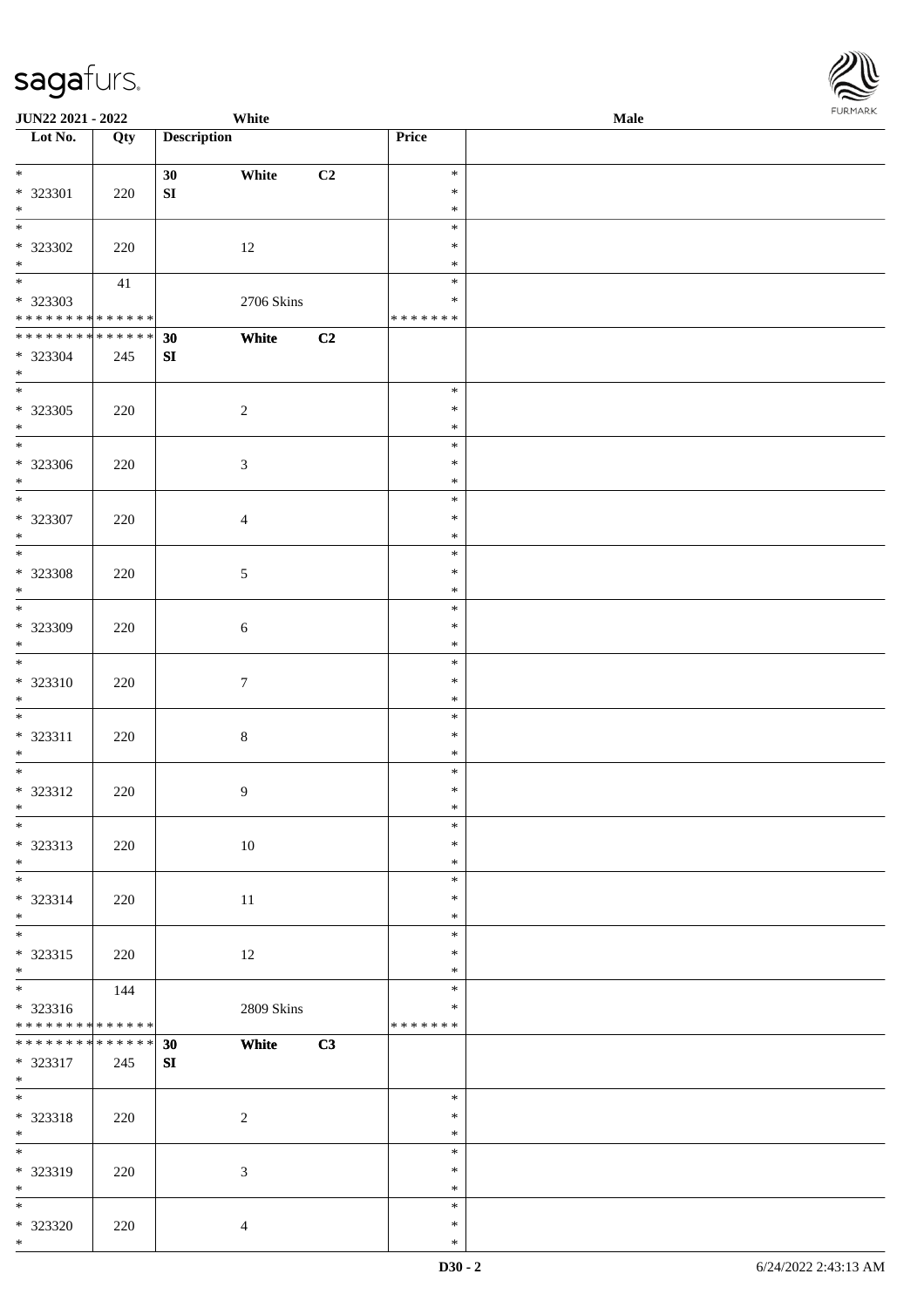| JUN22 2021 - 2022            |             |                    | White            |       |               | <b>Male</b> |  |
|------------------------------|-------------|--------------------|------------------|-------|---------------|-------------|--|
| Lot No.                      | Qty         | <b>Description</b> |                  |       | Price         |             |  |
|                              |             |                    |                  |       |               |             |  |
| $\ast$                       | 44          | 30                 | White            | C3    | $\ast$        |             |  |
| * 323321                     |             | SI                 |                  |       | $\ast$        |             |  |
| * * * * * * * * * * * * * *  |             |                    |                  |       | * * * * * * * |             |  |
|                              |             | 30                 | White            | C3    |               |             |  |
|                              |             |                    |                  |       |               |             |  |
| 323322                       | 269         | SI                 |                  |       |               |             |  |
|                              |             |                    |                  |       |               |             |  |
| * * * * * * * * * * * * * *  |             | 30                 | White            | C1/C2 |               |             |  |
| * 323323                     | 245         | SI                 | <b>LNAP</b>      |       |               |             |  |
| $\ast$                       |             |                    |                  |       |               |             |  |
| $\ast$                       |             |                    |                  |       | $\ast$        |             |  |
| * 323324                     | 220         |                    | $\boldsymbol{2}$ |       | $\ast$        |             |  |
| $\ast$                       |             |                    |                  |       | $\ast$        |             |  |
| $\ast$                       | 233         |                    |                  |       | $\ast$        |             |  |
|                              |             |                    |                  |       | $\ast$        |             |  |
| $*323325$                    |             |                    | 698 Skins        |       |               |             |  |
| * * * * * * * * * * * * * *  |             |                    |                  |       | * * * * * * * |             |  |
|                              |             | 30                 | White            | C1/C2 |               |             |  |
| 323326                       | 219         | ${\bf SI}$         | <b>LNAP</b>      |       |               |             |  |
|                              |             |                    |                  |       |               |             |  |
|                              |             | 30                 | White            | C3    |               |             |  |
| 323327                       | 228         | SI                 | <b>LNAP</b>      |       |               |             |  |
|                              |             |                    |                  |       |               |             |  |
| * * * * * * * *              | * * * * * * |                    |                  |       |               |             |  |
|                              |             | 30                 | White            | C2    |               |             |  |
| * 323328                     | 245         | $\mathbf{I}$       | WB2              |       |               |             |  |
| $\ast$                       |             |                    |                  |       |               |             |  |
| $\overline{\phantom{a}^*}$   |             |                    |                  |       | $\ast$        |             |  |
| * 323329                     | 220         |                    | $\overline{c}$   |       | $\ast$        |             |  |
| $\ast$                       |             |                    |                  |       | $\ast$        |             |  |
| $\ast$                       | 204         |                    |                  |       | $\ast$        |             |  |
| * 323330                     |             |                    | 669 Skins        |       | *             |             |  |
| * * * * * * * * * * * * * *  |             |                    |                  |       | *******       |             |  |
| **************               |             |                    |                  |       |               |             |  |
|                              |             | 30                 | White            | C2    |               |             |  |
| * 323331                     | 245         | $\mathbf{I}$       | CHIP             |       |               |             |  |
| $*$                          |             |                    |                  |       |               |             |  |
| $\ast$                       | 121         |                    |                  |       | $\ast$        |             |  |
| * 323332                     |             |                    | 366 Skins        |       | $\ast$        |             |  |
| ******** <mark>******</mark> |             |                    |                  |       | *******       |             |  |
| ******** <mark>******</mark> |             | 30                 | White            | C2    |               |             |  |
| * 323333                     | 245         | $\mathbf{I}$       |                  |       |               |             |  |
| $*$                          |             |                    |                  |       |               |             |  |
| $\ast$                       |             |                    |                  |       | $\ast$        |             |  |
|                              |             |                    |                  |       |               |             |  |
| * 323334                     | 220         |                    | $\overline{c}$   |       | $\ast$        |             |  |
| $*$                          |             |                    |                  |       | $\ast$        |             |  |
| $\overline{\phantom{a}^*}$   |             |                    |                  |       | $\ast$        |             |  |
| * 323335                     | 220         |                    | 3                |       | $\ast$        |             |  |
| $*$                          |             |                    |                  |       | $\ast$        |             |  |
| $\overline{\phantom{1}}$     | 104         |                    |                  |       | $\ast$        |             |  |
| * 323336                     |             |                    | 789 Skins        |       | *             |             |  |
| * * * * * * * * * * * * * *  |             |                    |                  |       | *******       |             |  |
| * * * * * * * * * * * * * *  |             | 30 <sup>°</sup>    | White            | C1    |               |             |  |
|                              |             |                    |                  |       |               |             |  |
| * 323337                     | 225         | <b>SAGA</b>        |                  |       |               |             |  |
| $*$                          |             |                    |                  |       |               |             |  |
| $\ast$                       |             |                    |                  |       | $\ast$        |             |  |
| * 323338                     | 200         |                    | $\overline{c}$   |       | $\ast$        |             |  |
| $*$                          |             |                    |                  |       | $\ast$        |             |  |
| $\ast$                       |             |                    |                  |       | $\ast$        |             |  |
| * 323339                     | 200         |                    | 3                |       | $\ast$        |             |  |
| $\ast$                       |             |                    |                  |       | $\ast$        |             |  |
| $*$                          |             |                    |                  |       | $\ast$        |             |  |
|                              |             |                    |                  |       |               |             |  |
| * 323340                     | 200         |                    | $\overline{4}$   |       | $\ast$        |             |  |
| $*$                          |             |                    |                  |       | $\ast$        |             |  |

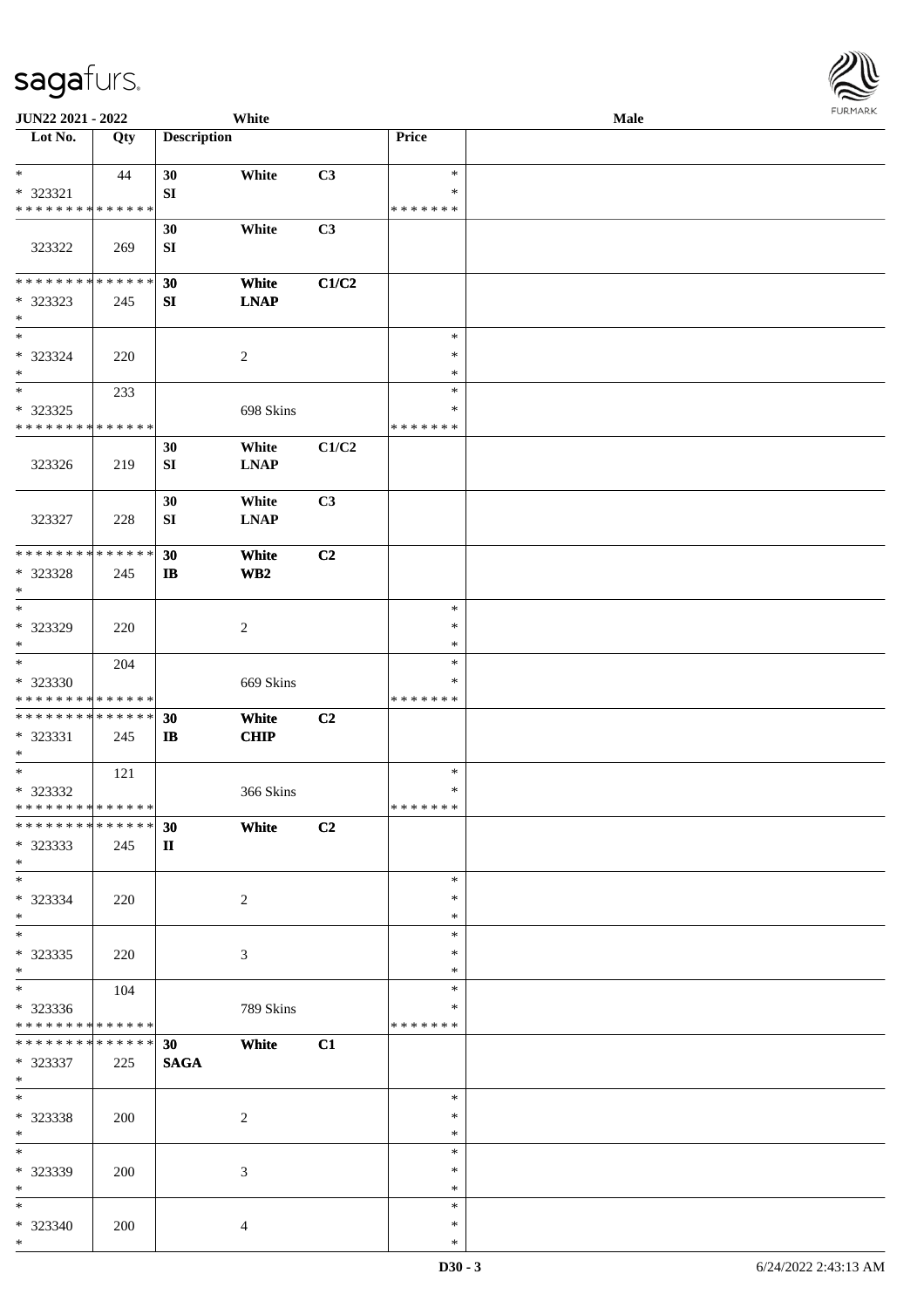| <b>JUN22 2021 - 2022</b>                   |     |                    | White           |    |                  | Male | $1 \times 1$ |
|--------------------------------------------|-----|--------------------|-----------------|----|------------------|------|--------------|
| Lot No.                                    | Qty | <b>Description</b> |                 |    | Price            |      |              |
| $\ddot{x}$                                 |     |                    |                 |    |                  |      |              |
|                                            |     | 30                 | White           | C1 | $\ast$<br>$\ast$ |      |              |
| $* 323341$<br>$*$                          | 200 | <b>SAGA</b>        |                 |    | $\ast$           |      |              |
| $\frac{1}{\ast}$                           |     |                    |                 |    | $\ast$           |      |              |
| * 323342                                   | 200 |                    | $\sqrt{6}$      |    | $\ast$           |      |              |
| $*$                                        |     |                    |                 |    | $\ast$           |      |              |
|                                            |     |                    |                 |    | $\ast$           |      |              |
| * 323343                                   | 200 |                    | $\tau$          |    | $\ast$           |      |              |
| $*$                                        |     |                    |                 |    | $\ast$           |      |              |
| $\overline{\mathbf{r}}$                    | 209 |                    |                 |    | $\ast$           |      |              |
| * 323344                                   |     |                    | 1634 Skins      |    | $\ast$           |      |              |
| * * * * * * * * <mark>* * * * * * *</mark> |     |                    |                 |    | * * * * * * *    |      |              |
| * * * * * * * * * * * * * *                |     | 30                 | White           | C1 |                  |      |              |
| * 323345                                   | 200 | <b>SAGA</b>        |                 |    |                  |      |              |
| $*$                                        |     |                    |                 |    |                  |      |              |
| $*$                                        |     |                    |                 |    | $\ast$           |      |              |
| * 323346                                   | 200 |                    | $\sqrt{2}$      |    | $\ast$           |      |              |
| $*$                                        |     |                    |                 |    | $\ast$           |      |              |
| $\overline{\ast}$                          |     |                    |                 |    | $\ast$           |      |              |
| * 323347                                   | 200 |                    | $\mathfrak{Z}$  |    | $\ast$           |      |              |
| $*$                                        |     |                    |                 |    | $\ast$           |      |              |
|                                            | 57  |                    |                 |    | $\ast$           |      |              |
| * 323348                                   |     |                    | 657 Skins       |    | ∗                |      |              |
| * * * * * * * * <mark>* * * * * * *</mark> |     |                    |                 |    | * * * * * * *    |      |              |
| * * * * * * * * * * * * * * <mark>*</mark> |     | 30                 | White           | C2 |                  |      |              |
| * 323349                                   | 225 | <b>SAGA</b>        |                 |    |                  |      |              |
| $\ast$<br>$\overline{\ast}$                |     |                    |                 |    |                  |      |              |
|                                            |     |                    |                 |    | $\ast$           |      |              |
| $* 323350$                                 | 200 |                    | $\sqrt{2}$      |    | $\ast$<br>$\ast$ |      |              |
| $\ast$                                     |     |                    |                 |    | $\ast$           |      |              |
| * 323351                                   |     |                    |                 |    | $\ast$           |      |              |
| $*$                                        | 200 |                    | $\sqrt{3}$      |    | $\ast$           |      |              |
|                                            |     |                    |                 |    | $\ast$           |      |              |
| * 323352                                   | 200 |                    | $\overline{4}$  |    | $\ast$           |      |              |
| $\ddot{x}$                                 |     |                    |                 |    | $\ast$           |      |              |
| $\overline{\ast}$                          |     |                    |                 |    | $\ast$           |      |              |
| * 323353                                   | 200 |                    | $\mathfrak{S}$  |    | $\ast$           |      |              |
| $*$                                        |     |                    |                 |    | $\ast$           |      |              |
| $\overline{\ast}$                          |     |                    |                 |    | $\ast$           |      |              |
| * 323354                                   | 200 |                    | $6\phantom{.}6$ |    | $\ast$           |      |              |
| $*$                                        |     |                    |                 |    | $\ast$           |      |              |
| $\overline{\phantom{0}}$                   |     |                    |                 |    | $\ast$           |      |              |
| * 323355                                   | 200 |                    | $\overline{7}$  |    | $\ast$           |      |              |
| $*$                                        |     |                    |                 |    | $\ast$           |      |              |
| $\overline{\mathbf{r}}$                    |     |                    |                 |    | $\ast$           |      |              |
| * 323356                                   | 200 |                    | $\,8\,$         |    | $\ast$           |      |              |
| $\ast$                                     |     |                    |                 |    | $\ast$           |      |              |
| $*$                                        |     |                    |                 |    | $\ast$           |      |              |
| * 323357                                   | 200 |                    | 9               |    | $\ast$           |      |              |
| $*$                                        |     |                    |                 |    | $\ast$           |      |              |
| $*$                                        |     |                    |                 |    | $\ast$           |      |              |
| * 323358                                   | 200 |                    | 10              |    | $\ast$           |      |              |
| $*$                                        |     |                    |                 |    | $\ast$           |      |              |
| $\overline{\ast}$                          |     |                    |                 |    | $\ast$           |      |              |
| * 323359                                   | 200 |                    | 11              |    | $\ast$           |      |              |
| $*$                                        |     |                    |                 |    | $\ast$           |      |              |
|                                            |     |                    |                 |    | $\ast$           |      |              |
| $* 323360$                                 | 200 |                    | 12              |    | $\ast$           |      |              |
| $\ast$                                     |     |                    |                 |    | $\ast$           |      |              |

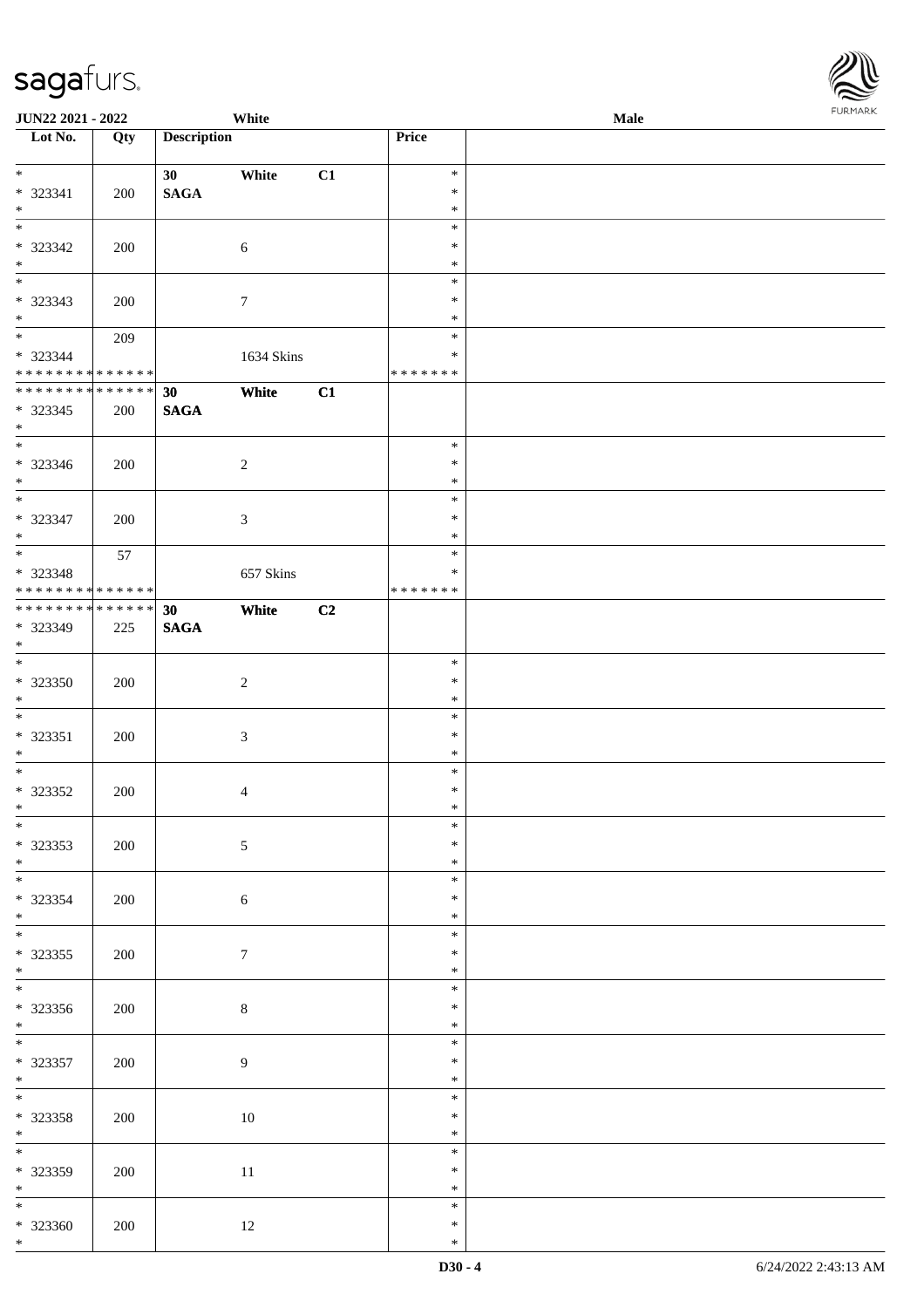| <b>JUN22 2021 - 2022</b>                   |         |                    | White            |                  | Male |  |
|--------------------------------------------|---------|--------------------|------------------|------------------|------|--|
| Lot No.                                    | Qty     | <b>Description</b> |                  | Price            |      |  |
| $\ddot{x}$                                 |         | 30 <sub>1</sub>    | C2<br>White      | $\ast$           |      |  |
| * 323361                                   | 200     | <b>SAGA</b>        |                  | $\ast$           |      |  |
| $*$                                        |         |                    |                  | $\ast$           |      |  |
| $\overline{\ast}$                          |         |                    |                  | $\ast$           |      |  |
| * 323362                                   | 200     |                    | 14               | $\ast$           |      |  |
| $*$                                        |         |                    |                  | $\ast$           |      |  |
|                                            |         |                    |                  | $\ast$           |      |  |
| * 323363                                   | 200     |                    | 15               | $\ast$           |      |  |
| $\ast$                                     |         |                    |                  | $\ast$           |      |  |
| $\ddot{x}$                                 | 109     |                    |                  | $\ast$           |      |  |
| * 323364                                   |         |                    | 3134 Skins       | $\ast$           |      |  |
| * * * * * * * * <mark>* * * * * * *</mark> |         |                    |                  | * * * * * * *    |      |  |
| ******** <mark>******</mark>               |         |                    | <b>IDENTICAL</b> |                  |      |  |
| * 323365                                   | 225     |                    |                  |                  |      |  |
| $*$                                        |         |                    |                  |                  |      |  |
|                                            |         |                    |                  | $\ast$           |      |  |
| * 323366<br>$\ast$                         | 200     |                    | $\overline{2}$   | $\ast$<br>$\ast$ |      |  |
|                                            |         |                    |                  | $\ast$           |      |  |
| * 323367                                   | 200     |                    | 3                | $\ast$           |      |  |
| $*$                                        |         |                    |                  | $\ast$           |      |  |
| $\overline{\ast}$                          |         |                    |                  | $\ast$           |      |  |
| * 323368                                   | 200     |                    | $\overline{4}$   | $\ast$           |      |  |
| $*$                                        |         |                    |                  | $\ast$           |      |  |
|                                            |         |                    |                  | $\ast$           |      |  |
| * 323369                                   | 200     |                    | 5                | $\ast$           |      |  |
| $\ast$                                     |         |                    |                  | $\ast$           |      |  |
|                                            |         |                    |                  | $\ast$           |      |  |
| * 323370                                   | 200     |                    | $\sqrt{6}$       | $\ast$           |      |  |
| $\ast$                                     |         |                    |                  | $\ast$           |      |  |
| $\ddot{x}$                                 |         |                    |                  | $\ast$           |      |  |
| * 323371                                   | 200     |                    | $\tau$           | $\ast$<br>$\ast$ |      |  |
| $*$<br>$\overline{\mathbf{r}}$             | $160\,$ |                    |                  | $\ast$           |      |  |
| * 323372                                   |         |                    | 1585 Skins       | $\ast$           |      |  |
| * * * * * * * * * * * * * * *              |         |                    |                  | *******          |      |  |
| ******** <mark>******</mark>               |         | 30 White           | C2               |                  |      |  |
| * 323373                                   | 225     | <b>SAGA</b>        |                  |                  |      |  |
| $*$                                        |         |                    |                  |                  |      |  |
| $\overline{\phantom{0}}$                   |         |                    |                  | $\ast$           |      |  |
| * 323374                                   | 205     |                    | 2                | $\ast$           |      |  |
| $*$                                        |         |                    |                  | $\ast$           |      |  |
| $\ddot{x}$                                 |         |                    |                  | $\ast$           |      |  |
| * 323375                                   | 200     |                    | 3                | $\ast$           |      |  |
| $\ast$                                     |         |                    |                  | $\ast$<br>$\ast$ |      |  |
|                                            |         |                    |                  | $\ast$           |      |  |
| * 323376<br>$*$                            | 200     |                    | $\overline{4}$   | $\ast$           |      |  |
| $*$                                        |         |                    |                  | $\ast$           |      |  |
| * 323377                                   | 200     |                    | $\mathfrak{S}$   | $\ast$           |      |  |
| $*$                                        |         |                    |                  | $\ast$           |      |  |
| $*$                                        |         |                    |                  | $\ast$           |      |  |
| * 323378                                   | 200     |                    | $\sqrt{6}$       | $\ast$           |      |  |
| $*$                                        |         |                    |                  | $\ast$           |      |  |
| $\overline{\ast}$                          |         |                    |                  | $\ast$           |      |  |
| * 323379                                   | 200     |                    | $\tau$           | $\ast$           |      |  |
| $*$ $-$                                    |         |                    |                  | $\ast$           |      |  |
|                                            |         |                    |                  | $\ast$           |      |  |
| * 323380                                   | 200     |                    | $\,8\,$          | $\ast$           |      |  |
| $*$                                        |         |                    |                  | $\ast$           |      |  |

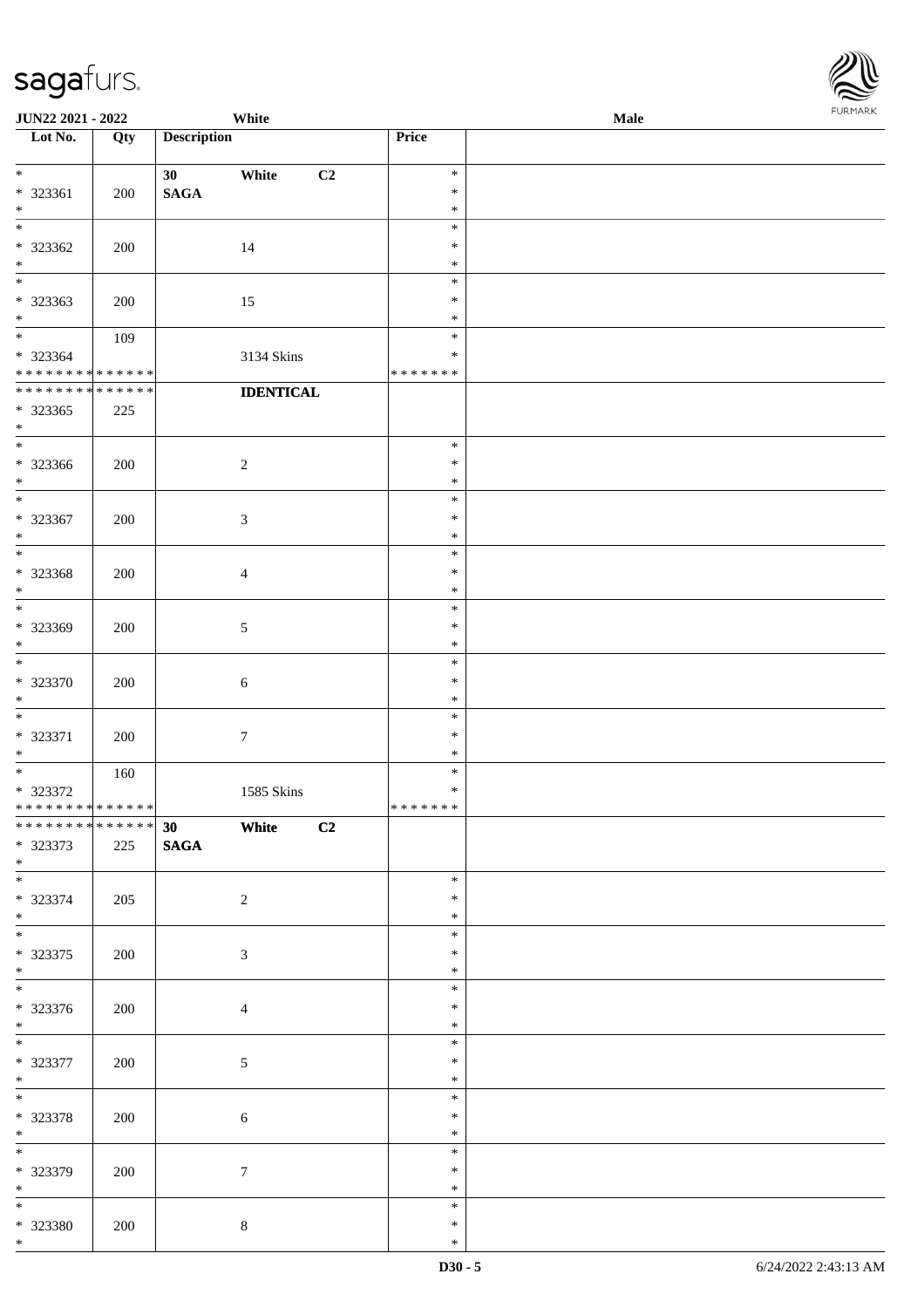| <b>JUN22 2021 - 2022</b>                                                    |     | White                                       |            |    |                                   | <b>Male</b> |  |
|-----------------------------------------------------------------------------|-----|---------------------------------------------|------------|----|-----------------------------------|-------------|--|
| Lot No.                                                                     | Qty | <b>Description</b>                          |            |    | Price                             |             |  |
| $\ddot{x}$<br>* 323381<br>$*$                                               | 200 | White<br>30 <sup>°</sup><br>$\mathbf{SAGA}$ |            | C2 | $\ast$<br>$\ast$<br>$\ast$        |             |  |
| $\overline{\mathbf{r}}$<br>* 323382<br>$*$<br>$*$                           | 200 | 10                                          |            |    | $\ast$<br>$\ast$<br>$\ast$        |             |  |
| * 323383<br>$*$                                                             | 200 | 11                                          |            |    | $\ast$<br>$\ast$<br>$\ast$        |             |  |
| $*$<br>* 323384<br>$*$                                                      | 200 | 12                                          |            |    | $\ast$<br>$\ast$<br>$\ast$        |             |  |
| $\overline{\ast}$<br>* 323385<br>$*$                                        | 200 | 13                                          |            |    | $\ast$<br>$\ast$<br>$\ast$        |             |  |
| * 323386<br>$*$                                                             | 200 | 14                                          |            |    | $\ast$<br>$\ast$<br>$\ast$        |             |  |
| $\overline{\phantom{0}}$<br>* 323387<br>$*$                                 | 200 | 15                                          |            |    | $\ast$<br>$\ast$<br>$\ast$        |             |  |
| $\overline{\ast}$<br>* 323388<br>$*$                                        | 200 | 16                                          |            |    | $\ast$<br>$\ast$<br>$\ast$        |             |  |
| $\overline{\phantom{0}}$<br>* 323389<br>$\ast$                              | 200 | 17                                          |            |    | $\ast$<br>$\ast$<br>$\ast$        |             |  |
| $*$<br>* 323390<br>$*$                                                      | 200 | $18\,$                                      |            |    | $\ast$<br>$\ast$<br>$\ast$        |             |  |
| $*$<br>* 323391<br>$*$                                                      | 200 | 19                                          |            |    | $\ast$<br>$\ast$<br>$\ast$        |             |  |
| * 323392<br>$\ast$                                                          | 200 | 20                                          |            |    | $\ast$<br>$\ast$<br>$\ast$        |             |  |
| $\overline{\ast}$<br>* 323393<br>* * * * * * * * <mark>* * * * * * *</mark> | 188 |                                             | 4218 Skins |    | $\ast$<br>$\ast$<br>* * * * * * * |             |  |
| * * * * * * * * <mark>* * * * * *</mark><br>* 323394<br>$\ast$              | 225 | White<br>30<br><b>SAGA</b>                  |            | C3 |                                   |             |  |
| $*$<br>* 323395<br>$*$                                                      | 200 | $\overline{c}$                              |            |    | $\ast$<br>$\ast$<br>$\ast$        |             |  |
| $\overline{\mathbf{r}}$<br>* 323396<br>$*$                                  | 200 | $\sqrt{3}$                                  |            |    | $\ast$<br>∗<br>$\ast$             |             |  |
| $\ast$<br>* 323397<br>$*$                                                   | 200 | $\overline{4}$                              |            |    | $\ast$<br>$\ast$<br>$\ast$        |             |  |
| $*$<br>* 323398<br>$*$                                                      | 200 | $\mathfrak{S}$                              |            |    | $\ast$<br>$\ast$<br>$\ast$        |             |  |
| * 323399<br>$*$                                                             | 200 | $\sqrt{6}$                                  |            |    | $\ast$<br>$\ast$<br>$\ast$        |             |  |
| $*$<br>$* 323400$<br>$\ast$                                                 | 200 | $\tau$                                      |            |    | $\ast$<br>$\ast$<br>$\ast$        |             |  |

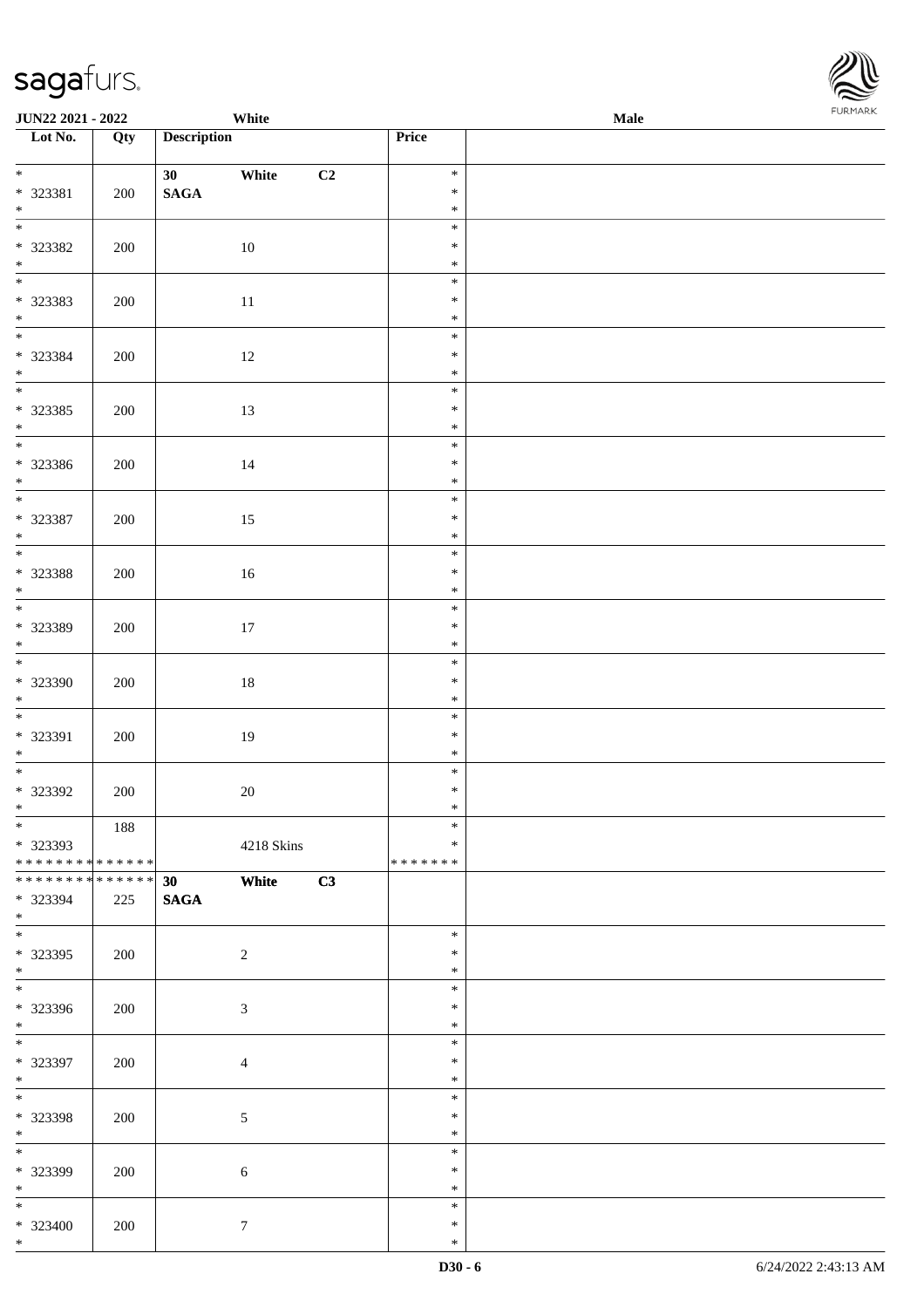| <b>JUN22 2021 - 2022</b>                                 |     |                    | White          |       |                  | Male | <b>FUNITANN</b> |
|----------------------------------------------------------|-----|--------------------|----------------|-------|------------------|------|-----------------|
| Lot No.                                                  | Qty | <b>Description</b> |                |       | Price            |      |                 |
|                                                          |     |                    |                |       |                  |      |                 |
| $*$                                                      |     | 30 <sup>1</sup>    | White          | C3    | $\ast$           |      |                 |
| $* 323401$                                               | 200 | <b>SAGA</b>        |                |       | $\ast$           |      |                 |
| $*$                                                      |     |                    |                |       | $\ast$           |      |                 |
| $\ast$                                                   |     |                    |                |       | $\ast$           |      |                 |
| * 323402                                                 | 200 |                    | 9              |       | ∗                |      |                 |
| $*$                                                      |     |                    |                |       | $\ast$           |      |                 |
| $*$                                                      |     |                    |                |       | $\ast$           |      |                 |
| * 323403                                                 | 200 |                    | 10             |       | $\ast$           |      |                 |
| $\ast$<br>$*$                                            |     |                    |                |       | $\ast$           |      |                 |
|                                                          | 111 |                    |                |       | $\ast$           |      |                 |
| * 323404                                                 |     |                    | 2136 Skins     |       | $\ast$           |      |                 |
| * * * * * * * * <mark>* * * * * * *</mark>               |     |                    |                |       | * * * * * * *    |      |                 |
| * * * * * * * * <mark>* * * * * * *</mark>               |     | 30                 | White          | C1/C2 |                  |      |                 |
| * 323405                                                 | 225 | <b>SAGA</b>        | <b>LNAP</b>    |       |                  |      |                 |
| $*$<br>$\overline{\phantom{0}}$                          |     |                    |                |       |                  |      |                 |
|                                                          |     |                    |                |       | $\ast$           |      |                 |
| * 323406                                                 | 200 |                    | $\overline{c}$ |       | $\ast$           |      |                 |
| $*$<br>$*$                                               |     |                    |                |       | $\ast$           |      |                 |
|                                                          |     |                    |                |       | $\ast$           |      |                 |
| $* 323407$                                               | 200 |                    | 3              |       | $\ast$           |      |                 |
| $*$<br>$\overline{\ }$                                   |     |                    |                |       | $\ast$<br>$\ast$ |      |                 |
|                                                          | 99  |                    |                |       |                  |      |                 |
| * 323408<br>* * * * * * * * <mark>* * * * * * *</mark>   |     |                    | 724 Skins      |       | $\ast$           |      |                 |
| * * * * * * * * <mark>* * * * * * *</mark>               |     |                    |                |       | * * * * * * *    |      |                 |
|                                                          |     | 30                 | White          | C3    |                  |      |                 |
| * 323409                                                 | 225 | <b>SAGA</b>        | <b>LNAP</b>    |       |                  |      |                 |
| $\ast$<br>$\overline{\phantom{0}}$                       |     |                    |                |       | $\ast$           |      |                 |
|                                                          | 33  |                    |                |       | $\ast$           |      |                 |
| $* 323410$<br>* * * * * * * * <mark>* * * * * * *</mark> |     |                    | 258 Skins      |       | * * * * * * *    |      |                 |
| * * * * * * * * <mark>* * * * * * *</mark>               |     |                    | White          | C2    |                  |      |                 |
| * 323411                                                 |     | 30                 |                |       |                  |      |                 |
| $*$                                                      | 225 | IA                 | WB1            |       |                  |      |                 |
| $\overline{\phantom{0}}$                                 |     |                    |                |       | $\ast$           |      |                 |
| * 323412                                                 | 200 |                    | $\overline{c}$ |       | $\ast$           |      |                 |
| $\ddot{x}$                                               |     |                    |                |       | $\ast$           |      |                 |
| $\ast$                                                   |     |                    |                |       | $\ast$           |      |                 |
| $* 323413$                                               | 200 |                    | $\mathfrak{Z}$ |       | $\ast$           |      |                 |
| $*$                                                      |     |                    |                |       | $\ast$           |      |                 |
| $\overline{\ast}$                                        | 179 |                    |                |       | $\ast$           |      |                 |
| $* 323414$                                               |     |                    | 804 Skins      |       | *                |      |                 |
| * * * * * * * * <mark>* * * * * * *</mark>               |     |                    |                |       | * * * * * * *    |      |                 |
| * * * * * * * * <mark>* * * * * * *</mark>               |     | 30 <sup>°</sup>    | White          | C2    |                  |      |                 |
| $* 323415$                                               | 225 | <b>IA</b>          | WB1            |       |                  |      |                 |
| $\ast$                                                   |     |                    |                |       |                  |      |                 |
| $\overline{\phantom{0}}$                                 |     |                    |                |       | $\ast$           |      |                 |
| $* 323416$                                               | 200 |                    | 2              |       | $\ast$           |      |                 |
| $\ddot{x}$                                               |     |                    |                |       | $\ast$           |      |                 |
| $\overline{\ast}$                                        |     |                    |                |       | $\ast$           |      |                 |
| * 323417                                                 | 200 |                    | $\mathfrak{Z}$ |       | $\ast$           |      |                 |
| $*$                                                      |     |                    |                |       | $\ast$           |      |                 |
| $*$                                                      |     |                    |                |       | $\ast$           |      |                 |
| * 323418                                                 | 200 |                    | $\overline{4}$ |       | $\ast$           |      |                 |
| $*$                                                      |     |                    |                |       | $\ast$           |      |                 |
| $*$                                                      |     |                    |                |       | $\ast$           |      |                 |
| * 323419                                                 | 200 |                    | 5              |       | $\ast$           |      |                 |
| $*$                                                      |     |                    |                |       | $\ast$           |      |                 |
| $*$                                                      |     |                    |                |       | $\ast$           |      |                 |
| $* 323420$                                               | 210 |                    | $\sqrt{6}$     |       | $\ast$           |      |                 |
| $*$                                                      |     |                    |                |       | $\ast$           |      |                 |

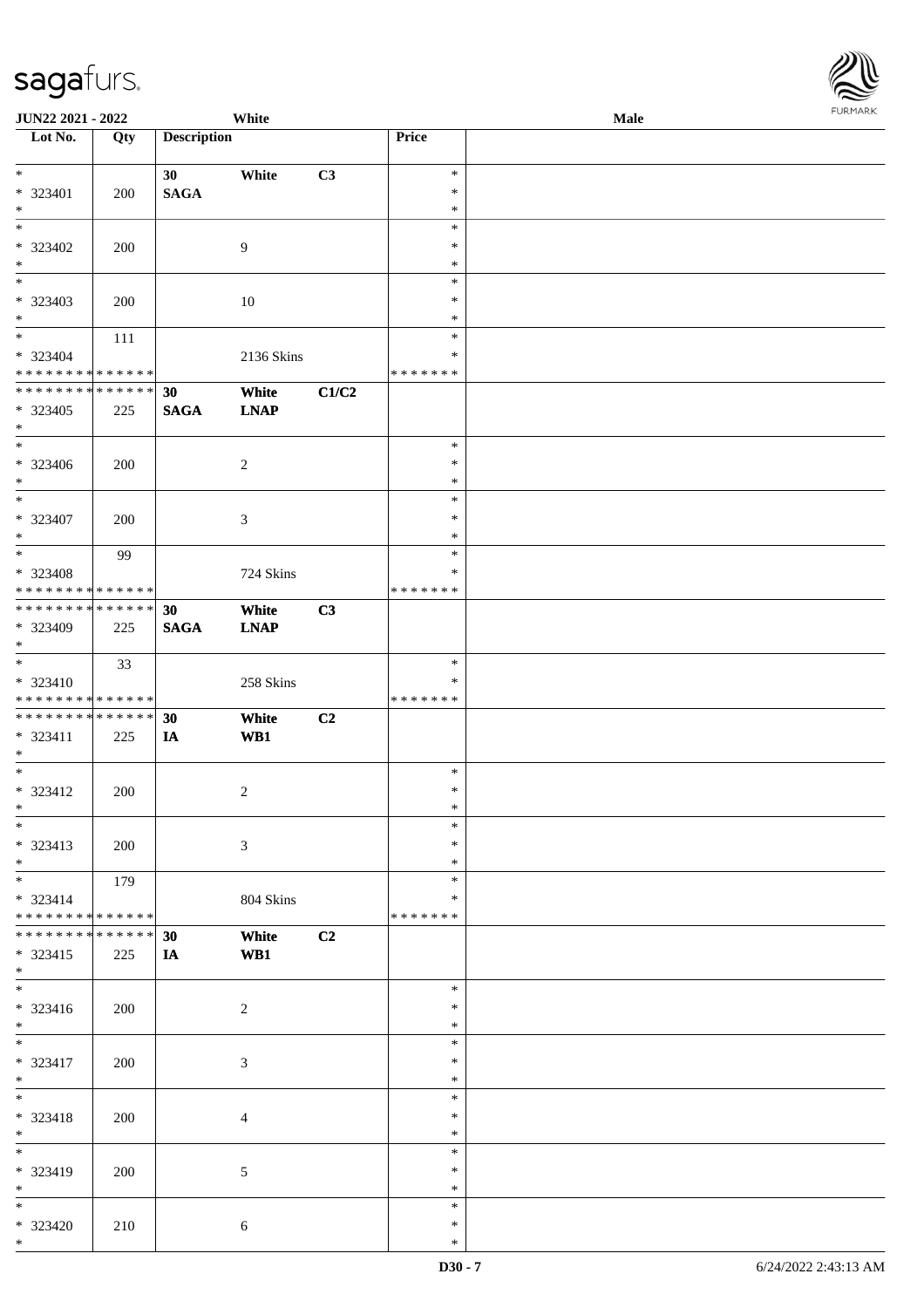\*

| JUN22 2021 - 2022                                                                        |     |                    | White          |    |                  | Male | $1 \times 1 \times 1 \times 1 \times 1$ |
|------------------------------------------------------------------------------------------|-----|--------------------|----------------|----|------------------|------|-----------------------------------------|
| Lot No.                                                                                  | Qty | <b>Description</b> |                |    | Price            |      |                                         |
|                                                                                          |     |                    |                |    |                  |      |                                         |
| $*$                                                                                      | 53  | 30                 | White          | C2 | $\ast$           |      |                                         |
| * 323421                                                                                 |     | IA                 | WB1            |    | $\ast$           |      |                                         |
| * * * * * * * * <mark>* * * * * * *</mark><br>* * * * * * * * <mark>* * * * * * *</mark> |     |                    |                |    | * * * * * * *    |      |                                         |
|                                                                                          |     | 30                 | White          | C2 |                  |      |                                         |
| * 323422<br>$*$                                                                          | 225 | IA                 | WB2            |    |                  |      |                                         |
| $*$                                                                                      |     |                    |                |    | $\ast$           |      |                                         |
| * 323423                                                                                 | 220 |                    | 2              |    | $\ast$           |      |                                         |
| $*$                                                                                      |     |                    |                |    | $\ast$           |      |                                         |
|                                                                                          | 95  |                    |                |    | $\ast$           |      |                                         |
| * 323424                                                                                 |     |                    | 540 Skins      |    | $\ast$           |      |                                         |
| * * * * * * * * * * * * * *                                                              |     |                    |                |    | * * * * * * *    |      |                                         |
| * * * * * * * * <mark>* * * * * * *</mark>                                               |     | 30                 | White          | C2 |                  |      |                                         |
| * 323425                                                                                 | 225 | IA                 | <b>CHIP</b>    |    |                  |      |                                         |
| $*$                                                                                      |     |                    |                |    |                  |      |                                         |
| $*$                                                                                      |     |                    |                |    | $\ast$           |      |                                         |
| * 323426                                                                                 | 200 |                    | 2              |    | $\ast$           |      |                                         |
| $*$                                                                                      |     |                    |                |    | $\ast$           |      |                                         |
| $\overline{\phantom{0}}$                                                                 |     |                    |                |    | $\ast$           |      |                                         |
| * 323427                                                                                 | 200 |                    | 3              |    | $\ast$           |      |                                         |
| $*$                                                                                      |     |                    |                |    | $\ast$           |      |                                         |
| $\ast$                                                                                   |     |                    |                |    | $\ast$           |      |                                         |
| * 323428                                                                                 | 200 |                    | 4              |    | $\ast$           |      |                                         |
| $\ast$                                                                                   |     |                    |                |    | $\ast$           |      |                                         |
| $*$                                                                                      | 132 |                    |                |    | $\ast$           |      |                                         |
| * 323429                                                                                 |     |                    | 957 Skins      |    | ∗                |      |                                         |
| * * * * * * * * * * * * * *                                                              |     |                    |                |    | * * * * * * *    |      |                                         |
| ******** <mark>******</mark>                                                             |     | 30                 | White          | C1 |                  |      |                                         |
| * 323430                                                                                 | 205 | <b>SROY</b>        |                |    |                  |      |                                         |
| $*$                                                                                      |     |                    |                |    |                  |      |                                         |
| $\ast$                                                                                   |     |                    |                |    | $\ast$           |      |                                         |
| * 323431                                                                                 | 180 |                    | $\overline{c}$ |    | $\ast$           |      |                                         |
| $*$<br>$*$                                                                               |     |                    |                |    | $\ast$<br>$\ast$ |      |                                         |
|                                                                                          |     |                    |                |    | $\ast$           |      |                                         |
| $* 323432$<br>$*$                                                                        | 180 |                    | 3              |    | $\ast$           |      |                                         |
| $*$                                                                                      | 134 |                    |                |    | $\ast$           |      |                                         |
| * 323433                                                                                 |     |                    | 699 Skins      |    | $\ast$           |      |                                         |
| * * * * * * * * <mark>* * * * * *</mark>                                                 |     |                    |                |    | * * * * * * *    |      |                                         |
| * * * * * * * * * * * * * * *                                                            |     | 30                 | White          | C1 |                  |      |                                         |
| $* 323434$                                                                               | 205 | <b>SROY</b>        |                |    |                  |      |                                         |
| $*$                                                                                      |     |                    |                |    |                  |      |                                         |
| $*$                                                                                      |     |                    |                |    | $\ast$           |      |                                         |
| * 323435                                                                                 | 180 |                    | 2              |    | $\ast$           |      |                                         |
| $*$                                                                                      |     |                    |                |    | $\ast$           |      |                                         |
| $*$                                                                                      |     |                    |                |    | $\ast$           |      |                                         |
| $* 323436$                                                                               | 180 |                    | 3              |    | $\ast$           |      |                                         |
| $*$                                                                                      |     |                    |                |    | $\ast$           |      |                                         |
| $*$                                                                                      |     |                    |                |    | $\ast$           |      |                                         |
| * 323437                                                                                 | 180 |                    | 4              |    | $\ast$           |      |                                         |
| $*$                                                                                      |     |                    |                |    | $\ast$           |      |                                         |
| $*$                                                                                      | 122 |                    |                |    | $\ast$           |      |                                         |
| * 323438                                                                                 |     |                    | 867 Skins      |    | ∗                |      |                                         |
| * * * * * * * * * * * * * *                                                              |     |                    |                |    | * * * * * * *    |      |                                         |
| * * * * * * * * <mark>* * * * * * *</mark>                                               |     | 30                 | White          | C2 |                  |      |                                         |
| * 323439                                                                                 | 205 | <b>SROY</b>        |                |    |                  |      |                                         |
| $*$                                                                                      |     |                    |                |    |                  |      |                                         |
| $*$                                                                                      |     |                    |                |    | $\ast$           |      |                                         |
| * 323440<br>$*$                                                                          | 180 |                    | 2              |    | ∗<br>$\ast$      |      |                                         |
|                                                                                          |     |                    |                |    |                  |      |                                         |

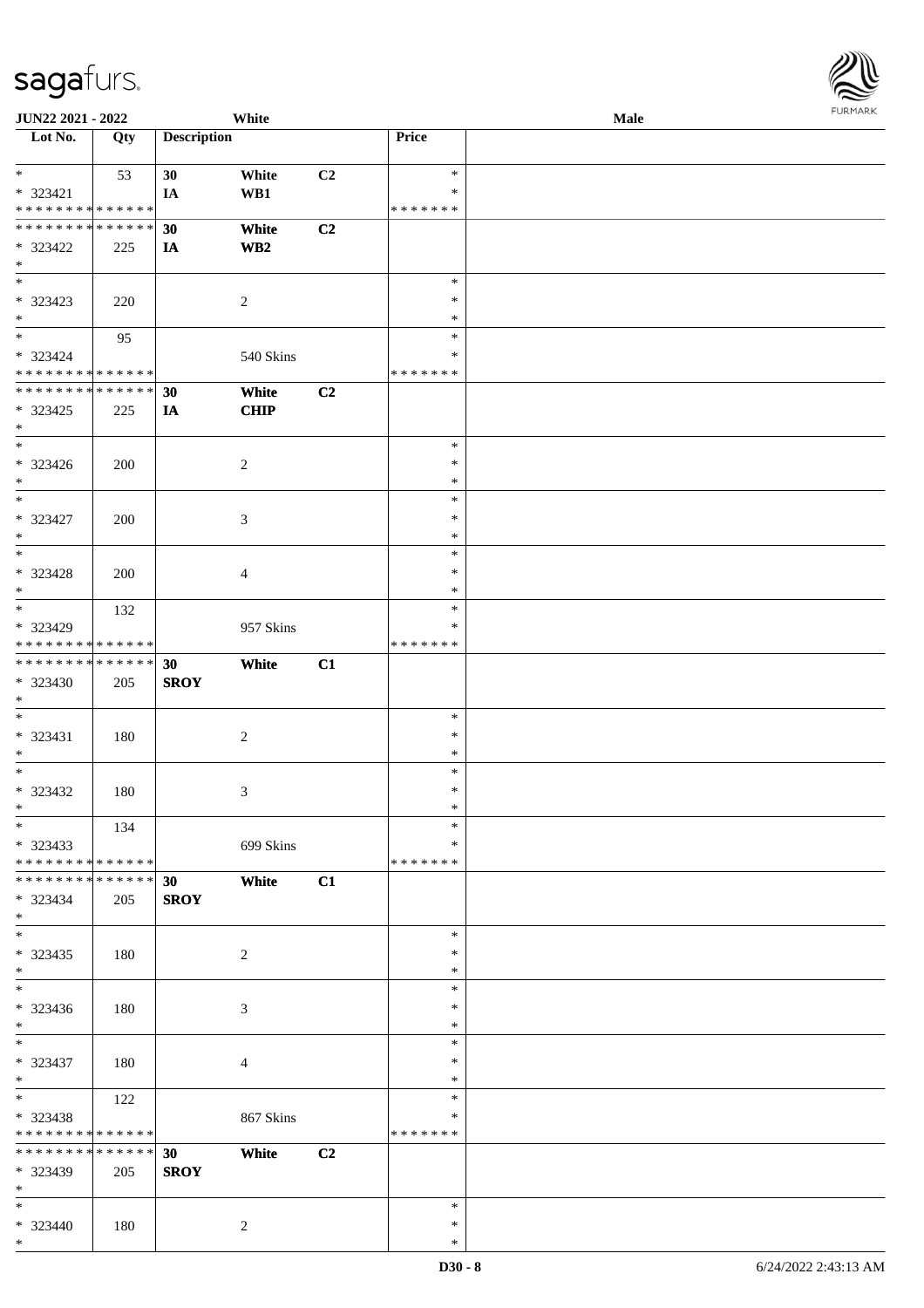| <b>JUN22 2021 - 2022</b>                                        |     | White                                   |                |                                   | Male |  |
|-----------------------------------------------------------------|-----|-----------------------------------------|----------------|-----------------------------------|------|--|
| Lot No.                                                         | Qty | <b>Description</b>                      |                | <b>Price</b>                      |      |  |
| $\ddot{x}$<br>$* 323441$<br>$*$                                 | 180 | White<br>30 <sup>°</sup><br><b>SROY</b> | C2             | $\ast$<br>$\ast$<br>$\ast$        |      |  |
| $* 323442$<br>$*$<br>$*$                                        | 180 | $\overline{4}$                          |                | $\ast$<br>$\ast$<br>$\ast$        |      |  |
| * 323443<br>$*$                                                 | 180 | $\overline{5}$                          |                | $\ast$<br>$\ast$<br>$\ast$        |      |  |
| $*$<br>* 323444<br>$*$                                          | 180 | $\sqrt{6}$                              |                | $\ast$<br>$\ast$<br>$\ast$        |      |  |
| $* 323445$<br>$*$                                               | 180 | $\boldsymbol{7}$                        |                | $\ast$<br>$\ast$<br>$\ast$        |      |  |
| $* 323446$<br>$*$<br>$\overline{\phantom{0}}$                   | 180 | $8\,$                                   |                | $\ast$<br>$\ast$<br>$\ast$        |      |  |
| $* 323447$<br>$*$                                               | 180 | 9                                       |                | $\ast$<br>$\ast$<br>$\ast$        |      |  |
| * 323448<br>$\ast$<br>$\overline{\phantom{0}}$                  | 180 | 10                                      |                | $\ast$<br>$\ast$<br>$\ast$        |      |  |
| * 323449<br>$*$                                                 | 180 | 11                                      |                | $\ast$<br>$\ast$<br>$\ast$        |      |  |
| $*$<br>$* 323450$<br>* * * * * * * * <mark>* * * * * * *</mark> | 168 | 2173 Skins                              |                | $\ast$<br>$\ast$<br>* * * * * * * |      |  |
| ******** <mark>******</mark><br>$* 323451$<br>$*$               | 205 | 30<br>White<br><b>SROY</b>              | C <sub>2</sub> |                                   |      |  |
| $* 323452$<br>$*$ $-$                                           | 180 | $\overline{c}$                          |                | $\ast$<br>$\ast$<br>$\ast$        |      |  |
| $\overline{\ast}$<br>* 323453<br>$*$                            | 180 | $\mathfrak{Z}$                          |                | $\ast$<br>$\ast$<br>$\ast$        |      |  |
| $\overline{\mathbf{r}}$<br>* 323454<br>$*$                      | 180 | $\overline{4}$                          |                | $\ast$<br>$\ast$<br>$\ast$        |      |  |
| $\ddot{x}$<br>$* 323455$<br>$*$                                 | 180 | 5                                       |                | $\ast$<br>$\ast$<br>$\ast$        |      |  |
| $* 323456$<br>$*$                                               | 180 | $\sqrt{6}$                              |                | $\ast$<br>$\ast$<br>$\ast$        |      |  |
| $\overline{\mathbf{r}}$<br>$* 323457$<br>$*$                    | 180 | $\tau$                                  |                | $\ast$<br>$\ast$<br>$\ast$        |      |  |
| $\ddot{x}$<br>* 323458<br>$*$                                   | 180 | $\,8\,$                                 |                | $\ast$<br>$\ast$<br>$\ast$        |      |  |
| * 323459<br>$*$                                                 | 180 | $\overline{9}$                          |                | $\ast$<br>$\ast$<br>$\ast$        |      |  |
| $\overline{\phantom{0}}$<br>$* 323460$<br>$\ddot{x}$            | 180 | 10                                      |                | $\ast$<br>$\ast$<br>$\ast$        |      |  |

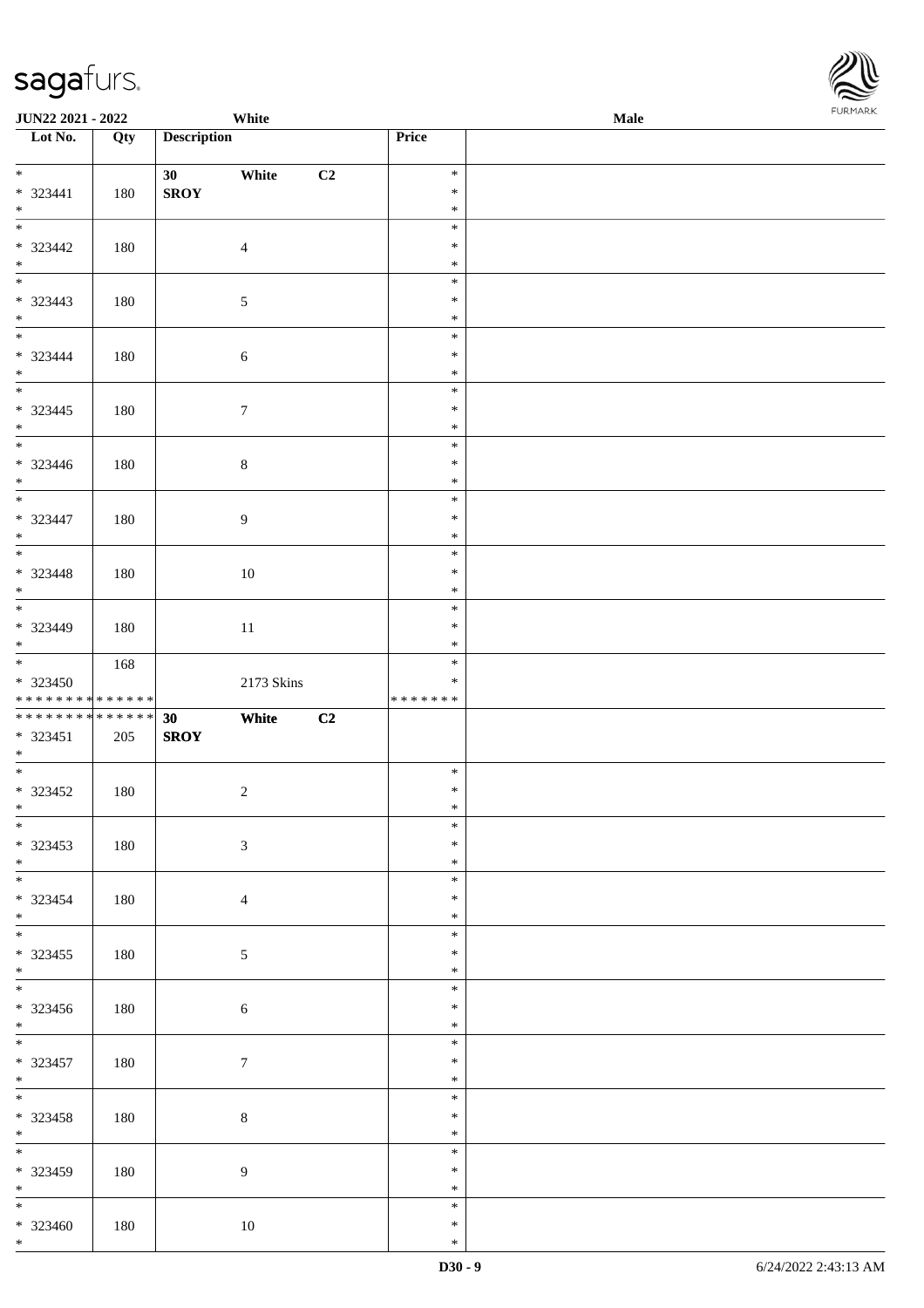

| <b>JUN22 2021 - 2022</b>     |     | White                                   |    | Male              |  |  |  |
|------------------------------|-----|-----------------------------------------|----|-------------------|--|--|--|
| Lot No.                      | Qty | <b>Description</b>                      |    | Price             |  |  |  |
| $\ast$<br>$* 323461$         | 180 | 30 <sup>1</sup><br>White<br><b>SROY</b> | C2 | $\ast$<br>$\ast$  |  |  |  |
| $\ast$                       |     |                                         |    | $\ast$            |  |  |  |
| $\ast$                       |     |                                         |    | $\ast$            |  |  |  |
| $*323462$<br>$\ast$          | 180 | 12                                      |    | $\ast$<br>$\ast$  |  |  |  |
| $\ast$                       |     |                                         |    | $\ast$            |  |  |  |
| $*323463$<br>$\ast$          | 180 | 13                                      |    | $\ast$<br>$\ast$  |  |  |  |
| $*$                          |     |                                         |    | $\ast$            |  |  |  |
| $* 323464$<br>$*$            | 180 | 14                                      |    | $\ast$<br>$\ast$  |  |  |  |
| $*$                          | 110 |                                         |    | $\ast$            |  |  |  |
| $*323465$<br>**************  |     | 2655 Skins                              |    | $\ast$<br>******* |  |  |  |
| **************               |     | 30<br>White                             | C3 |                   |  |  |  |
| $*323466$<br>$\ast$          | 205 | <b>SROY</b>                             |    |                   |  |  |  |
| $*$                          | 197 |                                         |    | $\ast$            |  |  |  |
| $*323467$                    |     | 402 Skins                               |    | $\ast$            |  |  |  |
| ******** <mark>******</mark> |     |                                         |    | *******           |  |  |  |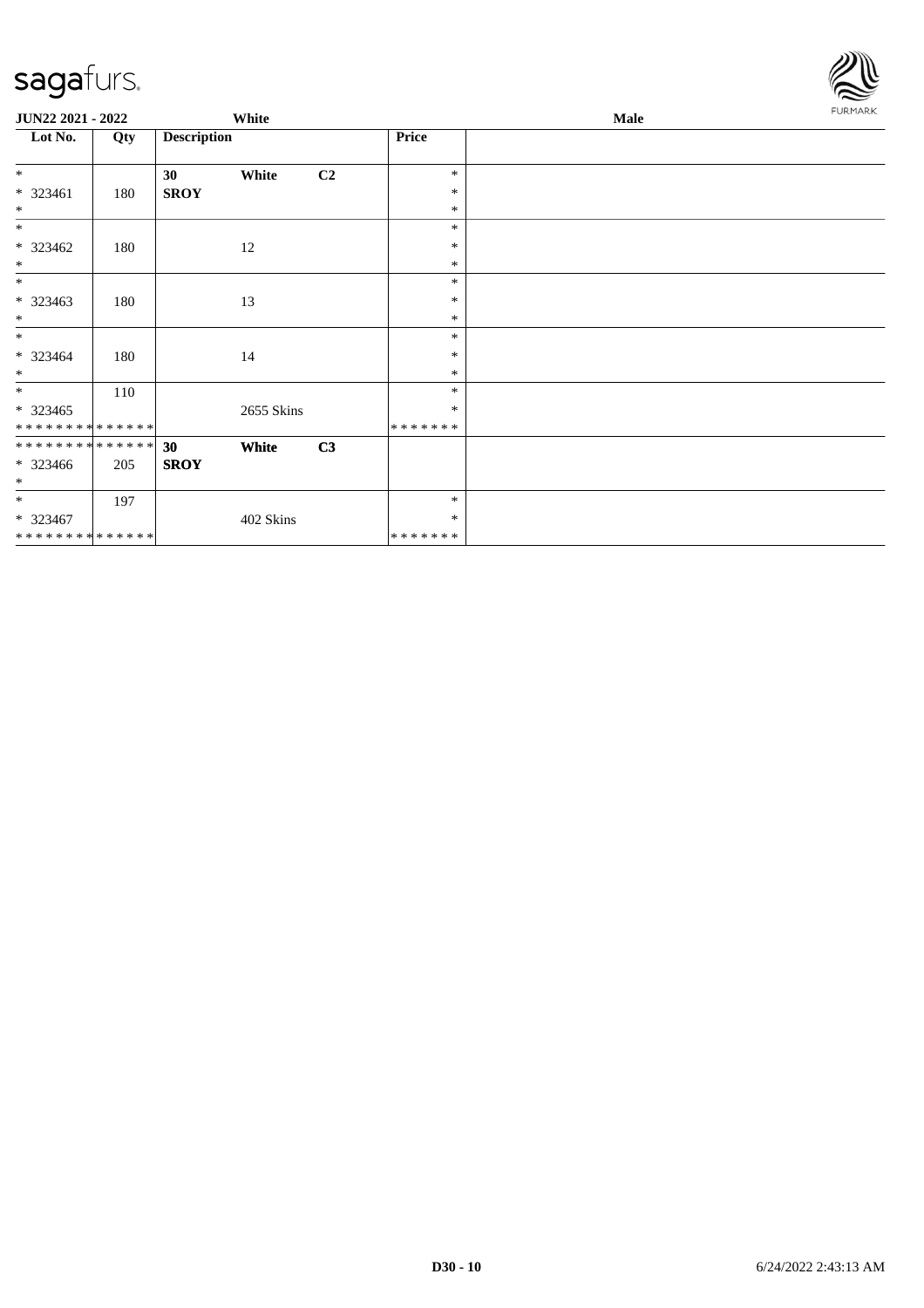| JUN22 2021 - 2022                    |     |                    | White          |    |               | Male |  |
|--------------------------------------|-----|--------------------|----------------|----|---------------|------|--|
| $\overline{\phantom{1}}$ Lot No.     | Qty | <b>Description</b> |                |    | Price         |      |  |
|                                      |     |                    |                |    |               |      |  |
| ******** <mark>******</mark>         |     | 20                 | White          | C1 |               |      |  |
| * 323521                             | 285 | SI                 |                |    |               |      |  |
| $*$                                  |     |                    |                |    |               |      |  |
| $\overline{\phantom{0}}$             | 163 |                    |                |    | $\ast$        |      |  |
| * 323522                             |     |                    | 448 Skins      |    | $\ast$        |      |  |
| * * * * * * * * * * * * * *          |     |                    |                |    | * * * * * * * |      |  |
| **************                       |     | 20                 | White          | C2 |               |      |  |
| * 323523                             |     |                    |                |    |               |      |  |
| $\ast$                               | 285 | SI                 |                |    |               |      |  |
| $\overline{\phantom{0}}$             |     |                    |                |    | $\ast$        |      |  |
|                                      |     |                    |                |    |               |      |  |
| * 323524                             | 260 |                    | $\sqrt{2}$     |    | $\ast$        |      |  |
| $\ast$<br>$\overline{\phantom{a}^*}$ |     |                    |                |    | $\ast$        |      |  |
|                                      |     |                    |                |    | $\ast$        |      |  |
| $*323525$                            | 260 |                    | $\mathfrak{Z}$ |    | $\ast$        |      |  |
| $\ast$                               |     |                    |                |    | $\ast$        |      |  |
| $\overline{\ast}$                    |     |                    |                |    | $\ast$        |      |  |
| $* 323526$                           | 260 |                    | $\overline{4}$ |    | $\ast$        |      |  |
| $\ast$                               |     |                    |                |    | $\ast$        |      |  |
| $\frac{1}{*}$                        |     |                    |                |    | $\ast$        |      |  |
| $* 323527$                           | 260 |                    | $\mathfrak{S}$ |    | $\ast$        |      |  |
| $\ast$                               |     |                    |                |    | $\ast$        |      |  |
| $_{\ast}$                            |     |                    |                |    | $\ast$        |      |  |
| * 323528                             |     |                    |                |    | $\ast$        |      |  |
| $\ast$                               | 260 |                    | $6\,$          |    | $\ast$        |      |  |
| $\overline{\ast}$                    |     |                    |                |    |               |      |  |
|                                      |     |                    |                |    | $\ast$        |      |  |
| * 323529                             | 260 |                    | $\tau$         |    | $\ast$        |      |  |
| $\ast$<br>$\overline{\phantom{0}}$   |     |                    |                |    | $\ast$        |      |  |
|                                      | 86  |                    |                |    | $\ast$        |      |  |
| * 323530                             |     |                    | 1931 Skins     |    | $\ast$        |      |  |
| * * * * * * * * * * * * * *          |     |                    |                |    | * * * * * * * |      |  |
| **************                       |     | 20                 | White          | C2 |               |      |  |
| * 323531                             | 285 | ${\bf SI}$         |                |    |               |      |  |
| $*$                                  |     |                    |                |    |               |      |  |
| $*$                                  |     |                    |                |    | $\ast$        |      |  |
| $* 323532$                           | 260 |                    | $\sqrt{2}$     |    | $\ast$        |      |  |
| $*$                                  |     |                    |                |    | $*$           |      |  |
| $*$                                  |     |                    |                |    | $\ast$        |      |  |
| * 323533                             | 260 |                    | $\mathfrak{Z}$ |    | $\ast$        |      |  |
| $*$                                  |     |                    |                |    | $\ast$        |      |  |
| $\ast$                               |     |                    |                |    | $\ast$        |      |  |
| * 323534                             | 260 |                    |                |    | $\ast$        |      |  |
| $\ast$                               |     |                    | $\overline{4}$ |    | $\ast$        |      |  |
| $\overline{\phantom{0}}$             |     |                    |                |    | $\ast$        |      |  |
|                                      |     |                    |                |    | $\ast$        |      |  |
| $*323535$                            | 280 |                    | 5              |    |               |      |  |
| $*$<br>$\overline{\phantom{0}}$      |     |                    |                |    | $\ast$        |      |  |
|                                      | 283 |                    |                |    | $\ast$        |      |  |
| * 323536                             |     |                    | 1628 Skins     |    | $\ast$        |      |  |
| * * * * * * * * * * * * * *          |     |                    |                |    | * * * * * * * |      |  |
| **************                       |     | 20                 | White          | C3 |               |      |  |
| * 323537                             | 285 | ${\bf S}{\bf I}$   |                |    |               |      |  |
| $*$                                  |     |                    |                |    |               |      |  |
| $*$                                  |     |                    |                |    | $\ast$        |      |  |
| * 323538                             | 260 |                    | $\overline{2}$ |    | $\ast$        |      |  |
| $*$                                  |     |                    |                |    | $\ast$        |      |  |
| $\ast$                               |     |                    |                |    | $\ast$        |      |  |
| * 323539                             | 260 |                    | $\mathfrak{Z}$ |    | $\ast$        |      |  |
| $*$                                  |     |                    |                |    | $\ast$        |      |  |
| $*$                                  | 44  |                    |                |    | $\ast$        |      |  |
| * 323540                             |     |                    | 849 Skins      |    | $\ast$        |      |  |
| * * * * * * * * * * * * * * *        |     |                    |                |    | * * * * * * * |      |  |
|                                      |     |                    |                |    |               |      |  |

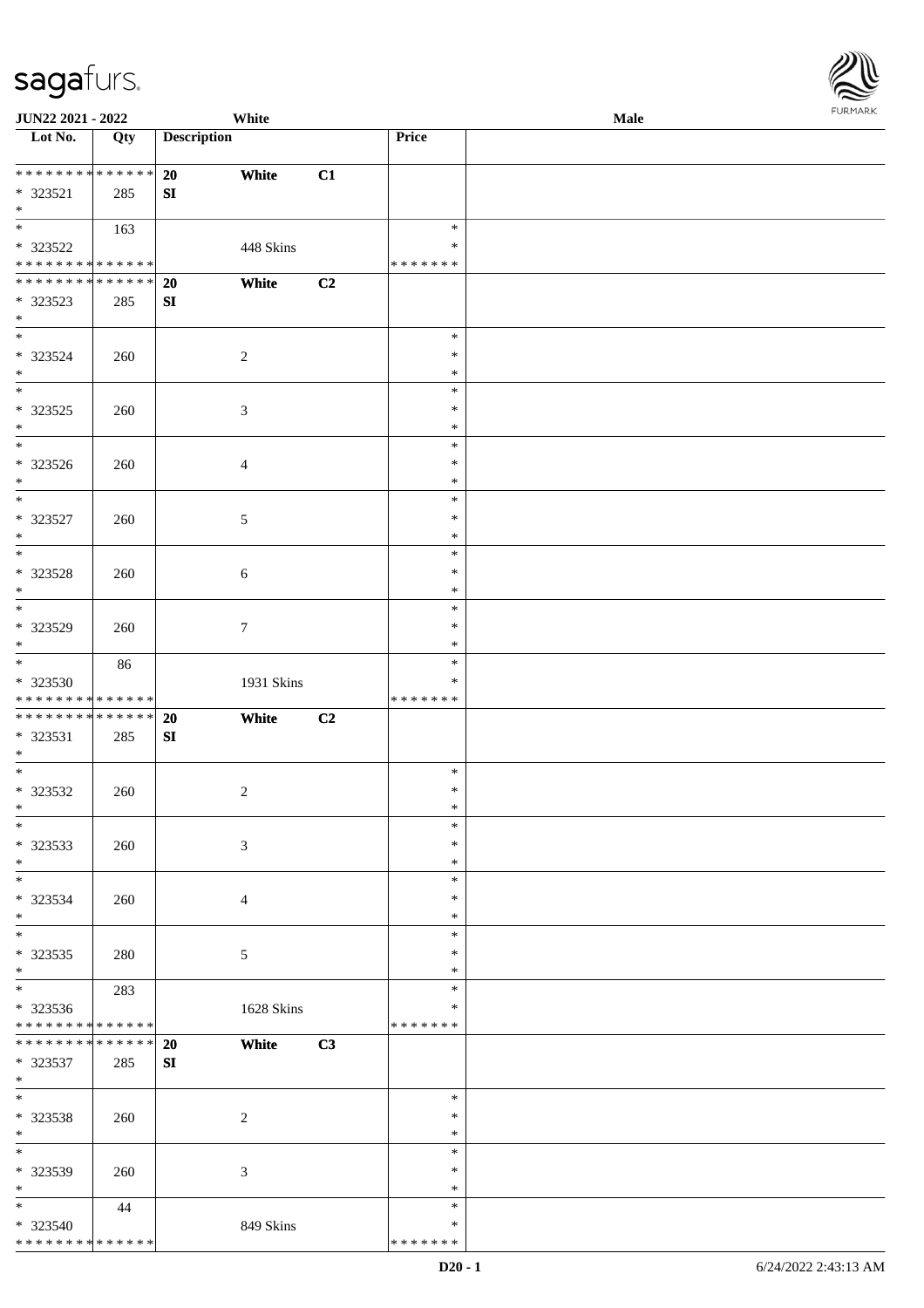| JUN22 2021 - 2022                          |               |                        | White                   |                |                    | Male | $1 \times 1 \times 1 \times 1 \times 1$ |
|--------------------------------------------|---------------|------------------------|-------------------------|----------------|--------------------|------|-----------------------------------------|
| Lot No.                                    | Qty           | <b>Description</b>     |                         |                | Price              |      |                                         |
|                                            |               |                        |                         |                |                    |      |                                         |
| ******** <mark>******</mark>               |               | 20                     | White                   | C1/C2          |                    |      |                                         |
| * 323541                                   | 285           | SI                     | <b>LNAP</b>             |                |                    |      |                                         |
| $\ast$                                     |               |                        |                         |                |                    |      |                                         |
| $*$                                        | 245           |                        |                         |                | $\ast$             |      |                                         |
| * 323542                                   |               |                        | 530 Skins               |                | $\ast$             |      |                                         |
| * * * * * * * * * * * * * *                |               |                        |                         |                | * * * * * * *      |      |                                         |
|                                            |               | 20                     | White                   | C3             |                    |      |                                         |
| 323543                                     | 180           | SI                     | <b>LNAP</b>             |                |                    |      |                                         |
|                                            |               |                        |                         |                |                    |      |                                         |
| * * * * * * * * * * * * * *                |               | 20                     | White                   | C2             |                    |      |                                         |
| * 323544                                   | 285           | $\mathbf{I}$           | $\mathbf{W}\mathbf{B2}$ |                |                    |      |                                         |
| $*$                                        |               |                        |                         |                |                    |      |                                         |
| $*$                                        |               |                        |                         |                | $\ast$             |      |                                         |
| $* 323545$                                 | 260           |                        | 2                       |                | $\ast$             |      |                                         |
| $*$                                        |               |                        |                         |                | $\ast$             |      |                                         |
| $*$                                        | 91            |                        |                         |                | $\ast$             |      |                                         |
| * 323546                                   |               |                        | 636 Skins               |                | $\ast$             |      |                                         |
| * * * * * * * * * * * * * *                |               |                        |                         |                | * * * * * * *      |      |                                         |
|                                            |               | 20                     | White                   | C <sub>2</sub> |                    |      |                                         |
| 323547                                     | 156           | $\mathbf{I}\mathbf{B}$ | WB1                     | <b>LNAP</b>    |                    |      |                                         |
|                                            |               |                        |                         |                |                    |      |                                         |
|                                            |               | 20                     | White                   | C2             |                    |      |                                         |
| 323548                                     | 150           | $\mathbf{I}\mathbf{B}$ | WB <sub>2</sub>         | <b>LNAP</b>    |                    |      |                                         |
|                                            |               |                        |                         |                |                    |      |                                         |
| * * * * * * * * <mark>* * * * * *</mark>   |               | 20                     | White                   | C2             |                    |      |                                         |
| * 323549                                   | 285           | $\mathbf{I}$           | <b>CHIP</b>             |                |                    |      |                                         |
| $\ast$                                     |               |                        |                         |                |                    |      |                                         |
| $\overline{\phantom{0}}$                   | 272           |                        |                         |                | $\ast$             |      |                                         |
| * 323550                                   |               |                        | 557 Skins               |                | $\ast$             |      |                                         |
| * * * * * * * * <mark>* * * * * *</mark>   |               |                        |                         |                | * * * * * * *      |      |                                         |
| * * * * * * * * <mark>* * * * * * *</mark> |               | 20                     | White                   | C2             |                    |      |                                         |
| $* 323551$                                 | 285           | $\mathbf{I}$           |                         |                |                    |      |                                         |
| $*$                                        |               |                        |                         |                |                    |      |                                         |
| $*$                                        |               |                        |                         |                | $\ast$             |      |                                         |
| * 323552                                   | 260           |                        | $\overline{c}$          |                | $\ast$             |      |                                         |
| $*$ $-$                                    |               |                        |                         |                | $\ast$             |      |                                         |
| $*$                                        |               |                        |                         |                | $\ast$             |      |                                         |
| * 323553                                   | 260           |                        | 3                       |                | $\ast$             |      |                                         |
| $*$<br>$*$                                 |               |                        |                         |                | $\ast$             |      |                                         |
|                                            | 270           |                        |                         |                | $\ast$             |      |                                         |
| * 323554<br>* * * * * * * * * * * * * * *  |               |                        | 1075 Skins              |                | ∗<br>* * * * * * * |      |                                         |
|                                            |               |                        |                         |                |                    |      |                                         |
|                                            |               | 20                     | White                   | C <sub>2</sub> |                    |      |                                         |
| 323555                                     | 111           | $\mathbf{I}$           |                         |                |                    |      |                                         |
| * * * * * * * *                            | * * * * * * * |                        |                         |                |                    |      |                                         |
|                                            |               | 20                     | White                   | C1             |                    |      |                                         |
| * 323556<br>$*$                            | 265           | <b>SAGA</b>            |                         |                |                    |      |                                         |
| $\ast$                                     |               |                        |                         |                | $\ast$             |      |                                         |
|                                            |               |                        |                         |                | $\ast$             |      |                                         |
| * 323557<br>$*$                            | 240           |                        | $\overline{c}$          |                | $\ast$             |      |                                         |
| $\ast$                                     |               |                        |                         |                | $\ast$             |      |                                         |
| * 323558                                   |               |                        |                         |                | $\ast$             |      |                                         |
| $*$                                        | 240           |                        | 3                       |                | $\ast$             |      |                                         |
| $*$                                        |               |                        |                         |                | $\ast$             |      |                                         |
| * 323559                                   |               |                        |                         |                | $\ast$             |      |                                         |
| $*$                                        | 240           |                        | 4                       |                | $\ast$             |      |                                         |
| $*$                                        |               |                        |                         |                | $\ast$             |      |                                         |
| * 323560                                   | 240           |                        | 5                       |                | $\ast$             |      |                                         |
| $\ast$                                     |               |                        |                         |                | $\ast$             |      |                                         |
|                                            |               |                        |                         |                |                    |      |                                         |

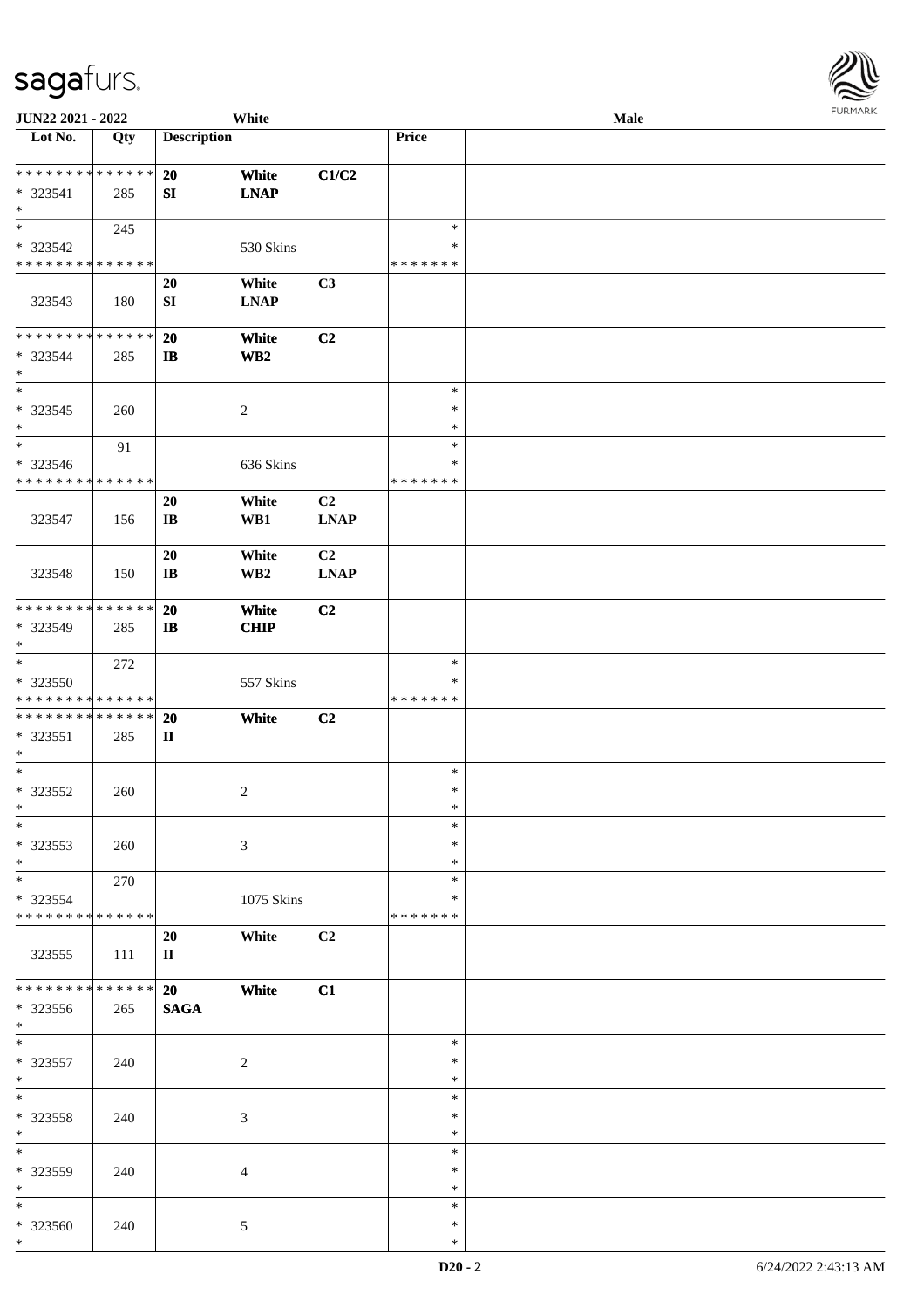| <b>JUN22 2021 - 2022</b>                                                          |     |                    | White          |    |                                   | Male |  |
|-----------------------------------------------------------------------------------|-----|--------------------|----------------|----|-----------------------------------|------|--|
| Lot No.                                                                           | Qty | <b>Description</b> |                |    | <b>Price</b>                      |      |  |
| $\ddot{x}$<br>* 323561<br>* * * * * * * * * * * * * *                             | 44  | 20<br><b>SAGA</b>  | White          | C1 | $\ast$<br>$\ast$<br>* * * * * * * |      |  |
| * * * * * * * * <mark>* * * * * * *</mark><br>* 323562<br>$\ast$                  | 265 | 20<br><b>SAGA</b>  | White          | C1 |                                   |      |  |
| * 323563<br>$*$                                                                   | 240 |                    | $\overline{2}$ |    | $\ast$<br>$\ast$<br>$\ast$        |      |  |
| $*$<br>* 323564<br>$*$                                                            | 240 |                    | $\sqrt{3}$     |    | $\ast$<br>$\ast$<br>$\ast$        |      |  |
| $\overline{\mathbf{r}}$<br>$* 323565$<br>$*$                                      | 240 |                    | $\overline{4}$ |    | $\ast$<br>$\ast$<br>$\ast$        |      |  |
| * 323566<br>$\ast$                                                                | 240 |                    | $\mathfrak{S}$ |    | $\ast$<br>$\ast$<br>$\ast$        |      |  |
| $\overline{\phantom{0}}$<br>* 323567<br>$*$                                       | 240 |                    | $\sqrt{6}$     |    | $\ast$<br>$\ast$<br>$\ast$        |      |  |
| * 323568<br>$\ast$                                                                | 240 |                    | $\tau$         |    | $\ast$<br>$\ast$<br>$\ast$        |      |  |
| $\overline{\phantom{0}}$<br>* 323569<br>$\ast$                                    | 240 |                    | $8\,$          |    | $\ast$<br>$\ast$<br>$\ast$        |      |  |
| $*$<br>$* 323570$<br>$*$                                                          | 240 |                    | 9              |    | $\ast$<br>$\ast$<br>$\ast$        |      |  |
| $\overline{\mathbf{r}}$<br>* 323571<br>* * * * * * * * <mark>* * * * * * *</mark> | 270 |                    | 2455 Skins     |    | $\ast$<br>$\ast$<br>* * * * * * * |      |  |
| ******** <mark>******</mark><br>* 323572<br>$*$ $-$                               | 265 | 20<br><b>SAGA</b>  | White          | C2 |                                   |      |  |
| $\overline{\ast}$<br>* 323573<br>$*$                                              | 240 |                    | 2              |    | $\ast$<br>$\ast$<br>$\ast$        |      |  |
| * 323574<br>$*$                                                                   | 240 |                    | 3              |    | $\ast$<br>$\ast$<br>$\ast$        |      |  |
| $*$<br>* 323575<br>$\ddot{x}$                                                     | 240 |                    | $\overline{4}$ |    | $\ast$<br>$\ast$<br>$\ast$        |      |  |
| * 323576<br>$*$                                                                   | 240 |                    | $\mathfrak{S}$ |    | $\ast$<br>$\ast$<br>$\ast$        |      |  |
| $\overline{\mathbf{r}}$<br>* 323577<br>$*$                                        | 240 |                    | $\sqrt{6}$     |    | $\ast$<br>$\ast$<br>$\ast$        |      |  |
| $\ddot{x}$<br>* 323578<br>$\ast$                                                  | 240 |                    | $\tau$         |    | $\ast$<br>$\ast$<br>$\ast$        |      |  |
| * 323579<br>$*$                                                                   | 240 |                    | $\,8\,$        |    | $\ast$<br>$\ast$<br>$\ast$        |      |  |
| $\overline{\phantom{0}}$<br>* 323580<br>$*$                                       | 240 |                    | $\overline{9}$ |    | $\ast$<br>$\ast$<br>$\ast$        |      |  |

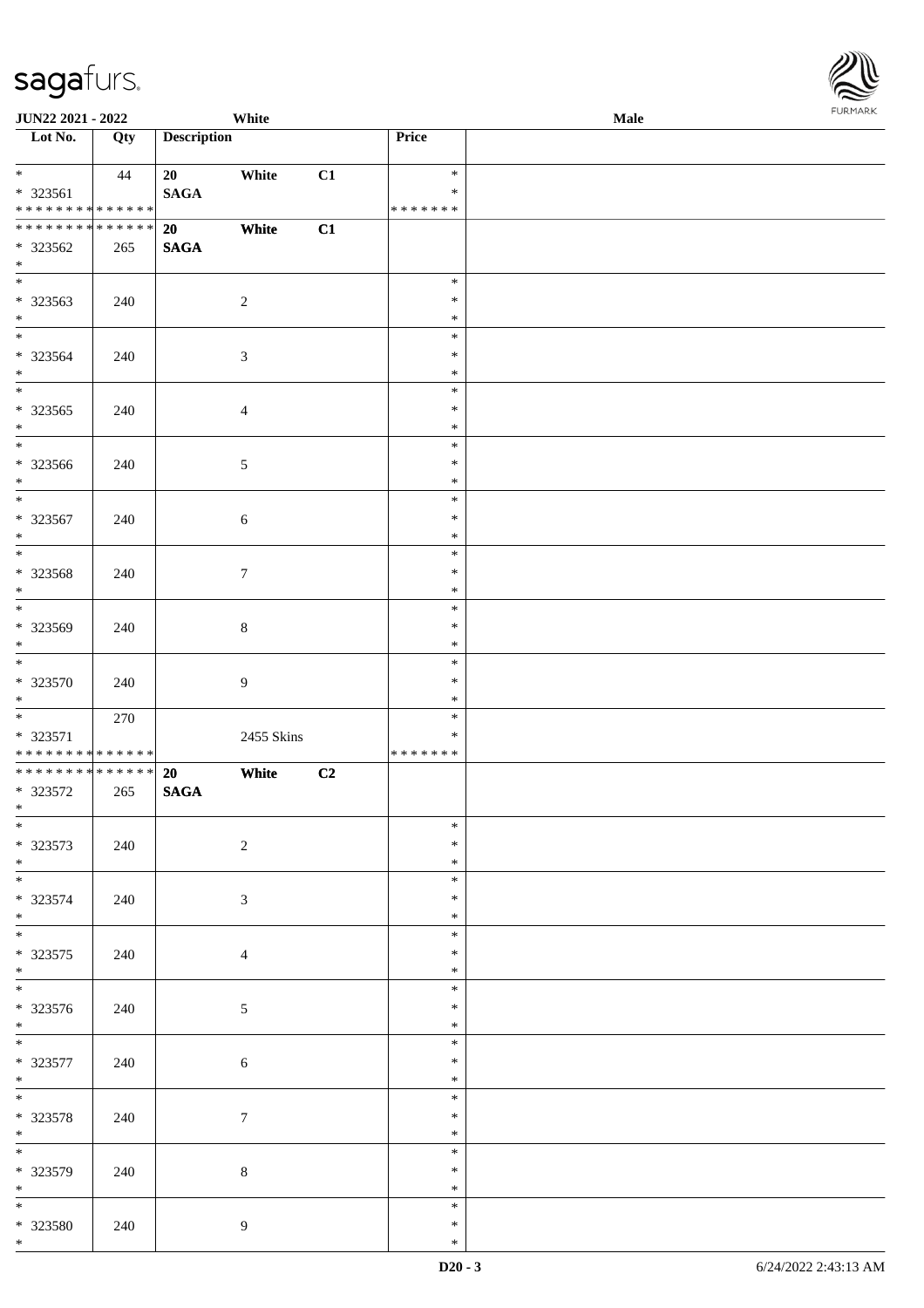| <b>JUN22 2021 - 2022</b>                               |             |                    | White                   |                  | <b>Male</b> |  |
|--------------------------------------------------------|-------------|--------------------|-------------------------|------------------|-------------|--|
| Lot No.                                                | Qty         | <b>Description</b> |                         | Price            |             |  |
|                                                        |             |                    |                         |                  |             |  |
| $*$                                                    |             | 20                 | White<br>C <sub>2</sub> | $\ast$           |             |  |
| * 323581                                               | 240         | $\mathbf{SAGA}$    |                         | $\ast$           |             |  |
| $*$                                                    |             |                    |                         | $\ast$<br>$\ast$ |             |  |
|                                                        |             |                    |                         | $\ast$           |             |  |
| * 323582<br>$*$                                        | 240         |                    | 11                      | $\ast$           |             |  |
|                                                        |             |                    |                         | $\ast$           |             |  |
|                                                        |             |                    |                         | $\ast$           |             |  |
| * 323583<br>$*$                                        | 240         |                    | 12                      | $\ast$           |             |  |
| $*$                                                    |             |                    |                         | $\ast$           |             |  |
| * 323584                                               | 240         |                    | 13                      | $\ast$           |             |  |
| $*$                                                    |             |                    |                         | $\ast$           |             |  |
| $\overline{\ast}$                                      |             |                    |                         | $\ast$           |             |  |
| * 323585                                               | 240         |                    | 14                      | $\ast$           |             |  |
| $\ddot{x}$                                             |             |                    |                         | $\ast$           |             |  |
|                                                        | 84          |                    |                         | $\ast$           |             |  |
| * 323586                                               |             |                    | 3469 Skins              | $\ast$           |             |  |
| * * * * * * * * <mark>* * * * * * *</mark>             |             |                    |                         | * * * * * * *    |             |  |
| * * * * * * * * <mark>* * * * * * *</mark>             |             |                    | <b>IDENTICAL</b>        |                  |             |  |
| * 323587                                               | 265         |                    |                         |                  |             |  |
| $*$                                                    |             |                    |                         |                  |             |  |
|                                                        |             |                    |                         | $\ast$           |             |  |
| * 323588                                               | 240         |                    | $\sqrt{2}$              | $\ast$           |             |  |
| $\ast$                                                 |             |                    |                         | $\ast$           |             |  |
| $\overline{\phantom{0}}$                               |             |                    |                         | $\ast$           |             |  |
| * 323589                                               | 240         |                    | $\mathfrak{Z}$          | $\ast$           |             |  |
| $\ast$                                                 |             |                    |                         | $\ast$           |             |  |
| $\overline{\ast}$                                      |             |                    |                         | $\ast$           |             |  |
| * 323590                                               | 240         |                    | $\overline{4}$          | $\ast$           |             |  |
| $*$                                                    |             |                    |                         | $\ast$           |             |  |
|                                                        |             |                    |                         | $\ast$           |             |  |
| * 323591                                               | 240         |                    | $\sqrt{5}$              | $\ast$           |             |  |
| $*$                                                    |             |                    |                         | $\ast$           |             |  |
|                                                        |             |                    |                         | $\ast$           |             |  |
| * 323592                                               | 240         |                    | 6                       | $\ast$           |             |  |
| $*$ $-$                                                |             |                    |                         | $\ast$           |             |  |
| $\ddot{x}$                                             |             |                    |                         | $\ast$           |             |  |
| * 323593                                               | 240         |                    | $\overline{7}$          | $\ast$           |             |  |
| $*$                                                    |             |                    |                         | $\ast$           |             |  |
|                                                        |             |                    |                         | $\ast$           |             |  |
| * 323594                                               | 240         |                    | $\,8\,$                 | $\ast$           |             |  |
| $*$<br>$\ddot{x}$                                      |             |                    |                         | $\ast$<br>$\ast$ |             |  |
|                                                        | 91          |                    |                         | $\ast$           |             |  |
| * 323595<br>* * * * * * * * <mark>* * * * * * *</mark> |             |                    | 2036 Skins              | * * * * * * *    |             |  |
| * * * * * * * * <mark>*</mark>                         | * * * * * * | 20                 | White<br>C2             |                  |             |  |
| * 323596                                               | 265         | <b>SAGA</b>        |                         |                  |             |  |
| $*$ $*$                                                |             |                    |                         |                  |             |  |
| $*$                                                    |             |                    |                         | $\ast$           |             |  |
| * 323597                                               | 247         |                    | $\overline{2}$          | $\ast$           |             |  |
| $*$                                                    |             |                    |                         | $\ast$           |             |  |
| $\ddot{x}$                                             |             |                    |                         | $\ast$           |             |  |
| * 323598                                               | 240         |                    | $\mathfrak{Z}$          | $\ast$           |             |  |
| $*$                                                    |             |                    |                         | $\ast$           |             |  |
|                                                        |             |                    |                         | $\ast$           |             |  |
| * 323599                                               | 240         |                    | $\overline{4}$          | $\ast$           |             |  |
| $*$                                                    |             |                    |                         | $\ast$           |             |  |
| $*$                                                    |             |                    |                         | $\ast$           |             |  |
| * 323600                                               | 240         |                    | $\mathfrak{S}$          | $\ast$           |             |  |
| $\ast$                                                 |             |                    |                         | $\ast$           |             |  |

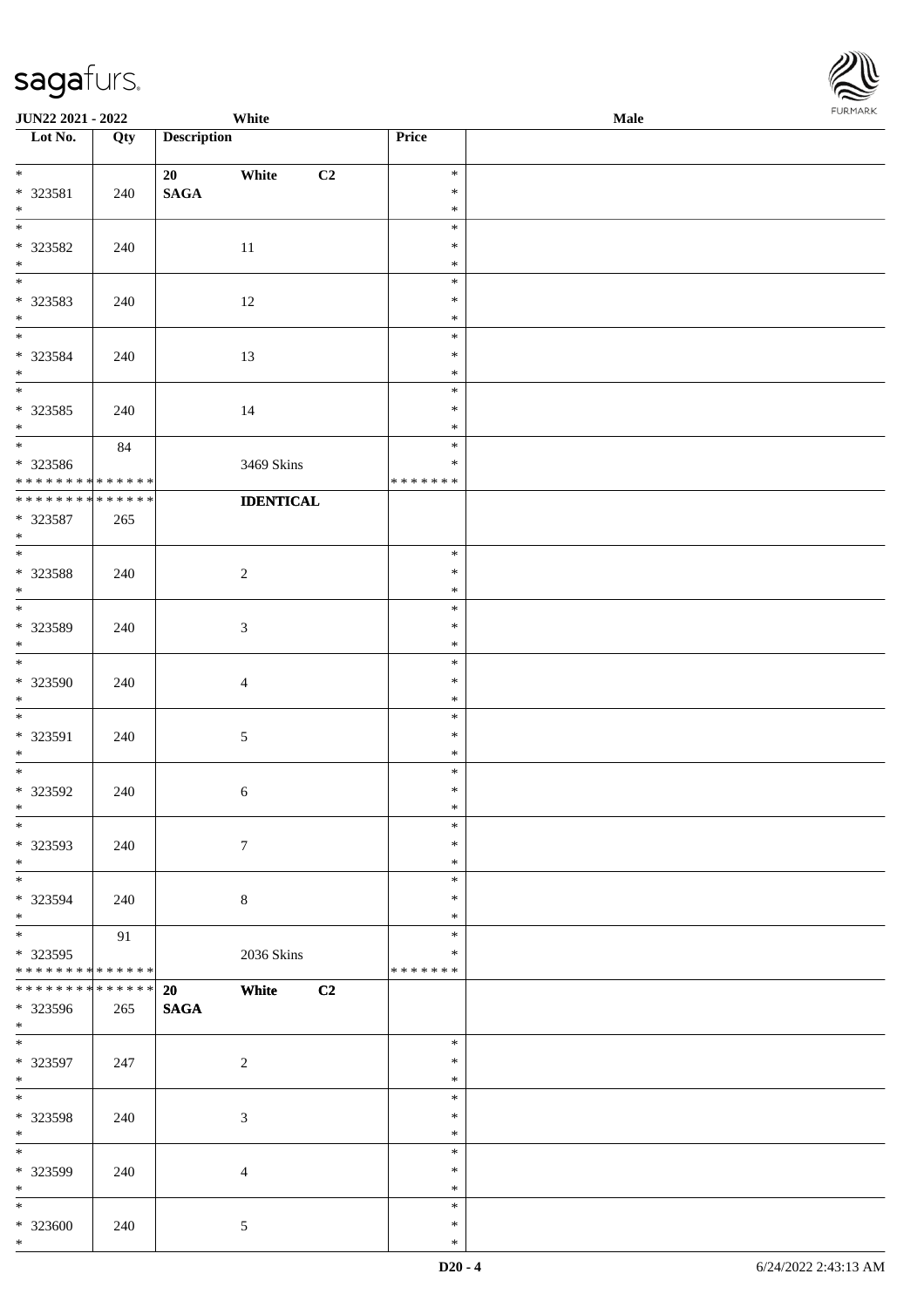\*

| <b>JUN22 2021 - 2022</b>                                      |                      | White                                            |                                      | <b>Male</b> |  |
|---------------------------------------------------------------|----------------------|--------------------------------------------------|--------------------------------------|-------------|--|
| Lot No.                                                       | Qty                  | <b>Description</b>                               | Price                                |             |  |
| $*$<br>* 323601<br>$*$                                        | 240                  | White<br>C <sub>2</sub><br>20<br>$\mathbf{SAGA}$ | $\ast$<br>$\ast$<br>$\ast$           |             |  |
| * 323602<br>$\ast$                                            | 240                  | $\tau$                                           | $\ast$<br>$\ast$<br>$\ast$           |             |  |
| * 323603<br>$*$<br>$*$                                        | 240                  | $\,8\,$                                          | $\ast$<br>$\ast$<br>$\ast$           |             |  |
| * 323604<br>$*$                                               | 240                  | $\boldsymbol{9}$                                 | $\ast$<br>$\ast$<br>$\ast$           |             |  |
| $* 323605$<br>$*$<br>$*$                                      | 240                  | 10                                               | $\ast$<br>$\ast$<br>$\ast$           |             |  |
| * 323606<br>* * * * * * * * * * * * * *                       | 240                  | 2672 Skins                                       | $\ast$<br>$\ast$<br>* * * * * * *    |             |  |
| * * * * * * * * <mark>* * * * * * *</mark><br>* 323607<br>$*$ | 265                  | <b>IDENTICAL</b>                                 |                                      |             |  |
| $* 323608$<br>$\ast$                                          | 240                  | $\sqrt{2}$                                       | $\ast$<br>$\ast$<br>$\ast$           |             |  |
| * 323609<br>$\ast$<br>$*$                                     | 240                  | $\sqrt{3}$                                       | $\ast$<br>$\ast$<br>$\ast$           |             |  |
| $* 323610$<br>$*$<br>$*$                                      | 240                  | $\overline{4}$                                   | $\ast$<br>$\ast$<br>$\ast$           |             |  |
| $* 323611$<br>$*$                                             | 240                  | $\sqrt{5}$                                       | $\ast$<br>$\ast$<br>$\ast$           |             |  |
| * 323612<br>$\ast$<br>$\ddot{x}$                              | 240                  | 6                                                | $\ast$<br>$\ast$<br>$\ast$           |             |  |
| * 323613<br>$*$<br>$*$ $-$                                    | 240                  | $\overline{7}$                                   | $\ast$<br>$\ast$<br>$\ast$           |             |  |
| * 323614<br>$\ast$<br>$*$                                     | 240                  | $\,8\,$                                          | $\ast$<br>$\ast$<br>$\ast$<br>$\ast$ |             |  |
| * 323615<br>$*$<br>$\ddot{x}$                                 | 240                  | $\overline{9}$                                   | $\ast$<br>$\ast$                     |             |  |
| * 323616<br>$*$<br>$\ddot{x}$                                 | 240                  | 10                                               | $\ast$<br>$\ast$<br>$\ast$           |             |  |
| $* 323617$<br>* * * * * * * * <mark>* * * * * * *</mark>      | 237                  | 2662 Skins                                       | $\ast$<br>$\ast$<br>* * * * * * *    |             |  |
| * * * * * * * *<br>* 323618<br>$*$                            | * * * * * * *<br>265 | C3<br>20<br>White<br><b>SAGA</b>                 |                                      |             |  |
| $*$<br>* 323619<br>$*$                                        | 240                  | 2                                                | $\ast$<br>$\ast$<br>$\ast$           |             |  |
| $*$<br>* 323620<br>$\ast$                                     | 240                  | $\mathfrak{Z}$                                   | $\ast$<br>$\ast$<br>$\ast$           |             |  |

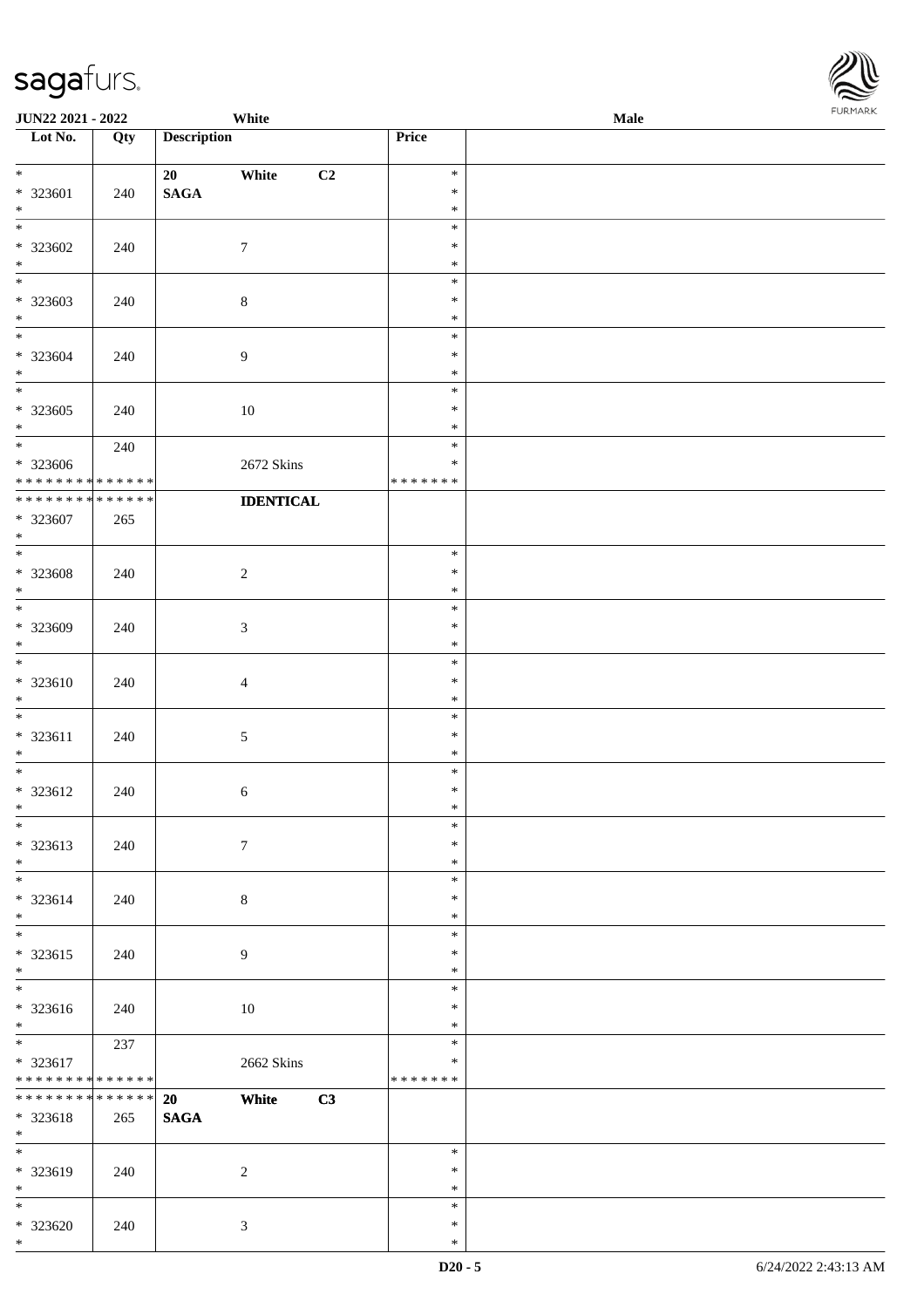\*

| <b>JUN22 2021 - 2022</b>                   |             |                    | White          |                |                  | Male | $1 \times 1$ |
|--------------------------------------------|-------------|--------------------|----------------|----------------|------------------|------|--------------|
| Lot No.                                    | Qty         | <b>Description</b> |                |                | Price            |      |              |
| $\ddot{x}$                                 |             |                    |                |                | $\ast$           |      |              |
| $* 323621$                                 | 240         | 20<br><b>SAGA</b>  | White          | C3             | $\ast$           |      |              |
| $*$                                        |             |                    |                |                | $\ast$           |      |              |
|                                            |             |                    |                |                | $\ast$           |      |              |
| * 323622                                   | 240         |                    | $\mathfrak{S}$ |                | $\ast$           |      |              |
| $*$                                        |             |                    |                |                | $\ast$           |      |              |
|                                            |             |                    |                |                | $\ast$           |      |              |
| * 323623                                   | 260         |                    | 6              |                | $\ast$           |      |              |
| $\ast$<br>$\overline{\mathbf{r}}$          |             |                    |                |                | $\ast$<br>$\ast$ |      |              |
| * 323624                                   | 54          |                    | 1539 Skins     |                | $\ast$           |      |              |
| * * * * * * * * <mark>* * * * * * *</mark> |             |                    |                |                | * * * * * * *    |      |              |
| * * * * * * * * * * * * * * *              |             | 20                 | White          | C3             |                  |      |              |
| * 323625                                   | 265         | <b>SAGA</b>        |                |                |                  |      |              |
| $*$                                        |             |                    |                |                |                  |      |              |
| $\overline{\ast}$                          |             |                    |                |                | $\ast$           |      |              |
| * 323626                                   | 240         |                    | $\overline{2}$ |                | $\ast$           |      |              |
| $*$<br>$\overline{\ast}$                   |             |                    |                |                | $\ast$           |      |              |
| * 323627                                   |             |                    |                |                | $\ast$<br>$\ast$ |      |              |
| $\ast$                                     | 240         |                    | 3              |                | $\ast$           |      |              |
|                                            |             |                    |                |                | $\ast$           |      |              |
| $* 323628$                                 | 240         |                    | $\overline{4}$ |                | $\ast$           |      |              |
| $*$                                        |             |                    |                |                | $\ast$           |      |              |
|                                            |             |                    |                |                | $\ast$           |      |              |
| * 323629                                   | 240         |                    | $\mathfrak{S}$ |                | $\ast$           |      |              |
| $\ast$<br>$\overline{\phantom{0}}$         |             |                    |                |                | $\ast$           |      |              |
|                                            |             |                    |                |                | $\ast$<br>$\ast$ |      |              |
| * 323630<br>$\ast$                         | 240         |                    | 6              |                | $\ast$           |      |              |
|                                            |             |                    |                |                | $\ast$           |      |              |
| * 323631                                   | 240         |                    | $\tau$         |                | $\ast$           |      |              |
| $*$                                        |             |                    |                |                | $\ast$           |      |              |
| $\overline{\mathbf{r}}$                    |             |                    |                |                | $\ast$           |      |              |
| $* 323632$                                 | 240         |                    | $\,8\,$        |                | $\ast$           |      |              |
| $\ddot{x}$                                 |             |                    |                |                | $\ast$           |      |              |
| $\ast$                                     |             |                    |                |                | $\ast$<br>$\ast$ |      |              |
| * 323633<br>$*$                            | 240         |                    | $\overline{9}$ |                | $\ast$           |      |              |
| $\ast$                                     | 188         |                    |                |                | $\ast$           |      |              |
| * 323634                                   |             |                    | 2373 Skins     |                | ∗                |      |              |
| * * * * * * * * <mark>* * * * * *</mark>   |             |                    |                |                | * * * * * * *    |      |              |
| * * * * * * * * * * * * * * *              |             | 20                 | White          | C1/C2          |                  |      |              |
| * 323635                                   | 265         | <b>SAGA</b>        | <b>LNAP</b>    |                |                  |      |              |
| $\ast$                                     |             |                    |                |                |                  |      |              |
| $\ast$                                     |             |                    |                |                | $\ast$<br>$\ast$ |      |              |
| * 323636<br>$\ast$                         | 240         |                    | 2              |                | $\ast$           |      |              |
| $\ast$                                     |             |                    |                |                | $\ast$           |      |              |
| * 323637                                   | 240         |                    | 3              |                | $\ast$           |      |              |
| $*$                                        |             |                    |                |                | $\ast$           |      |              |
| $*$                                        | 173         |                    |                |                | $\ast$           |      |              |
| * 323638                                   |             |                    | 918 Skins      |                | $\ast$           |      |              |
| * * * * * * * * * * * * * *                |             |                    |                |                | * * * * * * *    |      |              |
|                                            |             | 20                 | White          | C <sub>3</sub> |                  |      |              |
| 323639                                     | 219         | <b>SAGA</b>        | <b>LNAP</b>    |                |                  |      |              |
| * * * * * * * *                            | * * * * * * | 20                 | White          | C2             |                  |      |              |
| * 323640                                   | 265         | IA                 | WB1            |                |                  |      |              |

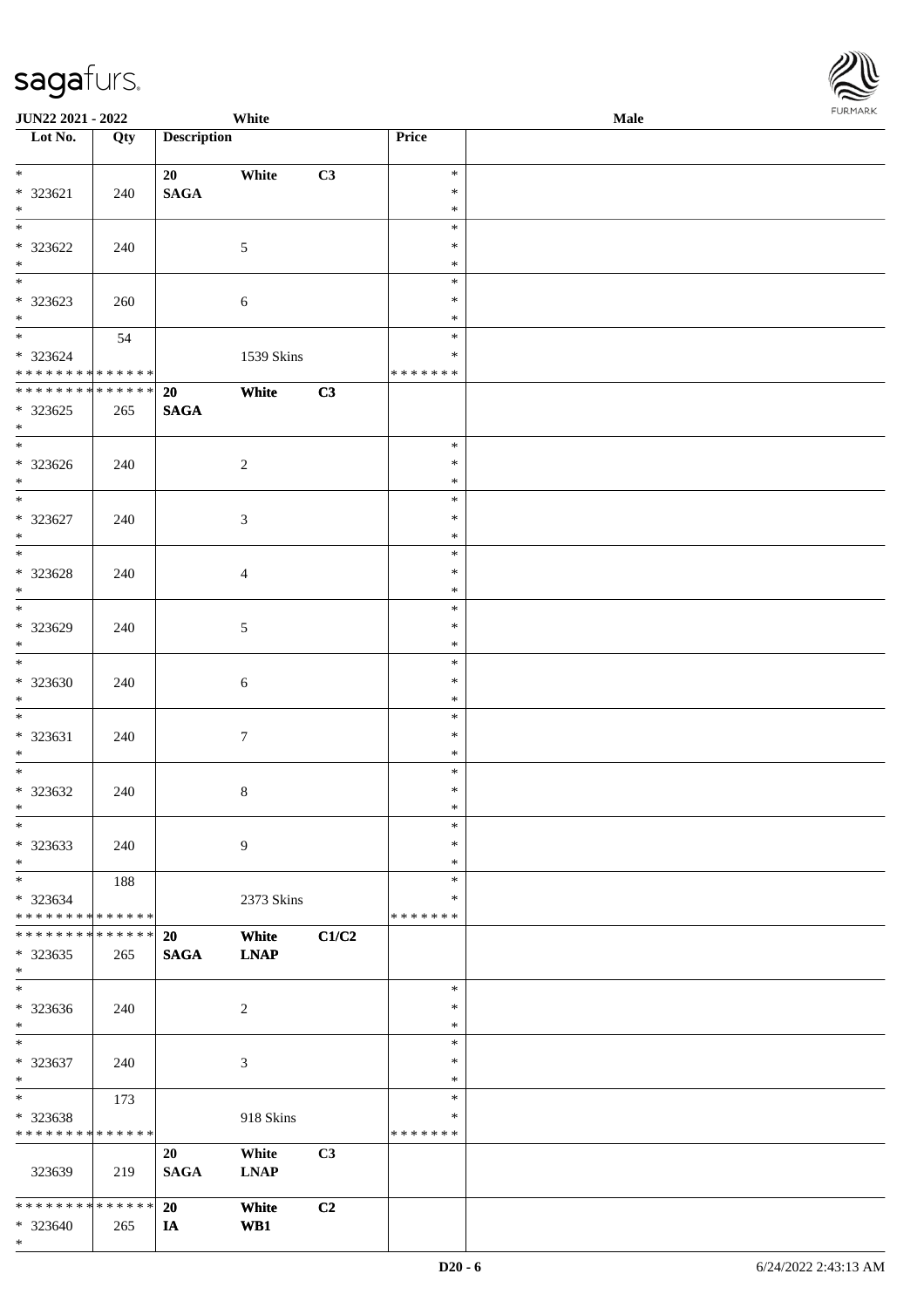| JUN22 2021 - 2022                          |     |                    | White       |    |               | Male | $\sim$ |
|--------------------------------------------|-----|--------------------|-------------|----|---------------|------|--------|
| Lot No.                                    | Qty | <b>Description</b> |             |    | Price         |      |        |
|                                            |     |                    |             |    |               |      |        |
| $*$ $-$                                    | 262 | 20                 | White       | C2 | $\ast$        |      |        |
| * 323641                                   |     | IA                 | WB1         |    | $\ast$        |      |        |
| * * * * * * * * * * * * * * *              |     |                    |             |    | * * * * * * * |      |        |
| * * * * * * * * <mark>* * * * * * *</mark> |     | <b>20</b>          | White       | C2 |               |      |        |
| * 323642                                   | 265 | IA                 | WB2         |    |               |      |        |
| $*$                                        |     |                    |             |    |               |      |        |
| $*$ $*$                                    |     |                    |             |    | $\ast$        |      |        |
|                                            | 221 |                    |             |    |               |      |        |
| * 323643                                   |     |                    | 486 Skins   |    | $\ast$        |      |        |
| * * * * * * * * <mark>* * * * * * *</mark> |     |                    |             |    | * * * * * * * |      |        |
| * * * * * * * * <mark>* * * * * * *</mark> |     | 20                 | White       | C2 |               |      |        |
| * 323644                                   | 265 | IA                 | <b>CHIP</b> |    |               |      |        |
| $*$                                        |     |                    |             |    |               |      |        |
| $_{*}$                                     |     |                    |             |    | $\ast$        |      |        |
| $* 323645$                                 | 240 |                    | 2           |    | $\ast$        |      |        |
| $*$                                        |     |                    |             |    | $\ast$        |      |        |
| $*$                                        |     |                    |             |    | $\ast$        |      |        |
| * 323646                                   |     |                    |             |    | $\ast$        |      |        |
|                                            | 240 |                    | 3           |    | $\ast$        |      |        |
| $*$<br>$\overline{\ast}$                   |     |                    |             |    |               |      |        |
|                                            |     |                    |             |    | $\ast$        |      |        |
| * 323647                                   | 240 |                    | 4           |    | $\ast$        |      |        |
| $*$                                        |     |                    |             |    | $\ast$        |      |        |
| $*$                                        | 164 |                    |             |    | $\ast$        |      |        |
| * 323648                                   |     |                    | 1149 Skins  |    | ∗             |      |        |
| * * * * * * * * * * * * * * *              |     |                    |             |    | * * * * * * * |      |        |
|                                            |     | 20                 | White       | C1 |               |      |        |
| 323649                                     | 257 | <b>SROY</b>        |             |    |               |      |        |
|                                            |     |                    |             |    |               |      |        |
| * * * * * * * * <mark>* * * * * * *</mark> |     | <b>20</b>          | White       | C1 |               |      |        |
|                                            |     |                    |             |    |               |      |        |
| * 323650                                   | 245 | <b>SROY</b>        |             |    |               |      |        |
| $*$                                        |     |                    |             |    |               |      |        |
| $*$                                        | 220 |                    |             |    | $\ast$        |      |        |
| * 323651                                   |     |                    | 465 Skins   |    | *             |      |        |
| * * * * * * * * <mark>* * * * * * *</mark> |     |                    |             |    | * * * * * * * |      |        |
| * * * * * * * * <mark>* * * * * * *</mark> |     | <b>20</b>          | White       | C2 |               |      |        |
| * 323652                                   | 245 | <b>SROY</b>        |             |    |               |      |        |
| $*$                                        |     |                    |             |    |               |      |        |
| $*$                                        |     |                    |             |    | $\ast$        |      |        |
| * 323653                                   | 220 |                    | $\sqrt{2}$  |    | $\ast$        |      |        |
| $*$                                        |     |                    |             |    | $\ast$        |      |        |
| $*$                                        |     |                    |             |    | $\ast$        |      |        |
| * 323654                                   | 220 |                    | 3           |    | $\ast$        |      |        |
| $\ast$                                     |     |                    |             |    | $\ast$        |      |        |
|                                            |     |                    |             |    |               |      |        |
| $*$                                        |     |                    |             |    | $\ast$        |      |        |
| * 323655                                   | 220 |                    | 4           |    | $\ast$        |      |        |
| $\ast$                                     |     |                    |             |    | $\ast$        |      |        |
| $*$                                        |     |                    |             |    | $\ast$        |      |        |
| * 323656                                   | 220 |                    | 5           |    | $\ast$        |      |        |
| $*$                                        |     |                    |             |    | $\ast$        |      |        |
| $*$                                        |     |                    |             |    | $\ast$        |      |        |
| * 323657                                   | 220 |                    | 6           |    | $\ast$        |      |        |
| $*$                                        |     |                    |             |    | $\ast$        |      |        |
| $*$                                        | 187 |                    |             |    | $\ast$        |      |        |
|                                            |     |                    |             |    | ∗             |      |        |
| * 323658                                   |     |                    | 1532 Skins  |    | * * * * * * * |      |        |
| * * * * * * * * <mark>* * * * * * *</mark> |     |                    |             |    |               |      |        |
| * * * * * * * * <mark>* * * * * * *</mark> |     | 20                 | White       | C2 |               |      |        |
| * 323659                                   | 245 | <b>SROY</b>        |             |    |               |      |        |
| $*$                                        |     |                    |             |    |               |      |        |
| $*$                                        |     |                    |             |    | $\ast$        |      |        |
| * 323660                                   | 220 |                    | 2           |    | $\ast$        |      |        |
| $\ast$                                     |     |                    |             |    | $\ast$        |      |        |

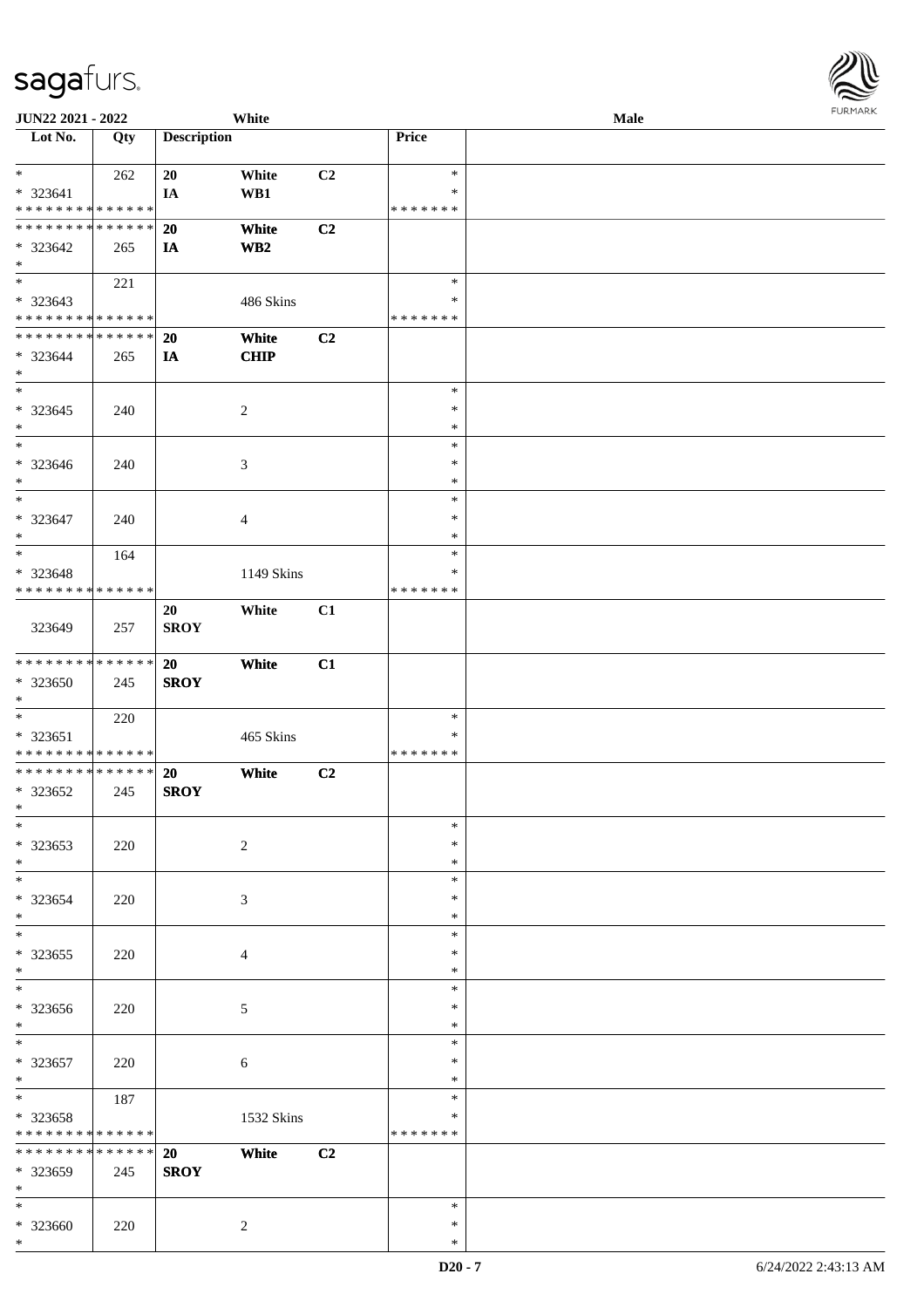

| JUN22 2021 - 2022             |     |                    | White          |                |              | Male |  |  |
|-------------------------------|-----|--------------------|----------------|----------------|--------------|------|--|--|
| Lot No.                       | Qty | <b>Description</b> |                |                | <b>Price</b> |      |  |  |
| $\ast$                        |     | <b>20</b>          | White          | C2             | $\ast$       |      |  |  |
| * 323661                      | 220 | <b>SROY</b>        |                |                | $\ast$       |      |  |  |
| $\ast$                        |     |                    |                |                | $\ast$       |      |  |  |
| $\ast$                        |     |                    |                |                | $\ast$       |      |  |  |
| * 323662                      | 220 |                    | $\overline{4}$ |                | $\ast$       |      |  |  |
| $\ast$                        |     |                    |                |                | $\ast$       |      |  |  |
| $\ast$                        | 147 |                    |                |                | $\ast$       |      |  |  |
| * 323663                      |     |                    | 1052 Skins     |                | $\ast$       |      |  |  |
| **************                |     |                    |                |                | *******      |      |  |  |
| * * * * * * * * * * * * * * * |     | <b>20</b>          | White          | C <sub>3</sub> |              |      |  |  |
| * 323664                      | 245 | <b>SROY</b>        |                |                |              |      |  |  |
| $\ast$                        |     |                    |                |                |              |      |  |  |
| $\ast$                        | 127 |                    |                |                | $\ast$       |      |  |  |
| * 323665                      |     |                    | 372 Skins      |                | $\ast$       |      |  |  |
| * * * * * * * * * * * * * * * |     |                    |                |                | *******      |      |  |  |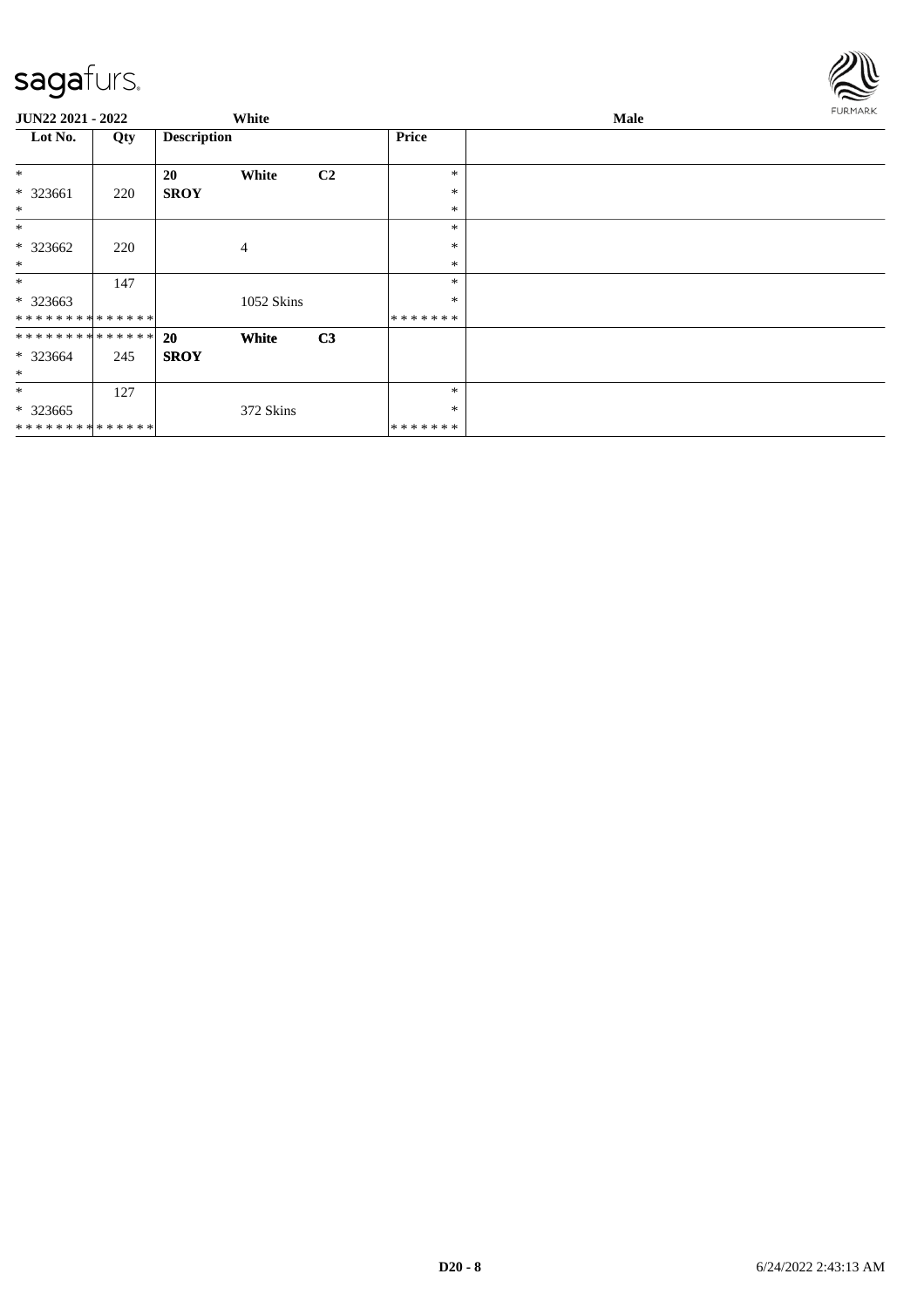| JUN22 2021 - 2022                         |     |                    | White      |    |               | Male | <b>I</b> OIN IMPOS |
|-------------------------------------------|-----|--------------------|------------|----|---------------|------|--------------------|
| $\overline{\phantom{1}}$ Lot No.          | Qty | <b>Description</b> |            |    | Price         |      |                    |
|                                           |     |                    |            |    |               |      |                    |
| ******** <mark>******</mark>              |     | $\mathbf{0}$       | White      | C1 |               |      |                    |
| * 323721                                  | 305 | SI                 |            |    |               |      |                    |
| $*$<br>$*$                                |     |                    |            |    |               |      |                    |
|                                           |     |                    |            |    | $\ast$        |      |                    |
| $* 323722$                                | 280 | $\sqrt{2}$         |            |    | $\ast$        |      |                    |
| $\ast$                                    |     |                    |            |    | $\ast$        |      |                    |
| $\overline{\ast}$                         |     |                    |            |    | $\ast$        |      |                    |
| $* 323723$                                | 280 | $\sqrt{3}$         |            |    | $\ast$        |      |                    |
| $\ast$<br>$\overline{\phantom{0}}$        |     |                    |            |    | $\ast$        |      |                    |
|                                           |     |                    |            |    | $\ast$        |      |                    |
| $* 323724$                                | 280 | $\overline{4}$     |            |    | $\ast$        |      |                    |
| $*$                                       |     |                    |            |    | $\ast$        |      |                    |
|                                           | 108 |                    |            |    | $\ast$        |      |                    |
| $* 323725$<br>* * * * * * * * * * * * * * |     |                    | 1253 Skins |    | ∗             |      |                    |
| ******** <mark>******</mark>              |     |                    |            |    | * * * * * * * |      |                    |
|                                           |     | $\mathbf 0$        | White      | C2 |               |      |                    |
| $* 323726$<br>$*$                         | 305 | ${\bf SI}$         |            |    |               |      |                    |
| $*$                                       |     |                    |            |    | $\ast$        |      |                    |
|                                           |     |                    |            |    | $\ast$        |      |                    |
| $* 323727$<br>$*$                         | 280 | $\overline{c}$     |            |    | $\ast$        |      |                    |
| $\overline{\ast}$                         |     |                    |            |    | $\ast$        |      |                    |
|                                           |     |                    |            |    | $\ast$        |      |                    |
| $* 323728$<br>$*$                         | 280 | $\sqrt{3}$         |            |    | $\ast$        |      |                    |
| $\overline{\ast}$                         |     |                    |            |    | $\ast$        |      |                    |
| * 323729                                  | 280 |                    |            |    | $\ast$        |      |                    |
| $\ast$                                    |     | $\overline{4}$     |            |    | $\ast$        |      |                    |
| $*$                                       |     |                    |            |    | $\ast$        |      |                    |
| $* 323730$                                | 280 | $\mathfrak{S}$     |            |    | $\ast$        |      |                    |
| $*$                                       |     |                    |            |    | $\ast$        |      |                    |
| $\overline{\phantom{0}}$                  |     |                    |            |    | $\ast$        |      |                    |
| * 323731                                  | 280 | $\sqrt{6}$         |            |    | $\ast$        |      |                    |
| $*$                                       |     |                    |            |    | $\ast$        |      |                    |
| $\ast$                                    |     |                    |            |    | $\ast$        |      |                    |
| $* 323732$                                | 280 | $7\phantom{.0}$    |            |    | $\ast$        |      |                    |
| $*$                                       |     |                    |            |    | $*$           |      |                    |
| $*$                                       |     |                    |            |    | $\ast$        |      |                    |
| * 323733                                  | 280 | $\,8\,$            |            |    | $\ast$        |      |                    |
| $*$                                       |     |                    |            |    | $\ast$        |      |                    |
| $\overline{\phantom{0}}$                  |     |                    |            |    | $\ast$        |      |                    |
| $* 323734$                                | 280 | 9                  |            |    | $\ast$        |      |                    |
| $*$                                       |     |                    |            |    | $\ast$        |      |                    |
| $*$                                       |     |                    |            |    | $\ast$        |      |                    |
| * 323735                                  | 300 |                    | 10         |    | $\ast$        |      |                    |
| $*$                                       |     |                    |            |    | $\ast$        |      |                    |
| $*$                                       | 150 |                    |            |    | $\ast$        |      |                    |
| * 323736                                  |     |                    | 2995 Skins |    | $\ast$        |      |                    |
| * * * * * * * * * * * * * *               |     |                    |            |    | * * * * * * * |      |                    |
| * * * * * * * * * * * * * *               |     | $\mathbf{0}$       | White      | C3 |               |      |                    |
| * 323737                                  | 305 | ${\bf SI}$         |            |    |               |      |                    |
| $*$                                       |     |                    |            |    |               |      |                    |
| $*$                                       |     |                    |            |    | $\ast$        |      |                    |
| * 323738                                  | 280 | $\overline{c}$     |            |    | $\ast$        |      |                    |
| $*$                                       |     |                    |            |    | $\ast$        |      |                    |
| $*$                                       |     |                    |            |    | $\ast$        |      |                    |
| * 323739                                  | 280 | $\mathfrak{Z}$     |            |    | $\ast$        |      |                    |
| $\ast$                                    |     |                    |            |    | $\ast$        |      |                    |
| $*$                                       | 87  |                    |            |    | $\ast$        |      |                    |
| * 323740                                  |     |                    | 952 Skins  |    | ∗             |      |                    |
| * * * * * * * * * * * * * *               |     |                    |            |    | * * * * * * * |      |                    |

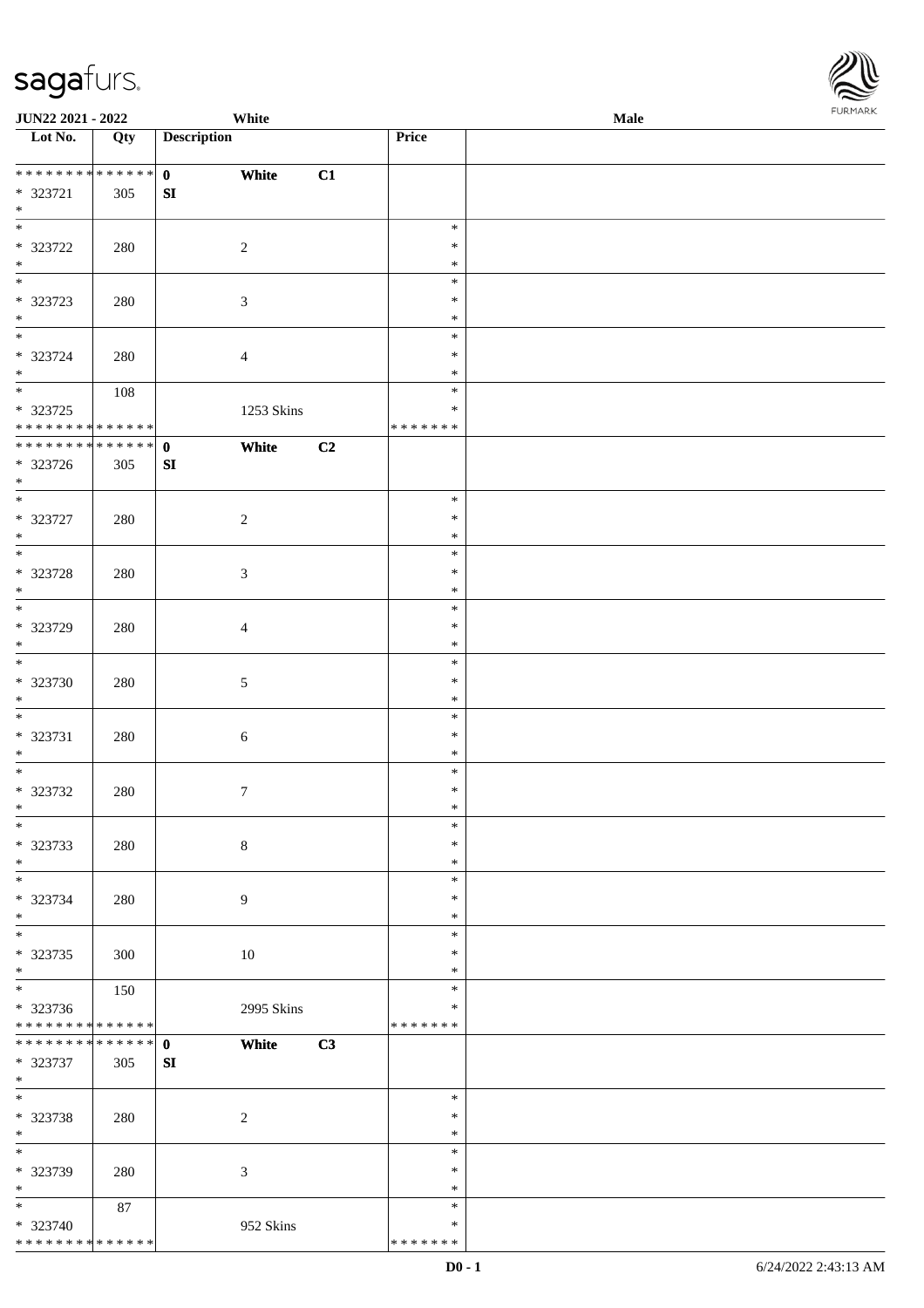| JUN22 2021 - 2022                |             |                        | White                   |                |               | Male |  |
|----------------------------------|-------------|------------------------|-------------------------|----------------|---------------|------|--|
| Lot No.                          | Qty         | <b>Description</b>     |                         |                | Price         |      |  |
| **************                   |             | $\mathbf{0}$           | White                   | C1/C2          |               |      |  |
| * 323741                         | 305         | SI                     | <b>LNAP</b>             |                |               |      |  |
| $\ast$                           |             |                        |                         |                |               |      |  |
| $\overline{\ast}$                |             |                        |                         |                | $\ast$        |      |  |
| * 323742                         | 280         |                        | $\overline{2}$          |                | $\ast$        |      |  |
| $\ast$                           |             |                        |                         |                | $\ast$        |      |  |
| $\overline{\phantom{0}}$         |             |                        |                         |                | $\ast$        |      |  |
| * 323743                         | 280         |                        | $\mathfrak{Z}$          |                | $\ast$        |      |  |
| $\ast$                           |             |                        |                         |                | $\ast$        |      |  |
| $_{\ast}$                        |             |                        |                         |                | $\ast$        |      |  |
| * 323744                         | 280         |                        | $\overline{4}$          |                | $\ast$        |      |  |
| $\ast$                           |             |                        |                         |                | $\ast$        |      |  |
| $\ast$                           | 211         |                        |                         |                | $\ast$        |      |  |
| $* 323745$                       |             |                        | 1356 Skins              |                | $\ast$        |      |  |
| * * * * * * * * * * * * * *      |             |                        |                         |                | * * * * * * * |      |  |
|                                  |             | $\bf{0}$               | White                   | C3             |               |      |  |
| 323746                           | 310         | SI                     | <b>LNAP</b>             |                |               |      |  |
|                                  |             |                        |                         |                |               |      |  |
|                                  |             | $\boldsymbol{0}$<br>SI | White<br><b>LNAP</b>    | C3             |               |      |  |
| 323747                           | 142         |                        |                         |                |               |      |  |
| * * * * * * * *                  | * * * * * * | $\mathbf 0$            | White                   | C <sub>2</sub> |               |      |  |
| * 323748                         | 305         | $\mathbf{I}$           | WB <sub>2</sub>         |                |               |      |  |
| $\ast$                           |             |                        |                         |                |               |      |  |
| $\ast$                           | 164         |                        |                         |                | $\ast$        |      |  |
| * 323749                         |             |                        | 469 Skins               |                | $\ast$        |      |  |
| * * * * * * * * * * * * * *      |             |                        |                         |                | * * * * * * * |      |  |
|                                  |             | $\boldsymbol{0}$       | White                   | C2             |               |      |  |
| 323750                           | 114         | $\mathbf{I}\mathbf{B}$ | $\mathbf{W}\mathbf{B2}$ | <b>LNAP</b>    |               |      |  |
|                                  |             |                        |                         |                |               |      |  |
| **************                   |             | $\mathbf 0$            | White                   | C <sub>2</sub> |               |      |  |
| * 323751                         | 305         | $\mathbf{I}$           | CHIP                    |                |               |      |  |
| $\ast$                           |             |                        |                         |                |               |      |  |
| $\ast$                           | 207         |                        |                         |                | $\ast$        |      |  |
| * 323752                         |             |                        | 512 Skins               |                | $\ast$        |      |  |
| **************<br>************** |             |                        |                         |                | *******       |      |  |
|                                  |             | $\mathbf{0}$           | White                   | C <sub>2</sub> |               |      |  |
| * 323753<br>$*$                  | 305         | $\mathbf{I}$           |                         |                |               |      |  |
| $*$                              |             |                        |                         |                | $\ast$        |      |  |
| * 323754                         |             |                        |                         |                | ∗             |      |  |
| $*$                              | 280         |                        | $\overline{c}$          |                | $\ast$        |      |  |
| $_{\ast}^{-}$                    | 63          |                        |                         |                | $\ast$        |      |  |
| * 323755                         |             |                        | 648 Skins               |                | ∗             |      |  |
| * * * * * * * * * * * * * *      |             |                        |                         |                | * * * * * * * |      |  |
| * * * * * * * *                  | ******      | $\mathbf{0}$           | White                   | C1             |               |      |  |
| * 323756                         | 285         | <b>SAGA</b>            |                         |                |               |      |  |
| $*$                              |             |                        |                         |                |               |      |  |
| $*$                              |             |                        |                         |                | $\ast$        |      |  |
| $* 323757$                       | 260         |                        | $\overline{c}$          |                | $\ast$        |      |  |
| $*$                              |             |                        |                         |                | $\ast$        |      |  |
| $\ast$                           |             |                        |                         |                | $\ast$        |      |  |
| * 323758                         | 260         |                        | 3                       |                | $\ast$        |      |  |
| $*$                              |             |                        |                         |                | $\ast$        |      |  |
| $\ast$                           |             |                        |                         |                | $\ast$        |      |  |
| * 323759                         | 260         |                        | $\overline{4}$          |                | ∗             |      |  |
| $\ast$                           |             |                        |                         |                | $\ast$        |      |  |
| $*$                              | 102         |                        |                         |                | $\ast$        |      |  |
| * 323760                         |             |                        | 1167 Skins              |                | ∗             |      |  |
| * * * * * * * * * * * * * *      |             |                        |                         |                | * * * * * * * |      |  |

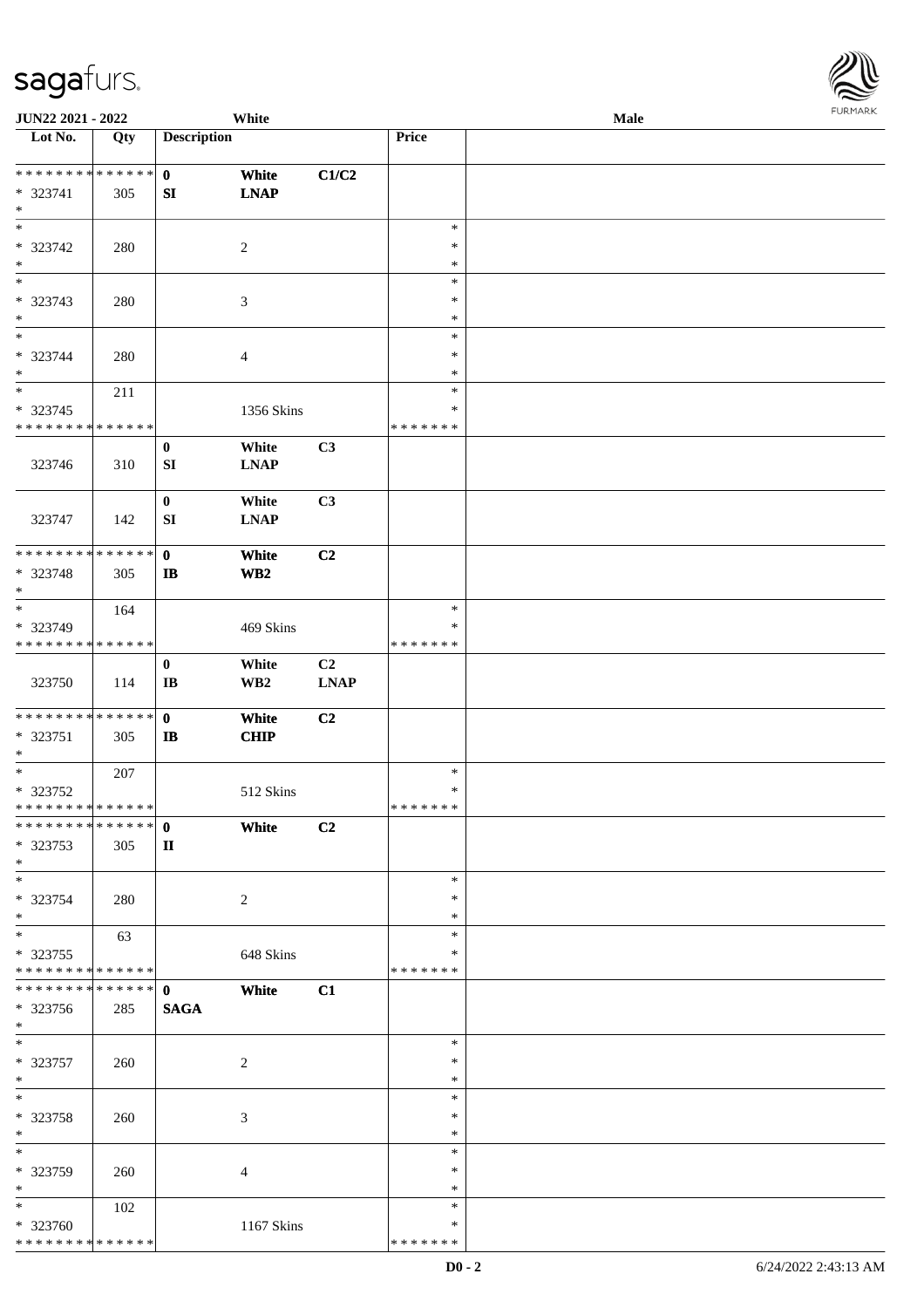| <b>JUN22 2021 - 2022</b>                   |     | White                 |               | <b>Male</b> |  |
|--------------------------------------------|-----|-----------------------|---------------|-------------|--|
| Lot No.                                    | Qty | <b>Description</b>    | Price         |             |  |
|                                            |     |                       |               |             |  |
| **************                             |     | $\mathbf{0}$<br>White | C2            |             |  |
| $* 323761$                                 | 285 | $\mathbf{SAGA}$       |               |             |  |
| $*$                                        |     |                       |               |             |  |
|                                            |     |                       | $\ast$        |             |  |
| * 323762                                   | 260 | $\overline{c}$        | $\ast$        |             |  |
| $\ast$                                     |     |                       | $\ast$        |             |  |
|                                            |     |                       | $\ast$        |             |  |
| $* 323763$                                 | 260 | $\mathfrak{Z}$        | $\ast$        |             |  |
| $*$                                        |     |                       | $\ast$        |             |  |
|                                            |     |                       | $\ast$        |             |  |
| * 323764                                   | 260 | $\overline{4}$        | $\ast$        |             |  |
| $*$                                        |     |                       | $\ast$        |             |  |
|                                            |     |                       | $\ast$        |             |  |
| $* 323765$                                 | 260 | $\mathfrak{S}$        | $\ast$        |             |  |
| $*$                                        |     |                       | $\ast$        |             |  |
| $\overline{\phantom{0}}$                   |     |                       | $\ast$        |             |  |
| * 323766                                   | 260 | $6\,$                 | $\ast$        |             |  |
| $*$                                        |     |                       | $\ast$        |             |  |
| $*$                                        |     |                       | $\ast$        |             |  |
| $* 323767$                                 | 260 | $\boldsymbol{7}$      | $\ast$        |             |  |
| $*$                                        |     |                       | $\ast$        |             |  |
|                                            |     |                       | $\ast$        |             |  |
| * 323768                                   | 260 | $8\,$                 | $\ast$        |             |  |
| $*$                                        |     |                       | $\ast$        |             |  |
|                                            |     |                       | $\ast$        |             |  |
| * 323769                                   | 260 | $\overline{9}$        | $\ast$        |             |  |
| $*$                                        |     |                       | $\ast$        |             |  |
| $\overline{\phantom{0}}$                   |     |                       | $\ast$        |             |  |
| * 323770                                   | 260 | $10\,$                | $\ast$        |             |  |
| $*$                                        |     |                       | $\ast$        |             |  |
| $*$                                        |     |                       | $\ast$        |             |  |
| $* 323771$                                 | 260 | $11\,$                | $\ast$        |             |  |
| $*$                                        |     |                       | $\ast$        |             |  |
| $\overline{\ast}$                          |     |                       | $\ast$        |             |  |
| $* 323772$                                 | 260 | $12\,$                | $\ast$        |             |  |
| $*$                                        |     |                       | $*$           |             |  |
| $\ast$                                     |     |                       | $\ast$        |             |  |
| * 323773                                   | 260 | 13                    | $\ast$        |             |  |
| $*$                                        |     |                       | $\ast$        |             |  |
|                                            |     |                       | $\ast$        |             |  |
| * 323774                                   | 260 | 14                    | $\ast$        |             |  |
| $*$                                        |     |                       | $\ast$        |             |  |
|                                            |     |                       | $\ast$        |             |  |
| $* 323775$                                 | 260 | 15                    | $\ast$        |             |  |
| $*$                                        |     |                       | $\ast$        |             |  |
| $\overline{\phantom{0}}$                   | 164 |                       | $\ast$        |             |  |
| * 323776                                   |     | 4089 Skins            | ∗             |             |  |
| * * * * * * * * * * * * * *                |     |                       | * * * * * * * |             |  |
| * * * * * * * * * * * * * * *              |     | $\mathbf{0}$<br>White | C3            |             |  |
| * 323777                                   | 285 | <b>SAGA</b>           |               |             |  |
| $*$                                        |     |                       |               |             |  |
| $*$                                        |     |                       | $\ast$        |             |  |
| * 323778                                   | 260 | $\overline{c}$        | $\ast$        |             |  |
| $*$                                        |     |                       | $\ast$        |             |  |
| $\ast$                                     |     |                       | $\ast$        |             |  |
| * 323779                                   | 260 | $\mathfrak{Z}$        | $\ast$        |             |  |
| $*$                                        |     |                       | $\ast$        |             |  |
| $*$                                        | 281 |                       | $\ast$        |             |  |
| * 323780                                   |     | 1086 Skins            | $\ast$        |             |  |
| * * * * * * * * <mark>* * * * * * *</mark> |     |                       | * * * * * * * |             |  |

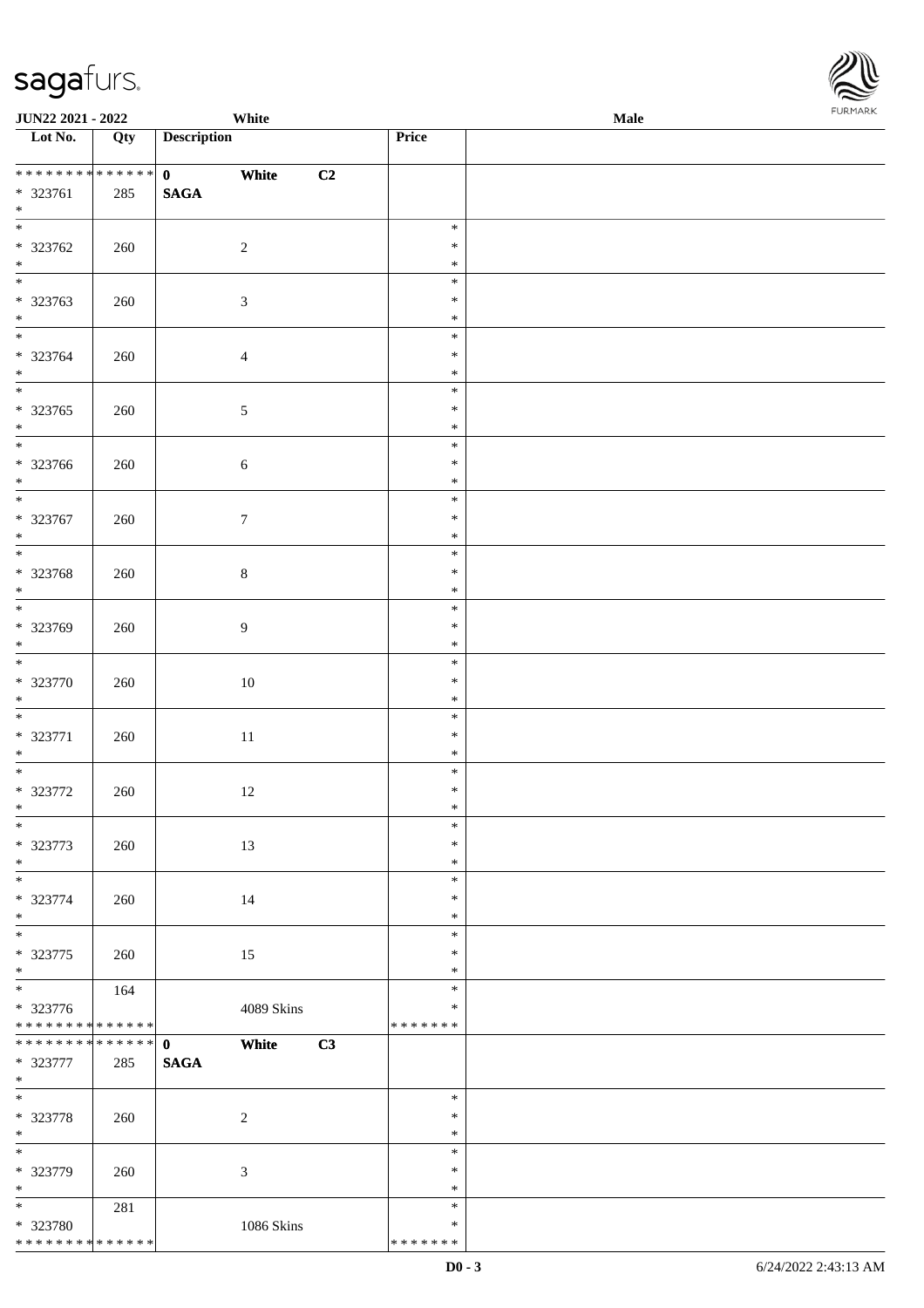| JUN22 2021 - 2022           |                   | White              |                         |       | Male             |  |  |
|-----------------------------|-------------------|--------------------|-------------------------|-------|------------------|--|--|
| Lot No.                     | $\overline{Q}$ ty | <b>Description</b> |                         |       | Price            |  |  |
| * * * * * * * * * * * * * * |                   | $\mathbf{0}$       | White                   | C1/C2 |                  |  |  |
| * 323781                    | 285               | <b>SAGA</b>        | <b>LNAP</b>             |       |                  |  |  |
| $*$                         |                   |                    |                         |       |                  |  |  |
| $\ast$                      |                   |                    |                         |       | $\ast$           |  |  |
| * 323782                    | 260               |                    | $\sqrt{2}$              |       | $\ast$           |  |  |
| $\ast$<br>$\ast$            |                   |                    |                         |       | $\ast$<br>$\ast$ |  |  |
| * 323783                    | 260               |                    | $\mathfrak{Z}$          |       | $\ast$           |  |  |
| $\ast$                      |                   |                    |                         |       | $\ast$           |  |  |
| $\ast$                      | 230               |                    |                         |       | $\ast$           |  |  |
| * 323784                    |                   |                    | 1035 Skins              |       | $\ast$           |  |  |
| * * * * * * * * * * * * * * |                   |                    |                         |       | * * * * * * *    |  |  |
|                             |                   | $\bf{0}$           | White                   | C3    |                  |  |  |
| 323785                      | 142               | <b>SAGA</b>        | <b>LNAP</b>             |       |                  |  |  |
| * * * * * * * *             | * * * * * *       | $\mathbf{0}$       | White                   | C2    |                  |  |  |
| * 323786                    | 285               | IA                 | $\mathbf{W}\mathbf{B2}$ |       |                  |  |  |
| $\ast$                      |                   |                    |                         |       |                  |  |  |
| $\overline{\ast}$           | 284               |                    |                         |       | $\ast$           |  |  |
| * 323787                    |                   |                    | 569 Skins               |       | $\ast$           |  |  |
| * * * * * * * * * * * * * * |                   |                    |                         |       | * * * * * * *    |  |  |
| * * * * * * * *             | * * * * * *       | $\mathbf 0$        | White                   | C2    |                  |  |  |
| * 323788                    | 285               | IA                 | <b>CHIP</b>             |       |                  |  |  |
| $\ast$                      |                   |                    |                         |       |                  |  |  |
| $\ast$                      |                   |                    |                         |       | $\ast$           |  |  |
| * 323789<br>$\ast$          | 260               |                    | $\overline{c}$          |       | $\ast$<br>$\ast$ |  |  |
| $\ast$                      | 124               |                    |                         |       | $\ast$           |  |  |
| * 323790                    |                   |                    | 669 Skins               |       | $\ast$           |  |  |
| * * * * * * * * * * * * * * |                   |                    |                         |       | * * * * * * *    |  |  |
| * * * * * * * * * * * * * * |                   | $\mathbf{0}$       | White                   | C1/C2 |                  |  |  |
| * 323791                    | 265               | <b>SROY</b>        |                         |       |                  |  |  |
| $\ast$                      |                   |                    |                         |       |                  |  |  |
| $\ast$                      |                   |                    |                         |       | $\ast$           |  |  |
| $* 323792$                  | 240               |                    | $\sqrt{2}$              |       | $\ast$           |  |  |
| $\ast$                      |                   |                    |                         |       | $\ast$           |  |  |
| $*$                         | 102               |                    |                         |       | $\ast$           |  |  |
| * 323793                    |                   |                    | 607 Skins               |       | $\ast$           |  |  |
| * * * * * * * * * * * * * * |                   |                    |                         |       | * * * * * * *    |  |  |
|                             |                   | $\bf{0}$           | White                   | C3    |                  |  |  |
| 323794                      | 167               | <b>SROY</b>        |                         |       |                  |  |  |
|                             |                   |                    |                         |       |                  |  |  |

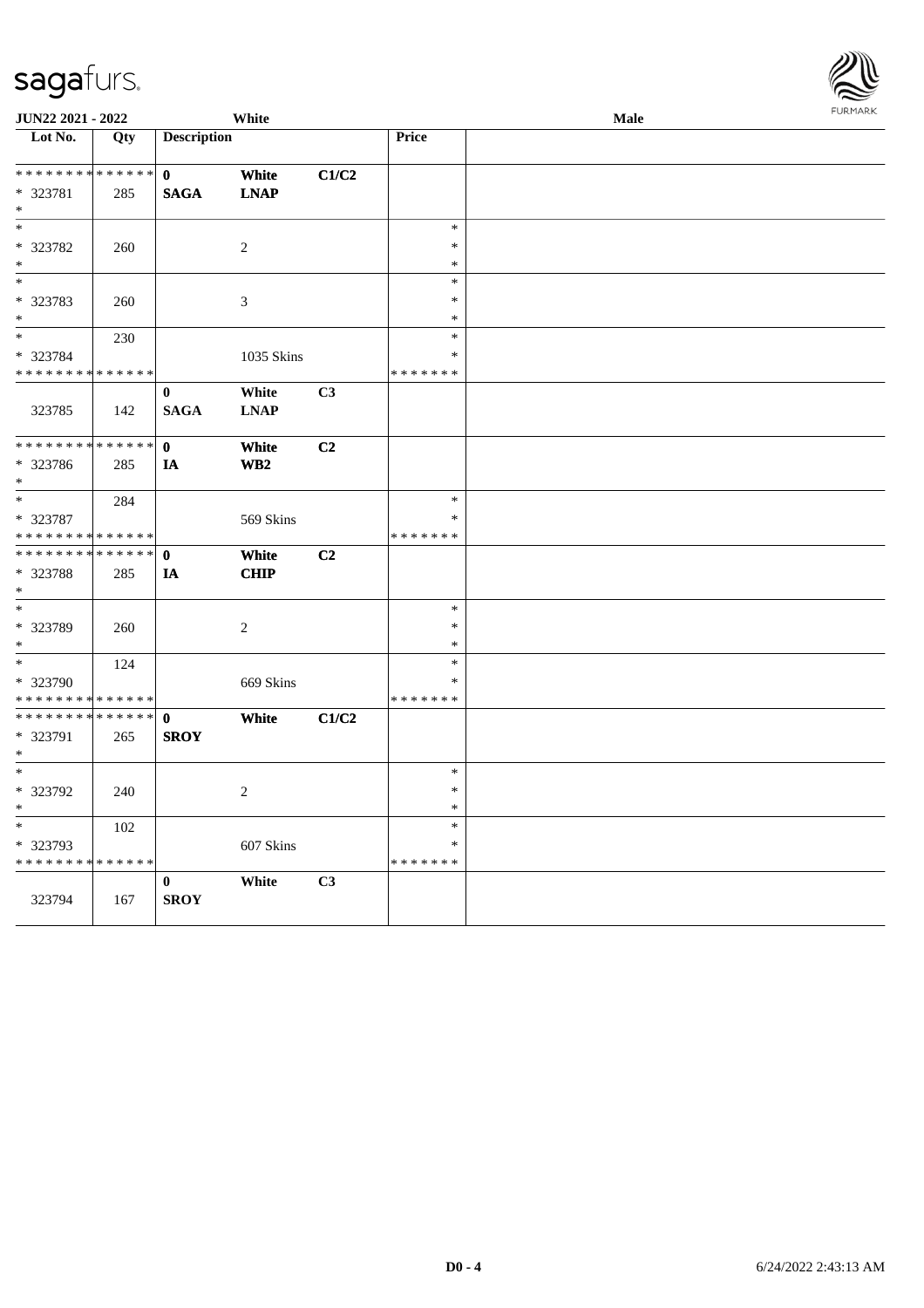

| <b>JUN22 2021 - 2022</b>                   |     | White              |            |               | Male |
|--------------------------------------------|-----|--------------------|------------|---------------|------|
| Lot No.                                    | Qty | <b>Description</b> |            | <b>Price</b>  |      |
|                                            |     |                    |            |               |      |
|                                            |     | White              | C2         |               |      |
| * 323841                                   | 365 | SI                 |            |               |      |
| $*$                                        |     |                    |            |               |      |
| $\overline{\ast}$                          |     |                    |            |               |      |
|                                            |     |                    |            | $\ast$        |      |
| * 323842                                   | 340 | 2                  |            | ∗             |      |
| $*$                                        |     |                    |            | $\ast$        |      |
|                                            |     |                    |            | $\ast$        |      |
| * 323843                                   | 340 | 3                  |            | $\ast$        |      |
| $*$                                        |     |                    |            | $\ast$        |      |
| $\overline{\ast}$                          |     |                    |            | $\ast$        |      |
|                                            |     |                    |            |               |      |
| * 323844                                   | 340 | $\overline{4}$     |            | $\ast$        |      |
| $*$                                        |     |                    |            | $\ast$        |      |
| $*$                                        |     |                    |            | $\ast$        |      |
| * 323845                                   | 340 | $\mathfrak{S}$     |            | $\ast$        |      |
| $*$                                        |     |                    |            | $\ast$        |      |
|                                            |     |                    |            | $\ast$        |      |
| * 323846                                   | 340 | 6                  |            | $\ast$        |      |
|                                            |     |                    |            |               |      |
| $*$                                        |     |                    |            | $\ast$        |      |
|                                            |     |                    |            | $\ast$        |      |
| * 323847                                   | 340 | $\tau$             |            | $\ast$        |      |
| $*$                                        |     |                    |            | $\ast$        |      |
|                                            |     |                    |            | $\ast$        |      |
| * 323848                                   | 340 | $\,8\,$            |            | $\ast$        |      |
| $*$                                        |     |                    |            | $\ast$        |      |
| $\overline{\ast}$                          |     |                    |            | $\ast$        |      |
|                                            | 143 |                    |            |               |      |
| * 323849                                   |     |                    | 2888 Skins | ∗             |      |
| * * * * * * * * * * * * * * *              |     |                    |            | * * * * * * * |      |
|                                            |     | White              | C2         |               |      |
| * 323850                                   | 365 | $\mathbf{I}$       |            |               |      |
| $*$                                        |     |                    |            |               |      |
|                                            | 300 |                    |            | $\ast$        |      |
| * 323851                                   |     |                    | 665 Skins  | $\ast$        |      |
| * * * * * * * * <mark>* * * * * * *</mark> |     |                    |            | *******       |      |
|                                            |     |                    |            |               |      |
| ************** 1                           |     | White              | C2         |               |      |
| * 323852                                   | 345 | <b>SAGA</b>        |            |               |      |
| $*$ $*$                                    |     |                    |            |               |      |
| $*$                                        |     |                    |            | $\ast$        |      |
| * 323853                                   | 320 | $\overline{2}$     |            | $\ast$        |      |
| $*$                                        |     |                    |            | $\ast$        |      |
| $*$                                        |     |                    |            | $\ast$        |      |
|                                            |     |                    |            |               |      |
| * 323854                                   | 320 | $\mathfrak{Z}$     |            | $\ast$        |      |
| $*$                                        |     |                    |            | ∗             |      |
|                                            |     |                    |            | $\ast$        |      |
| * 323855                                   | 320 | $\overline{4}$     |            | ∗             |      |
| $*$                                        |     |                    |            | $\ast$        |      |
|                                            |     |                    |            | $\ast$        |      |
| * 323856                                   | 320 | $\mathfrak{S}$     |            | $\ast$        |      |
| $*$                                        |     |                    |            | $\ast$        |      |
| $\ddot{x}$                                 |     |                    |            | $\ast$        |      |
|                                            |     |                    |            |               |      |
| * 323857                                   | 320 | $6\,$              |            | $\ast$        |      |
| $*$                                        |     |                    |            | $\ast$        |      |
|                                            |     |                    |            | $\ast$        |      |
| * 323858                                   | 320 | $\tau$             |            | $\ast$        |      |
| $*$                                        |     |                    |            | $\ast$        |      |
| $*$                                        |     |                    |            | $\ast$        |      |
|                                            |     |                    |            | $\ast$        |      |
| $* 323859$                                 | 320 | $\,8\,$            |            |               |      |
| $*$ $\qquad$                               |     |                    |            | $\ast$        |      |
| $*$                                        |     |                    |            | $\ast$        |      |
| * 323860                                   | 320 | 9                  |            | *             |      |
| $*$                                        |     |                    |            | $\ast$        |      |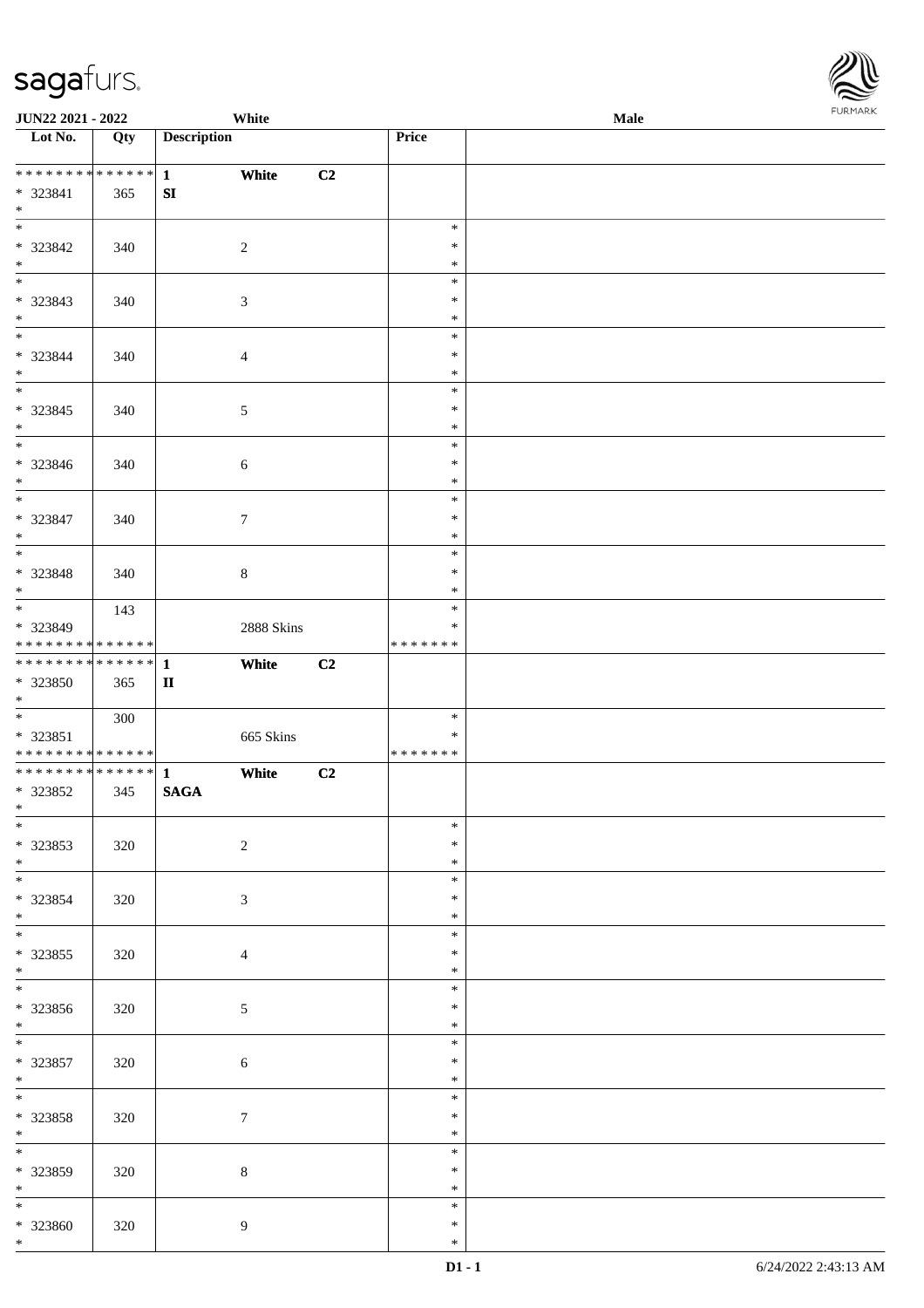

**JUN22 2021 - 2022 White Male Lot No. Qty Description Price** \* \* 323861 320 \* **1 White C2 SAGA** \* \* \* \* \* 323862 \* \* \* \* \* \* \* \* \* \* \* \* \* \* 223 3448 Skins \* \* \* \* \* \* \* \* \*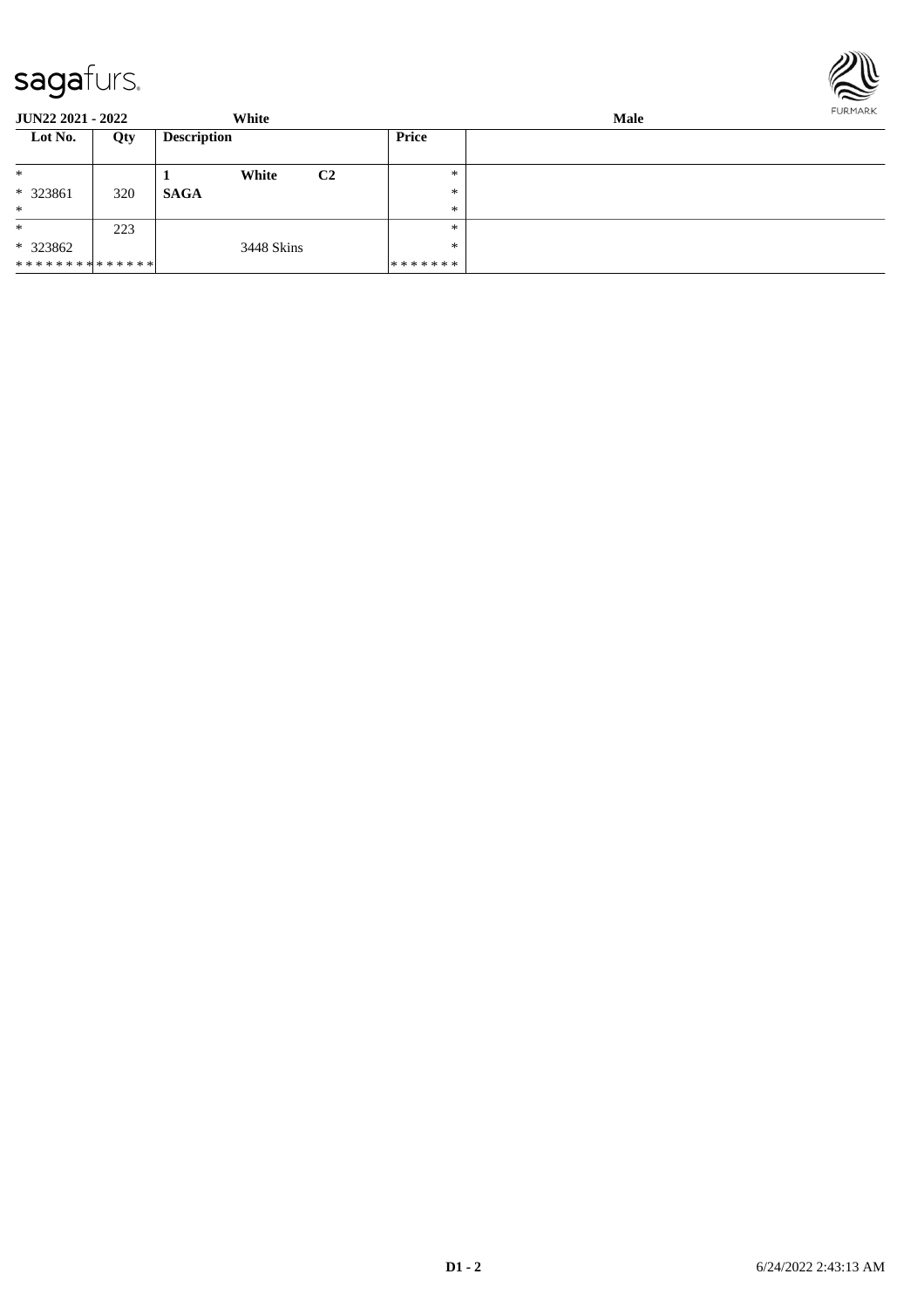

| JUN22 2021 - 2022              |     |                    | White          |                |                   | Male | <b>FURMARK</b> |
|--------------------------------|-----|--------------------|----------------|----------------|-------------------|------|----------------|
| Lot No.                        | Qty | <b>Description</b> |                |                | <b>Price</b>      |      |                |
| **************                 |     | $\overline{2}$     | White          | C <sub>2</sub> |                   |      |                |
| * 323921<br>$\ast$             | 365 | <b>SI</b>          |                |                |                   |      |                |
| $*$                            |     |                    |                |                | $\ast$            |      |                |
| * 323922<br>$\ast$             | 340 |                    | $\mathbf{2}$   |                | $\ast$<br>$\ast$  |      |                |
| $*$                            | 340 |                    |                |                | $\ast$            |      |                |
| * 323923<br>**************     |     |                    | 1045 Skins     |                | $\ast$<br>******* |      |                |
| ******** <mark>******</mark> 2 |     |                    | White          | C <sub>2</sub> |                   |      |                |
| * 323924<br>$*$                | 345 | <b>SAGA</b>        |                |                |                   |      |                |
| $*$                            |     |                    |                |                | $\ast$            |      |                |
| * 323925<br>$\ast$             | 320 |                    | $\overline{c}$ |                | $\ast$<br>$\ast$  |      |                |
| $\ast$                         |     |                    |                |                | $\ast$            |      |                |
| * 323926<br>$*$                | 320 |                    | 3              |                | ∗<br>$\ast$       |      |                |
| $*$<br>* 323927                | 316 |                    | 1301 Skins     |                | $\ast$<br>∗       |      |                |
| ******** <mark>******</mark>   |     |                    |                |                | *******           |      |                |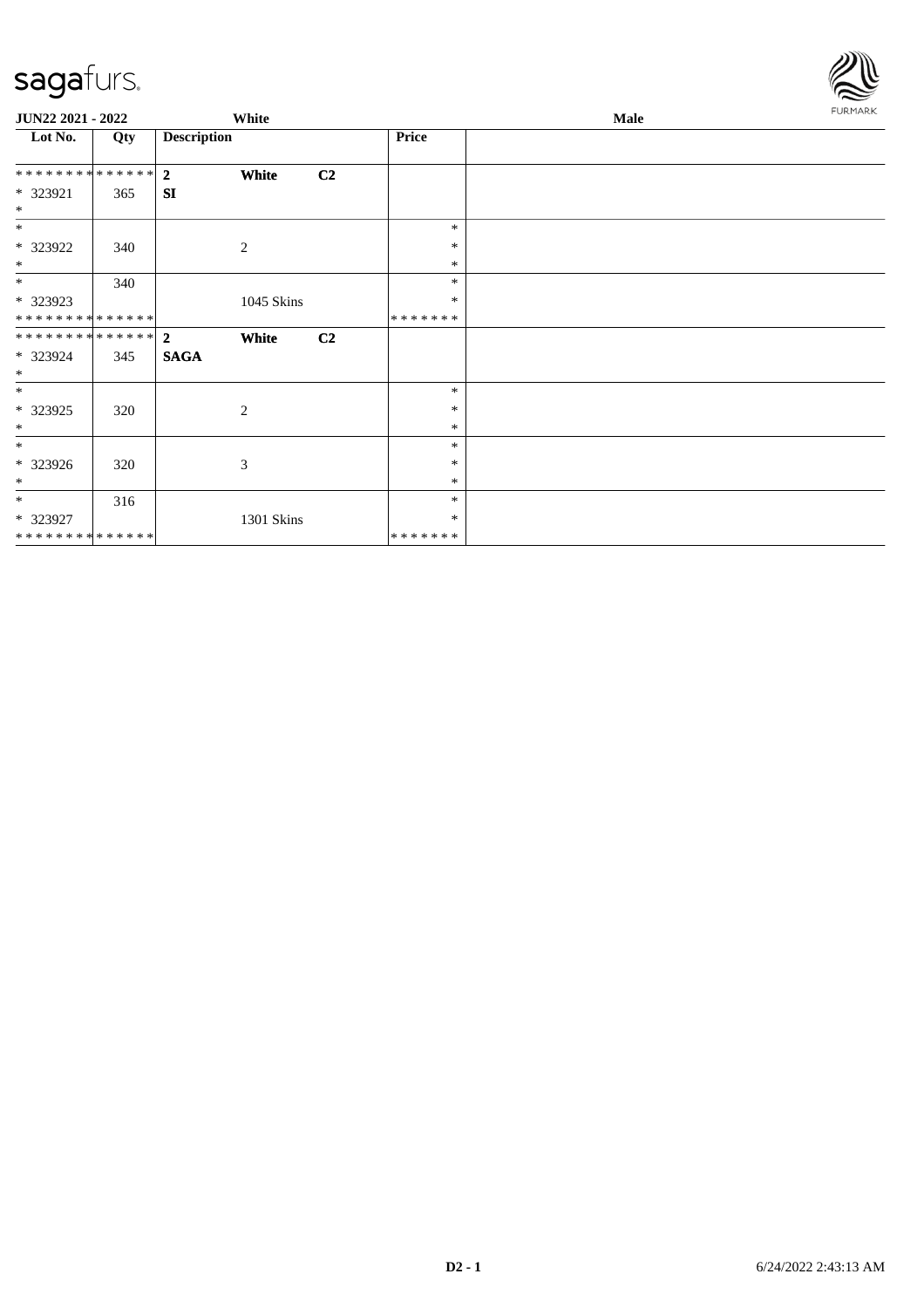

| JUN22 2021 - 2022                                 |     | <b>White Velvet</b> |                       |                | <b>Male</b>                       |  |  |  |
|---------------------------------------------------|-----|---------------------|-----------------------|----------------|-----------------------------------|--|--|--|
| Lot No.                                           | Qty | <b>Description</b>  |                       |                | Price                             |  |  |  |
| 323981                                            | 158 | 60<br>SI            | White<br><b>VELV1</b> | C1             |                                   |  |  |  |
| * * * * * * * * * * * * * *<br>* 323982<br>$\ast$ | 176 | 60<br>SI            | White<br><b>VELV1</b> | C2             |                                   |  |  |  |
| $\ast$<br>* 323983<br>* * * * * * * * * * * * * * | 32  |                     | 208 Skins             |                | $\ast$<br>$\ast$<br>* * * * * * * |  |  |  |
| * * * * * * * * * * * * * *<br>* 323984<br>$\ast$ | 165 | 60<br><b>SAGA</b>   | White<br><b>VELV1</b> | C1             |                                   |  |  |  |
| $\ast$<br>* 323985<br>* * * * * * * * * * * * * * | 75  |                     | 240 Skins             |                | $\ast$<br>$\ast$<br>* * * * * * * |  |  |  |
| * * * * * * * * * * * * * *<br>* 323986<br>$\ast$ | 165 | 60<br><b>SAGA</b>   | White<br><b>VELV1</b> | C2             |                                   |  |  |  |
| $\ast$<br>* 323987<br>* * * * * * * * * * * * * * | 128 |                     | 293 Skins             |                | $\ast$<br>∗<br>* * * * * * *      |  |  |  |
| 323988                                            | 121 | 60<br><b>SAGA</b>   | White<br>VELV1        | C3             |                                   |  |  |  |
| * * * * * * * * * * * * * *<br>* 323989<br>$*$    | 175 | 60<br><b>SAGA</b>   | White<br>VELV2        | C1             |                                   |  |  |  |
| $\ast$<br>* 323990<br>* * * * * * * * * * * * * * | 63  |                     | 238 Skins             |                | $\ast$<br>∗<br>* * * * * * *      |  |  |  |
| * * * * * * * * * * * * * *<br>* 323991<br>$*$    | 165 | 60<br><b>SAGA</b>   | White<br>VELV2        | C <sub>2</sub> |                                   |  |  |  |
| $*$<br>* 323992<br>* * * * * * * * * * * * * * *  | 91  |                     | 256 Skins             |                | $\ast$<br>$\ast$<br>* * * * * * * |  |  |  |
| 323993                                            | 86  | 60<br><b>SAGA</b>   | White<br>VELV2        | C3             |                                   |  |  |  |
| 323994                                            | 138 | 60<br><b>SROY</b>   | White<br>VELV1        | C1             |                                   |  |  |  |
| * * * * * * * * * * * * * *<br>* 323995<br>$*$    | 165 | 60<br><b>SROY</b>   | White<br><b>VELV1</b> | C2             |                                   |  |  |  |
| $\ast$<br>* 323996<br>* * * * * * * * * * * * * * | 115 |                     | 280 Skins             |                | $\ast$<br>∗<br>* * * * * * *      |  |  |  |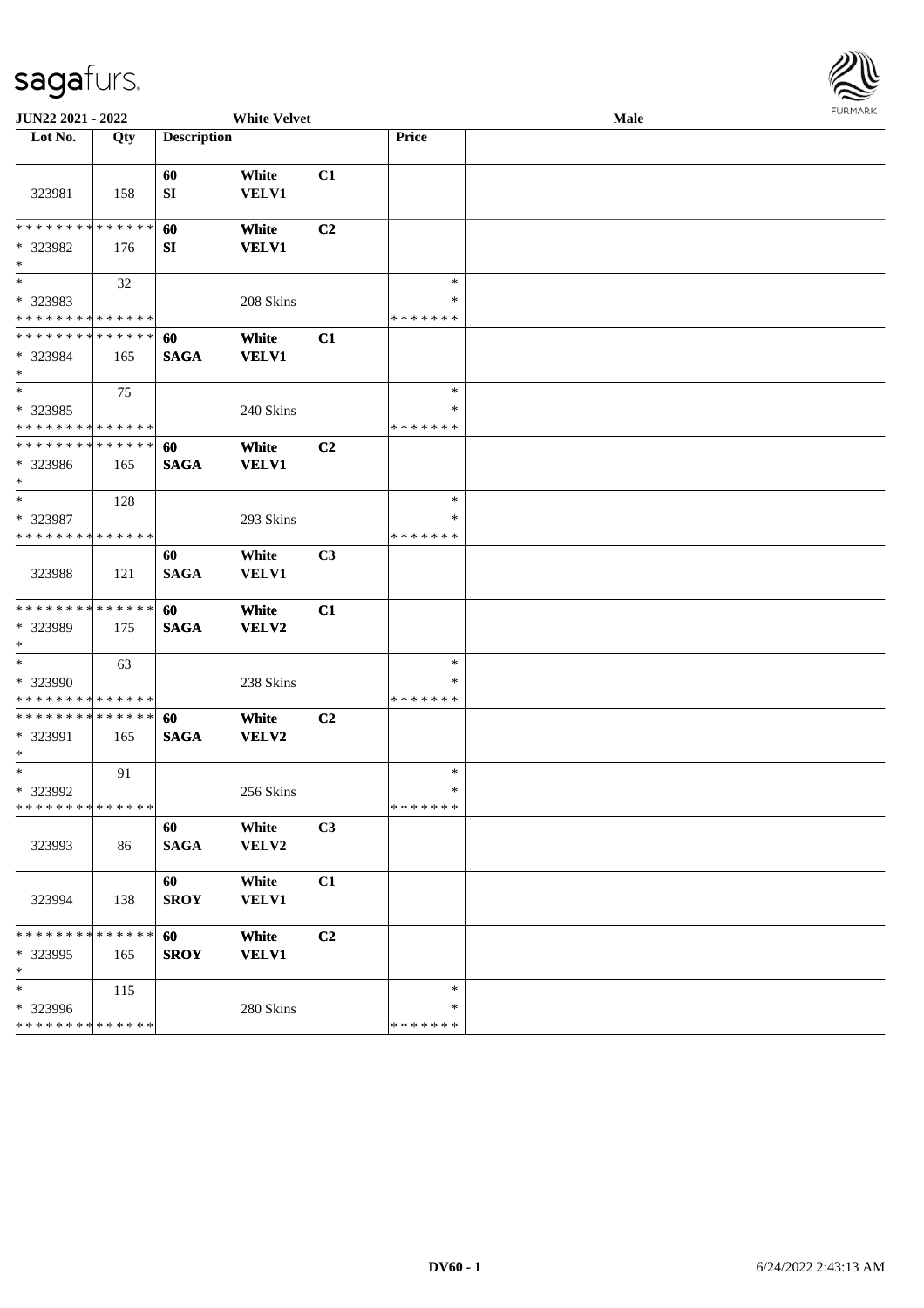

| JUN22 2021 - 2022             |     |                       | <b>White Velvet</b> |                |               | Male |
|-------------------------------|-----|-----------------------|---------------------|----------------|---------------|------|
| Lot No.                       | Qty | <b>Description</b>    |                     |                | Price         |      |
|                               |     |                       |                     |                |               |      |
| **************                |     | 50                    | White               | C1             |               |      |
|                               |     |                       |                     |                |               |      |
| * 324041                      | 205 | SI                    | <b>VELV1</b>        |                |               |      |
| $\ast$                        |     |                       |                     |                |               |      |
| $\ast$                        | 102 |                       |                     |                | $\ast$        |      |
| $* 324042$                    |     |                       | 307 Skins           |                | ∗             |      |
| * * * * * * * * * * * * * *   |     |                       |                     |                | * * * * * * * |      |
| * * * * * * * * * * * * * *   |     | 50                    | White               | C <sub>2</sub> |               |      |
|                               |     |                       |                     |                |               |      |
| $* 324043$                    | 205 | ${\bf SI}$            | <b>VELV1</b>        |                |               |      |
| $\ast$                        |     |                       |                     |                |               |      |
| $\ast$                        |     |                       |                     |                | $\ast$        |      |
| $* 324044$                    | 180 |                       | $\boldsymbol{2}$    |                | $\ast$        |      |
| $\ast$                        |     |                       |                     |                | $\ast$        |      |
| $\ast$                        |     |                       |                     |                | $\ast$        |      |
|                               |     |                       |                     |                | $\ast$        |      |
| $* 324045$                    | 160 |                       | $\mathfrak{Z}$      |                |               |      |
| $\ast$                        |     |                       |                     |                | $\ast$        |      |
| $\ast$                        | 36  |                       |                     |                | $\ast$        |      |
| $* 324046$                    |     |                       | 581 Skins           |                | $\ast$        |      |
| * * * * * * * * * * * * * *   |     |                       |                     |                | * * * * * * * |      |
|                               |     | 50                    | White               | C3             |               |      |
|                               |     |                       |                     |                |               |      |
| 324047                        | 207 | SI                    | VELV1               |                |               |      |
|                               |     |                       |                     |                |               |      |
|                               |     | 50                    | White               | C1             |               |      |
| 324048                        | 85  | SI                    | VELV2               |                |               |      |
|                               |     |                       |                     |                |               |      |
| * * * * * * * * * * * * * *   |     | 50                    | White               | C2             |               |      |
| * 324049                      |     | SI                    | VELV2               |                |               |      |
|                               | 225 |                       |                     |                |               |      |
| $\ast$                        |     |                       |                     |                |               |      |
| $\ast$                        | 81  |                       |                     |                | $\ast$        |      |
| * 324050                      |     |                       | 306 Skins           |                | *             |      |
| * * * * * * * * * * * * * *   |     |                       |                     |                | * * * * * * * |      |
|                               |     | 50                    | White               | C3             |               |      |
|                               |     |                       | VELV2               |                |               |      |
| 324051                        | 105 | SI                    |                     |                |               |      |
|                               |     |                       |                     |                |               |      |
| ******** <mark>******</mark>  |     | 60/50                 | White               | C <sub>2</sub> |               |      |
| $*324052$                     | 205 | $\mathbf{I}$ <b>B</b> | <b>VELV1</b>        | WB2            |               |      |
| $*$                           |     |                       |                     |                |               |      |
| $*$                           | 183 |                       |                     |                | $\ast$        |      |
| * 324053                      |     |                       | 388 Skins           |                | *             |      |
| * * * * * * * * * * * * * *   |     |                       |                     |                | * * * * * * * |      |
|                               |     |                       |                     |                |               |      |
| * * * * * * * * * * * * * * * |     | 60/50                 | White               | C <sub>2</sub> |               |      |
| $* 324054$                    | 205 | $\mathbf{I}$          | <b>VELV1</b>        | <b>CHIP</b>    |               |      |
| $*$                           |     |                       |                     |                |               |      |
| $\ast$                        | 45  |                       |                     |                | $\ast$        |      |
| * 324055                      |     |                       | 250 Skins           |                | *             |      |
| * * * * * * * * * * * * * *   |     |                       |                     |                | * * * * * * * |      |
|                               |     |                       |                     |                |               |      |
| **************                |     | 50                    | White               | C1             |               |      |
| * 324056                      | 185 | <b>SAGA</b>           | <b>VELV1</b>        |                |               |      |
| $*$                           |     |                       |                     |                |               |      |
| $\ast$                        |     |                       |                     |                | $\ast$        |      |
| $* 324057$                    | 160 |                       | $\overline{c}$      |                | $\ast$        |      |
|                               |     |                       |                     |                | $\ast$        |      |
| $*$                           |     |                       |                     |                |               |      |
| $\ast$                        |     |                       |                     |                | $\ast$        |      |
| * 324058                      | 160 |                       | 3                   |                | $\ast$        |      |
| $\ast$                        |     |                       |                     |                | *             |      |
| $\ast$                        |     |                       |                     |                | $\ast$        |      |
| * 324059                      | 160 |                       | $\overline{4}$      |                | ∗             |      |
| $\ast$                        |     |                       |                     |                | $\ast$        |      |
|                               |     |                       |                     |                |               |      |
| $*$                           | 174 |                       |                     |                | $\ast$        |      |
| * 324060                      |     |                       | 839 Skins           |                | *             |      |
| * * * * * * * * * * * * * *   |     |                       |                     |                | * * * * * * * |      |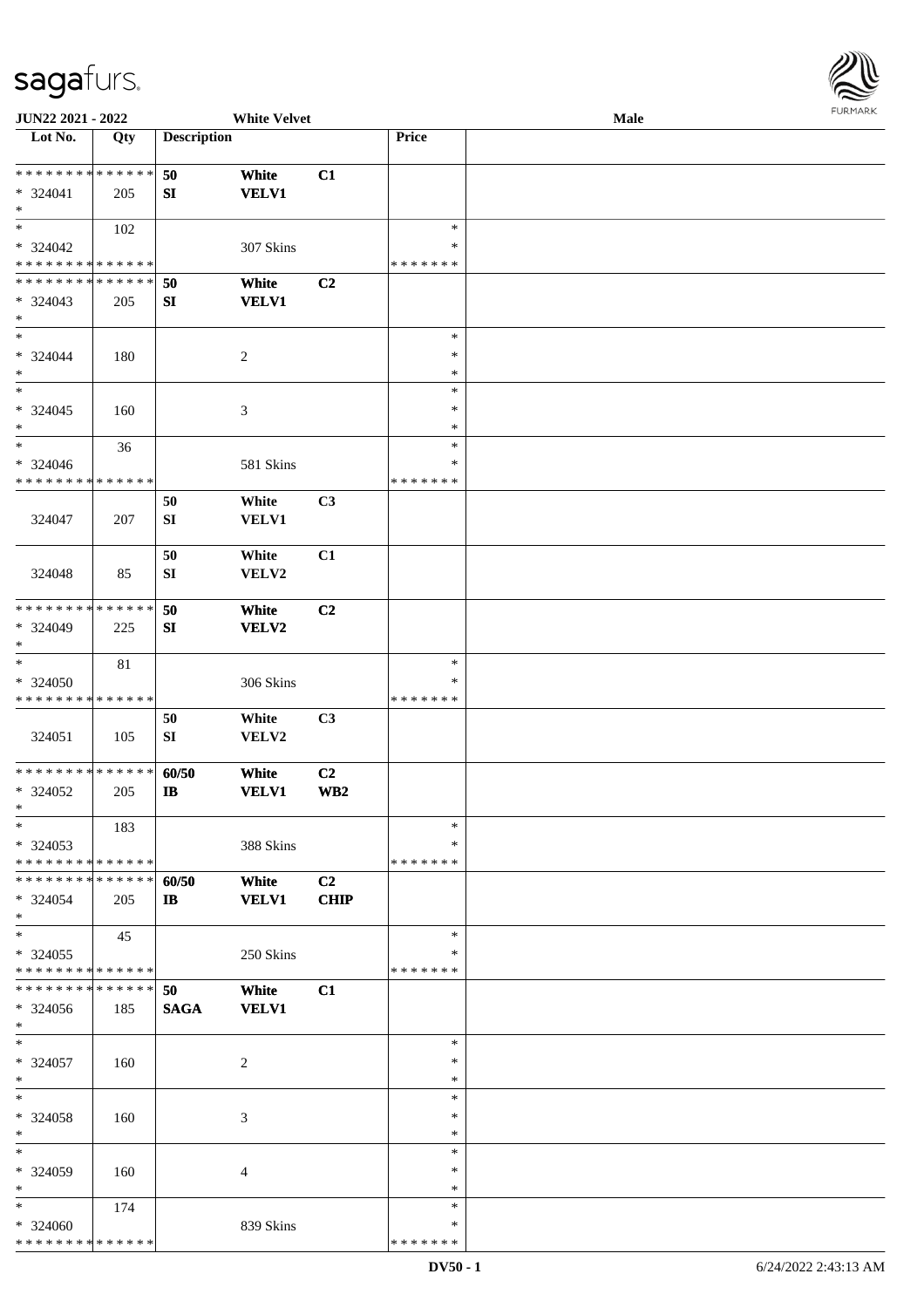

| JUN22 2021 - 2022               |        |                    | <b>White Velvet</b> |    |                  | Male | <b>FUNITANN</b> |
|---------------------------------|--------|--------------------|---------------------|----|------------------|------|-----------------|
| Lot No.                         | Qty    | <b>Description</b> |                     |    | Price            |      |                 |
|                                 |        |                    |                     |    |                  |      |                 |
| ******** <mark>******</mark>    |        | 50                 | White               | C2 |                  |      |                 |
| * 324061                        | 185    | <b>SAGA</b>        | <b>VELV1</b>        |    |                  |      |                 |
| $\ast$                          |        |                    |                     |    |                  |      |                 |
| $*$                             |        |                    |                     |    | $\ast$           |      |                 |
| $* 324062$                      | 160    |                    | 2                   |    | $\ast$           |      |                 |
| $*$<br>$*$                      |        |                    |                     |    | $\ast$           |      |                 |
|                                 |        |                    |                     |    | $\ast$           |      |                 |
| * 324063<br>$\ast$              | 160    |                    | $\mathfrak{Z}$      |    | $\ast$           |      |                 |
| $\overline{\ast}$               |        |                    |                     |    | $\ast$<br>$\ast$ |      |                 |
| * 324064                        |        |                    |                     |    | $\ast$           |      |                 |
| $\ast$                          | 160    |                    | 4                   |    | $\ast$           |      |                 |
|                                 |        |                    |                     |    | $\ast$           |      |                 |
| $*324065$                       | 160    |                    | 5                   |    | $\ast$           |      |                 |
| $\ast$                          |        |                    |                     |    | $\ast$           |      |                 |
| $\ast$                          |        |                    |                     |    | $\ast$           |      |                 |
| $* 324066$                      | 160    |                    | $\sqrt{6}$          |    | $\ast$           |      |                 |
| $\ast$                          |        |                    |                     |    | $\ast$           |      |                 |
| $*$                             |        |                    |                     |    | $\ast$           |      |                 |
| $* 324067$                      | 160    |                    | $\tau$              |    | $\ast$           |      |                 |
| $\ast$                          |        |                    |                     |    | $\ast$           |      |                 |
| $\ast$                          |        |                    |                     |    | $\ast$           |      |                 |
| $* 324068$                      | 160    |                    | $\,8\,$             |    | $\ast$           |      |                 |
| $\ast$                          |        |                    |                     |    | ∗                |      |                 |
| $*$                             | 109    |                    |                     |    | $\ast$           |      |                 |
| * 324069                        |        |                    | 1414 Skins          |    | ∗                |      |                 |
| * * * * * * * * * * * * * *     |        |                    |                     |    | * * * * * * *    |      |                 |
| * * * * * * * * * * * * * * *   |        | 50                 | White               | C3 |                  |      |                 |
| * 324070<br>$*$                 | 185    | <b>SAGA</b>        | <b>VELV1</b>        |    |                  |      |                 |
| $*$                             |        |                    |                     |    | $\ast$           |      |                 |
| * 324071                        | 170    |                    | $\boldsymbol{2}$    |    | $\ast$           |      |                 |
| $*$                             |        |                    |                     |    | $\ast$           |      |                 |
| $\overline{\phantom{0}}$        | $35\,$ |                    |                     |    | $\ast$           |      |                 |
| $* 324072$                      |        |                    | 390 Skins           |    | $\ast$           |      |                 |
| ******** <mark>******</mark>    |        |                    |                     |    | * * * * * * *    |      |                 |
| * * * * * * * * * * * * * * *   |        | 50                 | White               | C1 |                  |      |                 |
| * 324073                        | 185    | <b>SAGA</b>        | VELV2               |    |                  |      |                 |
| $*$                             |        |                    |                     |    |                  |      |                 |
| $*$                             | 88     |                    |                     |    | $\ast$           |      |                 |
| * 324074                        |        |                    | 273 Skins           |    | $\ast$           |      |                 |
| * * * * * * * * * * * * * * *   |        |                    |                     |    | * * * * * * *    |      |                 |
| * * * * * * * * * * * * * * *   |        | 50                 | White               | C2 |                  |      |                 |
| $*324075$                       | 185    | <b>SAGA</b>        | <b>VELV2</b>        |    |                  |      |                 |
| $*$<br>$\overline{\phantom{0}}$ |        |                    |                     |    | $\ast$           |      |                 |
| * 324076                        | 160    |                    | 2                   |    | ∗                |      |                 |
| $*$                             |        |                    |                     |    | $\ast$           |      |                 |
| $*$                             |        |                    |                     |    | $\ast$           |      |                 |
| * 324077                        | 160    |                    | 3                   |    | $\ast$           |      |                 |
| $*$                             |        |                    |                     |    | $\ast$           |      |                 |
| $*$                             |        |                    |                     |    | $\ast$           |      |                 |
| * 324078                        | 160    |                    | 4                   |    | $\ast$           |      |                 |
| $*$                             |        |                    |                     |    | $\ast$           |      |                 |
| $*$ and $*$                     | 91     |                    |                     |    | $\ast$           |      |                 |
| * 324079                        |        |                    | 756 Skins           |    | ∗                |      |                 |
| * * * * * * * * * * * * * *     |        |                    |                     |    | * * * * * * *    |      |                 |
| * * * * * * * * * * * * * * *   |        | 50                 | White               | C3 |                  |      |                 |
| * 324080                        | 185    | <b>SAGA</b>        | <b>VELV2</b>        |    |                  |      |                 |
| $*$                             |        |                    |                     |    |                  |      |                 |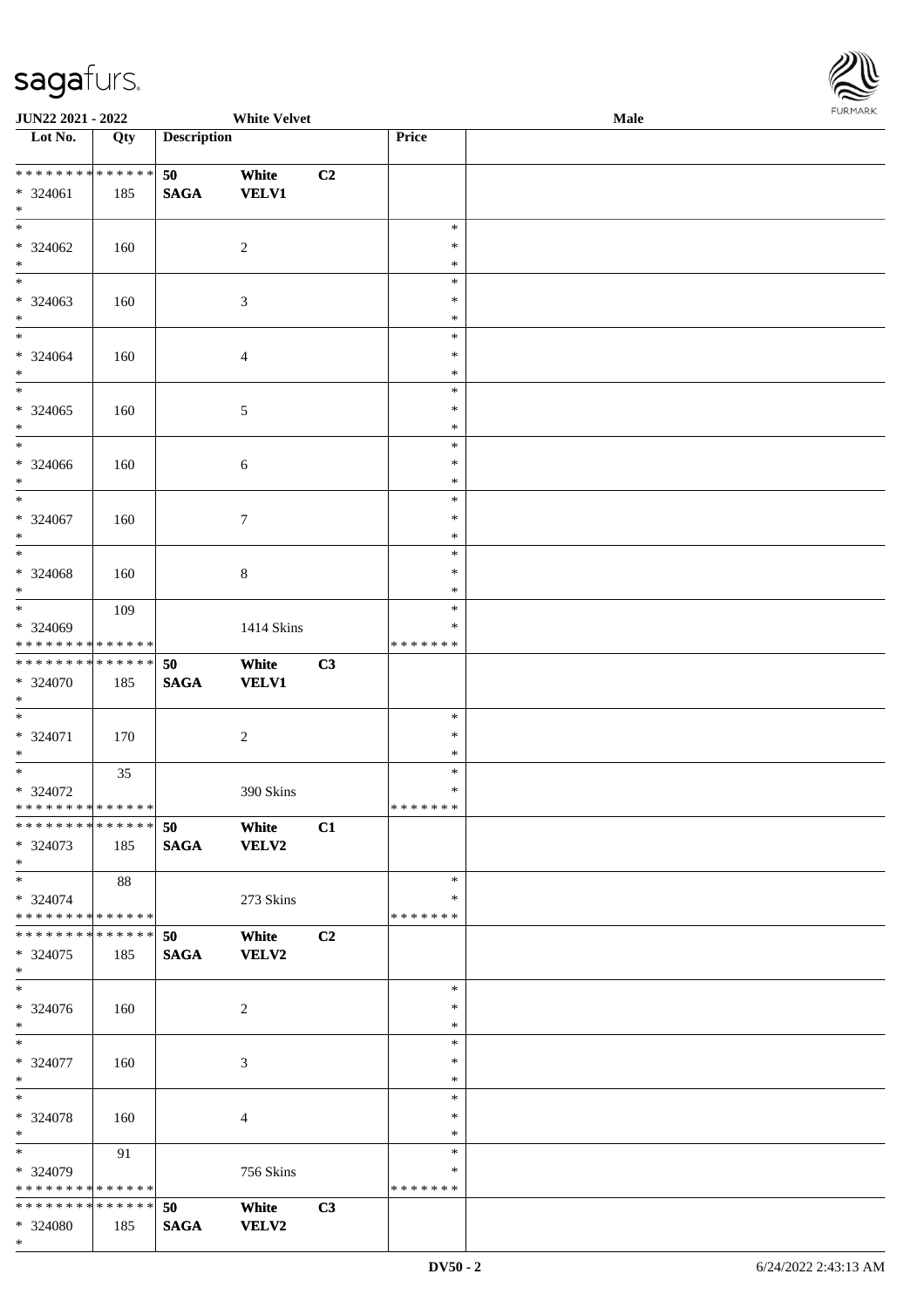

| JUN22 2021 - 2022             |        |                    | <b>White Velvet</b> |                 |               | Male |  |
|-------------------------------|--------|--------------------|---------------------|-----------------|---------------|------|--|
| Lot No.                       | Qty    | <b>Description</b> |                     |                 | Price         |      |  |
|                               |        |                    |                     |                 |               |      |  |
| $*$                           | 151    | 50                 | White               | C3              | $\ast$        |      |  |
| * 324081                      |        | <b>SAGA</b>        | VELV2               |                 | ∗             |      |  |
| * * * * * * * * * * * * * *   |        |                    |                     |                 | * * * * * * * |      |  |
| * * * * * * * * * * * * * *   |        |                    |                     |                 |               |      |  |
|                               |        | 60/50              | White               | C <sub>2</sub>  |               |      |  |
| * 324082                      | 185    | IA                 | <b>VELV1</b>        | WB1             |               |      |  |
| $\ast$                        |        |                    |                     |                 |               |      |  |
| $\overline{\phantom{0}}$      |        |                    |                     |                 | $\ast$        |      |  |
| * 324083                      | 160    |                    | $\overline{c}$      |                 | $\ast$        |      |  |
| $*$                           |        |                    |                     |                 | $\ast$        |      |  |
| $*$                           | 92     |                    |                     |                 | ∗             |      |  |
| $* 324084$                    |        |                    | 437 Skins           |                 | ∗             |      |  |
| * * * * * * * * * * * * * *   |        |                    |                     |                 | * * * * * * * |      |  |
| * * * * * * * * * * * * * *   |        |                    |                     |                 |               |      |  |
|                               |        | 60/50              | White               | C2              |               |      |  |
| * 324085                      | 185    | IA                 | VELV2               | WB1             |               |      |  |
| $*$                           |        |                    |                     |                 |               |      |  |
| $*$                           | 93     |                    |                     |                 | $\ast$        |      |  |
| $* 324086$                    |        |                    | 278 Skins           |                 | $\ast$        |      |  |
| * * * * * * * * * * * * * *   |        |                    |                     |                 | * * * * * * * |      |  |
| * * * * * * * * * * * * * *   |        | 60/50              | White               | C <sub>2</sub>  |               |      |  |
| $* 324087$                    | 185    | IA                 | <b>VELV1</b>        | WB <sub>2</sub> |               |      |  |
| $*$                           |        |                    |                     |                 |               |      |  |
| $*$                           |        |                    |                     |                 | $\ast$        |      |  |
|                               |        |                    |                     |                 |               |      |  |
| * 324088                      | 160    |                    | 2                   |                 | $\ast$        |      |  |
| $\ast$                        |        |                    |                     |                 | ∗             |      |  |
| $*$                           |        |                    |                     |                 | $\ast$        |      |  |
| * 324089                      | 160    |                    | 3                   |                 | $\ast$        |      |  |
| $*$                           |        |                    |                     |                 | *             |      |  |
| $*$                           | 130    |                    |                     |                 | $\ast$        |      |  |
| * 324090                      |        |                    | 635 Skins           |                 | ∗             |      |  |
| * * * * * * * * * * * * * *   |        |                    |                     |                 | * * * * * * * |      |  |
|                               |        |                    |                     |                 |               |      |  |
| * * * * * * * * * * * * * *   |        | 60/50              | White               | C <sub>2</sub>  |               |      |  |
| * 324091                      | 185    | IA                 | <b>VELV1</b>        | <b>CHIP</b>     |               |      |  |
| $*$                           |        |                    |                     |                 |               |      |  |
| $*$                           |        |                    |                     |                 | $\ast$        |      |  |
| * 324092                      | 160    |                    | 2                   |                 | $\ast$        |      |  |
| $*$                           |        |                    |                     |                 | $\ast$        |      |  |
| $\ast$                        |        |                    |                     |                 | $\ast$        |      |  |
| * 324093                      | 160    |                    | 3                   |                 | $\ast$        |      |  |
| $*$                           |        |                    |                     |                 | $\ast$        |      |  |
|                               |        |                    |                     |                 |               |      |  |
| $*$                           | 146    |                    |                     |                 | $\ast$        |      |  |
| * 324094                      |        |                    | 651 Skins           |                 | ∗             |      |  |
| * * * * * * * * * * * * * *   |        |                    |                     |                 | * * * * * * * |      |  |
| * * * * * * * *               | ****** | 60/50              | White               | C <sub>2</sub>  |               |      |  |
| $* 324095$                    | 185    | IA                 | VELV2               | <b>CHIP</b>     |               |      |  |
| $*$                           |        |                    |                     |                 |               |      |  |
| $*$                           | 167    |                    |                     |                 | $\ast$        |      |  |
| * 324096                      |        |                    | 352 Skins           |                 | ∗             |      |  |
| * * * * * * * * * * * * * *   |        |                    |                     |                 | * * * * * * * |      |  |
| * * * * * * * * * * * * * * * |        |                    |                     |                 |               |      |  |
|                               |        | 50                 | White               | C1              |               |      |  |
| * 324097                      | 185    | <b>SROY</b>        | <b>VELV1</b>        |                 |               |      |  |
| $*$                           |        |                    |                     |                 |               |      |  |
| $*$                           |        |                    |                     |                 | $\ast$        |      |  |
| * 324098                      | 160    |                    | 2                   |                 | $\ast$        |      |  |
| $*$                           |        |                    |                     |                 | $\ast$        |      |  |
| $\ast$                        |        |                    |                     |                 | $\ast$        |      |  |
| * 324099                      | 160    |                    | 3                   |                 | ∗             |      |  |
| $*$                           |        |                    |                     |                 | $\ast$        |      |  |
|                               |        |                    |                     |                 |               |      |  |
| $*$                           | 173    |                    |                     |                 | $\ast$        |      |  |
| * 324100                      |        |                    | 678 Skins           |                 | ∗             |      |  |
| * * * * * * * * * * * * * *   |        |                    |                     |                 | * * * * * * * |      |  |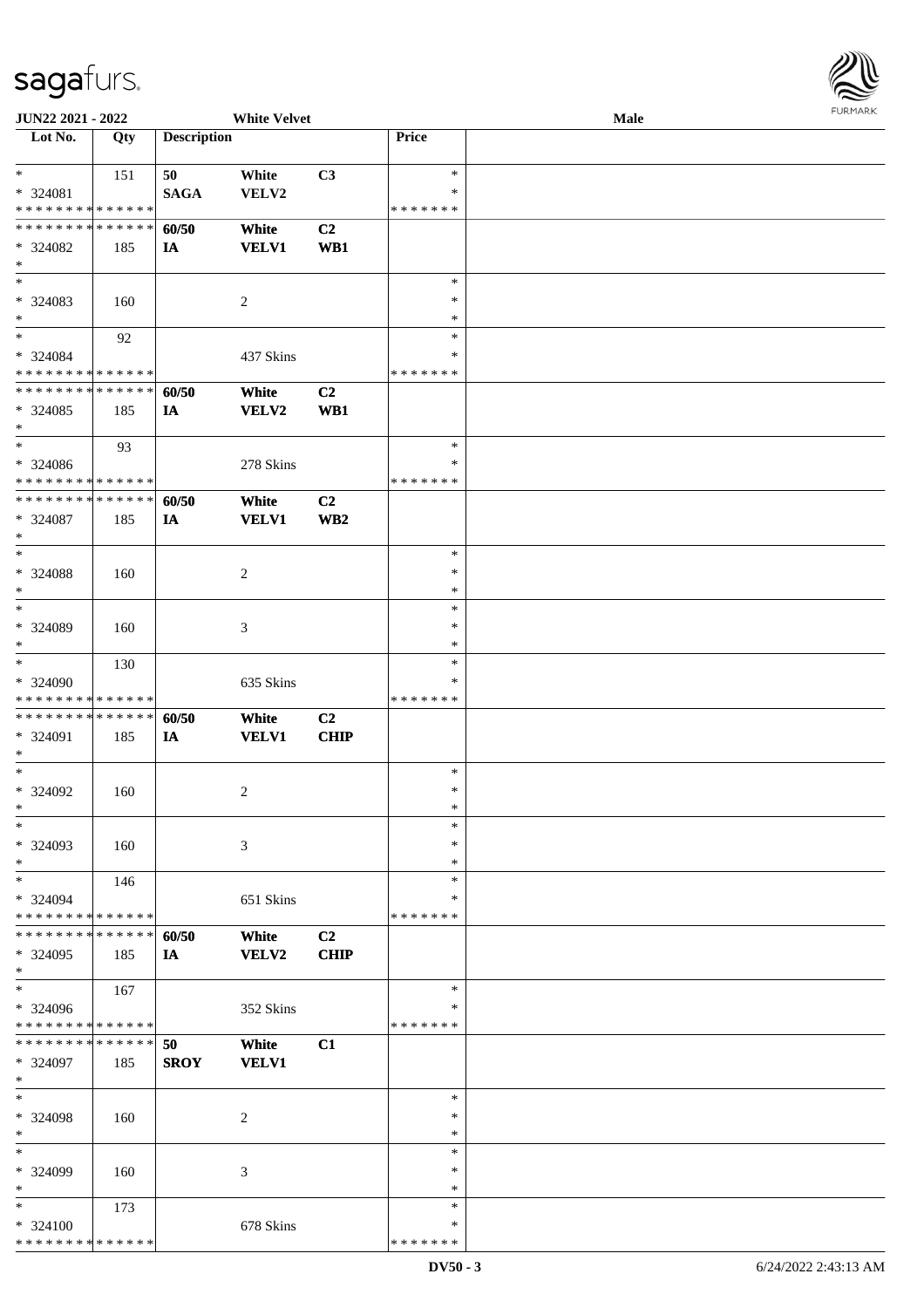

| JUN22 2021 - 2022                |     |                    | <b>White Velvet</b> |    |               | <b>Male</b> | FURMARK |
|----------------------------------|-----|--------------------|---------------------|----|---------------|-------------|---------|
| $\overline{\phantom{1}}$ Lot No. | Qty | <b>Description</b> |                     |    | Price         |             |         |
|                                  |     |                    |                     |    |               |             |         |
| * * * * * * * * * * * * * *      |     | 50                 | White               | C2 |               |             |         |
| * 324101                         | 185 | <b>SROY</b>        | <b>VELV1</b>        |    |               |             |         |
| $*$                              |     |                    |                     |    |               |             |         |
| $\ast$                           |     |                    |                     |    | $\ast$        |             |         |
| $* 324102$                       | 160 |                    | $\overline{c}$      |    | $\ast$        |             |         |
| $*$                              |     |                    |                     |    | $\ast$        |             |         |
| $*$                              |     |                    |                     |    | $\ast$        |             |         |
| * 324103                         | 160 |                    | 3                   |    | $\ast$        |             |         |
| $*$                              |     |                    |                     |    | $\ast$        |             |         |
| $*$                              |     |                    |                     |    | $\ast$        |             |         |
| * 324104                         | 160 |                    | 4                   |    | $\ast$        |             |         |
| $*$                              |     |                    |                     |    | $\ast$        |             |         |
| $\overline{\phantom{0}}$         | 175 |                    |                     |    | $\ast$        |             |         |
| * 324105                         |     |                    | 840 Skins           |    | ∗             |             |         |
| * * * * * * * * * * * * * *      |     |                    |                     |    | * * * * * * * |             |         |
| * * * * * * * * * * * * * * *    |     | 50                 | White               | C3 |               |             |         |
| * 324106                         | 185 | <b>SROY</b>        | <b>VELV1</b>        |    |               |             |         |
| $*$                              |     |                    |                     |    |               |             |         |
| $*$                              | 69  |                    |                     |    | $\ast$        |             |         |
| * 324107                         |     |                    | 254 Skins           |    | $\ast$        |             |         |
| * * * * * * * * * * * * * *      |     |                    |                     |    | * * * * * * * |             |         |
| ******** <mark>******</mark>     |     | 50                 | White               | C1 |               |             |         |
| * 324108                         | 175 | <b>SROY</b>        | VELV2               |    |               |             |         |
| $*$                              |     |                    |                     |    |               |             |         |
| $*$                              | 42  |                    |                     |    | $\ast$        |             |         |
| $* 324109$                       |     |                    | 217 Skins           |    | $\ast$        |             |         |
| * * * * * * * * * * * * * *      |     |                    |                     |    | * * * * * * * |             |         |
| * * * * * * * * * * * * * *      |     | 50                 | White               | C2 |               |             |         |
| $* 324110$                       | 185 | <b>SROY</b>        | VELV2               |    |               |             |         |
| $*$                              |     |                    |                     |    |               |             |         |
| $*$                              |     |                    |                     |    | $\ast$        |             |         |
| * 324111                         | 180 |                    | 2                   |    | ∗             |             |         |
| $*$                              |     |                    |                     |    | *             |             |         |
| $*$                              | 65  |                    |                     |    | $\ast$        |             |         |
| * 324112                         |     |                    | 430 Skins           |    | $\ast$        |             |         |
| * * * * * * * * * * * * * *      |     |                    |                     |    | * * * * * * * |             |         |
| * * * * * * * * * * * * * * *    |     | 50                 | White               | C3 |               |             |         |
| * 324113                         | 175 | <b>SROY</b>        | VELV2               |    |               |             |         |
| $\ast$                           |     |                    |                     |    |               |             |         |
| $\ast$                           | 34  |                    |                     |    | $\ast$        |             |         |
| $* 324114$                       |     |                    | 209 Skins           |    | ∗             |             |         |
| * * * * * * * * * * * * * *      |     |                    |                     |    | * * * * * * * |             |         |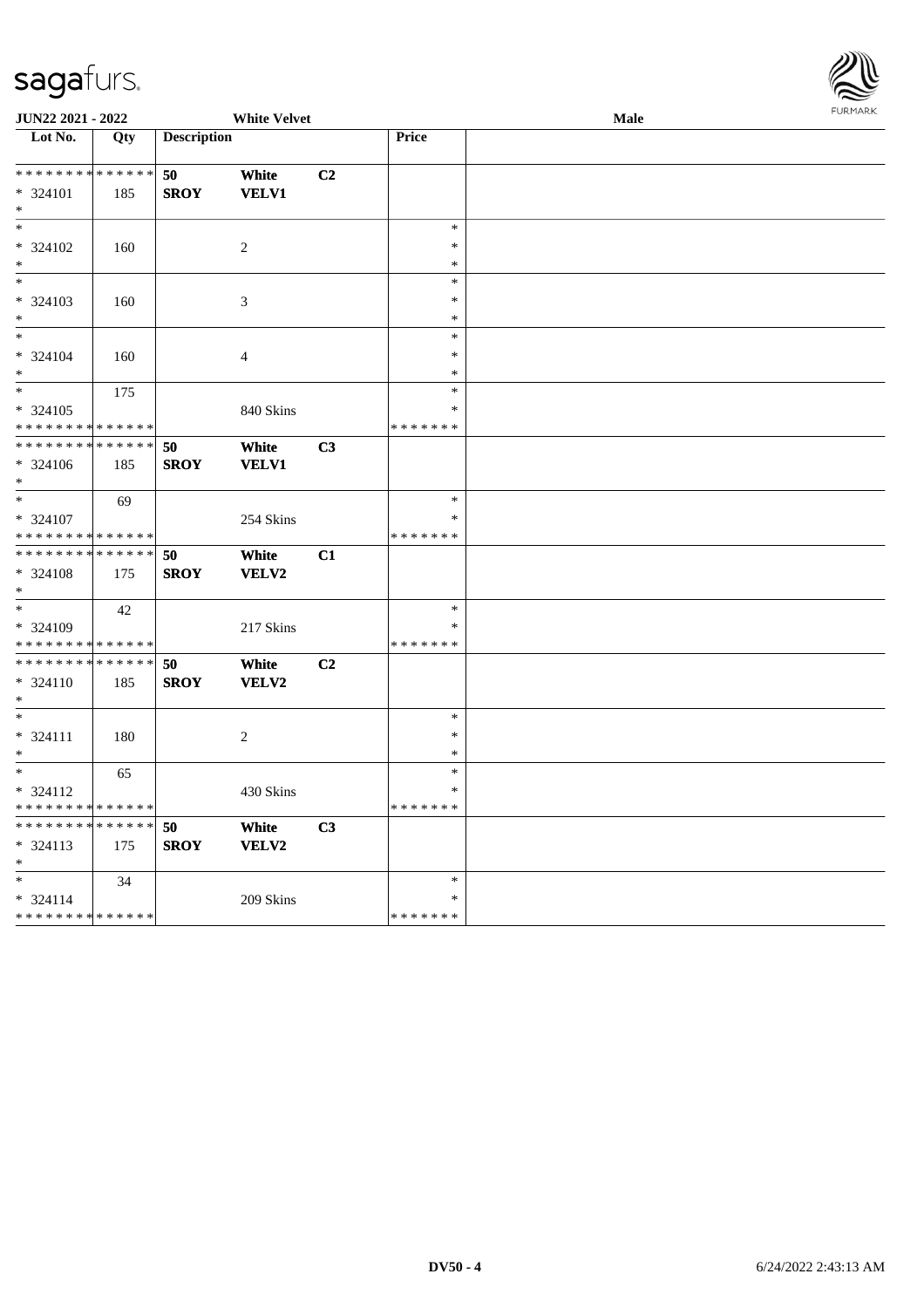

| JUN22 2021 - 2022                  |     | <b>White Velvet</b> |    | <b>I ORI IMPORT</b><br>Male |  |  |  |  |
|------------------------------------|-----|---------------------|----|-----------------------------|--|--|--|--|
| $\overline{\phantom{1}}$ Lot No.   | Qty | <b>Description</b>  |    | Price                       |  |  |  |  |
|                                    |     |                     |    |                             |  |  |  |  |
| ******** <mark>******</mark>       |     | 40<br>White         | C1 |                             |  |  |  |  |
| * 324161                           | 225 | <b>VELV1</b><br>SI  |    |                             |  |  |  |  |
| $*$                                |     |                     |    |                             |  |  |  |  |
| $\overline{\ast}$                  |     |                     |    | $\ast$                      |  |  |  |  |
| $* 324162$                         | 200 | $\overline{2}$      |    | $\ast$                      |  |  |  |  |
| $*$                                |     |                     |    | $\ast$                      |  |  |  |  |
| $\overline{\mathbf{r}}$            |     |                     |    | $\ast$                      |  |  |  |  |
| $* 324163$                         | 200 | 3                   |    | $\ast$                      |  |  |  |  |
| $\ast$                             |     |                     |    | $\ast$                      |  |  |  |  |
| $\overline{\phantom{0}}$           |     |                     |    | $\ast$                      |  |  |  |  |
| $* 324164$                         | 200 | $\overline{4}$      |    | $\ast$                      |  |  |  |  |
| $\ast$<br>$\overline{\phantom{0}}$ |     |                     |    | $\ast$                      |  |  |  |  |
|                                    |     |                     |    | $\ast$                      |  |  |  |  |
| $* 324165$                         | 200 | $\sqrt{5}$          |    | $\ast$                      |  |  |  |  |
| $*$                                |     |                     |    | $\ast$                      |  |  |  |  |
| $\overline{\ast}$                  |     |                     |    | $\ast$                      |  |  |  |  |
| $* 324166$                         | 200 | $\sqrt{6}$          |    | $\ast$                      |  |  |  |  |
| $*$<br>$*$                         |     |                     |    | $\ast$                      |  |  |  |  |
|                                    |     |                     |    | $\ast$                      |  |  |  |  |
| $* 324167$                         | 200 | $\boldsymbol{7}$    |    | $\ast$                      |  |  |  |  |
| $*$                                |     |                     |    | $\ast$                      |  |  |  |  |
|                                    | 84  |                     |    | $\ast$                      |  |  |  |  |
| $* 324168$                         |     | 1509 Skins          |    | $\ast$                      |  |  |  |  |
| * * * * * * * * * * * * * *        |     |                     |    | * * * * * * *               |  |  |  |  |
| ******** <mark>******</mark>       |     | White<br>40         | C2 |                             |  |  |  |  |
| * 324169<br>$\ast$                 | 225 | SI<br><b>VELV1</b>  |    |                             |  |  |  |  |
| $*$                                |     |                     |    | $\ast$                      |  |  |  |  |
|                                    |     |                     |    | $\ast$                      |  |  |  |  |
| $* 324170$<br>$*$                  | 200 | $\sqrt{2}$          |    | $\ast$                      |  |  |  |  |
|                                    |     |                     |    | $\ast$                      |  |  |  |  |
|                                    |     |                     |    | $\ast$                      |  |  |  |  |
| $* 324171$<br>$*$                  | 200 | $\mathfrak{Z}$      |    | $\ast$                      |  |  |  |  |
| $*$                                |     |                     |    | $\ast$                      |  |  |  |  |
|                                    | 200 |                     |    | $\ast$                      |  |  |  |  |
| $* 324172$<br>$*$ $-$              |     | 4                   |    | $\ast$                      |  |  |  |  |
| $*$                                |     |                     |    | $\ast$                      |  |  |  |  |
| $* 324173$                         | 200 | $\sqrt{5}$          |    | $\ast$                      |  |  |  |  |
| $*$                                |     |                     |    | $\ast$                      |  |  |  |  |
| $\overline{\phantom{0}}$           |     |                     |    | $\ast$                      |  |  |  |  |
| * 324174                           | 200 | $\sqrt{6}$          |    | $\ast$                      |  |  |  |  |
| $*$                                |     |                     |    | $\ast$                      |  |  |  |  |
| $\overline{\mathbf{r}}$            |     |                     |    | $\ast$                      |  |  |  |  |
| $* 324175$                         | 200 | $\tau$              |    | $\ast$                      |  |  |  |  |
| $*$                                |     |                     |    | $\ast$                      |  |  |  |  |
|                                    |     |                     |    | $\ast$                      |  |  |  |  |
| $* 324176$                         | 200 | $\,8\,$             |    | $\ast$                      |  |  |  |  |
| $*$                                |     |                     |    | $\ast$                      |  |  |  |  |
|                                    |     |                     |    | $\ast$                      |  |  |  |  |
| $* 324177$                         | 200 | $\overline{9}$      |    | $\ast$                      |  |  |  |  |
| $*$                                |     |                     |    | $\ast$                      |  |  |  |  |
| $*$                                |     |                     |    | $\ast$                      |  |  |  |  |
| * 324178                           | 200 | 10                  |    | $\ast$                      |  |  |  |  |
| $*$                                |     |                     |    | $\ast$                      |  |  |  |  |
| $\overline{\phantom{0}}$           |     |                     |    | $\ast$                      |  |  |  |  |
| * 324179                           | 200 | 11                  |    | $\ast$                      |  |  |  |  |
| $*$                                |     |                     |    | $\ast$                      |  |  |  |  |
| $\frac{1}{1}$                      |     |                     |    | $\ast$                      |  |  |  |  |
| $* 324180$                         | 200 | 12                  |    | $\ast$                      |  |  |  |  |
| $*$                                |     |                     |    | $\ast$                      |  |  |  |  |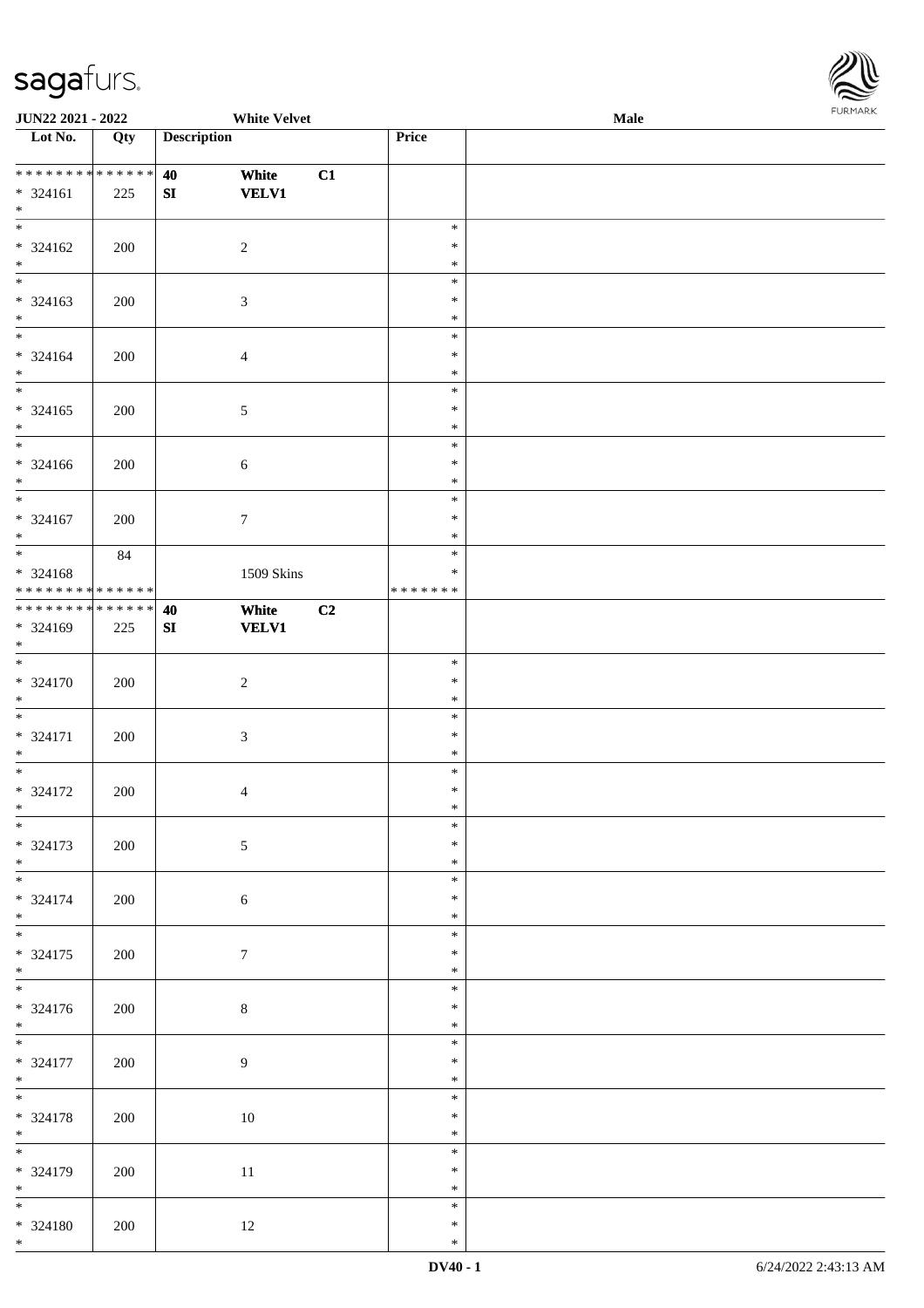

| JUN22 2021 - 2022                    |     |                    | <b>White Velvet</b> |                |               | Male |  |
|--------------------------------------|-----|--------------------|---------------------|----------------|---------------|------|--|
| Lot No.                              | Qty | <b>Description</b> |                     |                | Price         |      |  |
|                                      |     |                    |                     |                |               |      |  |
| $*$                                  |     | 40                 | White               | C2             | $\ast$        |      |  |
| * 324181                             | 200 | ${\bf S}{\bf I}$   | <b>VELV1</b>        |                | $\ast$        |      |  |
| $\ast$                               |     |                    |                     |                | $\ast$        |      |  |
| $\overline{\phantom{0}}$             |     |                    |                     |                | $\ast$        |      |  |
| * 324182                             | 200 |                    | 14                  |                | ∗             |      |  |
|                                      |     |                    |                     |                | $\ast$        |      |  |
| $*$ $*$                              |     |                    |                     |                | $\ast$        |      |  |
| * 324183                             | 200 |                    | 15                  |                | $\ast$        |      |  |
| $\ast$                               |     |                    |                     |                | $\ast$        |      |  |
| $\frac{1}{*}$                        |     |                    |                     |                | $\ast$        |      |  |
|                                      |     |                    |                     |                |               |      |  |
| * 324184                             | 200 |                    | 16                  |                | $\ast$        |      |  |
| $\ast$<br>$\overline{\phantom{a}^*}$ |     |                    |                     |                | $\ast$        |      |  |
|                                      | 73  |                    |                     |                | $\ast$        |      |  |
| $* 324185$                           |     |                    | 3298 Skins          |                | $\ast$        |      |  |
| * * * * * * * * * * * * * *          |     |                    |                     |                | * * * * * * * |      |  |
| ******** <mark>******</mark>         |     | 40                 | White               | C3             |               |      |  |
| $* 324186$                           | 225 | SI                 | <b>VELV1</b>        |                |               |      |  |
| $*$                                  |     |                    |                     |                |               |      |  |
| $\overline{\phantom{0}}$             |     |                    |                     |                | $\ast$        |      |  |
| $* 324187$                           | 200 |                    | $\sqrt{2}$          |                | $\ast$        |      |  |
| $\ast$                               |     |                    |                     |                | $\ast$        |      |  |
| $\overline{\phantom{0}}$             |     |                    |                     |                | $\ast$        |      |  |
| * 324188                             | 200 |                    | $\mathfrak{Z}$      |                | $\ast$        |      |  |
| $\ast$                               |     |                    |                     |                | $\ast$        |      |  |
| $\overline{\phantom{0}}$             |     |                    |                     |                | $\ast$        |      |  |
|                                      |     |                    |                     |                | $\ast$        |      |  |
| * 324189<br>$\ast$                   | 200 |                    | $\overline{4}$      |                | $\ast$        |      |  |
| $\overline{\phantom{a}^*}$           |     |                    |                     |                |               |      |  |
|                                      |     |                    |                     |                | $\ast$        |      |  |
| * 324190                             | 200 |                    | $\sqrt{5}$          |                | $\ast$        |      |  |
| $*$                                  |     |                    |                     |                | $\ast$        |      |  |
| $\ast$                               |     |                    |                     |                | $\ast$        |      |  |
| * 324191                             | 200 |                    | $\sqrt{6}$          |                | $\ast$        |      |  |
| $\ast$                               |     |                    |                     |                | $\ast$        |      |  |
| $*$                                  | 132 |                    |                     |                | $\ast$        |      |  |
| * 324192                             |     |                    | 1357 Skins          |                | $\ast$        |      |  |
| ******** <mark>******</mark>         |     |                    |                     |                | * * * * * * * |      |  |
| * * * * * * * * * * * * * * *        |     | 40                 | White               | C1             |               |      |  |
| * 324193                             | 245 | SI                 | <b>VELV2</b>        |                |               |      |  |
| $*$                                  |     |                    |                     |                |               |      |  |
| $*$                                  | 212 |                    |                     |                | $\ast$        |      |  |
| * 324194                             |     |                    | 457 Skins           |                | ∗             |      |  |
| ******** <mark>******</mark>         |     |                    |                     |                | * * * * * * * |      |  |
| * * * * * * * * * * * * * * *        |     | 40                 | White               | C <sub>2</sub> |               |      |  |
| * 324195                             |     | SI                 | <b>VELV2</b>        |                |               |      |  |
| $*$                                  | 225 |                    |                     |                |               |      |  |
| $\overline{\phantom{a}^*}$           |     |                    |                     |                | $\ast$        |      |  |
|                                      |     |                    |                     |                |               |      |  |
| * 324196                             | 200 |                    | $\overline{c}$      |                | *             |      |  |
| $*$                                  |     |                    |                     |                | $\ast$        |      |  |
| $*$                                  |     |                    |                     |                | $\ast$        |      |  |
| * 324197                             | 200 |                    | 3                   |                | $\ast$        |      |  |
| $*$                                  |     |                    |                     |                | $\ast$        |      |  |
| $\ast$                               |     |                    |                     |                | $\ast$        |      |  |
| * 324198                             | 200 |                    | $\overline{4}$      |                | $\ast$        |      |  |
| $*$                                  |     |                    |                     |                | $\ast$        |      |  |
| $\overline{\phantom{0}}$             |     |                    |                     |                | $\ast$        |      |  |
| * 324199                             | 200 |                    | 5                   |                | ∗             |      |  |
| $*$                                  |     |                    |                     |                | $\ast$        |      |  |
| $*$                                  | 101 |                    |                     |                | $\ast$        |      |  |
| * 324200                             |     |                    | 1126 Skins          |                | *             |      |  |
| * * * * * * * * * * * * * *          |     |                    |                     |                | * * * * * * * |      |  |
|                                      |     |                    |                     |                |               |      |  |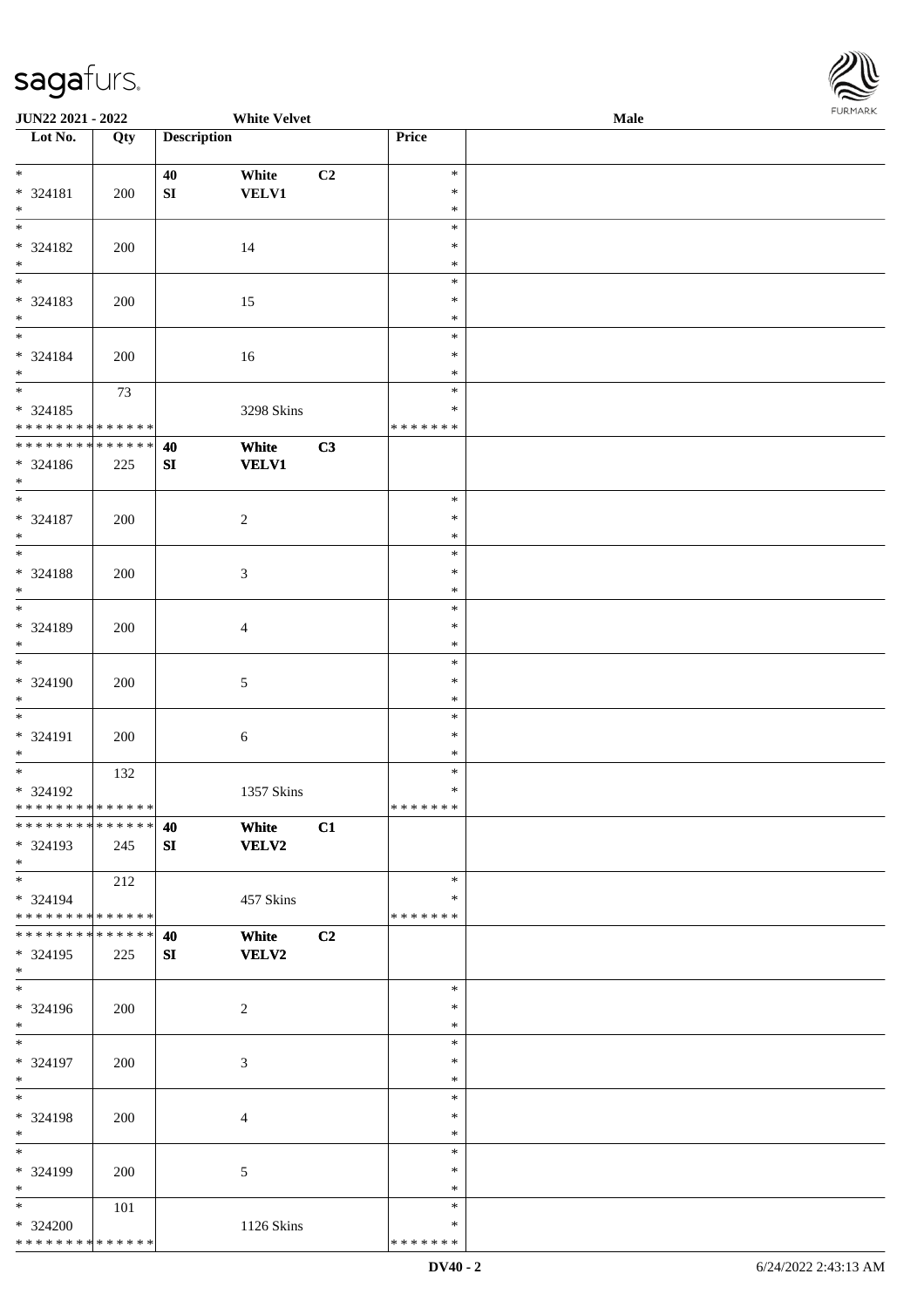

| JUN22 2021 - 2022               |     |                        | <b>White Velvet</b> |                 |               | Male |  |
|---------------------------------|-----|------------------------|---------------------|-----------------|---------------|------|--|
| Lot No.                         | Qty | <b>Description</b>     |                     |                 | Price         |      |  |
|                                 |     |                        |                     |                 |               |      |  |
| **************                  |     | 40                     | White               | C3              |               |      |  |
| * 324201                        | 225 | SI                     | <b>VELV2</b>        |                 |               |      |  |
| $\ast$                          |     |                        |                     |                 |               |      |  |
| $\overline{\ast}$               |     |                        |                     |                 | $\ast$        |      |  |
|                                 |     |                        |                     |                 |               |      |  |
| $* 324202$                      | 200 |                        | $\sqrt{2}$          |                 | ∗             |      |  |
| $\ast$                          |     |                        |                     |                 | $\ast$        |      |  |
| $\overline{\phantom{a}^*}$      |     |                        |                     |                 | $\ast$        |      |  |
| $* 324203$                      | 200 |                        | $\mathfrak{Z}$      |                 | $\ast$        |      |  |
| $\ast$                          |     |                        |                     |                 | $\ast$        |      |  |
| $_{\ast}$                       | 37  |                        |                     |                 | $\ast$        |      |  |
| $* 324204$                      |     |                        | 662 Skins           |                 | *             |      |  |
| * * * * * * * * * * * * * *     |     |                        |                     |                 | * * * * * * * |      |  |
| **************                  |     |                        |                     |                 |               |      |  |
|                                 |     | 40                     | White               | C2              |               |      |  |
| $*324205$                       | 225 | $\mathbf{I}$           | <b>VELV1</b>        | WB1             |               |      |  |
| $\ast$                          |     |                        |                     |                 |               |      |  |
| $\overline{\phantom{1}}$        |     |                        |                     |                 | $\ast$        |      |  |
| $* 324206$                      | 200 |                        | $\overline{c}$      |                 | $\ast$        |      |  |
| $\ast$                          |     |                        |                     |                 | $\ast$        |      |  |
| $\ast$                          | 36  |                        |                     |                 | $\ast$        |      |  |
| * 324207                        |     |                        | 461 Skins           |                 | ∗             |      |  |
| * * * * * * * * * * * * * *     |     |                        |                     |                 | * * * * * * * |      |  |
|                                 |     |                        |                     |                 |               |      |  |
|                                 |     | 40                     | White               | C <sub>2</sub>  |               |      |  |
| 324208                          | 208 | $\mathbf{I}\mathbf{B}$ | <b>VELV1</b>        | WB <sub>2</sub> |               |      |  |
|                                 |     |                        |                     |                 |               |      |  |
| * * * * * * * * * * * * * *     |     | 40                     | White               | C <sub>2</sub>  |               |      |  |
| * 324209                        | 225 | $\bf I\bf B$           | <b>VELV1</b>        | <b>CHIP</b>     |               |      |  |
| $\ast$                          |     |                        |                     |                 |               |      |  |
| $\ast$                          |     |                        |                     |                 | $\ast$        |      |  |
| * 324210                        | 220 |                        | $\boldsymbol{2}$    |                 | $\ast$        |      |  |
| $\ast$                          |     |                        |                     |                 | $\ast$        |      |  |
| $\ast$                          |     |                        |                     |                 |               |      |  |
|                                 | 89  |                        |                     |                 | $\ast$        |      |  |
| $* 324211$                      |     |                        | 534 Skins           |                 | $\ast$        |      |  |
| * * * * * * * * * * * * * *     |     |                        |                     |                 | * * * * * * * |      |  |
| ******** <mark>******</mark>    |     | 40                     | White               | C1              |               |      |  |
| * 324212                        | 205 | <b>SAGA</b>            | <b>VELV1</b>        |                 |               |      |  |
| $*$                             |     |                        |                     |                 |               |      |  |
| $\ast$                          |     |                        |                     |                 | $\ast$        |      |  |
| * 324213                        | 180 |                        | $\overline{2}$      |                 | $\ast$        |      |  |
| $*$                             |     |                        |                     |                 | $\ast$        |      |  |
| $\overline{\phantom{a}^*}$      |     |                        |                     |                 | $\ast$        |      |  |
|                                 |     |                        |                     |                 |               |      |  |
| $* 324214$                      | 180 |                        | 3                   |                 | *             |      |  |
| $*$<br>$\overline{\phantom{0}}$ |     |                        |                     |                 | *             |      |  |
|                                 |     |                        |                     |                 | $\ast$        |      |  |
| $* 324215$                      | 180 |                        | $\overline{4}$      |                 | ∗             |      |  |
| $*$                             |     |                        |                     |                 | $\ast$        |      |  |
| $\overline{\phantom{a}^*}$      |     |                        |                     |                 | $\ast$        |      |  |
| * 324216                        | 180 |                        | $\mathfrak{S}$      |                 | *             |      |  |
| $*$                             |     |                        |                     |                 | $\ast$        |      |  |
| $*$                             |     |                        |                     |                 | $\ast$        |      |  |
|                                 |     |                        |                     |                 | $\ast$        |      |  |
| * 324217                        | 180 |                        | 6                   |                 |               |      |  |
| $*$                             |     |                        |                     |                 | $\ast$        |      |  |
| $\overline{\phantom{a}^*}$      |     |                        |                     |                 | $\ast$        |      |  |
| * 324218                        | 180 |                        | $\tau$              |                 | $\ast$        |      |  |
| $*$                             |     |                        |                     |                 | $\ast$        |      |  |
| $\overline{\phantom{0}}$        |     |                        |                     |                 | $\ast$        |      |  |
| * 324219                        | 180 |                        | 8                   |                 | *             |      |  |
| $*$                             |     |                        |                     |                 | $\ast$        |      |  |
| $\overline{\ast}$               |     |                        |                     |                 | $\ast$        |      |  |
|                                 | 58  |                        |                     |                 |               |      |  |
| * 324220                        |     |                        | 1523 Skins          |                 | *             |      |  |
| ******** <mark>******</mark>    |     |                        |                     |                 | * * * * * * * |      |  |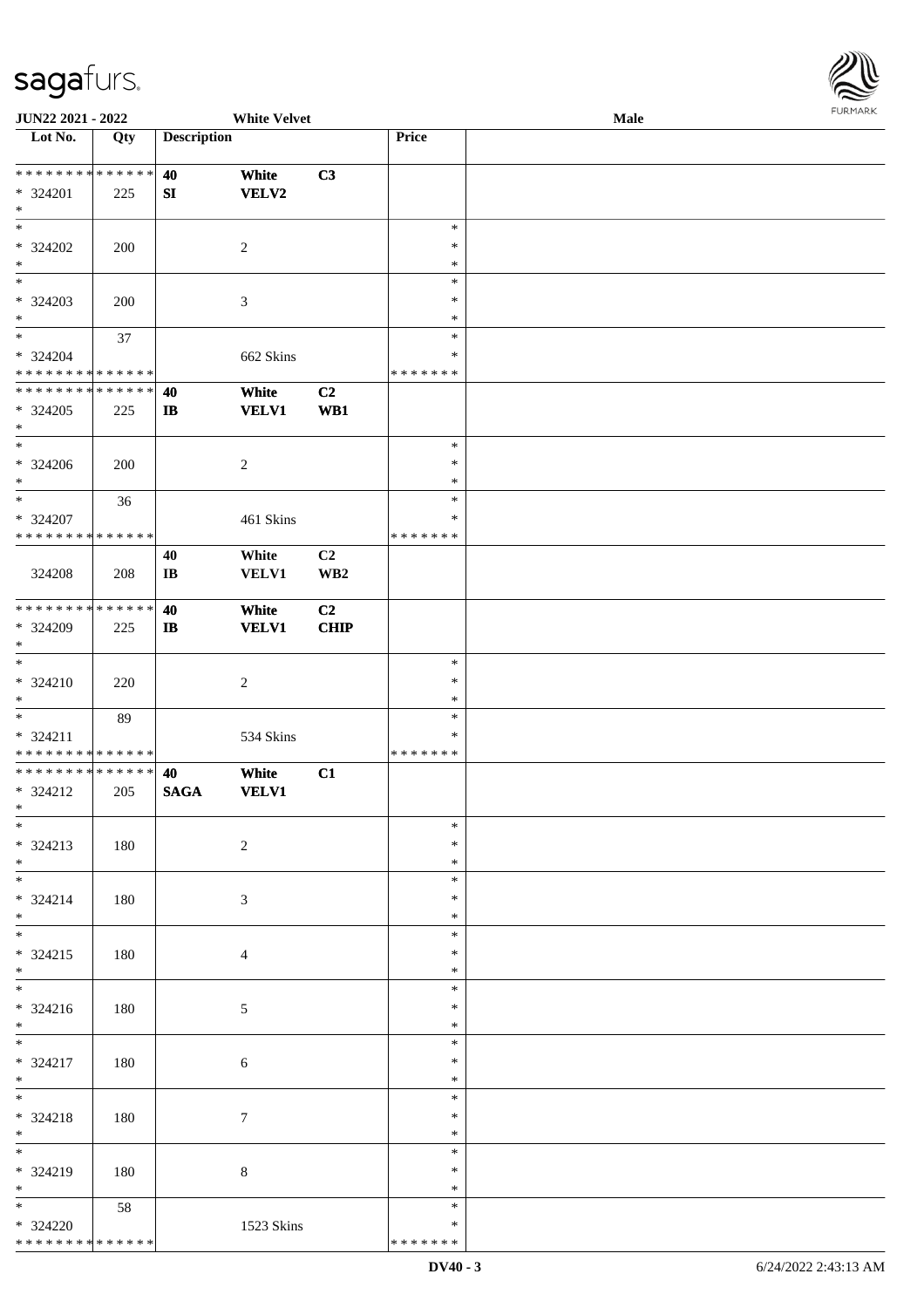\*



| JUN22 2021 - 2022                  |     |                    | <b>White Velvet</b>         |    |               | Male | <b>I ORI IMPORT</b> |
|------------------------------------|-----|--------------------|-----------------------------|----|---------------|------|---------------------|
| $\overline{\phantom{1}}$ Lot No.   | Qty | <b>Description</b> |                             |    | Price         |      |                     |
|                                    |     |                    |                             |    |               |      |                     |
| * * * * * * * * * * * * * *        |     | 40                 | White                       | C2 |               |      |                     |
| $* 324221$                         | 205 | $\mathbf{SAGA}$    | <b>VELV1</b>                |    |               |      |                     |
| $\ast$<br>$\overline{\phantom{0}}$ |     |                    |                             |    |               |      |                     |
|                                    |     |                    |                             |    | $\ast$        |      |                     |
| $* 324222$                         | 180 |                    | $\sqrt{2}$                  |    | $\ast$        |      |                     |
| $*$                                |     |                    |                             |    | $\ast$        |      |                     |
|                                    |     |                    |                             |    | $\ast$        |      |                     |
| $* 324223$                         | 180 |                    | $\ensuremath{\mathfrak{Z}}$ |    | $\ast$        |      |                     |
| $\ast$                             |     |                    |                             |    | $\ast$        |      |                     |
| $\overline{\phantom{0}}$           |     |                    |                             |    | $\ast$        |      |                     |
| $* 324224$                         | 180 |                    | $\overline{4}$              |    | $\ast$        |      |                     |
| $\ast$                             |     |                    |                             |    | $\ast$        |      |                     |
| $\overline{\phantom{0}}$           |     |                    |                             |    | $\ast$        |      |                     |
| $* 324225$                         | 180 |                    | 5                           |    | $\ast$        |      |                     |
| $*$                                |     |                    |                             |    | $\ast$        |      |                     |
|                                    |     |                    |                             |    | $\ast$        |      |                     |
| $* 324226$                         | 180 |                    | $\sqrt{6}$                  |    | $\ast$        |      |                     |
| $\ast$                             |     |                    |                             |    | $\ast$        |      |                     |
| $\overline{\phantom{a}^*}$         |     |                    |                             |    | $\ast$        |      |                     |
| $* 324227$                         | 180 |                    | $\tau$                      |    | $\ast$        |      |                     |
| $\ast$                             |     |                    |                             |    | $\ast$        |      |                     |
| $\frac{1}{*}$                      |     |                    |                             |    | $\ast$        |      |                     |
| $* 324228$                         | 180 |                    | $\,8\,$                     |    | $\ast$        |      |                     |
| $*$                                |     |                    |                             |    | $\ast$        |      |                     |
|                                    |     |                    |                             |    | $\ast$        |      |                     |
| $* 324229$                         | 180 |                    | 9                           |    | $\ast$        |      |                     |
| $*$                                |     |                    |                             |    | $\ast$        |      |                     |
| $\overline{\phantom{0}}$           |     |                    |                             |    | $\ast$        |      |                     |
| $* 324230$                         | 180 |                    | $10\,$                      |    | $\ast$        |      |                     |
| $*$                                |     |                    |                             |    | $\ast$        |      |                     |
| $\overline{\phantom{0}}$           |     |                    |                             |    | $\ast$        |      |                     |
| $* 324231$                         | 180 |                    | $11\,$                      |    | $\ast$        |      |                     |
| $*$                                |     |                    |                             |    | $\ast$        |      |                     |
|                                    |     |                    |                             |    | $\ast$        |      |                     |
| $* 324232$                         | 180 |                    | 12                          |    | $\ast$        |      |                     |
| $*$                                |     |                    |                             |    | $*$           |      |                     |
| $*$                                |     |                    |                             |    | $\ast$        |      |                     |
| $* 324233$                         | 180 |                    | 13                          |    | $\ast$        |      |                     |
| $\ast$                             |     |                    |                             |    | $\ast$        |      |                     |
| $\overline{\phantom{0}}$           |     |                    |                             |    | $\ast$        |      |                     |
| $* 324234$                         | 180 |                    | 14                          |    | $\ast$        |      |                     |
| $*$                                |     |                    |                             |    | $\ast$        |      |                     |
| $\overline{\phantom{0}}$           |     |                    |                             |    | $\ast$        |      |                     |
| $*324235$                          | 180 |                    | 15                          |    | $\ast$        |      |                     |
| $*$                                |     |                    |                             |    | $\ast$        |      |                     |
| $*$                                |     |                    |                             |    | $\ast$        |      |                     |
| $*324236$                          | 180 |                    | 16                          |    | $\ast$        |      |                     |
| $*$                                |     |                    |                             |    | $\ast$        |      |                     |
| $\overline{\phantom{0}}$           |     |                    |                             |    | $\ast$        |      |                     |
| $* 324237$                         | 180 |                    | 17                          |    | $\ast$        |      |                     |
| $*$                                |     |                    |                             |    | $\ast$        |      |                     |
| $*$                                | 205 |                    |                             |    | $\ast$        |      |                     |
| $* 324238$                         |     |                    |                             |    | $\ast$        |      |                     |
| * * * * * * * * * * * * * *        |     |                    | 3290 Skins                  |    | * * * * * * * |      |                     |
| * * * * * * * * * * * * * *        |     |                    | <b>IDENTICAL</b>            |    |               |      |                     |
|                                    |     |                    |                             |    |               |      |                     |
| * 324239<br>$*$                    | 205 |                    |                             |    |               |      |                     |
| $\ast$                             |     |                    |                             |    | $\ast$        |      |                     |
|                                    |     |                    |                             |    | $\ast$        |      |                     |
| $* 324240$<br>$*$                  | 180 |                    | $\overline{2}$              |    | $\ast$        |      |                     |
|                                    |     |                    |                             |    |               |      |                     |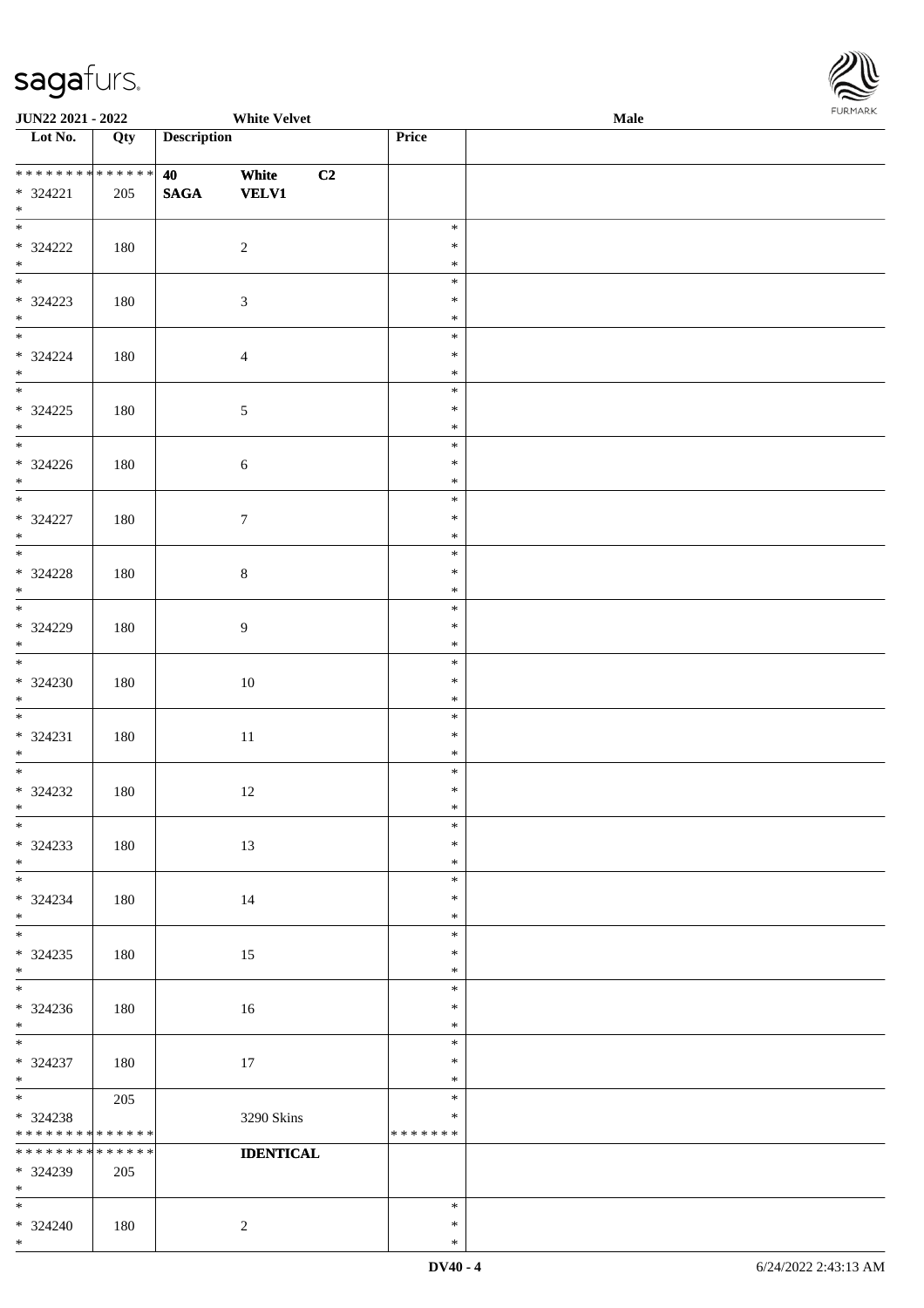

| JUN22 2021 - 2022                 |     |                    | <b>White Velvet</b> |    |               | Male | . |
|-----------------------------------|-----|--------------------|---------------------|----|---------------|------|---|
| Lot No.                           | Qty | <b>Description</b> |                     |    | Price         |      |   |
|                                   |     |                    |                     |    |               |      |   |
| $\overline{\ }$                   |     | 40                 | White               | C2 | $\ast$        |      |   |
| * 324241                          | 180 | $\mathbf{SAGA}$    | <b>VELV1</b>        |    | $\ast$        |      |   |
| $\ast$                            |     |                    |                     |    | $\ast$        |      |   |
| $\overline{\phantom{0}}$          |     |                    |                     |    | $\ast$        |      |   |
| * 324242                          | 180 |                    | $\overline{4}$      |    | $\ast$        |      |   |
| $*$ $*$                           |     |                    |                     |    | $\ast$        |      |   |
|                                   |     |                    |                     |    | $\ast$        |      |   |
| * 324243                          | 180 |                    | $\sqrt{5}$          |    | $\ast$        |      |   |
| $\ast$                            |     |                    |                     |    | $\ast$        |      |   |
| $\overline{\phantom{0}}$          |     |                    |                     |    | $\ast$        |      |   |
| $* 324244$                        | 180 |                    | $\sqrt{6}$          |    | $\ast$        |      |   |
| $\ast$                            |     |                    |                     |    | $\ast$        |      |   |
| $\overline{\phantom{0}}$          |     |                    |                     |    | $\ast$        |      |   |
| * 324245                          | 180 |                    | $\boldsymbol{7}$    |    | $\ast$        |      |   |
| $\ast$                            |     |                    |                     |    | $\ast$        |      |   |
| $_{\ast}^{-}$                     |     |                    |                     |    | $\ast$        |      |   |
| $* 324246$                        | 180 |                    | $\,8\,$             |    | $\ast$        |      |   |
| $\ast$                            |     |                    |                     |    | $\ast$        |      |   |
| $\overline{\phantom{a}^*}$        |     |                    |                     |    | $\ast$        |      |   |
| $* 324247$                        | 180 |                    | $\overline{9}$      |    | $\ast$        |      |   |
| $\ast$                            |     |                    |                     |    | $\ast$        |      |   |
| $\overline{\phantom{0}}$          |     |                    |                     |    | $\ast$        |      |   |
| $* 324248$                        | 180 |                    | 10                  |    | $\ast$        |      |   |
| $\ast$                            |     |                    |                     |    | $\ast$        |      |   |
| $\overline{\phantom{0}}$          |     |                    |                     |    | $\ast$        |      |   |
| $* 324249$                        | 180 |                    | $11\,$              |    | $\ast$        |      |   |
| $\ast$                            |     |                    |                     |    | $\ast$        |      |   |
| $\overline{\phantom{0}}$          | 79  |                    |                     |    | $\ast$        |      |   |
| $*324250$                         |     |                    | 2084 Skins          |    | $\ast$        |      |   |
| * * * * * * * * * * * * * *       |     |                    |                     |    | * * * * * * * |      |   |
| **************                    |     | 40                 | White               | C3 |               |      |   |
| $* 324251$                        | 205 | $\mathbf{SAGA}$    | <b>VELV1</b>        |    |               |      |   |
| $*$                               |     |                    |                     |    |               |      |   |
| $*$                               |     |                    |                     |    | $\ast$        |      |   |
| $*324252$                         | 180 |                    | $\sqrt{2}$          |    | $\ast$        |      |   |
| $*$                               |     |                    |                     |    | $\ast$        |      |   |
| $*$                               |     |                    |                     |    | $\ast$        |      |   |
| $*324253$                         | 180 |                    | $\mathfrak{Z}$      |    | $\ast$        |      |   |
| $*$                               |     |                    |                     |    | $\ast$        |      |   |
|                                   |     |                    |                     |    | $\ast$        |      |   |
|                                   |     |                    |                     |    | $\ast$        |      |   |
| $* 324254$<br>$*$                 | 180 |                    | $\overline{4}$      |    | $\ast$        |      |   |
| $\overline{\phantom{a}^*}$        |     |                    |                     |    | $\ast$        |      |   |
|                                   |     |                    |                     |    | $\ast$        |      |   |
| $*324255$<br>$*$                  | 180 |                    | 5                   |    | $\ast$        |      |   |
| $\overline{\phantom{a}^*}$        |     |                    |                     |    | $\ast$        |      |   |
|                                   |     |                    |                     |    |               |      |   |
| $* 324256$                        | 180 |                    | 6                   |    | *             |      |   |
| $*$                               |     |                    |                     |    | $\ast$        |      |   |
| $*$                               |     |                    |                     |    | $\ast$        |      |   |
| * 324257                          | 180 |                    | $\boldsymbol{7}$    |    | $\ast$        |      |   |
| $*$<br>$\overline{\phantom{a}^*}$ |     |                    |                     |    | $\ast$        |      |   |
|                                   |     |                    |                     |    | $\ast$        |      |   |
| $* 324258$                        | 180 |                    | 8                   |    | $\ast$        |      |   |
| $*$<br>$\overline{\phantom{0}}$   |     |                    |                     |    | $\ast$        |      |   |
|                                   |     |                    |                     |    | $\ast$        |      |   |
| * 324259                          | 190 |                    | 9                   |    | ∗             |      |   |
| $*$                               |     |                    |                     |    | $\ast$        |      |   |
| $\overline{\ast}$                 | 194 |                    |                     |    | $\ast$        |      |   |
| $*324260$                         |     |                    | 1849 Skins          |    | $\ast$        |      |   |
| ******** <mark>******</mark>      |     |                    |                     |    | * * * * * * * |      |   |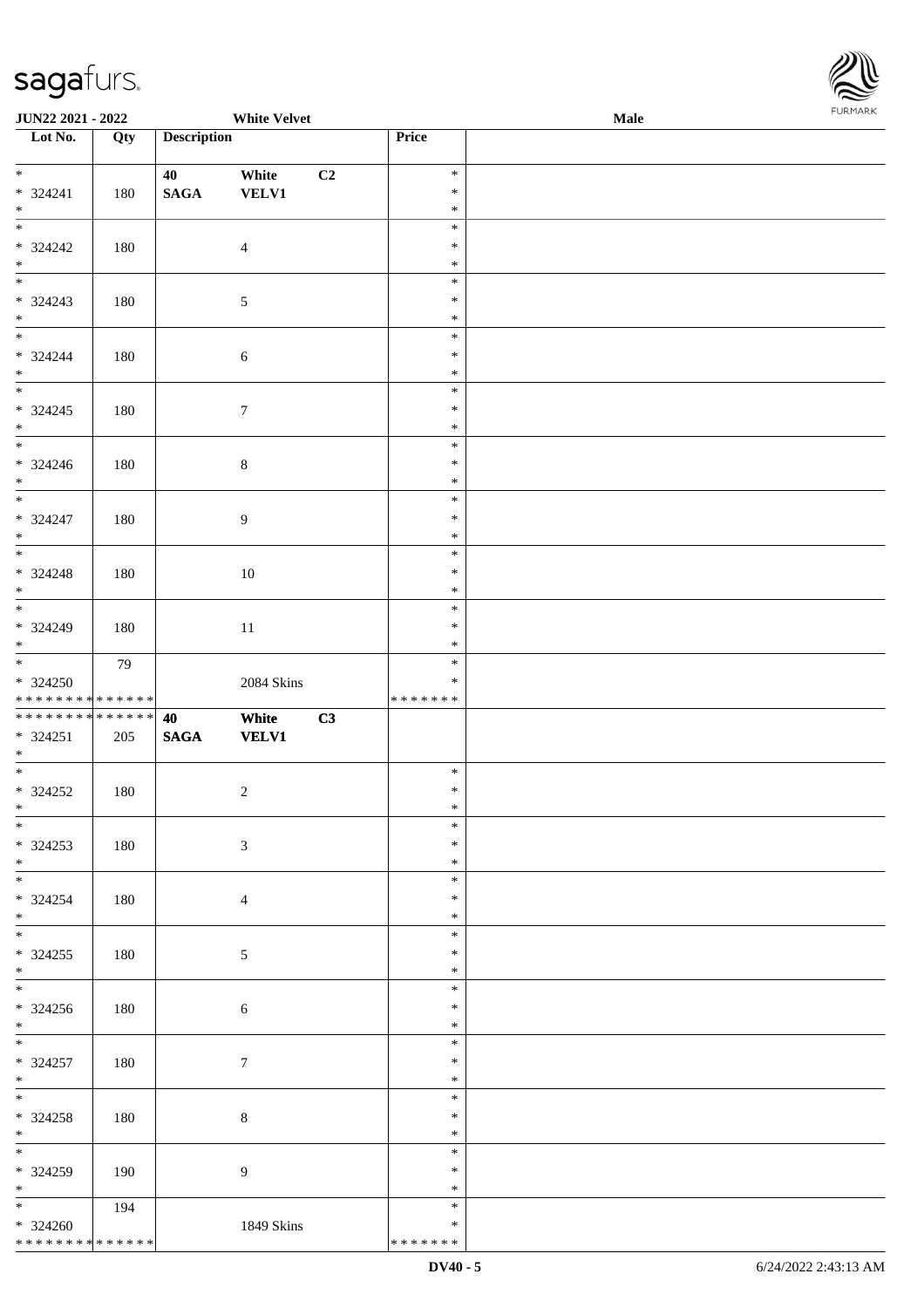\*



| JUN22 2021 - 2022                              |        |                    | <b>White Velvet</b> |    |                  | Male | <b>FURPIARA</b> |
|------------------------------------------------|--------|--------------------|---------------------|----|------------------|------|-----------------|
| $\overline{\phantom{1}}$ Lot No.               | Qty    | <b>Description</b> |                     |    | Price            |      |                 |
|                                                |        |                    |                     |    |                  |      |                 |
| ******** <mark>******</mark>                   |        | 40                 | White               | C1 |                  |      |                 |
| $* 324261$                                     | 205    | $\mathbf{SAGA}$    | <b>VELV2</b>        |    |                  |      |                 |
| $*$                                            |        |                    |                     |    |                  |      |                 |
| $*$                                            |        |                    |                     |    | $\ast$           |      |                 |
| $* 324262$                                     | 180    |                    | $\boldsymbol{2}$    |    | $\ast$           |      |                 |
| $*$                                            |        |                    |                     |    | $\ast$           |      |                 |
| $*$                                            |        |                    |                     |    | $\ast$           |      |                 |
| $* 324263$                                     | 180    |                    | 3                   |    | $\ast$           |      |                 |
| $\ast$                                         |        |                    |                     |    | $\ast$           |      |                 |
|                                                |        |                    |                     |    | $\ast$           |      |                 |
| $* 324264$<br>$\ast$                           | 180    |                    | $\overline{4}$      |    | $\ast$<br>$\ast$ |      |                 |
| $\overline{\phantom{0}}$                       |        |                    |                     |    | $\ast$           |      |                 |
| $* 324265$                                     |        |                    |                     |    | $\ast$           |      |                 |
| $*$                                            | 180    |                    | 5                   |    | $\ast$           |      |                 |
|                                                | 188    |                    |                     |    | $\ast$           |      |                 |
| * 324266                                       |        |                    | 1113 Skins          |    | $\ast$           |      |                 |
| * * * * * * * * * * * * * *                    |        |                    |                     |    | * * * * * * *    |      |                 |
| ******** <mark>******</mark>                   |        | 40                 | White               | C2 |                  |      |                 |
| * 324267                                       | 205    | <b>SAGA</b>        | <b>VELV2</b>        |    |                  |      |                 |
| $*$                                            |        |                    |                     |    |                  |      |                 |
| $\overline{\ast}$                              |        |                    |                     |    | $\ast$           |      |                 |
| $* 324268$                                     | 180    |                    | $\sqrt{2}$          |    | $\ast$           |      |                 |
| $*$                                            |        |                    |                     |    | $\ast$           |      |                 |
| $\overline{\phantom{0}}$                       |        |                    |                     |    | $\ast$           |      |                 |
| $* 324269$                                     | 180    |                    | 3                   |    | $\ast$           |      |                 |
| $*$                                            |        |                    |                     |    | $\ast$           |      |                 |
| $\overline{\phantom{0}}$                       |        |                    |                     |    | $\ast$           |      |                 |
| $* 324270$                                     | 180    |                    | $\overline{4}$      |    | $\ast$           |      |                 |
| $\ast$                                         |        |                    |                     |    | $\ast$           |      |                 |
| $\overline{\ast}$                              |        |                    |                     |    | $\ast$           |      |                 |
| $* 324271$<br>$*$                              | 180    |                    | $\sqrt{5}$          |    | $\ast$<br>$\ast$ |      |                 |
| $*$                                            |        |                    |                     |    | $\ast$           |      |                 |
| $* 324272$                                     | 180    |                    | 6                   |    | $\ast$           |      |                 |
| $\ast$                                         |        |                    |                     |    | $*$              |      |                 |
| $\ast$                                         |        |                    |                     |    | $\ast$           |      |                 |
| $* 324273$                                     | 180    |                    | $\boldsymbol{7}$    |    | $\ast$           |      |                 |
| $*$                                            |        |                    |                     |    | $\ast$           |      |                 |
| $\overline{\phantom{0}}$                       |        |                    |                     |    | $\ast$           |      |                 |
| * 324274                                       | 180    |                    | 8                   |    | $\ast$           |      |                 |
| $*$                                            |        |                    |                     |    | $\ast$           |      |                 |
| $*$                                            |        |                    |                     |    | $\ast$           |      |                 |
| $* 324275$                                     | 180    |                    | 9                   |    | $\ast$           |      |                 |
| $*$                                            |        |                    |                     |    | $\ast$           |      |                 |
|                                                |        |                    |                     |    | $\ast$           |      |                 |
| $* 324276$                                     | 180    |                    | 10                  |    | $\ast$           |      |                 |
| $*$                                            |        |                    |                     |    | $\ast$           |      |                 |
| $\overline{\ast}$                              |        |                    |                     |    | $\ast$           |      |                 |
| $* 324277$                                     | 180    |                    | 11                  |    | $\ast$           |      |                 |
| $*$                                            |        |                    |                     |    | $\ast$           |      |                 |
| $*$                                            | 184    |                    |                     |    | $\ast$           |      |                 |
| $* 324278$                                     |        |                    | 2189 Skins          |    | $\ast$           |      |                 |
| * * * * * * * * * * * * * *<br>* * * * * * * * | ****** |                    |                     |    | * * * * * * *    |      |                 |
| * 324279                                       |        | 40                 | White               | C3 |                  |      |                 |
| $*$                                            | 205    | <b>SAGA</b>        | VELV2               |    |                  |      |                 |
| $*$                                            |        |                    |                     |    | $\ast$           |      |                 |
| * 324280                                       | 180    |                    | $\sqrt{2}$          |    | $\ast$           |      |                 |
| $*$                                            |        |                    |                     |    | $\ast$           |      |                 |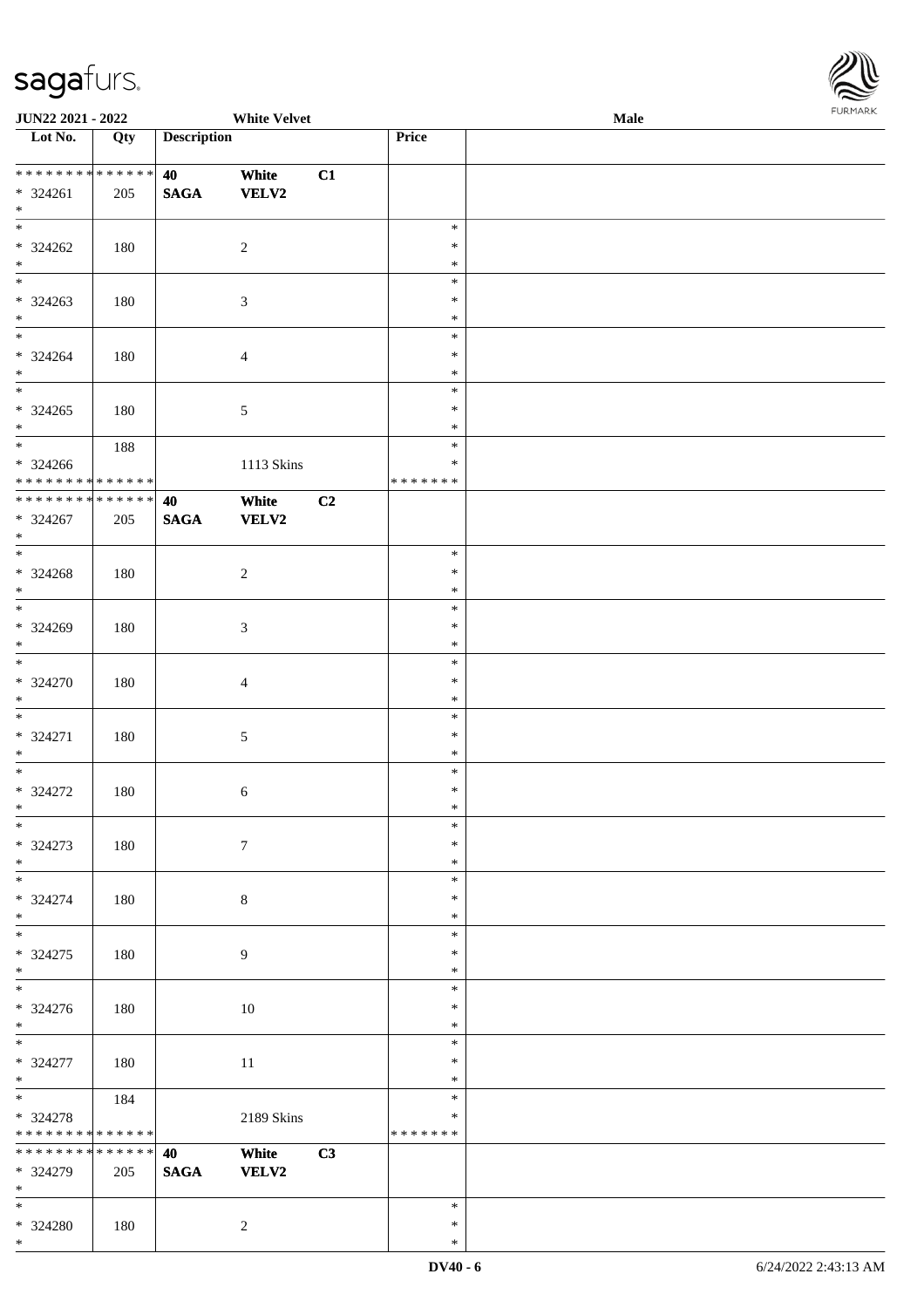\* \* \* \* \* \* \* \* \* \* \* \* \* \*

**JUN22 2021 - 2022 White Velvet Male**

**Lot No. Qty Description Price**

| White<br>C3<br>$\ast$<br>40<br><b>SAGA</b><br>VELV2<br>$\ast$<br>180<br>$*$<br>$\ast$<br>$\ast$<br>$\ast$<br>$\ast$<br>180<br>$\overline{4}$<br>$*$<br>$\ast$<br>$\overline{\phantom{a}^*}$<br>$\ast$<br>190<br>935 Skins<br>$\ast$<br>* * * * * * * * * * * * * *<br>* * * * * * *<br>**************<br>C2<br>40<br>White<br><b>VELV1</b><br>WB1<br>205<br>IA<br>$\overline{\phantom{0}}$<br>$\ast$<br>180<br>$\sqrt{2}$<br>$\ast$<br>$\ast$<br>$\ast$<br>$\overline{\phantom{a}^*}$<br>$\ast$<br>$\mathfrak{Z}$<br>$\ast$<br>180<br>$\ast$<br>$\ast$<br>$\ast$<br>180<br>$\overline{4}$<br>$*$<br>$\ast$<br>$\overline{\phantom{0}}$<br>$\ast$<br>$\ast$<br>180<br>$\mathfrak{S}$<br>$*$<br>$\ast$<br>$\overline{\phantom{0}}$<br>$\ast$<br>* 324289<br>$\ast$<br>180<br>$\sqrt{6}$<br>$\ast$<br>$\ast$<br>$\tau$<br>180<br>$\ast$<br>$\ast$<br>$\overline{\phantom{0}}$<br>197<br>$\ast$<br>* 324291<br>1482 Skins<br>$\ast$<br>* * * * * * * * * * * * * *<br>* * * * * * *<br>**************<br>C2<br>40<br>White<br>* 324292<br>VELV2<br>WB1<br>IA<br>205<br>$\ast$<br>180<br>$*$<br>$\overline{2}$<br>$\ast$<br>$\ast$<br>$\ast$<br>170<br>$\ast$<br>* 324294<br>555 Skins<br>$\ast$<br>* * * * * * * * * * * * * * *<br>* * * * * * *<br>* * * * * * * * * * * * * *<br>White<br>C2<br>40<br><b>VELV1</b><br>WB2<br>205<br>IA<br>$\ast$<br>$\ast$<br>180<br>$\overline{c}$<br>$\ast$<br>$\ast$<br>$\ast$<br>3<br>$\ast$<br>180<br>$\ast$<br>$\ast$<br>26<br>* 324298<br>591 Skins<br>$\ast$<br>* * * * * * * * * * * * * *<br>* * * * * * *<br>* * * * * * * * * * * * * *<br>C2<br>40<br>White<br><b>VELV2</b><br>WB2<br>205<br>IA<br>$\ast$<br>$\ast$<br>$\ast$<br>41<br>246 Skins<br>$\ast$ |                    |  |  |  |
|--------------------------------------------------------------------------------------------------------------------------------------------------------------------------------------------------------------------------------------------------------------------------------------------------------------------------------------------------------------------------------------------------------------------------------------------------------------------------------------------------------------------------------------------------------------------------------------------------------------------------------------------------------------------------------------------------------------------------------------------------------------------------------------------------------------------------------------------------------------------------------------------------------------------------------------------------------------------------------------------------------------------------------------------------------------------------------------------------------------------------------------------------------------------------------------------------------------------------------------------------------------------------------------------------------------------------------------------------------------------------------------------------------------------------------------------------------------------------------------------------------------------------------------------------------------------------------------------------------------------------------------------------------------------------------------------------------|--------------------|--|--|--|
|                                                                                                                                                                                                                                                                                                                                                                                                                                                                                                                                                                                                                                                                                                                                                                                                                                                                                                                                                                                                                                                                                                                                                                                                                                                                                                                                                                                                                                                                                                                                                                                                                                                                                                        | $\ast$<br>* 324281 |  |  |  |
|                                                                                                                                                                                                                                                                                                                                                                                                                                                                                                                                                                                                                                                                                                                                                                                                                                                                                                                                                                                                                                                                                                                                                                                                                                                                                                                                                                                                                                                                                                                                                                                                                                                                                                        |                    |  |  |  |
|                                                                                                                                                                                                                                                                                                                                                                                                                                                                                                                                                                                                                                                                                                                                                                                                                                                                                                                                                                                                                                                                                                                                                                                                                                                                                                                                                                                                                                                                                                                                                                                                                                                                                                        | * 324282           |  |  |  |
|                                                                                                                                                                                                                                                                                                                                                                                                                                                                                                                                                                                                                                                                                                                                                                                                                                                                                                                                                                                                                                                                                                                                                                                                                                                                                                                                                                                                                                                                                                                                                                                                                                                                                                        |                    |  |  |  |
|                                                                                                                                                                                                                                                                                                                                                                                                                                                                                                                                                                                                                                                                                                                                                                                                                                                                                                                                                                                                                                                                                                                                                                                                                                                                                                                                                                                                                                                                                                                                                                                                                                                                                                        | * 324283           |  |  |  |
|                                                                                                                                                                                                                                                                                                                                                                                                                                                                                                                                                                                                                                                                                                                                                                                                                                                                                                                                                                                                                                                                                                                                                                                                                                                                                                                                                                                                                                                                                                                                                                                                                                                                                                        |                    |  |  |  |
|                                                                                                                                                                                                                                                                                                                                                                                                                                                                                                                                                                                                                                                                                                                                                                                                                                                                                                                                                                                                                                                                                                                                                                                                                                                                                                                                                                                                                                                                                                                                                                                                                                                                                                        | * 324284<br>$*$    |  |  |  |
|                                                                                                                                                                                                                                                                                                                                                                                                                                                                                                                                                                                                                                                                                                                                                                                                                                                                                                                                                                                                                                                                                                                                                                                                                                                                                                                                                                                                                                                                                                                                                                                                                                                                                                        | $*324285$          |  |  |  |
|                                                                                                                                                                                                                                                                                                                                                                                                                                                                                                                                                                                                                                                                                                                                                                                                                                                                                                                                                                                                                                                                                                                                                                                                                                                                                                                                                                                                                                                                                                                                                                                                                                                                                                        |                    |  |  |  |
|                                                                                                                                                                                                                                                                                                                                                                                                                                                                                                                                                                                                                                                                                                                                                                                                                                                                                                                                                                                                                                                                                                                                                                                                                                                                                                                                                                                                                                                                                                                                                                                                                                                                                                        | $* 324286$<br>$*$  |  |  |  |
|                                                                                                                                                                                                                                                                                                                                                                                                                                                                                                                                                                                                                                                                                                                                                                                                                                                                                                                                                                                                                                                                                                                                                                                                                                                                                                                                                                                                                                                                                                                                                                                                                                                                                                        | $*$                |  |  |  |
|                                                                                                                                                                                                                                                                                                                                                                                                                                                                                                                                                                                                                                                                                                                                                                                                                                                                                                                                                                                                                                                                                                                                                                                                                                                                                                                                                                                                                                                                                                                                                                                                                                                                                                        | * 324287           |  |  |  |
|                                                                                                                                                                                                                                                                                                                                                                                                                                                                                                                                                                                                                                                                                                                                                                                                                                                                                                                                                                                                                                                                                                                                                                                                                                                                                                                                                                                                                                                                                                                                                                                                                                                                                                        |                    |  |  |  |
|                                                                                                                                                                                                                                                                                                                                                                                                                                                                                                                                                                                                                                                                                                                                                                                                                                                                                                                                                                                                                                                                                                                                                                                                                                                                                                                                                                                                                                                                                                                                                                                                                                                                                                        | $*324288$          |  |  |  |
|                                                                                                                                                                                                                                                                                                                                                                                                                                                                                                                                                                                                                                                                                                                                                                                                                                                                                                                                                                                                                                                                                                                                                                                                                                                                                                                                                                                                                                                                                                                                                                                                                                                                                                        |                    |  |  |  |
|                                                                                                                                                                                                                                                                                                                                                                                                                                                                                                                                                                                                                                                                                                                                                                                                                                                                                                                                                                                                                                                                                                                                                                                                                                                                                                                                                                                                                                                                                                                                                                                                                                                                                                        |                    |  |  |  |
|                                                                                                                                                                                                                                                                                                                                                                                                                                                                                                                                                                                                                                                                                                                                                                                                                                                                                                                                                                                                                                                                                                                                                                                                                                                                                                                                                                                                                                                                                                                                                                                                                                                                                                        | $*$                |  |  |  |
|                                                                                                                                                                                                                                                                                                                                                                                                                                                                                                                                                                                                                                                                                                                                                                                                                                                                                                                                                                                                                                                                                                                                                                                                                                                                                                                                                                                                                                                                                                                                                                                                                                                                                                        | $*$                |  |  |  |
|                                                                                                                                                                                                                                                                                                                                                                                                                                                                                                                                                                                                                                                                                                                                                                                                                                                                                                                                                                                                                                                                                                                                                                                                                                                                                                                                                                                                                                                                                                                                                                                                                                                                                                        | * 324290<br>$*$    |  |  |  |
|                                                                                                                                                                                                                                                                                                                                                                                                                                                                                                                                                                                                                                                                                                                                                                                                                                                                                                                                                                                                                                                                                                                                                                                                                                                                                                                                                                                                                                                                                                                                                                                                                                                                                                        |                    |  |  |  |
|                                                                                                                                                                                                                                                                                                                                                                                                                                                                                                                                                                                                                                                                                                                                                                                                                                                                                                                                                                                                                                                                                                                                                                                                                                                                                                                                                                                                                                                                                                                                                                                                                                                                                                        |                    |  |  |  |
|                                                                                                                                                                                                                                                                                                                                                                                                                                                                                                                                                                                                                                                                                                                                                                                                                                                                                                                                                                                                                                                                                                                                                                                                                                                                                                                                                                                                                                                                                                                                                                                                                                                                                                        |                    |  |  |  |
|                                                                                                                                                                                                                                                                                                                                                                                                                                                                                                                                                                                                                                                                                                                                                                                                                                                                                                                                                                                                                                                                                                                                                                                                                                                                                                                                                                                                                                                                                                                                                                                                                                                                                                        |                    |  |  |  |
|                                                                                                                                                                                                                                                                                                                                                                                                                                                                                                                                                                                                                                                                                                                                                                                                                                                                                                                                                                                                                                                                                                                                                                                                                                                                                                                                                                                                                                                                                                                                                                                                                                                                                                        |                    |  |  |  |
|                                                                                                                                                                                                                                                                                                                                                                                                                                                                                                                                                                                                                                                                                                                                                                                                                                                                                                                                                                                                                                                                                                                                                                                                                                                                                                                                                                                                                                                                                                                                                                                                                                                                                                        | $*$                |  |  |  |
|                                                                                                                                                                                                                                                                                                                                                                                                                                                                                                                                                                                                                                                                                                                                                                                                                                                                                                                                                                                                                                                                                                                                                                                                                                                                                                                                                                                                                                                                                                                                                                                                                                                                                                        | $*$                |  |  |  |
|                                                                                                                                                                                                                                                                                                                                                                                                                                                                                                                                                                                                                                                                                                                                                                                                                                                                                                                                                                                                                                                                                                                                                                                                                                                                                                                                                                                                                                                                                                                                                                                                                                                                                                        | * 324293           |  |  |  |
|                                                                                                                                                                                                                                                                                                                                                                                                                                                                                                                                                                                                                                                                                                                                                                                                                                                                                                                                                                                                                                                                                                                                                                                                                                                                                                                                                                                                                                                                                                                                                                                                                                                                                                        |                    |  |  |  |
|                                                                                                                                                                                                                                                                                                                                                                                                                                                                                                                                                                                                                                                                                                                                                                                                                                                                                                                                                                                                                                                                                                                                                                                                                                                                                                                                                                                                                                                                                                                                                                                                                                                                                                        |                    |  |  |  |
|                                                                                                                                                                                                                                                                                                                                                                                                                                                                                                                                                                                                                                                                                                                                                                                                                                                                                                                                                                                                                                                                                                                                                                                                                                                                                                                                                                                                                                                                                                                                                                                                                                                                                                        |                    |  |  |  |
|                                                                                                                                                                                                                                                                                                                                                                                                                                                                                                                                                                                                                                                                                                                                                                                                                                                                                                                                                                                                                                                                                                                                                                                                                                                                                                                                                                                                                                                                                                                                                                                                                                                                                                        |                    |  |  |  |
|                                                                                                                                                                                                                                                                                                                                                                                                                                                                                                                                                                                                                                                                                                                                                                                                                                                                                                                                                                                                                                                                                                                                                                                                                                                                                                                                                                                                                                                                                                                                                                                                                                                                                                        | * 324295           |  |  |  |
|                                                                                                                                                                                                                                                                                                                                                                                                                                                                                                                                                                                                                                                                                                                                                                                                                                                                                                                                                                                                                                                                                                                                                                                                                                                                                                                                                                                                                                                                                                                                                                                                                                                                                                        | $\ast$             |  |  |  |
|                                                                                                                                                                                                                                                                                                                                                                                                                                                                                                                                                                                                                                                                                                                                                                                                                                                                                                                                                                                                                                                                                                                                                                                                                                                                                                                                                                                                                                                                                                                                                                                                                                                                                                        | * 324296           |  |  |  |
|                                                                                                                                                                                                                                                                                                                                                                                                                                                                                                                                                                                                                                                                                                                                                                                                                                                                                                                                                                                                                                                                                                                                                                                                                                                                                                                                                                                                                                                                                                                                                                                                                                                                                                        | $\ast$             |  |  |  |
|                                                                                                                                                                                                                                                                                                                                                                                                                                                                                                                                                                                                                                                                                                                                                                                                                                                                                                                                                                                                                                                                                                                                                                                                                                                                                                                                                                                                                                                                                                                                                                                                                                                                                                        | $\ast$             |  |  |  |
|                                                                                                                                                                                                                                                                                                                                                                                                                                                                                                                                                                                                                                                                                                                                                                                                                                                                                                                                                                                                                                                                                                                                                                                                                                                                                                                                                                                                                                                                                                                                                                                                                                                                                                        | * 324297<br>$*$    |  |  |  |
|                                                                                                                                                                                                                                                                                                                                                                                                                                                                                                                                                                                                                                                                                                                                                                                                                                                                                                                                                                                                                                                                                                                                                                                                                                                                                                                                                                                                                                                                                                                                                                                                                                                                                                        | $_{\ast}$          |  |  |  |
|                                                                                                                                                                                                                                                                                                                                                                                                                                                                                                                                                                                                                                                                                                                                                                                                                                                                                                                                                                                                                                                                                                                                                                                                                                                                                                                                                                                                                                                                                                                                                                                                                                                                                                        |                    |  |  |  |
|                                                                                                                                                                                                                                                                                                                                                                                                                                                                                                                                                                                                                                                                                                                                                                                                                                                                                                                                                                                                                                                                                                                                                                                                                                                                                                                                                                                                                                                                                                                                                                                                                                                                                                        |                    |  |  |  |
|                                                                                                                                                                                                                                                                                                                                                                                                                                                                                                                                                                                                                                                                                                                                                                                                                                                                                                                                                                                                                                                                                                                                                                                                                                                                                                                                                                                                                                                                                                                                                                                                                                                                                                        |                    |  |  |  |
|                                                                                                                                                                                                                                                                                                                                                                                                                                                                                                                                                                                                                                                                                                                                                                                                                                                                                                                                                                                                                                                                                                                                                                                                                                                                                                                                                                                                                                                                                                                                                                                                                                                                                                        | * 324299           |  |  |  |
|                                                                                                                                                                                                                                                                                                                                                                                                                                                                                                                                                                                                                                                                                                                                                                                                                                                                                                                                                                                                                                                                                                                                                                                                                                                                                                                                                                                                                                                                                                                                                                                                                                                                                                        |                    |  |  |  |
|                                                                                                                                                                                                                                                                                                                                                                                                                                                                                                                                                                                                                                                                                                                                                                                                                                                                                                                                                                                                                                                                                                                                                                                                                                                                                                                                                                                                                                                                                                                                                                                                                                                                                                        | * 324300           |  |  |  |

 $\overline{\phantom{a}}$ 

\* \* \* \* \* \* \*

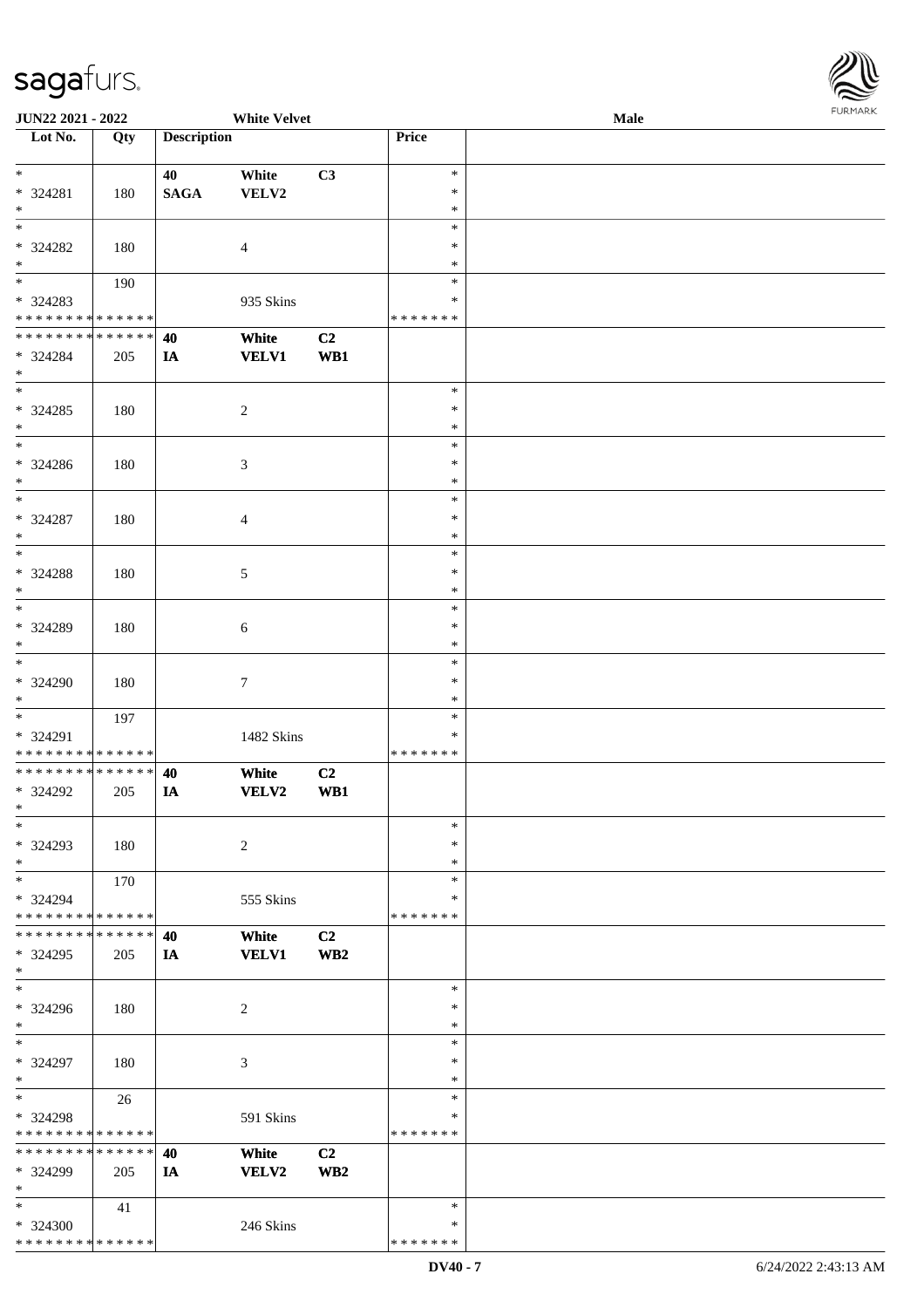\* \* \* \* \* \* \* \* \* \* \* \* \* \*



| JUN22 2021 - 2022                  |        |                    | <b>White Velvet</b> |                |                  | Male | 1011111111 |
|------------------------------------|--------|--------------------|---------------------|----------------|------------------|------|------------|
| Lot No.                            | Qty    | <b>Description</b> |                     |                | Price            |      |            |
|                                    |        |                    |                     |                |                  |      |            |
| * * * * * * * * * * * * * *        |        | 40                 | White               | C <sub>2</sub> |                  |      |            |
| * 324301                           | 205    | $I\!\!A$           | <b>VELV1</b>        | <b>CHIP</b>    |                  |      |            |
| $*$                                |        |                    |                     |                |                  |      |            |
| $*$                                |        |                    |                     |                | $\ast$           |      |            |
| * 324302                           | 180    |                    | $\sqrt{2}$          |                | $\ast$           |      |            |
| $*$                                |        |                    |                     |                | $\ast$           |      |            |
| $\overline{\phantom{0}}$           |        |                    |                     |                | $\ast$           |      |            |
| $* 324303$                         | 180    |                    | 3                   |                | $\ast$           |      |            |
| $\ast$                             |        |                    |                     |                | $\ast$           |      |            |
|                                    |        |                    |                     |                | $\ast$           |      |            |
| * 324304                           | 180    |                    | 4                   |                | $\ast$           |      |            |
| $*$<br>$\overline{\phantom{0}}$    |        |                    |                     |                | $\ast$           |      |            |
|                                    |        |                    |                     |                | $\ast$           |      |            |
| $* 324305$                         | 180    |                    | $\sqrt{5}$          |                | $\ast$           |      |            |
| $\ast$<br>$\overline{\phantom{0}}$ |        |                    |                     |                | $\ast$<br>$\ast$ |      |            |
|                                    |        |                    |                     |                | $\ast$           |      |            |
| $* 324306$<br>$*$                  | 180    |                    | 6                   |                | $\ast$           |      |            |
| $\overline{\ast}$                  |        |                    |                     |                | $\ast$           |      |            |
| * 324307                           | 180    |                    | $\tau$              |                | $\ast$           |      |            |
| $*$                                |        |                    |                     |                | $\ast$           |      |            |
| $\ast$                             |        |                    |                     |                | $\ast$           |      |            |
| $* 324308$                         | 180    |                    | $\,8\,$             |                | $\ast$           |      |            |
| $*$                                |        |                    |                     |                | $\ast$           |      |            |
| $\overline{\ast}$                  |        |                    |                     |                | $\ast$           |      |            |
| * 324309                           | 180    |                    | 9                   |                | $\ast$           |      |            |
| $*$                                |        |                    |                     |                | $\ast$           |      |            |
| $\overline{\ast}$                  |        |                    |                     |                | $\ast$           |      |            |
| * 324310                           | 180    |                    | $10\,$              |                | $\ast$           |      |            |
| $*$                                |        |                    |                     |                | $\ast$           |      |            |
| $*$                                | 170    |                    |                     |                | $\ast$           |      |            |
| * 324311                           |        |                    | 1995 Skins          |                | $\ast$           |      |            |
| * * * * * * * * * * * * * *        |        |                    |                     |                | * * * * * * *    |      |            |
| * * * * * * * * * * * * * * *      |        | 40                 | White               | C2             |                  |      |            |
| * 324312                           | 205    | $I\!\!A$           | VELV2               | <b>CHIP</b>    |                  |      |            |
| $*$ $*$<br>$\ast$                  |        |                    |                     |                | $\ast$           |      |            |
|                                    |        |                    |                     |                | $\ast$           |      |            |
| $* 324313$<br>$*$                  | 180    |                    | $\sqrt{2}$          |                | $\ast$           |      |            |
| $\ast$                             |        |                    |                     |                | $\ast$           |      |            |
| * 324314                           | 180    |                    | 3                   |                | $\ast$           |      |            |
| $*$                                |        |                    |                     |                | $\ast$           |      |            |
| $*$                                | 201    |                    |                     |                | $\ast$           |      |            |
| $* 324315$                         |        |                    | 766 Skins           |                | ∗                |      |            |
| * * * * * * * * * * * * * *        |        |                    |                     |                | * * * * * * *    |      |            |
| * * * * * * * *                    | ****** | 40                 | White               | C1             |                  |      |            |
| * 324316                           | 205    | <b>SROY</b>        | <b>VELV1</b>        |                |                  |      |            |
| $*$                                |        |                    |                     |                |                  |      |            |
| $\ast$                             |        |                    |                     |                | $\ast$           |      |            |
| $* 324317$                         | 180    |                    | $\boldsymbol{2}$    |                | $\ast$           |      |            |
| $*$                                |        |                    |                     |                | $\ast$           |      |            |
| $*$                                |        |                    |                     |                | $\ast$           |      |            |
| * 324318                           | 180    |                    | 3                   |                | $\ast$           |      |            |
| $*$                                |        |                    |                     |                | $\ast$           |      |            |
| $\ast$                             |        |                    |                     |                | $\ast$           |      |            |
| * 324319                           | 180    |                    | 4                   |                | $\ast$           |      |            |
| $*$                                |        |                    |                     |                | $\ast$           |      |            |
| $*$                                | 45     |                    |                     |                | $\ast$<br>$\ast$ |      |            |
| $* 324320$                         |        |                    | 790 Skins           |                |                  |      |            |

\* \* \* \* \* \* \*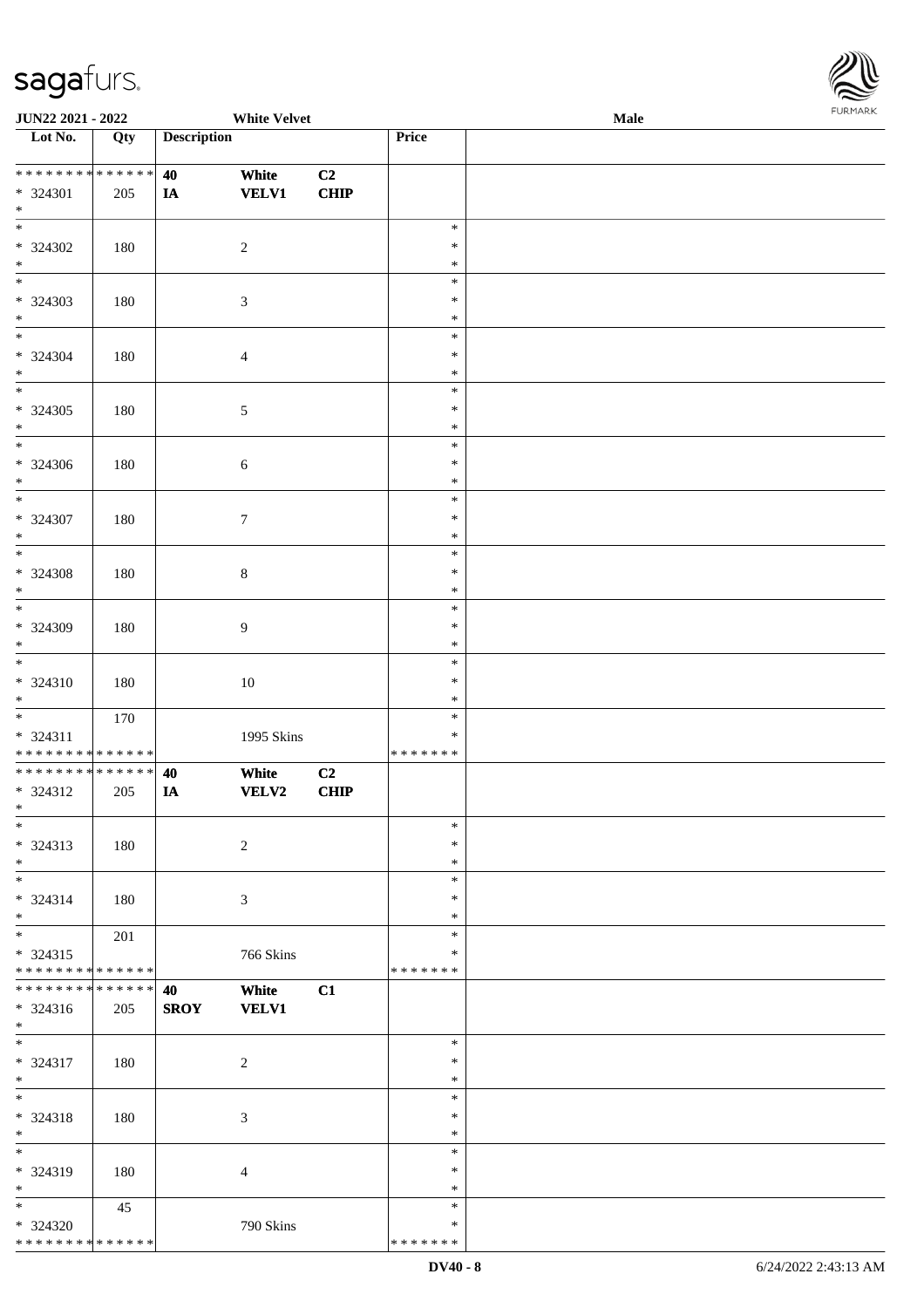

| JUN22 2021 - 2022                                                |     |                    | <b>White Velvet</b>   |    |                                   | Male | <b>FURPIARA</b> |
|------------------------------------------------------------------|-----|--------------------|-----------------------|----|-----------------------------------|------|-----------------|
| $\overline{\phantom{1}}$ Lot No.                                 | Qty | <b>Description</b> |                       |    | Price                             |      |                 |
| * 324321<br>$*$                                                  | 205 | 40<br><b>SROY</b>  | White<br><b>VELV1</b> | C2 |                                   |      |                 |
| $\overline{\ }$<br>$* 324322$<br>$*$                             | 180 |                    | $\boldsymbol{2}$      |    | $\ast$<br>$\ast$<br>$\ast$        |      |                 |
| $*$<br>* 324323<br>$\ast$                                        | 180 |                    | 3                     |    | $\ast$<br>$\ast$<br>$\ast$        |      |                 |
| $\overline{\phantom{0}}$<br>* 324324<br>$\ast$                   | 180 |                    | $\overline{4}$        |    | $\ast$<br>$\ast$<br>$\ast$        |      |                 |
| $\overline{\phantom{0}}$<br>$* 324325$<br>$*$                    | 180 |                    | 5                     |    | $\ast$<br>$\ast$<br>$\ast$        |      |                 |
| $\overline{\phantom{0}}$<br>$* 324326$<br>$*$                    | 180 |                    | 6                     |    | $\ast$<br>$\ast$<br>$\ast$        |      |                 |
| $*$<br>$* 324327$<br>$*$                                         | 180 |                    | $\tau$                |    | $\ast$<br>$\ast$<br>$\ast$        |      |                 |
| $\overline{\phantom{0}}$<br>$* 324328$<br>$*$                    | 180 |                    | $8\,$                 |    | $\ast$<br>$\ast$<br>$\ast$        |      |                 |
| $\overline{\phantom{0}}$<br>* 324329<br>$*$                      | 180 |                    | 9                     |    | $\ast$<br>$\ast$<br>$\ast$        |      |                 |
| $* 324330$<br>$\ast$                                             | 180 |                    | 10                    |    | $\ast$<br>$\ast$<br>$\ast$        |      |                 |
| $\overline{\ast}$<br>* 324331<br>$*$                             | 180 |                    | 11                    |    | $\ast$<br>$\ast$<br>*             |      |                 |
| $\overline{\ast}$<br>$* 324332$<br>* * * * * * * * * * * * * * * | 182 |                    | 2187 Skins            |    | $\ast$<br>$\ast$<br>* * * * * * * |      |                 |
| * * * * * * * * * * * * * * *<br>$*324333$<br>$*$                | 205 | 40<br><b>SROY</b>  | White<br><b>VELV1</b> | C3 |                                   |      |                 |
| $*$<br>* 324334<br>$*$                                           | 200 |                    | 2                     |    | $\ast$<br>$\ast$<br>$\ast$        |      |                 |
| $*$<br>* 324335<br>$*$                                           | 200 |                    | 3                     |    | $\ast$<br>∗<br>$\ast$             |      |                 |
| $*$<br>* 324336<br>* * * * * * * * * * * * * * *                 | 74  |                    | 679 Skins             |    | $\ast$<br>*<br>* * * * * * *      |      |                 |
| * * * * * * * * * * * * * * *<br>* 324337<br>$*$                 | 205 | 40<br><b>SROY</b>  | White<br><b>VELV2</b> | C1 |                                   |      |                 |
| $*$<br>* 324338<br>$*$                                           | 200 |                    | 2                     |    | $\ast$<br>$\ast$<br>$\ast$        |      |                 |
| $*$ and $*$<br>* 324339<br>* * * * * * * * * * * * * * *         | 188 |                    | 593 Skins             |    | $\ast$<br>*<br>* * * * * * *      |      |                 |
| * * * * * * * * * * * * * * *<br>* 324340<br>$*$                 | 205 | 40<br><b>SROY</b>  | White<br><b>VELV2</b> | C2 |                                   |      |                 |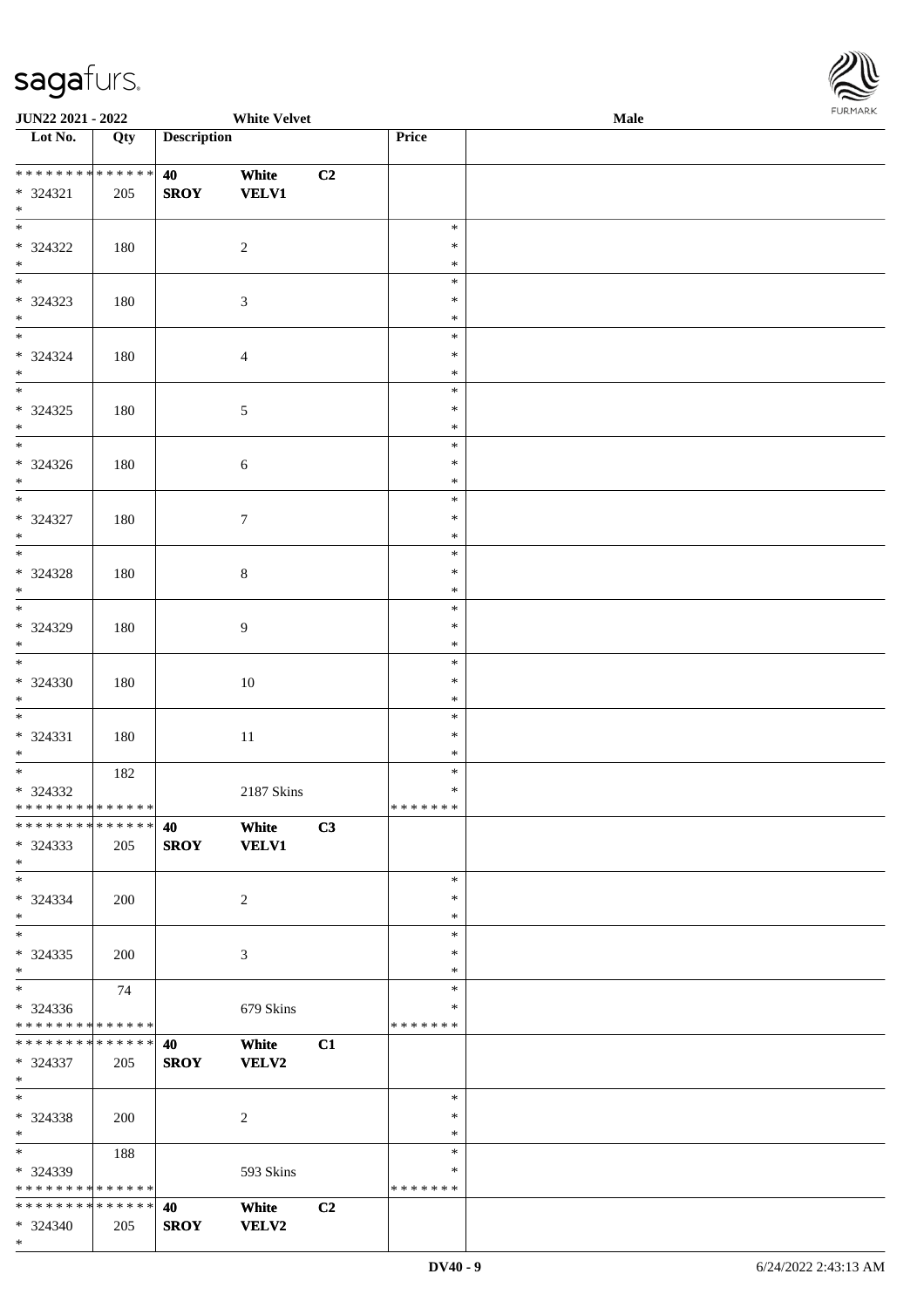

| JUN22 2021 - 2022                                                     |     |                    | <b>White Velvet</b>   |    |                             | Male |  |  |
|-----------------------------------------------------------------------|-----|--------------------|-----------------------|----|-----------------------------|------|--|--|
| Lot No.                                                               | Qty | <b>Description</b> |                       |    | <b>Price</b>                |      |  |  |
| $*$<br>$* 324341$<br>$\ast$                                           | 180 | 40<br><b>SROY</b>  | White<br>VELV2        | C2 | $\ast$<br>$\ast$<br>$\ast$  |      |  |  |
| $\ast$<br>$* 324342$<br>$\ast$                                        | 180 |                    | 3                     |    | $\ast$<br>$\ast$<br>$\ast$  |      |  |  |
| $*$<br>$* 324343$<br>$*$                                              | 180 |                    | $\overline{4}$        |    | $\ast$<br>$\ast$<br>$\ast$  |      |  |  |
| $*$<br>* 324344<br>* * * * * * * * * * * * * *                        | 179 |                    | 924 Skins             |    | $\ast$<br>$\ast$<br>******* |      |  |  |
| * * * * * * * * * * * * * *<br>$* 324345$<br>$*$                      | 205 | 40<br><b>SROY</b>  | White<br><b>VELV2</b> | C3 |                             |      |  |  |
| $*$<br>$* 324346$<br>$*$                                              | 180 |                    | $\sqrt{2}$            |    | $\ast$<br>$\ast$<br>$\ast$  |      |  |  |
| $\overline{\phantom{a}^*}$<br>* 324347<br>* * * * * * * * * * * * * * | 56  |                    | 441 Skins             |    | $\ast$<br>$\ast$<br>******* |      |  |  |
| 324348                                                                | 101 | 40<br><b>LUMI</b>  | White<br>VELV1        | C1 |                             |      |  |  |
| 324349                                                                | 225 | 40<br>${\bf LUMI}$ | White<br>VELV1        | C2 |                             |      |  |  |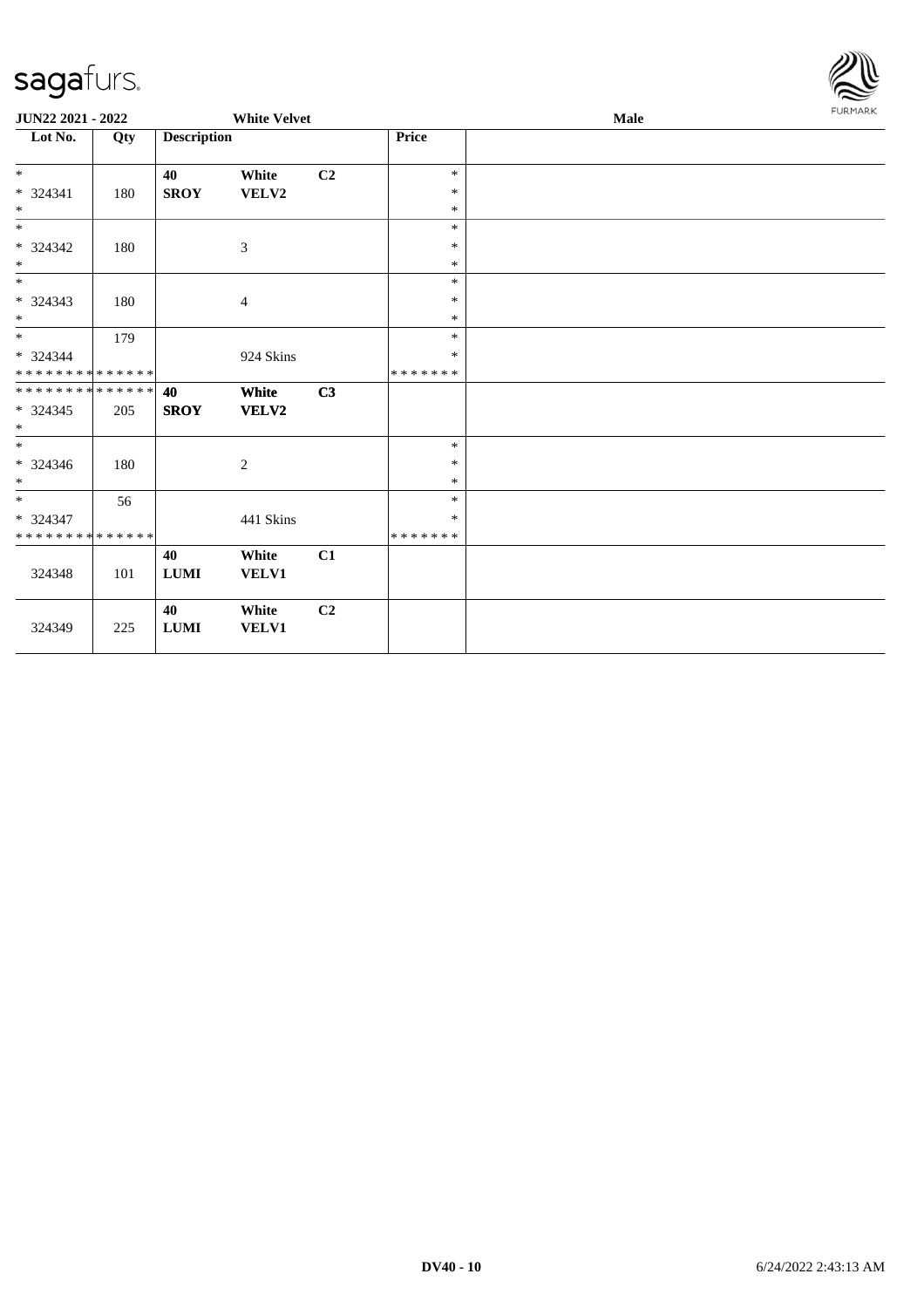

| <b>JUN22 2021 - 2022</b>     |     |                    | <b>White Velvet</b> |    |                  | <b>Male</b> |  |
|------------------------------|-----|--------------------|---------------------|----|------------------|-------------|--|
| Lot No.                      | Qty | <b>Description</b> |                     |    | Price            |             |  |
|                              |     |                    |                     |    |                  |             |  |
| ******** <mark>******</mark> |     | 30                 | White               | C1 |                  |             |  |
| * 324401                     | 245 | ${\bf S}{\bf I}$   | <b>VELV1</b>        |    |                  |             |  |
| $*$                          |     |                    |                     |    |                  |             |  |
|                              |     |                    |                     |    | $\ast$           |             |  |
| * 324402                     | 220 |                    | $\overline{2}$      |    | $\ast$           |             |  |
| $*$                          |     |                    |                     |    | $\ast$           |             |  |
|                              |     |                    |                     |    | $\ast$           |             |  |
| * 324403                     | 220 |                    | $\mathfrak{Z}$      |    | $\ast$           |             |  |
| $*$                          |     |                    |                     |    | $\ast$           |             |  |
|                              |     |                    |                     |    | $\ast$           |             |  |
| $* 324404$                   | 220 |                    | $\overline{4}$      |    | $\ast$           |             |  |
| $*$                          |     |                    |                     |    | $\ast$           |             |  |
|                              |     |                    |                     |    | $\ast$           |             |  |
| $* 324405$                   | 220 |                    | $\sqrt{5}$          |    | $\ast$           |             |  |
| $*$                          |     |                    |                     |    | $\ast$           |             |  |
| $\overline{\phantom{0}}$     | 107 |                    |                     |    | $\ast$           |             |  |
| $* 324406$                   |     |                    | 1232 Skins          |    | $\ast$           |             |  |
| ******** <mark>******</mark> |     |                    |                     |    | * * * * * * *    |             |  |
| ******** <mark>******</mark> |     | 30                 | White               | C2 |                  |             |  |
| $* 324407$                   | 245 | SI                 | <b>VELV1</b>        |    |                  |             |  |
| $\ast$                       |     |                    |                     |    |                  |             |  |
|                              |     |                    |                     |    | $\ast$           |             |  |
| $* 324408$                   | 220 |                    | $\sqrt{2}$          |    | $\ast$           |             |  |
| $*$                          |     |                    |                     |    | $\ast$           |             |  |
|                              |     |                    |                     |    | $\ast$           |             |  |
| * 324409                     | 220 |                    | $\mathfrak{Z}$      |    | $\ast$           |             |  |
| $*$                          |     |                    |                     |    | $\ast$           |             |  |
| $\overline{\phantom{0}}$     |     |                    |                     |    | $\ast$           |             |  |
| $* 324410$                   | 220 |                    | $\overline{4}$      |    | $\ast$           |             |  |
| $*$                          |     |                    |                     |    | $\ast$           |             |  |
| $*$                          |     |                    |                     |    | $\ast$           |             |  |
| $* 324411$                   | 220 |                    | $\sqrt{5}$          |    | $\ast$           |             |  |
| $*$                          |     |                    |                     |    | $\ast$           |             |  |
| $*$                          |     |                    |                     |    | $\ast$           |             |  |
| * 324412                     | 220 |                    | 6                   |    | $\ast$           |             |  |
| $*$ $-$                      |     |                    |                     |    | $\ast$           |             |  |
| $*$                          |     |                    |                     |    | $\ast$           |             |  |
| $* 324413$                   | 220 |                    | $\tau$              |    | $\ast$           |             |  |
| $*$                          |     |                    |                     |    | $\ast$<br>$\ast$ |             |  |
|                              |     |                    |                     |    | $\ast$           |             |  |
| $* 324414$<br>$*$            | 220 |                    | $8\,$               |    | $\ast$           |             |  |
|                              |     |                    |                     |    | $\ast$           |             |  |
|                              |     |                    |                     |    | $\ast$           |             |  |
| $* 324415$<br>$*$            | 220 |                    | $\overline{9}$      |    | $\ast$           |             |  |
| $*$                          |     |                    |                     |    | $\ast$           |             |  |
| $* 324416$                   | 220 |                    | 10                  |    | $\ast$           |             |  |
| $*$                          |     |                    |                     |    | $\ast$           |             |  |
| $*$                          |     |                    |                     |    | $\ast$           |             |  |
| * 324417                     | 220 |                    | 11                  |    | $\ast$           |             |  |
| $*$                          |     |                    |                     |    | $\ast$           |             |  |
| $*$                          |     |                    |                     |    | $\ast$           |             |  |
| $* 324418$                   | 220 |                    | 12                  |    | $\ast$           |             |  |
| $*$ $*$                      |     |                    |                     |    | $\ast$           |             |  |
|                              |     |                    |                     |    | $\ast$           |             |  |
| * 324419                     | 220 |                    | 13                  |    | $\ast$           |             |  |
| $*$                          |     |                    |                     |    | $\ast$           |             |  |
| $*$                          |     |                    |                     |    | $\ast$           |             |  |
| $* 324420$                   | 220 |                    | 14                  |    | $\ast$           |             |  |
| $*$                          |     |                    |                     |    | $\ast$           |             |  |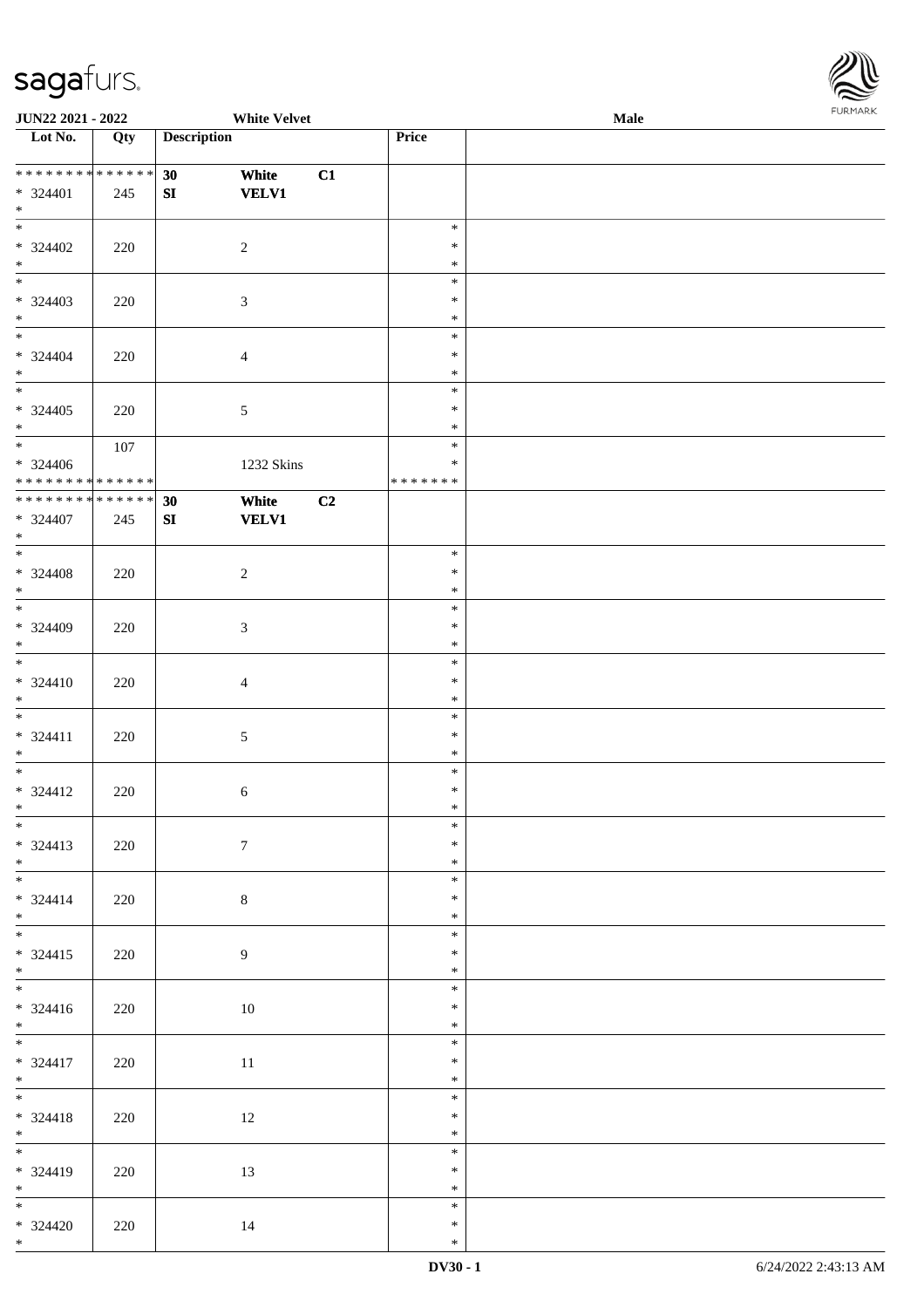

| JUN22 2021 - 2022             |     |                    | <b>White Velvet</b> |    |                  | Male | 1.9151111515 |
|-------------------------------|-----|--------------------|---------------------|----|------------------|------|--------------|
| Lot No.                       | Qty | <b>Description</b> |                     |    | Price            |      |              |
|                               |     |                    |                     |    |                  |      |              |
| $*$                           |     | 30                 | White               | C2 | $\ast$<br>$\ast$ |      |              |
| * 324421<br>$*$               | 220 | ${\bf SI}$         | <b>VELV1</b>        |    | $\ast$           |      |              |
| $*$                           |     |                    |                     |    | $\ast$           |      |              |
| $* 324422$                    | 220 |                    | 16                  |    | $\ast$           |      |              |
| $*$                           |     |                    |                     |    | $\ast$           |      |              |
|                               |     |                    |                     |    | $\ast$           |      |              |
| $* 324423$                    | 220 |                    | 17                  |    | $\ast$           |      |              |
| $*$                           |     |                    |                     |    | $\ast$           |      |              |
|                               |     |                    |                     |    | $\ast$<br>$\ast$ |      |              |
| $* 324424$<br>$*$             | 220 |                    | 18                  |    | $\ast$           |      |              |
|                               | 104 |                    |                     |    | $\ast$           |      |              |
| $* 324425$                    |     |                    | 4089 Skins          |    | $\ast$           |      |              |
| * * * * * * * * * * * * * *   |     |                    |                     |    | * * * * * * *    |      |              |
| ******** <mark>******</mark>  |     | 30                 | White               | C3 |                  |      |              |
| $* 324426$                    | 245 | SI                 | <b>VELV1</b>        |    |                  |      |              |
| $*$                           |     |                    |                     |    |                  |      |              |
| $\overline{\phantom{0}}$      |     |                    |                     |    | $\ast$           |      |              |
| $* 324427$<br>$*$             | 220 |                    | $\sqrt{2}$          |    | $\ast$<br>$\ast$ |      |              |
| $\overline{\phantom{0}}$      |     |                    |                     |    | $\ast$           |      |              |
| $* 324428$                    | 220 |                    | 3                   |    | $\ast$           |      |              |
| $*$                           |     |                    |                     |    | $\ast$           |      |              |
|                               |     |                    |                     |    | $\ast$           |      |              |
| $* 324429$                    | 220 |                    | 4                   |    | $\ast$           |      |              |
| $*$                           |     |                    |                     |    | $\ast$           |      |              |
| $\overline{\ }$               |     |                    |                     |    | $\ast$           |      |              |
| $* 324430$                    | 220 |                    | $\sqrt{5}$          |    | $\ast$           |      |              |
| $*$<br>$*$                    |     |                    |                     |    | $\ast$<br>$\ast$ |      |              |
| $* 324431$                    | 220 |                    | 6                   |    | $\ast$           |      |              |
| $*$                           |     |                    |                     |    | $\ast$           |      |              |
| $\overline{\ast}$             | 138 |                    |                     |    | $\ast$           |      |              |
| $* 324432$                    |     |                    | 1483 Skins          |    | $\ast$           |      |              |
| * * * * * * * * * * * * * * * |     |                    |                     |    | *******          |      |              |
| * * * * * * * * * * * * * * * |     | 30                 | White               | C1 |                  |      |              |
| * 324433                      | 245 | SI                 | <b>VELV2</b>        |    |                  |      |              |
| $*$<br>$*$                    |     |                    |                     |    | $\ast$           |      |              |
| $* 324434$                    | 220 |                    | 2                   |    | $\ast$           |      |              |
| $*$                           |     |                    |                     |    | $\ast$           |      |              |
| $*$                           | 161 |                    |                     |    | $\ast$           |      |              |
| $* 324435$                    |     |                    | 626 Skins           |    | ∗                |      |              |
| * * * * * * * * * * * * * *   |     |                    |                     |    | * * * * * * *    |      |              |
| * * * * * * * * * * * * * * * |     | 30                 | White               | C2 |                  |      |              |
| $* 324436$                    | 245 | SI                 | <b>VELV2</b>        |    |                  |      |              |
| $*$<br>$*$                    |     |                    |                     |    | $\ast$           |      |              |
| * 324437                      | 220 |                    | $\boldsymbol{2}$    |    | $\ast$           |      |              |
| $*$                           |     |                    |                     |    | $\ast$           |      |              |
| $*$                           |     |                    |                     |    | $\ast$           |      |              |
| $* 324438$                    | 220 |                    | $\mathfrak{Z}$      |    | $\ast$           |      |              |
| $*$                           |     |                    |                     |    | $\ast$           |      |              |
| $*$                           |     |                    |                     |    | $\ast$           |      |              |
| * 324439                      | 220 |                    | $\overline{4}$      |    | $\ast$           |      |              |
| $*$                           |     |                    |                     |    | $\ast$           |      |              |
| $*$                           |     |                    |                     |    | $\ast$<br>$\ast$ |      |              |
| $* 324440$<br>$*$             | 220 |                    | 5                   |    | $\ast$           |      |              |
|                               |     |                    |                     |    |                  |      |              |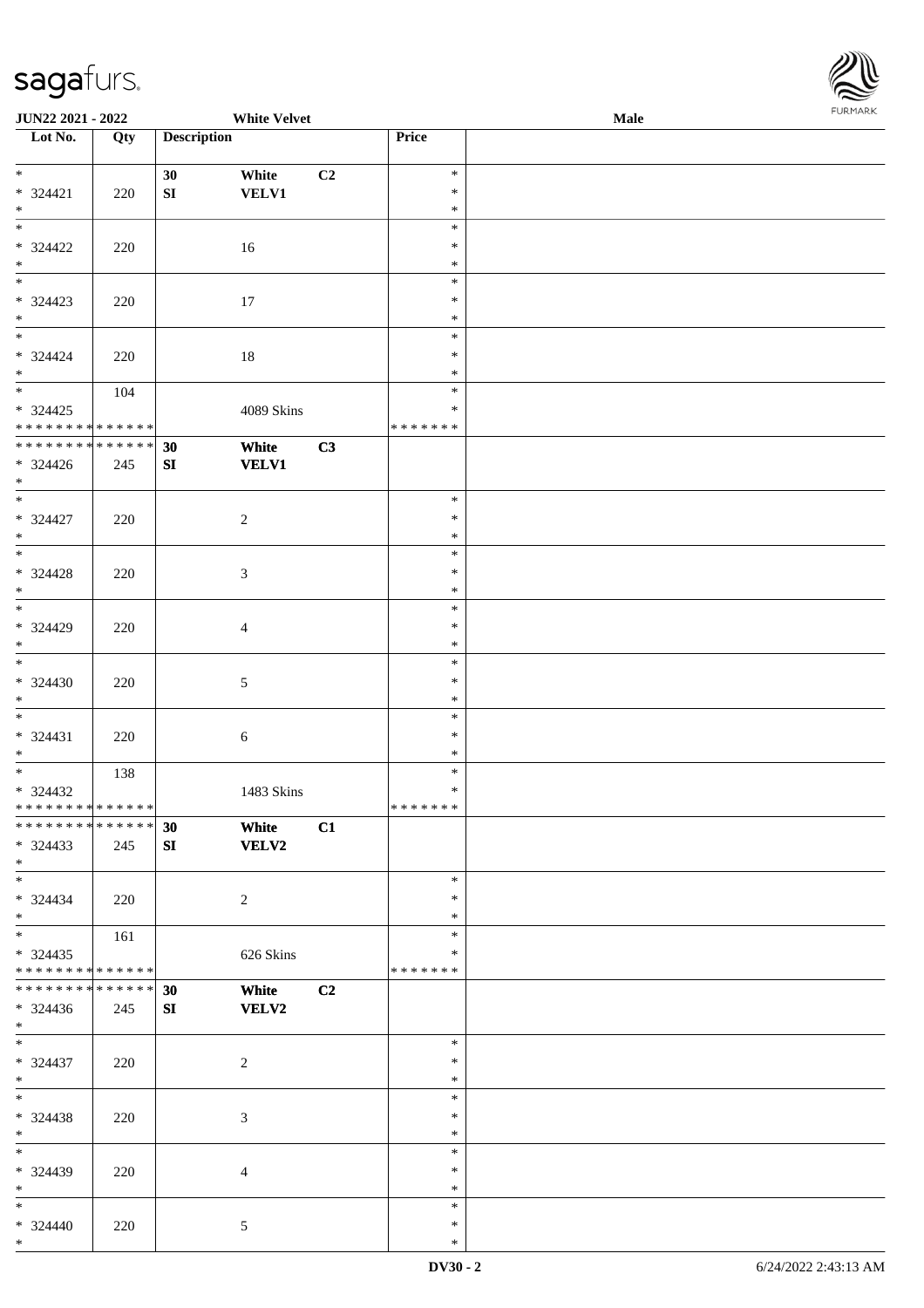

| JUN22 2021 - 2022             |     |                    | <b>White Velvet</b> |                 |               | Male |  |
|-------------------------------|-----|--------------------|---------------------|-----------------|---------------|------|--|
| Lot No.                       | Qty | <b>Description</b> |                     |                 | Price         |      |  |
|                               |     |                    |                     |                 |               |      |  |
| $*$                           |     | 30                 | White               | C2              | $\ast$        |      |  |
| $* 324441$                    | 220 | ${\bf S}{\bf I}$   | VELV2               |                 | $\ast$        |      |  |
| $\ast$                        |     |                    |                     |                 | $\ast$        |      |  |
| $\ast$                        |     |                    |                     |                 | $\ast$        |      |  |
|                               |     |                    |                     |                 |               |      |  |
| * 324442                      | 220 |                    | 7                   |                 | $\ast$        |      |  |
| $\ast$                        |     |                    |                     |                 | $\ast$        |      |  |
|                               |     |                    |                     |                 | $\ast$        |      |  |
| * 324443                      | 220 |                    | 8                   |                 | $\ast$        |      |  |
| $*$                           |     |                    |                     |                 | $\ast$        |      |  |
| $*$                           |     |                    |                     |                 | $\ast$        |      |  |
| $* 324444$                    | 220 |                    | 9                   |                 | $\ast$        |      |  |
| $*$                           |     |                    |                     |                 | $\ast$        |      |  |
| $*$                           |     |                    |                     |                 | $\ast$        |      |  |
|                               | 122 |                    |                     |                 |               |      |  |
| $* 324445$                    |     |                    | 2127 Skins          |                 | $\ast$        |      |  |
| * * * * * * * * * * * * * *   |     |                    |                     |                 | * * * * * * * |      |  |
| * * * * * * * * * * * * * *   |     | 30                 | White               | C3              |               |      |  |
| $* 324446$                    | 245 | SI                 | <b>VELV2</b>        |                 |               |      |  |
| $*$                           |     |                    |                     |                 |               |      |  |
| $*$                           |     |                    |                     |                 | $\ast$        |      |  |
| $* 324447$                    | 220 |                    | 2                   |                 | $\ast$        |      |  |
| $*$                           |     |                    |                     |                 | $\ast$        |      |  |
|                               |     |                    |                     |                 | $\ast$        |      |  |
|                               |     |                    |                     |                 |               |      |  |
| $* 324448$                    | 220 |                    | 3                   |                 | $\ast$        |      |  |
| $*$                           |     |                    |                     |                 | $\ast$        |      |  |
| $\overline{\ast}$             |     |                    |                     |                 | $\ast$        |      |  |
| $* 324449$                    | 220 |                    | 4                   |                 | $\ast$        |      |  |
| $*$                           |     |                    |                     |                 | $\ast$        |      |  |
|                               | 157 |                    |                     |                 | $\ast$        |      |  |
| * 324450                      |     |                    | 1062 Skins          |                 | $\ast$        |      |  |
| * * * * * * * * * * * * * *   |     |                    |                     |                 | * * * * * * * |      |  |
| * * * * * * * * * * * * * * * |     | 30                 | White               | C2              |               |      |  |
| * 324451                      | 245 | $\bf I\bf B$       | <b>VELV1</b>        | WB1             |               |      |  |
| $*$                           |     |                    |                     |                 |               |      |  |
| $*$                           |     |                    |                     |                 | $\ast$        |      |  |
|                               | 47  |                    |                     |                 | $\ast$        |      |  |
| $* 324452$                    |     |                    | 292 Skins           |                 |               |      |  |
| ******** <mark>******</mark>  |     |                    |                     |                 | * * * * * * * |      |  |
| * * * * * * * * * * * * * * * |     | 30                 | White               | C <sub>2</sub>  |               |      |  |
| $*324453$                     | 245 | $\mathbf{I}$       | <b>VELV1</b>        | WB <sub>2</sub> |               |      |  |
| $*$                           |     |                    |                     |                 |               |      |  |
| $*$                           | 164 |                    |                     |                 | $\ast$        |      |  |
| $*324454$                     |     |                    | 409 Skins           |                 | ∗             |      |  |
| * * * * * * * * * * * * * *   |     |                    |                     |                 | * * * * * * * |      |  |
| * * * * * * * * * * * * * * * |     | 30                 | White               | C2              |               |      |  |
| $*324455$                     | 245 | $\mathbf{I}$       | <b>VELV1</b>        | <b>CHIP</b>     |               |      |  |
| $*$                           |     |                    |                     |                 |               |      |  |
| $*$                           |     |                    |                     |                 | $\ast$        |      |  |
|                               |     |                    |                     |                 |               |      |  |
| $* 324456$                    | 220 |                    | 2                   |                 | $\ast$        |      |  |
| $*$                           |     |                    |                     |                 | $\ast$        |      |  |
| $*$                           |     |                    |                     |                 | $\ast$        |      |  |
| $* 324457$                    | 220 |                    | 3                   |                 | $\ast$        |      |  |
| $*$                           |     |                    |                     |                 | $\ast$        |      |  |
| $*$                           | 42  |                    |                     |                 | $\ast$        |      |  |
| $* 324458$                    |     |                    | 727 Skins           |                 | $\ast$        |      |  |
| * * * * * * * * * * * * * *   |     |                    |                     |                 | * * * * * * * |      |  |
| * * * * * * * * * * * * * *   |     | 30                 | White               | C1              |               |      |  |
| * 324459                      | 225 | <b>SAGA</b>        | <b>VELV1</b>        |                 |               |      |  |
| $*$                           |     |                    |                     |                 |               |      |  |
|                               |     |                    |                     |                 |               |      |  |
| $*$                           |     |                    |                     |                 | $\ast$        |      |  |
| $* 324460$                    | 200 |                    | 2                   |                 | $\ast$        |      |  |
| $*$                           |     |                    |                     |                 | $\ast$        |      |  |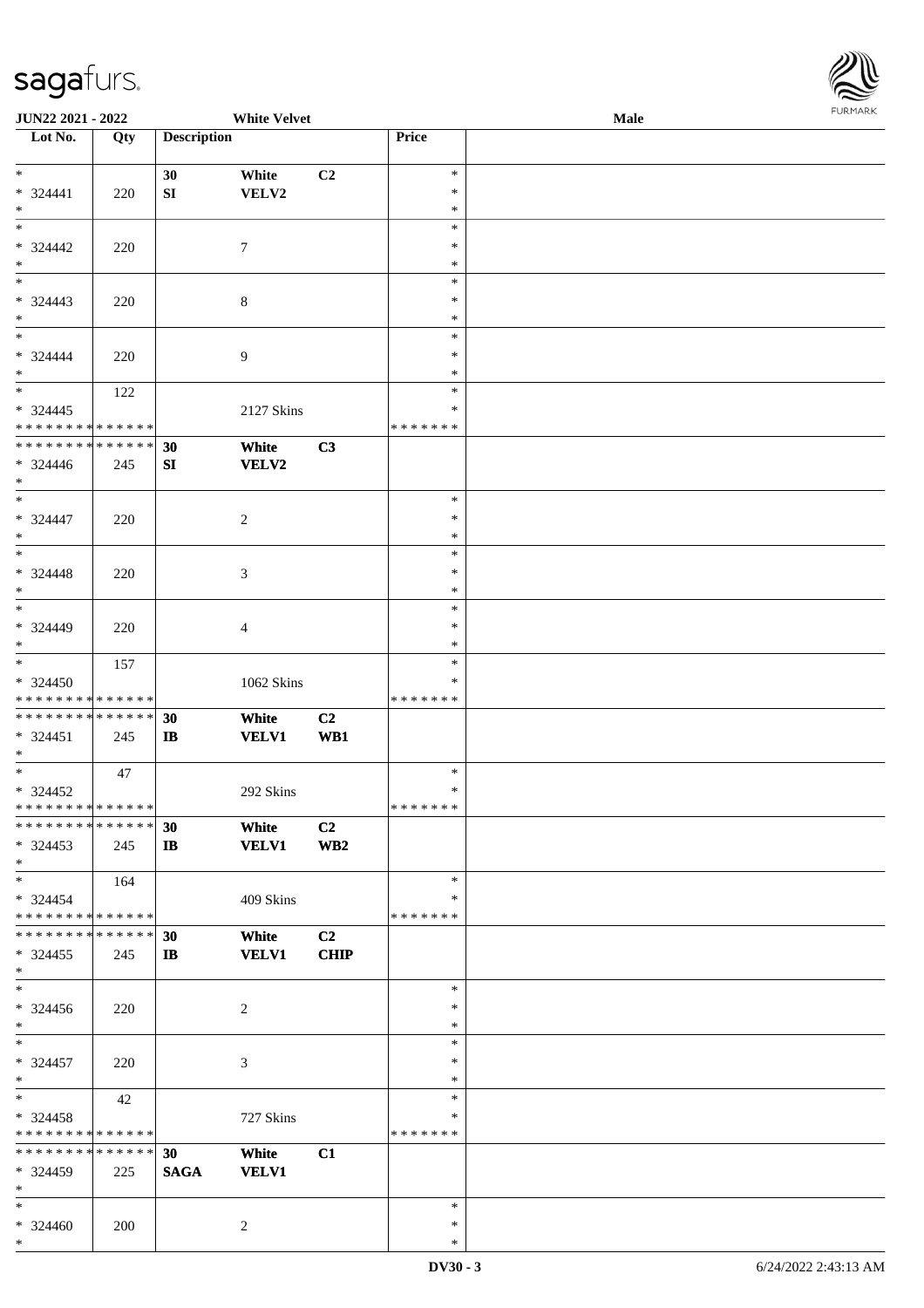

| <b>JUN22 2021 - 2022</b>                           |     |                       | <b>White Velvet</b>   |    |                             | <b>Male</b> |  |
|----------------------------------------------------|-----|-----------------------|-----------------------|----|-----------------------------|-------------|--|
| Lot No.                                            | Qty | <b>Description</b>    |                       |    | Price                       |             |  |
| $*$<br>$* 324461$<br>$*$                           | 200 | 30<br>$\mathbf{SAGA}$ | White<br><b>VELV1</b> | C1 | $\ast$<br>$\ast$<br>$\ast$  |             |  |
| $\overline{\ }$<br>$* 324462$<br>$*$               | 200 |                       | $\overline{4}$        |    | $\ast$<br>$\ast$<br>$\ast$  |             |  |
| $* 324463$<br>$*$                                  | 200 |                       | $\mathfrak{S}$        |    | $\ast$<br>$\ast$<br>$\ast$  |             |  |
| $\overline{\mathbf{r}}$<br>$* 324464$<br>$*$       | 200 |                       | $\sqrt{6}$            |    | $\ast$<br>$\ast$<br>$\ast$  |             |  |
| $* 324465$<br>$*$                                  | 200 |                       | $\boldsymbol{7}$      |    | $\ast$<br>$\ast$<br>$\ast$  |             |  |
| $\overline{\phantom{0}}$<br>* 324466<br>$*$        | 200 |                       | $\,8\,$               |    | $\ast$<br>$\ast$<br>$\ast$  |             |  |
| $* 324467$<br>$*$                                  | 200 |                       | $\overline{9}$        |    | $\ast$<br>$\ast$<br>$\ast$  |             |  |
| $* 324468$<br>$*$<br>$\overline{\ast}$             | 200 |                       | 10                    |    | $\ast$<br>$\ast$<br>$\ast$  |             |  |
| $* 324469$<br>$\ast$<br>$*$                        | 200 |                       | 11                    |    | $\ast$<br>$\ast$<br>$\ast$  |             |  |
| $* 324470$<br>$*$                                  | 200 |                       | 12                    |    | $\ast$<br>$\ast$<br>$\ast$  |             |  |
| $* 324471$<br>$*$                                  | 200 |                       | 13                    |    | $\ast$<br>$\ast$<br>$\ast$  |             |  |
| $*$<br>$* 324472$<br>* * * * * * * * * * * * * * * | 222 |                       | 2847 Skins            |    | $\ast$<br>$\ast$<br>******* |             |  |
| ******** <mark>******</mark><br>$* 324473$<br>$*$  | 225 | $\overline{30}$ White | SAGA VELV1            | C2 |                             |             |  |
| $* 324474$<br>$*$                                  | 200 |                       | $\overline{2}$        |    | $\ast$<br>$\ast$<br>$\ast$  |             |  |
| $\ddot{x}$<br>$* 324475$<br>$*$<br>$*$             | 200 |                       | 3                     |    | $\ast$<br>$\ast$<br>$\ast$  |             |  |
| $* 324476$<br>$*$                                  | 200 |                       | $\overline{4}$        |    | $\ast$<br>$\ast$<br>$\ast$  |             |  |
| $*$<br>* 324477<br>$*$<br>$*$                      | 200 |                       | $\mathfrak{S}$        |    | $\ast$<br>$\ast$<br>$\ast$  |             |  |
| * 324478<br>$*$                                    | 200 |                       | 6                     |    | $\ast$<br>$\ast$<br>$\ast$  |             |  |
| * 324479<br>$*$ $*$                                | 200 |                       | $\tau$                |    | $\ast$<br>$\ast$<br>$\ast$  |             |  |
| * 324480<br>$*$                                    | 200 |                       | $8\phantom{.}$        |    | $\ast$<br>$\ast$<br>$\ast$  |             |  |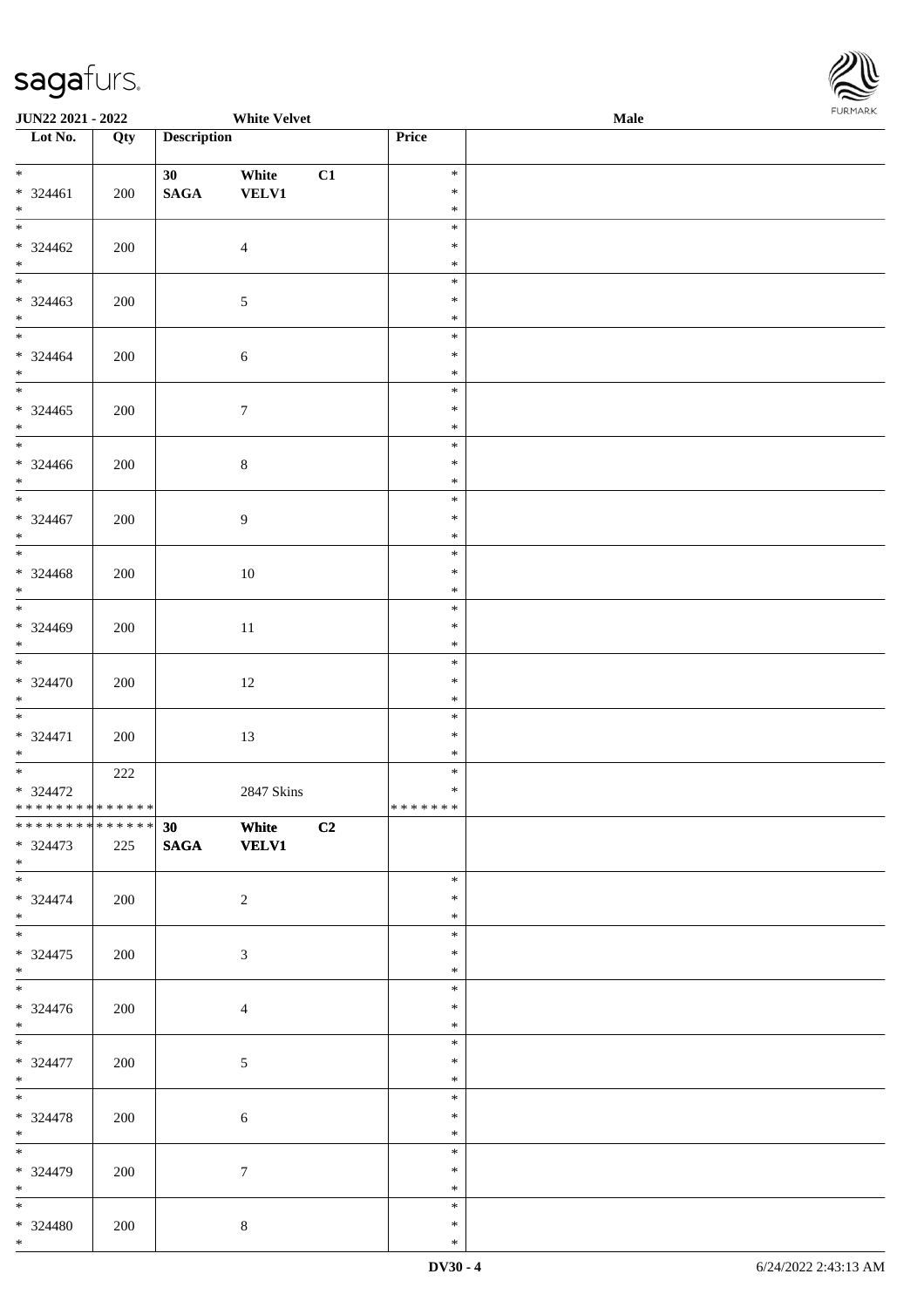

| <b>JUN22 2021 - 2022</b>     |     |                    | <b>White Velvet</b> |         | <b>Male</b> |
|------------------------------|-----|--------------------|---------------------|---------|-------------|
| Lot No.                      | Qty | <b>Description</b> |                     | Price   |             |
|                              |     |                    |                     |         |             |
| $*$                          |     | 30 <sup>°</sup>    | White<br>C2         | $\ast$  |             |
| * 324481                     | 200 | $\mathbf{SAGA}$    | <b>VELV1</b>        | $\ast$  |             |
| $*$                          |     |                    |                     | $\ast$  |             |
| $\overline{\ast}$            |     |                    |                     | $\ast$  |             |
| $* 324482$                   |     |                    |                     | $\ast$  |             |
|                              | 200 |                    | 10                  |         |             |
| $*$                          |     |                    |                     | $\ast$  |             |
|                              |     |                    |                     | $\ast$  |             |
| * 324483                     | 200 |                    | 11                  | $\ast$  |             |
| $*$                          |     |                    |                     | $\ast$  |             |
| $*$                          |     |                    |                     | $\ast$  |             |
| * 324484                     | 200 |                    | 12                  | $\ast$  |             |
| $*$                          |     |                    |                     | $\ast$  |             |
|                              |     |                    |                     | $\ast$  |             |
| * 324485                     |     |                    |                     | $\ast$  |             |
|                              | 200 |                    | 13                  |         |             |
| $*$                          |     |                    |                     | $\ast$  |             |
|                              |     |                    |                     | $\ast$  |             |
| * 324486                     | 200 |                    | 14                  | $\ast$  |             |
| $*$                          |     |                    |                     | $\ast$  |             |
|                              |     |                    |                     | $\ast$  |             |
| * 324487                     | 200 |                    | 15                  | $\ast$  |             |
| $*$                          |     |                    |                     | $\ast$  |             |
|                              |     |                    |                     | $\ast$  |             |
|                              |     |                    |                     | $\ast$  |             |
| $* 324488$                   | 200 |                    | 16                  |         |             |
| $*$                          |     |                    |                     | $\ast$  |             |
|                              | 169 |                    |                     | $\ast$  |             |
| * 324489                     |     |                    | 3394 Skins          | $\ast$  |             |
| * * * * * * * * * * * * * *  |     |                    |                     | ******* |             |
| ******** <mark>******</mark> |     |                    | <b>IDENTICAL</b>    |         |             |
| * 324490                     | 225 |                    |                     |         |             |
| $*$                          |     |                    |                     |         |             |
| $*$                          |     |                    |                     | $\ast$  |             |
| * 324491                     | 200 |                    | $\sqrt{2}$          | $\ast$  |             |
|                              |     |                    |                     | $\ast$  |             |
| $*$                          |     |                    |                     |         |             |
| $*$ $-$                      |     |                    |                     | $\ast$  |             |
| * 324492                     | 200 |                    | $\mathfrak{Z}$      | $\ast$  |             |
| $*$                          |     |                    |                     | $\ast$  |             |
| $\overline{\ast}$            |     |                    |                     | $\ast$  |             |
| * 324493                     | 200 |                    | $\overline{4}$      | $\ast$  |             |
| $*$                          |     |                    |                     | $\ast$  |             |
|                              |     |                    |                     | $\ast$  |             |
| * 324494                     | 200 |                    | $\mathfrak{S}$      | $\ast$  |             |
| $*$                          |     |                    |                     | $\ast$  |             |
|                              |     |                    |                     | $\ast$  |             |
|                              |     |                    |                     |         |             |
| $* 324495$                   | 200 |                    | $\sqrt{6}$          | $\ast$  |             |
| $*$                          |     |                    |                     | $\ast$  |             |
| $\overline{\ }$              |     |                    |                     | $\ast$  |             |
| * 324496                     | 200 |                    | $\boldsymbol{7}$    | $\ast$  |             |
| $*$                          |     |                    |                     | $\ast$  |             |
| $*$                          |     |                    |                     | $\ast$  |             |
| * 324497                     | 200 |                    | $\,8\,$             | $\ast$  |             |
| $*$                          |     |                    |                     | $\ast$  |             |
|                              |     |                    |                     | $\ast$  |             |
|                              |     |                    |                     |         |             |
| * 324498                     | 200 |                    | $\overline{9}$      | $\ast$  |             |
| $*$                          |     |                    |                     | $\ast$  |             |
|                              |     |                    |                     | $\ast$  |             |
| * 324499                     | 200 |                    | 10                  | $\ast$  |             |
| $*$                          |     |                    |                     | $\ast$  |             |
|                              |     |                    |                     | $\ast$  |             |
| * 324500                     | 200 |                    | 11                  | $\ast$  |             |
| $*$                          |     |                    |                     | $\ast$  |             |
|                              |     |                    |                     |         |             |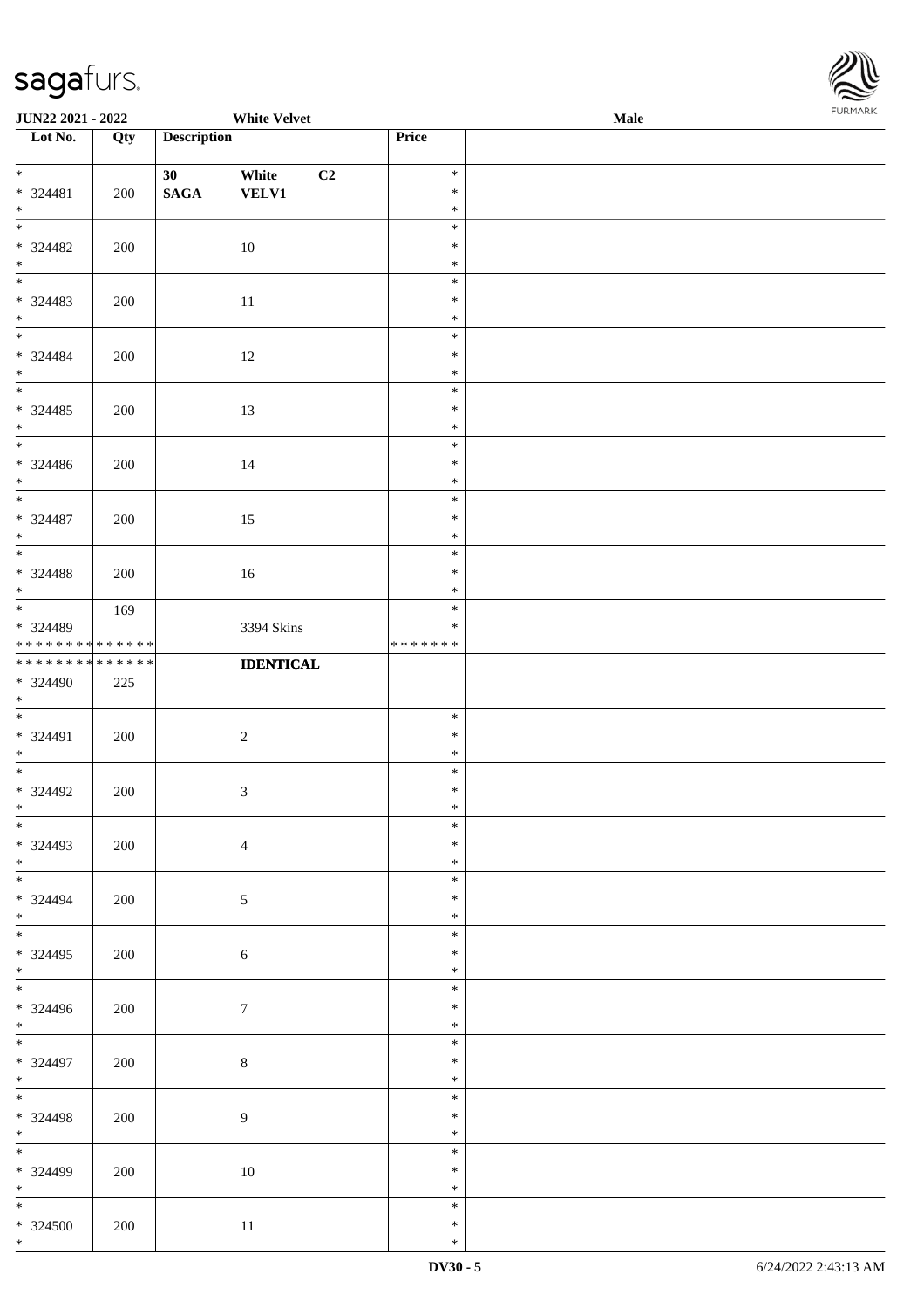

| <b>JUN22 2021 - 2022</b>                   |     |                                    | <b>White Velvet</b>   |    |                  | Male |  |
|--------------------------------------------|-----|------------------------------------|-----------------------|----|------------------|------|--|
| Lot No.                                    | Qty | <b>Description</b>                 |                       |    | Price            |      |  |
| $*$                                        |     |                                    |                       |    |                  |      |  |
| $* 324501$                                 |     | 30 <sup>°</sup><br>$\mathbf{SAGA}$ | White<br><b>VELV1</b> | C2 | $\ast$<br>$\ast$ |      |  |
| $*$                                        | 200 |                                    |                       |    | $\ast$           |      |  |
| $\overline{\ast}$                          |     |                                    |                       |    | $\ast$           |      |  |
| $* 324502$                                 | 200 |                                    | 13                    |    | $\ast$           |      |  |
| $*$                                        |     |                                    |                       |    | $\ast$           |      |  |
|                                            |     |                                    |                       |    | $\ast$           |      |  |
| * 324503<br>$*$                            | 200 |                                    | 14                    |    | $\ast$<br>$\ast$ |      |  |
| $*$                                        |     |                                    |                       |    | $\ast$           |      |  |
| $* 324504$                                 | 200 |                                    | 15                    |    | $\ast$           |      |  |
| $*$                                        |     |                                    |                       |    | $\ast$           |      |  |
|                                            |     |                                    |                       |    | $\ast$           |      |  |
| $* 324505$                                 | 200 |                                    | 16                    |    | $\ast$           |      |  |
| $*$<br>$\overline{\ast}$                   | 199 |                                    |                       |    | $\ast$<br>$\ast$ |      |  |
| $* 324506$                                 |     |                                    | 3424 Skins            |    | $\ast$           |      |  |
| * * * * * * * * <mark>* * * * * * *</mark> |     |                                    |                       |    | *******          |      |  |
| ******** <mark>******</mark>               |     |                                    | <b>IDENTICAL</b>      |    |                  |      |  |
| * 324507                                   | 225 |                                    |                       |    |                  |      |  |
| $*$                                        |     |                                    |                       |    |                  |      |  |
| * 324508                                   | 200 |                                    | $\overline{2}$        |    | $\ast$<br>$\ast$ |      |  |
| $\ast$                                     |     |                                    |                       |    | $\ast$           |      |  |
| $\ddot{x}$                                 |     |                                    |                       |    | $\ast$           |      |  |
| * 324509                                   | 200 |                                    | $\mathfrak{Z}$        |    | $\ast$           |      |  |
| $\ast$                                     |     |                                    |                       |    | $\ast$           |      |  |
| $\overline{\ast}$                          |     |                                    |                       |    | $\ast$<br>$\ast$ |      |  |
| $* 324510$<br>$*$                          | 200 |                                    | $\overline{4}$        |    | $\ast$           |      |  |
| $\overline{\ }$                            |     |                                    |                       |    | $\ast$           |      |  |
| $* 324511$                                 | 200 |                                    | $\sqrt{5}$            |    | $\ast$           |      |  |
| $*$                                        |     |                                    |                       |    | $\ast$           |      |  |
| $*$                                        |     |                                    |                       |    | $\ast$<br>$\ast$ |      |  |
| * 324512<br>$\ddot{x}$                     | 200 |                                    | $6\,$                 |    | $\ast$           |      |  |
| $\overline{\ast}$                          |     |                                    |                       |    | $\ast$           |      |  |
| * 324513                                   | 200 |                                    | $7\phantom{.0}$       |    | $\ast$           |      |  |
| $*$                                        |     |                                    |                       |    | $\ast$           |      |  |
|                                            |     |                                    |                       |    | $\ast$           |      |  |
| $* 324514$<br>$*$                          | 200 |                                    | $\,8\,$               |    | $\ast$<br>$\ast$ |      |  |
| $\ddot{x}$                                 |     |                                    |                       |    | $\ast$           |      |  |
| * 324515                                   | 200 |                                    | 9                     |    | $\ast$           |      |  |
| $\ddot{x}$                                 |     |                                    |                       |    | $\ast$           |      |  |
| $*$                                        |     |                                    |                       |    | $\ast$           |      |  |
| $* 324516$                                 | 200 |                                    | 10                    |    | $\ast$           |      |  |
| $*$                                        |     |                                    |                       |    | $\ast$<br>$\ast$ |      |  |
| $* 324517$                                 | 200 |                                    | 11                    |    | $\ast$           |      |  |
| $*$                                        |     |                                    |                       |    | $\ast$           |      |  |
| $\ddot{x}$                                 |     |                                    |                       |    | $\ast$           |      |  |
| * 324518                                   | 200 |                                    | 12                    |    | $\ast$           |      |  |
| $*$<br>*                                   |     |                                    |                       |    | $\ast$<br>$\ast$ |      |  |
| * 324519                                   | 200 |                                    | 13                    |    | $\ast$           |      |  |
| $*$                                        |     |                                    |                       |    | $\ast$           |      |  |
|                                            |     |                                    |                       |    | $\ast$           |      |  |
| $* 324520$                                 | 200 |                                    | 14                    |    | $\ast$           |      |  |
| $*$ $*$                                    |     |                                    |                       |    | $\ast$           |      |  |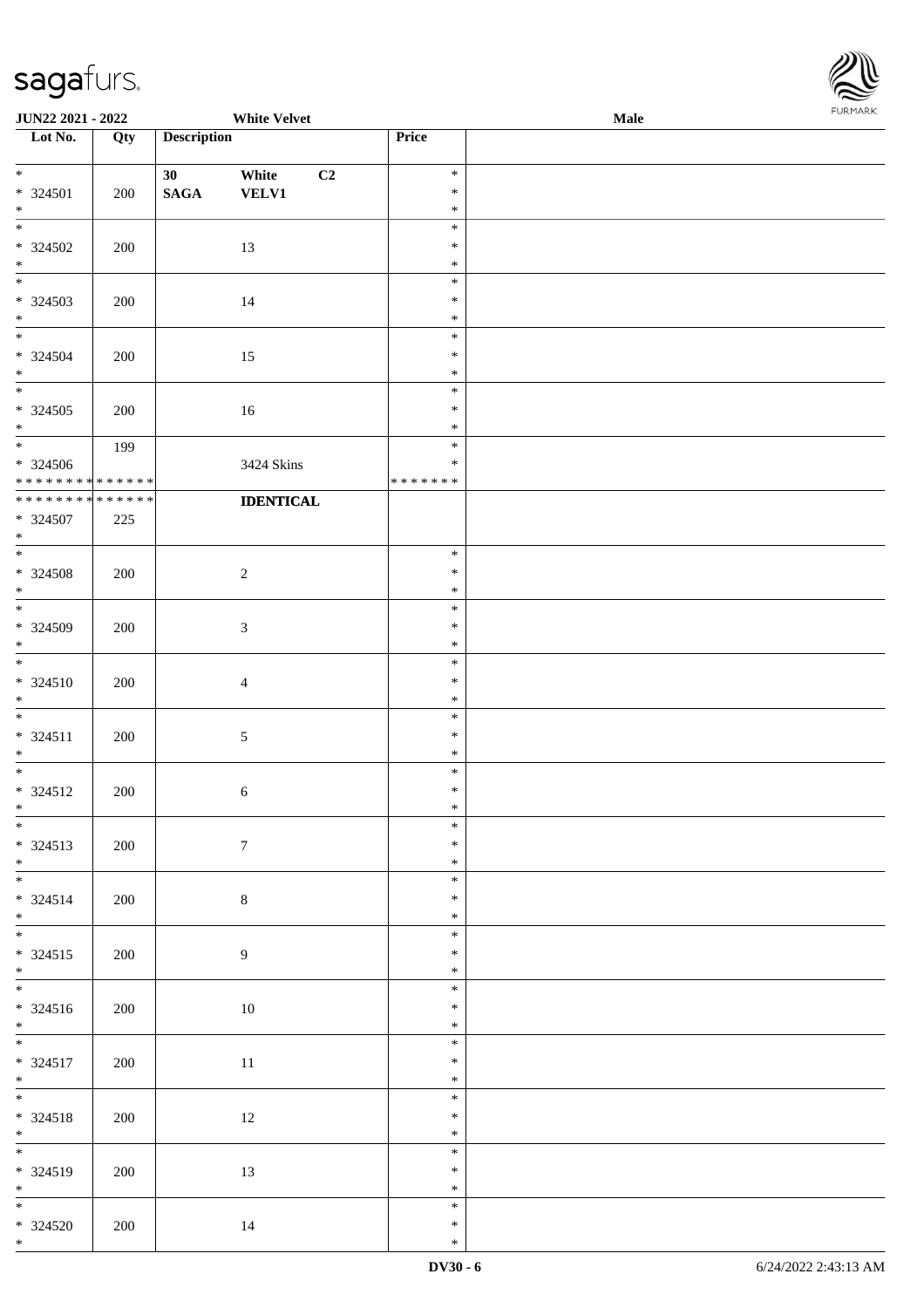

| <b>JUN22 2021 - 2022</b>      |     |                    | <b>White Velvet</b> |    |               | Male |
|-------------------------------|-----|--------------------|---------------------|----|---------------|------|
| Lot No.                       | Qty | <b>Description</b> |                     |    | Price         |      |
|                               |     |                    |                     |    |               |      |
| $*$                           |     | 30                 | White               | C2 | $\ast$        |      |
|                               |     |                    |                     |    |               |      |
| * 324521                      | 200 | <b>SAGA</b>        | <b>VELV1</b>        |    | $\ast$        |      |
| $\ast$                        |     |                    |                     |    | $\ast$        |      |
|                               | 179 |                    |                     |    | $\ast$        |      |
| * 324522                      |     |                    | 3204 Skins          |    | ∗             |      |
| * * * * * * * * * * * * * *   |     |                    |                     |    | * * * * * * * |      |
| * * * * * * * * * * * * * *   |     |                    | <b>IDENTICAL</b>    |    |               |      |
|                               |     |                    |                     |    |               |      |
| * 324523                      | 225 |                    |                     |    |               |      |
| $*$                           |     |                    |                     |    |               |      |
|                               |     |                    |                     |    | $\ast$        |      |
| * 324524                      | 200 |                    | $\overline{2}$      |    | $\ast$        |      |
| $*$                           |     |                    |                     |    | $\ast$        |      |
|                               |     |                    |                     |    | $\ast$        |      |
|                               |     |                    |                     |    | $\ast$        |      |
| $* 324525$                    | 200 |                    | $\mathfrak{Z}$      |    |               |      |
| $*$                           |     |                    |                     |    | $\ast$        |      |
| $\overline{\phantom{0}}$      |     |                    |                     |    | $\ast$        |      |
| $* 324526$                    | 200 |                    | $\overline{4}$      |    | $\ast$        |      |
| $*$                           |     |                    |                     |    | $\ast$        |      |
| $*$                           |     |                    |                     |    | $\ast$        |      |
|                               |     |                    |                     |    | $\ast$        |      |
| $* 324527$                    | 200 |                    | 5                   |    |               |      |
| $*$                           |     |                    |                     |    | $\ast$        |      |
| $*$                           |     |                    |                     |    | $\ast$        |      |
| $* 324528$                    | 200 |                    | $\boldsymbol{6}$    |    | $\ast$        |      |
| $*$                           |     |                    |                     |    | $\ast$        |      |
|                               |     |                    |                     |    | $\ast$        |      |
|                               |     |                    |                     |    |               |      |
| * 324529                      | 200 |                    | $7\phantom{.0}$     |    | $\ast$        |      |
| $*$                           |     |                    |                     |    | $\ast$        |      |
|                               | 141 |                    |                     |    | $\ast$        |      |
| * 324530                      |     |                    | 1566 Skins          |    | $\ast$        |      |
| * * * * * * * * * * * * * *   |     |                    |                     |    | *******       |      |
| * * * * * * * * * * * * * * * |     | 30                 | White               | C3 |               |      |
|                               |     |                    |                     |    |               |      |
| * 324531                      | 225 | <b>SAGA</b>        | <b>VELV1</b>        |    |               |      |
| $*$                           |     |                    |                     |    |               |      |
| $*$                           |     |                    |                     |    | $\ast$        |      |
| * 324532                      | 200 |                    | $\overline{2}$      |    | $\ast$        |      |
| $*$                           |     |                    |                     |    | $\ast$        |      |
| $*$                           |     |                    |                     |    | $\ast$        |      |
|                               |     |                    |                     |    | $\ast$        |      |
| * 324533                      | 200 |                    | $\mathfrak{Z}$      |    |               |      |
| $*$                           |     |                    |                     |    | $\ast$        |      |
|                               |     |                    |                     |    | $\ast$        |      |
| * 324534                      | 200 |                    | $\overline{4}$      |    | $\ast$        |      |
| $*$                           |     |                    |                     |    | $\ast$        |      |
| $*$                           |     |                    |                     |    | $\ast$        |      |
|                               |     |                    |                     |    | $\ast$        |      |
| $* 324535$                    | 200 |                    | $\mathfrak{S}$      |    |               |      |
| $*$                           |     |                    |                     |    | $\ast$        |      |
| $\overline{\ast}$             |     |                    |                     |    | $\ast$        |      |
| * 324536                      | 200 |                    | $\boldsymbol{6}$    |    | $\ast$        |      |
| $*$                           |     |                    |                     |    | $\ast$        |      |
| $*$                           |     |                    |                     |    | $\ast$        |      |
|                               |     |                    |                     |    | $\ast$        |      |
| $* 324537$                    | 200 |                    | $7\phantom{.0}$     |    |               |      |
| $*$                           |     |                    |                     |    | $\ast$        |      |
| $*$                           |     |                    |                     |    | $\ast$        |      |
| $* 324538$                    | 200 |                    | $\,8\,$             |    | $\ast$        |      |
| $*$                           |     |                    |                     |    | $\ast$        |      |
| $*$                           |     |                    |                     |    | $\ast$        |      |
|                               |     |                    |                     |    |               |      |
| * 324539                      | 200 |                    | $\overline{9}$      |    | $\ast$        |      |
| $*$                           |     |                    |                     |    | $\ast$        |      |
| $*$                           |     |                    |                     |    | $\ast$        |      |
| * 324540                      | 200 |                    | 10                  |    | $\ast$        |      |
| $*$                           |     |                    |                     |    | $\ast$        |      |
|                               |     |                    |                     |    |               |      |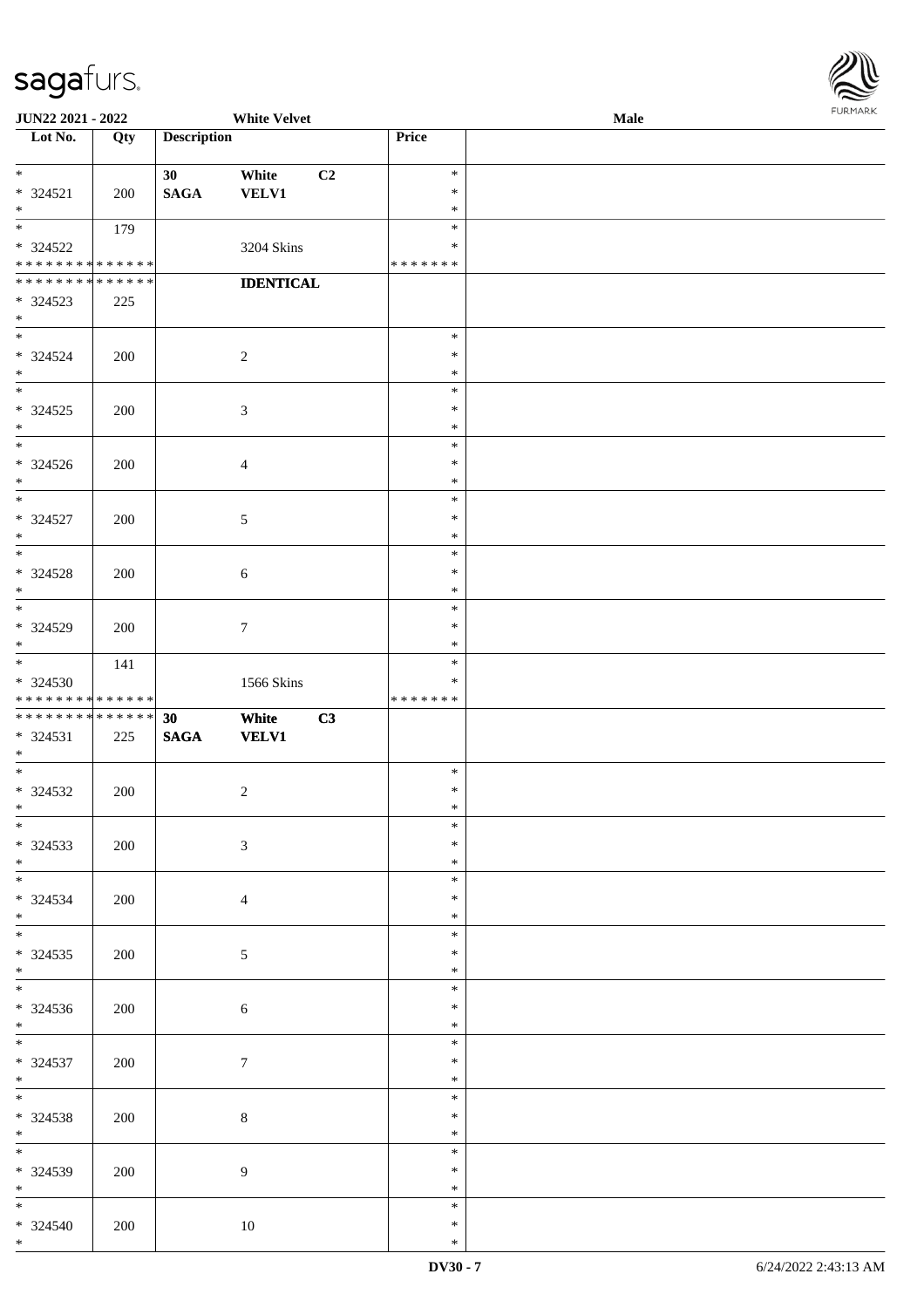

| JUN22 2021 - 2022                                |     |                                    | <b>White Velvet</b>         |    |                                   | <b>Male</b> |  |
|--------------------------------------------------|-----|------------------------------------|-----------------------------|----|-----------------------------------|-------------|--|
| Lot No.                                          | Qty | <b>Description</b>                 |                             |    | Price                             |             |  |
| $*$<br>* 324541                                  | 200 | 30 <sup>°</sup><br>$\mathbf{SAGA}$ | White<br><b>VELV1</b>       | C3 | $\ast$<br>$\ast$                  |             |  |
| $*$                                              |     |                                    |                             |    | $\ast$                            |             |  |
| * 324542<br>$\ast$                               | 200 |                                    | 12                          |    | $\ast$<br>$\ast$<br>$\ast$        |             |  |
| $* 324543$<br>$*$                                | 200 |                                    | 13                          |    | $\ast$<br>$\ast$<br>$\ast$        |             |  |
| $\overline{\phantom{0}}$<br>* 324544<br>$*$      | 200 |                                    | 14                          |    | $\ast$<br>$\ast$<br>$\ast$        |             |  |
| $\overline{\phantom{0}}$<br>$*324545$<br>$*$     | 200 |                                    | $15\,$                      |    | $\ast$<br>$\ast$<br>$\ast$        |             |  |
| $\overline{\phantom{0}}$<br>$* 324546$<br>$*$    | 200 |                                    | 16                          |    | $\ast$<br>$\ast$<br>$\ast$        |             |  |
| $\overline{\ast}$<br>* 324547<br>$*$             | 200 |                                    | 17                          |    | $\ast$<br>$\ast$<br>$\ast$        |             |  |
| $\overline{\phantom{0}}$<br>$* 324548$<br>$*$    | 200 |                                    | $18\,$                      |    | $\ast$<br>$\ast$<br>$\ast$        |             |  |
| $*$<br>* 324549<br>* * * * * * * * * * * * * *   | 219 |                                    | 3844 Skins                  |    | $\ast$<br>$\ast$<br>* * * * * * * |             |  |
| **************<br>* 324550<br>$*$                | 225 | 30<br>$\mathbf{SAGA}$              | White<br>VELV2              | C1 |                                   |             |  |
| $\overline{\ast}$<br>$* 324551$<br>$*$           | 200 |                                    | $\sqrt{2}$                  |    | $\ast$<br>$\ast$<br>$\ast$        |             |  |
| $*$<br>$* 324552$<br>$*$ $-$                     | 200 |                                    | $\ensuremath{\mathfrak{Z}}$ |    | $\ast$<br>$\ast$<br>$\ast$        |             |  |
| $*$<br>$*324553$<br>$*$                          | 200 |                                    | $\overline{4}$              |    | $\ast$<br>$\ast$<br>$\ast$        |             |  |
| $*$<br>* 324554<br>$*$                           | 200 |                                    | $\mathfrak{S}$              |    | $\ast$<br>$\ast$<br>$\ast$        |             |  |
| $*$<br>$* 324555$<br>$*$                         | 200 |                                    | 6                           |    | $\ast$<br>$\ast$<br>$\ast$        |             |  |
| $*$<br>$* 324556$<br>* * * * * * * * * * * * * * | 163 |                                    | 1388 Skins                  |    | $\ast$<br>$\ast$<br>*******       |             |  |
| * * * * * * * * * * * * * * *<br>* 324557<br>$*$ | 225 | 30<br>$\mathbf{SAGA}$              | White<br><b>VELV2</b>       | C2 |                                   |             |  |
| $*$<br>* 324558<br>$*$                           | 200 |                                    | 2                           |    | $\ast$<br>$\ast$<br>$\ast$        |             |  |
| $*$<br>* 324559<br>$*$                           | 200 |                                    | 3                           |    | $\ast$<br>$\ast$<br>$\ast$        |             |  |
| $\ast$<br>* 324560<br>$*$                        | 200 |                                    | $\overline{4}$              |    | $\ast$<br>$\ast$<br>$\ast$        |             |  |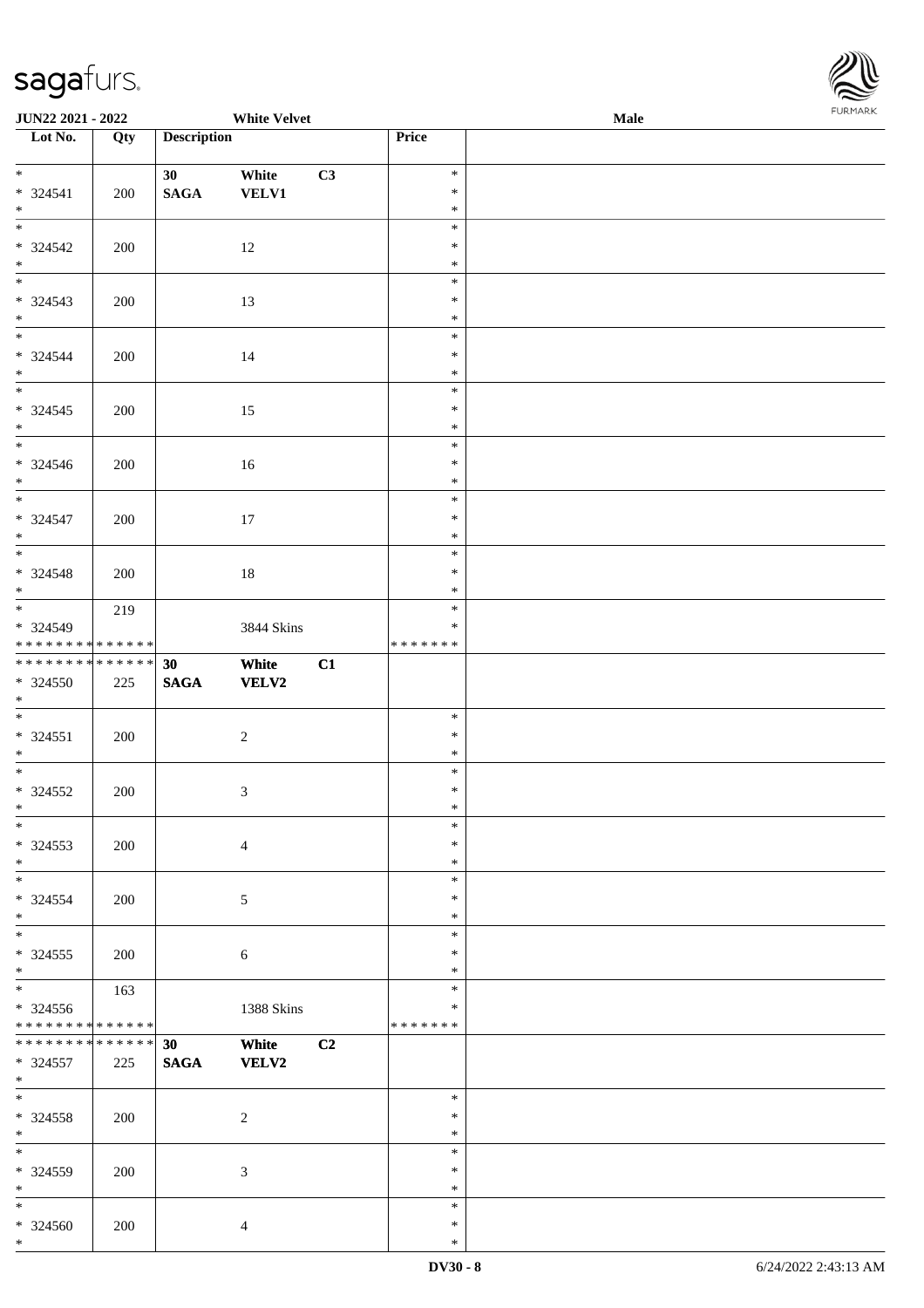

| <b>JUN22 2021 - 2022</b>                         |     |                                    | <b>White Velvet</b>   |    |                                   | <b>Male</b> |  |
|--------------------------------------------------|-----|------------------------------------|-----------------------|----|-----------------------------------|-------------|--|
| Lot No.                                          | Qty | <b>Description</b>                 |                       |    | Price                             |             |  |
| $*$<br>* 324561<br>$*$                           | 200 | 30 <sup>°</sup><br>$\mathbf{SAGA}$ | White<br>VELV2        | C2 | $\ast$<br>$\ast$<br>$\ast$        |             |  |
| * 324562<br>$*$                                  | 200 |                                    | $6\,$                 |    | $\ast$<br>$\ast$<br>$\ast$        |             |  |
| * 324563<br>$*$                                  | 200 |                                    | $7\phantom{.0}$       |    | $\ast$<br>$\ast$<br>$\ast$        |             |  |
| $\overline{\ast}$<br>$* 324564$<br>$*$           | 200 |                                    | $\,8\,$               |    | $\ast$<br>$\ast$<br>$\ast$        |             |  |
| $\overline{\ }$<br>$* 324565$<br>$*$             | 200 |                                    | $\boldsymbol{9}$      |    | $\ast$<br>$\ast$<br>$\ast$        |             |  |
| $\overline{\phantom{0}}$<br>* 324566<br>$*$      | 200 |                                    | $10\,$                |    | $\ast$<br>$\ast$<br>$\ast$        |             |  |
| $* 324567$<br>$*$                                | 200 |                                    | 11                    |    | $\ast$<br>$\ast$<br>$\ast$        |             |  |
| * 324568<br>$*$                                  | 200 |                                    | 12                    |    | $\ast$<br>$\ast$<br>$\ast$        |             |  |
| * 324569<br>$*$                                  | 200 |                                    | 13                    |    | $\ast$<br>$\ast$<br>$\ast$        |             |  |
| * 324570<br>$*$                                  | 200 |                                    | 14                    |    | $\ast$<br>$\ast$<br>$\ast$        |             |  |
| $\overline{\phantom{0}}$<br>* 324571<br>$*$      | 200 |                                    | 15                    |    | $\ast$<br>$\ast$<br>$\ast$        |             |  |
| $* 324572$<br>$*$ $-$                            | 200 |                                    | 16                    |    | $\ast$<br>$\ast$<br>$\ast$        |             |  |
| $*$<br>* 324573<br>$*$                           | 200 |                                    | 17                    |    | $\ast$<br>$\ast$<br>$\ast$        |             |  |
| * 324574<br>* * * * * * * * * * * * * *          | 166 |                                    | 3591 Skins            |    | $\ast$<br>$\ast$<br>* * * * * * * |             |  |
| * * * * * * * * * * * * * * *<br>* 324575<br>$*$ | 225 | 30<br><b>SAGA</b>                  | White<br><b>VELV2</b> | C3 |                                   |             |  |
| $*$<br>* 324576<br>$*$                           | 200 |                                    | 2                     |    | $\ast$<br>$\ast$<br>$\ast$        |             |  |
| $\overline{\phantom{0}}$<br>* 324577<br>$*$      | 200 |                                    | $\mathfrak{Z}$        |    | $\ast$<br>$\ast$<br>$\ast$        |             |  |
| $*$<br>* 324578<br>$*$                           | 200 |                                    | $\overline{4}$        |    | $\ast$<br>$\ast$<br>$\ast$        |             |  |
| $*$<br>* 324579<br>$*$                           | 200 |                                    | 5                     |    | $\ast$<br>$\ast$<br>$\ast$        |             |  |
| $\ast$<br>* 324580<br>$*$                        | 200 |                                    | $\sqrt{6}$            |    | $\ast$<br>$\ast$<br>$\ast$        |             |  |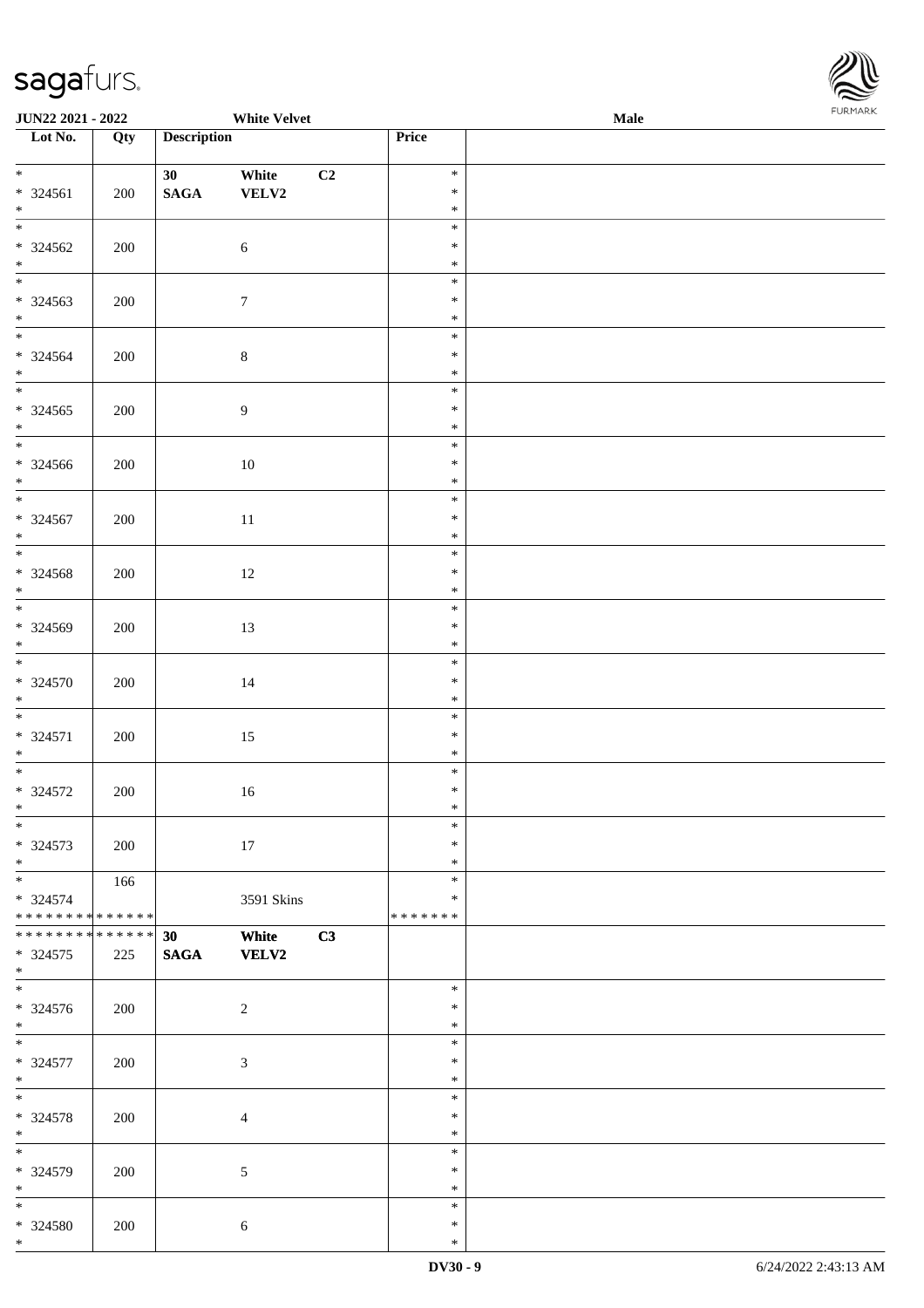

| JUN22 2021 - 2022           |     |                    | <b>White Velvet</b> |                |               | Male |
|-----------------------------|-----|--------------------|---------------------|----------------|---------------|------|
| Lot No.                     | Qty | <b>Description</b> |                     |                | <b>Price</b>  |      |
|                             |     |                    |                     |                |               |      |
| $\ast$                      | 91  | 30                 | White               | C3             | $\ast$        |      |
| $* 324581$                  |     | <b>SAGA</b>        | VELV2               |                | ∗             |      |
| * * * * * * * * * * * * * * |     |                    |                     |                | * * * * * * * |      |
| * * * * * * * * * * * * * * |     |                    |                     | C2             |               |      |
|                             |     | 30                 | White               |                |               |      |
| * 324582                    | 225 | <b>SAGA</b>        | <b>VELV2</b>        | <b>OPEN</b>    |               |      |
| $\ast$                      |     |                    |                     |                |               |      |
| $\overline{\phantom{0}}$    | 108 |                    |                     |                | $\ast$        |      |
| * 324583                    |     |                    | 333 Skins           |                | $\ast$        |      |
| * * * * * * * * * * * * * * |     |                    |                     |                | * * * * * * * |      |
| * * * * * * * * * * * * * * |     | 30                 | White               | C <sub>2</sub> |               |      |
| * 324584                    | 225 | IA                 | <b>VELV1</b>        | WB1            |               |      |
| $\ast$                      |     |                    |                     |                |               |      |
| $\ast$                      |     |                    |                     |                | $\ast$        |      |
| $*324585$                   |     |                    |                     |                | $\ast$        |      |
| $\ast$                      | 200 |                    | $\overline{c}$      |                | $\ast$        |      |
|                             |     |                    |                     |                |               |      |
| $\ast$                      | 143 |                    |                     |                | $\ast$        |      |
| * 324586                    |     |                    | 568 Skins           |                | $\ast$        |      |
| * * * * * * * * * * * * * * |     |                    |                     |                | * * * * * * * |      |
| **************              |     | 30                 | White               | C <sub>2</sub> |               |      |
| * 324587                    | 245 | IA                 | VELV2               | WB1            |               |      |
| $\ast$                      |     |                    |                     |                |               |      |
| $\ast$                      |     |                    |                     |                | $\ast$        |      |
| * 324588                    | 200 |                    | $\overline{c}$      |                | $\ast$        |      |
| $\ast$                      |     |                    |                     |                | $\ast$        |      |
| $\ast$                      |     |                    |                     |                | $\ast$        |      |
| * 324589                    | 200 |                    | 3                   |                | $\ast$        |      |
| $\ast$                      |     |                    |                     |                | $\ast$        |      |
| $\ast$                      |     |                    |                     |                | $\ast$        |      |
|                             | 51  |                    |                     |                |               |      |
| * 324590                    |     |                    | 696 Skins           |                | $\ast$        |      |
| * * * * * * * * * * * * * * |     |                    |                     |                | * * * * * * * |      |
| **************              |     | 30                 | White               | C2             |               |      |
| * 324591                    | 225 | IA                 | <b>VELV1</b>        | WB2            |               |      |
| $\ast$                      |     |                    |                     |                |               |      |
| $\ast$                      |     |                    |                     |                | $\ast$        |      |
| $*324592$                   | 200 |                    | $\overline{c}$      |                | $\ast$        |      |
| $*$                         |     |                    |                     |                | $\ast$        |      |
| $*$                         |     |                    |                     |                | $\ast$        |      |
| * 324593                    | 200 |                    | 3                   |                | $\ast$        |      |
| $\ast$                      |     |                    |                     |                | $\ast$        |      |
| $\ast$                      | 134 |                    |                     |                | $\ast$        |      |
| * 324594                    |     |                    | 759 Skins           |                | ∗             |      |
| * * * * * * * * * * * * * * |     |                    |                     |                | * * * * * * * |      |
| * * * * * * * * * * * * * * |     | 30                 | White               | C <sub>2</sub> |               |      |
|                             |     |                    |                     |                |               |      |
| * 324595<br>$*$             | 225 | IA                 | VELV2               | WB2            |               |      |
| $_{\ast}^{-}$               |     |                    |                     |                |               |      |
|                             | 183 |                    |                     |                | $\ast$        |      |
| * 324596                    |     |                    | 408 Skins           |                | *             |      |
| * * * * * * * * * * * * * * |     |                    |                     |                | * * * * * * * |      |
| * * * * * * * * * * * * * * |     | 30                 | White               | C2             |               |      |
| * 324597                    | 225 | IA                 | <b>VELV1</b>        | <b>CHIP</b>    |               |      |
| $*$                         |     |                    |                     |                |               |      |
| $\ast$                      |     |                    |                     |                | $\ast$        |      |
| * 324598                    | 200 |                    | $\overline{c}$      |                | $\ast$        |      |
| $\ast$                      |     |                    |                     |                | $\ast$        |      |
| $\ast$                      |     |                    |                     |                | $\ast$        |      |
| * 324599                    | 200 |                    | 3                   |                | $\ast$        |      |
| $\ast$                      |     |                    |                     |                | $\ast$        |      |
| $\ast$                      |     |                    |                     |                | $\ast$        |      |
|                             |     |                    |                     |                | $\ast$        |      |
| * 324600                    | 200 |                    | 4                   |                |               |      |
| $\ast$                      |     |                    |                     |                | $\ast$        |      |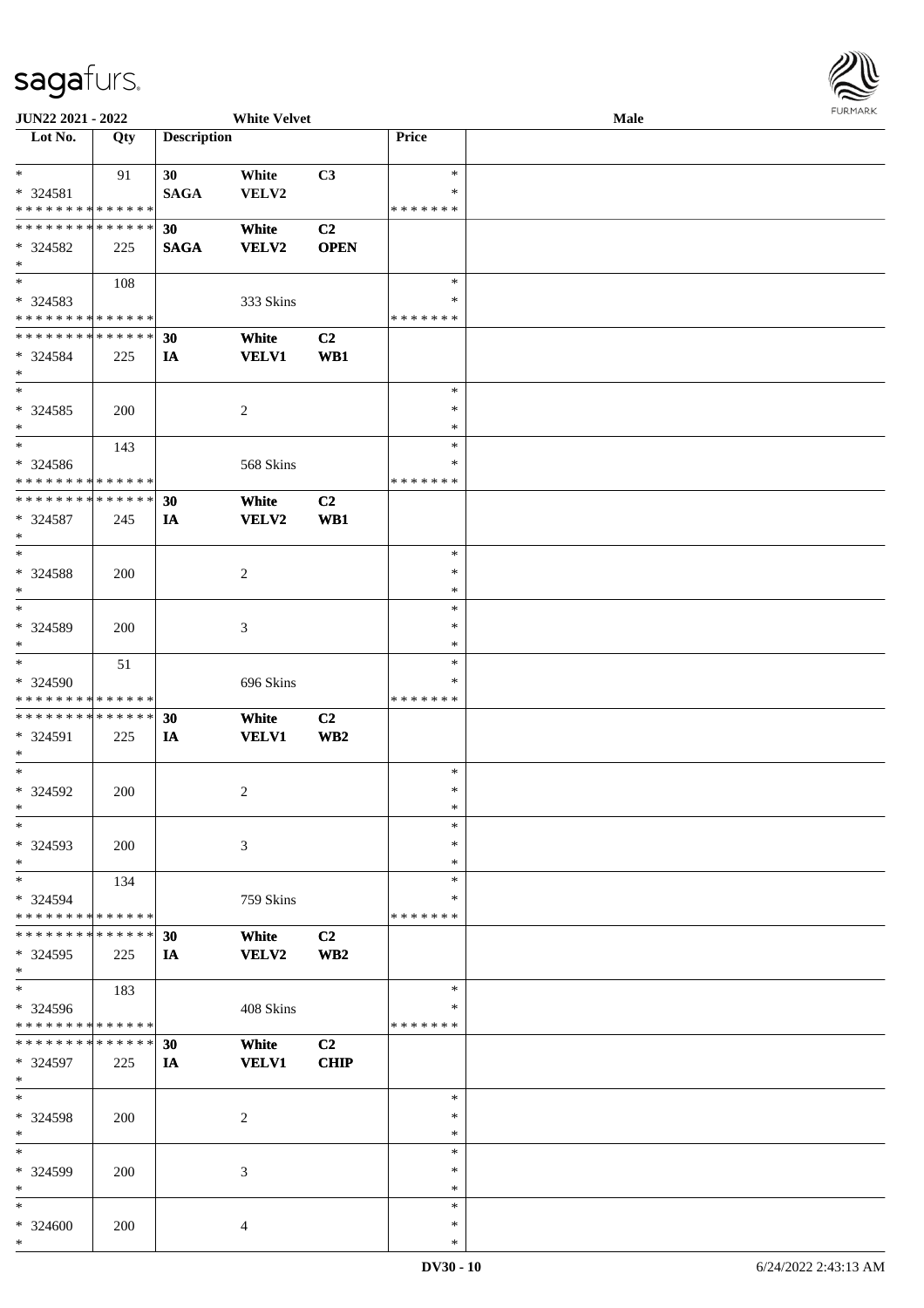\* \* \* \* \* \* \* \* \* \* \* \* \* \* \*



| <b>JUN22 2021 - 2022</b>                   |     |                    | <b>White Velvet</b> |                |                  | Male |  |
|--------------------------------------------|-----|--------------------|---------------------|----------------|------------------|------|--|
| Lot No.                                    | Qty | <b>Description</b> |                     |                | Price            |      |  |
|                                            |     |                    |                     |                |                  |      |  |
| $*$                                        |     | 30                 | White               | C <sub>2</sub> | $\ast$           |      |  |
| $* 324601$                                 | 200 | IA                 | <b>VELV1</b>        | CHIP           | $\ast$           |      |  |
| $\ast$                                     |     |                    |                     |                | $\ast$           |      |  |
|                                            |     |                    |                     |                | $\ast$           |      |  |
| $* 324602$                                 | 200 |                    | 6                   |                | $\ast$           |      |  |
| $\ast$                                     |     |                    |                     |                | $\ast$           |      |  |
| $\overline{\phantom{0}}$                   |     |                    |                     |                | $\ast$           |      |  |
| $* 324603$                                 | 200 |                    | $\tau$              |                | $\ast$           |      |  |
| $\ast$                                     |     |                    |                     |                | $\ast$           |      |  |
| $*$                                        |     |                    |                     |                | $\ast$           |      |  |
| * 324604                                   | 200 |                    | $\,8\,$             |                | $\ast$           |      |  |
| $*$                                        |     |                    |                     |                | $\ast$           |      |  |
| $\overline{\ }$                            |     |                    |                     |                | $\ast$           |      |  |
| $* 324605$                                 | 200 |                    | $\overline{9}$      |                | $\ast$           |      |  |
| $*$                                        |     |                    |                     |                | $\ast$           |      |  |
| $\overline{\phantom{0}}$                   |     |                    |                     |                | $\ast$           |      |  |
| * 324606                                   | 220 |                    | 10                  |                | $\ast$           |      |  |
| $\ast$                                     |     |                    |                     |                | $\ast$           |      |  |
| $\ddot{x}$                                 | 207 |                    |                     |                | $\ast$           |      |  |
| $* 324607$                                 |     |                    | 2252 Skins          |                | $\ast$           |      |  |
| * * * * * * * * <mark>* * * * * *</mark>   |     |                    |                     |                | * * * * * * *    |      |  |
| * * * * * * * * <mark>* * * * * * *</mark> |     | 30                 | White               | C <sub>2</sub> |                  |      |  |
| * 324608                                   | 225 | IA                 | <b>VELV2</b>        | CHIP           |                  |      |  |
| $\ast$                                     |     |                    |                     |                |                  |      |  |
|                                            |     |                    |                     |                | $\ast$           |      |  |
| * 324609                                   | 200 |                    | $\overline{c}$      |                | $\ast$           |      |  |
| $\ast$                                     |     |                    |                     |                | $\ast$           |      |  |
| $\ddot{x}$                                 | 221 |                    |                     |                | $\ast$           |      |  |
| $* 324610$                                 |     |                    | 646 Skins           |                | $\ast$           |      |  |
| * * * * * * * * <mark>* * * * * *</mark>   |     |                    |                     |                | *******          |      |  |
| * * * * * * * * <mark>* * * * * * *</mark> |     | 30                 | White               | C1             |                  |      |  |
| $* 324611$                                 | 205 |                    |                     |                |                  |      |  |
| $\ast$                                     |     | <b>SROY</b>        | <b>VELV1</b>        |                |                  |      |  |
| $\ast$                                     |     |                    |                     |                | $\ast$           |      |  |
| * 324612                                   | 180 |                    | $\overline{c}$      |                | $\ast$           |      |  |
| $*$                                        |     |                    |                     |                | $\ast$           |      |  |
| $\ddot{x}$                                 |     |                    |                     |                | $\ast$           |      |  |
| $* 324613$                                 |     |                    | $\mathfrak{Z}$      |                | $\ast$           |      |  |
| $*$                                        | 180 |                    |                     |                | $\ast$           |      |  |
|                                            |     |                    |                     |                | $\ast$           |      |  |
|                                            |     |                    |                     |                | $\ast$           |      |  |
| $* 324614$<br>$*$                          | 180 |                    | $\overline{4}$      |                | $\ast$           |      |  |
| $\ddot{x}$                                 |     |                    |                     |                | $\ast$           |      |  |
|                                            |     |                    |                     |                | $\ast$           |      |  |
| $* 324615$<br>$\ddot{x}$                   | 180 |                    | 5                   |                | $\ast$           |      |  |
| $\overline{\mathbf{r}}$                    |     |                    |                     |                | $\ast$           |      |  |
|                                            |     |                    |                     |                | $\ast$           |      |  |
| $* 324616$                                 | 180 |                    | $\sqrt{6}$          |                |                  |      |  |
| $*$                                        |     |                    |                     |                | $\ast$<br>$\ast$ |      |  |
|                                            |     |                    |                     |                |                  |      |  |
| * 324617                                   | 180 |                    | $\tau$              |                | $\ast$           |      |  |
| $*$<br>$\ddot{x}$                          |     |                    |                     |                | $\ast$           |      |  |
|                                            |     |                    |                     |                | $\ast$           |      |  |
| * 324618                                   | 180 |                    | $\,8\,$             |                | $\ast$           |      |  |
| $*$ $-$                                    |     |                    |                     |                | $\ast$           |      |  |
|                                            |     |                    |                     |                | $\ast$           |      |  |
| * 324619                                   | 180 |                    | 9                   |                | $\ast$           |      |  |
| $*$                                        |     |                    |                     |                | $\ast$           |      |  |
| $\ddot{x}$                                 | 206 |                    |                     |                | $\ast$           |      |  |
| $* 324620$                                 |     |                    | 1851 Skins          |                | $\ast$           |      |  |

\* \* \* \* \* \* \*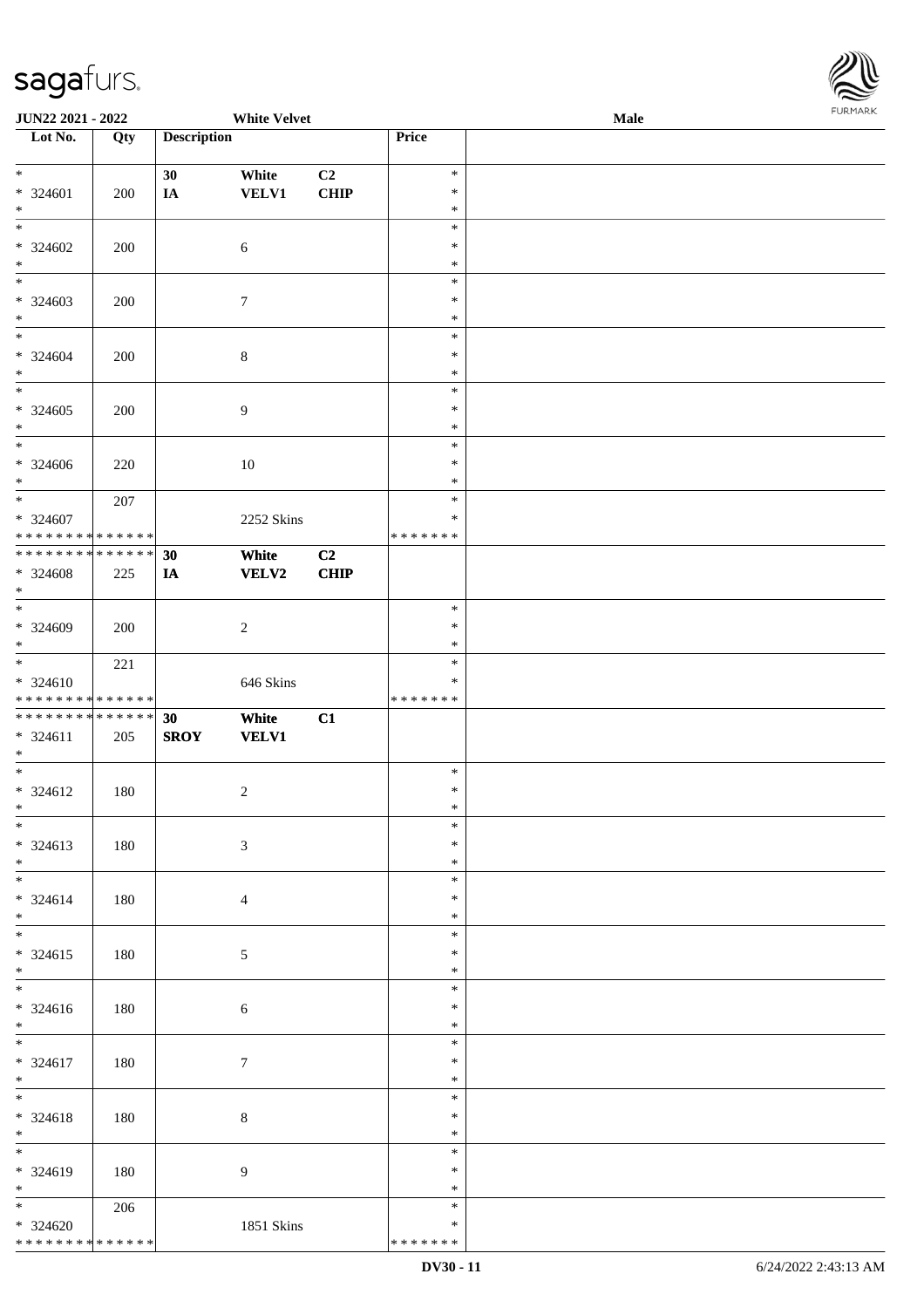\*



| JUN22 2021 - 2022                       |             | <b>White Velvet</b> |                  |    |                         | Male | <b>FUNITANN</b> |
|-----------------------------------------|-------------|---------------------|------------------|----|-------------------------|------|-----------------|
| Lot No.                                 | Qty         | <b>Description</b>  |                  |    | Price                   |      |                 |
| ******** <mark>******</mark>            |             |                     |                  |    |                         |      |                 |
|                                         |             | 30 <sub>1</sub>     | White            | C2 |                         |      |                 |
| $* 324621$<br>$*$                       | 205         | <b>SROY</b>         | <b>VELV1</b>     |    |                         |      |                 |
| $\overline{\phantom{0}}$                |             |                     |                  |    | $\ast$                  |      |                 |
| $* 324622$                              | 180         |                     | $\sqrt{2}$       |    | $\ast$                  |      |                 |
| $*$                                     |             |                     |                  |    | $\ast$                  |      |                 |
| $\overline{\phantom{0}}$                |             |                     |                  |    | $\ast$                  |      |                 |
| $* 324623$                              | 180         |                     | $\mathfrak{Z}$   |    | $\ast$                  |      |                 |
| $\ast$                                  |             |                     |                  |    | $\ast$                  |      |                 |
| $\overline{\phantom{0}}$                |             |                     |                  |    | $\ast$                  |      |                 |
| $* 324624$                              | 180         |                     | $\overline{4}$   |    | $\ast$                  |      |                 |
| $\ast$                                  |             |                     |                  |    | $\ast$                  |      |                 |
|                                         |             |                     |                  |    | $\ast$<br>$\ast$        |      |                 |
| $* 324625$<br>$\ast$                    | 180         |                     | $\sqrt{5}$       |    | $\ast$                  |      |                 |
| $\overline{\phantom{0}}$                |             |                     |                  |    | $\ast$                  |      |                 |
| $* 324626$                              | 180         |                     | $\sqrt{6}$       |    | $\ast$                  |      |                 |
| $*$                                     |             |                     |                  |    | $\ast$                  |      |                 |
| $*$                                     |             |                     |                  |    | $\ast$                  |      |                 |
| $* 324627$                              | 180         |                     | $\tau$           |    | $\ast$                  |      |                 |
| $\ast$                                  |             |                     |                  |    | $\ast$                  |      |                 |
| $\overline{\phantom{0}}$                |             |                     |                  |    | $\ast$                  |      |                 |
| $* 324628$                              | 180         |                     | $8\,$            |    | $\ast$                  |      |                 |
| $\ast$<br>$\overline{\ast}$             |             |                     |                  |    | $\ast$<br>$\ast$        |      |                 |
| $* 324629$                              | 180         |                     | 9                |    | $\ast$                  |      |                 |
| $\ast$                                  |             |                     |                  |    | $\ast$                  |      |                 |
| $\overline{\ast}$                       |             |                     |                  |    | $\ast$                  |      |                 |
| $* 324630$                              | 180         |                     | 10               |    | $\ast$                  |      |                 |
| $\ast$                                  |             |                     |                  |    | $\ast$                  |      |                 |
| $\overline{\ast}$                       |             |                     |                  |    | $\ast$                  |      |                 |
| $* 324631$                              | 180         |                     | 11               |    | $\ast$                  |      |                 |
| $*$<br>$\overline{\ast}$                |             |                     |                  |    | $\ast$                  |      |                 |
| $* 324632$                              |             |                     |                  |    | $\ast$<br>$\ast$        |      |                 |
| $*$                                     | 180         |                     | 12               |    | $*$                     |      |                 |
| $*$                                     |             |                     |                  |    | $\ast$                  |      |                 |
| $* 324633$                              | 180         |                     | 13               |    | $\ast$                  |      |                 |
| $*$                                     |             |                     |                  |    | $\ast$                  |      |                 |
| $\ast$                                  |             |                     |                  |    | $\ast$                  |      |                 |
| $* 324634$                              | 180         |                     | 14               |    | $\ast$                  |      |                 |
| $*$                                     |             |                     |                  |    | $\ast$                  |      |                 |
| $\overline{\phantom{0}}$                |             |                     |                  |    | $\ast$                  |      |                 |
| $*324635$<br>$*$                        | 180         |                     | 15               |    | $\ast$<br>$\ast$        |      |                 |
| $\ast$                                  |             |                     |                  |    | $\ast$                  |      |                 |
| $* 324636$                              | 180         |                     | 16               |    | $\ast$                  |      |                 |
| $*$                                     |             |                     |                  |    | $\ast$                  |      |                 |
| $*$                                     |             |                     |                  |    | $\ast$                  |      |                 |
| $* 324637$                              | 180         |                     | 17               |    | $\ast$                  |      |                 |
| $*$                                     |             |                     |                  |    | $\ast$                  |      |                 |
|                                         | 130         |                     |                  |    | $\ast$                  |      |                 |
| * 324638<br>* * * * * * * * * * * * * * |             |                     | 3215 Skins       |    | $\ast$<br>* * * * * * * |      |                 |
| * * * * * * * *                         | * * * * * * |                     | <b>IDENTICAL</b> |    |                         |      |                 |
| * 324639                                | 205         |                     |                  |    |                         |      |                 |
| $*$                                     |             |                     |                  |    |                         |      |                 |
| $*$                                     |             |                     |                  |    | $\ast$                  |      |                 |
| $* 324640$                              | 180         |                     | $\sqrt{2}$       |    | $\ast$                  |      |                 |
| $*$                                     |             |                     |                  |    | $\ast$                  |      |                 |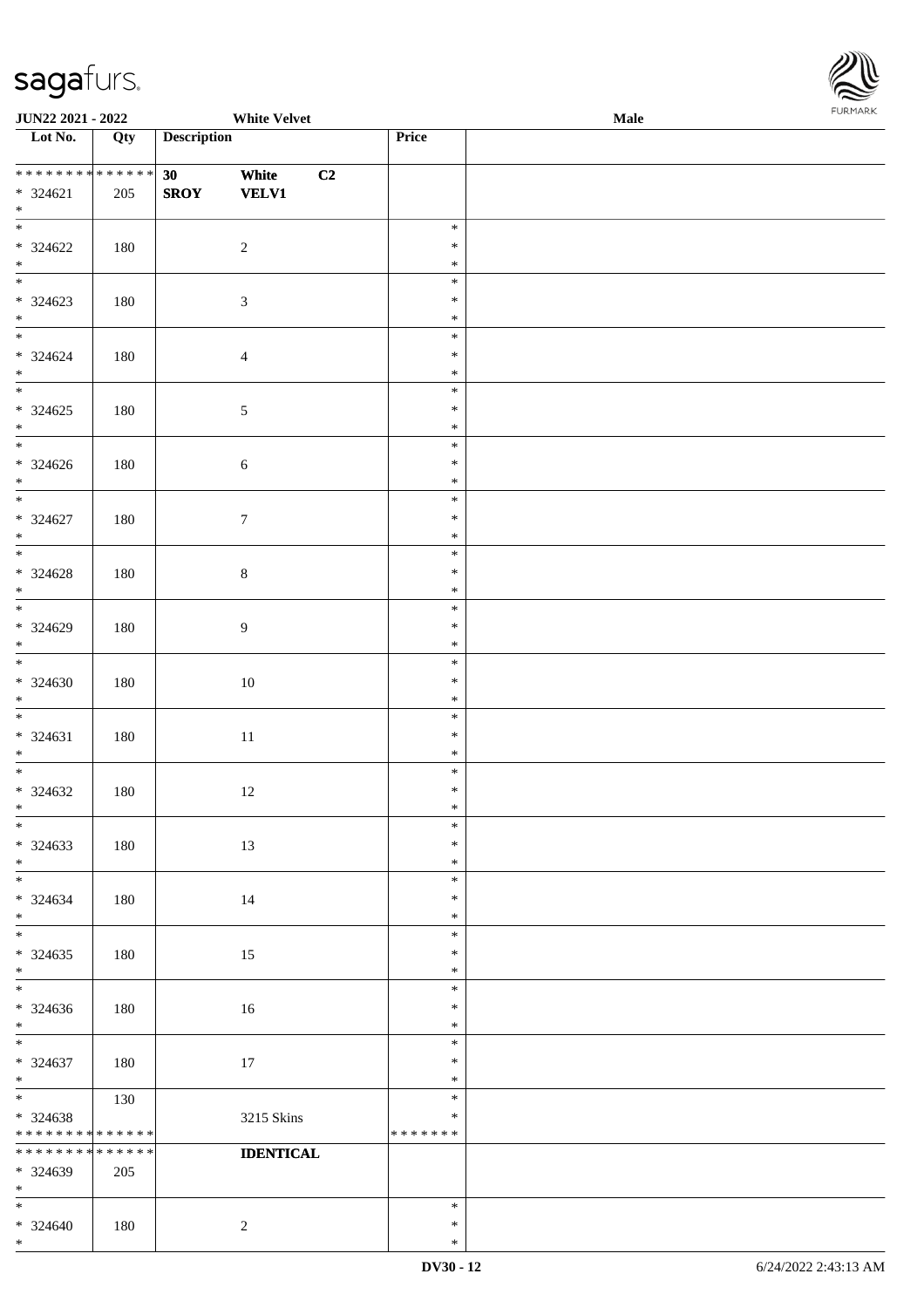

| JUN22 2021 - 2022                 |     |                    | <b>White Velvet</b> |               | Male | . |
|-----------------------------------|-----|--------------------|---------------------|---------------|------|---|
| Lot No.                           | Qty | <b>Description</b> |                     | Price         |      |   |
|                                   |     |                    |                     |               |      |   |
| $*$                               |     | 30 <sup>°</sup>    | White<br>C2         | $\ast$        |      |   |
| $* 324641$                        | 180 | <b>SROY</b>        | <b>VELV1</b>        | $\ast$        |      |   |
| $\ast$                            |     |                    |                     | $\ast$        |      |   |
| $\overline{\phantom{0}}$          |     |                    |                     | $\ast$        |      |   |
| $* 324642$                        | 180 |                    | $\overline{4}$      | $\ast$        |      |   |
| $*$ $*$                           |     |                    |                     | $\ast$        |      |   |
|                                   |     |                    |                     | $\ast$        |      |   |
| $* 324643$                        | 180 |                    | $\sqrt{5}$          | $\ast$        |      |   |
| $\ast$                            |     |                    |                     | $\ast$        |      |   |
| $\overline{\phantom{0}}$          |     |                    |                     | $\ast$        |      |   |
| * 324644                          | 180 |                    | $\sqrt{6}$          | $\ast$        |      |   |
| $\ast$                            |     |                    |                     | $\ast$        |      |   |
| $\overline{\phantom{a}^*}$        |     |                    |                     | $\ast$        |      |   |
| $* 324645$                        | 180 |                    | $\boldsymbol{7}$    | $\ast$        |      |   |
| $\ast$                            |     |                    |                     | $\ast$        |      |   |
| $_{\ast}^{-}$                     |     |                    |                     | $\ast$        |      |   |
| $* 324646$                        | 180 |                    | $\,8\,$             | $\ast$        |      |   |
| $*$                               |     |                    |                     | $\ast$        |      |   |
| $\overline{\phantom{a}^*}$        |     |                    |                     | $\ast$        |      |   |
| $* 324647$                        | 180 |                    | $\overline{9}$      | $\ast$        |      |   |
| $\ast$                            |     |                    |                     | $\ast$        |      |   |
| $\overline{\phantom{0}}$          |     |                    |                     | $\ast$        |      |   |
| $* 324648$                        | 180 |                    | 10                  | $\ast$        |      |   |
| $\ast$                            |     |                    |                     | $\ast$        |      |   |
| $\overline{\phantom{0}}$          |     |                    |                     | $\ast$        |      |   |
| * 324649                          | 180 |                    | $11\,$              | $\ast$        |      |   |
| $\ast$                            |     |                    |                     | $\ast$        |      |   |
| $\overline{\phantom{0}}$          |     |                    |                     | $\ast$        |      |   |
| $* 324650$                        | 180 |                    | $12\,$              | $\ast$        |      |   |
| $*$                               |     |                    |                     | $\ast$        |      |   |
| $\ast$                            |     |                    |                     | $\ast$        |      |   |
| $* 324651$                        | 180 |                    | 13                  | $\ast$        |      |   |
| $*$                               |     |                    |                     | $\ast$        |      |   |
| $\overline{\phantom{a}^*}$        | 148 |                    |                     | $\ast$        |      |   |
| $* 324652$                        |     |                    | 2513 Skins          | $\ast$        |      |   |
| * * * * * * * * * * * * * *       |     |                    |                     | * * * * * * * |      |   |
| ******** <mark>******</mark>      |     | 30 White           | C3                  |               |      |   |
| $*324653$                         | 205 | SROY VELV1         |                     |               |      |   |
| $*$                               |     |                    |                     |               |      |   |
| $\overline{\phantom{0}}$          |     |                    |                     | $\ast$        |      |   |
| $*324654$                         | 180 |                    | $\overline{2}$      | ∗             |      |   |
| $*$                               |     |                    |                     | ∗             |      |   |
| $\overline{\phantom{0}}$          |     |                    |                     | $\ast$        |      |   |
| $*324655$                         | 180 |                    | $\mathfrak{Z}$      | $\ast$        |      |   |
| $*$                               |     |                    |                     | $\ast$        |      |   |
| $\overline{\phantom{0}}$          |     |                    |                     | $\ast$        |      |   |
|                                   |     |                    |                     | *             |      |   |
| $* 324656$                        | 180 |                    | $\overline{4}$      |               |      |   |
| $*$<br>$*$                        |     |                    |                     | $\ast$        |      |   |
|                                   |     |                    |                     | $\ast$        |      |   |
| * 324657                          | 180 |                    | $\mathfrak{S}$      | $\ast$        |      |   |
| $*$<br>$\ast$                     |     |                    |                     | $\ast$        |      |   |
|                                   |     |                    |                     | $\ast$        |      |   |
| $* 324658$                        | 180 |                    | $\sqrt{6}$          | $\ast$        |      |   |
| $*$<br>$\overline{\phantom{a}^*}$ |     |                    |                     | $\ast$        |      |   |
|                                   |     |                    |                     | $\ast$        |      |   |
| * 324659                          | 180 |                    | $\tau$              | ∗             |      |   |
| $*$                               |     |                    |                     | $\ast$        |      |   |
| $*$                               | 190 |                    |                     | $\ast$        |      |   |
| $* 324660$                        |     |                    | 1475 Skins          | ∗             |      |   |
| ******** <mark>******</mark>      |     |                    |                     | * * * * * * * |      |   |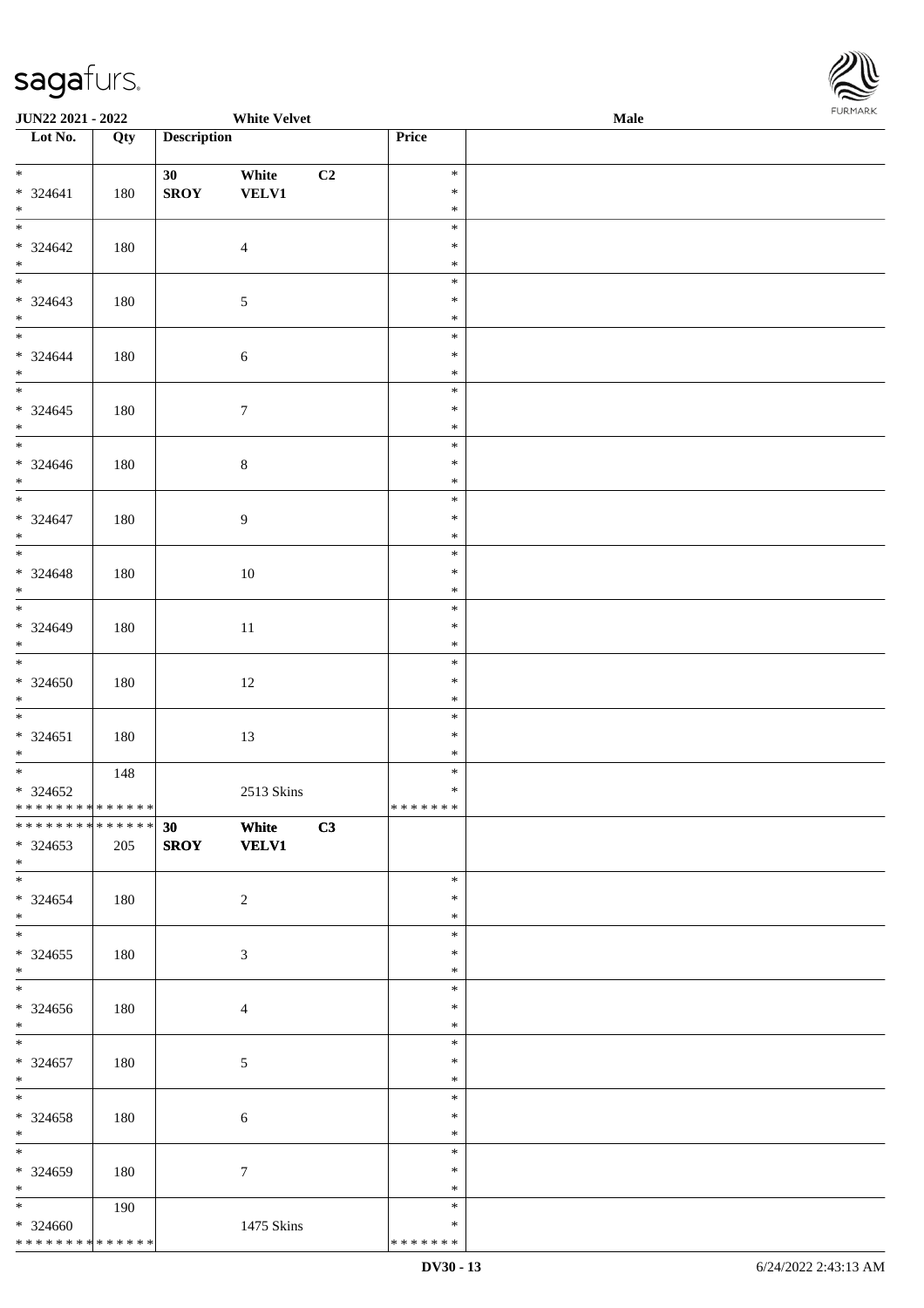324675 180

**30 White C2**

**LUMI VELV2**

| sagarurs.                               |     |                    |                       |    |                         |      |                |
|-----------------------------------------|-----|--------------------|-----------------------|----|-------------------------|------|----------------|
| JUN22 2021 - 2022                       |     |                    | <b>White Velvet</b>   |    |                         | Male | <b>FURMARK</b> |
| Lot No.                                 | Qty | <b>Description</b> |                       |    | Price                   |      |                |
| ******** <mark>******</mark>            |     | 30                 | White                 | C1 |                         |      |                |
| * 324661<br>$\ast$                      | 205 | <b>SROY</b>        | VELV2                 |    |                         |      |                |
| $\ast$                                  |     |                    |                       |    | $\ast$                  |      |                |
| $* 324662$<br>$\ast$                    | 200 |                    | $\sqrt{2}$            |    | $\ast$<br>$\ast$        |      |                |
| $\overline{\phantom{0}}$<br>* 324663    | 94  |                    | 499 Skins             |    | $\ast$<br>∗             |      |                |
| * * * * * * * * * * * * * *             |     |                    |                       |    | * * * * * * *           |      |                |
| **************<br>$* 324664$            | 205 | 30<br><b>SROY</b>  | White<br>VELV2        | C2 |                         |      |                |
| $\ast$<br>$\ast$                        |     |                    |                       |    | $\ast$                  |      |                |
| $*324665$<br>$\ast$                     | 180 |                    | $\overline{c}$        |    | $\ast$<br>$\ast$        |      |                |
| $\overline{\phantom{1}}$                |     |                    |                       |    | $\ast$                  |      |                |
| * 324666<br>$\ast$                      | 180 |                    | 3                     |    | $\ast$<br>$\ast$        |      |                |
| $\ast$<br>$* 324667$                    | 180 |                    | 4                     |    | $\ast$<br>$\ast$        |      |                |
| $\ast$                                  |     |                    |                       |    | ∗                       |      |                |
| $\ast$<br>* 324668                      | 180 |                    | 5                     |    | $\ast$<br>$\ast$        |      |                |
| $\ast$<br>$\ast$                        |     |                    |                       |    | $\ast$                  |      |                |
| * 324669<br>$\ast$                      | 180 |                    | 6                     |    | $\ast$<br>∗<br>$\ast$   |      |                |
| $\ast$                                  | 200 |                    |                       |    | $\ast$                  |      |                |
| * 324670<br>* * * * * * * * * * * * * * |     |                    | 1305 Skins            |    | $\ast$<br>* * * * * * * |      |                |
| 324671                                  | 301 | 30<br><b>SROY</b>  | White<br>VELV2        | C3 |                         |      |                |
| 324672                                  | 102 | 30<br><b>LUMI</b>  | White<br><b>VELV1</b> | C1 |                         |      |                |
| 324673                                  | 198 | 30<br>${\bf LUMI}$ | White<br><b>VELV1</b> | C2 |                         |      |                |
| 324674                                  | 94  | 30<br>${\bf LUMI}$ | White<br>VELV2        | C1 |                         |      |                |

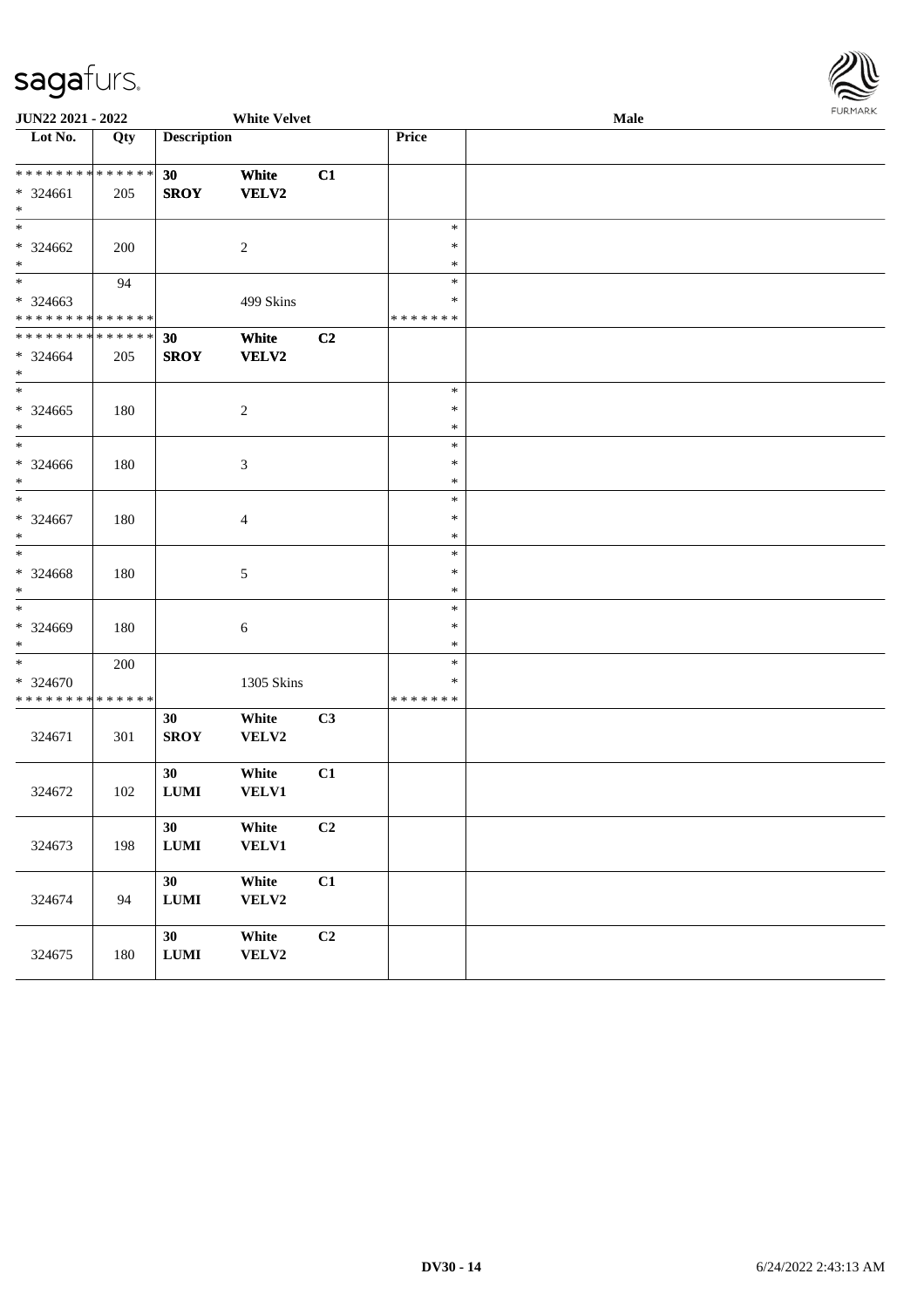\*

 $\overline{\phantom{a}}$ 



| <b>JUN22 2021 - 2022</b>      |     |                    | <b>White Velvet</b> |    |               | Male |  |
|-------------------------------|-----|--------------------|---------------------|----|---------------|------|--|
| Lot No.                       | Qty | <b>Description</b> |                     |    | Price         |      |  |
|                               |     |                    |                     |    |               |      |  |
| * * * * * * * * * * * * * * * |     | 20                 | White               | C1 |               |      |  |
| * 324721                      | 285 | ${\bf S}{\bf I}$   | <b>VELV1</b>        |    |               |      |  |
| $*$                           |     |                    |                     |    |               |      |  |
|                               |     |                    |                     |    | $\ast$        |      |  |
| * 324722                      | 260 |                    | $\overline{c}$      |    | $\ast$        |      |  |
| $\ast$                        |     |                    |                     |    | $\ast$        |      |  |
| $\overline{\phantom{0}}$      |     |                    |                     |    |               |      |  |
|                               | 213 |                    |                     |    | $\ast$        |      |  |
| * 324723                      |     |                    | 758 Skins           |    | $\ast$        |      |  |
| * * * * * * * * * * * * * *   |     |                    |                     |    | * * * * * * * |      |  |
| * * * * * * * * * * * * * *   |     | 20                 | White               | C2 |               |      |  |
| * 324724                      | 285 | ${\bf SI}$         | <b>VELV1</b>        |    |               |      |  |
| $*$                           |     |                    |                     |    |               |      |  |
| $\overline{\ast}$             |     |                    |                     |    | $\ast$        |      |  |
| $* 324725$                    | 260 |                    | $\sqrt{2}$          |    | $\ast$        |      |  |
| $*$                           |     |                    |                     |    | $\ast$        |      |  |
| $\overline{\phantom{0}}$      |     |                    |                     |    | $\ast$        |      |  |
| $* 324726$                    | 260 |                    | 3                   |    | $\ast$        |      |  |
| $*$                           |     |                    |                     |    | $\ast$        |      |  |
| $\ast$                        |     |                    |                     |    | $\ast$        |      |  |
|                               |     |                    |                     |    |               |      |  |
| $* 324727$                    | 260 |                    | $\overline{4}$      |    | $\ast$        |      |  |
| $*$                           |     |                    |                     |    | $\ast$        |      |  |
| $\overline{\ast}$             |     |                    |                     |    | $\ast$        |      |  |
| $* 324728$                    | 260 |                    | 5                   |    | $\ast$        |      |  |
| $*$                           |     |                    |                     |    | $\ast$        |      |  |
| $*$                           |     |                    |                     |    | $\ast$        |      |  |
| * 324729                      | 260 |                    | 6                   |    | $\ast$        |      |  |
| $*$                           |     |                    |                     |    | $\ast$        |      |  |
| $*$                           |     |                    |                     |    | $\ast$        |      |  |
| $* 324730$                    | 260 |                    | $\tau$              |    | $\ast$        |      |  |
| $*$                           |     |                    |                     |    | $\ast$        |      |  |
| $*$                           |     |                    |                     |    | $\ast$        |      |  |
|                               |     |                    |                     |    | $\ast$        |      |  |
| $* 324731$                    | 260 |                    | $\,8\,$             |    |               |      |  |
| $*$                           |     |                    |                     |    | $\ast$        |      |  |
| $*$                           |     |                    |                     |    | $\ast$        |      |  |
| $* 324732$                    | 260 |                    | 9                   |    | $\ast$        |      |  |
| $*$                           |     |                    |                     |    | $\ast$        |      |  |
| $\ast$                        | 91  |                    |                     |    | $\ast$        |      |  |
| * 324733                      |     |                    | 2456 Skins          |    | ∗             |      |  |
| * * * * * * * * * * * * * * * |     |                    |                     |    | * * * * * * * |      |  |
| * * * * * * * * * * * * * * * |     | 20                 | White               | C3 |               |      |  |
| * 324734                      | 285 | SI                 | <b>VELV1</b>        |    |               |      |  |
| $*$                           |     |                    |                     |    |               |      |  |
| $*$                           |     |                    |                     |    | $\ast$        |      |  |
| $* 324735$                    | 260 |                    | $\overline{c}$      |    | $\ast$        |      |  |
| $*$                           |     |                    |                     |    | $\ast$        |      |  |
| $\overline{\phantom{0}}$      |     |                    |                     |    | $\ast$        |      |  |
|                               |     |                    |                     |    |               |      |  |
| $* 324736$                    | 260 |                    | 3                   |    | $\ast$        |      |  |
| $*$                           |     |                    |                     |    | $\ast$        |      |  |
| $*$                           |     |                    |                     |    | $\ast$        |      |  |
| * 324737                      | 260 |                    | 4                   |    | $\ast$        |      |  |
| $*$                           |     |                    |                     |    | $\ast$        |      |  |
| $*$                           | 45  |                    |                     |    | $\ast$        |      |  |
| * 324738                      |     |                    | 1110 Skins          |    | $\ast$        |      |  |
| * * * * * * * * * * * * * *   |     |                    |                     |    | * * * * * * * |      |  |
|                               |     | 20                 | White               | C1 |               |      |  |
| 324739                        | 214 | SI                 | VELV2               |    |               |      |  |
|                               |     |                    |                     |    |               |      |  |
| * * * * * * * * * * * * * * * |     | 20                 | White               | C2 |               |      |  |
|                               |     |                    |                     |    |               |      |  |
| * 324740                      | 285 | SI                 | <b>VELV2</b>        |    |               |      |  |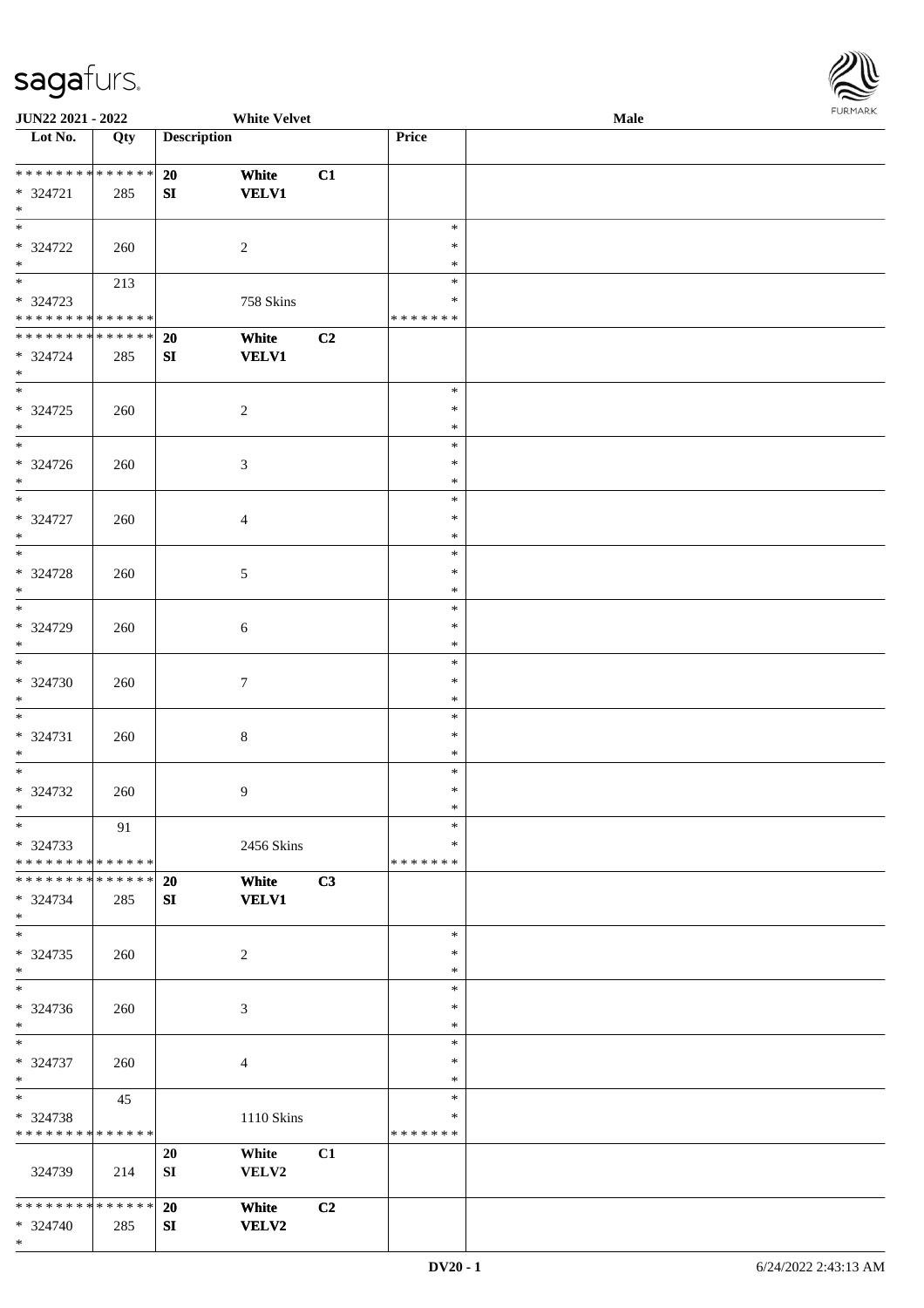

| JUN22 2021 - 2022           |     |                    | <b>White Velvet</b> |             |               | Male |
|-----------------------------|-----|--------------------|---------------------|-------------|---------------|------|
| Lot No.                     | Qty | <b>Description</b> |                     |             | Price         |      |
|                             |     |                    |                     |             |               |      |
| $*$                         |     | 20                 | White               | C2          | $\ast$        |      |
| * 324741                    | 260 | ${\bf SI}$         | VELV2               |             | $\ast$        |      |
| $\ast$                      |     |                    |                     |             | $\ast$        |      |
| $\overline{\ast}$           |     |                    |                     |             | $\ast$        |      |
|                             |     |                    |                     |             |               |      |
| * 324742                    | 270 |                    | 3                   |             | ∗             |      |
| $\ast$                      |     |                    |                     |             | $\ast$        |      |
| $\overline{\phantom{0}}$    | 64  |                    |                     |             | $\ast$        |      |
| $* 324743$                  |     |                    | 879 Skins           |             | $\ast$        |      |
| * * * * * * * * * * * * * * |     |                    |                     |             | * * * * * * * |      |
| * * * * * * * * * * * * * * |     | 20                 | White               | C3          |               |      |
| * 324744                    | 285 | SI                 | <b>VELV2</b>        |             |               |      |
| $*$                         |     |                    |                     |             |               |      |
| $*$                         |     |                    |                     |             |               |      |
|                             | 183 |                    |                     |             | $\ast$        |      |
| $* 324745$                  |     |                    | 468 Skins           |             | $\ast$        |      |
| * * * * * * * * * * * * * * |     |                    |                     |             | * * * * * * * |      |
| * * * * * * * * * * * * * * |     | 20                 | White               | C2          |               |      |
| * 324746                    | 285 | $\bf I\bf B$       | <b>VELV1</b>        | <b>CHIP</b> |               |      |
| $*$                         |     |                    |                     |             |               |      |
| $\ast$                      | 104 |                    |                     |             | $\ast$        |      |
| * 324747                    |     |                    |                     |             | $\ast$        |      |
|                             |     |                    | 389 Skins           |             |               |      |
| * * * * * * * * * * * * * * |     |                    |                     |             | * * * * * * * |      |
| * * * * * * * * * * * * * * |     | 20                 | White               | C1          |               |      |
| * 324748                    | 265 | <b>SAGA</b>        | <b>VELV1</b>        |             |               |      |
| $\ast$                      |     |                    |                     |             |               |      |
| $*$                         |     |                    |                     |             | $\ast$        |      |
| * 324749                    | 240 |                    | $\overline{c}$      |             | $\ast$        |      |
| $\ast$                      |     |                    |                     |             | $\ast$        |      |
| $\ast$                      |     |                    |                     |             | $\ast$        |      |
|                             |     |                    |                     |             |               |      |
| $* 324750$                  | 240 |                    | 3                   |             | $\ast$        |      |
| $*$                         |     |                    |                     |             | $\ast$        |      |
| $\ast$                      |     |                    |                     |             | $\ast$        |      |
| $* 324751$                  | 240 |                    | 4                   |             | $\ast$        |      |
| $*$                         |     |                    |                     |             | $\ast$        |      |
| $\ast$                      |     |                    |                     |             | $\ast$        |      |
| $* 324752$                  | 240 |                    | 5                   |             | $\ast$        |      |
| $*$                         |     |                    |                     |             | $\ast$        |      |
| $\ast$                      |     |                    |                     |             | $\ast$        |      |
|                             |     |                    |                     |             |               |      |
| * 324753                    | 200 |                    | 6                   |             | $\ast$        |      |
| $*$                         |     |                    |                     |             | $\ast$        |      |
|                             | 160 |                    |                     |             | $\ast$        |      |
| * 324754                    |     |                    | 1585 Skins          |             | ∗             |      |
| * * * * * * * * * * * * * * |     |                    |                     |             | * * * * * * * |      |
| * * * * * * * * * * * * * * |     | 20                 | White               | C2          |               |      |
| * 324755                    | 265 | $\mathbf{SAGA}$    | <b>VELV1</b>        |             |               |      |
| $*$                         |     |                    |                     |             |               |      |
| $\overline{\phantom{0}}$    |     |                    |                     |             |               |      |
|                             |     |                    |                     |             | $\ast$        |      |
| * 324756                    | 240 |                    | $\overline{c}$      |             | $\ast$        |      |
| $*$                         |     |                    |                     |             | $\ast$        |      |
| $\overline{\phantom{0}}$    |     |                    |                     |             | $\ast$        |      |
| $* 324757$                  | 240 |                    | 3                   |             | $\ast$        |      |
| $*$                         |     |                    |                     |             | $\ast$        |      |
| $\ast$                      |     |                    |                     |             | $\ast$        |      |
|                             |     |                    |                     |             |               |      |
| * 324758                    | 240 |                    | $\overline{4}$      |             | $\ast$        |      |
| $\ast$                      |     |                    |                     |             | $\ast$        |      |
| $\overline{\phantom{0}}$    |     |                    |                     |             | $\ast$        |      |
| * 324759                    | 240 |                    | 5                   |             | $\ast$        |      |
| $*$                         |     |                    |                     |             | $\ast$        |      |
| $*$                         |     |                    |                     |             | $\ast$        |      |
| * 324760                    | 240 |                    | 6                   |             | $\ast$        |      |
| $*$                         |     |                    |                     |             | $\ast$        |      |
|                             |     |                    |                     |             |               |      |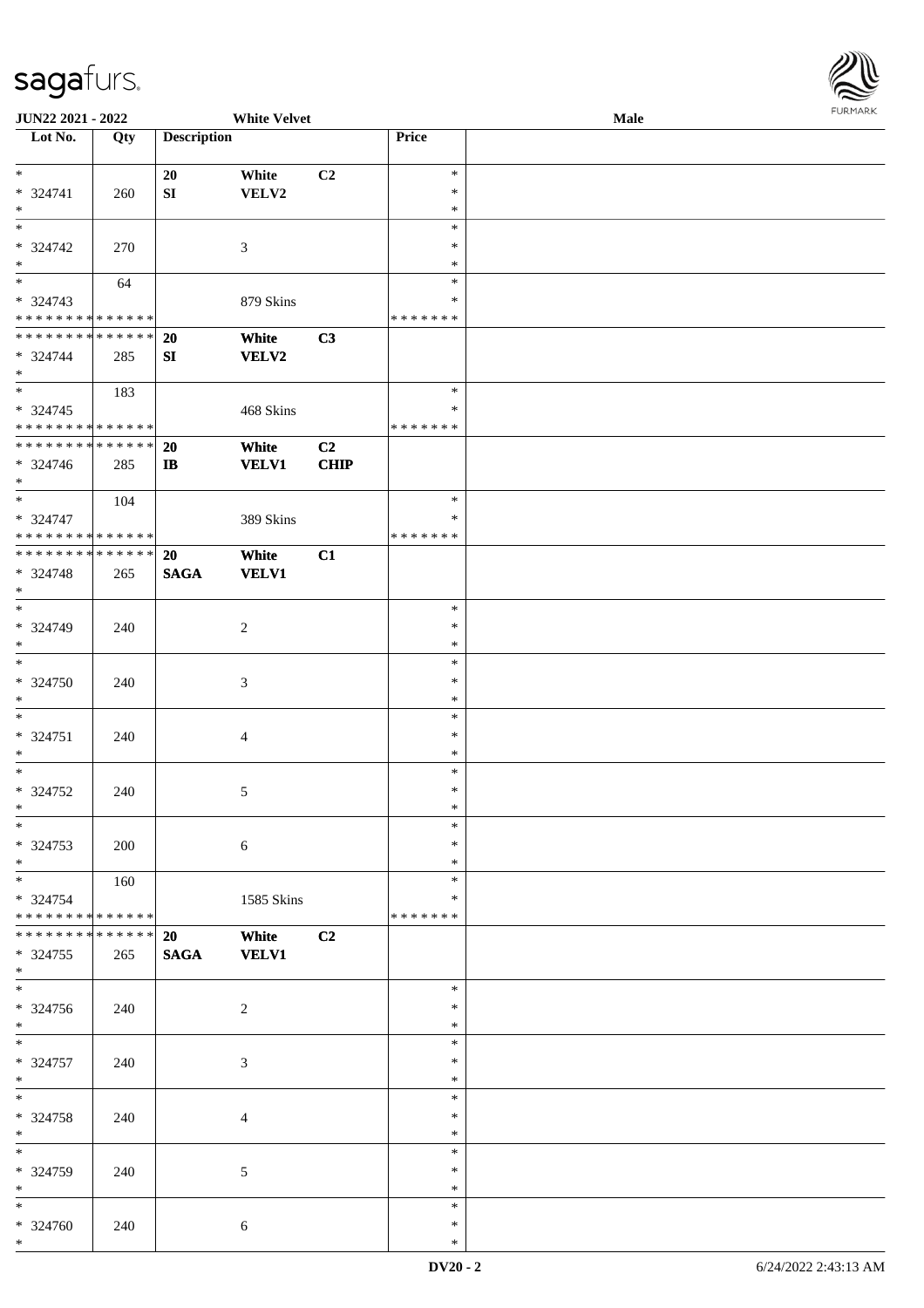

| <b>JUN22 2021 - 2022</b>                                                  |     |                       | <b>White Velvet</b>   |    |                                      | <b>Male</b> |  |
|---------------------------------------------------------------------------|-----|-----------------------|-----------------------|----|--------------------------------------|-------------|--|
| Lot No.                                                                   | Qty | <b>Description</b>    |                       |    | Price                                |             |  |
| $*$<br>* 324761<br>$*$                                                    | 240 | 20<br>$\mathbf{SAGA}$ | White<br><b>VELV1</b> | C2 | $\ast$<br>$\ast$<br>$\ast$           |             |  |
| * 324762<br>$*$                                                           | 240 |                       | $8\phantom{.}$        |    | $\ast$<br>$\ast$<br>$\ast$           |             |  |
| $\overline{\phantom{0}}$<br>* 324763<br>$\ast$<br>$\overline{\mathbf{r}}$ | 240 |                       | 9                     |    | $\ast$<br>$\ast$<br>$\ast$           |             |  |
| * 324764<br>$*$                                                           | 240 |                       | 10                    |    | $\ast$<br>$\ast$<br>$\ast$           |             |  |
| * 324765<br>$*$<br>$\overline{\phantom{0}}$                               | 240 |                       | 11                    |    | $\ast$<br>$\ast$<br>$\ast$<br>$\ast$ |             |  |
| * 324766<br>$*$<br>$\overline{\ast}$                                      | 240 |                       | 12                    |    | $\ast$<br>$\ast$<br>$\ast$           |             |  |
| * 324767<br>$*$                                                           | 240 |                       | 13                    |    | $\ast$<br>$\ast$                     |             |  |
| * 324768<br>* * * * * * * * <mark>* * * * * * *</mark>                    | 167 |                       | 3312 Skins            |    | $\ast$<br>$\ast$<br>* * * * * * *    |             |  |
| * * * * * * * * <mark>* * * * * * *</mark><br>* 324769<br>$*$<br>$*$      | 265 |                       | <b>IDENTICAL</b>      |    |                                      |             |  |
| * 324770<br>$*$<br>$\overline{\phantom{0}}$                               | 240 |                       | $\overline{2}$        |    | $\ast$<br>$\ast$<br>$\ast$           |             |  |
| * 324771<br>$*$<br>$*$                                                    | 240 |                       | $\mathfrak{Z}$        |    | $\ast$<br>$\ast$<br>$\ast$           |             |  |
| * 324772<br>$\ddot{x}$<br>$\overline{\ast}$                               | 240 |                       | $\overline{4}$        |    | $\ast$<br>$\ast$<br>$\ast$           |             |  |
| * 324773<br>$*$                                                           | 240 |                       | $\mathfrak{S}$        |    | $\ast$<br>$\ast$<br>$\ast$           |             |  |
| * 324774<br>$*$<br>$\ddot{x}$                                             | 240 |                       | $\sqrt{6}$            |    | $\ast$<br>$\ast$<br>$\ast$           |             |  |
| * 324775<br>$*$<br>$*$                                                    | 240 |                       | $\tau$                |    | $\ast$<br>$\ast$<br>$\ast$           |             |  |
| * 324776<br>$*$                                                           | 240 |                       | $\,8\,$               |    | $\ast$<br>$\ast$<br>$\ast$           |             |  |
| * 324777<br>$*$                                                           | 240 |                       | 9                     |    | $\ast$<br>$\ast$<br>$\ast$           |             |  |
| $*$<br>* 324778<br>$*$                                                    | 240 |                       | 10                    |    | $\ast$<br>$\ast$<br>$\ast$           |             |  |
| * 324779<br>$*$                                                           | 240 |                       | 11                    |    | $\ast$<br>$\ast$<br>$\ast$           |             |  |
| * 324780<br>$*$ $-$                                                       | 240 |                       | 12                    |    | $\ast$<br>$\ast$<br>$\ast$           |             |  |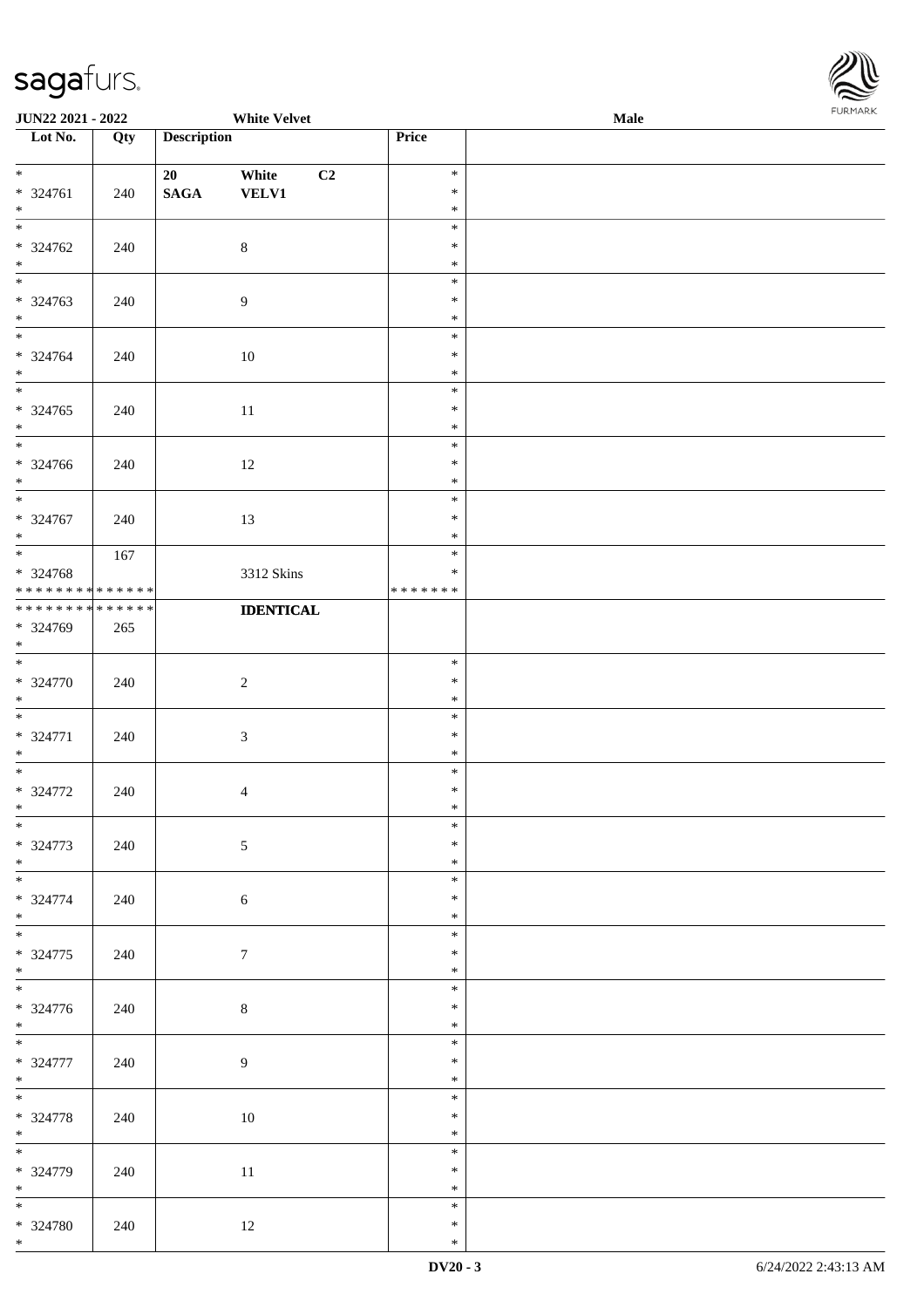| URMARK<br>F |
|-------------|

| JUN22 2021 - 2022                           |             |                       | <b>White Velvet</b>   |    |                  | Male | FURMARK |
|---------------------------------------------|-------------|-----------------------|-----------------------|----|------------------|------|---------|
| $\overline{\phantom{1}}$ Lot No.            | Qty         | <b>Description</b>    |                       |    | Price            |      |         |
| $*$                                         |             |                       |                       |    |                  |      |         |
| * 324781                                    |             | 20<br>$\mathbf{SAGA}$ | White<br><b>VELV1</b> | C2 | $\ast$<br>$\ast$ |      |         |
| $*$                                         | 240         |                       |                       |    | $\ast$           |      |         |
| $\overline{\phantom{0}}$                    |             |                       |                       |    | $\ast$           |      |         |
| * 324782                                    | 240         |                       | 14                    |    | $\ast$           |      |         |
| $*$                                         |             |                       |                       |    | $\ast$           |      |         |
| $*$                                         |             |                       |                       |    | $\ast$           |      |         |
| * 324783                                    | 240         |                       | 15                    |    | $\ast$           |      |         |
| $*$<br>$*$                                  |             |                       |                       |    | $\ast$<br>$\ast$ |      |         |
| * 324784                                    |             |                       |                       |    | $\ast$           |      |         |
| $*$                                         | 240         |                       | 16                    |    | $\ast$           |      |         |
|                                             | 203         |                       |                       |    | $\ast$           |      |         |
| * 324785                                    |             |                       | 4068 Skins            |    | $\ast$           |      |         |
| * * * * * * * * * * * * * *                 |             |                       |                       |    | * * * * * * *    |      |         |
| ******** <mark>******</mark>                |             | 20                    | White                 | C3 |                  |      |         |
| * 324786                                    | 265         | <b>SAGA</b>           | <b>VELV1</b>          |    |                  |      |         |
| $*$<br>$*$                                  |             |                       |                       |    | $\ast$           |      |         |
| * 324787                                    | 240         |                       | $\overline{2}$        |    | $\ast$           |      |         |
| $*$                                         |             |                       |                       |    | $\ast$           |      |         |
| $\overline{\phantom{0}}$                    |             |                       |                       |    | $\ast$           |      |         |
| * 324788                                    | 240         |                       | $\mathfrak{Z}$        |    | $\ast$           |      |         |
| $*$                                         |             |                       |                       |    | $\ast$           |      |         |
| $*$                                         |             |                       |                       |    | $\ast$           |      |         |
| * 324789                                    | 240         |                       | $\overline{4}$        |    | $\ast$           |      |         |
| $\ast$<br>$*$                               |             |                       |                       |    | $\ast$<br>$\ast$ |      |         |
| * 324790                                    | 240         |                       | $\mathfrak{S}$        |    | $\ast$           |      |         |
| $*$                                         |             |                       |                       |    | $\ast$           |      |         |
| $*$                                         |             |                       |                       |    | $\ast$           |      |         |
| * 324791                                    | 240         |                       | $6\phantom{1}6$       |    | $\ast$           |      |         |
| $*$                                         |             |                       |                       |    | $\ast$           |      |         |
|                                             |             |                       |                       |    | $\ast$           |      |         |
| * 324792                                    | 240         |                       | $\tau$                |    | $\ast$           |      |         |
| $*$<br>$\overline{\phantom{0}}$             |             |                       |                       |    | ∗<br>$\ast$      |      |         |
| * 324793                                    | 240         |                       | $\,8\,$               |    | $\ast$           |      |         |
| $*$                                         |             |                       |                       |    | $\ast$           |      |         |
| $\overline{\phantom{0}}$                    |             |                       |                       |    | $\ast$           |      |         |
| * 324794                                    | 155         |                       | $\overline{9}$        |    | $\ast$           |      |         |
| $*$                                         |             |                       |                       |    | $\ast$           |      |         |
| $*$                                         | 138         |                       |                       |    | $\ast$<br>$\ast$ |      |         |
| $* 324795$<br>* * * * * * * * * * * * * * * |             |                       | 2238 Skins            |    | * * * * * * *    |      |         |
| * * * * * * * *                             | * * * * * * | 20                    | White                 | C1 |                  |      |         |
| * 324796                                    | 265         | <b>SAGA</b>           | <b>VELV2</b>          |    |                  |      |         |
| $*$                                         |             |                       |                       |    |                  |      |         |
| $*$                                         |             |                       |                       |    | $\ast$           |      |         |
| * 324797                                    | 240         |                       | 2                     |    | $\ast$           |      |         |
| $\ast$                                      |             |                       |                       |    | $\ast$           |      |         |
| $*$<br>* 324798                             |             |                       |                       |    | $\ast$<br>$\ast$ |      |         |
| $\ast$                                      | 220         |                       | 3                     |    | $\ast$           |      |         |
| $*$                                         | 50          |                       |                       |    | $\ast$           |      |         |
| * 324799                                    |             |                       | 775 Skins             |    | ∗                |      |         |
| * * * * * * * * * * * * * *                 |             |                       |                       |    | *******          |      |         |
| * * * * * * * * * * * * * * *               |             | 20                    | White                 | C2 |                  |      |         |
| * 324800                                    | 265         | <b>SAGA</b>           | <b>VELV2</b>          |    |                  |      |         |
| $*$                                         |             |                       |                       |    |                  |      |         |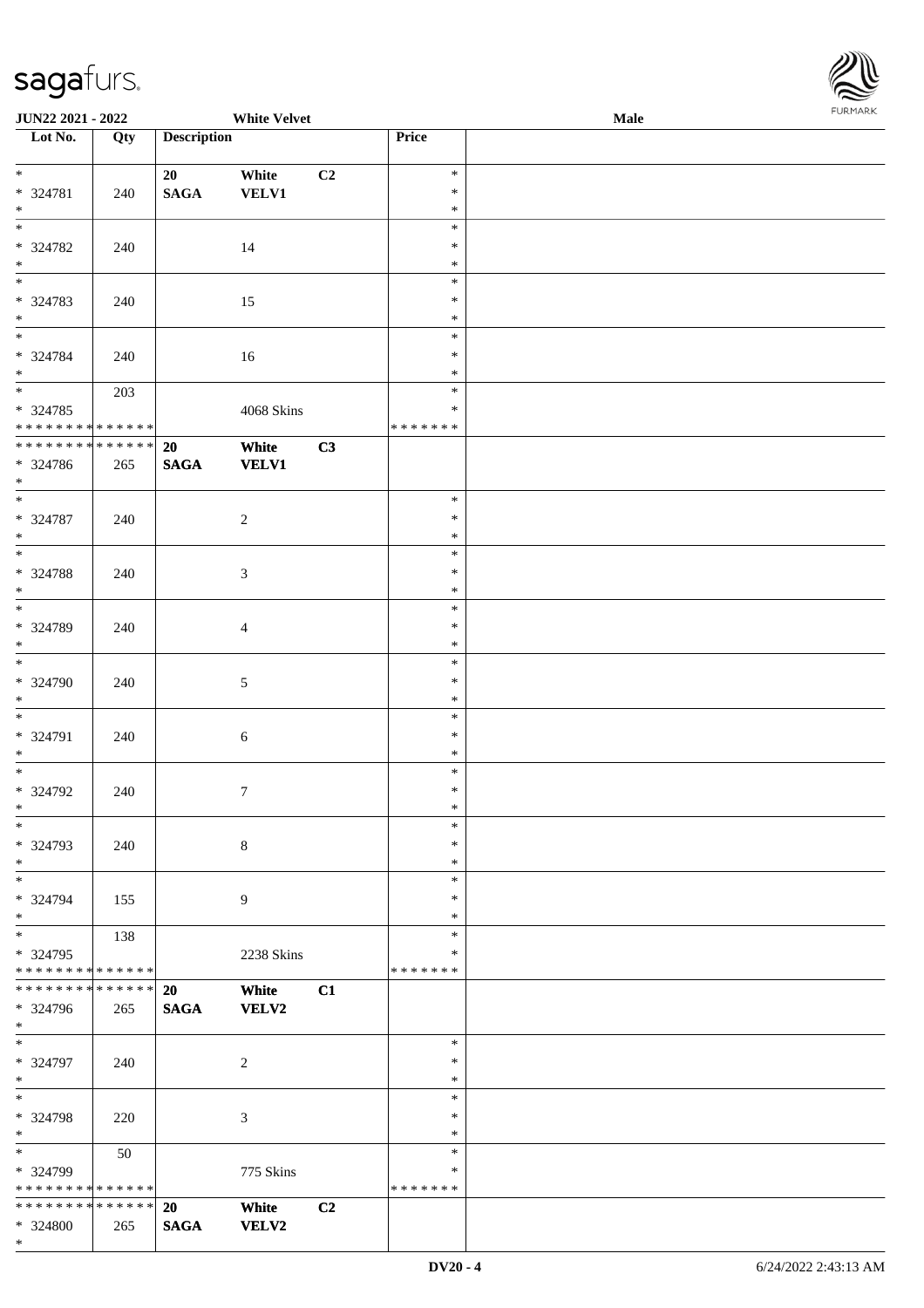

| <b>JUN22 2021 - 2022</b>                                                                           |            |                    | <b>White Velvet</b>   |                       |                                      | <b>Male</b> |  |
|----------------------------------------------------------------------------------------------------|------------|--------------------|-----------------------|-----------------------|--------------------------------------|-------------|--|
| Lot No.                                                                                            | Qty        | <b>Description</b> |                       |                       | Price                                |             |  |
| $\ddot{x}$<br>* 324801<br>$\ast$                                                                   | 240        | 20<br><b>SAGA</b>  | White<br>VELV2        | C2                    | $\ast$<br>$\ast$<br>$\ast$           |             |  |
| $\overline{\ast}$<br>* 324802<br>$\ast$                                                            | 240        |                    | $\mathfrak{Z}$        |                       | $\ast$<br>$\ast$<br>$\ast$           |             |  |
| $\overline{\phantom{0}}$<br>* 324803<br>$\ast$                                                     | 240        |                    | $\overline{4}$        |                       | $\ast$<br>$\ast$<br>$\ast$           |             |  |
| $*$<br>* 324804<br>$*$                                                                             | 240        |                    | $\mathfrak{S}$        |                       | $\ast$<br>$\ast$<br>$\ast$           |             |  |
| * 324805<br>$*$<br>$\overline{\ast}$                                                               | 240        |                    | $\sqrt{6}$            |                       | $\ast$<br>$\ast$<br>$\ast$           |             |  |
| * 324806<br>$*$<br>$\overline{\ast}$                                                               | 240        |                    | $\tau$                |                       | $\ast$<br>$\ast$<br>$\ast$<br>$\ast$ |             |  |
| * 324807<br>$*$                                                                                    | 240<br>239 |                    | $\,8\,$               |                       | $\ast$<br>$\ast$<br>$\ast$           |             |  |
| * 324808<br>* * * * * * * * <mark>* * * * * *</mark><br>* * * * * * * * <mark>* * * * * * *</mark> |            |                    | 2184 Skins            |                       | $\ast$<br>* * * * * * *              |             |  |
| * 324809<br>$\ast$<br>$\overline{\mathbf{r}}$                                                      | 265        | 20<br><b>SAGA</b>  | White<br><b>VELV2</b> | C3                    | $\ast$                               |             |  |
| * 324810<br>$*$                                                                                    | 240        |                    | $\overline{c}$        |                       | $\ast$<br>$\ast$<br>$\ast$           |             |  |
| $* 324811$<br>* * * * * * * * <mark>* * * * * *</mark>                                             | 215        |                    | 720 Skins             |                       | $\ast$<br>* * * * * * *              |             |  |
| 324812                                                                                             | 284        | 20<br>IA           | White<br><b>VELV1</b> | C2<br>WB1             |                                      |             |  |
| 324813<br>* * * * * * * * <mark>* * * * * * *</mark>                                               | 135        | 20<br>IA           | White<br>VELV2        | C <sub>2</sub><br>WB1 |                                      |             |  |
| * 324814<br>$\ast$                                                                                 | 265        | 20<br><b>IA</b>    | White<br><b>VELV1</b> | C2<br>WB <sub>2</sub> |                                      |             |  |
| * 324815<br>$*$<br>$\overline{\mathbf{r}}$                                                         | 260        |                    | $\overline{2}$        |                       | $\ast$<br>$\ast$<br>$\ast$<br>$\ast$ |             |  |
| $* 324816$<br>* * * * * * * * <mark>* * * * * *</mark>                                             | 106        |                    | 631 Skins             |                       | $\ast$<br>*******                    |             |  |
| * * * * * * * * <mark>* * * * * * *</mark><br>* 324817<br>$*$<br>$*$                               | 265        | 20<br>IA           | White<br><b>VELV1</b> | C2<br>CHIP            | $\ast$                               |             |  |
| * 324818<br>$*$                                                                                    | 240        |                    | $\overline{c}$        |                       | $\ast$<br>$\ast$<br>$\ast$           |             |  |
| * 324819<br>$*$<br>$\ast$                                                                          | 240        |                    | $\mathfrak{Z}$        |                       | $\ast$<br>$\ast$<br>$\ast$           |             |  |
| * 324820<br>$*$ $-$                                                                                | 240        |                    | $\overline{4}$        |                       | $\ast$<br>$\ast$                     |             |  |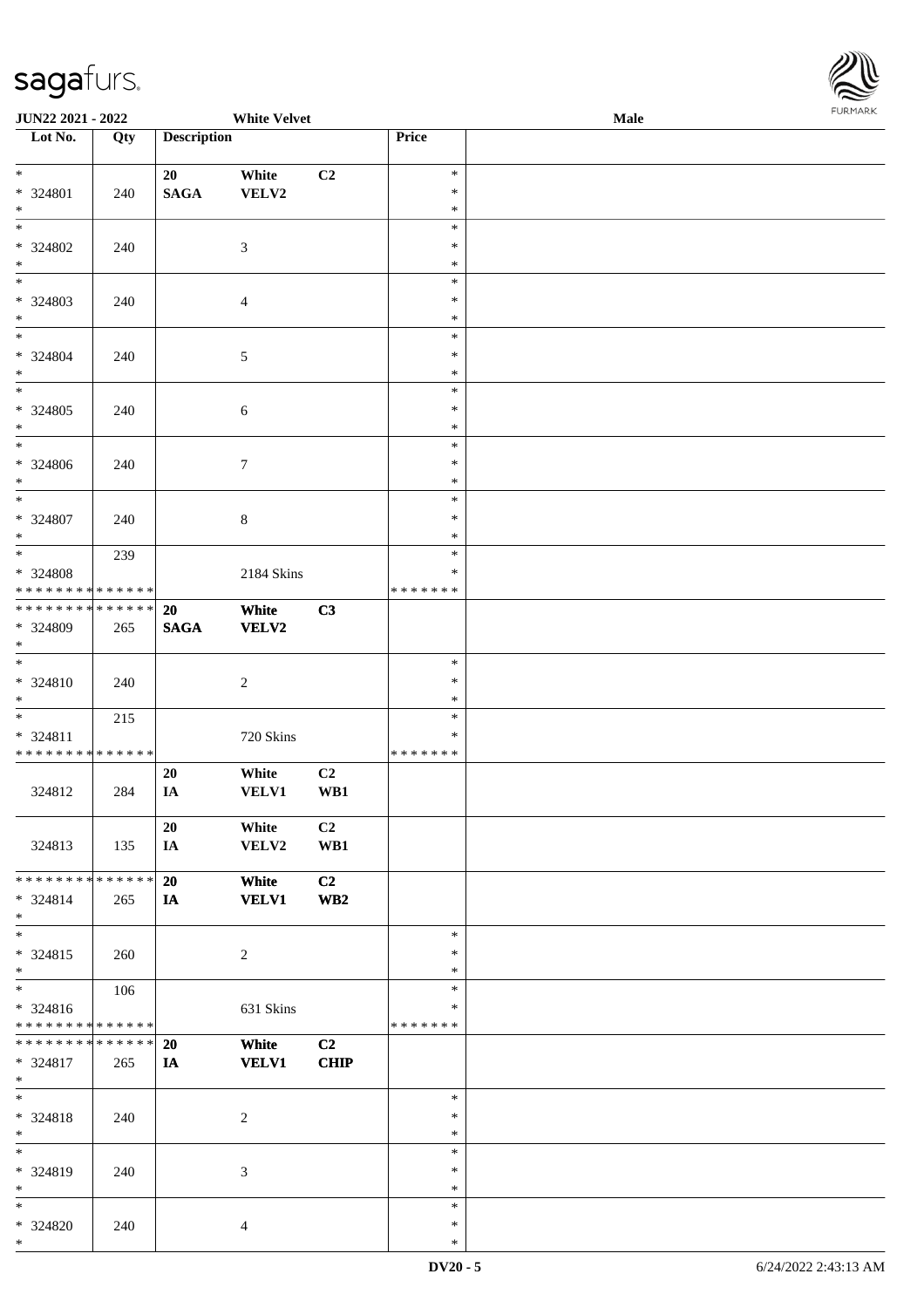

| JUN22 2021 - 2022             |     |                    | <b>White Velvet</b> |             |               | <b>Male</b> |
|-------------------------------|-----|--------------------|---------------------|-------------|---------------|-------------|
| Lot No.                       | Qty | <b>Description</b> |                     |             | Price         |             |
|                               |     |                    |                     |             |               |             |
| $*$                           |     | 20                 | White               | C2          | $\ast$        |             |
| * 324821                      | 240 | IA                 | <b>VELV1</b>        | <b>CHIP</b> | $\ast$        |             |
| $\ast$                        |     |                    |                     |             | $\ast$        |             |
| $\overline{\ast}$             |     |                    |                     |             | $\ast$        |             |
|                               |     |                    |                     |             |               |             |
| * 324822                      | 260 |                    | 6                   |             | $\ast$        |             |
| $\ast$                        |     |                    |                     |             | $\ast$        |             |
|                               | 90  |                    |                     |             | $\ast$        |             |
| * 324823                      |     |                    | 1575 Skins          |             | $\ast$        |             |
| * * * * * * * * * * * * * *   |     |                    |                     |             | *******       |             |
| * * * * * * * * * * * * * *   |     | 20                 | White               | C2          |               |             |
| * 324824                      | 265 | IA                 | VELV2               | <b>CHIP</b> |               |             |
| $*$                           |     |                    |                     |             |               |             |
| $*$                           |     |                    |                     |             | $\ast$        |             |
|                               | 212 |                    |                     |             |               |             |
| $* 324825$                    |     |                    | 477 Skins           |             | $\ast$        |             |
| * * * * * * * * * * * * * *   |     |                    |                     |             | *******       |             |
| * * * * * * * * * * * * * *   |     | 20                 | White               | C1          |               |             |
| $* 324826$                    | 245 | <b>SROY</b>        | <b>VELV1</b>        |             |               |             |
| $*$                           |     |                    |                     |             |               |             |
| $*$                           |     |                    |                     |             | $\ast$        |             |
|                               |     |                    |                     |             | $\ast$        |             |
| $* 324827$                    | 230 |                    | $\sqrt{2}$          |             |               |             |
| $*$                           |     |                    |                     |             | $\ast$        |             |
| $*$                           | 63  |                    |                     |             | $\ast$        |             |
| $* 324828$                    |     |                    | 538 Skins           |             | ∗             |             |
| * * * * * * * * * * * * * *   |     |                    |                     |             | * * * * * * * |             |
| * * * * * * * * * * * * * * * |     | <b>20</b>          | White               | C2          |               |             |
| * 324829                      | 245 | <b>SROY</b>        | <b>VELV1</b>        |             |               |             |
| $*$                           |     |                    |                     |             |               |             |
|                               |     |                    |                     |             |               |             |
| $*$                           |     |                    |                     |             | $\ast$        |             |
| * 324830                      | 220 |                    | $\sqrt{2}$          |             | $\ast$        |             |
| $*$                           |     |                    |                     |             | $\ast$        |             |
| $\ast$                        |     |                    |                     |             | $\ast$        |             |
| * 324831                      | 220 |                    | $\mathfrak{Z}$      |             | $\ast$        |             |
| $*$                           |     |                    |                     |             | $\ast$        |             |
| $*$                           |     |                    |                     |             | $\ast$        |             |
|                               |     |                    |                     |             |               |             |
| * 324832                      | 220 |                    | $\overline{4}$      |             | $\ast$        |             |
| $*$                           |     |                    |                     |             | $\ast$        |             |
| $*$                           |     |                    |                     |             | $\ast$        |             |
| * 324833                      | 220 |                    | 5                   |             | $\ast$        |             |
| $*$                           |     |                    |                     |             | $\ast$        |             |
|                               |     |                    |                     |             | $\ast$        |             |
|                               |     |                    |                     |             | $\ast$        |             |
| * 324834                      | 220 |                    | 6                   |             |               |             |
| $*$<br>$*$                    |     |                    |                     |             | $\ast$        |             |
|                               |     |                    |                     |             | $\ast$        |             |
| $* 324835$                    | 220 |                    | $\tau$              |             | $\ast$        |             |
| $*$                           |     |                    |                     |             | $\ast$        |             |
|                               |     |                    |                     |             | $\ast$        |             |
| $* 324836$                    | 220 |                    | $8\,$               |             | $\ast$        |             |
| $*$                           |     |                    |                     |             | $\ast$        |             |
| $*$                           |     |                    |                     |             |               |             |
|                               |     |                    |                     |             | $\ast$        |             |
| * 324837                      | 220 |                    | 9                   |             | $\ast$        |             |
| $*$                           |     |                    |                     |             | $\ast$        |             |
| $*$                           |     |                    |                     |             | $\ast$        |             |
| $* 324838$                    | 220 |                    | $10\,$              |             | $\ast$        |             |
| $*$ $*$                       |     |                    |                     |             | $\ast$        |             |
| $*$                           |     |                    |                     |             |               |             |
|                               |     |                    |                     |             | $\ast$        |             |
| $* 324839$                    | 220 |                    | 11                  |             | $\ast$        |             |
| $*$ $*$                       |     |                    |                     |             | $\ast$        |             |
| $*$                           |     |                    |                     |             | $\ast$        |             |
| * 324840                      | 220 |                    | 12                  |             | $\ast$        |             |
| $*$                           |     |                    |                     |             | $\ast$        |             |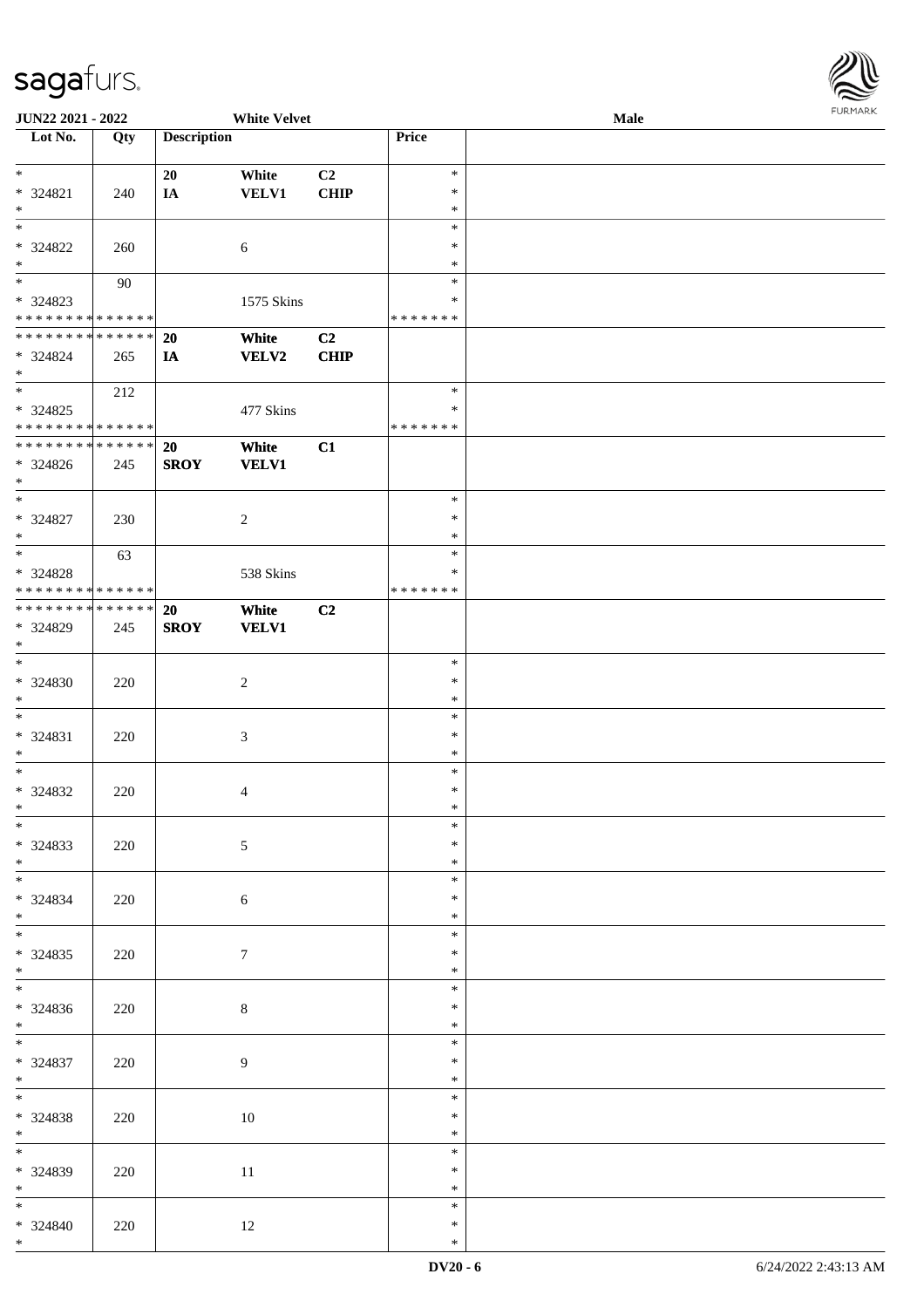

| JUN22 2021 - 2022                          |     |                    | <b>White Velvet</b> |    |                  | Male | <b>FURMARK</b> |
|--------------------------------------------|-----|--------------------|---------------------|----|------------------|------|----------------|
| $\overline{\phantom{1}}$ Lot No.           | Qty | <b>Description</b> |                     |    | Price            |      |                |
|                                            |     |                    |                     |    |                  |      |                |
| $*$                                        |     | 20                 | White               | C2 | $\ast$           |      |                |
| * 324841                                   | 220 | <b>SROY</b>        | VELV1               |    | $\ast$           |      |                |
| $*$<br>$*$                                 |     |                    |                     |    | $\ast$<br>$\ast$ |      |                |
| * 324842                                   |     |                    |                     |    | $\ast$           |      |                |
| $*$                                        | 220 |                    | 14                  |    | $\ast$           |      |                |
|                                            |     |                    |                     |    | $\ast$           |      |                |
| $* 324843$                                 | 220 |                    | 15                  |    | $\ast$           |      |                |
| $*$                                        |     |                    |                     |    | $\ast$           |      |                |
| $*$                                        | 203 |                    |                     |    | $\ast$           |      |                |
| * 324844                                   |     |                    | 3528 Skins          |    | $\ast$           |      |                |
| * * * * * * * * * * * * * *                |     |                    |                     |    | * * * * * * *    |      |                |
| * * * * * * * * * * * * * * *              |     | 20                 | White               | C3 |                  |      |                |
| $* 324845$                                 | 245 | <b>SROY</b>        | <b>VELV1</b>        |    |                  |      |                |
| $*$<br>$*$                                 |     |                    |                     |    | $\ast$           |      |                |
| * 324846                                   | 220 |                    | 2                   |    | $\ast$           |      |                |
| $*$                                        |     |                    |                     |    | $\ast$           |      |                |
| $*$                                        |     |                    |                     |    | $\ast$           |      |                |
| * 324847                                   | 200 |                    | 3                   |    | $\ast$           |      |                |
| $\ast$                                     |     |                    |                     |    | $\ast$           |      |                |
| $*$                                        | 39  |                    |                     |    | $\ast$           |      |                |
| * 324848                                   |     |                    | 704 Skins           |    | $\ast$           |      |                |
| * * * * * * * * <mark>* * * * * * *</mark> |     |                    |                     |    | * * * * * * *    |      |                |
|                                            |     | 20                 | White               | C1 |                  |      |                |
| 324849                                     | 251 | <b>SROY</b>        | VELV2               |    |                  |      |                |
| * * * * * * * * * * * * * * *              |     | 20                 | White               | C2 |                  |      |                |
| * 324850                                   | 245 | <b>SROY</b>        | VELV2               |    |                  |      |                |
| $*$                                        |     |                    |                     |    |                  |      |                |
| $*$                                        |     |                    |                     |    | $\ast$           |      |                |
| $* 324851$                                 | 220 |                    | $\overline{c}$      |    | $\ast$           |      |                |
| $\ast$                                     |     |                    |                     |    | $\ast$           |      |                |
| $*$                                        |     |                    |                     |    | $\ast$           |      |                |
| * 324852                                   | 220 |                    | 3                   |    | $\ast$           |      |                |
| $\ast$<br>$\ast$                           |     |                    |                     |    | $\ast$<br>$\ast$ |      |                |
| * 324853                                   | 220 |                    | 4                   |    | $\ast$           |      |                |
| $\ast$                                     |     |                    |                     |    | $\ast$           |      |                |
| $\ast$                                     | 78  |                    |                     |    | $\ast$           |      |                |
| * 324854                                   |     |                    | 983 Skins           |    | $\ast$           |      |                |
| * * * * * * * * * * * * * *                |     |                    |                     |    | * * * * * * *    |      |                |
|                                            |     | 20                 | White               | C3 |                  |      |                |
| 324855                                     | 218 | <b>SROY</b>        | VELV2               |    |                  |      |                |
|                                            |     |                    |                     |    |                  |      |                |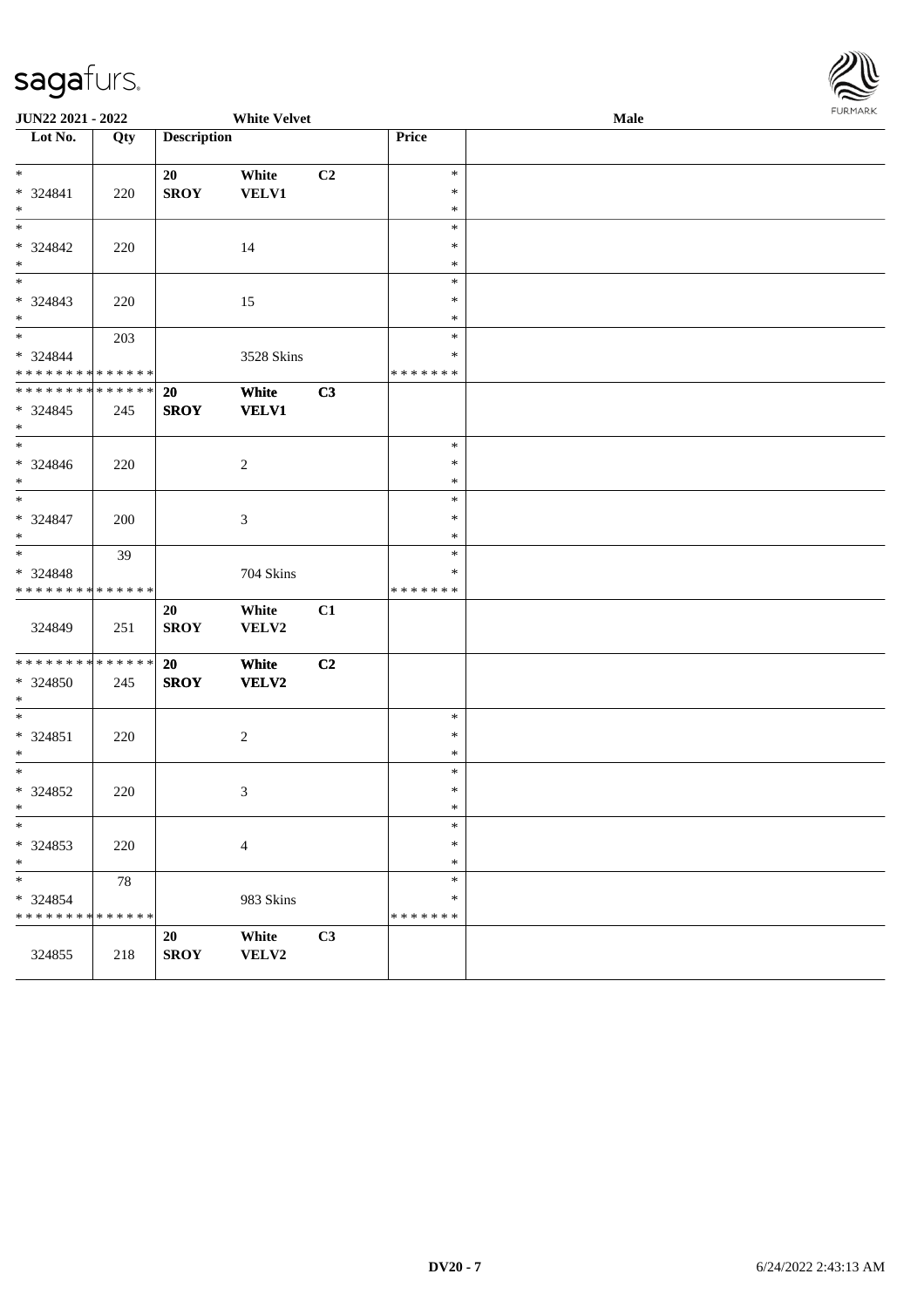\*



| <b>JUN22 2021 - 2022</b>      |     |                    | <b>White Velvet</b> |    |               | Male |  |
|-------------------------------|-----|--------------------|---------------------|----|---------------|------|--|
| Lot No.                       | Qty | <b>Description</b> |                     |    | Price         |      |  |
|                               |     |                    |                     |    |               |      |  |
| ******** <mark>******</mark>  |     | $\mathbf{0}$       | White               | C1 |               |      |  |
| * 324901                      | 305 | SI                 | <b>VELV1</b>        |    |               |      |  |
| $*$                           |     |                    |                     |    |               |      |  |
|                               |     |                    |                     |    | $\ast$        |      |  |
|                               |     |                    |                     |    |               |      |  |
| * 324902                      | 280 |                    | $\overline{c}$      |    | $\ast$        |      |  |
| $\ast$                        |     |                    |                     |    | $\ast$        |      |  |
|                               | 296 |                    |                     |    | $\ast$        |      |  |
| * 324903                      |     |                    | 881 Skins           |    | $\ast$        |      |  |
| * * * * * * * * * * * * * *   |     |                    |                     |    | * * * * * * * |      |  |
| ******** <mark>******</mark>  |     | $\mathbf{0}$       | White               | C2 |               |      |  |
| $* 324904$                    | 305 | ${\bf SI}$         | <b>VELV1</b>        |    |               |      |  |
| $*$                           |     |                    |                     |    |               |      |  |
| $\ast$                        |     |                    |                     |    | $\ast$        |      |  |
|                               |     |                    |                     |    |               |      |  |
| $* 324905$                    | 280 |                    | $\boldsymbol{2}$    |    | $\ast$        |      |  |
| $*$                           |     |                    |                     |    | $\ast$        |      |  |
| $\overline{\ast}$             |     |                    |                     |    | $\ast$        |      |  |
| $* 324906$                    | 280 |                    | 3                   |    | $\ast$        |      |  |
| $*$                           |     |                    |                     |    | $\ast$        |      |  |
| $\ast$                        |     |                    |                     |    | $\ast$        |      |  |
| * 324907                      | 280 |                    | $\overline{4}$      |    | $\ast$        |      |  |
| $*$                           |     |                    |                     |    | $\ast$        |      |  |
| $\overline{\ast}$             |     |                    |                     |    | $\ast$        |      |  |
|                               |     |                    |                     |    |               |      |  |
| * 324908                      | 280 |                    | 5                   |    | $\ast$        |      |  |
| $*$                           |     |                    |                     |    | $\ast$        |      |  |
| $*$                           |     |                    |                     |    | $\ast$        |      |  |
| * 324909                      | 280 |                    | 6                   |    | $\ast$        |      |  |
| $*$                           |     |                    |                     |    | $\ast$        |      |  |
| $*$                           |     |                    |                     |    | $\ast$        |      |  |
| * 324910                      | 280 |                    | $\tau$              |    | $\ast$        |      |  |
|                               |     |                    |                     |    |               |      |  |
| $*$                           |     |                    |                     |    | $\ast$        |      |  |
| $*$                           |     |                    |                     |    | $\ast$        |      |  |
| * 324911                      | 280 |                    | $\,8\,$             |    | $\ast$        |      |  |
| $*$                           |     |                    |                     |    | $\ast$        |      |  |
| $*$                           |     |                    |                     |    | $\ast$        |      |  |
| $* 324912$                    | 280 |                    | 9                   |    | $\ast$        |      |  |
| $*$                           |     |                    |                     |    | $\ast$        |      |  |
| $\ast$                        |     |                    |                     |    | $\ast$        |      |  |
| * 324913                      | 280 |                    | 10                  |    | $\ast$        |      |  |
| $*$                           |     |                    |                     |    | $\ast$        |      |  |
|                               |     |                    |                     |    |               |      |  |
| $*$                           | 198 |                    |                     |    | $\ast$        |      |  |
| * 324914                      |     |                    | 3023 Skins          |    | ∗             |      |  |
| * * * * * * * * * * * * * *   |     |                    |                     |    | * * * * * * * |      |  |
| * * * * * * * * * * * * * * * |     | $\mathbf 0$        | White               | C3 |               |      |  |
| * 324915                      | 305 | SI                 | <b>VELV1</b>        |    |               |      |  |
| $*$                           |     |                    |                     |    |               |      |  |
| $\overline{\phantom{1}}$      |     |                    |                     |    | $\ast$        |      |  |
| * 324916                      | 280 |                    | $\overline{2}$      |    | $\ast$        |      |  |
| $*$                           |     |                    |                     |    | $\ast$        |      |  |
| $*$                           |     |                    |                     |    | $\ast$        |      |  |
|                               |     |                    |                     |    |               |      |  |
| * 324917                      | 280 |                    | $\mathfrak{Z}$      |    | $\ast$        |      |  |
| $*$                           |     |                    |                     |    | $\ast$        |      |  |
| $*$                           | 135 |                    |                     |    | $\ast$        |      |  |
| * 324918                      |     |                    | 1000 Skins          |    | $\ast$        |      |  |
| * * * * * * * * * * * * * *   |     |                    |                     |    | * * * * * * * |      |  |
|                               |     | $\bf{0}$           | White               | C1 |               |      |  |
| 324919                        | 228 | SI                 | VELV2               |    |               |      |  |
|                               |     |                    |                     |    |               |      |  |
| * * * * * * * * * * * * * * * |     | $\mathbf{0}$       | White               | C2 |               |      |  |
|                               |     |                    |                     |    |               |      |  |
| * 324920                      | 305 | SI                 | <b>VELV2</b>        |    |               |      |  |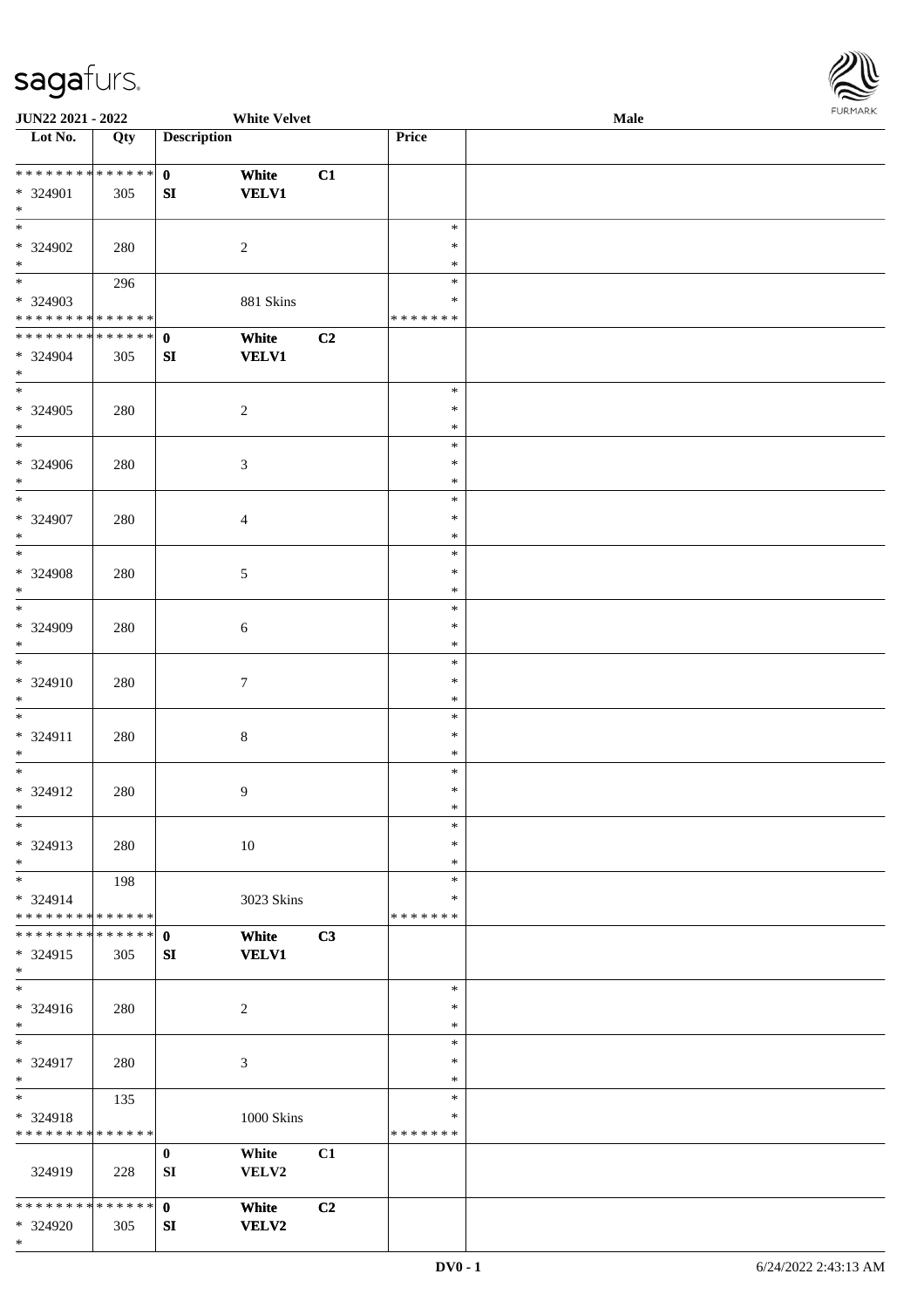

| JUN22 2021 - 2022                       |     |                    | <b>White Velvet</b> |                |                  | Male |  |
|-----------------------------------------|-----|--------------------|---------------------|----------------|------------------|------|--|
| $\overline{\phantom{1}}$ Lot No.        | Qty | <b>Description</b> |                     |                | Price            |      |  |
|                                         |     |                    |                     |                |                  |      |  |
| $*$                                     |     | $\bf{0}$           | White               | C <sub>2</sub> | $\ast$           |      |  |
| * 324921                                | 280 | SI                 | VELV2               |                | $\ast$           |      |  |
| $\ast$<br>$\overline{\ast}$             |     |                    |                     |                | $\ast$<br>$\ast$ |      |  |
|                                         | 209 |                    |                     |                | ∗                |      |  |
| * 324922<br>* * * * * * * * * * * * * * |     |                    | 794 Skins           |                | * * * * * * *    |      |  |
|                                         |     | $\bf{0}$           | White               | C3             |                  |      |  |
| 324923                                  | 327 | SI                 | VELV2               |                |                  |      |  |
| * * * * * * * * * * * * * *             |     | $\mathbf{0}$       | White               | C2             |                  |      |  |
| * 324924                                | 305 | $\mathbf{I}$       | <b>VELV1</b>        | WB2            |                  |      |  |
| $*$                                     |     |                    |                     |                |                  |      |  |
| $*$                                     | 69  |                    |                     |                | $\ast$           |      |  |
| * 324925                                |     |                    | 374 Skins           |                | $\ast$           |      |  |
| * * * * * * * * * * * * * *             |     |                    |                     |                | * * * * * * *    |      |  |
| * * * * * * * * * * * * * *             |     | $\mathbf 0$        | White               | C2             |                  |      |  |
| * 324926                                | 305 | $\bf IB$           | <b>VELV1</b>        | <b>CHIP</b>    |                  |      |  |
| $*$                                     |     |                    |                     |                |                  |      |  |
| $\ast$                                  |     |                    |                     |                | $\ast$           |      |  |
| $* 324927$                              | 260 |                    | $\overline{2}$      |                | $\ast$           |      |  |
| $*$                                     |     |                    |                     |                | $\ast$           |      |  |
| $\ast$                                  | 50  |                    |                     |                | $\ast$           |      |  |
| * 324928                                |     |                    | 615 Skins           |                | ∗                |      |  |
| * * * * * * * * * * * * * *             |     |                    |                     |                | * * * * * * *    |      |  |
| **************                          |     | $\mathbf 0$        | White               | C1             |                  |      |  |
| * 324929                                | 285 | <b>SAGA</b>        | <b>VELV1</b>        |                |                  |      |  |
| $\ast$                                  |     |                    |                     |                |                  |      |  |
| $\ast$                                  |     |                    |                     |                | $\ast$           |      |  |
| * 324930                                | 260 |                    | $\boldsymbol{2}$    |                | $\ast$           |      |  |
| $*$                                     |     |                    |                     |                | $\ast$           |      |  |
| $*$                                     |     |                    |                     |                | $\ast$           |      |  |
| * 324931                                | 260 |                    | $\mathfrak{Z}$      |                | $\ast$           |      |  |
| $*$                                     |     |                    |                     |                | $\ast$           |      |  |
| $*$                                     |     |                    |                     |                | $\ast$           |      |  |
| * 324932<br>$*$                         | 260 |                    | 4                   |                | $\ast$<br>$\ast$ |      |  |
| $\ast$                                  |     |                    |                     |                | $\ast$           |      |  |
| * 324933                                |     |                    |                     |                | $\ast$           |      |  |
| $*$                                     | 260 |                    | 5                   |                | $\ast$           |      |  |
| $\ast$                                  |     |                    |                     |                | $\ast$           |      |  |
| * 324934                                |     |                    |                     |                | ∗                |      |  |
| $*$                                     | 260 |                    | 6                   |                | ∗                |      |  |
| $\overline{\ast}$                       | 96  |                    |                     |                | $\ast$           |      |  |
| $* 324935$                              |     |                    | 1681 Skins          |                | ∗                |      |  |
| * * * * * * * * * * * * * *             |     |                    |                     |                | * * * * * * *    |      |  |
| * * * * * * * * * * * * * *             |     | $\mathbf{0}$       | White               | C <sub>2</sub> |                  |      |  |
| * 324936                                | 285 | <b>SAGA</b>        | <b>VELV1</b>        |                |                  |      |  |
| $*$                                     |     |                    |                     |                |                  |      |  |
| $*$                                     |     |                    |                     |                | $\ast$           |      |  |
| * 324937                                | 260 |                    | $\boldsymbol{2}$    |                | $\ast$           |      |  |
| $*$                                     |     |                    |                     |                | $\ast$           |      |  |
| $\ast$                                  |     |                    |                     |                | $\ast$           |      |  |
| * 324938                                | 260 |                    | 3                   |                | $\ast$           |      |  |
| $\ast$                                  |     |                    |                     |                | $\ast$           |      |  |
| $\ast$                                  |     |                    |                     |                | $\ast$           |      |  |
| * 324939                                | 260 |                    | $\overline{4}$      |                | $\ast$           |      |  |
| $\ast$                                  |     |                    |                     |                | $\ast$           |      |  |
| $*$                                     |     |                    |                     |                | $\ast$           |      |  |
| * 324940                                | 260 |                    | $\mathfrak{S}$      |                | $\ast$           |      |  |
| $*$                                     |     |                    |                     |                | $\ast$           |      |  |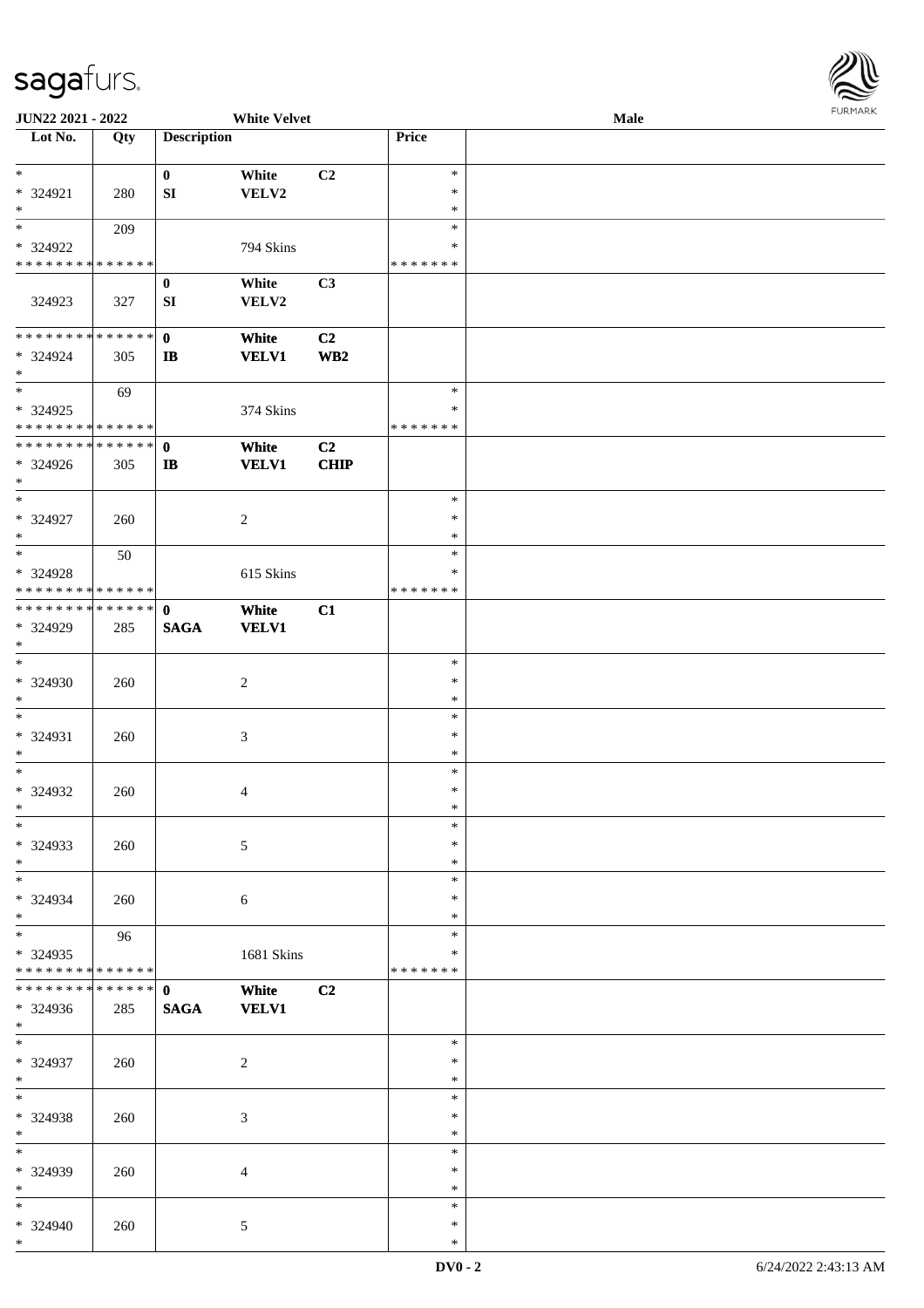\*



| <b>JUN22 2021 - 2022</b>                   |     |                    | <b>White Velvet</b> |               | <b>Male</b> | <b>I ORI IMPORT</b> |
|--------------------------------------------|-----|--------------------|---------------------|---------------|-------------|---------------------|
| Lot No.                                    | Qty | <b>Description</b> |                     | Price         |             |                     |
|                                            |     |                    |                     |               |             |                     |
| $*$                                        |     | $\mathbf{0}$       | C2<br>White         | $\ast$        |             |                     |
| * 324941                                   | 260 | $\mathbf{SAGA}$    | <b>VELV1</b>        | $\ast$        |             |                     |
| $*$                                        |     |                    |                     | $\ast$        |             |                     |
|                                            |     |                    |                     | $\ast$        |             |                     |
| * 324942                                   | 260 |                    | $\tau$              | $\ast$        |             |                     |
| $*$                                        |     |                    |                     | $\ast$        |             |                     |
|                                            |     |                    |                     | $\ast$        |             |                     |
| * 324943                                   | 260 |                    | $\,8\,$             | $\ast$        |             |                     |
| $*$                                        |     |                    |                     | $\ast$        |             |                     |
| $\overline{\mathbf{r}}$                    |     |                    |                     | $\ast$        |             |                     |
| * 324944                                   | 260 |                    | 9                   | $\ast$        |             |                     |
| $\ast$                                     |     |                    |                     | $\ast$        |             |                     |
|                                            |     |                    |                     | $\ast$        |             |                     |
| $* 324945$                                 | 260 |                    | 10                  | $\ast$        |             |                     |
| $*$                                        |     |                    |                     | $\ast$        |             |                     |
|                                            |     |                    |                     | $\ast$        |             |                     |
| * 324946                                   | 260 |                    | 11                  | $\ast$        |             |                     |
| $*$                                        |     |                    |                     | $\ast$        |             |                     |
|                                            |     |                    |                     | $\ast$        |             |                     |
| * 324947                                   | 260 |                    | 12                  | $\ast$        |             |                     |
| $*$                                        |     |                    |                     | $\ast$        |             |                     |
| $\overline{\phantom{0}}$                   |     |                    |                     | $\ast$        |             |                     |
| * 324948                                   | 260 |                    | 13                  | $\ast$        |             |                     |
| $*$                                        |     |                    |                     | $\ast$        |             |                     |
|                                            | 124 |                    |                     | $\ast$        |             |                     |
| * 324949                                   |     |                    | 3529 Skins          | $\ast$        |             |                     |
| * * * * * * * * <mark>* * * * * * *</mark> |     |                    |                     | * * * * * * * |             |                     |
| * * * * * * * * <mark>* * * * * * *</mark> |     |                    | <b>IDENTICAL</b>    |               |             |                     |
| * 324950                                   | 285 |                    |                     |               |             |                     |
| $\ast$                                     |     |                    |                     |               |             |                     |
| $\overline{\ }$                            |     |                    |                     | $\ast$        |             |                     |
| $* 324951$                                 | 260 |                    | $\overline{2}$      | $\ast$        |             |                     |
| $*$                                        |     |                    |                     | $\ast$        |             |                     |
| $*$                                        |     |                    |                     | $\ast$        |             |                     |
| $* 324952$                                 | 260 |                    | $\mathfrak{Z}$      | $\ast$        |             |                     |
| $\ddot{x}$                                 |     |                    |                     | $\ast$        |             |                     |
| $\ast$                                     |     |                    |                     | $\ast$        |             |                     |
| * 324953                                   | 260 |                    | $\overline{4}$      | $\ast$        |             |                     |
| $*$                                        |     |                    |                     | $\ast$        |             |                     |
| $\ast$                                     |     |                    |                     | $\ast$        |             |                     |
| * 324954                                   | 260 |                    | 5                   | $\ast$        |             |                     |
| $*$                                        |     |                    |                     | $\ast$        |             |                     |
| $*$                                        |     |                    |                     | $\ast$        |             |                     |
| * 324955                                   | 260 |                    | 6                   | $\ast$        |             |                     |
| $\ast$                                     |     |                    |                     | $\ast$        |             |                     |
| $*$                                        |     |                    |                     | $\ast$        |             |                     |
| * 324956                                   | 280 |                    | $\tau$              | $\ast$        |             |                     |
| $\ast$                                     |     |                    |                     | $\ast$        |             |                     |
| $\ddot{x}$                                 | 122 |                    |                     | $\ast$        |             |                     |
| * 324957                                   |     |                    | 1987 Skins          | ∗             |             |                     |
| * * * * * * * * <mark>* * * * * *</mark>   |     |                    |                     | *******       |             |                     |
|                                            |     |                    | White<br>C3         |               |             |                     |
| * 324958                                   | 285 | <b>SAGA</b>        | <b>VELV1</b>        |               |             |                     |
| $*$                                        |     |                    |                     |               |             |                     |
| $\ast$                                     |     |                    |                     | $\ast$        |             |                     |
| * 324959                                   | 260 |                    | 2                   | $\ast$        |             |                     |
| $*$                                        |     |                    |                     | $\ast$        |             |                     |
|                                            |     |                    |                     | $\ast$        |             |                     |
| * 324960                                   | 260 |                    | 3                   | $\ast$        |             |                     |
| $\ast$                                     |     |                    |                     | $\ast$        |             |                     |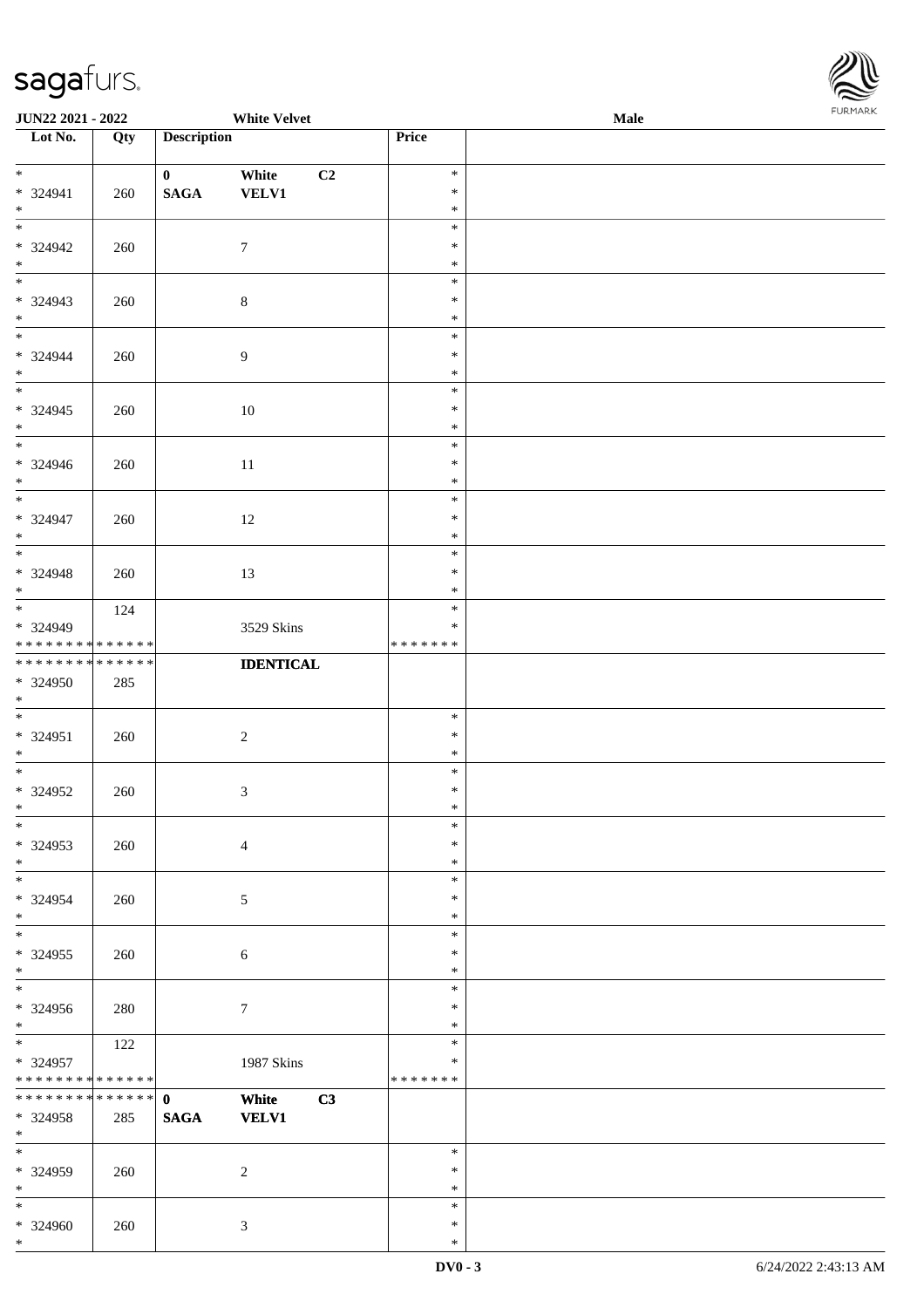| Lot No.                                  | Qty | <b>Description</b> |                |             | Price              |  |
|------------------------------------------|-----|--------------------|----------------|-------------|--------------------|--|
| $\ast$                                   |     | $\mathbf{0}$       | White          | C3          | $\ast$             |  |
| $* 324961$                               | 260 | $\mathbf{SAGA}$    | <b>VELV1</b>   |             | $\ast$             |  |
| $\ast$                                   |     |                    |                |             | $\ast$             |  |
| $\overline{\ast}$                        | 259 |                    |                |             | $\ast$             |  |
| * 324962                                 |     |                    | 1324 Skins     |             | ∗                  |  |
| * * * * * * * * * * * * * *              |     |                    |                |             | * * * * * * *      |  |
| **************                           |     | $\mathbf 0$        | White          | C1          |                    |  |
| $* 324963$                               | 285 | <b>SAGA</b>        | <b>VELV2</b>   |             |                    |  |
| $\ast$<br>$\overline{\phantom{0}}$       |     |                    |                |             | $\ast$             |  |
| * 324964                                 | 260 |                    | $\sqrt{2}$     |             | $\ast$             |  |
| $\ast$                                   |     |                    |                |             | $\ast$             |  |
| $\overline{\phantom{1}}$                 | 62  |                    |                |             | $\ast$             |  |
| * 324965                                 |     |                    | 607 Skins      |             | $\ast$             |  |
| * * * * * * * * * * * * * *              |     |                    |                |             | * * * * * * *      |  |
| **************                           |     | $\mathbf{0}$       | White          | C2          |                    |  |
| * 324966                                 | 285 | <b>SAGA</b>        | VELV2          |             |                    |  |
| $\ast$                                   |     |                    |                |             |                    |  |
| $\overline{\phantom{a}^*}$               |     |                    |                |             | $\ast$             |  |
| * 324967<br>$\ast$                       | 260 |                    | $\overline{2}$ |             | $\ast$             |  |
| $\overline{\phantom{a}}$                 |     |                    |                |             | $\ast$<br>$\ast$   |  |
| * 324968                                 | 260 |                    | $\mathfrak{Z}$ |             | $\ast$             |  |
| $\ast$                                   |     |                    |                |             | $\ast$             |  |
| $\ast$                                   |     |                    |                |             | $\ast$             |  |
| * 324969                                 | 260 |                    | $\overline{4}$ |             | ∗                  |  |
| $\ast$                                   |     |                    |                |             | $\ast$             |  |
| $\ast$                                   |     |                    |                |             | $\ast$             |  |
| * 324970                                 | 260 |                    | 5              |             | $\ast$             |  |
| $\ast$<br>$\ast$                         |     |                    |                |             | $\ast$             |  |
|                                          |     |                    |                |             | $\ast$<br>$\ast$   |  |
| * 324971<br>$*$                          | 260 |                    | $\sqrt{6}$     |             | $\ast$             |  |
| $\ast$                                   | 67  |                    |                |             | $\ast$             |  |
| * 324972                                 |     |                    | 1652 Skins     |             | $\ast$             |  |
| **************                           |     |                    |                |             | * * * * * * *      |  |
| *************** 0                        |     |                    | White          | C3          |                    |  |
| * 324973                                 | 305 | $\mathbf{SAGA}$    | <b>VELV2</b>   |             |                    |  |
| $\ast$                                   |     |                    |                |             |                    |  |
| $\ast$                                   | 120 |                    |                |             | $\ast$             |  |
| * 324974<br>******** <mark>******</mark> |     |                    | 425 Skins      |             | ∗<br>* * * * * * * |  |
|                                          |     | 20/0               | White          | C2          |                    |  |
| 324975                                   | 145 | $\mathbf{SAGA}$    | VELV2          | <b>OPEN</b> |                    |  |
|                                          |     |                    |                |             |                    |  |
| * * * * * * * * * * * * * *              |     | $\mathbf{0}$       | White          | C2          |                    |  |
| * 324976                                 | 285 | IA                 | <b>VELV1</b>   | WB2         |                    |  |
| $\ast$                                   |     |                    |                |             |                    |  |
| $\overline{\phantom{1}}$                 |     |                    |                |             | $\ast$             |  |
| * 324977                                 | 260 |                    | $\sqrt{2}$     |             | $\ast$             |  |
| $\ast$<br>$\ast$                         |     |                    |                |             | $\ast$<br>$\ast$   |  |
| * 324978                                 | 133 |                    | 678 Skins      |             | $\ast$             |  |
| * * * * * * * * * * * * * *              |     |                    |                |             | * * * * * * *      |  |
| ******** <mark>******</mark>             |     | $\mathbf 0$        | White          | C2          |                    |  |
| * 324979                                 | 285 | IA                 | <b>VELV1</b>   | <b>CHIP</b> |                    |  |
| $\ast$                                   |     |                    |                |             |                    |  |
| $\ast$                                   |     |                    |                |             | $\ast$             |  |
| * 324980                                 | 260 |                    | $\sqrt{2}$     |             | $\ast$             |  |
| $\ast$                                   |     |                    |                |             | $\ast$             |  |

**JUN22 2021 - 2022 White Velvet Male**

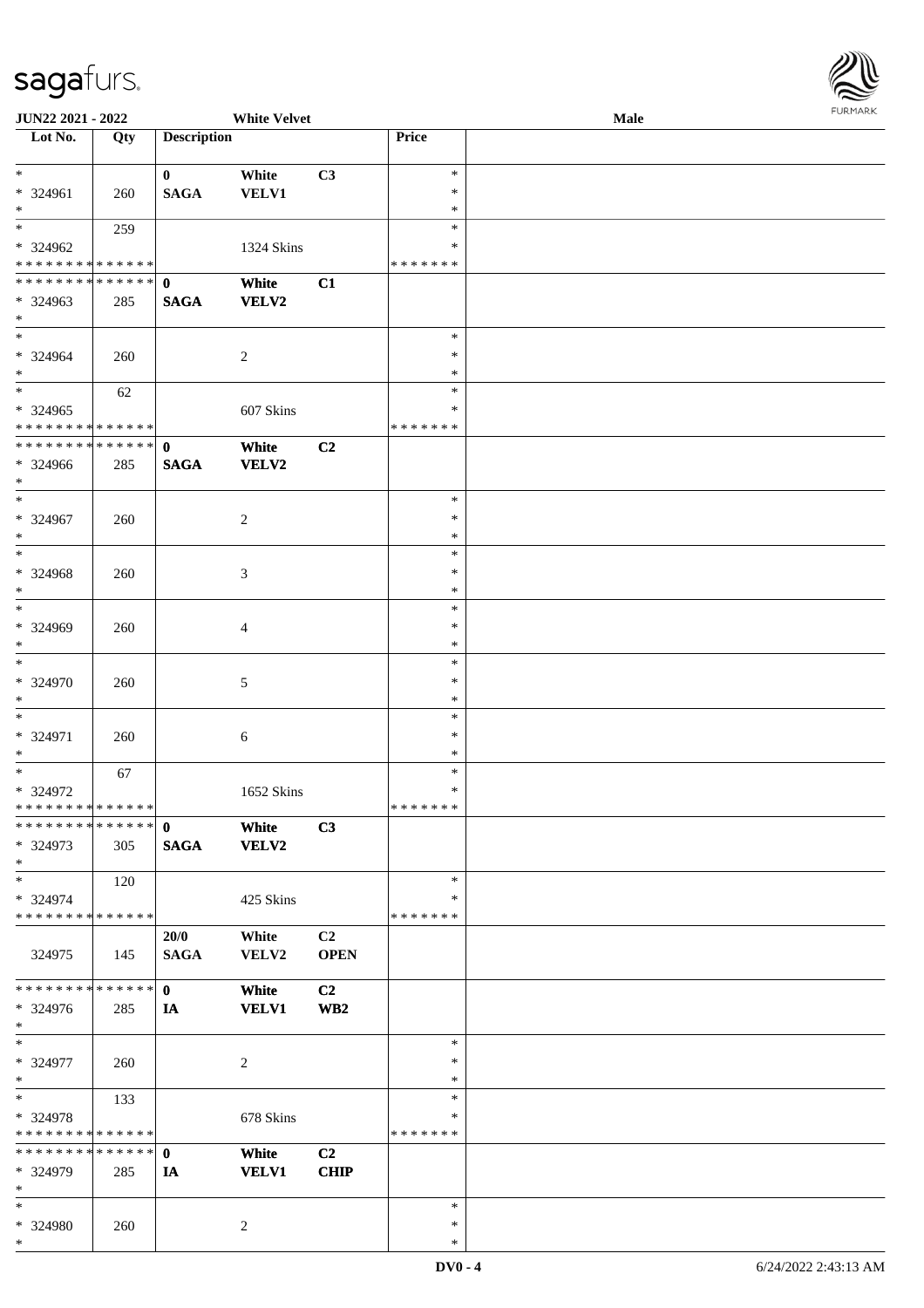

| JUN22 2021 - 2022           |     |                    | <b>White Velvet</b> |                |              | FURMARK |  |
|-----------------------------|-----|--------------------|---------------------|----------------|--------------|---------|--|
| Lot No.                     | Qty | <b>Description</b> |                     |                | <b>Price</b> |         |  |
| $*$                         |     | $\bf{0}$           | White               | C <sub>2</sub> | $\ast$       |         |  |
| * 324981                    | 260 | IA                 | <b>VELV1</b>        | <b>CHIP</b>    | $\ast$       |         |  |
| $\ast$                      |     |                    |                     |                | $\ast$       |         |  |
| $*$                         | 259 |                    |                     |                | $\ast$       |         |  |
| * 324982                    |     |                    | 1064 Skins          |                | $\ast$       |         |  |
| * * * * * * * * * * * * * * |     |                    |                     |                | *******      |         |  |
|                             |     | $\bf{0}$           | White               | C1             |              |         |  |
| 324983                      | 145 | <b>SROY</b>        | <b>VELV1</b>        |                |              |         |  |
| **************              |     | $\mathbf{0}$       | White               | C2             |              |         |  |
| * 324984                    | 265 | <b>SROY</b>        | <b>VELV1</b>        |                |              |         |  |
| $\ast$                      |     |                    |                     |                |              |         |  |
| $*$                         |     |                    |                     |                | $\ast$       |         |  |
| * 324985                    | 240 |                    | $\overline{c}$      |                | $\ast$       |         |  |
| $\ast$                      |     |                    |                     |                | $\ast$       |         |  |
| $*$                         | 135 |                    |                     |                | $\ast$       |         |  |
| * 324986                    |     |                    | 640 Skins           |                | $\ast$       |         |  |
| * * * * * * * * * * * * * * |     |                    |                     |                | *******      |         |  |
|                             |     | $\mathbf{0}$       | White               | C3             |              |         |  |
| 324987                      | 146 | <b>SROY</b>        | <b>VELV1</b>        |                |              |         |  |
|                             |     | $\bf{0}$           | White               | C1/C2          |              |         |  |
| 324988                      | 176 | <b>SROY</b>        | VELV2               |                |              |         |  |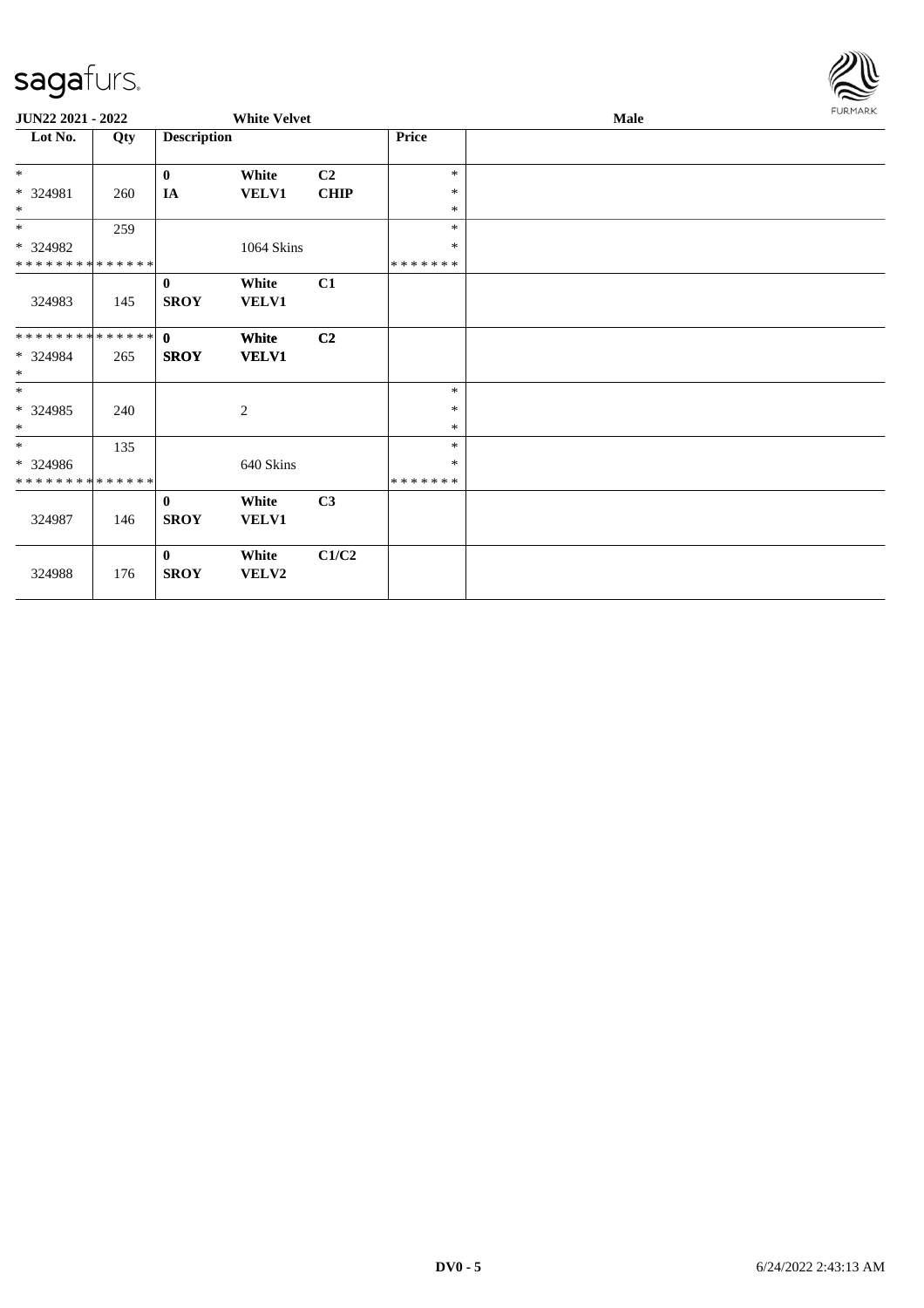| JUN22 2021 - 2022                                                     |     |                              | White                |                           |                                   | Female |  |
|-----------------------------------------------------------------------|-----|------------------------------|----------------------|---------------------------|-----------------------------------|--------|--|
| Lot No.                                                               | Qty | <b>Description</b>           |                      |                           | Price                             |        |  |
| 423001                                                                | 134 | 20<br>${\bf SI}$             | White                | C1                        |                                   |        |  |
| 423002                                                                | 299 | 20<br>${\bf SI}$             | White                | C <sub>2</sub>            |                                   |        |  |
| 423003                                                                | 126 | 20<br>${\bf SI}$             | White                | C3                        |                                   |        |  |
| 423004                                                                | 133 | 20<br>$\mathbf{I}\mathbf{B}$ | White<br><b>CHIP</b> | C2                        |                                   |        |  |
| 423005                                                                | 292 | 20<br><b>SAGA</b>            | White                | C1                        |                                   |        |  |
| * * * * * * * * * * * * * *<br>$* 423006$<br>$*$                      | 425 | 20<br><b>SAGA</b>            | White                | C2                        |                                   |        |  |
| $\ast$<br>* 423007<br>* * * * * * * * * * * * * *                     | 217 |                              | 642 Skins            |                           | $\ast$<br>$\ast$<br>* * * * * * * |        |  |
| 423008                                                                | 292 | 20<br><b>SAGA</b>            | White                | C3                        |                                   |        |  |
| * * * * * * * * * * * * * *<br>* 423009<br>$\ast$                     | 425 | 20<br>IA                     | White<br><b>CHIP</b> | C2                        |                                   |        |  |
| $\overline{\phantom{a}^*}$<br>* 423010<br>* * * * * * * * * * * * * * | 176 |                              | 601 Skins            |                           | $\ast$<br>$\ast$<br>* * * * * * * |        |  |
| 423011                                                                | 120 | 20<br><b>SROY</b>            | White                | C1                        |                                   |        |  |
| 423012                                                                | 249 | 20<br><b>SROY</b>            | White                | $\mathbf{C1}/\mathbf{C2}$ |                                   |        |  |
| * * * * * * * * * * * * * *<br>$* 423013$<br>$*$                      | 395 | 20<br><b>SROY</b>            | White                | C2                        |                                   |        |  |
| $\ast$<br>* 423014<br>******** <mark>******</mark>                    | 55  |                              | 450 Skins            |                           | $\ast$<br>*<br>* * * * * * *      |        |  |
| 423015                                                                | 101 | 20<br><b>SROY</b>            | White                | C3                        |                                   |        |  |

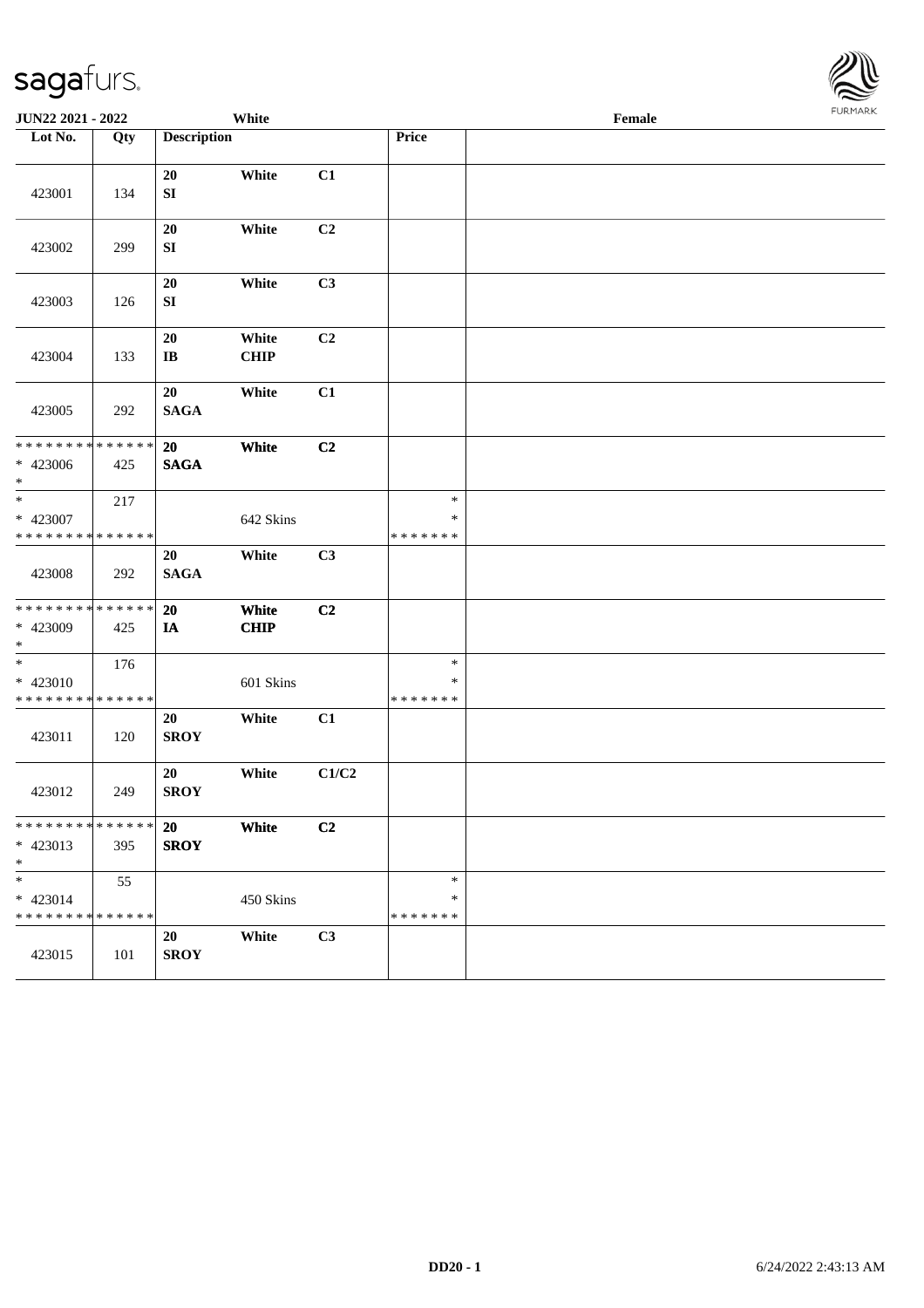| JUN22 2021 - 2022                                   |     |                                       | White                |                                                              |                                   | Female | <b>FURMARI</b> |
|-----------------------------------------------------|-----|---------------------------------------|----------------------|--------------------------------------------------------------|-----------------------------------|--------|----------------|
| Lot No.                                             | Qty | <b>Description</b>                    |                      |                                                              | Price                             |        |                |
| 423061                                              | 362 | $\bf{0}$<br>${\bf SI}$                | White                | C1                                                           |                                   |        |                |
| * * * * * * * * * * * * * *<br>* 423062<br>$\ast$   | 465 | $\mathbf{0}$<br>SI                    | White                | C <sub>2</sub>                                               |                                   |        |                |
| $\frac{1}{1}$<br>* 423063<br>$\ast$                 | 440 |                                       | $\sqrt{2}$           |                                                              | $\ast$<br>$\ast$<br>$\ast$        |        |                |
| $\ast$<br>$* 423064$<br>**************              | 135 |                                       | 1040 Skins           |                                                              | $\ast$<br>$\ast$<br>* * * * * * * |        |                |
| 423065                                              | 352 | $\bf{0}$<br>SI                        | White                | C3                                                           |                                   |        |                |
| * * * * * * * * * * * * * *<br>* 423066<br>$\ast$   | 465 | 20/0<br>SI                            | White<br><b>LNAP</b> | C1/C2                                                        |                                   |        |                |
| $\ast$<br>* 423067<br>* * * * * * * * * * * * * *   | 340 |                                       | 805 Skins            |                                                              | $\ast$<br>$\ast$<br>* * * * * * * |        |                |
| 423068                                              | 232 | 20/0<br>SI                            | White<br><b>LNAP</b> | C3                                                           |                                   |        |                |
| 423069                                              | 442 | $\mathbf{0}$<br>$\mathbf{I}$ <b>B</b> | White<br><b>CHIP</b> | C <sub>2</sub>                                               |                                   |        |                |
| 423070                                              | 264 | $\bf{0}$<br>$\bf I\bf B$              | White<br><b>CHIP</b> | C <sub>2</sub><br>$\mathbf{L}\mathbf{N}\mathbf{A}\mathbf{P}$ |                                   |        |                |
| 423071                                              | 290 | $\bf{0}$<br>$\mathbf{I}$              | White                | C2                                                           |                                   |        |                |
| ******** <mark>******</mark><br>* 423072<br>$\ast$  | 445 | $\mathbf{0}$<br><b>SAGA</b>           | White                | C1                                                           |                                   |        |                |
| $\ast$<br>* 423073<br>* * * * * * * * * * * * * *   | 147 |                                       | 592 Skins            |                                                              | $\ast$<br>*<br>* * * * * * *      |        |                |
| **************<br>* 423074<br>$\ast$                | 445 | $\mathbf{0}$<br><b>SAGA</b>           | White                | C2                                                           |                                   |        |                |
| $\overline{\phantom{a}^*}$<br>$* 423075$<br>$\ast$  | 420 |                                       | $\overline{2}$       |                                                              | $\ast$<br>∗<br>$\ast$             |        |                |
| $\frac{1}{1}$<br>* 423076<br>$\ast$                 | 420 |                                       | 3                    |                                                              | $\ast$<br>$\ast$<br>$\ast$        |        |                |
| $\ast$<br>* 423077<br>$\ast$                        | 400 |                                       | $\overline{4}$       |                                                              | $\ast$<br>$\ast$<br>$\ast$        |        |                |
| $\ast$<br>* 423078<br>* * * * * * * * * * * * * *   | 84  |                                       | 1769 Skins           |                                                              | $\ast$<br>*<br>* * * * * * *      |        |                |
| * * * * * * * * * * * * * * *<br>* 423079<br>$\ast$ | 445 | $\mathbf{0}$<br><b>SAGA</b>           | White                | C3                                                           |                                   |        |                |
| $\ast$<br>* 423080<br>**************                | 143 |                                       | 588 Skins            |                                                              | $\ast$<br>∗<br>* * * * * * *      |        |                |

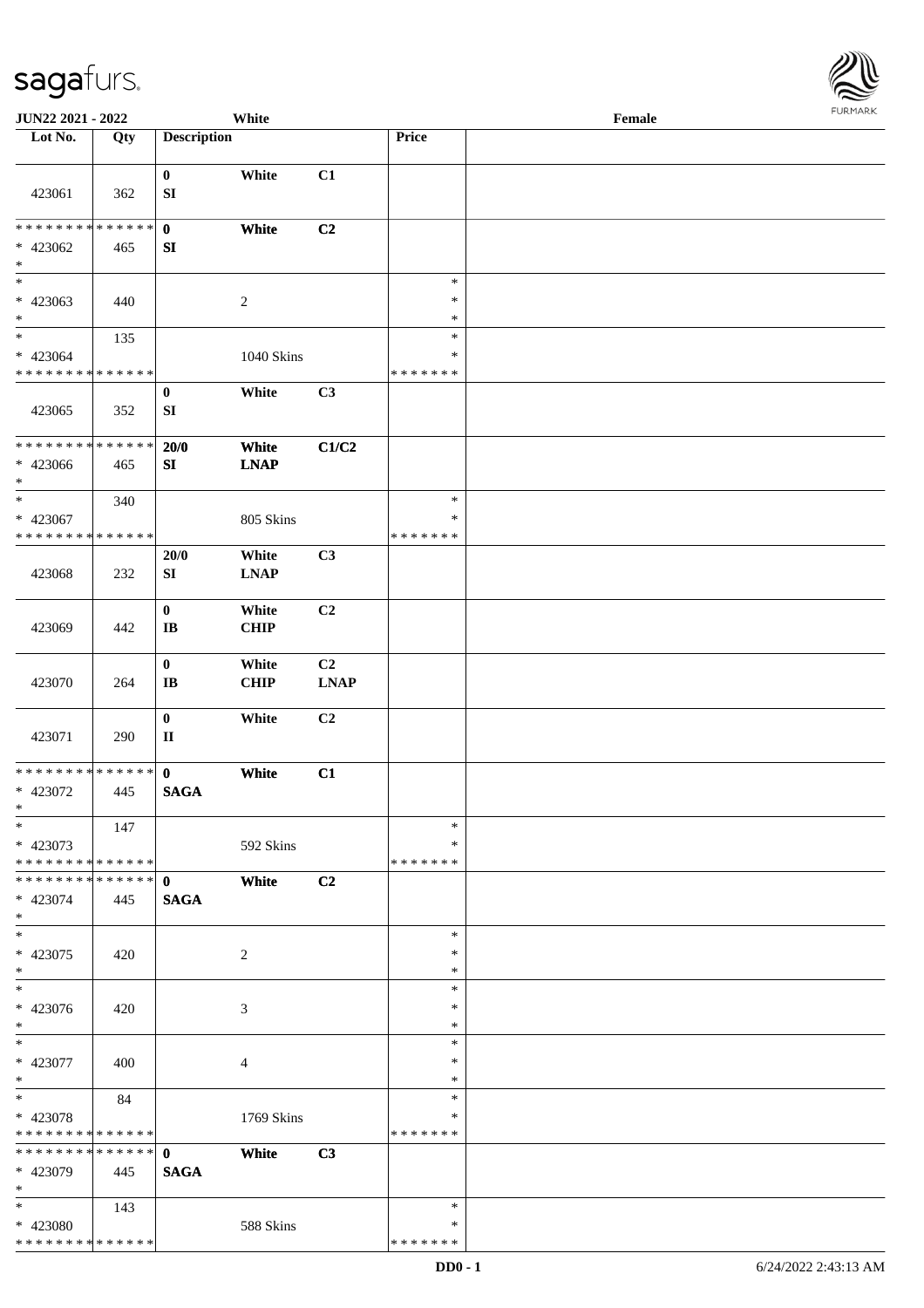|                                         | JUN22 2021 - 2022<br>White |                    |                |                | Female        |  |  |  |  |
|-----------------------------------------|----------------------------|--------------------|----------------|----------------|---------------|--|--|--|--|
| $\overline{\phantom{1}}$ Lot No.        | Qty                        | <b>Description</b> |                |                | Price         |  |  |  |  |
| **************                          |                            | 20/0               | White          | C1/C2          |               |  |  |  |  |
| $* 423081$                              | 445                        | <b>SAGA</b>        | <b>LNAP</b>    |                |               |  |  |  |  |
| $\ast$                                  |                            |                    |                |                |               |  |  |  |  |
| $\ast$                                  |                            |                    |                |                | $\ast$        |  |  |  |  |
| * 423082                                |                            |                    |                |                | $\ast$        |  |  |  |  |
| $\ast$                                  | 420                        |                    | $\overline{c}$ |                | $\ast$        |  |  |  |  |
| $\ast$                                  |                            |                    |                |                | $\ast$        |  |  |  |  |
|                                         |                            |                    |                |                | $\ast$        |  |  |  |  |
| * 423083<br>$\ast$                      | 420                        |                    | 3              |                | $\ast$        |  |  |  |  |
| $\ast$                                  |                            |                    |                |                | $\ast$        |  |  |  |  |
|                                         | 217                        |                    |                |                | $\ast$        |  |  |  |  |
| * 423084<br>* * * * * * * * * * * * * * |                            |                    | 1502 Skins     |                | * * * * * * * |  |  |  |  |
|                                         |                            |                    |                |                |               |  |  |  |  |
|                                         |                            | 20/0               | White          | C <sub>3</sub> |               |  |  |  |  |
| 423085                                  | 445                        | <b>SAGA</b>        | <b>LNAP</b>    |                |               |  |  |  |  |
| ******** <mark>******</mark>            |                            | $\mathbf{0}$       | White          | C2             |               |  |  |  |  |
| * 423086                                | 445                        | IA                 | CHIP           |                |               |  |  |  |  |
| $\ast$                                  |                            |                    |                |                |               |  |  |  |  |
| $\ast$                                  |                            |                    |                |                | $\ast$        |  |  |  |  |
| $* 423087$                              | 420                        |                    | $\overline{c}$ |                | $\ast$        |  |  |  |  |
| $\ast$                                  |                            |                    |                |                | $\ast$        |  |  |  |  |
| $\ast$                                  |                            |                    |                |                | $\ast$        |  |  |  |  |
| * 423088                                | 420                        |                    | 3              |                | $\ast$        |  |  |  |  |
| $\ast$                                  |                            |                    |                |                | $\ast$        |  |  |  |  |
| $\ast$                                  | 57                         |                    |                |                | $\ast$        |  |  |  |  |
| * 423089                                |                            |                    | 1342 Skins     |                | $\ast$        |  |  |  |  |
| **************                          |                            |                    |                |                | * * * * * * * |  |  |  |  |
| **************                          |                            | $\mathbf 0$        | White          | C <sub>2</sub> |               |  |  |  |  |
| * 423090                                | 445                        | IA                 | <b>CHIP</b>    | <b>LNAP</b>    |               |  |  |  |  |
| $\ast$                                  |                            |                    |                |                |               |  |  |  |  |
| $\ast$                                  | 126                        |                    |                |                | $\ast$        |  |  |  |  |
| * 423091                                |                            |                    | 571 Skins      |                | $\ast$        |  |  |  |  |
| **************                          |                            |                    |                |                | * * * * * * * |  |  |  |  |
|                                         |                            | $\bf{0}$           | White          | C1             |               |  |  |  |  |
| 423092                                  | 185                        | <b>SROY</b>        |                |                |               |  |  |  |  |
|                                         |                            |                    |                |                |               |  |  |  |  |
| * * * * * * * * * * * * * *             |                            | $\mathbf 0$        | White          | C <sub>2</sub> |               |  |  |  |  |
| * 423093                                | 425                        | <b>SROY</b>        |                |                |               |  |  |  |  |
| $\ast$                                  |                            |                    |                |                |               |  |  |  |  |
| $\ast$                                  | 107                        |                    |                |                | $\ast$        |  |  |  |  |
| * 423094                                |                            |                    | 532 Skins      |                | $\ast$        |  |  |  |  |
| * * * * * * * * * * * * * *             |                            |                    |                |                | * * * * * * * |  |  |  |  |
|                                         |                            | 0                  | White          | C3             |               |  |  |  |  |
| 423095                                  | 117                        | <b>SROY</b>        |                |                |               |  |  |  |  |
|                                         |                            |                    |                |                |               |  |  |  |  |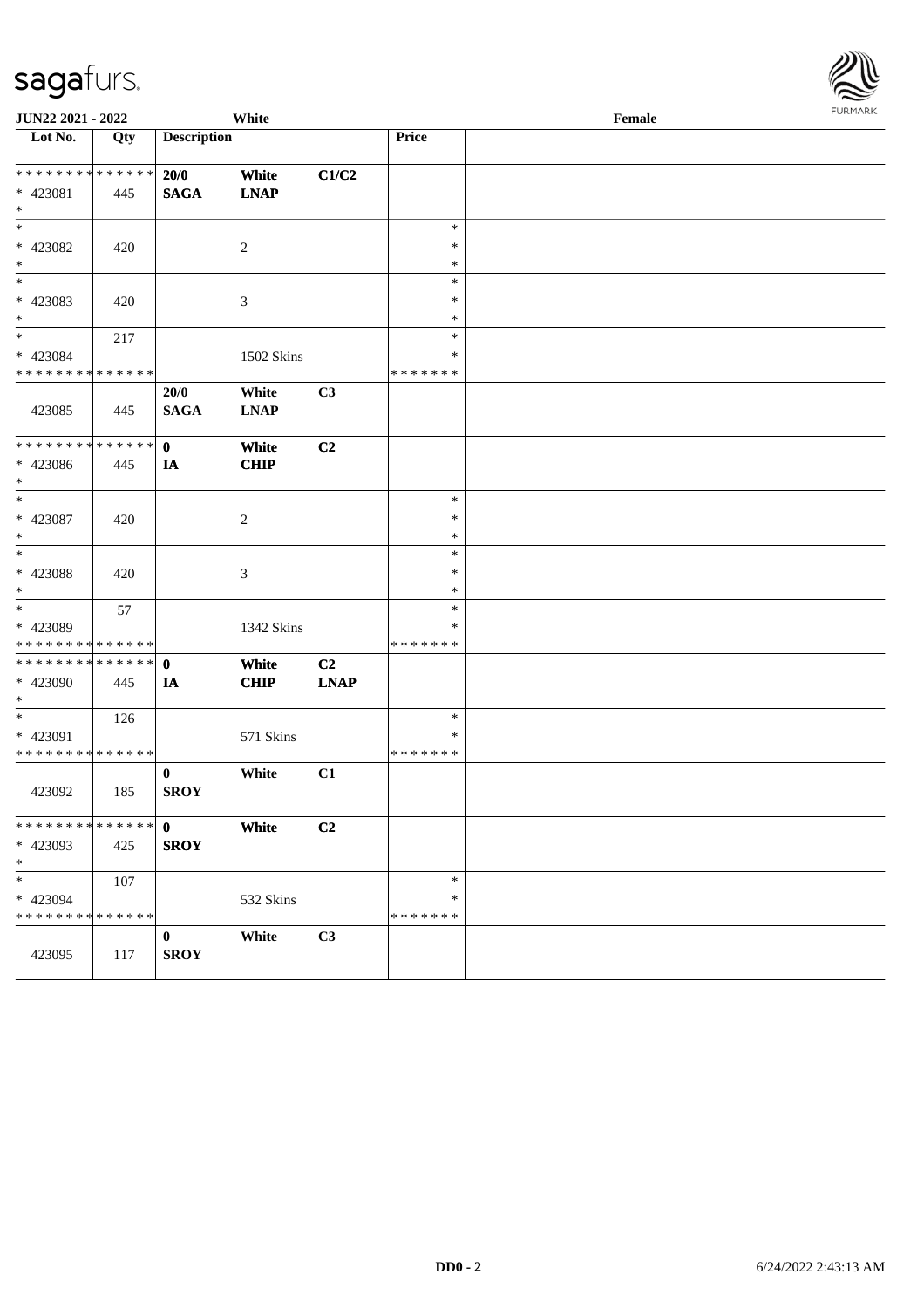

| JUN22 2021 - 2022                                                               |     |                              | White                |                   |                                   | Female |  |
|---------------------------------------------------------------------------------|-----|------------------------------|----------------------|-------------------|-----------------------------------|--------|--|
| Lot No.                                                                         | Qty | <b>Description</b>           |                      |                   | Price                             |        |  |
|                                                                                 |     |                              |                      |                   |                                   |        |  |
| 423141                                                                          | 542 | $\mathbf{1}$<br>SI           | White                | C1                |                                   |        |  |
| * * * * * * * * * * * * * * *<br>* 423142<br>$\ast$<br>$\overline{\phantom{0}}$ | 505 | $\mathbf{1}$<br>SI           | White                | C2                |                                   |        |  |
| $* 423143$<br>$*$                                                               | 480 |                              | $\overline{c}$       |                   | $\ast$<br>$\ast$<br>$\ast$        |        |  |
| $*$<br>$* 423144$<br>* * * * * * * * * * * * * *                                | 464 |                              | 1449 Skins           |                   | $\ast$<br>$\ast$<br>* * * * * * * |        |  |
| 423145                                                                          | 541 | $\mathbf{1}$<br>SI           | White                | C3                |                                   |        |  |
| * * * * * * * * * * * * * *<br>$* 423146$<br>$*$                                | 505 | $\mathbf{1}$<br>SI           | White<br><b>LNAP</b> | C1/C2             |                                   |        |  |
| $\ast$<br>$* 423147$<br>$*$                                                     | 500 |                              | 2                    |                   | $\ast$<br>$\ast$<br>$\ast$        |        |  |
| $*$<br>* 423148<br>* * * * * * * * * * * * * *                                  | 106 |                              | 1111 Skins           |                   | $\ast$<br>*<br>* * * * * * *      |        |  |
| 423149                                                                          | 204 | 1<br>SI                      | White<br><b>LNAP</b> | C3                |                                   |        |  |
| * * * * * * * * * * * * * * *<br>* 423150<br>$*$                                | 505 | $\mathbf{1}$<br>$\mathbf{I}$ | White<br><b>CHIP</b> | C2                |                                   |        |  |
| $*$<br>* 423151<br>* * * * * * * * * * * * * *                                  | 171 |                              | 676 Skins            |                   | $\ast$<br>$\ast$<br>* * * * * * * |        |  |
| * * * * * * * * * * * * * * *<br>$* 423152$<br>$*$ $*$                          | 485 | $\mathbf{1}$<br>$\mathbf{I}$ | White<br><b>CHIP</b> | C2<br><b>LNAP</b> |                                   |        |  |
| $\ast$<br>$* 423153$<br>* * * * * * * * * * * * * *                             | 63  |                              | 548 Skins            |                   | $\ast$<br>∗<br>* * * * * * *      |        |  |
| 423154                                                                          | 375 | $\mathbf{1}$<br>$\mathbf{I}$ | White                | C2                |                                   |        |  |
| 423155                                                                          | 290 | $\mathbf{1}$<br>$\mathbf{I}$ | White<br><b>LNAP</b> | C <sub>2</sub>    |                                   |        |  |
| * * * * * * * * * * * * * * *<br>$* 423156$<br>$*$                              | 485 | $\mathbf{1}$<br><b>SAGA</b>  | White                | C1                |                                   |        |  |
| $*$<br>$* 423157$<br>$*$                                                        | 460 |                              | $\overline{c}$       |                   | $\ast$<br>$\ast$<br>$\ast$        |        |  |
| $*$<br>* 423158<br>$*$                                                          | 460 |                              | 3                    |                   | $\ast$<br>$\ast$<br>$\ast$        |        |  |
| $*$<br>* 423159<br>$*$                                                          | 460 |                              | 4                    |                   | $\ast$<br>∗<br>$\ast$             |        |  |
| $*$<br>$* 423160$<br>* * * * * * * * * * * * * *                                | 399 |                              | 2264 Skins           |                   | $\ast$<br>$\ast$<br>* * * * * * * |        |  |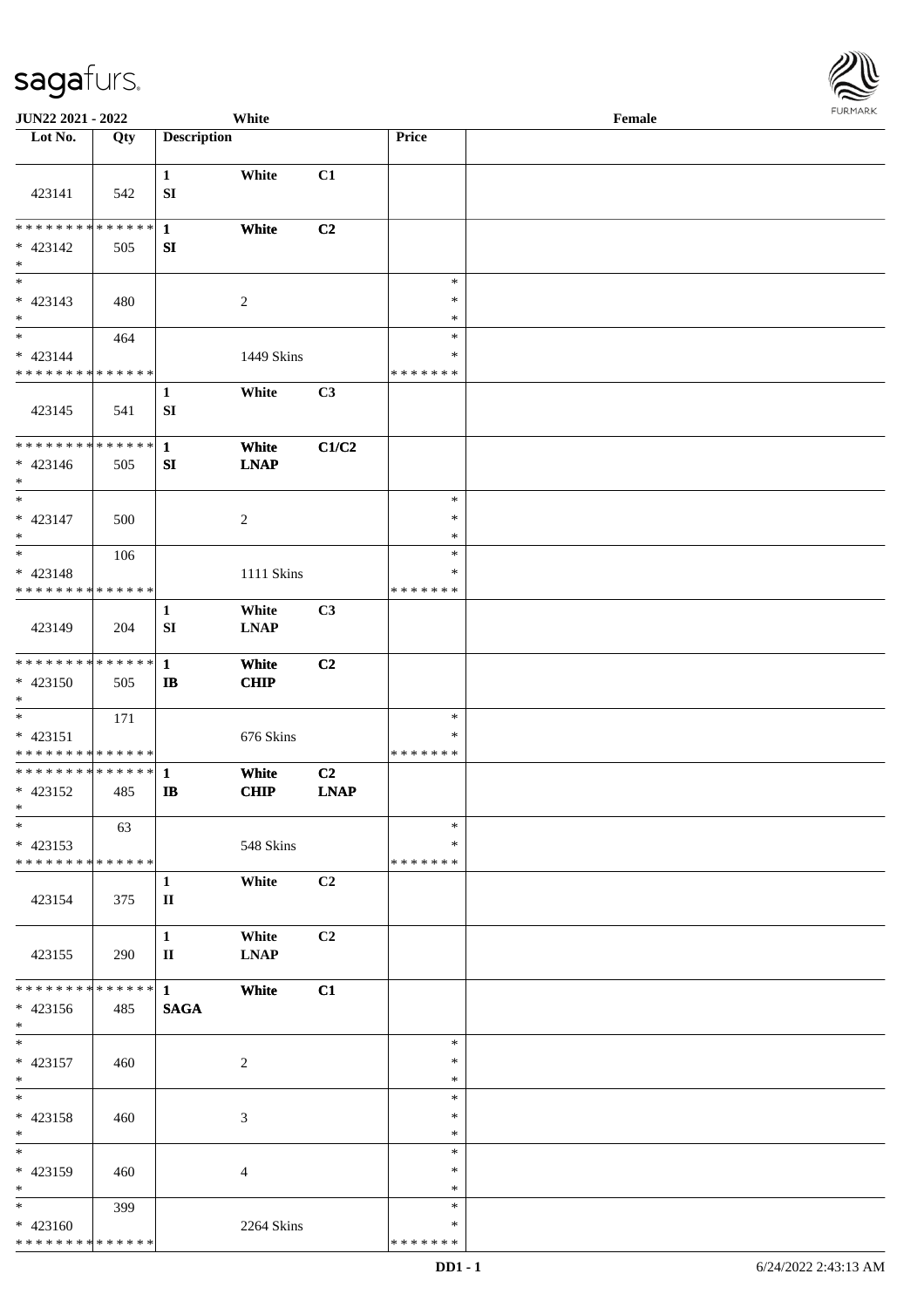| <b>FURMARK</b> |
|----------------|
|                |
|                |
|                |
|                |

| Lot No.                                   | Qty | <b>Description</b>          | Price                   |  |
|-------------------------------------------|-----|-----------------------------|-------------------------|--|
|                                           |     |                             |                         |  |
| ******** <mark>******</mark>              |     | White<br>C2<br>$\mathbf{1}$ |                         |  |
| $* 423161$                                | 485 | $\mathbf{SAGA}$             |                         |  |
| $*$                                       |     |                             |                         |  |
| $\overline{\phantom{0}}$                  |     |                             | $\ast$                  |  |
| $* 423162$                                | 460 | $\overline{c}$              | $\ast$                  |  |
| $*$                                       |     |                             | $\ast$                  |  |
| $\overline{\phantom{0}}$                  |     |                             | $\ast$                  |  |
| $* 423163$                                | 460 | $\mathfrak{Z}$              | $\ast$                  |  |
| $*$                                       |     |                             | $\ast$                  |  |
| $*$                                       |     |                             | $\ast$                  |  |
| $* 423164$                                | 460 | $\overline{4}$              | $\ast$                  |  |
| $*$<br>$\overline{\phantom{0}}$           |     |                             | $\ast$                  |  |
|                                           |     |                             | $\ast$                  |  |
| $* 423165$<br>$\ast$                      | 460 | 5                           | $\ast$<br>$\ast$        |  |
|                                           |     |                             | $\ast$                  |  |
| $* 423166$                                | 460 | $\sqrt{6}$                  | $\ast$                  |  |
| $\ast$                                    |     |                             | $\ast$                  |  |
| $\overline{\phantom{0}}$                  |     |                             | $\ast$                  |  |
| $* 423167$                                | 460 | $\boldsymbol{7}$            | $\ast$                  |  |
| $*$                                       |     |                             | $\ast$                  |  |
| $\overline{\phantom{0}}$                  |     |                             | $\ast$                  |  |
| $* 423168$                                | 460 | $\,8\,$                     | $\ast$                  |  |
| $*$                                       |     |                             | $\ast$                  |  |
| $\overline{\phantom{0}}$                  |     |                             | $\ast$                  |  |
| * 423169                                  | 460 | 9                           | $\ast$                  |  |
| $*$<br>$\overline{\phantom{0}}$           |     |                             | $\ast$                  |  |
|                                           |     |                             | $\ast$                  |  |
| $* 423170$                                | 460 | 10                          | $\ast$                  |  |
| $*$                                       |     |                             | $\ast$<br>$\ast$        |  |
| * 423171                                  | 185 | 4810 Skins                  | $\ast$                  |  |
| * * * * * * * * * * * * * *               |     |                             | * * * * * * *           |  |
| * * * * * * * * * * * * * *               |     | <b>IDENTICAL</b>            |                         |  |
| * 423172                                  | 485 |                             |                         |  |
| $*$                                       |     |                             |                         |  |
| $\ast$                                    |     |                             | ∗                       |  |
| * 423173                                  | 460 | $\sqrt{2}$                  | $\ast$                  |  |
| $*$                                       |     |                             | $\ast$                  |  |
| $\overline{\phantom{0}}$                  |     |                             | $\ast$                  |  |
| * 423174                                  | 460 | $\mathfrak{Z}$              | $\ast$                  |  |
| $*$<br>$\overline{\ast}$                  |     |                             | $\ast$                  |  |
|                                           |     |                             | $\ast$                  |  |
| $* 423175$<br>$*$                         | 460 | $\overline{4}$              | $\ast$<br>$\ast$        |  |
| $\overline{\phantom{0}}$                  |     |                             | $\ast$                  |  |
| * 423176                                  | 460 | $\mathfrak{S}$              | $\ast$                  |  |
| $*$                                       |     |                             | $\ast$                  |  |
|                                           |     |                             | $\ast$                  |  |
| $* 423177$                                | 460 | 6                           | $\ast$                  |  |
| $*$                                       |     |                             | $\ast$                  |  |
| $\overline{\phantom{0}}$                  |     |                             | $\ast$                  |  |
| * 423178                                  | 460 | $7\phantom{.0}$             | $\ast$                  |  |
| $*$                                       |     |                             | $\ast$                  |  |
| $\overline{\phantom{0}}$                  |     |                             | $\ast$                  |  |
| * 423179                                  | 460 | $8\,$                       | ∗                       |  |
| $*$                                       |     |                             | $\ast$                  |  |
| $*$                                       | 111 |                             | $\ast$                  |  |
| $* 423180$<br>* * * * * * * * * * * * * * |     | 3816 Skins                  | $\ast$<br>* * * * * * * |  |
|                                           |     |                             |                         |  |

**JUN22 2021 - 2022 White Female Female Female Female Price Female Price Female Price Female Female Price Female Price Female Price Female Price Female Price Female Price Fema**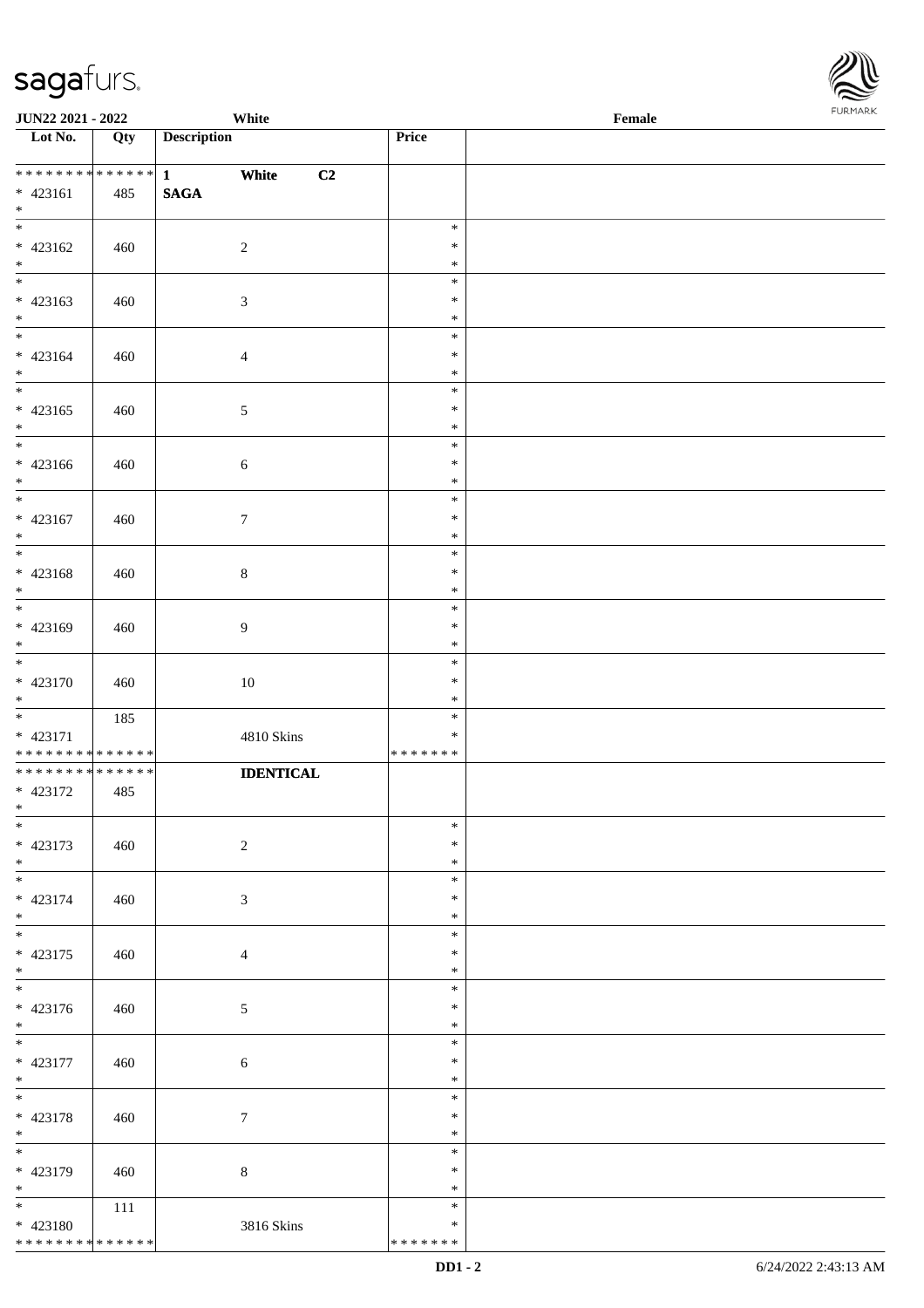\*

| JUN22 2021 - 2022                                                     |     |                             | White                |       |                                   | Female | <b>FURMAR</b> |  |
|-----------------------------------------------------------------------|-----|-----------------------------|----------------------|-------|-----------------------------------|--------|---------------|--|
| Lot No.                                                               | Qty | <b>Description</b>          |                      |       | Price                             |        |               |  |
| **************<br>* 423181<br>$*$                                     | 485 | $1 -$<br><b>SAGA</b>        | White                | C3    |                                   |        |               |  |
| $*$<br>$* 423182$<br>$*$                                              | 460 |                             | $\sqrt{2}$           |       | $\ast$<br>$\ast$<br>$\ast$        |        |               |  |
| $\overline{\phantom{a}^*}$<br>$* 423183$<br>$*$                       | 460 |                             | 3                    |       | $\ast$<br>$\ast$<br>$\ast$        |        |               |  |
| $*$<br>$* 423184$<br>$*$                                              | 460 |                             | $\overline{4}$       |       | $\ast$<br>$\ast$<br>$\ast$        |        |               |  |
| $* 423185$<br>$\ast$                                                  | 460 |                             | $5\,$                |       | $\ast$<br>$\ast$<br>$\ast$        |        |               |  |
| $\overline{\phantom{0}}$<br>$* 423186$<br>* * * * * * * * * * * * * * | 395 |                             | 2720 Skins           |       | $\ast$<br>$\ast$<br>* * * * * * * |        |               |  |
| ******** <mark>******</mark><br>$* 423187$<br>$\ast$                  | 485 | $\mathbf{1}$<br><b>SAGA</b> | White<br><b>LNAP</b> | C1/C2 |                                   |        |               |  |
| $*$<br>$* 423188$<br>$\ast$                                           | 460 |                             | $\sqrt{2}$           |       | $\ast$<br>$\ast$<br>$\ast$        |        |               |  |
| $\overline{\ast}$<br>* 423189<br>$\ast$                               | 460 |                             | 3                    |       | $\ast$<br>$\ast$<br>$\ast$        |        |               |  |
| $\overline{\phantom{0}}$<br>* 423190<br>$*$                           | 460 |                             | $\overline{4}$       |       | $\ast$<br>$\ast$<br>$\ast$        |        |               |  |
| $*$<br>* 423191<br>$\ast$                                             | 460 |                             | 5                    |       | $\ast$<br>$\ast$<br>$\ast$        |        |               |  |
| $\overline{\phantom{0}}$<br>* 423192<br>* * * * * * * * * * * * * *   | 50  |                             | 2375 Skins           |       | $\ast$<br>$\ast$<br>* * * * * * * |        |               |  |
| ************** 1<br>* 423193<br>$*$                                   | 485 | <b>SAGA</b>                 | White<br><b>LNAP</b> | C3    |                                   |        |               |  |
| $*$<br>* 423194<br>**************                                     | 159 |                             | 644 Skins            |       | $\ast$<br>$\ast$<br>* * * * * * * |        |               |  |
| ******** <mark>******</mark><br>* 423195<br>$*$                       | 485 | $\mathbf{1}$<br>IA          | White<br>CHIP        | C2    |                                   |        |               |  |
| $\overline{\phantom{0}}$<br>* 423196<br>$*$                           | 460 |                             | $\overline{2}$       |       | $\ast$<br>$\ast$<br>$\ast$        |        |               |  |
| $\ast$<br>* 423197<br>$*$                                             | 460 |                             | 3                    |       | $\ast$<br>$\ast$<br>$\ast$        |        |               |  |
| $\overline{\phantom{a}^*}$<br>* 423198<br>$*$                         | 460 |                             | $\overline{4}$       |       | $\ast$<br>$\ast$<br>$\ast$        |        |               |  |
| $\overline{\phantom{a}^*}$<br>* 423199<br>$*$                         | 460 |                             | $5\,$                |       | $\ast$<br>$\ast$<br>$\ast$        |        |               |  |
| $\ast$<br>$* 423200$                                                  | 460 |                             | 6                    |       | $\ast$<br>$\ast$                  |        |               |  |

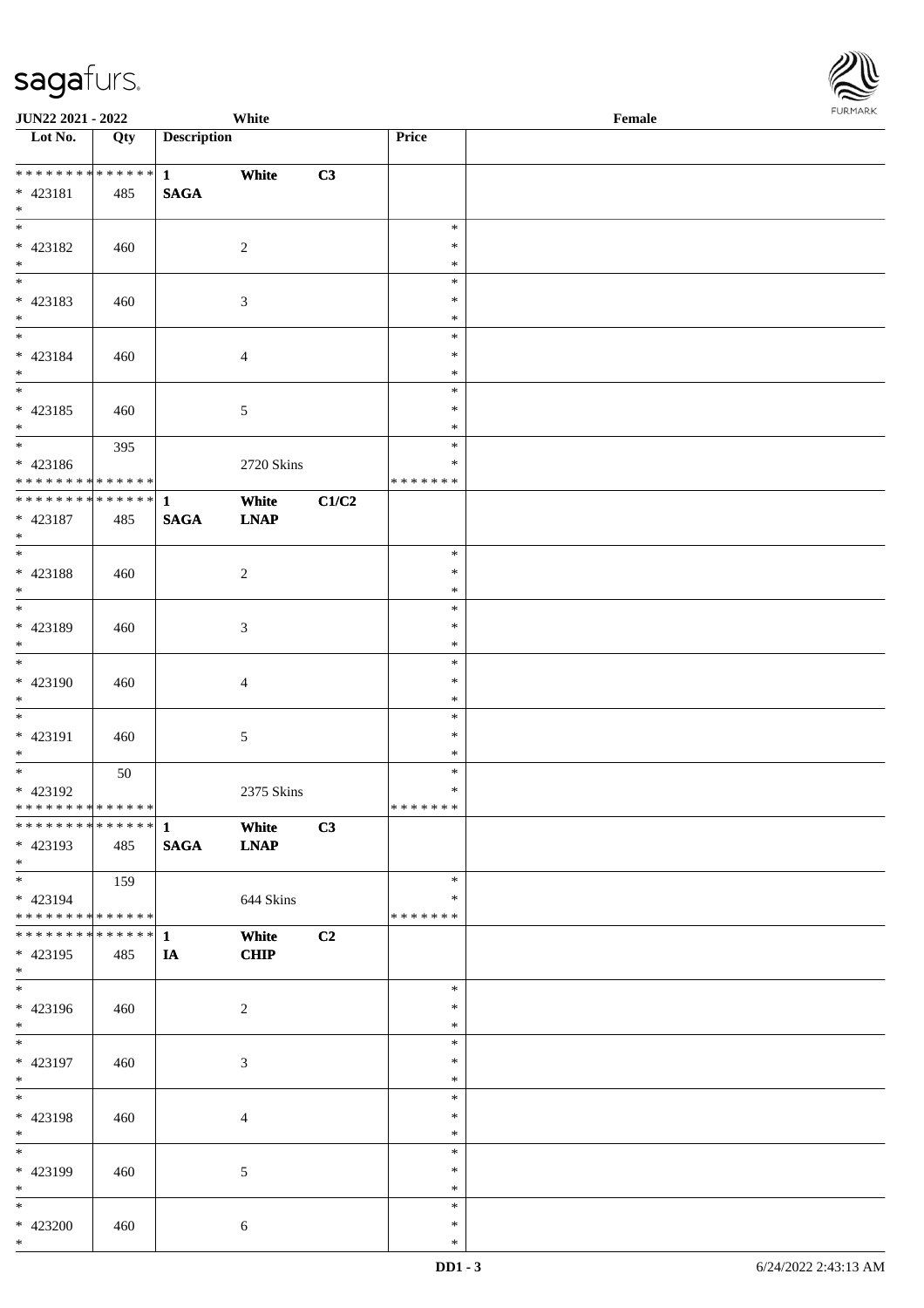| JUN22 2021 - 2022                          |     |                    | White       |                |                  | Female | <b>FURPIARA</b> |
|--------------------------------------------|-----|--------------------|-------------|----------------|------------------|--------|-----------------|
| Lot No.                                    | Qty | <b>Description</b> |             |                | Price            |        |                 |
| $*$                                        |     | $\mathbf{1}$       | White       | C2             | $\ast$           |        |                 |
| * 423201                                   | 460 | IA                 | CHIP        |                | $\ast$           |        |                 |
| $\ast$                                     |     |                    |             |                | $\ast$           |        |                 |
| $*$                                        |     |                    |             |                | $\ast$           |        |                 |
| * 423202                                   | 460 |                    | 8           |                | $\ast$           |        |                 |
| $*$                                        |     |                    |             |                | $\ast$           |        |                 |
| $*$                                        | 481 |                    |             |                | $\ast$           |        |                 |
| * 423203                                   |     |                    | 4186 Skins  |                | $\ast$           |        |                 |
| * * * * * * * * <mark>* * * * * *</mark>   |     |                    |             |                | * * * * * * *    |        |                 |
|                                            |     |                    | White       | C <sub>2</sub> |                  |        |                 |
| * 423204                                   | 485 | IA                 | <b>CHIP</b> | <b>LNAP</b>    |                  |        |                 |
| $*$                                        |     |                    |             |                | $\ast$           |        |                 |
|                                            | 374 |                    |             |                | $\ast$           |        |                 |
| * 423205<br>* * * * * * * * * * * * * *    |     |                    | 859 Skins   |                | * * * * * * *    |        |                 |
| * * * * * * * * * * * * * * <mark>*</mark> |     | $\mathbf{1}$       | White       | C1             |                  |        |                 |
| * 423206                                   | 465 | <b>SROY</b>        |             |                |                  |        |                 |
| $*$                                        |     |                    |             |                |                  |        |                 |
| $*$                                        | 404 |                    |             |                | $\ast$           |        |                 |
| * 423207                                   |     |                    | 869 Skins   |                | ∗                |        |                 |
| * * * * * * * * <mark>* * * * * * *</mark> |     |                    |             |                | * * * * * * *    |        |                 |
| * * * * * * * * <mark>* * * * * * *</mark> |     | $\mathbf{1}$       | White       | C2             |                  |        |                 |
| * 423208                                   | 465 | <b>SROY</b>        |             |                |                  |        |                 |
| $*$                                        |     |                    |             |                |                  |        |                 |
| $*$                                        |     |                    |             |                | $\ast$           |        |                 |
| * 423209                                   | 440 |                    | 2           |                | $\ast$           |        |                 |
| $*$                                        |     |                    |             |                | $\ast$           |        |                 |
| $*$                                        |     |                    |             |                | $\ast$           |        |                 |
| $* 423210$<br>$\ast$                       | 440 |                    | 3           |                | $\ast$<br>$\ast$ |        |                 |
| $*$                                        |     |                    |             |                | $\ast$           |        |                 |
| * 423211                                   | 440 |                    | 4           |                | $\ast$           |        |                 |
| $*$                                        |     |                    |             |                | $\ast$           |        |                 |
| $*$                                        |     |                    |             |                | $\ast$           |        |                 |
| * 423212                                   | 440 |                    | 5           |                | $\ast$           |        |                 |
| $*$ $-$                                    |     |                    |             |                | $\ast$           |        |                 |
| $*$                                        |     |                    |             |                | $\ast$           |        |                 |
| * 423213                                   | 460 |                    | $\sqrt{6}$  |                | $\ast$           |        |                 |
| $*$                                        |     |                    |             |                | $\ast$           |        |                 |
| $*$                                        | 169 |                    |             |                | $\ast$           |        |                 |
| * 423214                                   |     |                    | 2854 Skins  |                | $\ast$           |        |                 |
| * * * * * * * * <mark>* * * * * * *</mark> |     |                    |             |                | * * * * * * *    |        |                 |
|                                            |     | $\mathbf{1}$       | White       | C3             |                  |        |                 |
| 423215                                     | 502 | <b>SROY</b>        |             |                |                  |        |                 |
|                                            |     |                    |             |                |                  |        |                 |

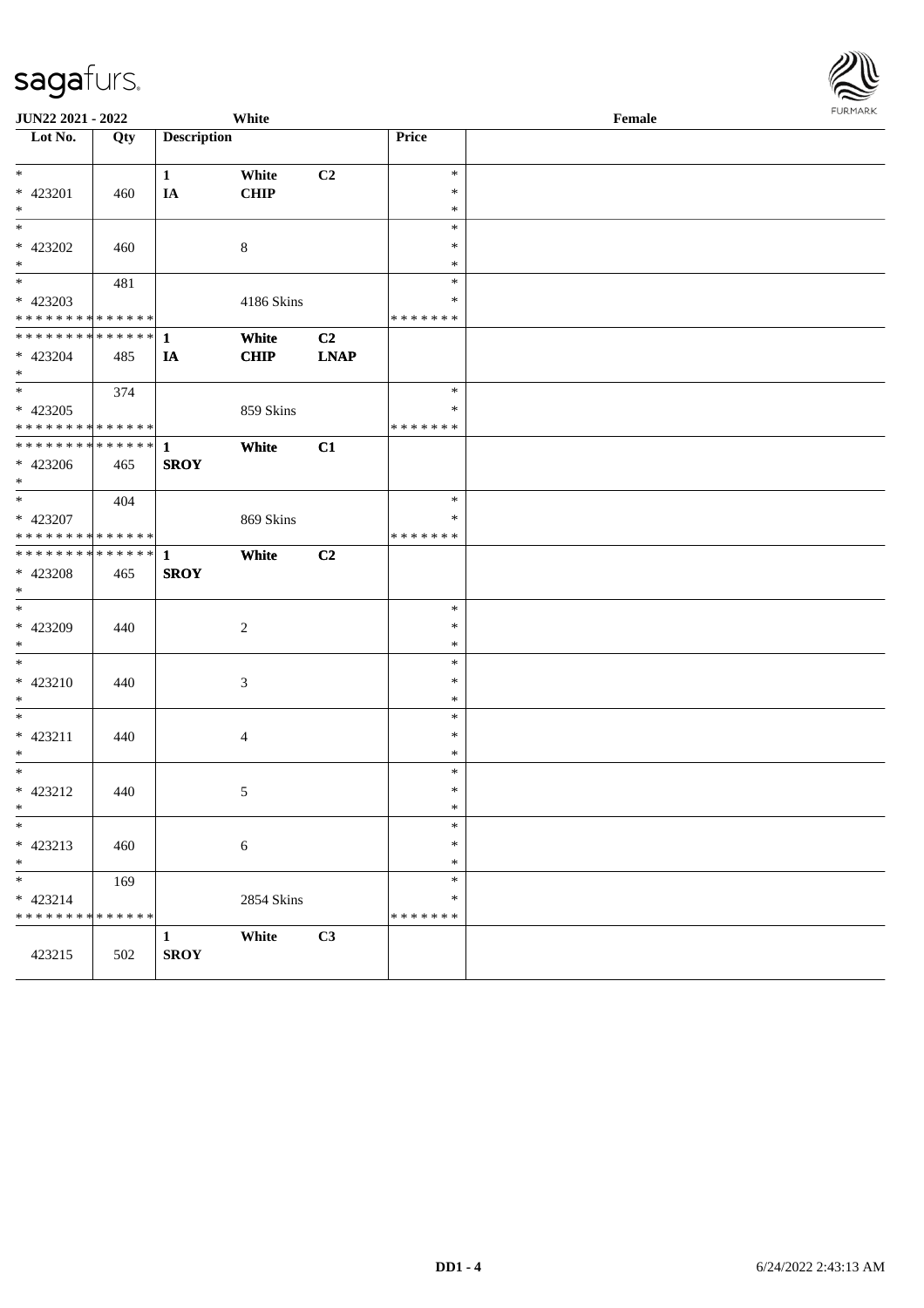

| JUN22 2021 - 2022                        |     |                    | White            |       |                  | Female |
|------------------------------------------|-----|--------------------|------------------|-------|------------------|--------|
| Lot No.                                  | Qty | <b>Description</b> |                  |       | Price            |        |
|                                          |     |                    |                  |       |                  |        |
| **************                           |     | 2 <sub>1</sub>     | White            | C1    |                  |        |
| $* 423261$                               | 505 | ${\bf S}{\bf I}$   |                  |       |                  |        |
| $\ast$<br>$\overline{\phantom{0}}$       |     |                    |                  |       |                  |        |
|                                          |     |                    |                  |       | $\ast$           |        |
| * 423262                                 | 480 |                    | $\overline{2}$   |       | $\ast$           |        |
| $\ast$<br>$\overline{\phantom{0}}$       |     |                    |                  |       | $\ast$           |        |
|                                          |     |                    |                  |       | $\ast$           |        |
| $* 423263$                               | 480 |                    | $\mathfrak{Z}$   |       | $\ast$           |        |
| $*$<br>$\overline{\ast}$                 |     |                    |                  |       | $\ast$           |        |
|                                          | 267 |                    |                  |       | $\ast$           |        |
| $* 423264$                               |     |                    | 1732 Skins       |       | $\ast$           |        |
| * * * * * * * * * * * * * *              |     |                    |                  |       | * * * * * * *    |        |
| ******** <mark>******</mark>             |     | $\overline{2}$     | White            | C2    |                  |        |
| $* 423265$                               | 505 | ${\bf SI}$         |                  |       |                  |        |
| $\ast$<br>$\overline{\phantom{0}}$       |     |                    |                  |       |                  |        |
|                                          |     |                    |                  |       | $\ast$           |        |
| $* 423266$                               | 480 |                    | $\overline{2}$   |       | $\ast$           |        |
| $*$<br>$\overline{\phantom{0}}$          |     |                    |                  |       | $\ast$           |        |
|                                          |     |                    |                  |       | $\ast$           |        |
| $* 423267$                               | 480 |                    | $\mathfrak{Z}$   |       | $\ast$           |        |
| $\ast$<br>$\overline{\phantom{a}^*}$     |     |                    |                  |       | $\ast$           |        |
|                                          |     |                    |                  |       | $\ast$           |        |
| $* 423268$                               | 480 |                    | 4                |       | $\ast$           |        |
| $\ast$<br>$\overline{\phantom{0}}$       |     |                    |                  |       | $\ast$           |        |
|                                          |     |                    |                  |       | $\ast$           |        |
| $* 423269$                               | 480 |                    | $5\phantom{.0}$  |       | $\ast$           |        |
| $\ast$<br>$\overline{\phantom{0}}$       |     |                    |                  |       | $\ast$           |        |
|                                          |     |                    |                  |       | $\ast$           |        |
| $* 423270$                               | 480 |                    | $\sqrt{6}$       |       | $\ast$           |        |
| $*$                                      |     |                    |                  |       | $\ast$           |        |
| $*$                                      |     |                    |                  |       | $\ast$           |        |
| $* 423271$                               | 480 |                    | $\boldsymbol{7}$ |       | $\ast$           |        |
| $*$<br>$*$                               |     |                    |                  |       | $\ast$           |        |
|                                          | 111 |                    |                  |       | $\ast$<br>$\ast$ |        |
| * 423272<br>* * * * * * * * * * * * * *  |     |                    | 3496 Skins       |       | *******          |        |
| ******** <mark>******</mark>             |     |                    |                  |       |                  |        |
|                                          |     | $\overline{2}$     | White            | C3    |                  |        |
| * 423273<br>$*$                          | 505 | SI                 |                  |       |                  |        |
| $*$                                      |     |                    |                  |       | $\ast$           |        |
|                                          | 480 |                    |                  |       | ∗                |        |
| * 423274<br>******** <mark>******</mark> |     |                    | 985 Skins        |       | * * * * * * *    |        |
| * * * * * * * * * * * * * * *            |     | $\overline{2}$     | White            | C1/C2 |                  |        |
| $* 423275$                               | 505 | SI                 | <b>LNAP</b>      |       |                  |        |
| $*$                                      |     |                    |                  |       |                  |        |
| $\overline{\phantom{a}^*}$               |     |                    |                  |       | $\ast$           |        |
| $* 423276$                               | 480 |                    | $\overline{2}$   |       | $\ast$           |        |
| $*$                                      |     |                    |                  |       | $\ast$           |        |
| $*$                                      |     |                    |                  |       | $\ast$           |        |
| $* 423277$                               | 480 |                    | $\mathfrak{Z}$   |       | $\ast$           |        |
| $*$                                      |     |                    |                  |       | $\ast$           |        |
| $\ast$                                   |     |                    |                  |       | $\ast$           |        |
| * 423278                                 | 480 |                    | $\overline{4}$   |       | $\ast$           |        |
| $*$                                      |     |                    |                  |       | $\ast$           |        |
| $\overline{\phantom{a}^*}$               |     |                    |                  |       | $\ast$           |        |
| * 423279                                 | 480 |                    | 5                |       | $\ast$           |        |
| $*$                                      |     |                    |                  |       | $\ast$           |        |
| $*$                                      | 278 |                    |                  |       | $\ast$           |        |
| * 423280                                 |     |                    | 2703 Skins       |       | $\ast$           |        |
| * * * * * * * * * * * * * *              |     |                    |                  |       | * * * * * * *    |        |
|                                          |     |                    |                  |       |                  |        |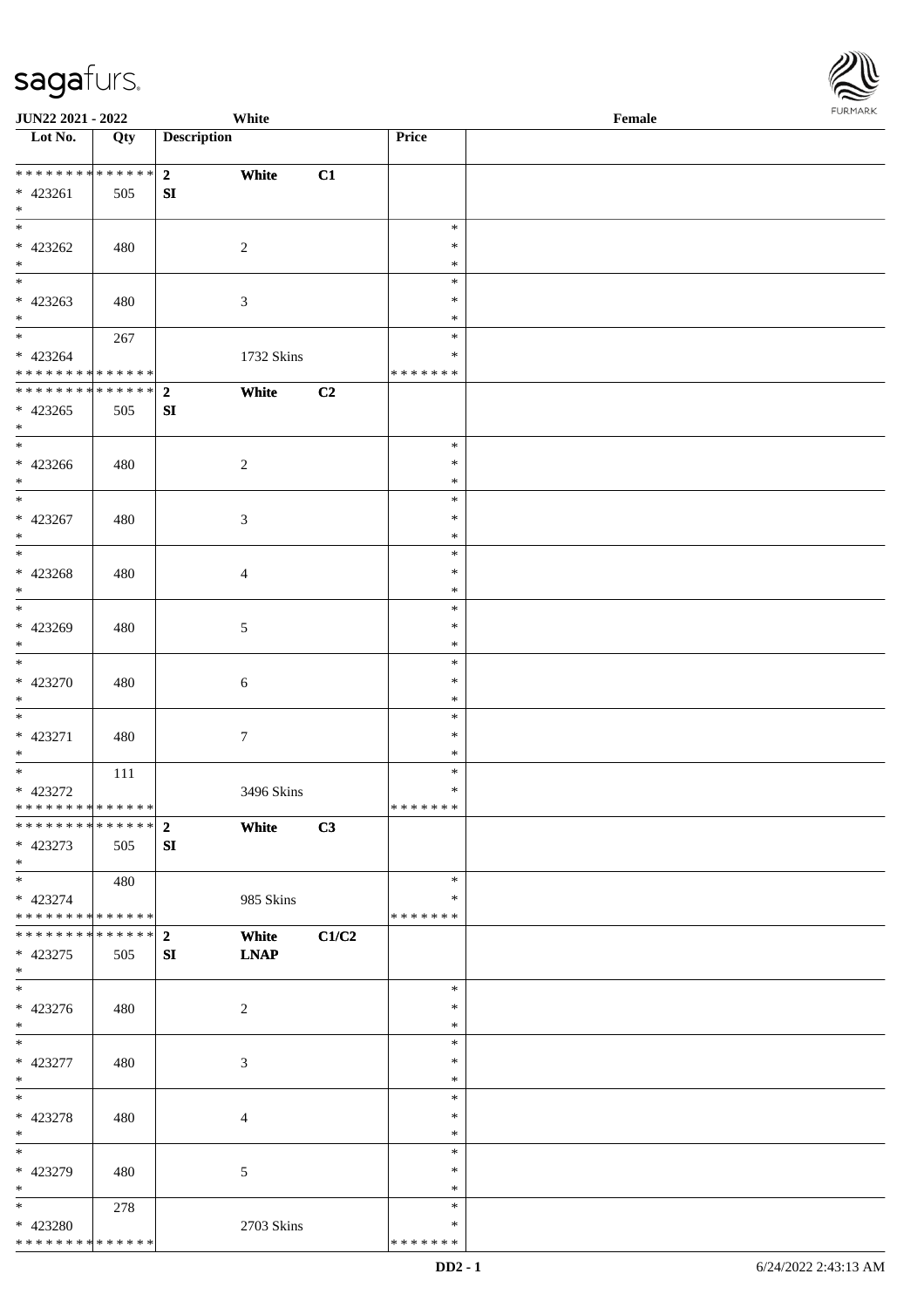| JUN22 2021 - 2022                                   |     |                                            | White                |                   |                                   | Female |  |
|-----------------------------------------------------|-----|--------------------------------------------|----------------------|-------------------|-----------------------------------|--------|--|
| Lot No.                                             | Qty | <b>Description</b>                         |                      |                   | Price                             |        |  |
| 423281                                              | 494 | $\boldsymbol{2}$<br>SI                     | White<br><b>LNAP</b> | C3                |                                   |        |  |
| * * * * * * * * * * * * * * *<br>* 423282<br>$\ast$ | 505 | $\overline{2}$<br>$\mathbf{I}$             | White<br><b>CHIP</b> | C2                |                                   |        |  |
| * 423283<br>$*$                                     | 480 |                                            | $\overline{2}$       |                   | $\ast$<br>$\ast$<br>$\ast$        |        |  |
| $*$<br>$* 423284$<br>* * * * * * * * * * * * * * *  | 196 |                                            | 1181 Skins           |                   | $\ast$<br>$\ast$<br>* * * * * * * |        |  |
| * * * * * * * * * * * * * * *<br>$* 423285$<br>$*$  | 505 | $\overline{2}$<br>$\mathbf{I}$             | White<br><b>CHIP</b> | C2<br><b>LNAP</b> |                                   |        |  |
| $*$<br>$* 423286$<br>* * * * * * * * * * * * * *    | 171 |                                            | 676 Skins            |                   | $\ast$<br>$\ast$<br>* * * * * * * |        |  |
| * * * * * * * * * * * * * * *<br>* 423287<br>$*$    | 505 | $\overline{2}$<br>$\mathbf{I}$             | White                | C2                |                                   |        |  |
| $\ast$<br>* 423288<br>* * * * * * * * * * * * * *   | 330 |                                            | 835 Skins            |                   | $\ast$<br>$\ast$<br>*******       |        |  |
| 423289                                              | 470 | $\boldsymbol{2}$<br>$\mathbf{I}\mathbf{I}$ | White<br><b>LNAP</b> | C2                |                                   |        |  |
| * * * * * * * * * * * * * * *<br>* 423290<br>$*$    | 485 | $\overline{2}$<br><b>SAGA</b>              | White                | C1                |                                   |        |  |
| $*$<br>* 423291<br>$*$                              | 460 |                                            | $\sqrt{2}$           |                   | $\ast$<br>$\ast$<br>$\ast$        |        |  |
| $*$<br>$* 423292$<br>$*$                            | 460 |                                            | 3                    |                   | $\ast$<br>$\ast$<br>$\ast$        |        |  |
| $\ast$<br>* 423293<br>$*$                           | 460 |                                            | $\overline{4}$       |                   | $\ast$<br>$\ast$<br>$\ast$        |        |  |
| $*$<br>* 423294<br>* * * * * * * * * * * * * * *    | 451 |                                            | 2316 Skins           |                   | $\ast$<br>$\ast$<br>* * * * * * * |        |  |
| * * * * * * * * * * * * * * *<br>* 423295<br>$*$    | 485 | $\overline{2}$<br>$\mathbf{SAGA}$          | White                | C2                |                                   |        |  |
| $\overline{\phantom{0}}$<br>* 423296<br>$*$         | 460 |                                            | 2                    |                   | $\ast$<br>$\ast$<br>$\ast$        |        |  |
| $*$<br>* 423297<br>$*$                              | 460 |                                            | $\mathfrak{Z}$       |                   | $\ast$<br>$\ast$<br>$\ast$        |        |  |
| $*$<br>* 423298<br>$*$                              | 460 |                                            | $\overline{4}$       |                   | $\ast$<br>$\ast$<br>$\ast$        |        |  |
| $*$<br>* 423299<br>$*$                              | 460 |                                            | 5                    |                   | $\ast$<br>$\ast$<br>$\ast$        |        |  |
| $*$<br>* 423300<br>$*$                              | 460 |                                            | 6                    |                   | $\ast$<br>$\ast$<br>$\ast$        |        |  |

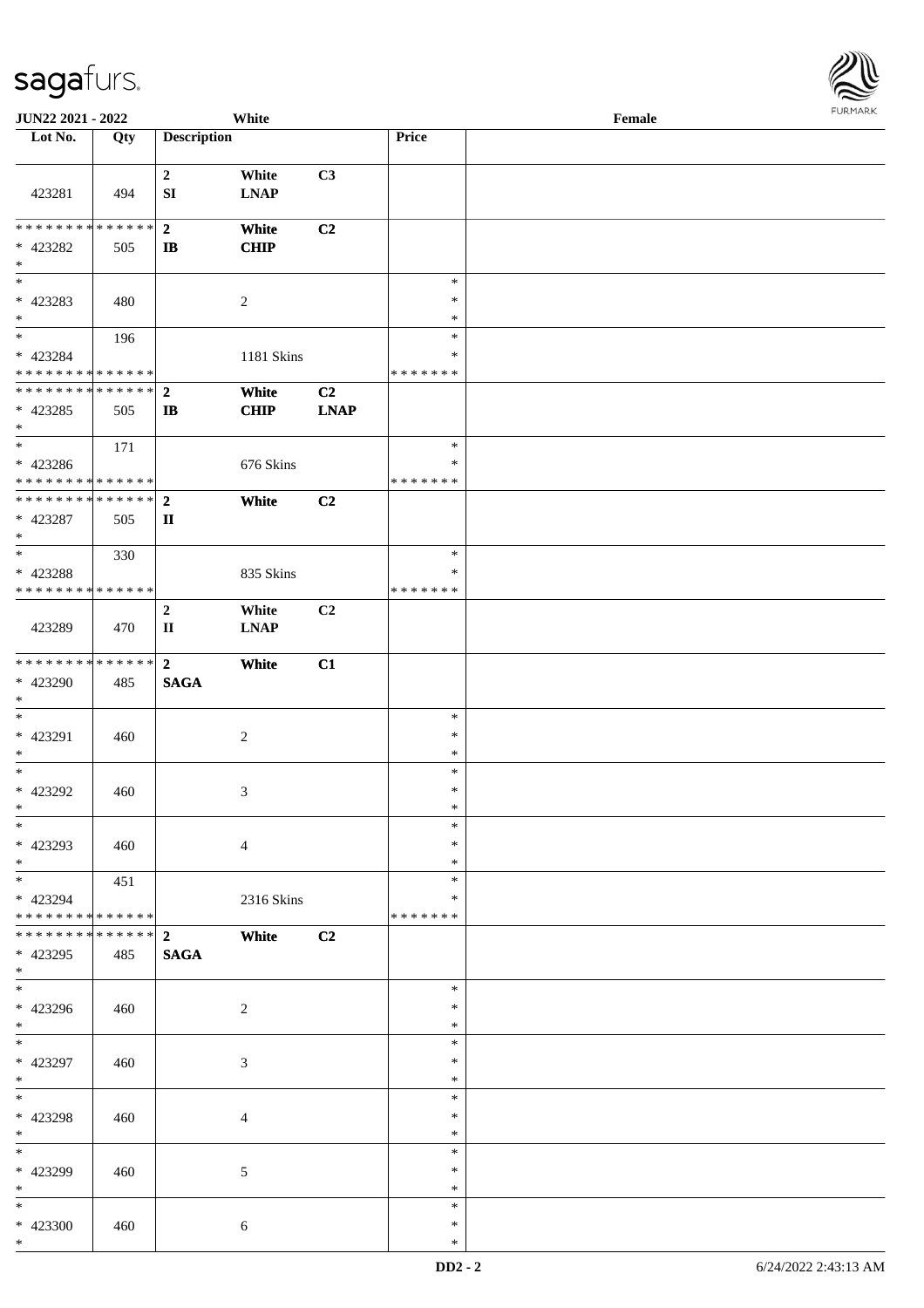| <b>JUN22 2021 - 2022</b>                   |     |                         | White          |       |               | Female |
|--------------------------------------------|-----|-------------------------|----------------|-------|---------------|--------|
| Lot No.                                    | Qty | <b>Description</b>      |                |       | Price         |        |
|                                            |     |                         |                |       |               |        |
| $*$                                        |     | $\mathbf{2}$            | White          | C2    | $\ast$        |        |
| * 423301                                   | 460 | <b>SAGA</b>             |                |       | $\ast$        |        |
| $\ast$                                     |     |                         |                |       | $\ast$        |        |
|                                            |     |                         |                |       | $\ast$        |        |
| * 423302                                   | 460 |                         | $8\,$          |       | $\ast$        |        |
| $*$                                        |     |                         |                |       | $\ast$        |        |
|                                            |     |                         |                |       | $\ast$        |        |
| * 423303                                   | 460 |                         | 9              |       | $\ast$        |        |
| $\ast$                                     |     |                         |                |       | $\ast$        |        |
| $\ddot{x}$                                 |     |                         |                |       | $\ast$        |        |
| * 423304                                   | 460 |                         | $10\,$         |       | $\ast$        |        |
| $*$                                        |     |                         |                |       | $\ast$        |        |
| $\overline{\ast}$                          | 490 |                         |                |       | $\ast$        |        |
| * 423305                                   |     |                         | 5115 Skins     |       | $\ast$        |        |
| * * * * * * * * <mark>* * * * * * *</mark> |     |                         |                |       | * * * * * * * |        |
| * * * * * * * * <mark>* * * * * * *</mark> |     | $\overline{2}$          | White          | C3    |               |        |
| * 423306                                   | 485 | <b>SAGA</b>             |                |       |               |        |
| $*$                                        |     |                         |                |       |               |        |
| $\overline{\phantom{0}}$                   |     |                         |                |       | $\ast$        |        |
| * 423307                                   | 460 |                         | $\overline{c}$ |       | $\ast$        |        |
| $\ast$                                     |     |                         |                |       | $\ast$        |        |
| $\overline{\ast}$                          | 151 |                         |                |       | $\ast$        |        |
| * 423308                                   |     |                         | 1096 Skins     |       | $\ast$        |        |
| * * * * * * * * <mark>* * * * * * *</mark> |     |                         |                |       | *******       |        |
| * * * * * * * * <mark>* * * * * * *</mark> |     |                         |                |       |               |        |
|                                            |     | $\overline{2}$          | White          | C1/C2 |               |        |
| * 423309                                   | 485 | <b>SAGA</b>             | <b>LNAP</b>    |       |               |        |
| $\ast$<br>$*$                              |     |                         |                |       |               |        |
|                                            |     |                         |                |       | $\ast$        |        |
| $* 423310$                                 | 460 |                         | $\sqrt{2}$     |       | ∗             |        |
| $*$                                        |     |                         |                |       | $\ast$        |        |
| $\ast$                                     |     |                         |                |       | $\ast$        |        |
| $* 423311$                                 | 460 |                         | $\mathfrak{Z}$ |       | $\ast$        |        |
| $\ast$                                     |     |                         |                |       | $\ast$        |        |
| $*$                                        |     |                         |                |       | $\ast$        |        |
| * 423312                                   | 460 |                         | $\overline{4}$ |       | $\ast$        |        |
| $*$                                        |     |                         |                |       | $\ast$        |        |
| $\ast$                                     |     |                         |                |       | $\ast$        |        |
| * 423313                                   | 460 |                         | 5              |       | $\ast$        |        |
| $\ast$                                     |     |                         |                |       | $\ast$        |        |
| $\ast$                                     |     |                         |                |       | $\ast$        |        |
| $* 423314$                                 | 460 |                         | 6              |       | $\ast$        |        |
| $\ast$                                     |     |                         |                |       | $\ast$        |        |
| $\ast$                                     |     |                         |                |       | $\ast$        |        |
| $* 423315$                                 | 460 |                         | $\tau$         |       | $\ast$        |        |
| $\ast$                                     |     |                         |                |       | $\ast$        |        |
| $\ast$                                     |     |                         |                |       | $\ast$        |        |
| $* 423316$                                 | 460 |                         | $\,8\,$        |       | $\ast$        |        |
| $*$                                        |     |                         |                |       | $\ast$        |        |
| $\ast$                                     | 306 |                         |                |       | $\ast$        |        |
| * 423317                                   |     |                         | 4011 Skins     |       | $\ast$        |        |
| * * * * * * * * <mark>* * * * * * *</mark> |     |                         |                |       | * * * * * * * |        |
| * * * * * * * * <mark>* * * * * * *</mark> |     | $\mathbf{2}$            | White          | C3    |               |        |
| * 423318                                   | 485 | <b>SAGA</b>             | <b>LNAP</b>    |       |               |        |
| $\ast$                                     |     |                         |                |       |               |        |
| $\ast$                                     | 467 |                         |                |       | $\ast$        |        |
|                                            |     |                         |                |       | ∗             |        |
| $* 423319$                                 |     |                         | 952 Skins      |       |               |        |
| * * * * * * * * <mark>* * * * * *</mark>   |     |                         |                |       | * * * * * * * |        |
| * * * * * * * * <mark>* * * * * * *</mark> |     | $\overline{\mathbf{2}}$ | White          | C2    |               |        |
| * 423320                                   | 485 | IA                      | <b>CHIP</b>    |       |               |        |

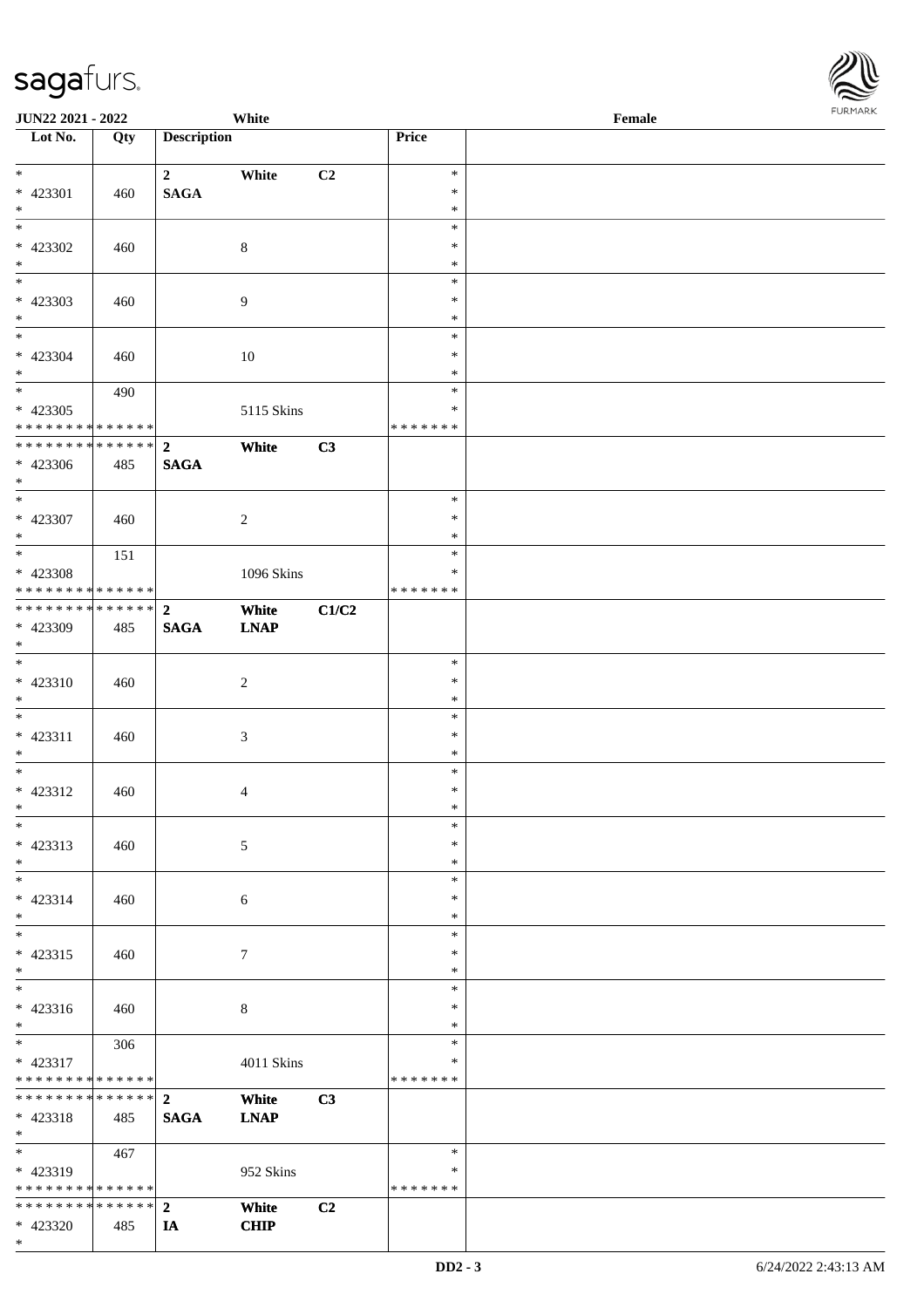| JUN22 2021 - 2022<br>White                 |     |                                 |                |                   |                         | Female |  |  |
|--------------------------------------------|-----|---------------------------------|----------------|-------------------|-------------------------|--------|--|--|
| Lot No.                                    | Qty | <b>Description</b>              |                |                   | Price                   |        |  |  |
| $\ast$                                     |     | $\mathbf{2}$                    | White          | C2                | $\ast$                  |        |  |  |
| $* 423321$                                 | 460 | IA                              | CHIP           |                   | $\ast$                  |        |  |  |
| $\ast$                                     |     |                                 |                |                   | $\ast$                  |        |  |  |
| $_{\ast}$                                  |     |                                 |                |                   | $\ast$                  |        |  |  |
| * 423322                                   | 460 |                                 | $\mathfrak{Z}$ |                   | $\ast$                  |        |  |  |
| $\ast$                                     |     |                                 |                |                   | $\ast$                  |        |  |  |
| $\ast$                                     |     |                                 |                |                   | $\ast$                  |        |  |  |
| * 423323                                   | 460 |                                 | $\overline{4}$ |                   | $\ast$                  |        |  |  |
| $\ast$                                     |     |                                 |                |                   | $\ast$                  |        |  |  |
| $\overline{\ast}$                          |     |                                 |                |                   | $\ast$                  |        |  |  |
| $* 423324$                                 | 460 |                                 | $\sqrt{5}$     |                   | $\ast$                  |        |  |  |
| $\ast$<br>$\overline{\phantom{0}}$         |     |                                 |                |                   | $\ast$                  |        |  |  |
|                                            |     |                                 |                |                   | $\ast$                  |        |  |  |
| $* 423325$                                 | 460 |                                 | $\sqrt{6}$     |                   | $\ast$                  |        |  |  |
| $\ast$<br>$\overline{\phantom{a}^*}$       |     |                                 |                |                   | $\ast$                  |        |  |  |
|                                            | 396 |                                 |                |                   | $\ast$                  |        |  |  |
| $* 423326$<br>* * * * * * * * * * * * * *  |     |                                 | 3181 Skins     |                   | $\ast$<br>* * * * * * * |        |  |  |
| ******** <mark>******</mark>               |     | $\boldsymbol{2}$                |                |                   |                         |        |  |  |
| * 423327                                   |     |                                 | White          | C2<br><b>LNAP</b> |                         |        |  |  |
| $\ast$                                     | 485 | IA                              | <b>CHIP</b>    |                   |                         |        |  |  |
| $_{\ast}^{-}$                              |     |                                 |                |                   | $\ast$                  |        |  |  |
| $* 423328$                                 | 500 |                                 | $\sqrt{2}$     |                   | $\ast$                  |        |  |  |
| $*$                                        |     |                                 |                |                   | $\ast$                  |        |  |  |
| $\ast$                                     | 201 |                                 |                |                   | $\ast$                  |        |  |  |
| * 423329                                   |     |                                 | 1186 Skins     |                   | $\ast$                  |        |  |  |
| * * * * * * * * * * * * * *                |     |                                 |                |                   | * * * * * * *           |        |  |  |
| ************** 2                           |     |                                 | White          | C1                |                         |        |  |  |
| * 423330                                   | 465 | <b>SROY</b>                     |                |                   |                         |        |  |  |
| $\ast$                                     |     |                                 |                |                   |                         |        |  |  |
| $\overline{\phantom{1}}$                   | 83  |                                 |                |                   | $\ast$                  |        |  |  |
| $* 423331$                                 |     |                                 | 548 Skins      |                   | $\ast$                  |        |  |  |
| * * * * * * * * * * * * * *                |     |                                 |                |                   | * * * * * * *           |        |  |  |
| **************                             |     | $\mathbf{2}$                    | White          | C2                |                         |        |  |  |
| * 423332                                   | 465 | <b>SROY</b>                     |                |                   |                         |        |  |  |
| $\star$                                    |     |                                 |                |                   |                         |        |  |  |
| $\ast$                                     |     |                                 |                |                   | $\ast$                  |        |  |  |
| $* 423333$                                 | 440 |                                 | $\sqrt{2}$     |                   | $\ast$                  |        |  |  |
| $\ast$<br>$_{\ast}^{-}$                    |     |                                 |                |                   | $\ast$                  |        |  |  |
|                                            |     |                                 |                |                   | $\ast$                  |        |  |  |
| $* 423334$                                 | 440 |                                 | $\mathfrak{Z}$ |                   | $\ast$                  |        |  |  |
| $*$<br>$\ast$                              |     |                                 |                |                   | $\ast$                  |        |  |  |
|                                            | 85  |                                 |                |                   | $\ast$<br>∗             |        |  |  |
| $* 423335$<br>******** <mark>******</mark> |     |                                 | 1430 Skins     |                   | * * * * * * *           |        |  |  |
|                                            |     |                                 |                |                   |                         |        |  |  |
| 423336                                     | 219 | $\boldsymbol{2}$<br><b>SROY</b> | White          | C3                |                         |        |  |  |
|                                            |     |                                 |                |                   |                         |        |  |  |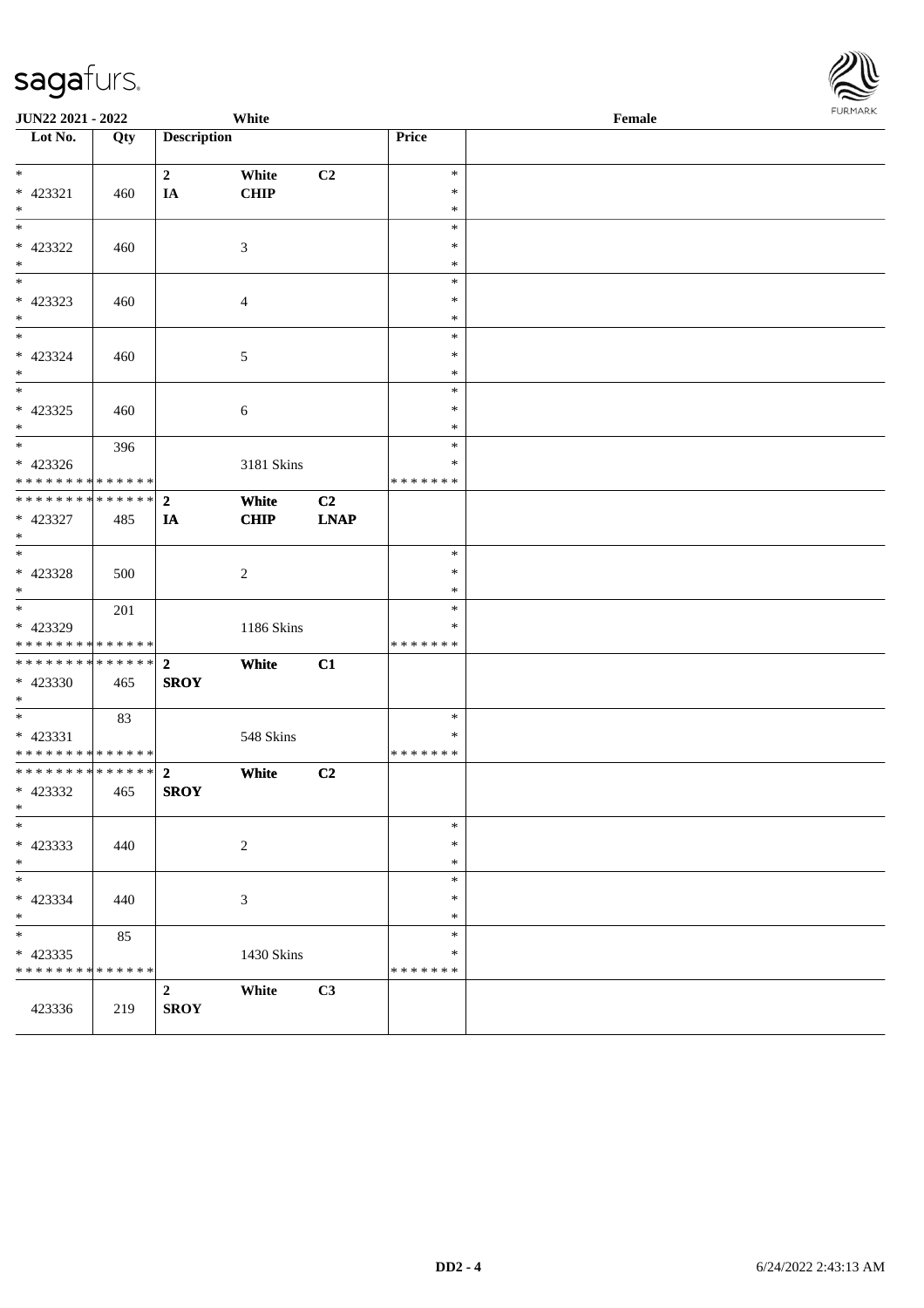

| JUN22 2021 - 2022 |     |                    | <b>White Velvet</b>   |                               |       | Female |  |  |
|-------------------|-----|--------------------|-----------------------|-------------------------------|-------|--------|--|--|
| Lot No.           | Qty | <b>Description</b> |                       |                               | Price |        |  |  |
| 423381            | 111 | 30<br><b>SAGA</b>  | White<br><b>VELV1</b> | C1                            |       |        |  |  |
| 423382            | 200 | 30<br><b>SAGA</b>  | White<br><b>VELV1</b> | C2                            |       |        |  |  |
| 423383            | 203 | 30<br><b>SAGA</b>  | White<br><b>VELV2</b> | C1/C2                         |       |        |  |  |
| 423384            | 355 | 30<br>IA           | White<br><b>VELV1</b> | C2<br><b>CHIP</b>             |       |        |  |  |
| 423385            | 190 | 30<br>IA           | White<br><b>VELV2</b> | C <sub>2</sub><br><b>CHIP</b> |       |        |  |  |
| 423386            | 247 | 30<br><b>SROY</b>  | White<br><b>VELV1</b> | C1/C2                         |       |        |  |  |
| 423387            | 190 | 30<br><b>SROY</b>  | White<br><b>VELV2</b> | C1/C2                         |       |        |  |  |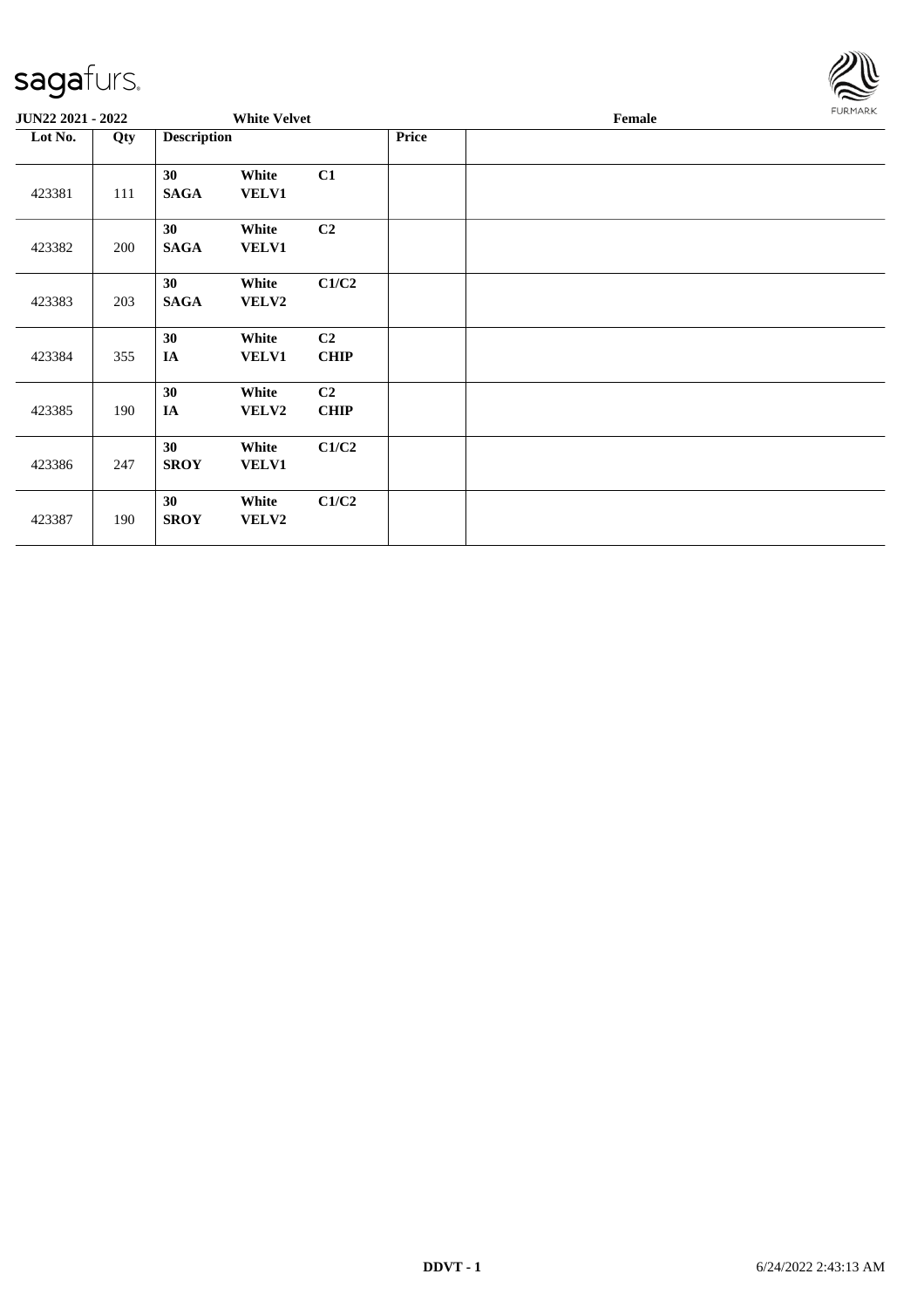

| JUN22 2021 - 2022                                          |     |                        | <b>White Velvet</b> |             |               | Female |  |
|------------------------------------------------------------|-----|------------------------|---------------------|-------------|---------------|--------|--|
| Lot No.                                                    | Qty | <b>Description</b>     |                     |             | Price         |        |  |
|                                                            |     |                        |                     |             |               |        |  |
|                                                            |     | 30/20                  | White               | C1          |               |        |  |
| 423441                                                     | 190 | SI                     | VELV1               |             |               |        |  |
|                                                            |     |                        |                     |             |               |        |  |
| * * * * * * * * * * * * * *                                |     | 30/20                  | White               | C2          |               |        |  |
| * 423442                                                   | 445 | SI                     | <b>VELV1</b>        |             |               |        |  |
| $\ast$                                                     |     |                        |                     |             |               |        |  |
| $_{\ast}^{-}$                                              | 75  |                        |                     |             | $\ast$        |        |  |
| $* 423443$                                                 |     |                        | 520 Skins           |             | $\ast$        |        |  |
| * * * * * * * * * * * * * *                                |     |                        |                     |             | * * * * * * * |        |  |
|                                                            |     | 20                     | White               | C3          |               |        |  |
| 423444                                                     | 183 | ${\bf S}{\bf I}$       | <b>VELV1</b>        |             |               |        |  |
|                                                            |     |                        |                     |             |               |        |  |
|                                                            |     | 20                     | White               | C1          |               |        |  |
| 423445                                                     | 163 | ${\bf SI}$             | VELV2               |             |               |        |  |
|                                                            |     |                        |                     |             |               |        |  |
|                                                            |     | 20                     | White               | C2          |               |        |  |
| 423446                                                     | 288 | SI                     | VELV2               |             |               |        |  |
|                                                            |     |                        |                     |             |               |        |  |
|                                                            |     | 20                     | White               | C3          |               |        |  |
|                                                            |     |                        | VELV2               |             |               |        |  |
| 423447                                                     | 84  | ${\bf S}{\bf I}$       |                     |             |               |        |  |
|                                                            |     | 20                     |                     | C2          |               |        |  |
|                                                            |     |                        | White               |             |               |        |  |
| 423448                                                     | 336 | $\mathbf{I}\mathbf{B}$ | <b>VELV1</b>        | <b>CHIP</b> |               |        |  |
| * * * * * * * * * * * * * *                                |     |                        |                     |             |               |        |  |
|                                                            |     | 20                     | White               | C1          |               |        |  |
| * 423449<br>$\ast$                                         | 405 | <b>SAGA</b>            | <b>VELV1</b>        |             |               |        |  |
| $\overline{\phantom{1}}$                                   |     |                        |                     |             | $\ast$        |        |  |
|                                                            | 76  |                        |                     |             | $\ast$        |        |  |
| $* 423450$                                                 |     |                        | 481 Skins           |             | *******       |        |  |
| * * * * * * * * * * * * * *<br>* * * * * * * * * * * * * * |     |                        |                     |             |               |        |  |
|                                                            |     | 20                     | White               | C2          |               |        |  |
| $* 423451$                                                 | 425 | <b>SAGA</b>            | <b>VELV1</b>        |             |               |        |  |
| $\ast$                                                     |     |                        |                     |             |               |        |  |
| $*$                                                        |     |                        |                     |             | $\ast$        |        |  |
| $* 423452$                                                 | 400 |                        | $\overline{c}$      |             | $\ast$        |        |  |
| $*$                                                        |     |                        |                     |             | $\ast$        |        |  |
| $*$                                                        |     |                        |                     |             | $\ast$        |        |  |
| $* 423453$                                                 | 400 |                        | 3                   |             | $\ast$        |        |  |
| $\ast$                                                     |     |                        |                     |             | $\ast$        |        |  |
| $\ast$                                                     | 419 |                        |                     |             | $\ast$        |        |  |
| $* 423454$                                                 |     |                        | 1644 Skins          |             | ∗             |        |  |
| * * * * * * * * * * * * * *                                |     |                        |                     |             | * * * * * * * |        |  |
| * * * * * * * * * * * * * *                                |     | <b>20</b>              | White               | C3          |               |        |  |
| $* 423455$                                                 | 425 | <b>SAGA</b>            | <b>VELV1</b>        |             |               |        |  |
| $\ast$<br>$\overline{\phantom{1}}$                         |     |                        |                     |             |               |        |  |
|                                                            | 251 |                        |                     |             | $\ast$        |        |  |
| * 423456                                                   |     |                        | 676 Skins           |             | ∗             |        |  |
| * * * * * * * * * * * * * *                                |     |                        |                     |             | * * * * * * * |        |  |
|                                                            |     | 20                     | White               | C1          |               |        |  |
| 423457                                                     | 431 | <b>SAGA</b>            | VELV2               |             |               |        |  |
|                                                            |     |                        |                     |             |               |        |  |
| * * * * * * * * * * * * * *                                |     | <b>20</b>              | White               | C2          |               |        |  |
| $* 423458$                                                 | 425 | <b>SAGA</b>            | VELV2               |             |               |        |  |
| $\ast$                                                     |     |                        |                     |             |               |        |  |
| $\ast$                                                     |     |                        |                     |             | $\ast$        |        |  |
| * 423459                                                   | 400 |                        | 2                   |             | ∗             |        |  |
| $\ast$                                                     |     |                        |                     |             | $\ast$        |        |  |
| $\ast$                                                     | 81  |                        |                     |             | $\ast$        |        |  |
| $* 423460$                                                 |     |                        | 906 Skins           |             | ∗             |        |  |
| * * * * * * * * * * * * * *                                |     |                        |                     |             | * * * * * * * |        |  |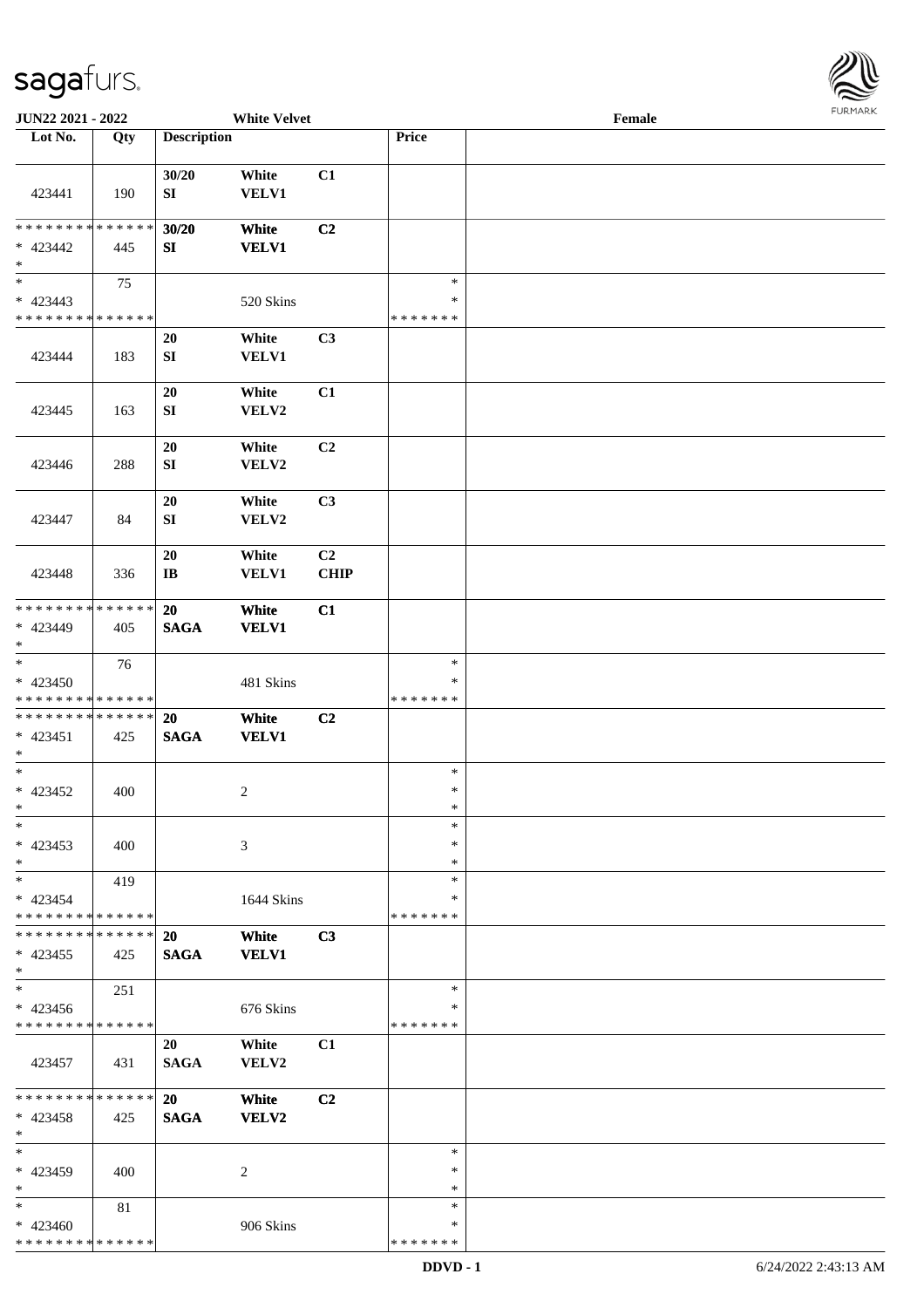

| JUN22 2021 - 2022                                  |     |                      | <b>White Velvet</b>   |                               |                                   | Female |  |
|----------------------------------------------------|-----|----------------------|-----------------------|-------------------------------|-----------------------------------|--------|--|
| Lot No.                                            | Qty | <b>Description</b>   |                       |                               | Price                             |        |  |
| 423461                                             | 413 | 30/20<br><b>SAGA</b> | White<br>VELV2        | C3                            |                                   |        |  |
|                                                    |     |                      |                       |                               |                                   |        |  |
| 423462                                             | 252 | 20<br><b>SAGA</b>    | White<br>VELV2        | C <sub>2</sub><br><b>OPEN</b> |                                   |        |  |
| * * * * * * * * * * * * * *                        |     | 20                   | White                 | C2                            |                                   |        |  |
| * 423463<br>$*$                                    | 425 | IA                   | <b>VELV1</b>          | <b>CHIP</b>                   |                                   |        |  |
| $\ast$<br>$* 423464$<br>$*$                        | 400 |                      | $\sqrt{2}$            |                               | $\ast$<br>$\ast$<br>$\ast$        |        |  |
| $\overline{\phantom{0}}$<br>$* 423465$<br>$\ast$   | 400 |                      | $\mathfrak{Z}$        |                               | $\ast$<br>$\ast$<br>$\ast$        |        |  |
| $*$<br>$* 423466$<br>* * * * * * * * * * * * * *   | 309 |                      | 1534 Skins            |                               | $\ast$<br>$\ast$<br>* * * * * * * |        |  |
| * * * * * * * * * * * * * *                        |     | 20                   | White                 | C <sub>2</sub>                |                                   |        |  |
| * 423467<br>$*$<br>$*$                             | 425 | IA                   | <b>VELV2</b>          | CHIP                          | $\ast$                            |        |  |
| * 423468<br>$\ast$                                 | 400 |                      | $\sqrt{2}$            |                               | $\ast$<br>$\ast$                  |        |  |
| $*$<br>$* 423469$<br>$*$                           | 400 |                      | 3                     |                               | $\ast$<br>$\ast$<br>$\ast$        |        |  |
| $*$<br>* 423470<br>* * * * * * * * * * * * * *     | 189 |                      | 1414 Skins            |                               | $\ast$<br>$\ast$<br>*******       |        |  |
|                                                    |     |                      |                       |                               |                                   |        |  |
| 423471                                             | 395 | 20<br><b>SROY</b>    | White<br><b>VELV1</b> | C1                            |                                   |        |  |
| * * * * * * * * * * * * * * *<br>$* 423472$<br>$*$ | 405 | 20<br><b>SROY</b>    | White<br><b>VELV1</b> | C2                            |                                   |        |  |
| $*$<br>* 423473<br>$*$                             | 380 |                      | 2                     |                               | $\ast$<br>$\ast$<br>$\ast$        |        |  |
| $\ast$<br>$* 423474$<br>$*$                        | 380 |                      | 3                     |                               | $\ast$<br>$\ast$<br>∗             |        |  |
| $\ast$<br>* 423475<br>* * * * * * * * * * * * * *  | 402 |                      | 1567 Skins            |                               | $\ast$<br>$\ast$<br>* * * * * * * |        |  |
| * * * * * * * * * * * * * * *                      |     | <b>20</b>            | White                 | C3                            |                                   |        |  |
| * 423476<br>$*$                                    | 395 | <b>SROY</b>          | <b>VELV1</b>          |                               |                                   |        |  |
| $*$<br>* 423477<br>* * * * * * * * * * * * * *     | 60  |                      | 455 Skins             |                               | $\ast$<br>$\ast$<br>*******       |        |  |
| 423478                                             | 293 | 20<br><b>SROY</b>    | White<br>VELV2        | C1                            |                                   |        |  |
| * * * * * * * * * * * * * *<br>* 423479<br>$\ast$  | 405 | 20<br><b>SROY</b>    | White<br>VELV2        | C <sub>2</sub>                |                                   |        |  |
| $\ast$<br>* 423480<br>$*$                          | 380 |                      | $\overline{c}$        |                               | $\ast$<br>$\ast$<br>$\ast$        |        |  |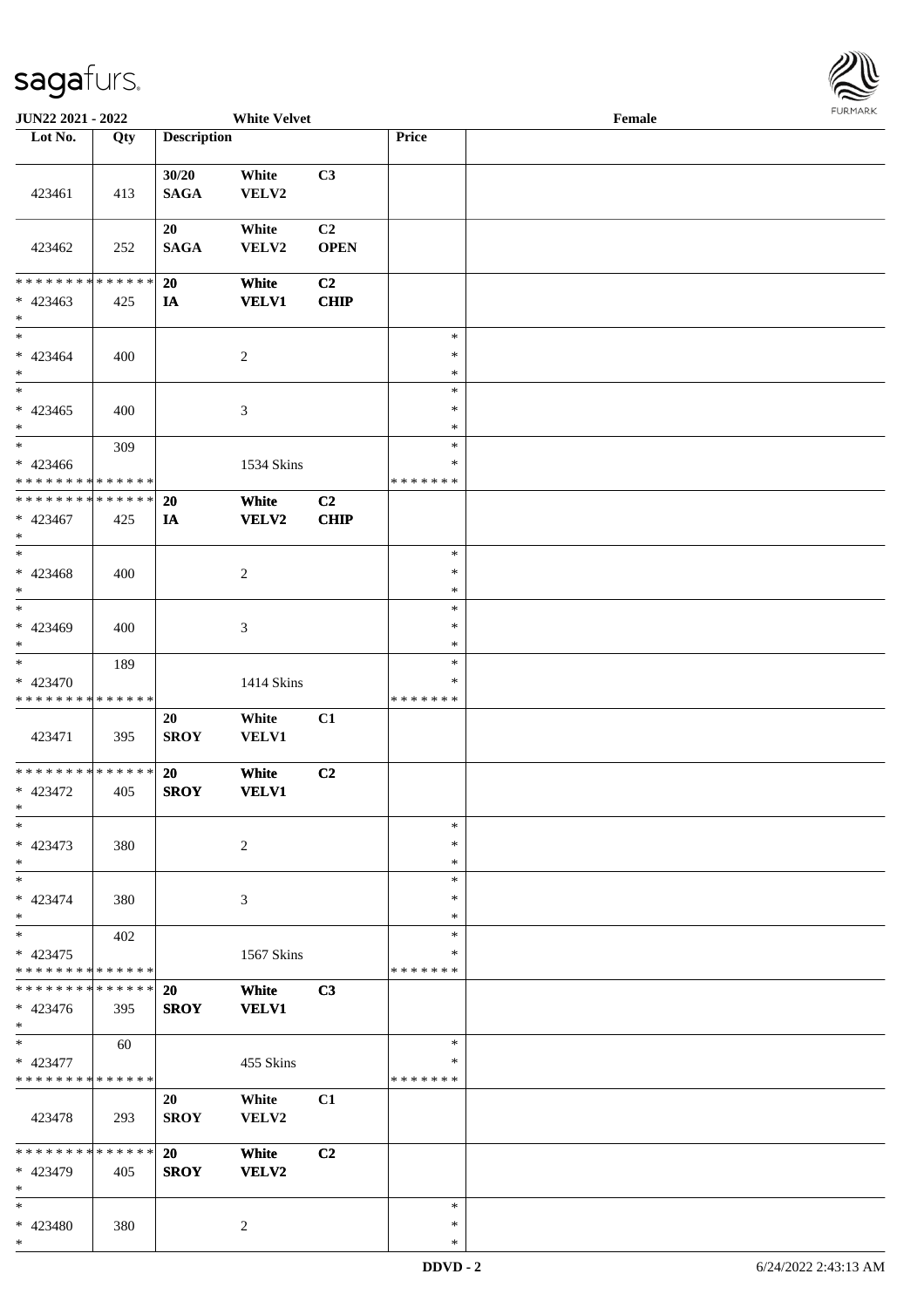

| <b>JUN22 2021 - 2022</b>      |     |                      | <b>White Velvet</b>   |                |               | Female |  |  |  |
|-------------------------------|-----|----------------------|-----------------------|----------------|---------------|--------|--|--|--|
| Lot No.                       | Qty | <b>Description</b>   |                       |                | <b>Price</b>  |        |  |  |  |
| $\ast$<br>$* 423481$          | 237 | 20<br><b>SROY</b>    | White<br><b>VELV2</b> | C <sub>2</sub> | $*$<br>$\ast$ |        |  |  |  |
| * * * * * * * * * * * * * * * |     |                      |                       |                | *******       |        |  |  |  |
| 423482                        | 398 | 30/20<br><b>SROY</b> | White<br><b>VELV2</b> | C <sub>3</sub> |               |        |  |  |  |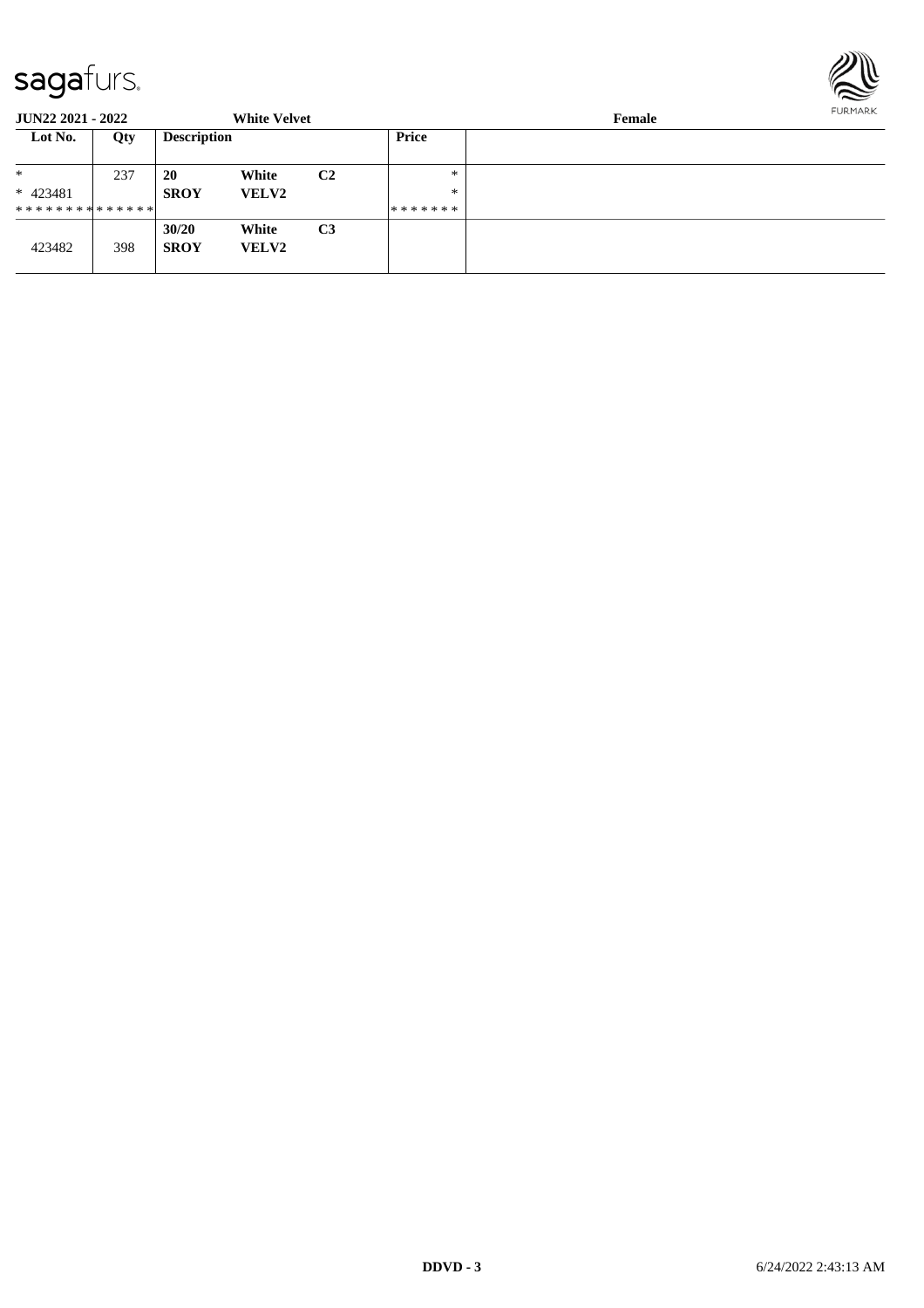

| JUN22 2021 - 2022             |     |                    | <b>White Velvet</b> |                |               | Female |  |
|-------------------------------|-----|--------------------|---------------------|----------------|---------------|--------|--|
| Lot No.                       | Qty | <b>Description</b> |                     |                | Price         |        |  |
|                               |     |                    |                     |                |               |        |  |
| ******** <mark>******</mark>  |     | $\mathbf{0}$       | White               | C1             |               |        |  |
| $* 423541$                    | 465 | SI                 | <b>VELV1</b>        |                |               |        |  |
| $*$                           |     |                    |                     |                |               |        |  |
|                               | 348 |                    |                     |                | $\ast$        |        |  |
| $* 423542$                    |     |                    | 813 Skins           |                | *             |        |  |
| * * * * * * * * * * * * * *   |     |                    |                     |                | *******       |        |  |
| * * * * * * * * * * * * * * * |     | $\mathbf{0}$       | White               | C2             |               |        |  |
|                               |     |                    |                     |                |               |        |  |
| * 423543                      | 465 | SI                 | <b>VELV1</b>        |                |               |        |  |
| $*$                           |     |                    |                     |                |               |        |  |
| $*$                           |     |                    |                     |                | $\ast$        |        |  |
| $* 423544$                    | 440 |                    | 2                   |                | $\ast$        |        |  |
| $*$                           |     |                    |                     |                | $\ast$        |        |  |
| $\overline{\phantom{0}}$      |     |                    |                     |                | $\ast$        |        |  |
| $* 423545$                    | 440 |                    | $\mathfrak{Z}$      |                | $\ast$        |        |  |
| $*$                           |     |                    |                     |                | $\ast$        |        |  |
| $*$                           |     |                    |                     |                | $\ast$        |        |  |
| $* 423546$                    | 440 |                    | $\overline{4}$      |                | $\ast$        |        |  |
| $*$                           |     |                    |                     |                | $\ast$        |        |  |
| $\ast$                        |     |                    |                     |                | $\ast$        |        |  |
| * 423547                      | 440 |                    | 5                   |                | $\ast$        |        |  |
| $*$                           |     |                    |                     |                | $\ast$        |        |  |
| $*$                           |     |                    |                     |                | $\ast$        |        |  |
|                               |     |                    |                     |                |               |        |  |
| * 423548                      | 440 |                    | 6                   |                | $\ast$        |        |  |
| $*$                           |     |                    |                     |                | $\ast$        |        |  |
|                               | 270 |                    |                     |                | $\ast$        |        |  |
| * 423549                      |     |                    | 2935 Skins          |                | $\ast$        |        |  |
| * * * * * * * * * * * * * *   |     |                    |                     |                | * * * * * * * |        |  |
| * * * * * * * * * * * * * * * |     | $\mathbf{0}$       | White               | C3             |               |        |  |
| * 423550                      | 465 | SI                 | <b>VELV1</b>        |                |               |        |  |
| $*$                           |     |                    |                     |                |               |        |  |
| $*$                           |     |                    |                     |                | $\ast$        |        |  |
| * 423551                      | 440 |                    | $\overline{2}$      |                | $\ast$        |        |  |
| $*$                           |     |                    |                     |                | $\ast$        |        |  |
| $*$                           | 56  |                    |                     |                | $\ast$        |        |  |
| $* 423552$                    |     |                    | 961 Skins           |                | $\ast$        |        |  |
| * * * * * * * * * * * * * * * |     |                    |                     |                | *******       |        |  |
|                               |     | $\bf{0}$           | White               | C1             |               |        |  |
|                               |     |                    |                     |                |               |        |  |
| 423553                        | 281 | SI                 | VELV2               |                |               |        |  |
|                               |     |                    |                     |                |               |        |  |
| * * * * * * * * * * * * * * * |     | $\mathbf{0}$       | White               | C2             |               |        |  |
| * 423554                      | 425 | SI                 | VELV2               |                |               |        |  |
| $*$                           |     |                    |                     |                |               |        |  |
| $*$                           | 77  |                    |                     |                | $\ast$        |        |  |
| $* 423555$                    |     |                    | 502 Skins           |                | $\ast$        |        |  |
| * * * * * * * * * * * * * *   |     |                    |                     |                | *******       |        |  |
|                               |     | $\bf{0}$           | White               | C <sub>3</sub> |               |        |  |
| 423556                        | 176 | SI                 | VELV2               |                |               |        |  |
|                               |     |                    |                     |                |               |        |  |
| * * * * * * * * * * * * * * * |     | $\mathbf{0}$       | White               | C2             |               |        |  |
| * 423557                      | 465 | IB                 | <b>VELV1</b>        | <b>CHIP</b>    |               |        |  |
| $*$                           |     |                    |                     |                |               |        |  |
| $*$                           |     |                    |                     |                | $\ast$        |        |  |
|                               |     |                    |                     |                | $\ast$        |        |  |
| $* 423558$                    | 440 |                    | 2                   |                |               |        |  |
| $*$                           |     |                    |                     |                | $\ast$        |        |  |
| $*$                           | 335 |                    |                     |                | $\ast$        |        |  |
| * 423559                      |     |                    | 1240 Skins          |                | ∗             |        |  |
| * * * * * * * * * * * * * *   |     |                    |                     |                | *******       |        |  |
| * * * * * * * * * * * * * * * |     | $\mathbf{0}$       | White               | C1             |               |        |  |
| * 423560                      | 445 | <b>SAGA</b>        | <b>VELV1</b>        |                |               |        |  |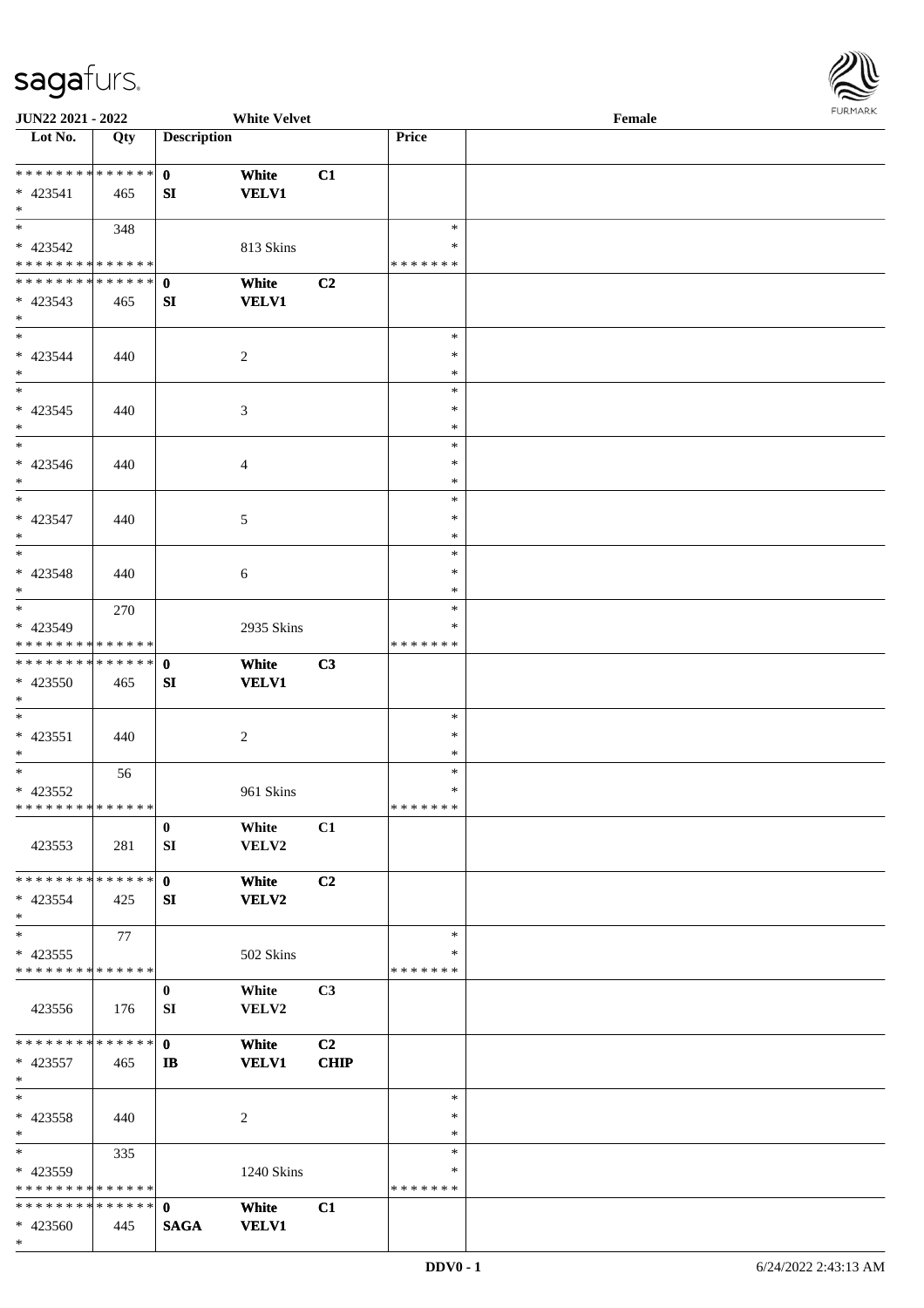

| <b>JUN22 2021 - 2022</b>                               |     |                    | <b>White Velvet</b> |    |                         | Female |  |
|--------------------------------------------------------|-----|--------------------|---------------------|----|-------------------------|--------|--|
| Lot No.                                                | Qty | <b>Description</b> |                     |    | Price                   |        |  |
|                                                        |     |                    |                     |    |                         |        |  |
| $*$                                                    |     | $\mathbf{0}$       | White               | C1 | $\ast$                  |        |  |
| $* 423561$<br>$*$                                      | 420 | $\mathbf{SAGA}$    | <b>VELV1</b>        |    | $\ast$<br>$\ast$        |        |  |
| $\overline{\ast}$                                      |     |                    |                     |    | $\ast$                  |        |  |
| $* 423562$                                             | 420 |                    | $\mathfrak{Z}$      |    | $\ast$                  |        |  |
| $*$                                                    |     |                    |                     |    | $\ast$                  |        |  |
|                                                        |     |                    |                     |    | $\ast$                  |        |  |
| * 423563                                               | 420 |                    | $\overline{4}$      |    | $\ast$                  |        |  |
| $*$                                                    |     |                    |                     |    | $\ast$                  |        |  |
| $*$                                                    |     |                    |                     |    | $\ast$                  |        |  |
| * 423564                                               | 420 |                    | $\mathfrak{S}$      |    | $\ast$                  |        |  |
| $*$                                                    |     |                    |                     |    | $\ast$                  |        |  |
| $\overline{\ast}$                                      |     |                    |                     |    | $\ast$                  |        |  |
| $* 423565$                                             | 420 |                    | $\sqrt{6}$          |    | $\ast$                  |        |  |
| $*$                                                    |     |                    |                     |    | $\ast$<br>$\ast$        |        |  |
| * 423566                                               | 238 |                    |                     |    | $\ast$                  |        |  |
| * * * * * * * * <mark>* * * * * *</mark> *             |     |                    | 2783 Skins          |    | * * * * * * *           |        |  |
| * * * * * * * * * * * * * * <mark>*</mark>             |     | $\mathbf{0}$       | White               | C2 |                         |        |  |
| * 423567                                               | 445 | <b>SAGA</b>        | <b>VELV1</b>        |    |                         |        |  |
| $*$                                                    |     |                    |                     |    |                         |        |  |
|                                                        |     |                    |                     |    | $\ast$                  |        |  |
| $* 423568$                                             | 420 |                    | $\overline{c}$      |    | $\ast$                  |        |  |
| $\ast$                                                 |     |                    |                     |    | $\ast$                  |        |  |
|                                                        |     |                    |                     |    | $\ast$                  |        |  |
| $* 423569$                                             | 420 |                    | 3                   |    | $\ast$                  |        |  |
| $\ast$<br>$*$                                          |     |                    |                     |    | $\ast$<br>$\ast$        |        |  |
| * 423570                                               | 420 |                    | $\overline{4}$      |    | $\ast$                  |        |  |
| $*$                                                    |     |                    |                     |    | $\ast$                  |        |  |
| $*$                                                    |     |                    |                     |    | $\ast$                  |        |  |
| * 423571                                               | 420 |                    | $\sqrt{5}$          |    | $\ast$                  |        |  |
| $*$                                                    |     |                    |                     |    | $\ast$                  |        |  |
| $\overline{\ast}$                                      |     |                    |                     |    | $\ast$                  |        |  |
| $* 423572$                                             | 420 |                    | $\sqrt{6}$          |    | $\ast$                  |        |  |
| $*$                                                    |     |                    |                     |    | $\ast$                  |        |  |
| $\ast$                                                 |     |                    |                     |    | $\ast$                  |        |  |
| * 423573                                               | 420 |                    | $\tau$              |    | $\ast$                  |        |  |
| $*$<br>$\ddot{x}$                                      |     |                    |                     |    | $\ast$<br>$\ast$        |        |  |
| * 423574                                               | 420 |                    | $8\,$               |    | $\ast$                  |        |  |
| $\ddot{x}$                                             |     |                    |                     |    | $\ast$                  |        |  |
| $*$                                                    |     |                    |                     |    | $\ast$                  |        |  |
| * 423575                                               | 420 |                    | $\overline{9}$      |    | $\ast$                  |        |  |
| $\ddot{x}$                                             |     |                    |                     |    | $\ast$                  |        |  |
| $\overline{\ }$                                        |     |                    |                     |    | $\ast$                  |        |  |
| * 423576                                               | 420 |                    | 10                  |    | $\ast$                  |        |  |
| $*$                                                    |     |                    |                     |    | $\ast$                  |        |  |
| $\overline{\mathbf{r}}$                                | 327 |                    |                     |    | $\ast$                  |        |  |
| * 423577<br>* * * * * * * * <mark>* * * * * * *</mark> |     |                    | 4552 Skins          |    | $\ast$<br>* * * * * * * |        |  |
| * * * * * * * * <mark>* * * * * *</mark>               |     |                    | <b>IDENTICAL</b>    |    |                         |        |  |
| $* 423578$                                             | 445 |                    |                     |    |                         |        |  |
| $*$                                                    |     |                    |                     |    |                         |        |  |
| $*$                                                    |     |                    |                     |    | $\ast$                  |        |  |
| * 423579                                               | 420 |                    | 2                   |    | $\ast$                  |        |  |
| $*$                                                    |     |                    |                     |    | $\ast$                  |        |  |
| $\ast$                                                 |     |                    |                     |    | $\ast$                  |        |  |
| * 423580                                               | 420 |                    | $\mathbf{3}$        |    | $\ast$                  |        |  |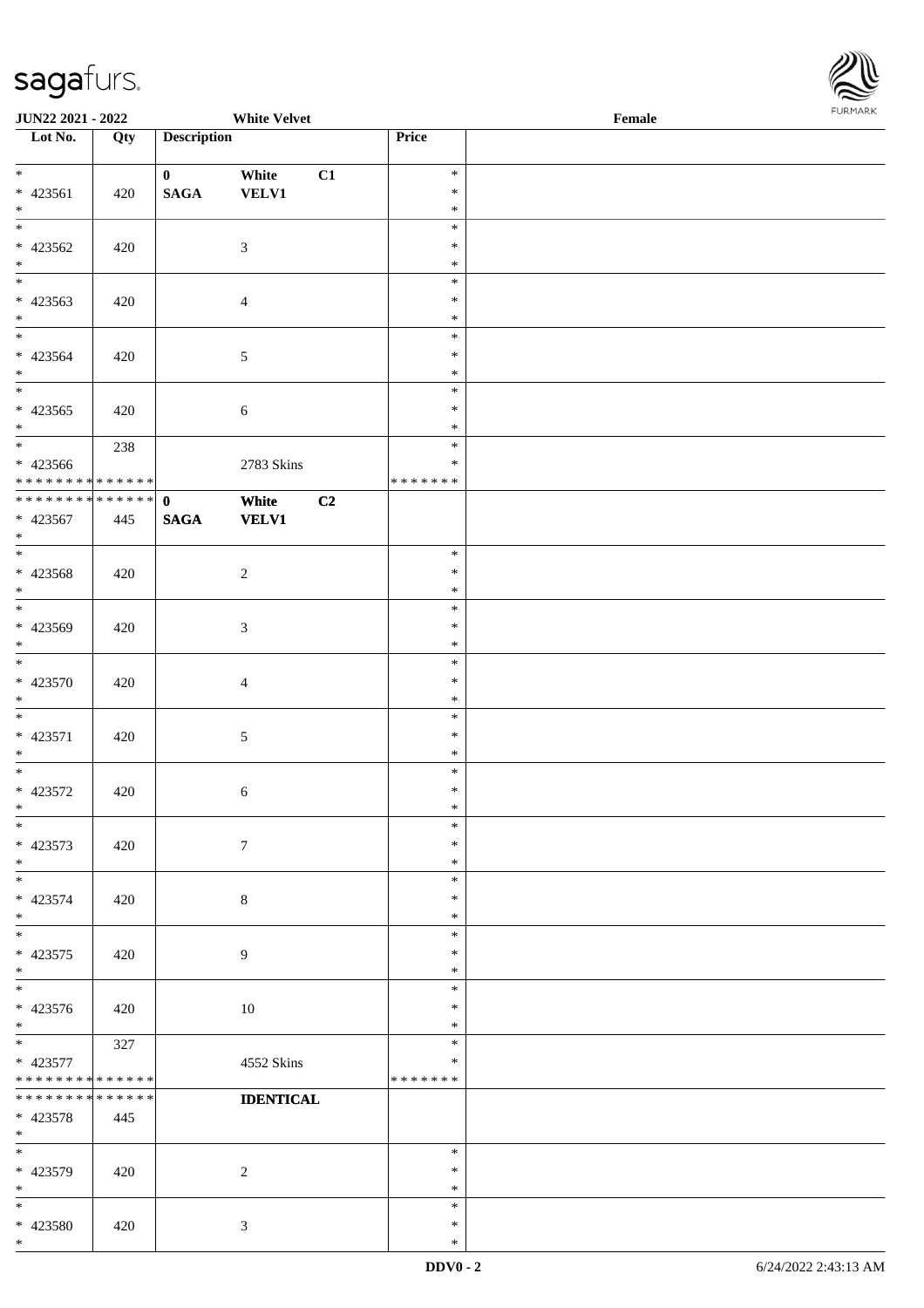

| <b>JUN22 2021 - 2022</b>                                      |                   |                             | <b>White Velvet</b>   |                |                             | Female | $. 0.0147$ $. 0.0147$ |
|---------------------------------------------------------------|-------------------|-----------------------------|-----------------------|----------------|-----------------------------|--------|-----------------------|
| Lot No.                                                       | $\overline{Q}$ ty | <b>Description</b>          |                       |                | Price                       |        |                       |
| $\ddot{x}$<br>$* 423581$                                      | 420               | $\mathbf{0}$<br><b>SAGA</b> | White<br><b>VELV1</b> | C2             | $\ast$<br>$\ast$            |        |                       |
| $*$<br>$\overline{\ast}$                                      |                   |                             |                       |                | $\ast$                      |        |                       |
| * 423582<br>$*$                                               | 420               |                             | 5                     |                | $\ast$<br>$\ast$<br>$\ast$  |        |                       |
| * 423583<br>$*$                                               | 420               |                             | 6                     |                | $\ast$<br>$\ast$<br>$\ast$  |        |                       |
| $\overline{\mathbf{r}}$<br>* 423584<br>$*$                    | 420               |                             | $\boldsymbol{7}$      |                | $\ast$<br>$\ast$<br>$\ast$  |        |                       |
| * 423585                                                      | 420               |                             | $\,8\,$               |                | $\ast$<br>$\ast$<br>$\ast$  |        |                       |
| $*$<br>$\overline{\phantom{0}}$<br>* 423586                   | 420               |                             | $\overline{9}$        |                | $\ast$<br>$\ast$            |        |                       |
| $*$<br>* 423587                                               | 420               |                             | 10                    |                | $\ast$<br>$\ast$<br>$\ast$  |        |                       |
| $*$<br>$\overline{\ }$<br>* 423588                            | 97                |                             | 4322 Skins            |                | $\ast$<br>$\ast$<br>$\ast$  |        |                       |
| * * * * * * * * * * * * * * <mark>*</mark>                    |                   |                             |                       |                | * * * * * * *               |        |                       |
| * * * * * * * * <mark>* * * * * * *</mark><br>* 423589<br>$*$ | 445               | $\mathbf{0}$<br><b>SAGA</b> | White<br><b>VELV1</b> | C3             |                             |        |                       |
| $*$<br>* 423590<br>$*$                                        | 420               |                             | $\overline{c}$        |                | $\ast$<br>$\ast$<br>$\ast$  |        |                       |
| * 423591<br>$*$                                               | 420               |                             | $\mathfrak{Z}$        |                | $\ast$<br>$\ast$<br>$\ast$  |        |                       |
| $*$<br>* 423592<br>$\ast$                                     | 420               |                             | $\overline{4}$        |                | $\ast$<br>$\ast$<br>$\ast$  |        |                       |
| $\ast$<br>* 423593<br>$\ast$                                  | 420               |                             | 5                     |                | $\ast$<br>$\ast$<br>$\ast$  |        |                       |
| $\ast$<br>* 423594<br>$\ast$                                  | 420               |                             | 6                     |                | $\ast$<br>$\ast$<br>$\ast$  |        |                       |
| * 423595<br>$*$                                               | 420               |                             | $\tau$                |                | $\ast$<br>$\ast$<br>$\ast$  |        |                       |
| $*$<br>* 423596<br>* * * * * * * * <mark>* * * * * *</mark>   | 248               |                             | 3213 Skins            |                | $\ast$<br>$\ast$<br>******* |        |                       |
| * 423597<br>$*$                                               | 445               | <b>SAGA</b>                 | White<br><b>VELV2</b> | C1             |                             |        |                       |
| $*$<br>* 423598<br>$*$                                        | 420               |                             | 2                     |                | $\ast$<br>$\ast$<br>$\ast$  |        |                       |
| * 423599<br>* * * * * * * * <mark>* * * * * *</mark>          | 409               |                             | 1274 Skins            |                | $\ast$<br>$\ast$<br>******* |        |                       |
|                                                               |                   |                             | White                 | C <sub>2</sub> |                             |        |                       |
| $* 423600$                                                    | 445               | <b>SAGA</b>                 | <b>VELV2</b>          |                |                             |        |                       |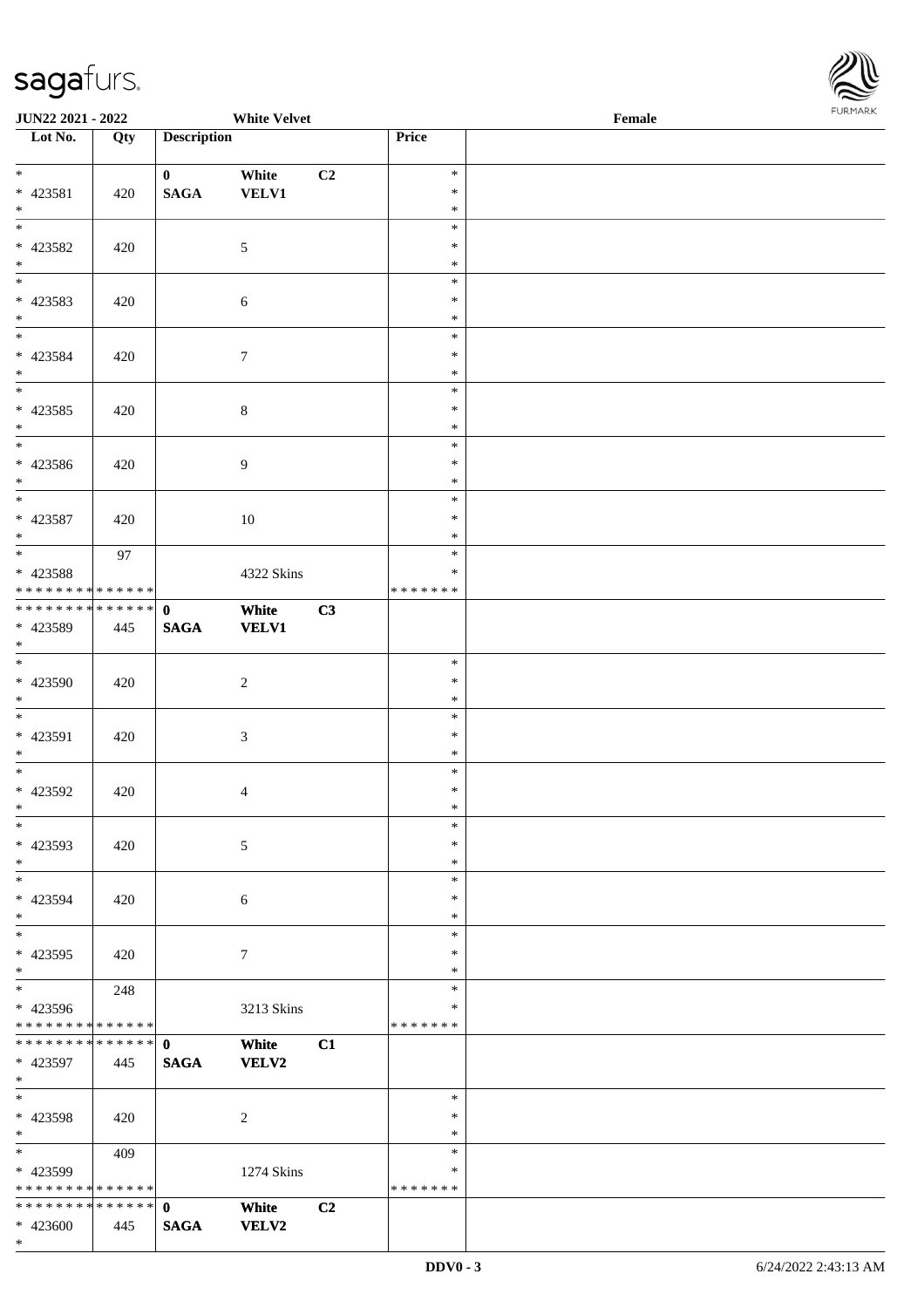

| <b>JUN22 2021 - 2022</b>                                             |     |                             | <b>White Velvet</b>   |                               |                             | Female | $. 0.0147$ $. 0.0147$ |
|----------------------------------------------------------------------|-----|-----------------------------|-----------------------|-------------------------------|-----------------------------|--------|-----------------------|
| Lot No.                                                              | Qty | <b>Description</b>          |                       |                               | Price                       |        |                       |
| $\ddot{x}$<br>* 423601<br>$*$                                        | 420 | $\mathbf{0}$<br><b>SAGA</b> | White<br>VELV2        | C2                            | $\ast$<br>$\ast$<br>$\ast$  |        |                       |
| $\overline{\ast}$<br>$* 423602$<br>$*$                               | 420 |                             | $\mathfrak{Z}$        |                               | $\ast$<br>$\ast$<br>$\ast$  |        |                       |
| $* 423603$<br>$*$                                                    | 420 |                             | $\overline{4}$        |                               | $\ast$<br>$\ast$<br>$\ast$  |        |                       |
| $\overline{\ast}$<br>$* 423604$<br>$*$                               | 420 |                             | $\mathfrak{S}$        |                               | $\ast$<br>$\ast$<br>$\ast$  |        |                       |
| * 423605<br>$*$                                                      | 420 |                             | $\sqrt{6}$            |                               | $\ast$<br>$\ast$<br>$\ast$  |        |                       |
| $*$<br>* 423606<br>$\ast$                                            | 420 |                             | $\tau$                |                               | $\ast$<br>$\ast$<br>$\ast$  |        |                       |
| * 423607<br>$*$<br>$\overline{\phantom{0}}$                          | 420 |                             | $\,8\,$               |                               | $\ast$<br>$\ast$<br>$\ast$  |        |                       |
| $* 423608$<br>$\ast$                                                 | 420 |                             | 9                     |                               | $\ast$<br>$\ast$<br>$\ast$  |        |                       |
| $* 423609$<br>$*$                                                    | 420 |                             | 10                    |                               | $\ast$<br>$\ast$<br>$\ast$  |        |                       |
| $*$<br>$* 423610$<br>* * * * * * * * <mark>* * * * * *</mark>        | 90  |                             | 4315 Skins            |                               | $\ast$<br>∗<br>*******      |        |                       |
| $* 423611$<br>$*$                                                    | 445 | <b>SAGA</b>                 | White<br>VELV2        | C3                            |                             |        |                       |
| $*$<br>$* 423612$<br>$\ast$                                          | 420 |                             | $\overline{2}$        |                               | $\ast$<br>$\ast$<br>$\ast$  |        |                       |
| $\ast$<br>$* 423613$<br>$\ast$                                       | 420 |                             | 3                     |                               | $\ast$<br>$\ast$<br>$\ast$  |        |                       |
| $\ast$<br>$* 423614$<br>$\ast$                                       | 420 |                             | $\overline{4}$        |                               | $\ast$<br>$\ast$<br>$\ast$  |        |                       |
| $\overline{\mathbf{r}}$<br>$* 423615$<br>$*$                         | 420 |                             | 5                     |                               | $\ast$<br>$\ast$<br>$\ast$  |        |                       |
| $\ddot{x}$<br>$* 423616$<br>* * * * * * * * <mark>* * * * * *</mark> | 225 |                             | 2350 Skins            |                               | $\ast$<br>$\ast$<br>******* |        |                       |
| * 423617<br>$*$                                                      | 445 | <b>SAGA</b>                 | White<br><b>VELV2</b> | C2<br><b>OPEN</b>             |                             |        |                       |
| $*$<br>$* 423618$<br>* * * * * * * * <mark>* * * * * *</mark>        | 130 |                             | 575 Skins             |                               | $\ast$<br>$\ast$<br>******* |        |                       |
| * * * * * * * * <mark>* * * * * * *</mark><br>* 423619<br>$*$        | 445 | $\mathbf{0}$<br>IA          | White<br><b>VELV1</b> | C <sub>2</sub><br><b>CHIP</b> |                             |        |                       |
| $\ast$<br>* 423620                                                   | 420 |                             | 2                     |                               | $\ast$<br>$\ast$            |        |                       |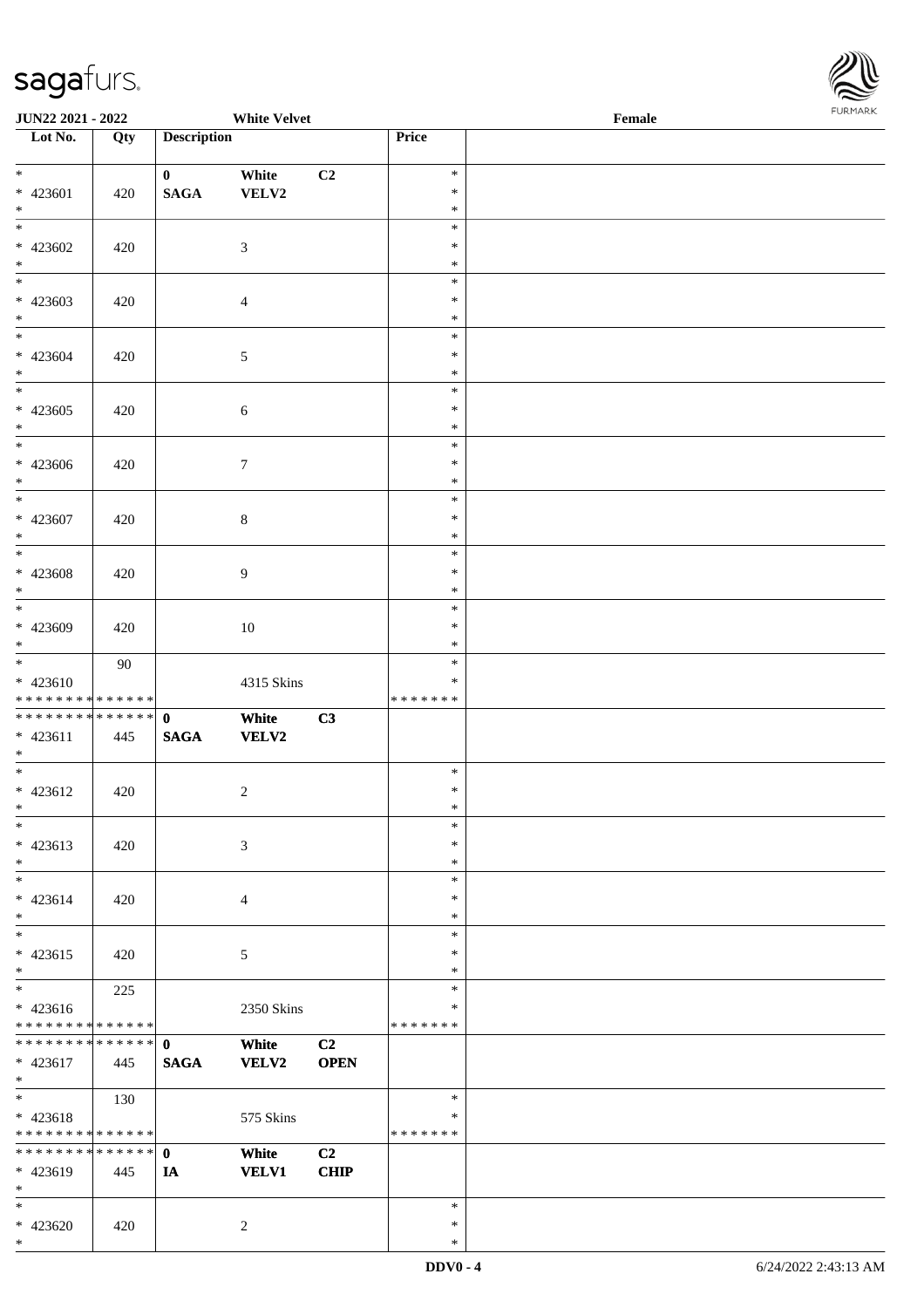\* \* \* \* \* \* \* \* \* \* \* \* \* \*



| <b>JUN22 2021 - 2022</b>                                            |     |                          | <b>White Velvet</b>   |                   |                             | Female |  |
|---------------------------------------------------------------------|-----|--------------------------|-----------------------|-------------------|-----------------------------|--------|--|
| Lot No.                                                             | Qty | <b>Description</b>       |                       |                   | Price                       |        |  |
| $*$<br>* 423621<br>$*$                                              | 420 | $\mathbf{0}$<br>$I\!\!A$ | White<br><b>VELV1</b> | C2<br><b>CHIP</b> | $\ast$<br>$\ast$<br>$\ast$  |        |  |
| $* 423622$<br>$*$                                                   | 420 |                          | $\overline{4}$        |                   | $\ast$<br>$\ast$<br>$\ast$  |        |  |
| $\overline{\phantom{0}}$<br>* 423623<br>$*$                         | 420 |                          | $\mathfrak{S}$        |                   | $\ast$<br>$\ast$<br>$\ast$  |        |  |
| $\overline{\ast}$<br>* 423624<br>$*$                                | 420 |                          | $\sqrt{6}$            |                   | $\ast$<br>$\ast$<br>$\ast$  |        |  |
| $* 423625$<br>$*$                                                   | 420 |                          | $\boldsymbol{7}$      |                   | $\ast$<br>$\ast$<br>$\ast$  |        |  |
| $\overline{\phantom{0}}$<br>$* 423626$<br>$\ast$                    | 420 |                          | $\,8\,$               |                   | $\ast$<br>$\ast$<br>$\ast$  |        |  |
| * 423627<br>$*$                                                     | 420 |                          | $\overline{9}$        |                   | $\ast$<br>$\ast$<br>$\ast$  |        |  |
| $* 423628$<br>$\ast$                                                | 420 |                          | 10                    |                   | $\ast$<br>$\ast$<br>$\ast$  |        |  |
| $* 423629$<br>$\ast$                                                | 420 |                          | $11\,$                |                   | $\ast$<br>$\ast$<br>$\ast$  |        |  |
| $*$<br>$* 423630$<br>$*$                                            | 420 |                          | 12                    |                   | $\ast$<br>$\ast$<br>$\ast$  |        |  |
| $* 423631$<br>* * * * * * * * <mark>* * * * * * *</mark>            | 96  |                          | 5161 Skins            |                   | $\ast$<br>$\ast$<br>******* |        |  |
| * * * * * * * * <mark>* * * * * * *</mark><br>$* 423632$<br>$*$ $-$ | 445 | $\mathbf{0}$<br>IA       | White<br><b>VELV2</b> | C2<br><b>CHIP</b> |                             |        |  |
| $\overline{\ast}$<br>$* 423633$<br>$*$                              | 420 |                          | $\overline{2}$        |                   | $\ast$<br>$\ast$<br>$\ast$  |        |  |
| * 423634<br>$*$                                                     | 420 |                          | 3                     |                   | $\ast$<br>$\ast$<br>$\ast$  |        |  |
| $*$<br>$* 423635$<br>$*$                                            | 420 |                          | $\overline{4}$        |                   | $\ast$<br>$\ast$<br>$\ast$  |        |  |
| $\overline{\mathbf{r}}$<br>* 423636<br>$*$                          | 420 |                          | $\mathfrak{S}$        |                   | $\ast$<br>$\ast$<br>$\ast$  |        |  |
| $* 423637$<br>$*$                                                   | 420 |                          | $\sqrt{6}$            |                   | $\ast$<br>$\ast$<br>$\ast$  |        |  |
| $*$<br>* 423638<br>$*$ $-$                                          | 420 |                          | $\tau$                |                   | $\ast$<br>$\ast$<br>$\ast$  |        |  |
| * 423639<br>$*$                                                     | 420 |                          | $8\,$                 |                   | $\ast$<br>$\ast$<br>$\ast$  |        |  |
| $*$ $-$<br>$* 423640$                                               | 213 |                          | 3598 Skins            |                   | $\ast$<br>$\ast$            |        |  |

\* \* \* \* \* \* \*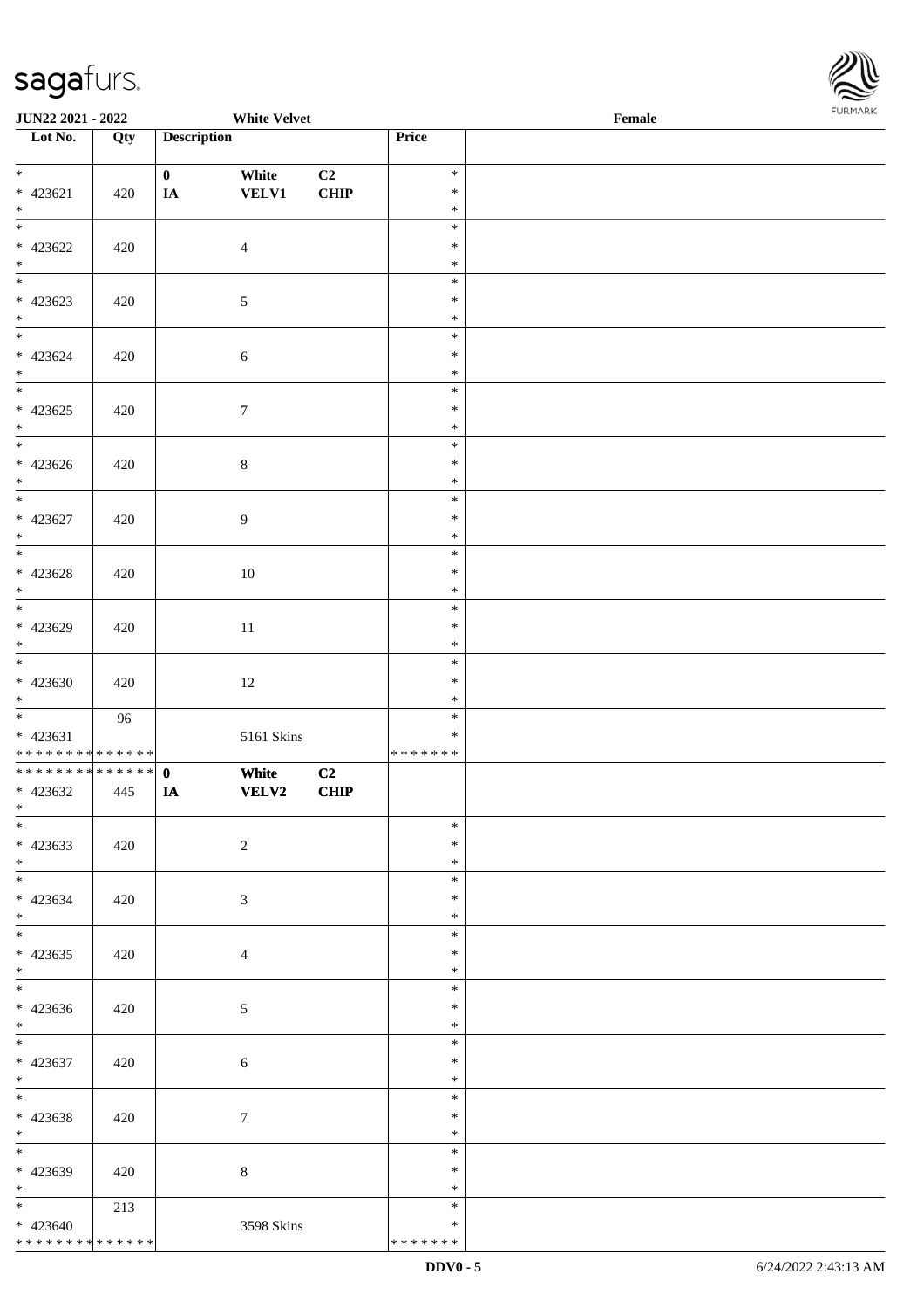

| <b>JUN22 2021 - 2022</b>                   |     |                    | <b>White Velvet</b> |    |               | Female |  |
|--------------------------------------------|-----|--------------------|---------------------|----|---------------|--------|--|
| Lot No.                                    | Qty | <b>Description</b> |                     |    | Price         |        |  |
|                                            |     |                    |                     |    |               |        |  |
| * * * * * * * * * * * * * * *              |     | $\mathbf{0}$       | White               | C1 |               |        |  |
| * 423641                                   | 425 | <b>SROY</b>        | <b>VELV1</b>        |    |               |        |  |
| $\ast$                                     |     |                    |                     |    |               |        |  |
|                                            |     |                    |                     |    | $\ast$        |        |  |
|                                            |     |                    |                     |    |               |        |  |
| $* 423642$                                 | 400 |                    | $\overline{2}$      |    | $\ast$        |        |  |
| $*$                                        |     |                    |                     |    | $\ast$        |        |  |
|                                            | 308 |                    |                     |    | $\ast$        |        |  |
| $* 423643$                                 |     |                    | 1133 Skins          |    | $\ast$        |        |  |
| * * * * * * * * * * * * * *                |     |                    |                     |    | * * * * * * * |        |  |
| ******** <mark>******</mark>               |     | $\mathbf{0}$       | White               | C2 |               |        |  |
| * 423644                                   |     | <b>SROY</b>        | <b>VELV1</b>        |    |               |        |  |
| $*$                                        | 425 |                    |                     |    |               |        |  |
|                                            |     |                    |                     |    |               |        |  |
| $*$                                        |     |                    |                     |    | $\ast$        |        |  |
| $* 423645$                                 | 400 |                    | $\overline{2}$      |    | $\ast$        |        |  |
| $*$                                        |     |                    |                     |    | $\ast$        |        |  |
| $\overline{\phantom{0}}$                   |     |                    |                     |    | $\ast$        |        |  |
| $* 423646$                                 | 400 |                    | 3                   |    | $\ast$        |        |  |
| $\ast$                                     |     |                    |                     |    | $\ast$        |        |  |
| $\ast$                                     |     |                    |                     |    | $\ast$        |        |  |
|                                            |     |                    |                     |    | $\ast$        |        |  |
| $* 423647$                                 | 400 |                    | $\overline{4}$      |    |               |        |  |
| $*$                                        |     |                    |                     |    | $\ast$        |        |  |
|                                            |     |                    |                     |    | $\ast$        |        |  |
| $* 423648$                                 | 400 |                    | 5                   |    | $\ast$        |        |  |
| $*$                                        |     |                    |                     |    | $\ast$        |        |  |
| $\overline{\phantom{0}}$                   |     |                    |                     |    | $\ast$        |        |  |
| * 423649                                   | 400 |                    | 6                   |    | $\ast$        |        |  |
| $\ast$                                     |     |                    |                     |    | $\ast$        |        |  |
|                                            |     |                    |                     |    | $\ast$        |        |  |
|                                            |     |                    |                     |    |               |        |  |
| $* 423650$                                 | 400 |                    | $\tau$              |    | $\ast$        |        |  |
| $*$                                        |     |                    |                     |    | $\ast$        |        |  |
| $*$                                        | 354 |                    |                     |    | $\ast$        |        |  |
| $* 423651$                                 |     |                    | 3179 Skins          |    | $\ast$        |        |  |
| * * * * * * * * <mark>* * * * * * *</mark> |     |                    |                     |    | *******       |        |  |
| * * * * * * * * * * * * * * *              |     | $\mathbf{0}$       | White               | C3 |               |        |  |
| * 423652                                   | 425 | <b>SROY</b>        | <b>VELV1</b>        |    |               |        |  |
| $*$                                        |     |                    |                     |    |               |        |  |
|                                            |     |                    |                     |    |               |        |  |
| $*$                                        | 405 |                    |                     |    | $\ast$        |        |  |
| $* 423653$                                 |     |                    | 830 Skins           |    | ∗             |        |  |
| * * * * * * * * * * * * * * *              |     |                    |                     |    | * * * * * * * |        |  |
| * * * * * * * * * * * * * * *              |     | $\mathbf{0}$       | White               | C1 |               |        |  |
| $* 423654$                                 | 425 | <b>SROY</b>        | VELV2               |    |               |        |  |
| $*$                                        |     |                    |                     |    |               |        |  |
| $*$                                        |     |                    |                     |    | $\ast$        |        |  |
| $* 423655$                                 | 380 |                    |                     |    | $\ast$        |        |  |
|                                            |     |                    | $\overline{c}$      |    |               |        |  |
| $*$                                        |     |                    |                     |    | $\ast$        |        |  |
| $*$                                        | 71  |                    |                     |    | $\ast$        |        |  |
| $* 423656$                                 |     |                    | 876 Skins           |    | ∗             |        |  |
| * * * * * * * * * * * * * * *              |     |                    |                     |    | *******       |        |  |
|                                            |     |                    | White               | C2 |               |        |  |
| * 423657                                   | 425 | <b>SROY</b>        | VELV2               |    |               |        |  |
| $*$                                        |     |                    |                     |    |               |        |  |
| $*$                                        |     |                    |                     |    | $\ast$        |        |  |
|                                            |     |                    |                     |    | $\ast$        |        |  |
| $* 423658$                                 | 400 |                    | $\overline{c}$      |    |               |        |  |
| $*$                                        |     |                    |                     |    | $\ast$        |        |  |
| $*$                                        |     |                    |                     |    | $\ast$        |        |  |
| * 423659                                   | 400 |                    | 3                   |    | $\ast$        |        |  |
| $\ast$                                     |     |                    |                     |    | $\ast$        |        |  |
| $*$                                        |     |                    |                     |    | $\ast$        |        |  |
| * 423660                                   | 400 |                    | $\overline{4}$      |    | $\ast$        |        |  |
| $\ast$                                     |     |                    |                     |    | $\ast$        |        |  |
|                                            |     |                    |                     |    |               |        |  |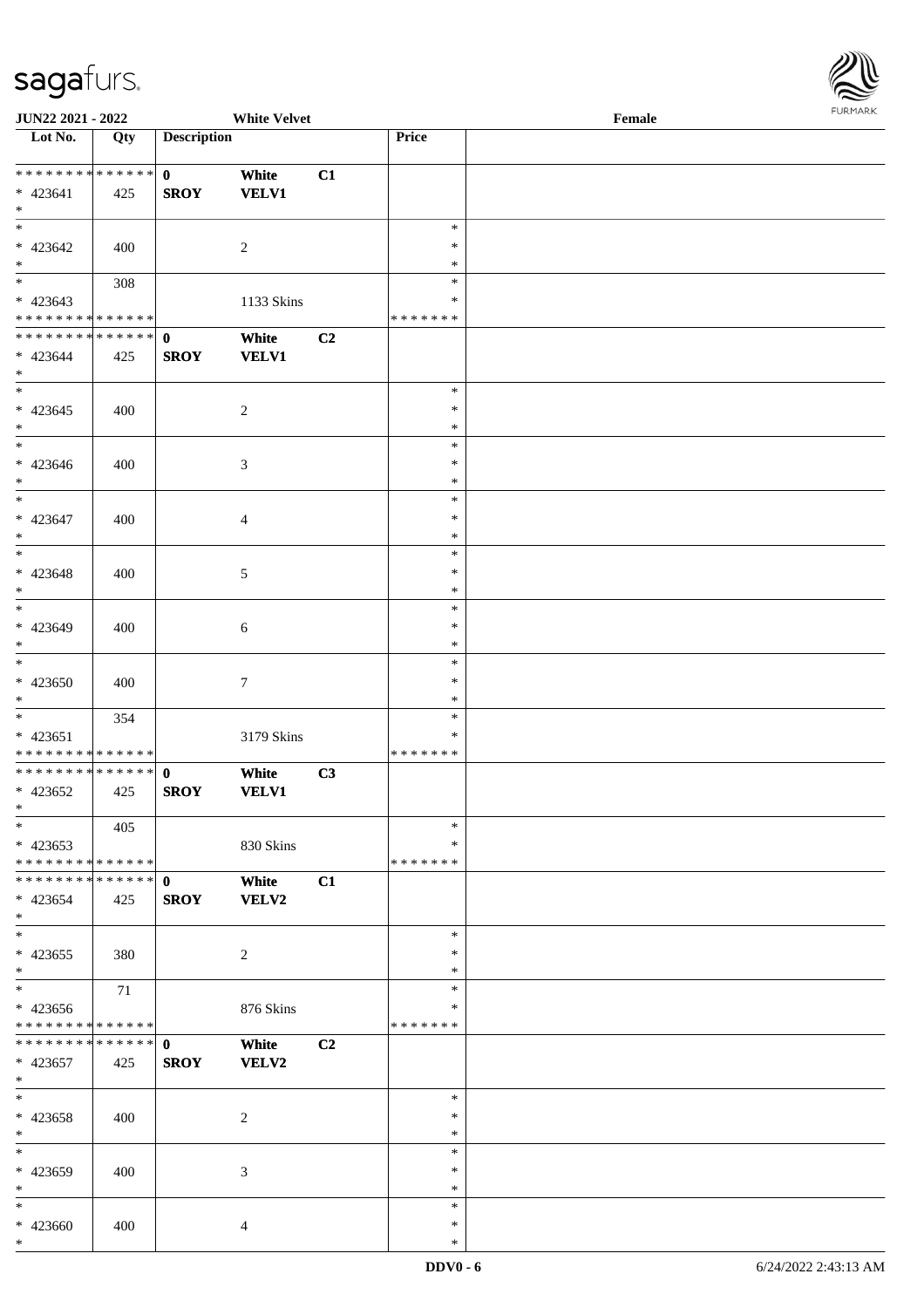

| <b>JUN22 2021 - 2022</b>     |     |                    | <b>White Velvet</b> |                |               | Female |  |  |  |  |
|------------------------------|-----|--------------------|---------------------|----------------|---------------|--------|--|--|--|--|
| Lot No.                      | Qty | <b>Description</b> |                     |                | <b>Price</b>  |        |  |  |  |  |
| $*$                          |     | $\bf{0}$           | White               | C <sub>2</sub> | $\ast$        |        |  |  |  |  |
| $* 423661$                   | 400 | <b>SROY</b>        | VELV2               |                | $\ast$        |        |  |  |  |  |
| $*$                          |     |                    |                     |                | $\ast$        |        |  |  |  |  |
| $*$                          | 275 |                    |                     |                | $\ast$        |        |  |  |  |  |
| $* 423662$                   |     |                    | 2300 Skins          |                | $\ast$        |        |  |  |  |  |
| * * * * * * * * * * * * * *  |     |                    |                     |                | *******       |        |  |  |  |  |
| ******** <mark>******</mark> |     | $\mathbf{0}$       | White               | C3             |               |        |  |  |  |  |
| $* 423663$                   | 425 | <b>SROY</b>        | <b>VELV2</b>        |                |               |        |  |  |  |  |
| $*$                          |     |                    |                     |                |               |        |  |  |  |  |
| $*$                          | 321 |                    |                     |                | $\ast$        |        |  |  |  |  |
| $* 423664$                   |     |                    | 746 Skins           |                | $\ast$        |        |  |  |  |  |
| * * * * * * * * * * * * * *  |     |                    |                     |                | * * * * * * * |        |  |  |  |  |
|                              |     | $\bf{0}$           | White               | C1             |               |        |  |  |  |  |
| 423665                       | 151 | <b>LUMI</b>        | VELV1               |                |               |        |  |  |  |  |
|                              |     | $\mathbf{0}$       | White               | C2             |               |        |  |  |  |  |
| 423666                       | 192 | $\bf LUMI$         | VELV1               |                |               |        |  |  |  |  |
|                              |     |                    |                     |                |               |        |  |  |  |  |
|                              |     | $\mathbf{0}$       | White               | C1             |               |        |  |  |  |  |
| 423667                       | 348 | $\bf LUMI$         | VELV2               |                |               |        |  |  |  |  |
|                              |     |                    |                     |                |               |        |  |  |  |  |
|                              |     | $\bf{0}$           | White               | C2             |               |        |  |  |  |  |
| 423668                       | 275 | <b>LUMI</b>        | VELV2               |                |               |        |  |  |  |  |
|                              |     |                    |                     |                |               |        |  |  |  |  |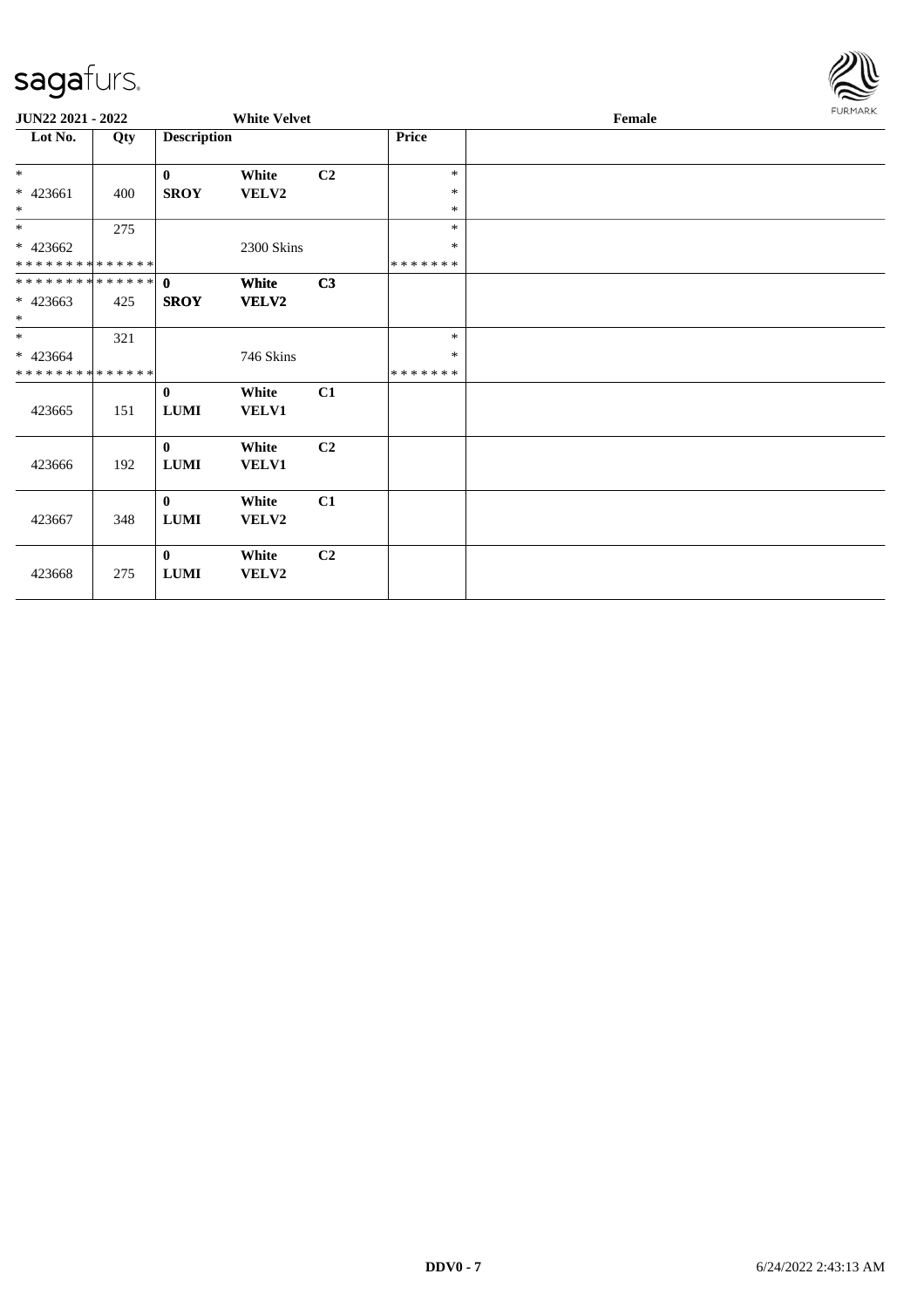

| <b>JUN22 2021 - 2022</b>                   |     |                    | <b>White Velvet</b> |                |               | Female |  |
|--------------------------------------------|-----|--------------------|---------------------|----------------|---------------|--------|--|
| Lot No.                                    | Qty | <b>Description</b> |                     |                | Price         |        |  |
|                                            |     |                    |                     |                |               |        |  |
| ******** <mark>******</mark>               |     | $\mathbf{1}$       | White               | C1             |               |        |  |
| * 423721                                   | 505 | SI                 | <b>VELV1</b>        |                |               |        |  |
| $\ast$                                     |     |                    |                     |                |               |        |  |
|                                            |     |                    |                     |                | $\ast$        |        |  |
|                                            | 344 |                    |                     |                |               |        |  |
| * 423722                                   |     |                    | 849 Skins           |                | ∗             |        |  |
| * * * * * * * * * * * * * *                |     |                    |                     |                | * * * * * * * |        |  |
| * * * * * * * * * * * * * * *              |     | 1                  | White               | C2             |               |        |  |
| * 423723                                   | 505 | SI                 | <b>VELV1</b>        |                |               |        |  |
| $*$                                        |     |                    |                     |                |               |        |  |
| $*$                                        |     |                    |                     |                | $\ast$        |        |  |
| $* 423724$                                 | 480 |                    | 2                   |                | $\ast$        |        |  |
| $*$                                        |     |                    |                     |                | $\ast$        |        |  |
| $\overline{\ast}$                          |     |                    |                     |                | $\ast$        |        |  |
| * 423725                                   | 480 |                    | $\mathfrak{Z}$      |                | $\ast$        |        |  |
| $*$                                        |     |                    |                     |                | $\ast$        |        |  |
|                                            |     |                    |                     |                |               |        |  |
| $*$                                        |     |                    |                     |                | $\ast$        |        |  |
| $* 423726$                                 | 480 |                    | $\overline{4}$      |                | $\ast$        |        |  |
| $*$                                        |     |                    |                     |                | $\ast$        |        |  |
| $\ast$                                     |     |                    |                     |                | $\ast$        |        |  |
| * 423727                                   | 480 |                    | 5                   |                | $\ast$        |        |  |
| $*$                                        |     |                    |                     |                | $\ast$        |        |  |
| $*$                                        | 168 |                    |                     |                | $\ast$        |        |  |
| * 423728                                   |     |                    | 2593 Skins          |                | ∗             |        |  |
| * * * * * * * * * * * * * *                |     |                    |                     |                | * * * * * * * |        |  |
| * * * * * * * * * * * * * * *              |     | $\mathbf{1}$       | White               | C3             |               |        |  |
|                                            |     |                    |                     |                |               |        |  |
| * 423729                                   | 505 | SI                 | <b>VELV1</b>        |                |               |        |  |
| $\ast$                                     |     |                    |                     |                |               |        |  |
| $*$                                        |     |                    |                     |                | $\ast$        |        |  |
| $* 423730$                                 | 500 |                    | $\overline{2}$      |                | $\ast$        |        |  |
| $*$                                        |     |                    |                     |                | $\ast$        |        |  |
| $*$                                        | 87  |                    |                     |                | $\ast$        |        |  |
| * 423731                                   |     |                    | 1092 Skins          |                | $\ast$        |        |  |
| * * * * * * * * <mark>* * * * * * *</mark> |     |                    |                     |                | *******       |        |  |
|                                            |     | 1                  | White               | C1             |               |        |  |
| 423732                                     | 391 | SI                 | VELV2               |                |               |        |  |
|                                            |     |                    |                     |                |               |        |  |
| * * * * * * * * * * * * * * *              |     | $\mathbf 1$        | White               | C2             |               |        |  |
|                                            |     |                    |                     |                |               |        |  |
| * 423733                                   | 505 | SI                 | <b>VELV2</b>        |                |               |        |  |
| $*$                                        |     |                    |                     |                |               |        |  |
| $*$                                        | 299 |                    |                     |                | $\ast$        |        |  |
| * 423734                                   |     |                    | 804 Skins           |                | ∗             |        |  |
| * * * * * * * * * * * * * *                |     |                    |                     |                | * * * * * * * |        |  |
|                                            |     | $\mathbf{1}$       | White               | C <sub>3</sub> |               |        |  |
| 423735                                     | 365 | SI                 | VELV2               |                |               |        |  |
|                                            |     |                    |                     |                |               |        |  |
| * * * * * * * * * * * * * * *              |     | $\mathbf{1}$       | White               | C2             |               |        |  |
| * 423736                                   | 505 | $\mathbf{I}$       | <b>VELV1</b>        | <b>CHIP</b>    |               |        |  |
| $*$                                        |     |                    |                     |                |               |        |  |
| $*$                                        |     |                    |                     |                | $\ast$        |        |  |
|                                            |     |                    |                     |                |               |        |  |
| * 423737                                   | 480 |                    | $\overline{2}$      |                | $\ast$        |        |  |
| $*$                                        |     |                    |                     |                | $\ast$        |        |  |
| $*$                                        | 109 |                    |                     |                | $\ast$        |        |  |
| * 423738                                   |     |                    | 1094 Skins          |                | $\ast$        |        |  |
| * * * * * * * * * * * * * *                |     |                    |                     |                | * * * * * * * |        |  |
| * * * * * * * * * * * * * * *              |     | $\mathbf{1}$       | White               | C1             |               |        |  |
| * 423739                                   | 485 | <b>SAGA</b>        | <b>VELV1</b>        |                |               |        |  |
| $*$                                        |     |                    |                     |                |               |        |  |
| $*$                                        |     |                    |                     |                | $\ast$        |        |  |
| * 423740                                   | 460 |                    | $\overline{2}$      |                | $\ast$        |        |  |
| $*$                                        |     |                    |                     |                | $\ast$        |        |  |
|                                            |     |                    |                     |                |               |        |  |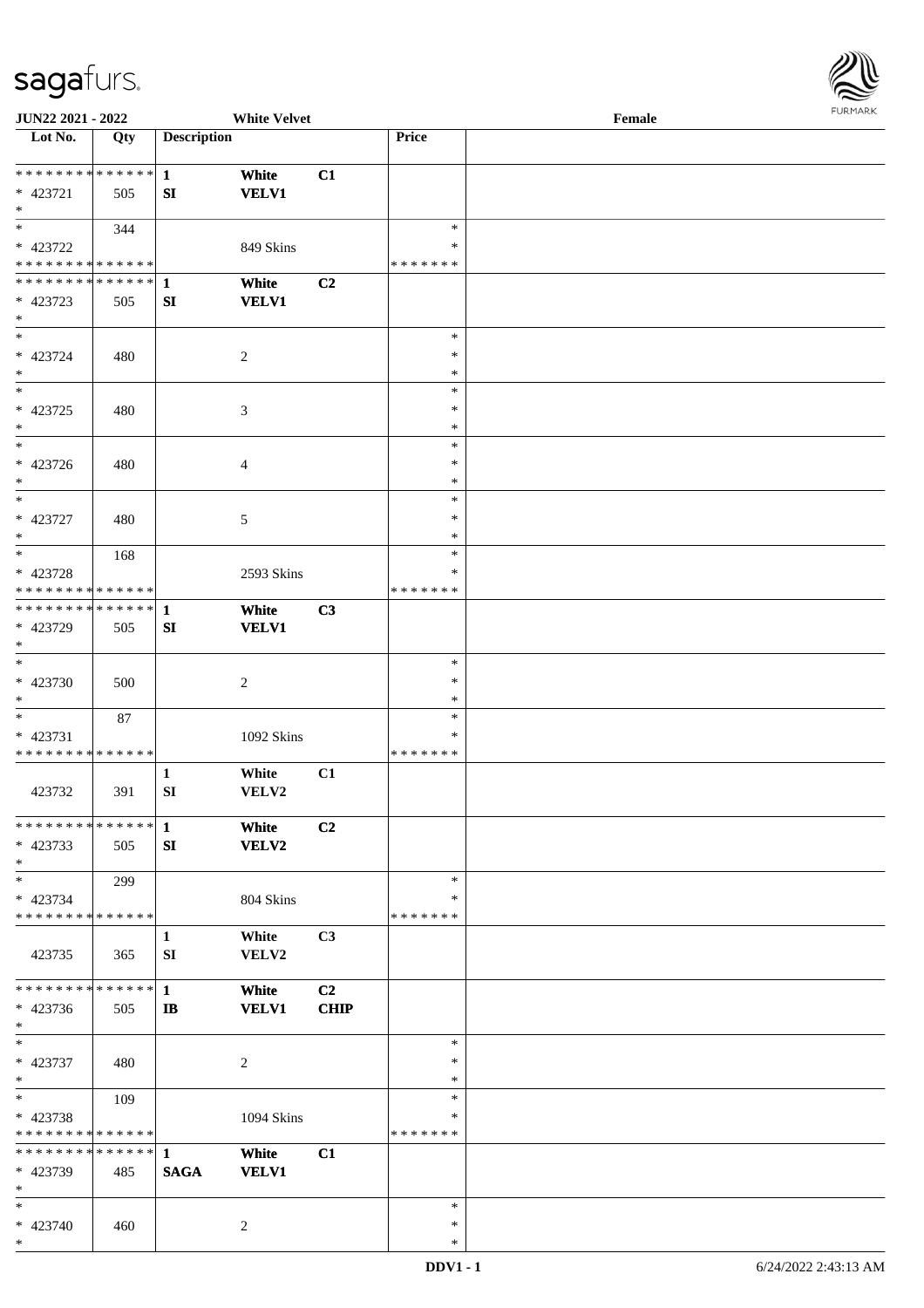

| <b>JUN22 2021 - 2022</b>                   |     |                    | <b>White Velvet</b> |    |               | Female |  |
|--------------------------------------------|-----|--------------------|---------------------|----|---------------|--------|--|
| Lot No.                                    | Qty | <b>Description</b> |                     |    | Price         |        |  |
|                                            |     |                    |                     |    |               |        |  |
| $*$                                        |     | $\mathbf{1}$       | White               | C1 | $\ast$        |        |  |
| * 423741                                   | 460 | <b>SAGA</b>        | <b>VELV1</b>        |    | $\ast$        |        |  |
| $*$                                        |     |                    |                     |    | $\ast$        |        |  |
|                                            |     |                    |                     |    | $\ast$        |        |  |
| * 423742                                   | 460 |                    | $\overline{4}$      |    | $\ast$        |        |  |
| $\ast$                                     |     |                    |                     |    | $\ast$        |        |  |
|                                            |     |                    |                     |    | $\ast$        |        |  |
| * 423743                                   | 460 |                    | $\mathfrak{S}$      |    | $\ast$        |        |  |
| $*$                                        |     |                    |                     |    | $\ast$        |        |  |
|                                            |     |                    |                     |    | $\ast$        |        |  |
| * 423744                                   | 460 |                    | $\sqrt{6}$          |    | $\ast$        |        |  |
| $*$                                        |     |                    |                     |    | $\ast$        |        |  |
|                                            | 82  |                    |                     |    | $\ast$        |        |  |
| $* 423745$                                 |     |                    | 2867 Skins          |    | $\ast$        |        |  |
| * * * * * * * * <mark>* * * * * * *</mark> |     |                    |                     |    | *******       |        |  |
| * * * * * * * * * * * * * * <mark>*</mark> |     |                    |                     |    |               |        |  |
|                                            |     | $\mathbf{1}$       | White               | C1 |               |        |  |
| * 423746                                   | 460 | <b>SAGA</b>        | <b>VELV1</b>        |    |               |        |  |
| $*$                                        |     |                    |                     |    |               |        |  |
|                                            |     |                    |                     |    | $\ast$        |        |  |
| * 423747                                   | 89  |                    | 2                   |    | $\ast$        |        |  |
| $*$                                        |     |                    |                     |    | $\ast$        |        |  |
|                                            | 134 |                    |                     |    | $\ast$        |        |  |
| * 423748                                   |     |                    | 683 Skins           |    | $\ast$        |        |  |
| * * * * * * * * <mark>* * * * * * *</mark> |     |                    |                     |    | *******       |        |  |
| * * * * * * * * * * * * * * <mark>*</mark> |     | $\mathbf{1}$       | White               | C2 |               |        |  |
| * 423749                                   | 485 | <b>SAGA</b>        | <b>VELV1</b>        |    |               |        |  |
| $*$                                        |     |                    |                     |    |               |        |  |
|                                            |     |                    |                     |    | $\ast$        |        |  |
| $* 423750$                                 | 460 |                    | $\overline{2}$      |    | $\ast$        |        |  |
| $*$                                        |     |                    |                     |    | $\ast$        |        |  |
| $*$                                        |     |                    |                     |    | $\ast$        |        |  |
| $* 423751$                                 | 460 |                    | $\mathfrak{Z}$      |    | $\ast$        |        |  |
| $*$                                        |     |                    |                     |    | $\ast$        |        |  |
| $*$                                        |     |                    |                     |    | $\ast$        |        |  |
| * 423752                                   | 460 |                    | $\overline{4}$      |    | $\ast$        |        |  |
| $*$ $-$                                    |     |                    |                     |    | $\ast$        |        |  |
| $*$                                        |     |                    |                     |    | $\ast$        |        |  |
| * 423753                                   | 460 |                    | $\mathfrak{S}$      |    | $\ast$        |        |  |
| $*$                                        |     |                    |                     |    | $\ast$        |        |  |
| $*$                                        |     |                    |                     |    | $\ast$        |        |  |
| * 423754                                   |     |                    |                     |    | $\ast$        |        |  |
| $*$                                        | 460 |                    | $\boldsymbol{6}$    |    | $\ast$        |        |  |
|                                            |     |                    |                     |    | $\ast$        |        |  |
|                                            |     |                    |                     |    | $\ast$        |        |  |
| $* 423755$                                 | 460 |                    | $\tau$              |    | $\ast$        |        |  |
| $*$<br>$\ast$                              |     |                    |                     |    |               |        |  |
|                                            |     |                    |                     |    | $\ast$        |        |  |
| * 423756                                   | 460 |                    | $\,8\,$             |    | $\ast$        |        |  |
| $*$                                        |     |                    |                     |    | $\ast$        |        |  |
| $*$                                        |     |                    |                     |    | $\ast$        |        |  |
| * 423757                                   | 460 |                    | 9                   |    | $\ast$        |        |  |
| $*$                                        |     |                    |                     |    | $\ast$        |        |  |
| $*$                                        |     |                    |                     |    | $\ast$        |        |  |
| * 423758                                   | 460 |                    | 10                  |    | $\ast$        |        |  |
| $*$                                        |     |                    |                     |    | $\ast$        |        |  |
| $*$                                        | 272 |                    |                     |    | $\ast$        |        |  |
| * 423759                                   |     |                    | 4897 Skins          |    | ∗             |        |  |
| * * * * * * * * * * * * * *                |     |                    |                     |    | * * * * * * * |        |  |
| * * * * * * * * * * * * * *                |     |                    | <b>IDENTICAL</b>    |    |               |        |  |
| $* 423760$                                 | 485 |                    |                     |    |               |        |  |
| $\ast$                                     |     |                    |                     |    |               |        |  |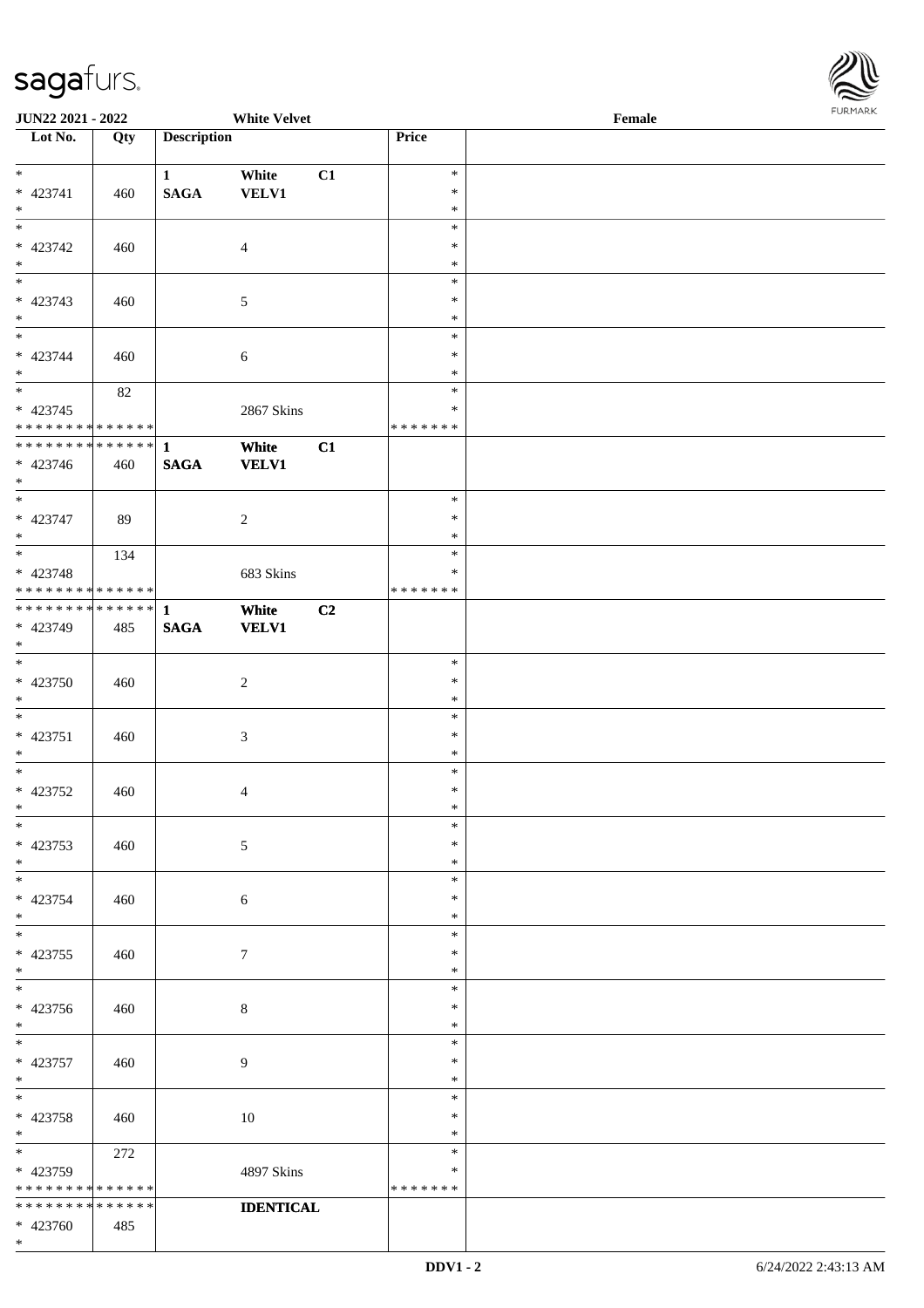

| <b>JUN22 2021 - 2022</b>                                      |     |                             | <b>White Velvet</b>   |                |                                   | Female |  |
|---------------------------------------------------------------|-----|-----------------------------|-----------------------|----------------|-----------------------------------|--------|--|
| Lot No.                                                       | Qty | <b>Description</b>          |                       |                | Price                             |        |  |
| $*$<br>* 423761                                               | 460 | $\mathbf{1}$<br><b>SAGA</b> | White<br><b>VELV1</b> | C <sub>2</sub> | $\ast$<br>$\ast$                  |        |  |
| $\ast$                                                        |     |                             |                       |                | $\ast$<br>$\ast$                  |        |  |
| * 423762<br>$\ast$                                            | 460 |                             | $\mathfrak{Z}$        |                | $\ast$<br>$\ast$                  |        |  |
| * 423763<br>$\ast$                                            | 460 |                             | $\overline{4}$        |                | $\ast$<br>$\ast$<br>$\ast$        |        |  |
| $*$<br>* 423764<br>$*$                                        | 460 |                             | $\mathfrak{S}$        |                | $\ast$<br>$\ast$<br>$\ast$        |        |  |
| $*$<br>* 423765<br>$*$                                        | 460 |                             | $\sqrt{6}$            |                | $\ast$<br>$\ast$<br>$\ast$        |        |  |
| * 423766<br>$\ast$                                            | 460 |                             | $\tau$                |                | $\ast$<br>$\ast$<br>$\ast$        |        |  |
| $\overline{\ast}$<br>* 423767<br>$\ast$                       | 460 |                             | $\,8\,$               |                | $\ast$<br>$\ast$<br>$\ast$        |        |  |
| $* 423768$<br>$\ast$                                          | 460 |                             | $\overline{9}$        |                | $\ast$<br>$\ast$<br>$\ast$        |        |  |
| * 423769<br>$*$                                               | 460 |                             | $10\,$                |                | $\ast$<br>$\ast$<br>$\ast$        |        |  |
| $*$<br>* 423770<br>* * * * * * * * <mark>* * * * * * *</mark> | 370 |                             | 4995 Skins            |                | $\ast$<br>$\ast$<br>* * * * * * * |        |  |
| * 423771<br>$*$                                               | 485 | <b>SAGA</b>                 | White<br><b>VELV1</b> | C3             |                                   |        |  |
| $\overline{\ast}$<br>* 423772<br>$*$                          | 460 |                             | 2                     |                | $\ast$<br>$\ast$<br>$\ast$        |        |  |
| $\ast$<br>* 423773<br>$*$                                     | 460 |                             | $\mathfrak{Z}$        |                | $\ast$<br>$\ast$<br>$\ast$        |        |  |
| * 423774<br>$\ast$                                            | 460 |                             | $\overline{4}$        |                | $\ast$<br>$\ast$<br>$\ast$        |        |  |
| $\overline{\mathbf{r}}$<br>* 423775<br>$*$                    | 460 |                             | 5                     |                | $\ast$<br>$\ast$<br>$\ast$        |        |  |
| $\overline{\ast}$<br>* 423776<br>$*$                          | 460 |                             | 6                     |                | $\ast$<br>$\ast$<br>$\ast$        |        |  |
| $\overline{\mathbf{r}}$<br>* 423777<br>$*$                    | 480 |                             | $7\phantom{.0}$       |                | $\ast$<br>$\ast$<br>$\ast$        |        |  |
| $*$<br>* 423778<br>* * * * * * * * <mark>* * * * * * *</mark> | 77  |                             | 3342 Skins            |                | $\ast$<br>$\ast$<br>* * * * * * * |        |  |
| * * * * * * * * <mark>* * * * * * *</mark><br>* 423779<br>$*$ | 485 | $\mathbf{1}$<br><b>SAGA</b> | White<br><b>VELV2</b> | C1             |                                   |        |  |
| $*$<br>* 423780                                               | 460 |                             | $\overline{2}$        |                | $\ast$<br>$\ast$                  |        |  |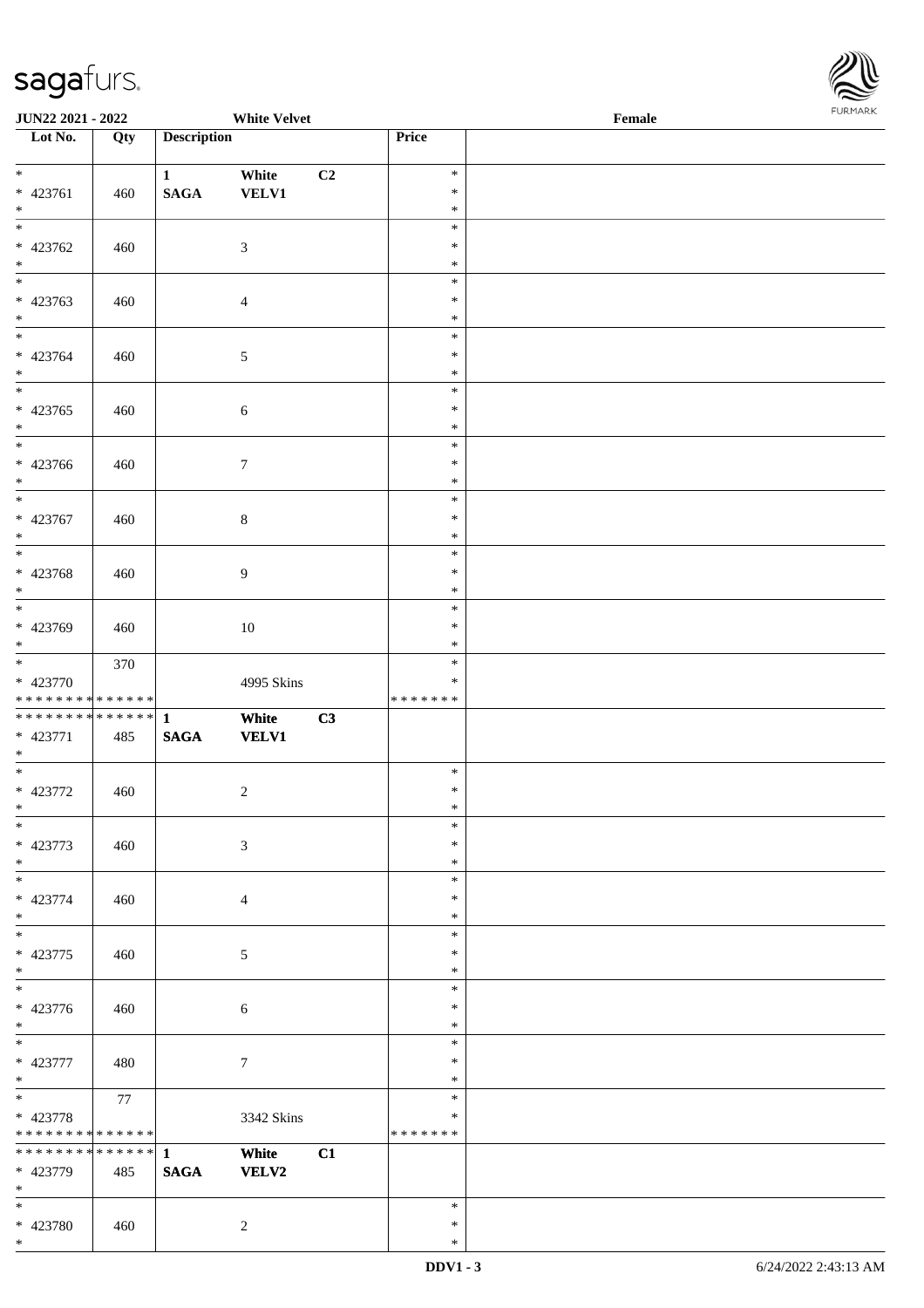

| <b>JUN22 2021 - 2022</b>                   |     |                    | <b>White Velvet</b> |                |               | Female |
|--------------------------------------------|-----|--------------------|---------------------|----------------|---------------|--------|
| Lot No.                                    | Qty | <b>Description</b> |                     |                | Price         |        |
|                                            |     |                    |                     |                |               |        |
| $*$                                        |     | $\mathbf{1}$       | White               | C1             | $\ast$        |        |
| * 423781                                   | 460 | <b>SAGA</b>        | VELV2               |                | $\ast$        |        |
| $*$                                        |     |                    |                     |                | $\ast$        |        |
|                                            |     |                    |                     |                | $\ast$        |        |
|                                            |     |                    |                     |                |               |        |
| * 423782                                   | 460 |                    | $\overline{4}$      |                | $\ast$        |        |
| $\ast$                                     |     |                    |                     |                | $\ast$        |        |
| $\overline{\phantom{0}}$                   | 308 |                    |                     |                | $\ast$        |        |
| * 423783                                   |     |                    | 2173 Skins          |                | $\ast$        |        |
| * * * * * * * * * * * * * *                |     |                    |                     |                | * * * * * * * |        |
| ******** <mark>******</mark>               |     | $\mathbf{1}$       | White               | C2             |               |        |
|                                            |     |                    |                     |                |               |        |
| * 423784                                   | 485 | <b>SAGA</b>        | <b>VELV2</b>        |                |               |        |
| $*$                                        |     |                    |                     |                |               |        |
| $\overline{\ }$                            |     |                    |                     |                | $\ast$        |        |
| * 423785                                   | 460 |                    | $\sqrt{2}$          |                | $\ast$        |        |
| $*$                                        |     |                    |                     |                | $\ast$        |        |
| $\overline{\phantom{0}}$                   |     |                    |                     |                | $\ast$        |        |
|                                            |     |                    |                     |                | $\ast$        |        |
| * 423786                                   | 460 |                    | $\mathfrak{Z}$      |                |               |        |
| $*$                                        |     |                    |                     |                | $\ast$        |        |
|                                            |     |                    |                     |                | $\ast$        |        |
| * 423787                                   | 460 |                    | $\overline{4}$      |                | $\ast$        |        |
| $*$                                        |     |                    |                     |                | $\ast$        |        |
|                                            |     |                    |                     |                | $\ast$        |        |
|                                            |     |                    |                     |                | $\ast$        |        |
| * 423788                                   | 460 |                    | $\sqrt{5}$          |                |               |        |
| $*$                                        |     |                    |                     |                | $\ast$        |        |
| $\overline{\phantom{0}}$                   |     |                    |                     |                | $\ast$        |        |
| * 423789                                   | 460 |                    | 6                   |                | $\ast$        |        |
| $*$                                        |     |                    |                     |                | $\ast$        |        |
| $\overline{\phantom{0}}$                   |     |                    |                     |                | $\ast$        |        |
| * 423790                                   | 460 |                    | $\boldsymbol{7}$    |                | $\ast$        |        |
|                                            |     |                    |                     |                |               |        |
| $*$                                        |     |                    |                     |                | $\ast$        |        |
| $*$                                        |     |                    |                     |                | $\ast$        |        |
| * 423791                                   | 460 |                    | $\,8\,$             |                | $\ast$        |        |
| $*$                                        |     |                    |                     |                | $\ast$        |        |
| $*$                                        |     |                    |                     |                | $\ast$        |        |
| * 423792                                   | 460 |                    | $\overline{9}$      |                | $\ast$        |        |
| $*$                                        |     |                    |                     |                | $\ast$        |        |
|                                            |     |                    |                     |                |               |        |
| $*$                                        |     |                    |                     |                | $\ast$        |        |
| * 423793                                   | 460 |                    | 10                  |                | $\ast$        |        |
| $*$                                        |     |                    |                     |                | $\ast$        |        |
| $*$                                        |     |                    |                     |                | $\ast$        |        |
| * 423794                                   | 460 |                    | 11                  |                | $\ast$        |        |
| $*$                                        |     |                    |                     |                | $\ast$        |        |
|                                            |     |                    |                     |                |               |        |
|                                            | 417 |                    |                     |                | $\ast$        |        |
| * 423795                                   |     |                    | 5502 Skins          |                | $\ast$        |        |
| * * * * * * * * <mark>* * * * * * *</mark> |     |                    |                     |                | *******       |        |
|                                            |     |                    | White               | C3             |               |        |
| * 423796                                   | 485 | <b>SAGA</b>        | <b>VELV2</b>        |                |               |        |
| $*$                                        |     |                    |                     |                |               |        |
| $*$                                        |     |                    |                     |                | $\ast$        |        |
|                                            |     |                    |                     |                |               |        |
| * 423797                                   | 460 |                    | $\overline{c}$      |                | $\ast$        |        |
| $*$                                        |     |                    |                     |                | $\ast$        |        |
| $*$                                        |     |                    |                     |                | $\ast$        |        |
| * 423798                                   | 460 |                    | $\mathfrak{Z}$      |                | $\ast$        |        |
| $*$                                        |     |                    |                     |                | $\ast$        |        |
| $*$                                        | 478 |                    |                     |                | $\ast$        |        |
|                                            |     |                    |                     |                | $\ast$        |        |
| * 423799                                   |     |                    | 1883 Skins          |                |               |        |
| * * * * * * * * * * * * * *                |     |                    |                     |                | * * * * * * * |        |
|                                            |     | $\mathbf{1}$       | White               | C <sub>2</sub> |               |        |
| 423800                                     | 419 | <b>SAGA</b>        | VELV2               | <b>OPEN</b>    |               |        |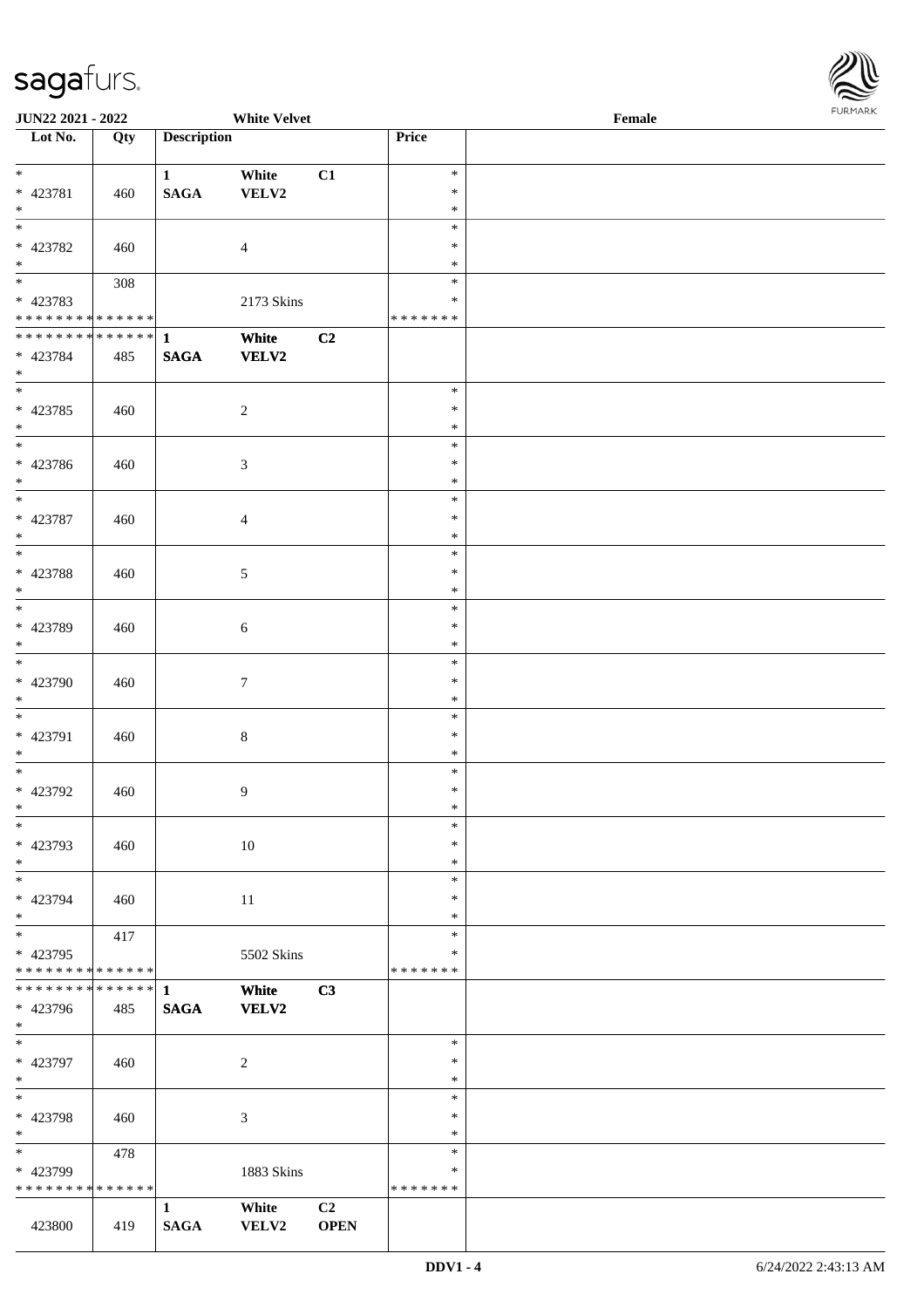

| JUN22 2021 - 2022                |     |                    | <b>White Velvet</b> |                |                  | Female |  |
|----------------------------------|-----|--------------------|---------------------|----------------|------------------|--------|--|
| $\overline{\phantom{1}}$ Lot No. | Qty | <b>Description</b> |                     |                | Price            |        |  |
|                                  |     |                    |                     |                |                  |        |  |
|                                  |     |                    | White               | C2             |                  |        |  |
| * 423801                         | 485 | IA                 | <b>VELV1</b>        | <b>CHIP</b>    |                  |        |  |
| $*$<br>$*$                       |     |                    |                     |                | $\ast$           |        |  |
| * 423802                         | 460 |                    | $\sqrt{2}$          |                | $\ast$           |        |  |
| $*$                              |     |                    |                     |                | $\ast$           |        |  |
|                                  |     |                    |                     |                | $\ast$           |        |  |
| * 423803                         | 460 |                    | $\mathfrak{Z}$      |                | $\ast$           |        |  |
| $*$                              |     |                    |                     |                | $\ast$           |        |  |
| $*$                              |     |                    |                     |                | $\ast$           |        |  |
| * 423804                         | 460 |                    | $\overline{4}$      |                | $\ast$           |        |  |
| $*$                              |     |                    |                     |                | $\ast$           |        |  |
|                                  |     |                    |                     |                | $\ast$           |        |  |
| $* 423805$                       | 460 |                    | $\sqrt{5}$          |                | $\ast$           |        |  |
| $*$<br>$\overline{\phantom{0}}$  |     |                    |                     |                | $\ast$<br>$\ast$ |        |  |
| $* 423806$                       | 460 |                    | $\sqrt{6}$          |                | $\ast$           |        |  |
| $*$                              |     |                    |                     |                | $\ast$           |        |  |
| $\overline{\ast}$                |     |                    |                     |                | $\ast$           |        |  |
| $* 423807$                       | 460 |                    | $\tau$              |                | $\ast$           |        |  |
| $*$                              |     |                    |                     |                | $\ast$           |        |  |
| $\overline{\phantom{0}}$         |     |                    |                     |                | $\ast$           |        |  |
| $* 423808$                       | 460 |                    | $8\,$               |                | $\ast$           |        |  |
| $*$                              |     |                    |                     |                | $\ast$           |        |  |
| $\overline{\ast}$                |     |                    |                     |                | $\ast$           |        |  |
| * 423809                         | 460 |                    | 9                   |                | $\ast$           |        |  |
| $*$<br>$\overline{\ast}$         |     |                    |                     |                | $\ast$<br>$\ast$ |        |  |
| * 423810                         | 460 |                    | $10\,$              |                | $\ast$           |        |  |
| $*$                              |     |                    |                     |                | $\ast$           |        |  |
| $*$                              |     |                    |                     |                | $\ast$           |        |  |
| * 423811                         | 460 |                    | $11\,$              |                | $\ast$           |        |  |
| $*$                              |     |                    |                     |                | $\ast$           |        |  |
| $*$                              | 410 |                    |                     |                | $\ast$           |        |  |
| * 423812                         |     |                    | 5495 Skins          |                | $\ast$           |        |  |
| * * * * * * * * * * * * * * *    |     |                    |                     |                | *******          |        |  |
| * * * * * * * * * * * * * * *    |     |                    | <b>IDENTICAL</b>    |                |                  |        |  |
| * 423813                         | 485 |                    |                     |                |                  |        |  |
| $*$<br>$*$                       |     |                    |                     |                | $\ast$           |        |  |
| * 423814                         | 460 |                    | 2                   |                | $\ast$           |        |  |
| $*$                              |     |                    |                     |                | $\ast$           |        |  |
| $*$                              |     |                    |                     |                | $\ast$           |        |  |
| * 423815                         | 460 |                    | 3                   |                | $\ast$           |        |  |
| $*$                              |     |                    |                     |                | $\ast$           |        |  |
| $*$                              |     |                    |                     |                | $\ast$           |        |  |
| * 423816                         | 460 |                    | 4                   |                | $\ast$           |        |  |
| $*$                              |     |                    |                     |                | $\ast$           |        |  |
| $\ast$                           |     |                    |                     |                | $\ast$           |        |  |
| $* 423817$                       | 460 |                    | 5                   |                | $\ast$           |        |  |
| $*$<br>$*$                       |     |                    |                     |                | $\ast$<br>$\ast$ |        |  |
| * 423818                         | 460 |                    | 6                   |                | $\ast$           |        |  |
| $*$                              |     |                    |                     |                | $\ast$           |        |  |
| $*$ and $*$                      | 180 |                    |                     |                | $\ast$           |        |  |
| * 423819                         |     |                    | 2965 Skins          |                | $\ast$           |        |  |
| * * * * * * * * * * * * * *      |     |                    |                     |                | * * * * * * *    |        |  |
|                                  |     |                    | White               | C <sub>2</sub> |                  |        |  |
| * 423820                         | 485 | IA                 | <b>VELV2</b>        | <b>CHIP</b>    |                  |        |  |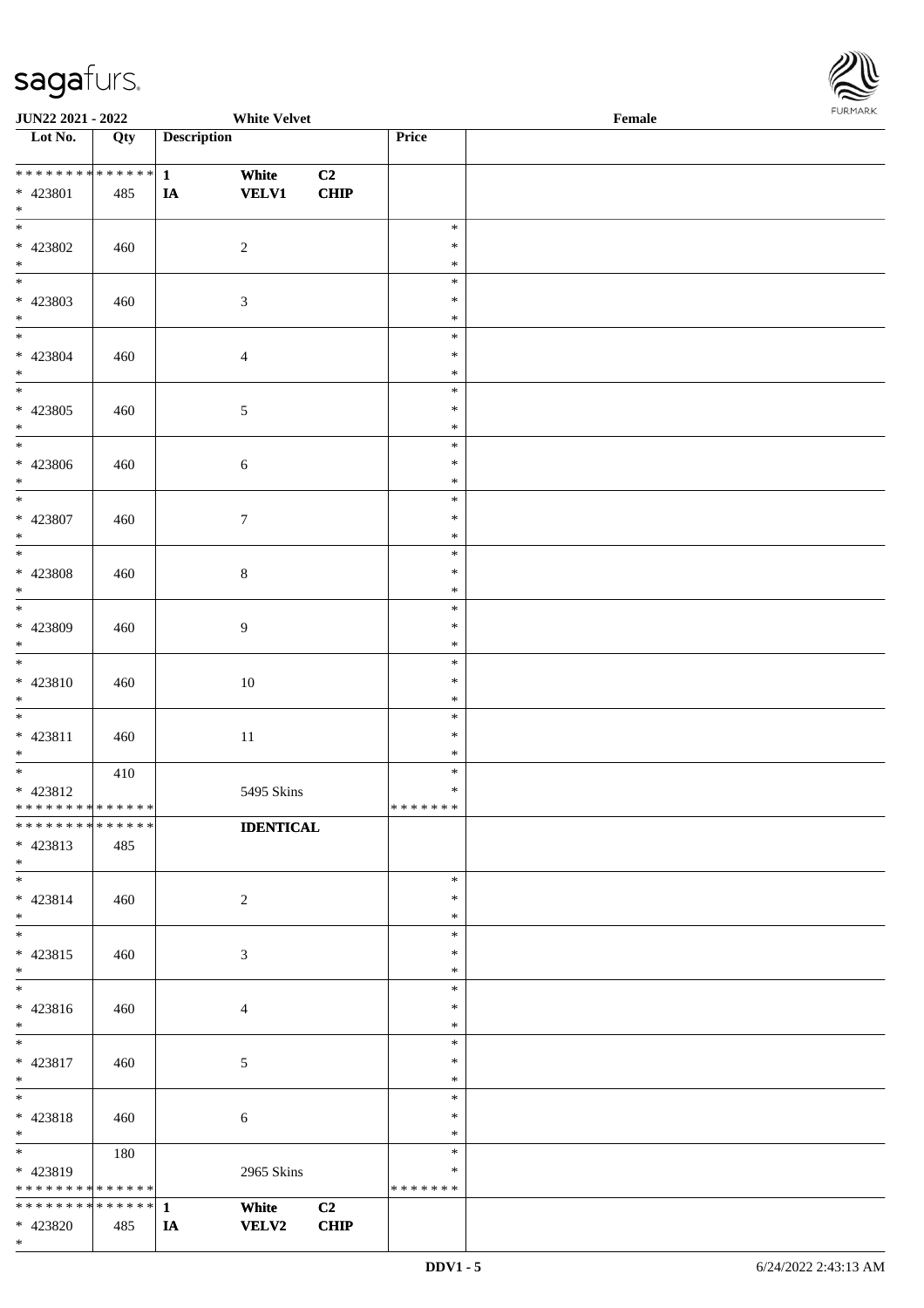

| <b>JUN22 2021 - 2022</b>                             |     |                    | <b>White Velvet</b> |      |                  | Female |  |
|------------------------------------------------------|-----|--------------------|---------------------|------|------------------|--------|--|
| Lot No.                                              | Qty | <b>Description</b> |                     |      | Price            |        |  |
|                                                      |     |                    |                     |      |                  |        |  |
| $*$                                                  |     | $\mathbf{1}$       | White               | C2   | $\ast$           |        |  |
| * 423821                                             | 460 | IA                 | VELV2               | CHIP | $\ast$           |        |  |
| $*$                                                  |     |                    |                     |      | $\ast$           |        |  |
|                                                      |     |                    |                     |      | $\ast$           |        |  |
| * 423822                                             | 460 |                    | 3                   |      | $\ast$           |        |  |
| $\ddot{x}$                                           |     |                    |                     |      | $\ast$           |        |  |
|                                                      |     |                    |                     |      | $\ast$           |        |  |
| * 423823                                             | 460 |                    | $\overline{4}$      |      | $\ast$           |        |  |
| $*$<br>$*$                                           |     |                    |                     |      | $\ast$           |        |  |
|                                                      |     |                    |                     |      | $\ast$           |        |  |
| * 423824                                             | 460 |                    | $\mathfrak{S}$      |      | $\ast$           |        |  |
| $*$<br>$\overline{\ast}$                             |     |                    |                     |      | $\ast$           |        |  |
|                                                      |     |                    |                     |      | $\ast$           |        |  |
| * 423825                                             | 460 |                    | $\sqrt{6}$          |      | $\ast$           |        |  |
| $*$                                                  |     |                    |                     |      | $\ast$           |        |  |
|                                                      |     |                    |                     |      | $\ast$           |        |  |
| $* 423826$                                           | 460 |                    | $\tau$              |      | $\ast$           |        |  |
| $*$                                                  |     |                    |                     |      | $\ast$<br>$\ast$ |        |  |
|                                                      | 189 |                    |                     |      | $\ast$           |        |  |
| * 423827<br>* * * * * * * * <mark>* * * * * *</mark> |     |                    | 3434 Skins          |      | *******          |        |  |
|                                                      |     |                    |                     |      |                  |        |  |
|                                                      |     |                    | White               | C1   |                  |        |  |
| * 423828<br>$\ast$                                   | 465 | <b>SROY</b>        | <b>VELV1</b>        |      |                  |        |  |
|                                                      |     |                    |                     |      | $\ast$           |        |  |
| * 423829                                             | 440 |                    | $\overline{2}$      |      | $\ast$           |        |  |
| $\ast$                                               |     |                    |                     |      | $\ast$           |        |  |
| $\ddot{x}$                                           |     |                    |                     |      | $\ast$           |        |  |
| * 423830                                             | 440 |                    | $\mathfrak{Z}$      |      | $\ast$           |        |  |
| $*$                                                  |     |                    |                     |      | $\ast$           |        |  |
| $*$                                                  |     |                    |                     |      | $\ast$           |        |  |
| * 423831                                             | 440 |                    | $\overline{4}$      |      | $\ast$           |        |  |
| $*$                                                  |     |                    |                     |      | $\ast$           |        |  |
| $*$                                                  |     |                    |                     |      | $\ast$           |        |  |
| * 423832                                             | 440 |                    | $\mathfrak{S}$      |      | $\ast$           |        |  |
| $*$ $-$                                              |     |                    |                     |      | $\ast$           |        |  |
| $*$                                                  | 299 |                    |                     |      | $\ast$           |        |  |
| * 423833                                             |     |                    | 2524 Skins          |      | $\ast$           |        |  |
| * * * * * * * * <mark>* * * * * * *</mark>           |     |                    |                     |      | *******          |        |  |
|                                                      |     |                    | White               | C2   |                  |        |  |
| * 423834                                             | 465 | <b>SROY</b>        | <b>VELV1</b>        |      |                  |        |  |
| $\ast$                                               |     |                    |                     |      |                  |        |  |
| $\ddot{x}$                                           |     |                    |                     |      | $\ast$           |        |  |
| * 423835                                             | 440 |                    | $\overline{2}$      |      | $\ast$           |        |  |
| $\ddot{x}$                                           |     |                    |                     |      | $\ast$           |        |  |
| $\overline{\ast}$                                    |     |                    |                     |      | $\ast$           |        |  |
| * 423836                                             | 440 |                    | 3                   |      | $\ast$           |        |  |
| $*$                                                  |     |                    |                     |      | $\ast$           |        |  |
| $*$                                                  |     |                    |                     |      | $\ast$           |        |  |
| * 423837                                             | 440 |                    | $\overline{4}$      |      | $\ast$           |        |  |
| $*$ $-$                                              |     |                    |                     |      | $\ast$           |        |  |
| $*$ $*$                                              |     |                    |                     |      | $\ast$           |        |  |
| * 423838                                             | 440 |                    | 5                   |      | $\ast$           |        |  |
| $*$ $-$                                              |     |                    |                     |      | $\ast$           |        |  |
| $*$                                                  |     |                    |                     |      | $\ast$           |        |  |
| * 423839                                             | 440 |                    | $\sqrt{6}$          |      | $\ast$           |        |  |
| $*$ $-$                                              |     |                    |                     |      | $\ast$           |        |  |
| $\ast$                                               |     |                    |                     |      | $\ast$           |        |  |
| * 423840                                             | 440 |                    | $\tau$              |      | $\ast$           |        |  |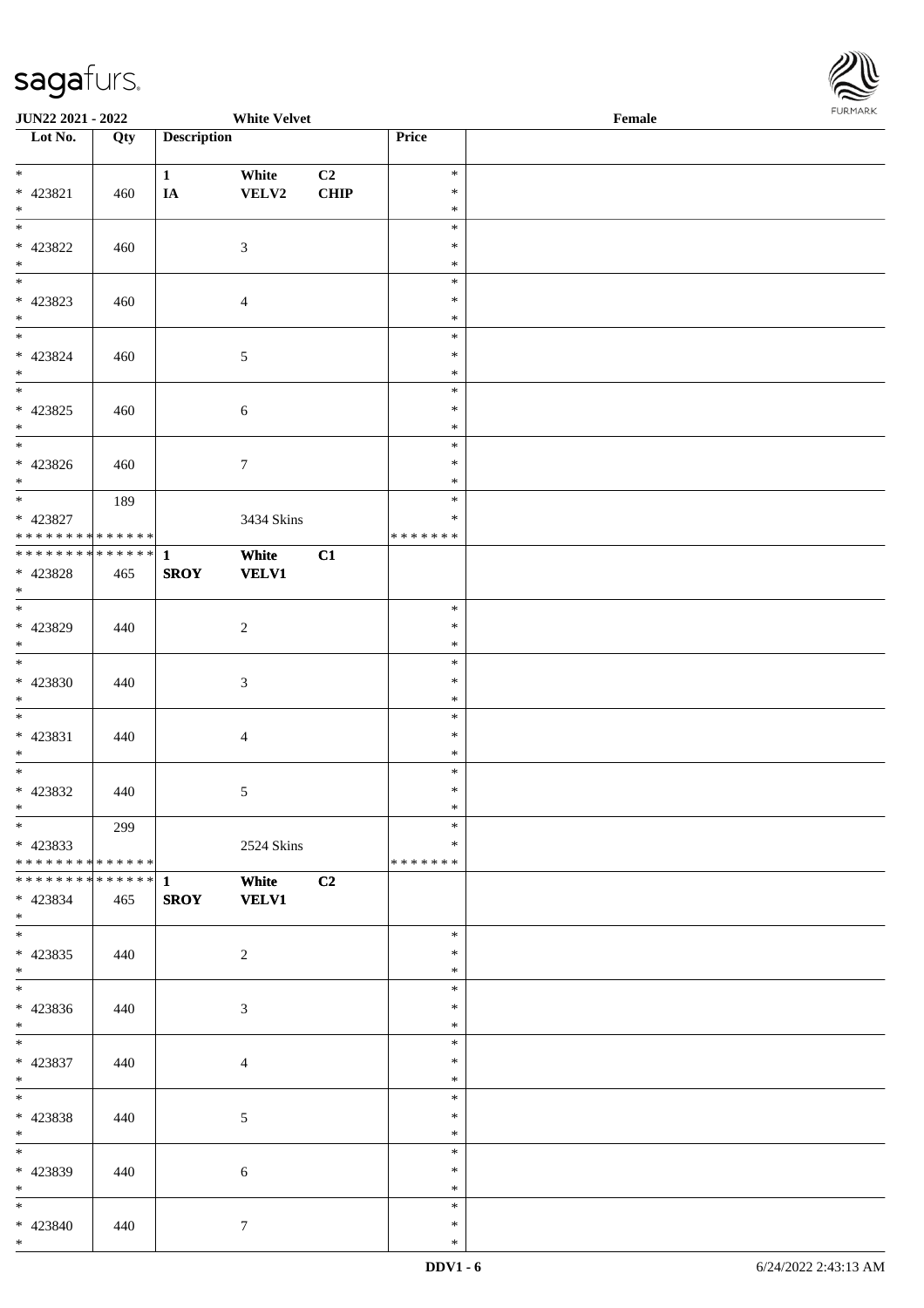

| <b>JUN22 2021 - 2022</b>                             |     |                    | <b>White Velvet</b>     |         | Female |  |
|------------------------------------------------------|-----|--------------------|-------------------------|---------|--------|--|
| Lot No.                                              | Qty | <b>Description</b> |                         | Price   |        |  |
|                                                      |     |                    |                         |         |        |  |
| $\ast$                                               |     | $\mathbf{1}$       | White<br>C <sub>2</sub> | $\ast$  |        |  |
| $* 423841$                                           | 440 | <b>SROY</b>        | <b>VELV1</b>            | $\ast$  |        |  |
| $*$                                                  |     |                    |                         | $\ast$  |        |  |
|                                                      |     |                    |                         | $\ast$  |        |  |
| * 423842                                             | 440 |                    | $\overline{9}$          | $\ast$  |        |  |
| $\ast$                                               |     |                    |                         | $\ast$  |        |  |
| $\overline{\phantom{0}}$                             |     |                    |                         | $\ast$  |        |  |
| * 423843                                             | 440 |                    | 10                      | $\ast$  |        |  |
| $\ast$                                               |     |                    |                         | $\ast$  |        |  |
| $*$                                                  | 365 |                    |                         | $\ast$  |        |  |
| * 423844                                             |     |                    | 4790 Skins              | $\ast$  |        |  |
| * * * * * * * * <mark>* * * * * * *</mark>           |     |                    |                         | ******* |        |  |
| * * * * * * * * <mark>* * * * * * *</mark>           |     |                    | <b>IDENTICAL</b>        |         |        |  |
| * 423845                                             | 465 |                    |                         |         |        |  |
| $\ast$                                               |     |                    |                         |         |        |  |
| $\ast$                                               |     |                    |                         | $\ast$  |        |  |
| * 423846                                             | 440 |                    | $\overline{c}$          | $\ast$  |        |  |
| $\ast$                                               |     |                    |                         | $\ast$  |        |  |
| $\overline{\phantom{0}}$                             |     |                    |                         | $\ast$  |        |  |
| * 423847                                             | 440 |                    | 3                       | $\ast$  |        |  |
| $*$                                                  |     |                    |                         | $\ast$  |        |  |
| $\overline{\mathbf{r}}$                              |     |                    |                         | $\ast$  |        |  |
| * 423848                                             |     |                    |                         | $\ast$  |        |  |
| $\ast$                                               | 440 |                    | $\overline{4}$          | $\ast$  |        |  |
|                                                      |     |                    |                         | $\ast$  |        |  |
| * 423849                                             | 440 |                    | $\mathfrak{S}$          | $\ast$  |        |  |
| $\ast$                                               |     |                    |                         | $\ast$  |        |  |
| $*$                                                  |     |                    |                         | $\ast$  |        |  |
|                                                      | 55  |                    |                         | ∗       |        |  |
| * 423850<br>* * * * * * * * <mark>* * * * * *</mark> |     |                    | 2280 Skins              | ******* |        |  |
|                                                      |     |                    |                         |         |        |  |
|                                                      |     |                    | White<br>C3             |         |        |  |
| $* 423851$<br>$\ast$                                 | 465 | <b>SROY</b>        | <b>VELV1</b>            |         |        |  |
| $*$                                                  |     |                    |                         | $\ast$  |        |  |
|                                                      |     |                    |                         | $\ast$  |        |  |
| * 423852<br>$*$ $-$                                  | 440 |                    | $\overline{c}$          | $\ast$  |        |  |
| $\ast$                                               |     |                    |                         | $\ast$  |        |  |
|                                                      |     |                    |                         | $\ast$  |        |  |
| * 423853                                             | 440 |                    | $\mathfrak{Z}$          |         |        |  |
| $\ast$                                               |     |                    |                         | $\ast$  |        |  |
| $\ddot{x}$                                           |     |                    |                         | $\ast$  |        |  |
| $* 423854$                                           | 460 |                    | $\overline{4}$          | $\ast$  |        |  |
| $\ast$<br>$*$                                        |     |                    |                         | ∗       |        |  |
|                                                      | 95  |                    |                         | $\ast$  |        |  |
| * 423855                                             |     |                    | 1900 Skins              | ∗       |        |  |
| * * * * * * * * * * * * * * *                        |     |                    |                         | ******* |        |  |
|                                                      |     |                    | White<br>C1             |         |        |  |
| * 423856                                             | 465 | <b>SROY</b>        | <b>VELV2</b>            |         |        |  |
| $*$                                                  |     |                    |                         |         |        |  |
| $*$                                                  |     |                    |                         | $\ast$  |        |  |
| * 423857                                             | 440 |                    | 2                       | $\ast$  |        |  |
| $*$<br>$*$                                           |     |                    |                         | $\ast$  |        |  |
|                                                      | 262 |                    |                         | $\ast$  |        |  |
| * 423858                                             |     |                    | 1167 Skins              | $\ast$  |        |  |
| * * * * * * * * <mark>* * * * * *</mark>             |     |                    |                         | ******* |        |  |
|                                                      |     |                    | White<br>C2             |         |        |  |
| * 423859                                             | 465 | <b>SROY</b>        | <b>VELV2</b>            |         |        |  |
| $*$                                                  |     |                    |                         |         |        |  |
| $\ast$                                               |     |                    |                         | $\ast$  |        |  |
| * 423860                                             | 440 |                    | 2                       | $\ast$  |        |  |
| $\ast$                                               |     |                    |                         | $\ast$  |        |  |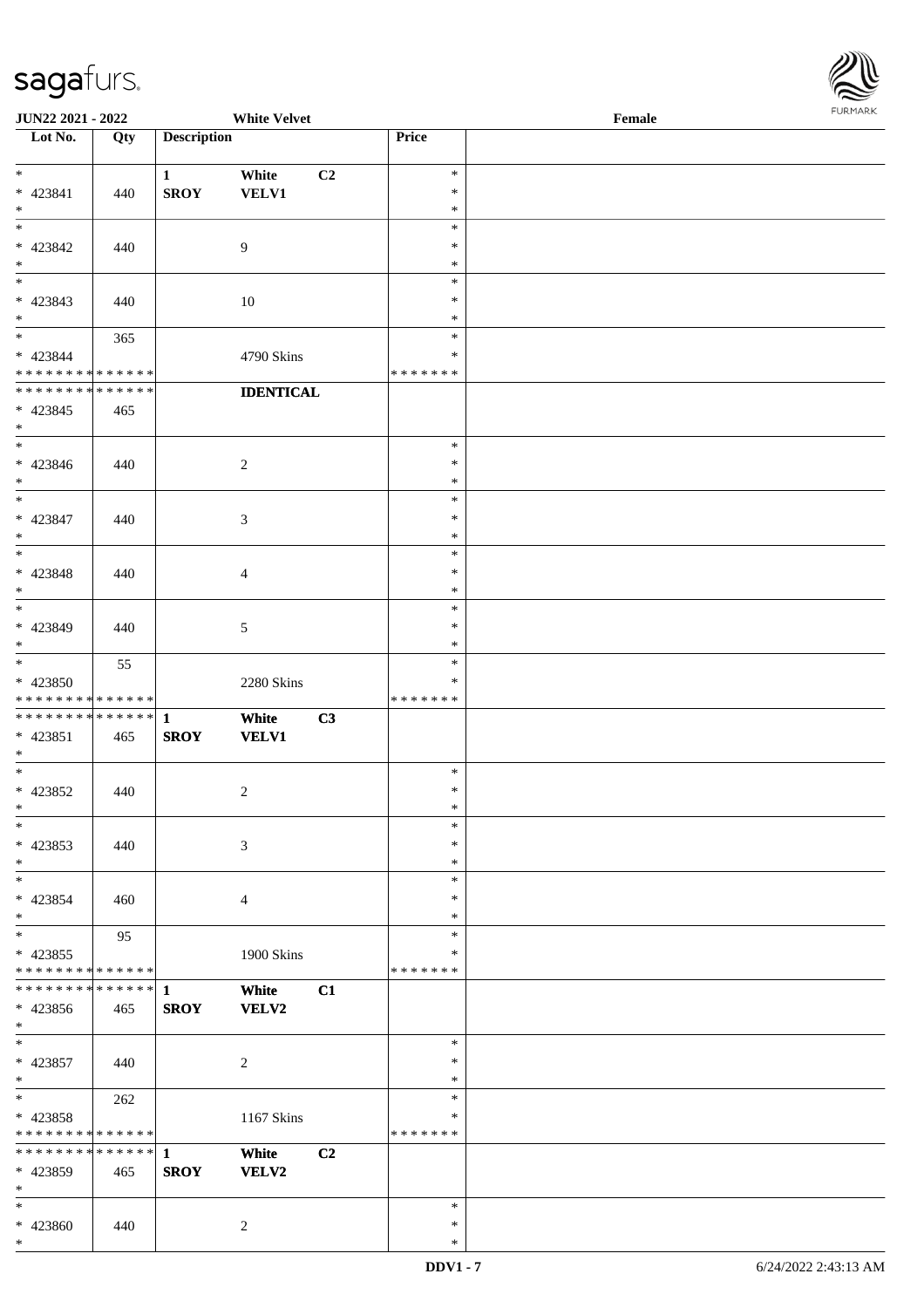

| <b>JUN22 2021 - 2022</b>                               |             | <b>White Velvet</b> |                 |            |               | <b>FURPIARR</b><br>Female |  |  |  |
|--------------------------------------------------------|-------------|---------------------|-----------------|------------|---------------|---------------------------|--|--|--|
| Lot No.                                                | Qty         | <b>Description</b>  |                 |            | Price         |                           |  |  |  |
|                                                        |             |                     |                 |            |               |                           |  |  |  |
| $\ast$                                                 |             | $\mathbf{1}$        | White           | C2         | $\ast$        |                           |  |  |  |
| $* 423861$                                             | 440         | <b>SROY</b>         | VELV2           |            | $\ast$        |                           |  |  |  |
| $\ast$                                                 |             |                     |                 |            | $\ast$        |                           |  |  |  |
| $\ast$                                                 |             |                     |                 |            | $\ast$        |                           |  |  |  |
| * 423862                                               | 440         |                     | $\overline{4}$  |            | $\ast$        |                           |  |  |  |
| $\ast$                                                 |             |                     |                 |            | $\ast$        |                           |  |  |  |
|                                                        |             |                     |                 |            | $\ast$        |                           |  |  |  |
| * 423863                                               | 440         |                     | $\sqrt{5}$      |            | $\ast$        |                           |  |  |  |
| $\ast$                                                 |             |                     |                 |            | $\ast$        |                           |  |  |  |
| $\ast$                                                 |             |                     |                 |            | $\ast$        |                           |  |  |  |
| * 423864                                               | 440         |                     | $\sqrt{6}$      |            | $\ast$        |                           |  |  |  |
| $\ast$                                                 |             |                     |                 |            | $\ast$        |                           |  |  |  |
| $\ast$                                                 |             |                     |                 |            | $\ast$        |                           |  |  |  |
| $* 423865$                                             | 440         |                     | $7\phantom{.0}$ |            | $\ast$        |                           |  |  |  |
| $*$                                                    |             |                     |                 |            | $\ast$        |                           |  |  |  |
|                                                        | 461         |                     |                 |            | $\ast$        |                           |  |  |  |
| * 423866                                               |             |                     | 3566 Skins      |            | *             |                           |  |  |  |
| * * * * * * * * <mark>* * * * * * *</mark>             |             |                     |                 |            | * * * * * * * |                           |  |  |  |
| * * * * * * * *                                        | * * * * * * | $\mathbf{1}$        | White           | C3         |               |                           |  |  |  |
| * 423867<br>$\ast$                                     | 465         | <b>SROY</b>         | VELV2           |            |               |                           |  |  |  |
| $\overline{\ast}$                                      |             |                     |                 |            | $\ast$        |                           |  |  |  |
|                                                        | 453         |                     |                 |            | $\ast$        |                           |  |  |  |
| * 423868<br>* * * * * * * * <mark>* * * * * * *</mark> |             |                     | 918 Skins       |            | * * * * * * * |                           |  |  |  |
|                                                        |             |                     |                 |            |               |                           |  |  |  |
|                                                        |             | $\mathbf{1}$        | White           | C1         |               |                           |  |  |  |
| 423869                                                 | 113         | <b>LUMI</b>         | <b>VELV1</b>    |            |               |                           |  |  |  |
|                                                        |             | $\mathbf{1}$        | White           | C2         |               |                           |  |  |  |
| 423870                                                 | 230         | <b>LUMI</b>         | VELV1           |            |               |                           |  |  |  |
|                                                        |             |                     |                 |            |               |                           |  |  |  |
|                                                        |             | $\mathbf{1}$        | White           | C1         |               |                           |  |  |  |
| 423871                                                 | 139         | $\bf LUMI$          | VELV2           |            |               |                           |  |  |  |
|                                                        |             |                     |                 |            |               |                           |  |  |  |
|                                                        |             | $\mathbf{1}$        | White           | C2         |               |                           |  |  |  |
| 423872                                                 | 324         | $\bf LUMI$          | VELV2           |            |               |                           |  |  |  |
|                                                        |             |                     |                 |            |               |                           |  |  |  |
|                                                        |             | $\mathbf{1}$        | White           | C1         |               |                           |  |  |  |
| 423873                                                 | 30          | <b>LUMI</b>         | VELV2           | <b>TOP</b> |               |                           |  |  |  |
|                                                        |             |                     |                 |            |               |                           |  |  |  |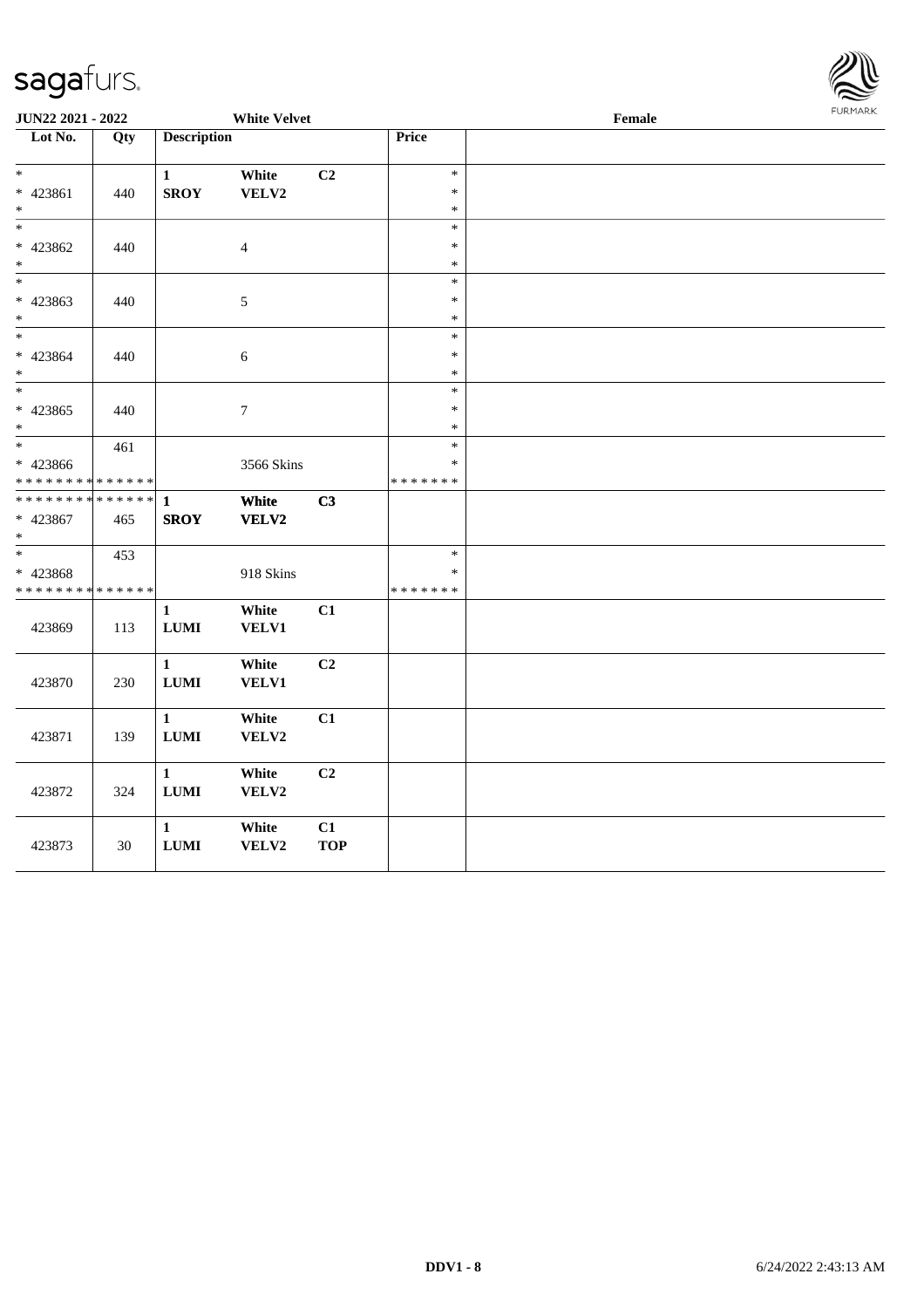

| JUN22 2021 - 2022                         |     |                         | <b>White Velvet</b> |                         | Female | $1 \times 1 \times 1 \times 1 \times 1$ |
|-------------------------------------------|-----|-------------------------|---------------------|-------------------------|--------|-----------------------------------------|
| $\overline{\phantom{1}}$ Lot No.          | Qty | <b>Description</b>      |                     | Price                   |        |                                         |
|                                           |     |                         |                     |                         |        |                                         |
| **************                            |     | $2^{\circ}$<br>White    | C1                  |                         |        |                                         |
| * 423921                                  | 505 | <b>VELV1</b><br>SI      |                     |                         |        |                                         |
| $\ast$                                    |     |                         |                     |                         |        |                                         |
| $\overline{\phantom{a}^*}$                |     |                         |                     | $\ast$                  |        |                                         |
| * 423922                                  | 480 | $\sqrt{2}$              |                     | $\ast$                  |        |                                         |
| $*$ $*$                                   |     |                         |                     | $\ast$                  |        |                                         |
|                                           |     |                         |                     | $\ast$                  |        |                                         |
| * 423923                                  | 480 | $\mathfrak{Z}$          |                     | $\ast$                  |        |                                         |
| $\ast$<br>$\overline{\phantom{a}^*}$      |     |                         |                     | $\ast$                  |        |                                         |
|                                           |     |                         |                     | $\ast$                  |        |                                         |
| * 423924<br>$\ast$                        | 480 | $\overline{4}$          |                     | $\ast$<br>$\ast$        |        |                                         |
| $\overline{\phantom{a}^*}$                |     |                         |                     | $\ast$                  |        |                                         |
| $* 423925$                                |     |                         |                     | $\ast$                  |        |                                         |
| $\ast$                                    | 480 | $\sqrt{5}$              |                     | $\ast$                  |        |                                         |
| $\overline{\ast}$                         |     |                         |                     | $\ast$                  |        |                                         |
| $* 423926$                                | 480 | $\sqrt{6}$              |                     | $\ast$                  |        |                                         |
| $*$                                       |     |                         |                     | $\ast$                  |        |                                         |
| $\overline{\phantom{0}}$                  | 266 |                         |                     | $\ast$                  |        |                                         |
| * 423927                                  |     |                         | 3171 Skins          | $\ast$                  |        |                                         |
| * * * * * * * * * * * * * * *             |     |                         |                     | * * * * * * *           |        |                                         |
| ******** <mark>******</mark>              |     | $\overline{2}$<br>White | C2                  |                         |        |                                         |
| * 423928                                  | 505 | <b>VELV1</b><br>SI      |                     |                         |        |                                         |
| $*$                                       |     |                         |                     |                         |        |                                         |
| $\overline{\ast}$                         |     |                         |                     | $\ast$                  |        |                                         |
| * 423929                                  | 480 | $\overline{c}$          |                     | ∗                       |        |                                         |
| $\ast$<br>$\overline{\phantom{a}^*}$      |     |                         |                     | $\ast$                  |        |                                         |
|                                           |     |                         |                     | $\ast$                  |        |                                         |
| * 423930<br>$\ast$                        | 480 | $\mathfrak{Z}$          |                     | $\ast$<br>$\ast$        |        |                                         |
| $\ast$                                    |     |                         |                     | $\ast$                  |        |                                         |
| * 423931                                  | 480 | $\overline{4}$          |                     | $\ast$                  |        |                                         |
| $\ast$                                    |     |                         |                     | $\ast$                  |        |                                         |
| $\ast$                                    |     |                         |                     | $\ast$                  |        |                                         |
| $* 423932$                                | 480 | $\sqrt{5}$              |                     | $\ast$                  |        |                                         |
| $*$ $-$                                   |     |                         |                     | $\ast$                  |        |                                         |
| $*$                                       |     |                         |                     | $\ast$                  |        |                                         |
| * 423933                                  | 480 | $\sqrt{6}$              |                     | $\ast$                  |        |                                         |
| $*$                                       |     |                         |                     | $\ast$                  |        |                                         |
| $\overline{\phantom{0}}$                  |     |                         |                     | $\ast$                  |        |                                         |
| * 423934                                  | 480 | $\tau$                  |                     | $\ast$                  |        |                                         |
| $*$                                       |     |                         |                     | $\ast$                  |        |                                         |
| $\overline{\phantom{a}^*}$                |     |                         |                     | $\ast$                  |        |                                         |
| * 423935                                  | 480 | $8\,$                   |                     | $\ast$                  |        |                                         |
| $*$<br>$\overline{\phantom{a}^*}$         |     |                         |                     | $\ast$<br>$\ast$        |        |                                         |
|                                           |     |                         |                     | $\ast$                  |        |                                         |
| * 423936<br>$*$                           | 480 | 9                       |                     | $\ast$                  |        |                                         |
| $\overline{\phantom{0}}$                  |     |                         |                     | $\ast$                  |        |                                         |
| * 423937                                  | 480 | $10\,$                  |                     | $\ast$                  |        |                                         |
| $*$ $*$                                   |     |                         |                     | $\ast$                  |        |                                         |
| $*$                                       |     |                         |                     | $\ast$                  |        |                                         |
| * 423938                                  | 480 | 11                      |                     | $\ast$                  |        |                                         |
| $*$                                       |     |                         |                     | $\ast$                  |        |                                         |
| $\overline{\phantom{0}}$                  |     |                         |                     | $\ast$                  |        |                                         |
| * 423939                                  | 480 | 12                      |                     | $\ast$                  |        |                                         |
| $*$                                       |     |                         |                     | $\ast$                  |        |                                         |
| $*$ and $*$                               | 174 |                         |                     | $\ast$                  |        |                                         |
| $* 423940$<br>* * * * * * * * * * * * * * |     |                         | 5959 Skins          | $\ast$<br>* * * * * * * |        |                                         |
|                                           |     |                         |                     |                         |        |                                         |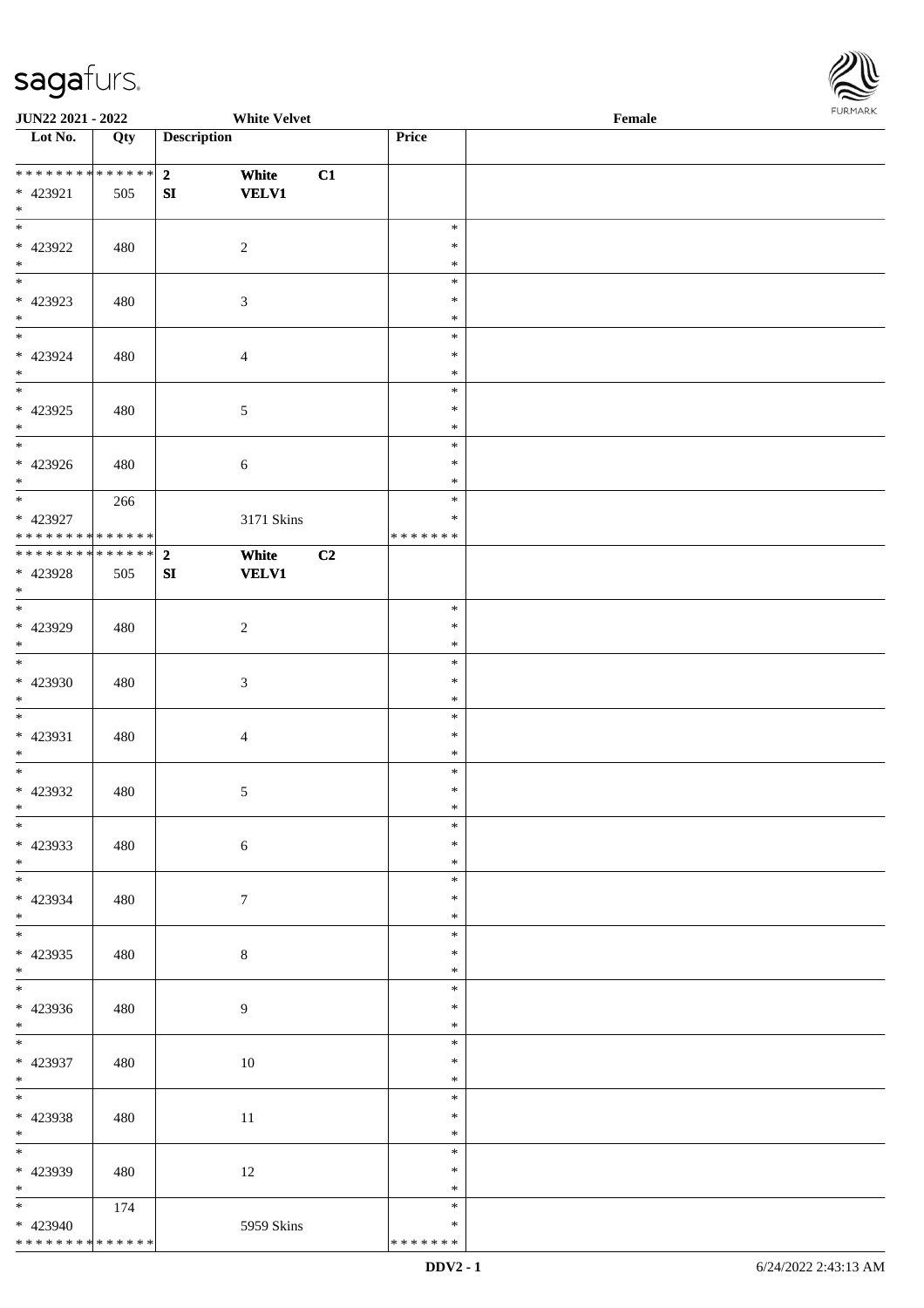

| JUN22 2021 - 2022             |                   | <b>White Velvet</b>              |                |               | Female |  |
|-------------------------------|-------------------|----------------------------------|----------------|---------------|--------|--|
| Lot No.                       | $\overline{Q}$ ty | <b>Description</b>               |                | Price         |        |  |
|                               |                   |                                  |                |               |        |  |
| * * * * * * * * * * * * * *   |                   | <b>IDENTICAL</b>                 |                |               |        |  |
| * 423941                      | 505               |                                  |                |               |        |  |
| $*$                           |                   |                                  |                |               |        |  |
| $*$                           |                   |                                  |                | $\ast$        |        |  |
| $* 423942$                    | 480               | 2                                |                | ∗             |        |  |
| $\ast$                        |                   |                                  |                | $\ast$        |        |  |
| $\overline{\phantom{0}}$      |                   |                                  |                | $\ast$        |        |  |
| * 423943                      | 480               | 3                                |                | $\ast$        |        |  |
| $*$                           |                   |                                  |                | $\ast$        |        |  |
| $*$                           |                   |                                  |                | $\ast$        |        |  |
|                               |                   |                                  |                |               |        |  |
| $* 423944$                    | 480               | 4                                |                | $\ast$        |        |  |
| $*$                           |                   |                                  |                | $\ast$        |        |  |
| $\overline{\ast}$             | 59                |                                  |                | $\ast$        |        |  |
| $* 423945$                    |                   | 2004 Skins                       |                | $\ast$        |        |  |
| * * * * * * * * * * * * * *   |                   |                                  |                | * * * * * * * |        |  |
| * * * * * * * * * * * * * * * |                   | $\mathbf{2}$<br>White            | C3             |               |        |  |
| * 423946                      | 505               | <b>VELV1</b><br>SI               |                |               |        |  |
| $*$                           |                   |                                  |                |               |        |  |
| $*$                           |                   |                                  |                | $\ast$        |        |  |
| $* 423947$                    | 480               | $\overline{c}$                   |                | $\ast$        |        |  |
| $*$                           |                   |                                  |                | $\ast$        |        |  |
| $\ast$                        |                   |                                  |                | $\ast$        |        |  |
| * 423948                      | 480               | 3                                |                | $\ast$        |        |  |
| $*$                           |                   |                                  |                | ∗             |        |  |
| $*$                           |                   |                                  |                | $\ast$        |        |  |
| $* 423949$                    | 480               | 4                                |                | $\ast$        |        |  |
| $*$                           |                   |                                  |                | $\ast$        |        |  |
| $\overline{\ast}$             |                   |                                  |                | $\ast$        |        |  |
|                               | 509               |                                  |                | ∗             |        |  |
| * 423950                      |                   | 2454 Skins                       |                |               |        |  |
| * * * * * * * * * * * * * *   |                   |                                  |                | * * * * * * * |        |  |
|                               |                   | $\mathbf 2$<br>White             | C1             |               |        |  |
| 423951                        | 234               | SI<br>VELV2                      |                |               |        |  |
|                               |                   |                                  |                |               |        |  |
| * * * * * * * * * * * * * * * |                   | $\overline{\mathbf{2}}$<br>White | C <sub>2</sub> |               |        |  |
| $* 423952$                    | 505               | VELV2<br>SI                      |                |               |        |  |
| $*$                           |                   |                                  |                |               |        |  |
| $\ast$                        | 355               |                                  |                | $\ast$        |        |  |
| * 423953                      |                   | 860 Skins                        |                | ∗             |        |  |
| * * * * * * * * * * * * * * * |                   |                                  |                | * * * * * * * |        |  |
| * * * * * * * * * * * * * * * |                   | White<br>$\boldsymbol{2}$        | C3             |               |        |  |
| * 423954                      | 505               | SI<br>VELV2                      |                |               |        |  |
| $*$                           |                   |                                  |                |               |        |  |
| $*$                           | 74                |                                  |                | $\ast$        |        |  |
| $* 423955$                    |                   | 579 Skins                        |                | ∗             |        |  |
| * * * * * * * * * * * * * * * |                   |                                  |                | * * * * * * * |        |  |
| * * * * * * * * * * * * * * * |                   | $\overline{2}$<br>White          | C2             |               |        |  |
| * 423956                      | 505               | <b>VELV1</b><br>$\mathbf{I}$     | <b>CHIP</b>    |               |        |  |
| $*$                           |                   |                                  |                |               |        |  |
| $*$                           |                   |                                  |                | $\ast$        |        |  |
|                               |                   |                                  |                | $\ast$        |        |  |
| $* 423957$                    | 480               | $\overline{c}$                   |                |               |        |  |
| $*$                           |                   |                                  |                | $\ast$        |        |  |
| $*$                           |                   |                                  |                | $\ast$        |        |  |
| $* 423958$                    | 480               | 3                                |                | $\ast$        |        |  |
| $*$                           |                   |                                  |                | $\ast$        |        |  |
| $\ast$                        |                   |                                  |                | $\ast$        |        |  |
| * 423959                      | 480               | 4                                |                | ∗             |        |  |
| $*$                           |                   |                                  |                | $\ast$        |        |  |
| $*$                           |                   |                                  |                | $\ast$        |        |  |
| * 423960                      | 480               | 5                                |                | $\ast$        |        |  |
| $\ast$                        |                   |                                  |                | $\ast$        |        |  |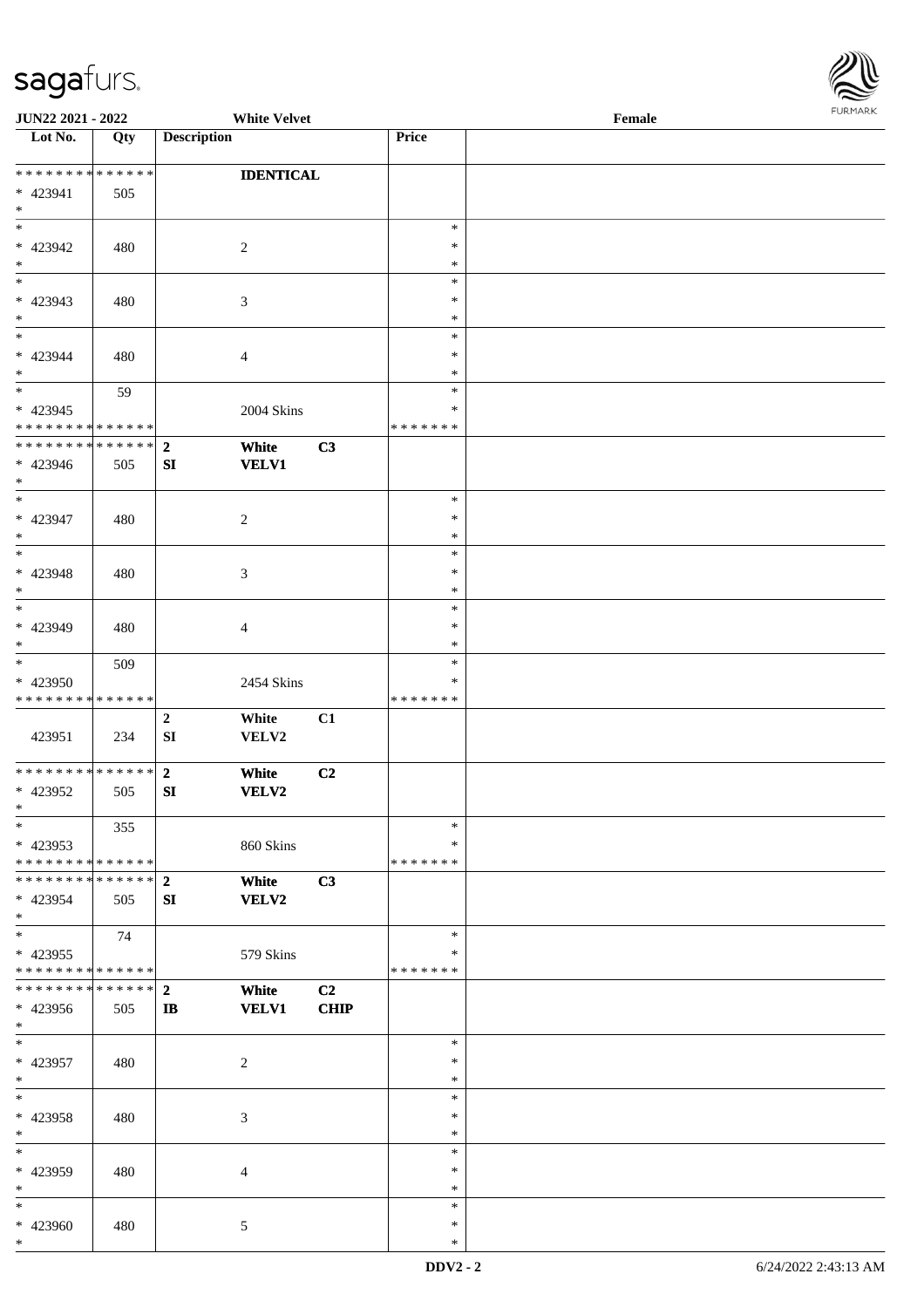

| <b>JUN22 2021 - 2022</b>                   |     |                         | <b>White Velvet</b> |      |               | Female |
|--------------------------------------------|-----|-------------------------|---------------------|------|---------------|--------|
| Lot No.                                    | Qty | <b>Description</b>      |                     |      | Price         |        |
|                                            |     |                         |                     |      |               |        |
| $*$                                        |     | $\overline{2}$          | White               | C2   | $\ast$        |        |
| * 423961                                   | 480 | $\mathbf{I}\mathbf{B}$  | <b>VELV1</b>        | CHIP | $\ast$        |        |
| $*$                                        |     |                         |                     |      | $\ast$        |        |
| $\ddot{x}$                                 | 310 |                         |                     |      | $\ast$        |        |
| * 423962                                   |     |                         |                     |      | ∗             |        |
|                                            |     |                         | 3215 Skins          |      |               |        |
| * * * * * * * * <mark>* * * * * * *</mark> |     |                         |                     |      | * * * * * * * |        |
|                                            |     |                         | White               | C1   |               |        |
| * 423963                                   | 485 | <b>SAGA</b>             | <b>VELV1</b>        |      |               |        |
| $\ast$                                     |     |                         |                     |      |               |        |
| $*$                                        |     |                         |                     |      | $\ast$        |        |
| * 423964                                   | 460 |                         | $\overline{c}$      |      | $\ast$        |        |
| $*$                                        |     |                         |                     |      | $\ast$        |        |
|                                            |     |                         |                     |      | $\ast$        |        |
|                                            |     |                         |                     |      |               |        |
| * 423965                                   | 460 |                         | $\sqrt{3}$          |      | $\ast$        |        |
| $*$                                        |     |                         |                     |      | $\ast$        |        |
|                                            |     |                         |                     |      | $\ast$        |        |
| * 423966                                   | 460 |                         | $\overline{4}$      |      | $\ast$        |        |
| $*$                                        |     |                         |                     |      | $\ast$        |        |
| $\overline{\ast}$                          |     |                         |                     |      | $\ast$        |        |
| * 423967                                   | 460 |                         | 5                   |      | $\ast$        |        |
| $*$                                        |     |                         |                     |      | $\ast$        |        |
|                                            |     |                         |                     |      | $\ast$        |        |
|                                            |     |                         |                     |      |               |        |
| * 423968                                   | 460 |                         | 6                   |      | $\ast$        |        |
| $\ast$                                     |     |                         |                     |      | $\ast$        |        |
|                                            |     |                         |                     |      | $\ast$        |        |
| * 423969                                   | 460 |                         | $\tau$              |      | $\ast$        |        |
| $\ast$                                     |     |                         |                     |      | $\ast$        |        |
| $\overline{\ast}$                          |     |                         |                     |      | $\ast$        |        |
| * 423970                                   | 460 |                         | $\,8\,$             |      | $\ast$        |        |
| $*$                                        |     |                         |                     |      | $\ast$        |        |
| $*$                                        |     |                         |                     |      | $\ast$        |        |
|                                            |     |                         |                     |      |               |        |
| * 423971                                   | 460 |                         | $\overline{9}$      |      | $\ast$        |        |
| $*$                                        |     |                         |                     |      | $\ast$        |        |
| $\overline{\ast}$                          |     |                         |                     |      | $\ast$        |        |
| * 423972                                   | 460 |                         | 10                  |      | $\ast$        |        |
| $\ast$                                     |     |                         |                     |      | $\ast$        |        |
| $\ast$                                     |     |                         |                     |      | $\ast$        |        |
| * 423973                                   | 460 |                         | 11                  |      | $\ast$        |        |
| $*$                                        |     |                         |                     |      | $\ast$        |        |
|                                            |     |                         |                     |      |               |        |
|                                            |     |                         |                     |      | $\ast$        |        |
| * 423974                                   | 460 |                         | 12                  |      | $\ast$        |        |
| $\ast$                                     |     |                         |                     |      | $\ast$        |        |
| $*$                                        | 91  |                         |                     |      | $\ast$        |        |
| * 423975                                   |     |                         | 5636 Skins          |      | $\ast$        |        |
| * * * * * * * * <mark>* * * * * * *</mark> |     |                         |                     |      | * * * * * * * |        |
|                                            |     | $\overline{2}$          | White               | C1   |               |        |
| 423976                                     | 459 | $\mathbf{SAGA}$         | <b>VELV1</b>        |      |               |        |
|                                            |     |                         |                     |      |               |        |
| * * * * * * * * * * * * * * *              |     | $\overline{\mathbf{2}}$ |                     |      |               |        |
|                                            |     |                         | White               | C2   |               |        |
| * 423977                                   | 485 | <b>SAGA</b>             | <b>VELV1</b>        |      |               |        |
| $*$                                        |     |                         |                     |      |               |        |
| $\overline{\phantom{0}}$                   |     |                         |                     |      | $\ast$        |        |
| * 423978                                   | 460 |                         | $\sqrt{2}$          |      | $\ast$        |        |
| $*$                                        |     |                         |                     |      | $\ast$        |        |
| $\overline{\ }$                            |     |                         |                     |      | $\ast$        |        |
| * 423979                                   | 460 |                         | 3                   |      | $\ast$        |        |
| $*$                                        |     |                         |                     |      | $\ast$        |        |
| $\overline{\ast}$                          |     |                         |                     |      | $\ast$        |        |
|                                            |     |                         |                     |      |               |        |
| * 423980                                   | 460 |                         | $\overline{4}$      |      | $\ast$        |        |
| $\ast$                                     |     |                         |                     |      | $\ast$        |        |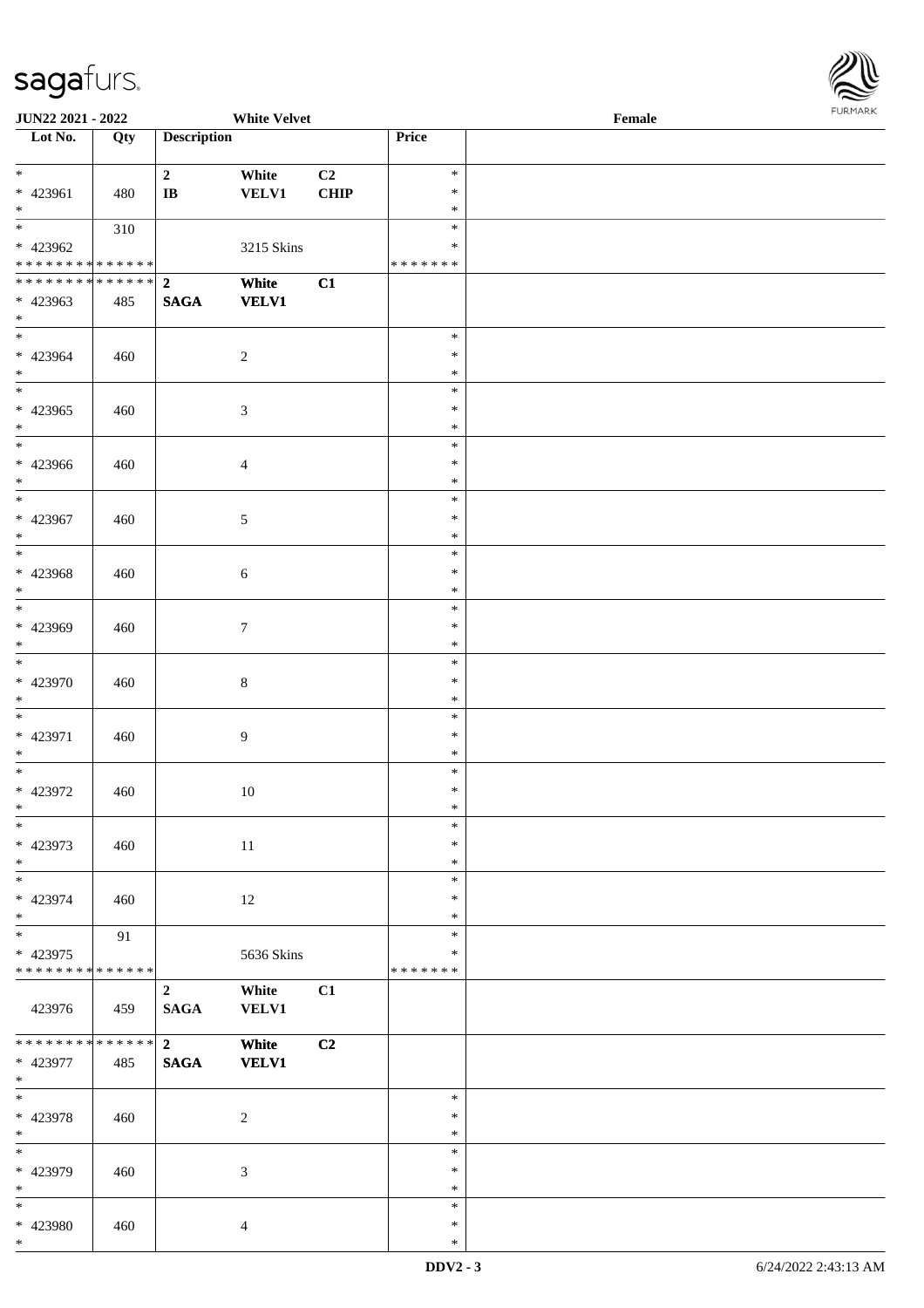

| <b>JUN22 2021 - 2022</b>                                                   |     |                                   | <b>White Velvet</b>                     |                                      | Female |  |
|----------------------------------------------------------------------------|-----|-----------------------------------|-----------------------------------------|--------------------------------------|--------|--|
| Lot No.                                                                    | Qty | <b>Description</b>                |                                         | Price                                |        |  |
| $*$<br>* 423981                                                            | 460 | $\overline{2}$<br>$\mathbf{SAGA}$ | White<br>C <sub>2</sub><br><b>VELV1</b> | $\ast$<br>$\ast$                     |        |  |
| $*$<br>$\overline{\phantom{0}}$<br>$* 423982$<br>$\ast$                    | 460 |                                   | $\sqrt{6}$                              | $\ast$<br>$\ast$<br>$\ast$<br>$\ast$ |        |  |
| $\overline{\phantom{0}}$<br>* 423983<br>$*$                                | 460 |                                   | $\boldsymbol{7}$                        | $\ast$<br>$\ast$<br>$\ast$           |        |  |
| $\overline{\phantom{0}}$<br>* 423984<br>$*$                                | 460 |                                   | $\,8\,$                                 | $\ast$<br>$\ast$<br>$\ast$           |        |  |
| $\overline{\phantom{0}}$<br>$* 423985$<br>$*$                              | 460 |                                   | $\overline{9}$                          | $\ast$<br>$\ast$<br>$\ast$           |        |  |
| $\overline{\ast}$<br>$* 423986$<br>$*$                                     | 460 |                                   | 10                                      | $\ast$<br>$\ast$<br>$\ast$           |        |  |
| $*$<br>$* 423987$<br>$*$                                                   | 460 |                                   | 11                                      | $\ast$<br>$\ast$<br>$\ast$           |        |  |
| * 423988<br>* * * * * * * * * * * * * *                                    | 278 |                                   | 5363 Skins                              | $\ast$<br>$\ast$<br>* * * * * * *    |        |  |
| * * * * * * * * * * * * * *<br>* 423989<br>$*$<br>$\overline{\phantom{0}}$ | 485 |                                   | <b>IDENTICAL</b>                        |                                      |        |  |
| * 423990<br>$*$                                                            | 460 |                                   | $\sqrt{2}$                              | $\ast$<br>$\ast$<br>$\ast$           |        |  |
| $*$<br>* 423991<br>$*$                                                     | 460 |                                   | 3                                       | $\ast$<br>$\ast$<br>$\ast$           |        |  |
| $*$<br>* 423992<br>$*$                                                     | 460 |                                   | 4                                       | $\ast$<br>$\ast$<br>$\ast$           |        |  |
| $*$<br>* 423993<br>$*$                                                     | 460 |                                   | 5                                       | $\ast$<br>$\ast$<br>$\ast$           |        |  |
| * 423994<br>$*$<br>$\overline{\ast}$                                       | 460 |                                   | 6                                       | $\ast$<br>$\ast$<br>$\ast$           |        |  |
| * 423995<br>$*$                                                            | 460 |                                   | $\tau$                                  | $\ast$<br>$\ast$<br>$\ast$           |        |  |
| * 423996<br>$*$                                                            | 460 |                                   | $\,8\,$                                 | $\ast$<br>$\ast$<br>$\ast$           |        |  |
| $*$<br>* 423997<br>$*$                                                     | 460 |                                   | 9                                       | $\ast$<br>$\ast$<br>$\ast$           |        |  |
| $*$<br>* 423998<br>$*$<br>$\overline{\phantom{0}}$                         | 460 |                                   | 10                                      | $\ast$<br>$\ast$<br>$\ast$           |        |  |
| * 423999<br>$*$                                                            | 460 |                                   | 11                                      | $\ast$<br>$\ast$<br>$\ast$           |        |  |
| $* 424000$<br>* * * * * * * * * * * * * *                                  | 439 |                                   | 5524 Skins                              | $\ast$<br>$\ast$<br>* * * * * * *    |        |  |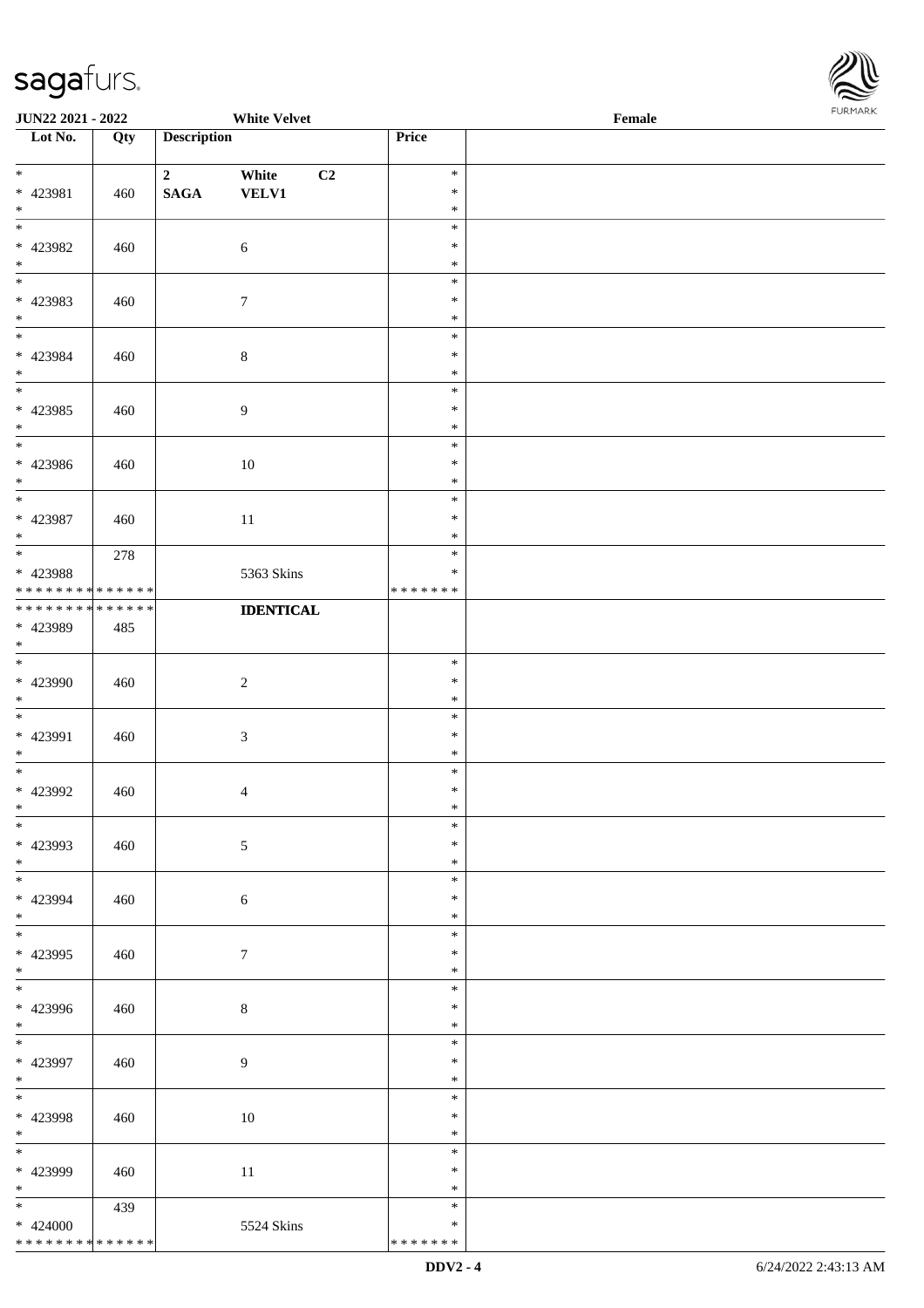

| <b>JUN22 2021 - 2022</b>                   |     |                         | <b>White Velvet</b>   |    |                  | Female | <b>FUNITANN</b> |
|--------------------------------------------|-----|-------------------------|-----------------------|----|------------------|--------|-----------------|
| Lot No.                                    | Qty | <b>Description</b>      |                       |    | <b>Price</b>     |        |                 |
|                                            |     |                         |                       |    |                  |        |                 |
| ******** <mark>******</mark><br>$* 424001$ |     |                         | <b>IDENTICAL</b>      |    |                  |        |                 |
| $*$                                        | 485 |                         |                       |    |                  |        |                 |
|                                            |     |                         |                       |    | $\ast$           |        |                 |
| $* 424002$                                 | 460 |                         | 2                     |    | $\ast$           |        |                 |
| $*$                                        |     |                         |                       |    | $\ast$           |        |                 |
| $\overline{\ast}$                          |     |                         |                       |    | $\ast$           |        |                 |
| $* 424003$                                 | 460 |                         | $\mathfrak{Z}$        |    | $\ast$           |        |                 |
| $\ast$                                     |     |                         |                       |    | $\ast$           |        |                 |
|                                            |     |                         |                       |    | $\ast$           |        |                 |
| * 424004                                   | 460 |                         | $\overline{4}$        |    | $\ast$           |        |                 |
| $\ast$<br>$*$                              |     |                         |                       |    | $\ast$<br>$\ast$ |        |                 |
| $* 424005$                                 |     |                         | $\mathfrak{S}$        |    | $\ast$           |        |                 |
| $*$                                        | 460 |                         |                       |    | $\ast$           |        |                 |
| $\overline{\ }$                            |     |                         |                       |    | $\ast$           |        |                 |
| $* 424006$                                 | 460 |                         | $\sqrt{6}$            |    | $\ast$           |        |                 |
| $*$                                        |     |                         |                       |    | $\ast$           |        |                 |
| $\overline{\ast}$                          |     |                         |                       |    | $\ast$           |        |                 |
| $* 424007$                                 | 460 |                         | $\tau$                |    | $\ast$           |        |                 |
| $\ast$<br>$\overline{\phantom{0}}$         |     |                         |                       |    | $\ast$           |        |                 |
|                                            |     |                         |                       |    | $\ast$           |        |                 |
| * 424008<br>$*$                            | 460 |                         | $\,8\,$               |    | $\ast$<br>$\ast$ |        |                 |
|                                            |     |                         |                       |    | $\ast$           |        |                 |
| * 424009                                   | 460 |                         | 9                     |    | $\ast$           |        |                 |
| $\ast$                                     |     |                         |                       |    | $\ast$           |        |                 |
| $\overline{\ast}$                          |     |                         |                       |    | $\ast$           |        |                 |
| $* 424010$                                 | 460 |                         | 10                    |    | $\ast$           |        |                 |
| $*$                                        |     |                         |                       |    | $\ast$           |        |                 |
| $\overline{\mathbf{r}}$                    | 168 |                         |                       |    | $\ast$           |        |                 |
| $* 424011$                                 |     |                         | 4793 Skins            |    | $\ast$           |        |                 |
| * * * * * * * * <mark>* * * * * * *</mark> |     |                         |                       |    | *******          |        |                 |
| * 424012                                   | 460 | <b>SAGA</b>             | White<br><b>VELV1</b> | C2 |                  |        |                 |
| $*$ $-$                                    |     |                         |                       |    |                  |        |                 |
| $\ast$                                     | 152 |                         |                       |    | $\ast$           |        |                 |
| $* 424013$                                 |     |                         | 612 Skins             |    | $\ast$           |        |                 |
| * * * * * * * * * * * * * * <mark>*</mark> |     |                         |                       |    | *******          |        |                 |
| ******** <mark>******</mark>               |     | $\overline{\mathbf{2}}$ | White                 | C3 |                  |        |                 |
| $* 424014$                                 | 485 | <b>SAGA</b>             | <b>VELV1</b>          |    |                  |        |                 |
| $*$ $-$                                    |     |                         |                       |    |                  |        |                 |
| $* 424015$                                 |     |                         |                       |    | $\ast$<br>∗      |        |                 |
| $\ast$                                     | 460 |                         | $\overline{2}$        |    | $\ast$           |        |                 |
|                                            |     |                         |                       |    | $\ast$           |        |                 |
| $* 424016$                                 | 460 |                         | 3                     |    | $\ast$           |        |                 |
| $*$                                        |     |                         |                       |    | $\ast$           |        |                 |
| $\overline{\ast}$                          |     |                         |                       |    | $\ast$           |        |                 |
| * 424017                                   | 460 |                         | $\overline{4}$        |    | $\ast$           |        |                 |
| $*$                                        |     |                         |                       |    | $\ast$           |        |                 |
| $\ast$                                     |     |                         |                       |    | $\ast$           |        |                 |
| $* 424018$<br>$*$                          | 460 |                         | $\mathfrak{S}$        |    | $\ast$<br>$\ast$ |        |                 |
| $\overline{\ast}$                          |     |                         |                       |    | $\ast$           |        |                 |
| * 424019                                   | 460 |                         | $\sqrt{6}$            |    | $\ast$           |        |                 |
| $*$                                        |     |                         |                       |    | $\ast$           |        |                 |
| $\ddot{x}$                                 |     |                         |                       |    | $\ast$           |        |                 |
| $* 424020$                                 | 440 |                         | $\tau$                |    | $\ast$           |        |                 |
| $*$                                        |     |                         |                       |    | $\ast$           |        |                 |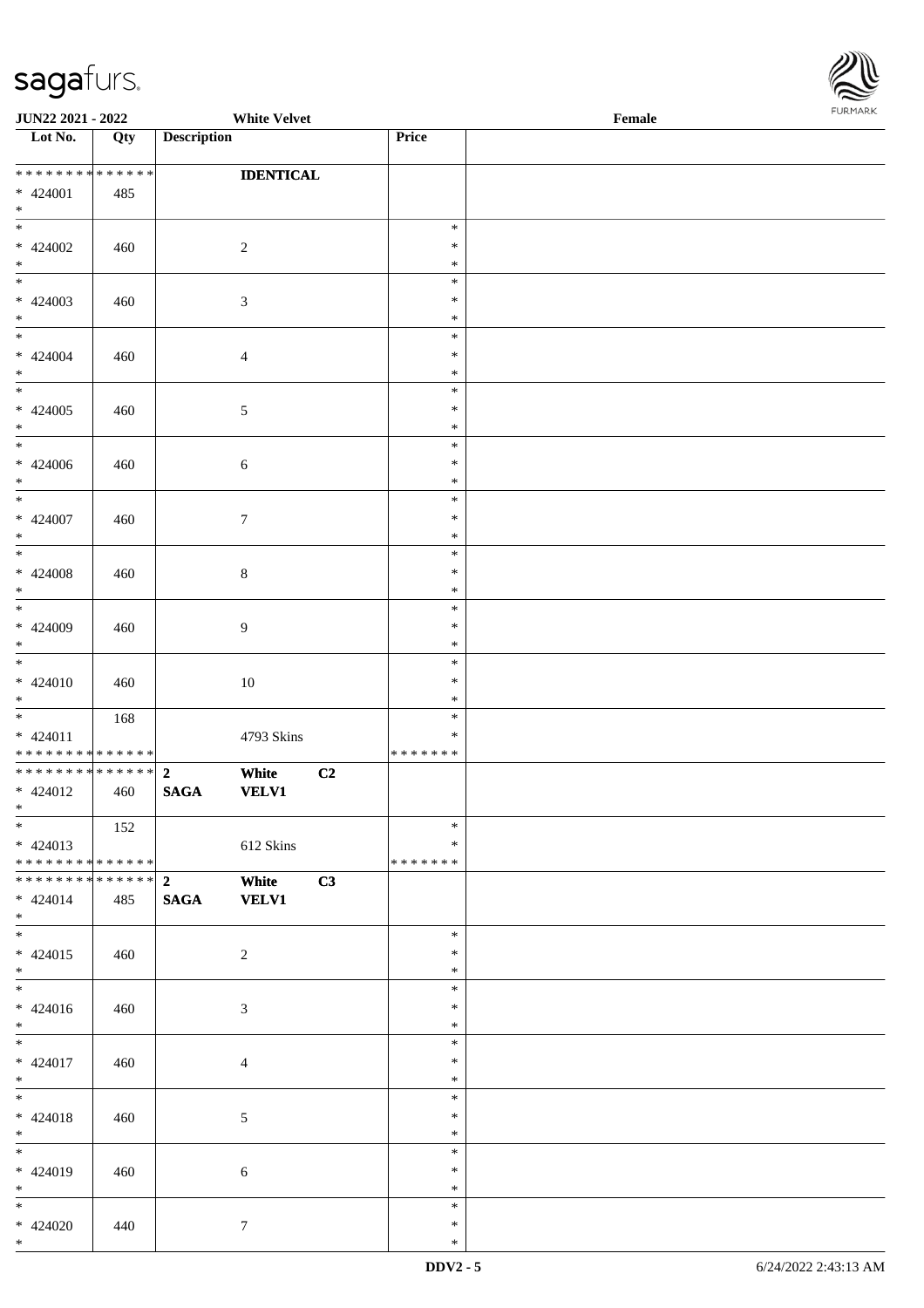

| <b>JUN22 2021 - 2022</b>                   |     |                    | <b>White Velvet</b> |    |               | Female |  |
|--------------------------------------------|-----|--------------------|---------------------|----|---------------|--------|--|
| Lot No.                                    | Qty | <b>Description</b> |                     |    | Price         |        |  |
|                                            |     |                    |                     |    |               |        |  |
| $*$                                        | 77  | $\overline{2}$     | White               | C3 | $\ast$        |        |  |
| $* 424021$                                 |     | <b>SAGA</b>        | <b>VELV1</b>        |    | $\ast$        |        |  |
| * * * * * * * * * * * * * *                |     |                    |                     |    | * * * * * * * |        |  |
| * * * * * * * * * * * * * * <mark>*</mark> |     | $\overline{2}$     | White               | C1 |               |        |  |
| * 424022                                   | 485 | <b>SAGA</b>        | <b>VELV2</b>        |    |               |        |  |
| $*$                                        |     |                    |                     |    |               |        |  |
|                                            |     |                    |                     |    | $\ast$        |        |  |
| $* 424023$                                 | 460 |                    | $\overline{2}$      |    | $\ast$        |        |  |
| $*$                                        |     |                    |                     |    | $\ast$        |        |  |
| $\overline{\ast}$                          |     |                    |                     |    | $\ast$        |        |  |
| $* 424024$                                 | 460 |                    | $\sqrt{3}$          |    | $\ast$        |        |  |
| $*$                                        |     |                    |                     |    | $\ast$        |        |  |
|                                            | 138 |                    |                     |    | $\ast$        |        |  |
| $* 424025$                                 |     |                    | 1543 Skins          |    | $\ast$        |        |  |
| * * * * * * * * <mark>* * * * * * *</mark> |     |                    |                     |    | *******       |        |  |
|                                            |     | $\overline{2}$     | White               | C1 |               |        |  |
| 424026                                     | 222 | <b>SAGA</b>        | VELV2               |    |               |        |  |
|                                            |     |                    |                     |    |               |        |  |
| **************                             |     | $\overline{2}$     | White               | C2 |               |        |  |
| $* 424027$                                 | 485 | <b>SAGA</b>        | <b>VELV2</b>        |    |               |        |  |
| $*$                                        |     |                    |                     |    |               |        |  |
|                                            |     |                    |                     |    | $\ast$        |        |  |
| $* 424028$                                 | 460 |                    | 2                   |    | $\ast$        |        |  |
| $*$                                        |     |                    |                     |    | $\ast$        |        |  |
| $\overline{\phantom{0}}$                   |     |                    |                     |    | $\ast$        |        |  |
| * 424029                                   | 460 |                    | $\mathfrak{Z}$      |    | $\ast$        |        |  |
| $*$                                        |     |                    |                     |    | $\ast$        |        |  |
| $\overline{\ast}$                          |     |                    |                     |    | $\ast$        |        |  |
| $* 424030$                                 | 460 |                    | $\overline{4}$      |    | $\ast$        |        |  |
| $*$                                        |     |                    |                     |    | $\ast$        |        |  |
| $*$                                        |     |                    |                     |    | $\ast$        |        |  |
| $* 424031$                                 | 460 |                    | $\sqrt{5}$          |    | $\ast$        |        |  |
| $*$                                        |     |                    |                     |    | $\ast$        |        |  |
| $*$                                        |     |                    |                     |    | $\ast$        |        |  |
|                                            |     |                    |                     |    | $\ast$        |        |  |
| * 424032<br>$*$ $*$                        | 460 |                    | $\sqrt{6}$          |    | $\ast$        |        |  |
| $*$                                        |     |                    |                     |    | $\ast$        |        |  |
|                                            |     |                    |                     |    |               |        |  |
| $* 424033$                                 | 460 |                    | $\tau$              |    | $\ast$        |        |  |
| $*$                                        |     |                    |                     |    | $\ast$        |        |  |
| $*$                                        |     |                    |                     |    | $\ast$        |        |  |
| $* 424034$                                 | 460 |                    | 8                   |    | $\ast$        |        |  |
| $*$                                        |     |                    |                     |    | $\ast$        |        |  |
| $*$                                        |     |                    |                     |    | $\ast$        |        |  |
| $* 424035$                                 | 460 |                    | 9                   |    | $\ast$        |        |  |
| $*$                                        |     |                    |                     |    | $\ast$        |        |  |
| $*$                                        |     |                    |                     |    | $\ast$        |        |  |
| $* 424036$                                 | 460 |                    | 10                  |    | $\ast$        |        |  |
| $*$                                        |     |                    |                     |    | $\ast$        |        |  |
| $*$                                        | 260 |                    |                     |    | $\ast$        |        |  |
| * 424037                                   |     |                    | 4885 Skins          |    | $\ast$        |        |  |
| * * * * * * * * <mark>* * * * * *</mark>   |     |                    |                     |    | *******       |        |  |
| * * * * * * * * <mark>* * * * * * *</mark> |     | $\overline{2}$     | White               | C3 |               |        |  |
| * 424038                                   | 485 | <b>SAGA</b>        | <b>VELV2</b>        |    |               |        |  |
| $*$                                        |     |                    |                     |    |               |        |  |
| $*$                                        |     |                    |                     |    | $\ast$        |        |  |
| * 424039                                   | 460 |                    | 2                   |    | $\ast$        |        |  |
| $*$                                        |     |                    |                     |    | $\ast$        |        |  |
| $*$                                        |     |                    |                     |    | $\ast$        |        |  |
| $* 424040$                                 | 460 |                    | $\mathfrak{Z}$      |    | $\ast$        |        |  |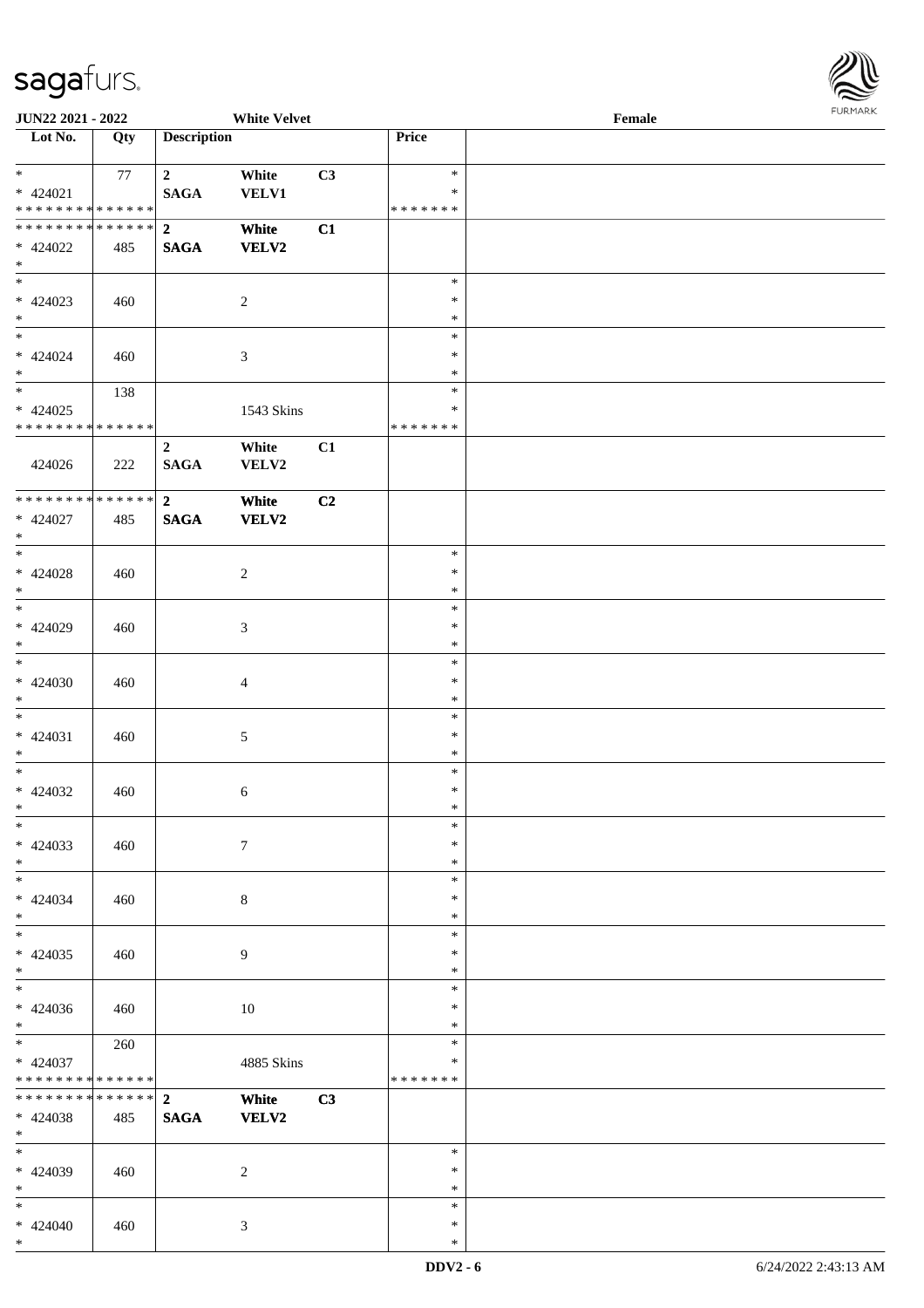

| JUN22 2021 - 2022               |                   |                    | <b>White Velvet</b> |                |               | Female |  |
|---------------------------------|-------------------|--------------------|---------------------|----------------|---------------|--------|--|
| Lot No.                         | $\overline{Q}$ ty | <b>Description</b> |                     |                | Price         |        |  |
|                                 |                   |                    |                     |                |               |        |  |
| $*$                             | 376               | $\mathbf{2}$       | White               | C3             | $\ast$        |        |  |
| $* 424041$                      |                   | <b>SAGA</b>        | VELV2               |                | $\ast$        |        |  |
| * * * * * * * * * * * * * *     |                   |                    |                     |                | * * * * * * * |        |  |
|                                 |                   |                    |                     | C2             |               |        |  |
|                                 |                   | $\mathbf{2}$       | White               |                |               |        |  |
| 424042                          | 115               | <b>SAGA</b>        | VELV2               | <b>OPEN</b>    |               |        |  |
|                                 |                   |                    |                     |                |               |        |  |
| ******** <mark>******</mark>    |                   | $2^{\circ}$        | White               | C2             |               |        |  |
| $* 424043$                      | 485               | <b>IA</b>          | <b>VELV1</b>        | <b>CHIP</b>    |               |        |  |
| $*$                             |                   |                    |                     |                |               |        |  |
| $\overline{\ast}$               |                   |                    |                     |                | $\ast$        |        |  |
| $* 424044$                      | 460               |                    | $\overline{c}$      |                | $\ast$        |        |  |
| $*$                             |                   |                    |                     |                | $\ast$        |        |  |
| $\overline{\phantom{a}^*}$      |                   |                    |                     |                | $\ast$        |        |  |
| $* 424045$                      | 460               |                    | 3                   |                | $\ast$        |        |  |
| $*$                             |                   |                    |                     |                | $\ast$        |        |  |
| $\overline{\ast}$               |                   |                    |                     |                | $\ast$        |        |  |
|                                 |                   |                    |                     |                |               |        |  |
| $* 424046$                      | 460               |                    | 4                   |                | $\ast$        |        |  |
| $*$<br>$\overline{\phantom{0}}$ |                   |                    |                     |                | $\ast$        |        |  |
|                                 |                   |                    |                     |                | $\ast$        |        |  |
| $* 424047$                      | 460               |                    | 5                   |                | $\ast$        |        |  |
| $\ast$                          |                   |                    |                     |                | $\ast$        |        |  |
| $\overline{\ast}$               |                   |                    |                     |                | $\ast$        |        |  |
| $* 424048$                      | 460               |                    | 6                   |                | $\ast$        |        |  |
| $*$                             |                   |                    |                     |                | $\ast$        |        |  |
| $\overline{\phantom{0}}$        |                   |                    |                     |                | $\ast$        |        |  |
| * 424049                        |                   |                    |                     |                | $\ast$        |        |  |
|                                 | 460               |                    | $\tau$              |                |               |        |  |
| $*$<br>$\overline{\phantom{0}}$ |                   |                    |                     |                | $\ast$        |        |  |
|                                 |                   |                    |                     |                | $\ast$        |        |  |
| $* 424050$                      | 460               |                    | $8\,$               |                | $\ast$        |        |  |
| $*$                             |                   |                    |                     |                | $\ast$        |        |  |
| $\ast$                          |                   |                    |                     |                | $\ast$        |        |  |
| $* 424051$                      | 440               |                    | 9                   |                | $\ast$        |        |  |
| $*$                             |                   |                    |                     |                | $\ast$        |        |  |
| $\ast$                          | 76                |                    |                     |                | $\ast$        |        |  |
| * 424052                        |                   |                    | 4221 Skins          |                | $\ast$        |        |  |
| ******** <mark>******</mark>    |                   |                    |                     |                | *******       |        |  |
| ******** <mark>******</mark>    |                   | $\overline{2}$     | White               | C <sub>2</sub> |               |        |  |
|                                 |                   |                    |                     |                |               |        |  |
| $* 424053$                      | 485               | IA                 | <b>VELV2</b>        | <b>CHIP</b>    |               |        |  |
| $*$                             |                   |                    |                     |                |               |        |  |
| $*$                             |                   |                    |                     |                | $\ast$        |        |  |
| $* 424054$                      | 460               |                    | 2                   |                | $\ast$        |        |  |
| $*$                             |                   |                    |                     |                | $\ast$        |        |  |
| $\overline{\phantom{0}}$        |                   |                    |                     |                | $\ast$        |        |  |
| $* 424055$                      | 460               |                    | 3                   |                | $\ast$        |        |  |
| $*$                             |                   |                    |                     |                | $\ast$        |        |  |
| $\overline{\phantom{0}}$        |                   |                    |                     |                | $\ast$        |        |  |
| $* 424056$                      | 460               |                    | 4                   |                | $\ast$        |        |  |
| $*$                             |                   |                    |                     |                | $\ast$        |        |  |
| $*$                             |                   |                    |                     |                | $\ast$        |        |  |
|                                 |                   |                    |                     |                |               |        |  |
| $* 424057$                      | 460               |                    | 5                   |                | $\ast$        |        |  |
| $*$                             |                   |                    |                     |                | $\ast$        |        |  |
| $*$                             | 312               |                    |                     |                | $\ast$        |        |  |
| * 424058                        |                   |                    | 2637 Skins          |                | $\ast$        |        |  |
| **************                  |                   |                    |                     |                | * * * * * * * |        |  |
| ******** <mark>******</mark>    |                   | $\overline{2}$     | White               | C1             |               |        |  |
| * 424059                        | 465               | <b>SROY</b>        | <b>VELV1</b>        |                |               |        |  |
| $*$                             |                   |                    |                     |                |               |        |  |
| $*$                             | 303               |                    |                     |                | $\ast$        |        |  |
| $* 424060$                      |                   |                    | 768 Skins           |                | ∗             |        |  |
| * * * * * * * * * * * * * *     |                   |                    |                     |                | * * * * * * * |        |  |
|                                 |                   |                    |                     |                |               |        |  |